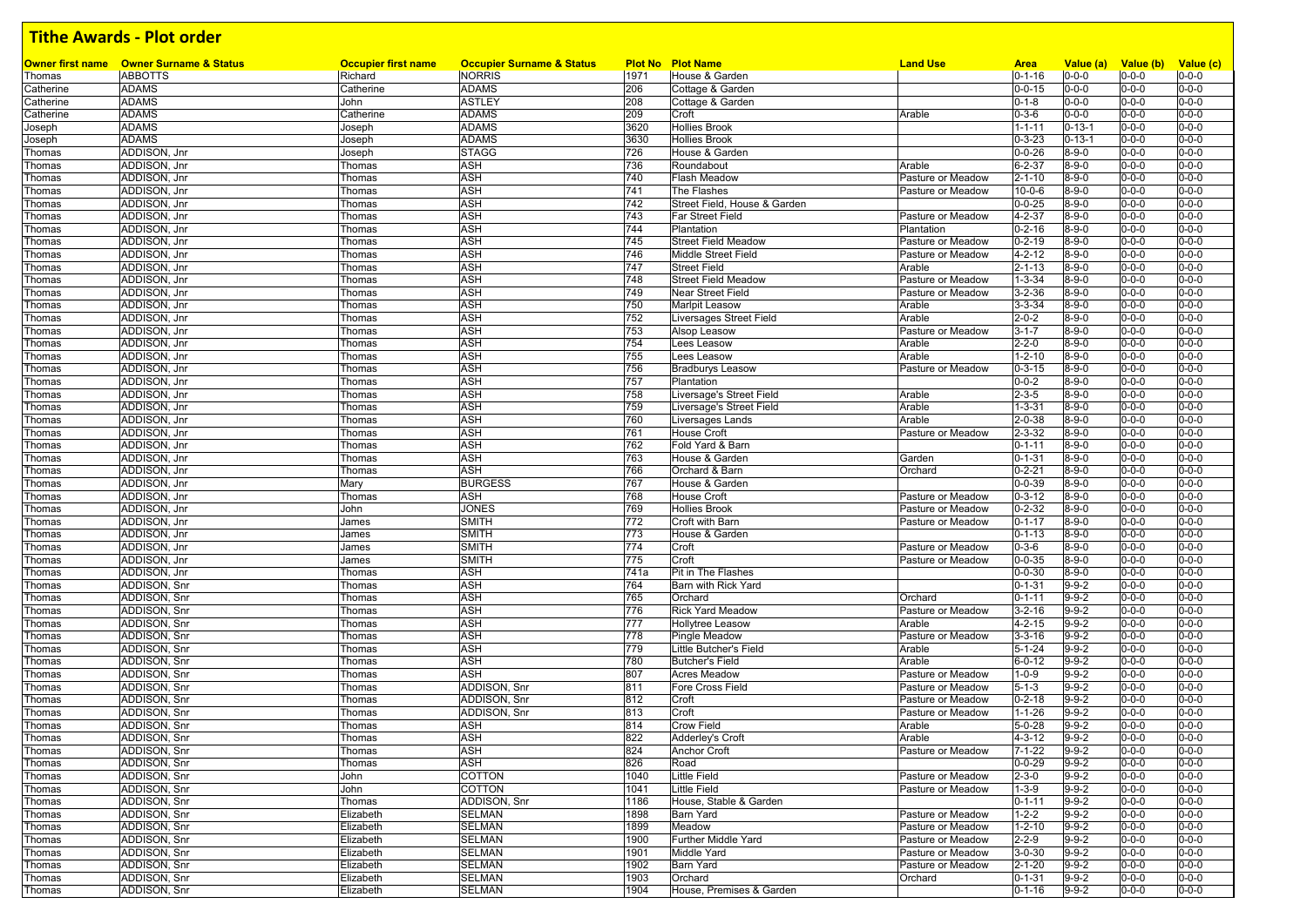|          | <b>Owner first name</b> Owner Surname & Status |                                         | <b>Occupier Surname &amp; Status</b> |              | <b>Plot No Plot Name</b>           |                           |                             |                          |                                    |                            |
|----------|------------------------------------------------|-----------------------------------------|--------------------------------------|--------------|------------------------------------|---------------------------|-----------------------------|--------------------------|------------------------------------|----------------------------|
| Thomas   | ADDISON, Snr                                   | <b>Occupier first name</b><br>Elizabeth | <b>SELMAN</b>                        | 1905         | Garden                             | <b>Land Use</b><br>Garden | <b>Area</b><br>$0 - 0 - 8$  | Value (a)<br>$9 - 9 - 2$ | Value (b) Value (c)<br>$0 - 0 - 0$ | $0 - 0 - 0$                |
| Richard  | <b>ALDRIDGE</b>                                | Richard                                 | <b>ALDRIDGE</b>                      | 1967         | <b>Walker's Yard</b>               | Arable                    | $0 - 2 - 21$                | $0 - 0 - 0$              | $0 - 0 - 0$                        | $0 - 0 - 0$                |
| Richard  | ALDRIDGE                                       | Richard                                 | ALDRIDGE                             | 1968         | <b>Walker's Yard</b>               | Arable                    | $0 - 0 - 12$                | $0 - 0 - 0$              | $0 - 0 - 0$                        | $0 - 0 - 0$                |
| Richard  | <b>ALDRIDGE</b>                                | Richard                                 | <b>ALDRIDGE</b>                      | 1969         | House & Garden                     |                           | $0 - 0 - 19$                | $0 - 0 - 0$              | $0 - 0 - 0$                        | $0 - 0 - 0$                |
| Benjamin | ANSLOW                                         | Benjamin                                | ANSLOW                               | 3091         | Croft                              |                           | $0 - 2 - 26$                | $0 - 13 - 1$             | $0 - 0 - 0$                        | $0 - 0 - 0$                |
| Benjamin | ANSLOW                                         | Benjamin                                | ANSLOW                               | 3092         | House & Garden                     |                           | $0 - 0 - 18$                | $0 - 13 - 1$             | $0 - 0 - 0$                        | $0 - 0 - 0$                |
| William  | <b>ASHTON</b>                                  | William & John                          | <b>ASHTON</b>                        | 2288         | House & Garden                     |                           | $0 - 0 - 34$                | $0 - 0 - 0$              | $0 - 0 - 0$                        | $0 - 0 - 0$                |
| Thomas   | <b>ASTLEY</b>                                  | John                                    | <b>SMITH</b>                         | 2285         | Cheadle Pit                        | Pasture or Meadow         | $6 - 1 - 19$                | 16-6-4                   | $0 - 0 - 0$                        | $0 - 0 - 0$                |
| Thomas   | <b>ASTLEY</b>                                  | John                                    | <b>SMITH</b>                         | 2286         | Pit in Cheadle Pit                 |                           | $0 - 1 - 0$                 | 16-6-4                   | $0 - 0 - 0$                        | $0 - 0 - 0$                |
| Thomas   | <b>ASTLEY</b>                                  | John                                    | <b>SMITH</b>                         | 2289         | Orchard                            | Orchard                   | $0 - 2 - 29$                | 16-6-4                   | $0 - 0 - 0$                        | $0 - 0 - 0$                |
| Thomas   | <b>ASTLEY</b>                                  | John                                    | <b>SMITH</b>                         | 2290         | Pig Croft                          | Pasture or Meadow         | $0 - 2 - 25$                | 16-6-4                   | $0 - 0 - 0$                        | $0 - 0 - 0$                |
| Thomas   | <b>ASTLEY</b>                                  | John                                    | <b>SMITH</b>                         | 2291         | House Yard & Outbuildings          |                           | $0 - 3 - 0$                 | 16-6-4                   | $0 - 0 - 0$                        | $0 - 0 - 0$                |
| Thomas   | <b>ASTLEY</b>                                  | John                                    | <b>SMITH</b>                         | 2292         | Garden                             | Garden                    | $0 - 1 - 36$                | 16-6-4                   | $0 - 0 - 0$                        | $0 - 0 - 0$                |
| Thomas   | <b>ASTLEY</b>                                  | John                                    | <b>SMITH</b>                         | 2321         | Near Ashes Meadow                  | Pasture or Meadow         | $4 - 3 - 12$                | 16-6-4                   | $0 - 0 - 0$                        | $0 - 0 - 0$                |
| Thomas   | <b>ASTLEY</b>                                  | John                                    | <b>SMITH</b>                         | 2322         | Far Ashes Croft                    | Pasture or Meadow         | $2 - 3 - 6$                 | 16-6-4                   | $0 - 0 - 0$                        | $0 - 0 - 0$                |
| Thomas   | <b>ASTLEY</b>                                  | John                                    | <b>SMITH</b>                         | 2335         | <b>Ashes Croft</b>                 | Arable                    | $7 - 2 - 39$                | 16-6-4                   | $0 - 0 - 0$                        | $0 - 0 - 0$                |
| Thomas   | <b>ASTLEY</b>                                  | John                                    | <b>SMITH</b>                         | 2388         | Near Ox Leasow                     | Arable                    | $5 - 2 - 26$                | $16-6-4$                 | $0 - 0 - 0$                        | $0 - 0 - 0$                |
| Thomas   | <b>ASTLEY</b>                                  | John                                    | <b>SMITH</b>                         | 2390         | Ox Meadow                          | Arable                    | $2 - 3 - 23$                | 16-6-4                   | $0 - 0 - 0$                        | $0 - 0 - 0$                |
| Thomas   | <b>ASTLEY</b>                                  | John                                    | <b>SMITH</b>                         | 2408         | <b>Bens Ground</b>                 | Arable                    | $4 - 3 - 28$                | 16-6-4                   | $0 - 0 - 0$                        | $0 - 0 - 0$                |
| Thomas   | <b>ASTLEY</b>                                  | John                                    | <b>SMITH</b>                         | 2411         | Far Ox Meadow                      | Arable                    | $7 - 0 - 32$                | 16-6-4                   | $0 - 0 - 0$                        | $0 - 0 - 0$                |
| Thomas   | <b>ASTLEY</b>                                  | John                                    | <b>SMITH</b>                         | 2530         | <b>Coalpit Bank</b>                | Arable                    | $4 - 3 - 17$                | $16-6-4$                 | $0 - 0 - 0$                        | $0 - 0 - 0$                |
| Thomas   | <b>ASTLEY</b>                                  | John                                    | <b>SMITH</b>                         | 2586         | Near Shaw                          | Arable                    | $3 - 1 - 35$                | 16-6-4                   | $0 - 0 - 0$                        | $0 - 0 - 0$                |
| Thomas   | <b>ASTLEY</b>                                  | John                                    | <b>SMITH</b>                         | 2587         | Pit in Far Shaw                    |                           | $0 - 0 - 30$                | $16-6-4$                 | $0 - 0 - 0$                        | $0 - 0 - 0$                |
| Thomas   | <b>ASTLEY</b>                                  | John                                    | <b>SMITH</b>                         | 2588         | Far Shaw                           | Arable                    | $4 - 1 - 17$                | 16-6-4                   | $0 - 0 - 0$                        | $0 - 0 - 0$                |
| Thomas   | <b>ASTLEY</b>                                  | John                                    | <b>SMITH</b>                         | 2589         | Shaw Meadow                        | Pasture or Meadow         | $2 - 3 - 34$                | 16-6-4                   | $0 - 0 - 0$                        | $0 - 0 - 0$                |
| Thomas   | <b>ASTLEY</b>                                  | John                                    | <b>SMITH</b>                         | 3412         | Road from Y - Z                    |                           | $0 - 1 - 37$                | 16-6-4                   | $0 - 0 - 0$                        | $0 - 0 - 0$                |
| Thomas   | <b>ASTLEY</b>                                  | John                                    | <b>SMITH</b>                         | 3413         | Marl Pit Leasow                    | Arable                    | $4 - 1 - 26$                | 16-6-4                   | $0 - 0 - 0$                        | $0 - 0 - 0$                |
|          |                                                |                                         |                                      |              |                                    |                           |                             |                          |                                    |                            |
| Thomas   | <b>ASTLEY</b>                                  | John                                    | <b>SMITH</b>                         | 3414         | <b>Brick Kiln Leasow</b>           | Arable                    | $4 - 3 - 28$                | $16 - 6 - 4$             | $0 - 0 - 0$                        | $0 - 0 - 0$                |
| Thomas   | <b>ASTLEY</b>                                  | John                                    | <b>SMITH</b>                         | 3421<br>3422 | <b>Rick Yard</b>                   |                           | $0 - 0 - 32$                | 16-6-4                   | $0 - 0 - 0$                        | $0 - 0 - 0$<br>$0 - 0 - 0$ |
| Thomas   | <b>ASTLEY</b>                                  | John<br>John                            | <b>SMITH</b>                         | 3423         | <b>Barn Croft</b>                  | Pasture or Meadow         | $1 - 3 - 18$                | 16-6-4                   | $0 - 0 - 0$                        | $0 - 0 - 0$                |
| Thomas   | <b>ASTLEY</b><br><b>ASTLEY</b>                 | John                                    | <b>SMITH</b><br><b>SMITH</b>         | 3424         | House & Garden<br>Barn & Fold Yard |                           | $0 - 1 - 3$<br>$0 - 0 - 32$ | 16-6-4<br>16-6-4         | $0 - 0 - 0$<br>$0 - 0 - 0$         | $0 - 0 - 0$                |
| Thomas   | <b>ASTLEY</b>                                  | John                                    | <b>SMITH</b>                         | 3425         | Pit                                |                           | $0 - 0 - 24$                | 16-6-4                   | $0 - 0 - 0$                        | $0 - 0 - 0$                |
| Thomas   |                                                |                                         |                                      |              |                                    |                           |                             |                          |                                    |                            |
| Thomas   | <b>ASTLEY</b>                                  | John                                    | <b>SMITH</b>                         | 3426         | <b>Barn Leadow</b>                 | Pasture or Meadow         | $2 - 3 - 12$                | 16-6-4                   | $0 - 0 - 0$                        | $0 - 0 - 0$                |
| Thomas   | <b>ASTLEY</b>                                  | John                                    | <b>SMITH</b>                         | 3427         | Clover Leasow                      | Arable                    | $2 - 3 - 26$                | 16-6-4                   | $0 - 0 - 0$                        | $0 - 0 - 0$                |
| Thomas   | <b>ASTLEY</b>                                  | John                                    | <b>SMITH</b>                         | 3429         | Plantation                         |                           | $0 - 0 - 36$                | $16-6-4$                 | $0 - 0 - 0$                        | $0 - 0 - 0$                |
| Thomas   | <b>ASTLEY</b>                                  | John                                    | <b>SMITH</b>                         | 3430         | <b>Barn Field</b>                  | Arable                    | $3 - 3 - 14$                | 16-6-4                   | $0 - 0 - 0$                        | $0 - 0 - 0$                |
| Thomas   | <b>ASTLEY</b>                                  | John                                    | <b>SMITH</b>                         | 3431         | Near Long Leasow                   | Arable                    | $4 - 2 - 16$                | $16-6-4$                 | $0 - 0 - 0$                        | $0 - 0 - 0$                |
| Thomas   | <b>ASTLEY</b>                                  | John                                    | <b>SMITH</b>                         | 3432         | Far Long Leasow                    | Arable                    | $4 - 1 - 10$                | 16-6-4                   | $0 - 0 - 0$                        | $0 - 0 - 0$                |
| William  | <b>ASTLEY</b>                                  | William                                 | <b>ASTLEY</b>                        | 1917         | Croft                              | Arable                    | $0 - 0 - 37$                | $0 - 0 - 0$              | $0 - 0 - 0$                        | $0 - 0 - 0$                |
| William  | <b>ASTLEY</b>                                  | William                                 | <b>ASTLEY</b>                        | 1919         | House & Garden                     |                           | $0 - 0 - 33$                | $0 - 0 - 0$              | $0 - 0 - 0$                        | $0 - 0 - 0$                |
| Margaret | <b>BARBER</b>                                  | William                                 | <b>MADELEY</b>                       | 1950         | <b>Bank Meadow</b>                 | Pasture or Meadow         | $1 - 3 - 25$                | $3 - 4 - 3$              | $0 - 0 - 0$                        | $0 - 0 - 0$                |
| Margaret | <b>BARBER</b>                                  | William                                 | MADELEY                              | 1957         | <b>Big Out</b>                     | Arable                    | $2 - 3 - 19$                | $3-4-3$                  | $0 - 0 - 0$                        | $0 - 0 - 0$                |
| Margaret | <b>BARBER</b>                                  | William                                 | MADELEY                              | 1959         | Far Barn Yard                      | Pasture or Meadow         | $2 - 1 - 21$                | $3 - 4 - 3$              | $0 - 0 - 0$                        | $0 - 0 - 0$                |
| Margaret | <b>BARBER</b>                                  | William                                 | MADELEY                              | 1960         | Little Out                         | Pasture or Meadow         | $1 - 1 - 11$                | $3 - 4 - 3$              | $0 - 0 - 0$                        | $0 - 0 - 0$                |
| Margaret | <b>BARBER</b>                                  | William                                 | MADELEY                              | 2192         | Little Standings                   | Arable                    | $2 - 2 - 20$                | $3 - 4 - 3$              | $0 - 0 - 0$                        | $0 - 0 - 0$                |
| Margaret | <b>BARBER</b>                                  | William                                 | MADELEY                              | 2200         | Rickyard                           |                           | $0 - 0 - 32$                | $3 - 4 - 3$              | $0 - 0 - 0$                        | $0 - 0 - 0$                |
| Margaret | <b>BARBER</b>                                  | William                                 | <b>MADELEY</b>                       | 2201         | Fold Yard, Barn etc                |                           | $0 - 1 - 0$                 | $3 - 4 - 3$              | $0 - 0 - 0$                        | $0 - 0 - 0$                |
| Margaret | <b>BARBER</b>                                  | William                                 | MADELEY                              | 2202         | House & Garden                     |                           | $0 - 0 - 30$                | $3-4-3$                  | $0 - 0 - 0$                        | $0 - 0 - 0$                |
| Margaret | <b>BARBER</b>                                  | William                                 | MADELEY                              | 2203         | Croft                              | Arable                    | $0 - 3 - 38$                | $3 - 4 - 3$              | $0 - 0 - 0$                        | $0 - 0 - 0$                |
| Margaret | <b>BARBER</b>                                  | William                                 | MADELEY                              | 2208         | Near Barn Yard                     | Pasture or Meadow         | $2 - 1 - 0$                 | $3 - 4 - 3$              | $0 - 0 - 0$                        | $0 - 0 - 0$                |
| Margaret | <b>BARBER</b>                                  | William                                 | MADELEY                              | 2209         | <b>Gorsey Field</b>                | Arable                    | $2 - 1 - 29$                | $3 - 4 - 3$              | $0 - 0 - 0$                        | $0 - 0 - 0$                |
| Margaret | <b>BARBER</b>                                  | William                                 | MADELEY                              | 2210         | <b>Gorsey Field</b>                | Arable                    | $2 - 1 - 24$                | $3 - 4 - 3$              | $0 - 0 - 0$                        | $0 - 0 - 0$                |
| Benjamin | <b>BARNERD</b>                                 | Charles                                 | SALT                                 | 2224         | House & Garden                     |                           | $0 - 0 - 14$                | $0 - 3 - 9$              | $0 - 0 - 0$                        | $0 - 0 - 0$                |
| Benjamin | <b>BARNERD</b>                                 | William                                 | <b>MILES</b>                         | 2225         | House & Garden                     |                           | $0 - 0 - 13$                | $0 - 3 - 9$              | $0 - 0 - 0$                        | $0 - 0 - 0$                |
| Benjamin | <b>BARNERD</b>                                 | Thomas                                  | <b>POWELL</b>                        | 2226         | House & Garden                     |                           | $0 - 0 - 13$                | $0 - 3 - 9$              | $0 - 0 - 0$                        | $0 - 0 - 0$                |
| Benjamin | <b>BARNERD</b>                                 | Benjamin                                | <b>BARNERD</b>                       | 2271         | Croft                              |                           | $0 - 1 - 15$                | $0 - 3 - 9$              | $0 - 0 - 0$                        | $0 - 0 - 0$                |
| Benjamin | <b>BARNERD</b>                                 | Susannah                                | <b>BROWN</b>                         | 2272         | House & Garden                     |                           | $0 - 0 - 14$                | $0 - 3 - 9$              | $0 - 0 - 0$                        | $0 - 0 - 0$                |
| Benjamin | <b>BARNERD</b>                                 | Benjamin                                | <b>BARNERD</b>                       | 2275         | <b>Tags Meadow</b>                 |                           | $0 - 1 - 3$                 | $0 - 3 - 9$              | $0 - 0 - 0$                        | $0 - 0 - 0$                |
| Benjamin | <b>BARNERD</b>                                 | Benjamin                                | <b>BARNERD</b>                       | 2276         | Shoulder of Mutton                 |                           | $0 - 1 - 23$                | $0 - 3 - 9$              | $0 - 0 - 0$                        | $0 - 0 - 0$                |
| John     | <b>BARNES</b>                                  | John                                    | <b>BARNES</b>                        | 3133         | House & Garden                     |                           | $0 - 0 - 32$                | $0 - 0 - 0$              | $0 - 0 - 0$                        | $0 - 0 - 0$                |
| Jane     | <b>BARNETT</b>                                 | Jane                                    | <b>BARNETT</b>                       | 2206         | Croft                              | Pasture or Meadow         | $0 - 0 - 19$                | $0 - 0 - 0$              | $0 - 0 - 0$                        | $0 - 0 - 0$                |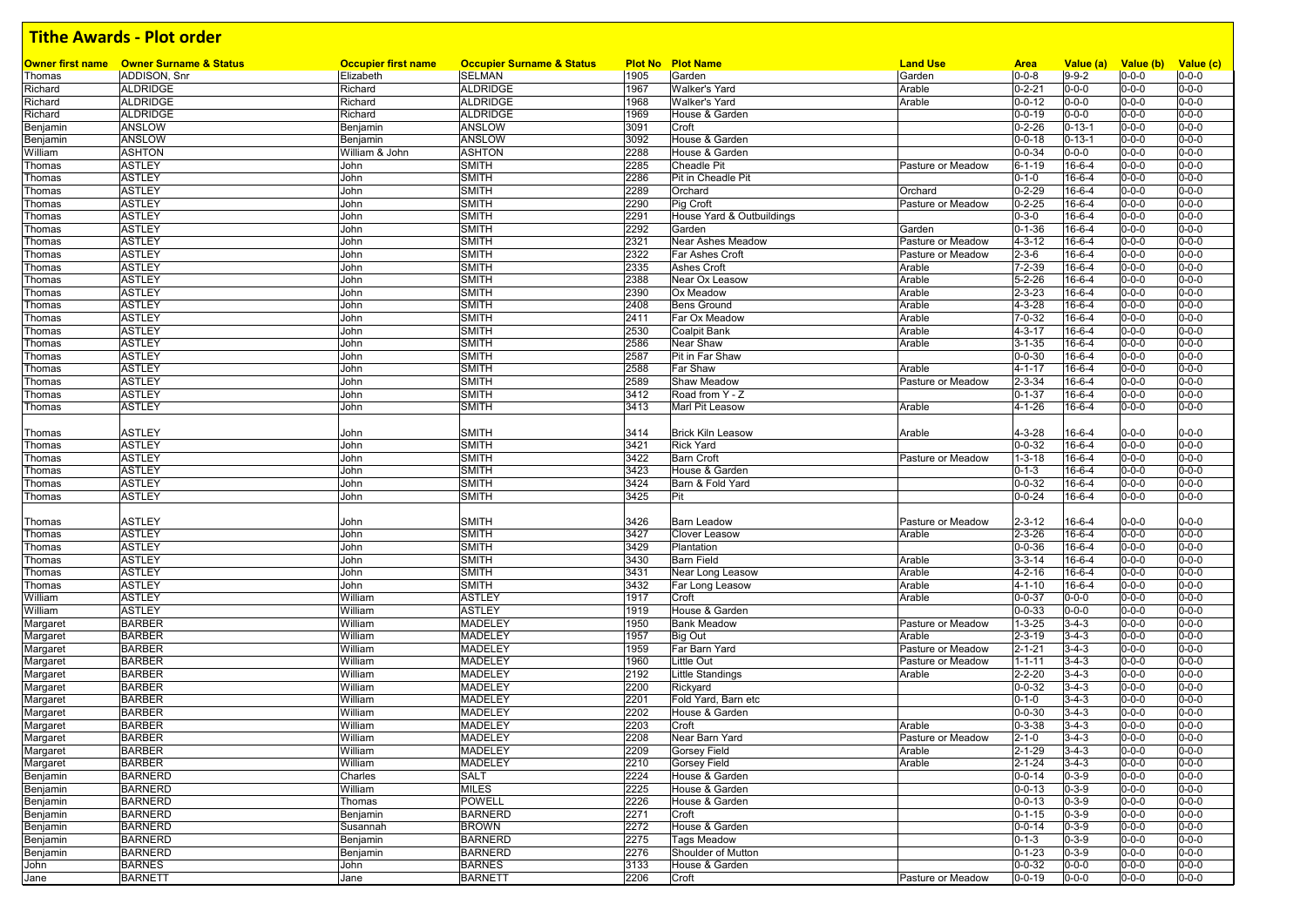|                    | <b>Owner first name</b> Owner Surname & Status                          | <b>Occupier first name</b> | <b>Occupier Surname &amp; Status</b>                                   |              | <b>Plot No Plot Name</b>                                               | <b>Land Use</b>   | <b>Area</b>                  | Value (a)                    | Value (b)                  | Value (c)                  |
|--------------------|-------------------------------------------------------------------------|----------------------------|------------------------------------------------------------------------|--------------|------------------------------------------------------------------------|-------------------|------------------------------|------------------------------|----------------------------|----------------------------|
|                    |                                                                         |                            |                                                                        |              |                                                                        |                   |                              |                              |                            |                            |
| Jane               | <b>BARNETT</b>                                                          | Jane                       | <b>BARNETT</b>                                                         | 2207         | Road                                                                   |                   | $0 - 0 - 9$                  | $0 - 0 - 0$                  | $0 - 0 - 0$                | $0 - 0 - 0$                |
| Joseph             | <b>BARNETT</b>                                                          | Joseph                     | <b>BARNETT</b>                                                         | 1163         | Cottage & Garden                                                       |                   | $0 - 0 - 12$                 | $0 - 0 - 0$                  | $0 - 0 - 0$                | $0 - 0 - 0$                |
| Robert<br>Robert   | <b>BARNETT</b><br><b>BARNETT</b>                                        | Ann<br>Robert              | ROSTE<br><b>BARNETT</b>                                                | 1132<br>1133 | Cottage & Garden<br>Cottage & Garden                                   |                   | $0 - 0 - 20$<br>$0 - 0 - 35$ | $0 - 0 - 0$<br>$0 - 0 - 0$   | $0 - 0 - 0$<br>$0 - 0 - 0$ | $0 - 0 - 0$<br>$0 - 0 - 0$ |
| Robert             | <b>BARNETT</b>                                                          | Charles                    | <b>VERNAM</b>                                                          | 1134         | Cottage & Garden                                                       |                   | $0 - 0 - 17$                 | $0 - 0 - 0$                  | $0 - 0 - 0$                | $0 - 0 - 0$                |
| William            | <b>BASWICH</b>                                                          | John                       | LOCKLEY                                                                | 3203         | House & Garden                                                         |                   | $0 - 1 - 30$                 | $0 - 1 - 6$                  | $0 - 0 - 0$                | $0 - 0 - 0$                |
| William            | <b>BASWICH</b>                                                          | William                    | LOCKLEY                                                                | 3204         | House & Garden                                                         |                   | $0 - 0 - 35$                 | $0 - 1 - 6$                  | $0 - 0 - 0$                | $0 - 0 - 0$                |
| William            | <b>BASWICH</b>                                                          | Isaac                      | <b>JOHNSON</b>                                                         | 3208         | Croft                                                                  | Arable            | $0 - 1 - 9$                  | $0 - 1 - 6$                  | $0 - 0 - 0$                | $0 - 0 - 0$                |
| William            | <b>BEECH</b>                                                            | William                    | <b>BEECH</b>                                                           | 2067         | The Bit                                                                | Pasture or Meadow | $0 - 2 - 35$                 | $0 - 0 - 0$                  | $0 - 0 - 0$                | $0 - 0 - 0$                |
| Mary               | <b>BELCHER</b>                                                          | Thomas                     | <b>BETTELLEY</b>                                                       | 1983         | <b>Barn Croft</b>                                                      | Pasture or Meadow | $1 - 0 - 33$                 | $0 - 1 - 8$                  | $0 - 0 - 0$                | $0 - 0 - 0$                |
| Mary               | <b>BELCHER</b>                                                          | Thomas                     | <b>BETTELLEY</b>                                                       | 1984         | <b>Barn Croft</b>                                                      | Pasture or Meadow | $2 - 0 - 20$                 | $0 - 1 - 8$                  | $0 - 0 - 0$                | $0 - 0 - 0$                |
| Mary               | <b>BELCHER</b>                                                          | Thomas                     | <b>BETTELLEY</b>                                                       | 1994         | Orchard                                                                | Orchard           | $0 - 1 - 35$                 | $0 - 1 - 8$                  | $0 - 0 - 0$                | $0 - 0 - 0$                |
| Mary               | <b>BELCHER</b>                                                          | Thomas                     | <b>BETTELLEY</b>                                                       | 1995         | House, Barn, Fold & Rickyard                                           |                   | $0 - 1 - 31$                 | $0 - 1 - 8$                  | $0 - 0 - 0$                | $0 - 0 - 0$                |
| Mary               | <b>BELCHER</b>                                                          | Thomas                     | <b>BETTELLEY</b>                                                       | 1996         | The Bit                                                                | Pasture or Meadow | $0 - 1 - 15$                 | $0 - 1 - 8$                  | $0 - 0 - 0$                | $0 - 0 - 0$                |
| Mary               | <b>BELCHER</b><br><b>BELCHER</b>                                        | Thomas                     | <b>BETTELLEY</b><br><b>BELCHER</b>                                     | 1997<br>1177 | Little Meadow<br>House & Garden                                        | Pasture or Meadow | $1 - 1 - 3$<br>$0 - 0 - 35$  | $0 - 1 - 8$<br>$1 - 15 - 7$  | $0 - 0 - 0$<br>$0 - 0 - 0$ | $0 - 0 - 0$<br>$0 - 0 - 0$ |
| Michael<br>Michael | <b>BELCHER</b>                                                          | Michael<br>Michael         | <b>BELCHER</b>                                                         | 1178         | Barn & Rick Yard                                                       |                   | $0 - 0 - 19$                 | $1 - 15 - 7$                 | $0 - 0 - 0$                | $0 - 0 - 0$                |
| Michael            | <b>BELCHER</b>                                                          | Michael                    | <b>BELCHER</b>                                                         | 2385         | OxLeasow                                                               | Arable            | $3 - 1 - 2$                  | $1 - 15 - 7$                 | $0 - 0 - 0$                | $0 - 0 - 0$                |
| Michael            | <b>BELCHER</b>                                                          | Michael                    | <b>BELCHER</b>                                                         | 2387         | OxLeasow                                                               | Arable            | $3 - 0 - 9$                  | $1 - 15 - 7$                 | $0 - 0 - 0$                | $0 - 0 - 0$                |
| Thomas             | <b>BELCHER</b>                                                          | James                      | <b>BELCHER</b>                                                         | 1226         | House, Barn & Rickyard                                                 |                   | $0 - 1 - 19$                 | $0 - 0 - 0$                  | $0 - 0 - 0$                | $0 - 0 - 0$                |
| Thomas             | <b>BELCHER</b>                                                          | Thomas                     | <b>FOX</b>                                                             | 1227         | Garden                                                                 |                   | $0 - 0 - 17$                 | $0 - 0 - 0$                  | $0 - 0 - 0$                | $0 - 0 - 0$                |
| Thomas             | <b>BELCHER</b>                                                          | Thomas                     | <b>BROMLEY</b>                                                         | 1228         | House & Garden                                                         |                   | $0 - 0 - 11$                 | $0 - 0 - 0$                  | $0 - 0 - 0$                | $0 - 0 - 0$                |
| Thomas             | <b>BELCHER</b>                                                          | Thomas                     | <b>FOX</b>                                                             | 1229         | House                                                                  |                   | $0 - 0 - 2$                  | $0 - 0 - 0$                  | $0 - 0 - 0$                | $0 - 0 - 0$                |
| Thomas             | <b>BELCHER</b>                                                          | James                      | <b>BELCHER</b>                                                         | 1239         | Orchard                                                                | Orchard           | $0 - 1 - 16$                 | $0 - 0 - 0$                  | $0 - 0 - 0$                | $0 - 0 - 0$                |
| Thomas             | <b>BELCHER</b>                                                          | James                      | <b>BELCHER</b>                                                         | 1240         | Garden                                                                 | Garden            | $0 - 0 - 28$                 | $0 - 0 - 0$                  | $0 - 0 - 0$                | $0 - 0 - 0$                |
| Thomas             | <b>BELCHER</b>                                                          | James                      | <b>BELCHER</b>                                                         | 1241         | Garden                                                                 | Garden            | $0 - 0 - 31$                 | $0 - 0 - 0$                  | $0 - 0 - 0$                | $0 - 0 - 0$                |
| Thomas             | <b>BENTLEY</b>                                                          | John                       | <b>HAWKINS</b>                                                         | 633          | Homer Leasow                                                           | Pasture or Meadow | $7 - 1 - 26$                 | $0 - 10 - 7$                 | $0 - 0 - 0$                | $0 - 0 - 0$                |
| John               | <b>BETTONSON</b>                                                        | John                       | <b>BETTONSON</b>                                                       | 2917         | Cottage, Croft & Outbuildings                                          |                   | $1 - 0 - 25$                 | $0 - 0 - 6$                  | $0 - 0 - 0$                | $0 - 0 - 0$                |
|                    | BIRMINGHAM & LIVERPOOL CANAL<br><b>BIRMINGHAM &amp; LIVERPOOL CANAL</b> |                            | <b>BIRMINGHAM &amp; LIVERPOOL</b><br><b>BIRMINGHAM &amp; LIVERPOOL</b> | 1755         | Canal & Towing Path from Hh to Kk<br>Canal & Towing Path from Gq to Hh |                   | $6 - 2 - 14$<br>$2 - 2 - 20$ | $2 - 12 - 5$<br>$2 - 12 - 5$ | $0 - 0 - 0$<br>$0 - 0 - 0$ | $0 - 0 - 0$<br>$0 - 0 - 0$ |
|                    | BIRMINGHAM & LIVERPOOL CANAL                                            |                            | <b>BIRMINGHAM &amp; LIVERPOOL</b>                                      | 1766<br>1831 | Spoil                                                                  |                   | $0 - 1 - 27$                 | $2 - 12 - 5$                 | $0 - 0 - 0$                | $0 - 0 - 0$                |
|                    | BIRMINGHAM & LIVERPOOL CANAL                                            |                            | <b>BIRMINGHAM &amp; LIVERPOOL</b>                                      | 1833         | Spoil                                                                  |                   | $1 - 0 - 4$                  | $2 - 12 - 5$                 | $0 - 0 - 0$                | $0 - 0 - 0$                |
|                    | BIRMINGHAM & LIVERPOOL CANAL                                            |                            | <b>BIRMINGHAM &amp; LIVERPOOL</b>                                      | 1834         | Spoil                                                                  |                   | $1 - 3 - 26$                 | $2 - 12 - 5$                 | $0 - 0 - 0$                | $0 - 0 - 0$                |
|                    | BIRMINGHAM & LIVERPOOL CANAL                                            |                            | <b>BIRMINGHAM &amp; LIVERPOOL</b>                                      | 1855         | Spoil                                                                  |                   | $1 - 0 - 12$                 | $2 - 12 - 5$                 | $0 - 0 - 0$                | $0 - 0 - 0$                |
|                    | BIRMINGHAM & LIVERPOOL CANAL                                            |                            | <b>BIRMINGHAM &amp; LIVERPOOL</b>                                      | 1856         | Canal & Towing Path from Kk to LI                                      |                   | $1 - 3 - 26$                 | $2 - 12 - 5$                 | $0 - 0 - 0$                | $0 - 0 - 0$                |
|                    | BIRMINGHAM & LIVERPOOL CANAL                                            |                            | <b>BIRMINGHAM &amp; LIVERPOOL</b>                                      | 1857         | Spoil                                                                  |                   | $1 - 0 - 12$                 | $2 - 12 - 5$                 | $0 - 0 - 0$                | $0 - 0 - 0$                |
|                    | BIRMINGHAM & LIVERPOOL CANAL                                            |                            | <b>BIRMINGHAM &amp; LIVERPOOL</b>                                      | 1858         | Spoil                                                                  |                   | $0 - 1 - 12$                 | $2 - 12 - 5$                 | $0 - 0 - 0$                | $0 - 0 - 0$                |
|                    | BIRMINGHAM & LIVERPOOL CANAL                                            |                            | <b>BIRMINGHAM &amp; LIVERPOOL</b>                                      | 1921         | Canal & Towing Path from Ff to Gg                                      |                   | $1 - 1 - 18$                 | $2 - 12 - 5$                 | $0 - 0 - 0$                | $0 - 0 - 0$                |
|                    | BIRMINGHAM & LIVERPOOL CANAL                                            |                            | <b>BIRMINGHAM &amp; LIVERPOOL</b>                                      | 1922         | Spoil                                                                  |                   | $0 - 0 - 32$                 | $2 - 12 - 5$                 | $0 - 0 - 0$                | $0 - 0 - 0$                |
|                    | BIRMINGHAM & LIVERPOOL CANAL                                            |                            | <b>BIRMINGHAM &amp; LIVERPOOL</b>                                      | 1923         | Spoil                                                                  |                   | $0 - 0 - 36$                 | $2 - 12 - 5$                 | $0 - 0 - 0$                | $0 - 0 - 0$                |
|                    | BIRMINGHAM & LIVERPOOL CANAL                                            |                            | <b>BIRMINGHAM &amp; LIVERPOOL</b>                                      | 1925         | Spoil                                                                  |                   | $0 - 0 - 13$                 | $2 - 12 - 5$                 | $0 - 0 - 0$                | $0 - 0 - 0$                |
|                    | BIRMINGHAM & LIVERPOOL CANAL<br>BIRMINGHAM & LIVERPOOL CANAL            |                            | <b>BIRMINGHAM &amp; LIVERPOOL</b><br><b>BIRMINGHAM &amp; LIVERPOOL</b> | 2222<br>2223 | Spoil<br>Canal & Towing Path from Ee to Ff                             |                   | $2 - 1 - 38$<br>$1 - 1 - 20$ | $2 - 12 - 5$<br>$2 - 12 - 5$ | $0 - 0 - 0$<br>$0 - 0 - 0$ | $0 - 0 - 0$<br>$0 - 0 - 0$ |
|                    | BIRMINGHAM & LIVERPOOL CANAL                                            |                            | <b>BIRMINGHAM &amp; LIVERPOOL</b>                                      | 2247         | Spoil Bank                                                             |                   | $0 - 1 - 8$                  | $2 - 12 - 5$                 | $0 - 0 - 0$                | $0 - 0 - 0$                |
|                    | BIRMINGHAM & LIVERPOOL CANAL                                            |                            | <b>BIRMINGHAM &amp; LIVERPOOL</b>                                      | 2248         | Spoil Bank                                                             |                   | $1 - 0 - 35$                 | $2 - 12 - 5$                 | $0 - 0 - 0$                | $0 - 0 - 0$                |
|                    | BIRMINGHAM & LIVERPOOL CANAL                                            |                            | <b>BIRMINGHAM &amp; LIVERPOOL</b>                                      | 2255         | Spoil Bank                                                             |                   | $0 - 2 - 39$                 | $2 - 12 - 5$                 | $0 - 0 - 0$                | $0 - 0 - 0$                |
|                    | BIRMINGHAM & LIVERPOOL CANAL                                            |                            | <b>BIRMINGHAM &amp; LIVERPOOL</b>                                      | 2325         | Spoil Bank                                                             |                   | $0 - 2 - 6$                  | $2 - 12 - 5$                 | $0 - 0 - 0$                | $0 - 0 - 0$                |
|                    | <b>BIRMINGHAM &amp; LIVERPOOL CANAL</b>                                 |                            | <b>BIRMINGHAM &amp; LIVERPOOL</b>                                      | 2359         | Bank                                                                   |                   | $0 - 0 - 13$                 | $2 - 12 - 5$                 | $0 - 0 - 0$                | $0 - 0 - 0$                |
|                    | BIRMINGHAM & LIVERPOOL CANAL                                            |                            | <b>BIRMINGHAM &amp; LIVERPOOL</b>                                      | 2361         | Bank                                                                   |                   | $0 - 3 - 15$                 | $2 - 12 - 5$                 | $0 - 0 - 0$                | $0 - 0 - 0$                |
|                    | BIRMINGHAM & LIVERPOOL CANAL                                            |                            | <b>BIRMINGHAM &amp; LIVERPOOL</b>                                      | 2367         | Spoil Bank                                                             |                   | $3 - 1 - 32$                 | $2 - 12 - 5$                 | $0 - 0 - 0$                | $0 - 0 - 0$                |
|                    | BIRMINGHAM & LIVERPOOL CANAL                                            |                            | <b>BIRMINGHAM &amp; LIVERPOOL</b>                                      | 2369         | Spoil Bank                                                             |                   | $0 - 2 - 29$                 | $2 - 12 - 5$                 | $0 - 0 - 0$                | $0 - 0 - 0$                |
|                    | BIRMINGHAM & LIVERPOOL CANAL                                            |                            | <b>BIRMINGHAM &amp; LIVERPOOL</b>                                      | 2369         | Spoil Bank                                                             |                   | $1 - 0 - 20$                 | $2 - 12 - 5$                 | $0 - 0 - 0$                | $0 - 0 - 0$                |
|                    | BIRMINGHAM & LIVERPOOL CANAL                                            |                            | BIRMINGHAM & LIVERPOOL                                                 | 2370         | Spoil Bank                                                             |                   | $5 - 1 - 2$                  | $2 - 12 - 5$                 | $0 - 0 - 0$                | $0 - 0 - 0$                |
|                    | <b>BIRMINGHAM &amp; LIVERPOOL CANAL</b>                                 |                            | <b>BIRMINGHAM &amp; LIVERPOOL</b>                                      | 2374         | Spoil Bank                                                             |                   | $0 - 2 - 29$                 | $2 - 12 - 5$                 | $0 - 0 - 0$                | $0 - 0 - 0$                |
|                    | <b>BIRMINGHAM &amp; LIVERPOOL CANAL</b>                                 |                            | <b>BIRMINGHAM &amp; LIVERPOOL</b>                                      | 2375         | Canal & Towing Path from Cc to Dd<br>Spoil Bank                        |                   | $1 - 2 - 19$                 | $2 - 12 - 5$                 | $0 - 0 - 0$                | $0 - 0 - 0$<br>$0 - 0 - 0$ |
|                    | BIRMINGHAM & LIVERPOOL CANAL<br><b>BIRMINGHAM &amp; LIVERPOOL CANAL</b> |                            | <b>BIRMINGHAM &amp; LIVERPOOL</b><br><b>BIRMINGHAM &amp; LIVERPOOL</b> | 2379<br>2380 | Canal & Towing Path from K to Ee                                       |                   | $2 - 3 - 37$<br>$1 - 1 - 2$  | $2 - 12 - 5$<br>$2 - 12 - 5$ | $0 - 0 - 0$<br>$0 - 0 - 0$ | $0 - 0 - 0$                |
|                    | BIRMINGHAM & LIVERPOOL CANAL                                            |                            | <b>BIRMINGHAM &amp; LIVERPOOL</b>                                      | 2553         | Canal & Towing Path from Bb to Cc                                      |                   | $1 - 0 - 13$                 | $2 - 12 - 5$                 | $0 - 0 - 0$                | $0 - 0 - 0$                |
|                    | BIRMINGHAM & LIVERPOOL CANAL                                            |                            | <b>BIRMINGHAM &amp; LIVERPOOL</b>                                      | 2554         | Canal & Towing Path from Bb to Cc                                      |                   | $1 - 0 - 13$                 | $2 - 12 - 5$                 | $0 - 0 - 0$                | $0 - 0 - 0$                |
|                    | BIRMINGHAM & LIVERPOOL CANAL                                            |                            | <b>BIRMINGHAM &amp; LIVERPOOL</b>                                      | 2567         | Canal & Towing Path from Aa to Bb                                      |                   | $0 - 1 - 5$                  | $2 - 12 - 5$                 | $0 - 0 - 0$                | $0 - 0 - 0$                |
|                    | BIRMINGHAM & LIVERPOOL CANAL                                            |                            | <b>BIRMINGHAM &amp; LIVERPOOL</b>                                      | 2568         | Canal & Towing Path from Aa to Bb                                      |                   | $0 - 1 - 5$                  | $2 - 12 - 5$                 | $0 - 0 - 0$                | $0 - 0 - 0$                |
| Thomas             | <b>BOUGHEY, Sir</b>                                                     | James                      | <b>KEBBLE</b>                                                          | 1598         | Far Meadow                                                             | Pasture or Meadow | $1 - 1 - 34$                 | 218-3-0                      | $0 - 0 - 0$                | $0 - 0 - 0$                |
| Thomas             | <b>BOUGHEY, Sir</b>                                                     | James                      | KEBBLE                                                                 | 1603         | Croft                                                                  | Arable            | $0 - 1 - 29$                 | 218-3-0                      | $0 - 0 - 0$                | $0 - 0 - 0$                |
| Thomas             | <b>BOUGHEY, Sir</b>                                                     | James                      | <b>KEBBLE</b>                                                          | 1604         | Croft                                                                  | Arable            | $0 - 1 - 36$                 | 218-3-0                      | $0 - 0 - 0$                | $0 - 0 - 0$                |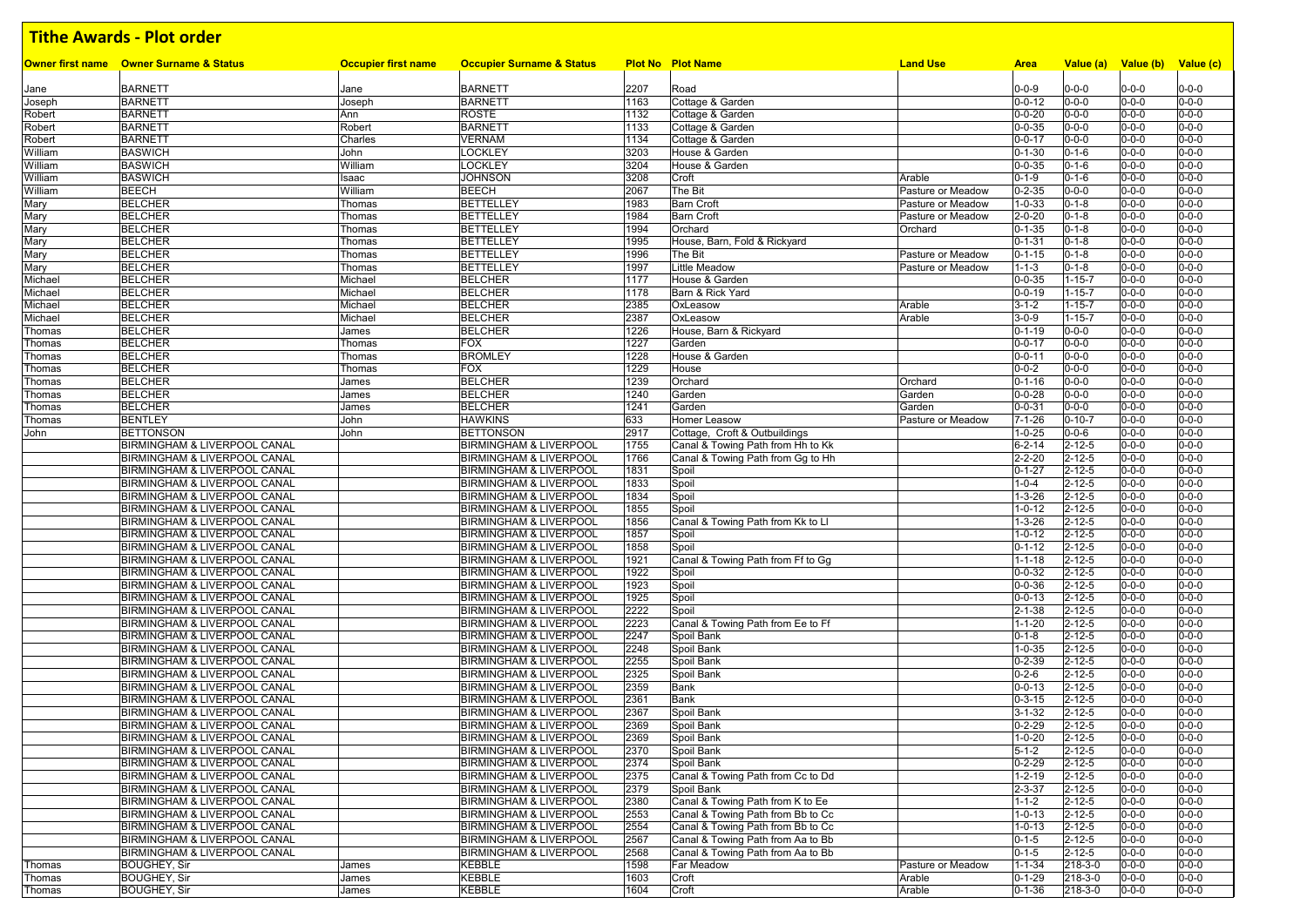| Thomas           | <b>Owner first name</b> Owner Surname & Status<br><b>BOUGHEY, Sir</b> | <b>Occupier first name</b><br>James | <b>Occupier Surname &amp; Status</b><br><b>KEBBLE</b> | 1605         | <b>Plot No Plot Name</b>  | <b>Land Use</b><br>Arable | <b>Area</b><br>$0 - 1 - 33$ | Value (a)<br>218-3-0 | Value (b)                  | Value (c)<br>$0 - 0 - 0$ |
|------------------|-----------------------------------------------------------------------|-------------------------------------|-------------------------------------------------------|--------------|---------------------------|---------------------------|-----------------------------|----------------------|----------------------------|--------------------------|
|                  |                                                                       |                                     |                                                       | 1606         | Croft                     | Arable                    | $0 - 1 - 19$                | 218-3-0              | $0 - 0 - 0$<br>$0 - 0 - 0$ | $0 - 0 - 0$              |
| Thomas<br>Thomas | <b>BOUGHEY, Sir</b><br><b>BOUGHEY, Sir</b>                            | James<br>James                      | <b>KEBBLE</b><br><b>KEBBLE</b>                        | 1607         | Croft<br>Occupation Road  |                           | $0 - 0 - 22$                | 218-3-0              | $0 - 0 - 0$                | $0 - 0 - 0$              |
| Thomas           | <b>BOUGHEY, Sir</b>                                                   | James                               | <b>KEBBLE</b>                                         | 1608         | Croft                     | Pasture or Meadow         | $0 - 1 - 3$                 | 218-3-0              | $0 - 0 - 0$                | $0 - 0 - 0$              |
| Thomas           | <b>BOUGHEY, Sir</b>                                                   | James                               | <b>KEBBLE</b>                                         | 1609         | Croft                     | Pasture or Meadow         | $0 - 2 - 2$                 | 218-3-0              | $0 - 0 - 0$                | $0 - 0 - 0$              |
| Thomas           | <b>BOUGHEY, Sir</b>                                                   | James                               | <b>KEBBLE</b>                                         | 1610         | Croft                     | Pasture or Meadow         | $0 - 2 - 8$                 | 218-3-0              | $0 - 0 - 0$                | $0 - 0 - 0$              |
| Thomas           | <b>BOUGHEY, Sir</b>                                                   | James                               | <b>KEBBLE</b>                                         | 1611         | Croft                     | Pasture or Meadow         | $0 - 1 - 9$                 | 218-3-0              | $0 - 0 - 0$                | $0 - 0 - 0$              |
|                  | <b>BOUGHEY, Sir</b>                                                   | James                               | <b>KEBBLE</b>                                         | 1612         | Garden                    | Garden                    | $0 - 1 - 22$                | 218-3-0              | $0 - 0 - 0$                | $0 - 0 - 0$              |
| Thomas<br>Thomas | <b>BOUGHEY, Sir</b>                                                   | James                               | <b>KEBBLE</b>                                         | 1613         | House, Barn & Foldyard    |                           | $0 - 0 - 16$                | 218-3-0              | $0 - 0 - 0$                | $0 - 0 - 0$              |
|                  | <b>BOUGHEY, Sir</b>                                                   | Elizabeth                           | <b>KEBBLE</b>                                         | 1617         | <b>Big Leasow</b>         | Arable                    | $8 - 3 - 27$                | 218-3-0              | $0 - 0 - 0$                | $0 - 0 - 0$              |
| Thomas<br>Thomas | <b>BOUGHEY, Sir</b>                                                   | Elizabeth                           | <b>KEBBLE</b>                                         | 1618         | Evan's Croft              | Arable                    | $8 - 2 - 13$                | 218-3-0              | $0 - 0 - 0$                | $0 - 0 - 0$              |
| Thomas           | <b>BOUGHEY, Sir</b>                                                   | Thomas                              | <b>BOUGHEY, Sir</b>                                   | 1619         | Plantation                | Plantation                | $14 - 3 - 27$               | 218-3-0              | $0 - 0 - 0$                | $0 - 0 - 0$              |
| Thomas           | <b>BOUGHEY, Sir</b>                                                   | Elizabeth                           | <b>KEBBLE</b>                                         | 1621         | The Wood                  | Pasture or Meadow         | $1 - 2 - 29$                | 218-3-0              | $0 - 0 - 0$                | $0 - 0 - 0$              |
| Thomas           | <b>BOUGHEY, Sir</b>                                                   | Elizabeth                           | KEBBLE                                                | 1622         | <b>Barn Croft</b>         | Arable                    | $1 - 3 - 18$                | 218-3-0              | $0 - 0 - 0$                | $0 - 0 - 0$              |
| Thomas           | <b>BOUGHEY, Sir</b>                                                   | Elizabeth                           | <b>KEBBLE</b>                                         | 1623         | <b>Barn Leasow</b>        | Pasture or Meadow         | $5 - 1 - 37$                | 218-3-0              | $0 - 0 - 0$                | $0 - 0 - 0$              |
| Thomas           | <b>BOUGHEY, Sir</b>                                                   | Samuel                              | <b>MYATT</b>                                          | 1630         | Fold Yard etc             |                           | $0 - 0 - 27$                | 218-3-0              | $0 - 0 - 0$                | $0 - 0 - 0$              |
| Thomas           | <b>BOUGHEY, Sir</b>                                                   | Samuel                              | <b>MYATT</b>                                          | 1631         | Rickyard                  |                           | $0 - 0 - 21$                | 218-3-0              | $0 - 0 - 0$                | $0 - 0 - 0$              |
| Thomas           | <b>BOUGHEY, Sir</b>                                                   | Samuel                              | <b>MYATT</b>                                          | 1632         | Croft                     | Arable                    | $0 - 0 - 30$                | 218-3-0              | $0 - 0 - 0$                | $0 - 0 - 0$              |
| Thomas           | <b>BOUGHEY, Sir</b>                                                   | Samuel                              | <b>MYATT</b>                                          | 1633         | The Piece                 | Pasture or Meadow         | $1 - 3 - 22$                | 218-3-0              | $0 - 0 - 0$                | $0 - 0 - 0$              |
| Thomas           | <b>BOUGHEY, Sir</b>                                                   | Samuel                              | <b>MYATT</b>                                          | 1634         | Evan's Radmore            | Arable                    | $4 - 0 - 15$                | 218-3-0              | $0 - 0 - 0$                | $0 - 0 - 0$              |
| Thomas           | <b>BOUGHEY, Sir</b>                                                   | Samuel                              | <b>MYATT</b>                                          | 1635         | <b>Whitmore's Radmore</b> | Arable                    | $3 - 1 - 26$                | 218-3-0              | $0 - 0 - 0$                | $0 - 0 - 0$              |
| Thomas           | <b>BOUGHEY, Sir</b>                                                   | Samuel                              | <b>MYATT</b>                                          | 1638         | <b>Great Radmore</b>      | Arable                    | $4 - 3 - 31$                | 218-3-0              | $0 - 0 - 0$                | $0 - 0 - 0$              |
| Thomas           | <b>BOUGHEY, Sir</b>                                                   | Samuel                              | <b>MYATT</b>                                          | 1640         | Road                      |                           | $0 - 1 - 0$                 | 218-3-0              | $0 - 0 - 0$                | $0 - 0 - 0$              |
| Thomas           | <b>BOUGHEY, Sir</b>                                                   | Elizabeth                           | <b>KEBBLE</b>                                         | 1642         | Occupation Road           |                           | $0 - 1 - 5$                 | 218-3-0              | $0 - 0 - 0$                | $0 - 0 - 0$              |
|                  |                                                                       |                                     | <b>KEBBLE</b>                                         | 1643         | Hackstone's Leasow        | Arable                    | $8 - 1 - 38$                | 218-3-0              | $0 - 0 - 0$                | $0 - 0 - 0$              |
| Thomas           | <b>BOUGHEY, Sir</b><br><b>BOUGHEY, Sir</b>                            | Elizabeth                           | <b>KEBBLE</b>                                         | 1644         | Hackstone's Meadow        | Pasture or Meadow         | $3 - 2 - 31$                | 218-3-0              | $0 - 0 - 0$                | $0 - 0 - 0$              |
| Thomas<br>Thomas | <b>BOUGHEY, Sir</b>                                                   | Elizabeth<br>Elizabeth              | <b>KEBBLE</b>                                         | 1645         | Copy Leasow               | Arable                    | $10 - 1 - 11$               | 218-3-0              | $0 - 0 - 0$                | $0 - 0 - 0$              |
| Thomas           | <b>BOUGHEY, Sir</b>                                                   | Elizabeth                           | <b>KEBBLE</b>                                         | 1646         | The Copy                  | Plantation                | $1 - 3 - 4$                 | 218-3-0              | $0 - 0 - 0$                | $0 - 0 - 0$              |
| Thomas           | <b>BOUGHEY, Sir</b>                                                   | Elizabeth                           | <b>KEBBLE</b>                                         | 1647         | Pollymoor Leasow          | Arable                    | 4-0-38                      | 218-3-0              | $0 - 0 - 0$                | $0 - 0 - 0$              |
|                  | <b>BOUGHEY, Sir</b>                                                   | Elizabeth                           | <b>KEBBLE</b>                                         | 1648         | Croft                     | Pasture or Meadow         | $0 - 2 - 24$                | 218-3-0              | $0 - 0 - 0$                | $0 - 0 - 0$              |
| Thomas           | <b>BOUGHEY, Sir</b>                                                   | Elizabeth                           | <b>KEBBLE</b>                                         | 1649         | Garden                    |                           | $0 - 0 - 36$                | 218-3-0              | $0 - 0 - 0$                | $0 - 0 - 0$              |
| Thomas           | <b>BOUGHEY, Sir</b>                                                   |                                     | <b>KEBBLE</b>                                         | 1650         | House, Barn & Foldyard    | Garden                    | $0 - 0 - 26$                | 218-3-0              | $0 - 0 - 0$                | $0 - 0 - 0$              |
| Thomas           | <b>BOUGHEY, Sir</b>                                                   | Elizabeth                           | <b>KEBBLE</b>                                         | 1651         | <b>Rick Yard</b>          |                           | $0 - 1 - 8$                 | 218-3-0              | $0 - 0 - 0$                | $0 - 0 - 0$              |
| Thomas           |                                                                       | Elizabeth                           | <b>KEBBLE</b>                                         |              |                           | Pasture or Meadow         | $0 - 2 - 37$                | 218-3-0              | $0 - 0 - 0$                | $0 - 0 - 0$              |
| Thomas<br>Thomas | <b>BOUGHEY, Sir</b><br><b>BOUGHEY, Sir</b>                            | Elizabeth<br>Elizabeth              | <b>KEBBLE</b>                                         | 1652<br>1653 | Croft<br>Croft            | Pasture or Meadow         | $0 - 0 - 33$                | 218-3-0              | $0 - 0 - 0$                | $0 - 0 - 0$              |
|                  | <b>BOUGHEY, Sir</b>                                                   | Elizabeth                           | <b>KEBBLE</b>                                         | 1654         | Pollymoor Leasow          | Pasture or Meadow         | $4 - 2 - 0$                 | 218-3-0              | $0 - 0 - 0$                | $0 - 0 - 0$              |
| Thomas           | <b>BOUGHEY, Sir</b>                                                   |                                     | <b>KEBBLE</b>                                         | 1655         | Croft                     | Arable                    | $0 - 2 - 24$                | 218-3-0              | $0 - 0 - 0$                | $0 - 0 - 0$              |
| Thomas           | <b>BOUGHEY, Sir</b>                                                   | Elizabeth                           | JOHNSON, Snr                                          | 1658         | <b>Wood Croft</b>         | Arable                    | $1 - 3 - 4$                 | 218-3-0              | $0 - 0 - 0$                | $0 - 0 - 0$              |
| Thomas<br>Thomas | <b>BOUGHEY, Sir</b>                                                   | Thomas<br>Thomas                    | JOHNSON, Snr                                          | 1662         | <b>Wood Croft</b>         | Pasture or Meadow         | $1 - 0 - 24$                | 218-3-0              | $0 - 0 - 0$                | $0 - 0 - 0$              |
|                  | <b>BOUGHEY, Sir</b>                                                   |                                     | <b>WRIGHT</b>                                         | 1668         | Far Yard                  | Pasture or Meadow         | $1 - 3 - 3$                 | 218-3-0              | $0 - 0 - 0$                | $0 - 0 - 0$              |
| Thomas<br>Thomas | <b>BOUGHEY, Sir</b>                                                   | George<br>George                    | <b>WRIGHT</b>                                         | 1669         | Far Yard                  | Pasture or Meadow         | $0 - 1 - 25$                | 218-3-0              | $0 - 0 - 0$                | $0 - 0 - 0$              |
|                  | <b>BOUGHEY, Sir</b>                                                   |                                     | <b>WRIGHT</b>                                         | 1670         | <b>Middle Yard</b>        | Arable                    | $1 - 0 - 20$                | 218-3-0              | $0 - 0 - 0$                | $0 - 0 - 0$              |
| Thomas<br>Thomas | <b>BOUGHEY, Sir</b>                                                   | George<br>George                    | <b>WRIGHT</b>                                         | 1671         | Middle Yard               | Arable                    | $2 - 0 - 34$                | 218-3-0              | $0 - 0 - 0$                | $0 - 0 - 0$              |
| Thomas           | <b>BOUGHEY, Sir</b>                                                   |                                     | <b>WRIGHT</b>                                         | 1672         | <b>Barn Yard</b>          | Pasture or Meadow         | $2 - 1 - 27$                | 218-3-0              | $0 - 0 - 0$                | $0 - 0 - 0$              |
|                  | <b>BOUGHEY, Sir</b>                                                   | George<br>Elizabeth                 | <b>KEBBLE</b>                                         | 1673         | Gravel Pit Leasow         | Arable                    | $5 - 1 - 8$                 | 218-3-0              | $0 - 0 - 0$                | $0 - 0 - 0$              |
| Thomas<br>Thomas | <b>BOUGHEY, Sir</b>                                                   | Elizabeth                           | <b>KEBBLE</b>                                         | 1674         | Hackstone's Little Leasow | Arable                    | $3 - 2 - 7$                 | 218-3-0              | $0 - 0 - 0$                | $0 - 0 - 0$              |
| Thomas           | <b>BOUGHEY, Sir</b>                                                   | George                              | <b>WRIGHT</b>                                         | 1675         | Little Meadow             | Pasture or Meadow         | $1 - 0 - 1$                 | 218-3-0              | $0 - 0 - 0$                | $0 - 0 - 0$              |
|                  |                                                                       |                                     |                                                       |              |                           |                           |                             |                      |                            |                          |
|                  | <b>BOUGHEY, Sir</b>                                                   |                                     | <b>WRIGHT</b>                                         | 1676         | <b>Big Meadow</b>         | Pasture or Meadow         | $2 - 3 - 36$                | 218-3-0              | $0 - 0 - 0$                | $0 - 0 - 0$              |
| Thomas<br>Thomas | <b>BOUGHEY, Sir</b>                                                   | George<br>George                    | <b>WRIGHT</b>                                         | 1677         | House, Barn & Foldyard    |                           | $0 - 0 - 34$                | 218-3-0              | $0 - 0 - 0$                | $0 - 0 - 0$              |
| Thomas           | <b>BOUGHEY, Sir</b>                                                   | George                              | <b>WRIGHT</b>                                         | 1678         | Garden                    | Garden                    | $0 - 0 - 35$                | 218-3-0              | $0 - 0 - 0$                | $0 - 0 - 0$              |
| Thomas           | <b>BOUGHEY, Sir</b>                                                   | George                              | <b>WRIGHT</b>                                         | 1679         | Moor House Croft          | Pasture or Meadow         | $1 - 0 - 38$                | 218-3-0              | $0 - 0 - 0$                | $0 - 0 - 0$              |
| Thomas           | <b>BOUGHEY, Sir</b>                                                   | George                              | <b>WRIGHT</b>                                         | 1680         | Meadow                    | Pasture or Meadow         | $1 - 3 - 4$                 | 218-3-0              | $0 - 0 - 0$                | $0 - 0 - 0$              |
| Thomas           | <b>BOUGHEY, Sir</b>                                                   |                                     | <b>WRIGHT</b>                                         | 1682         | Smith's Field             | Pasture or Meadow         | 4-1-29                      | 218-3-0              | $0 - 0 - 0$                | $0 - 0 - 0$              |
| Thomas           | <b>BOUGHEY, Sir</b>                                                   | George<br>Thomas                    | <b>FOX</b>                                            | 1683         | Road                      |                           | $0 - 0 - 28$                | 218-3-0              | $0 - 0 - 0$                | $0 - 0 - 0$              |
| Thomas           | <b>BOUGHEY, Sir</b>                                                   | George                              | <b>WRIGHT</b>                                         | 1684         | Smith's Field             | Arable                    | $1 - 3 - 21$                | 218-3-0              | $0 - 0 - 0$                | $0 - 0 - 0$              |
| Thomas           | <b>BOUGHEY, Sir</b>                                                   | George                              | <b>WRIGHT</b>                                         | 1685         | Lane                      |                           | $0 - 1 - 31$                | 218-3-0              | $0 - 0 - 0$                | $0 - 0 - 0$              |
| Thomas           | <b>BOUGHEY, Sir</b>                                                   | Samuel                              | <b>MYATT</b>                                          | 1686         | Smith Field               | Arable                    | $7 - 3 - 4$                 | 218-3-0              | $0 - 0 - 0$                | $0 - 0 - 0$              |
| Thomas           | <b>BOUGHEY, Sir</b>                                                   | Thomas                              | <b>FOX</b>                                            | 1688         | Lower wood                | Pasture or Meadow         | $8 - 1 - 17$                | 218-3-0              | $0 - 0 - 0$                | $0 - 0 - 0$              |
| Thomas           | <b>BOUGHEY, Sir</b>                                                   | Thomas                              | <b>FOX</b>                                            | 1689         | Lower Wood                | Arable                    | $6 - 3 - 12$                | 218-3-0              | 0-0-0                      | $0 - 0 - 0$              |
| Thomas           | <b>BOUGHEY, Sir</b>                                                   | Thomas                              | <b>BOUGHEY, Sir</b>                                   | 1690         | Plantation                | Plantation                | $1 - 0 - 11$                | 218-3-0              | $0 - 0 - 0$                | $0 - 0 - 0$              |
| Thomas           | <b>BOUGHEY, Sir</b>                                                   | Thomas                              | <b>JOHNSON</b>                                        | 1691         | <b>Chestnut Leasow</b>    | Arable                    | 4-0-38                      | 218-3-0              | $0 - 0 - 0$                | $0 - 0 - 0$              |
| Thomas           | <b>BOUGHEY, Sir</b>                                                   | Thomas                              | <b>JOHNSON</b>                                        | 1692         | Little Leasow             | Arable                    | $3 - 0 - 35$                | 218-3-0              | $0 - 0 - 0$                | $0 - 0 - 0$              |
| Thomas           | <b>BOUGHEY, Sir</b>                                                   | Thomas                              | <b>JOHNSON</b>                                        | 1693         | Pit & Waste               |                           | $0 - 1 - 35$                | 218-3-0              | $0 - 0 - 0$                | $0 - 0 - 0$              |
| Thomas           | <b>BOUGHEY, Sir</b>                                                   | Thomas                              | <b>JOHNSON</b>                                        | 1694         | Low Sand Hill             | Arable                    | $3 - 2 - 23$                | 218-3-0              | $0 - 0 - 0$                | $0 - 0 - 0$              |
|                  |                                                                       |                                     |                                                       |              |                           |                           |                             |                      |                            |                          |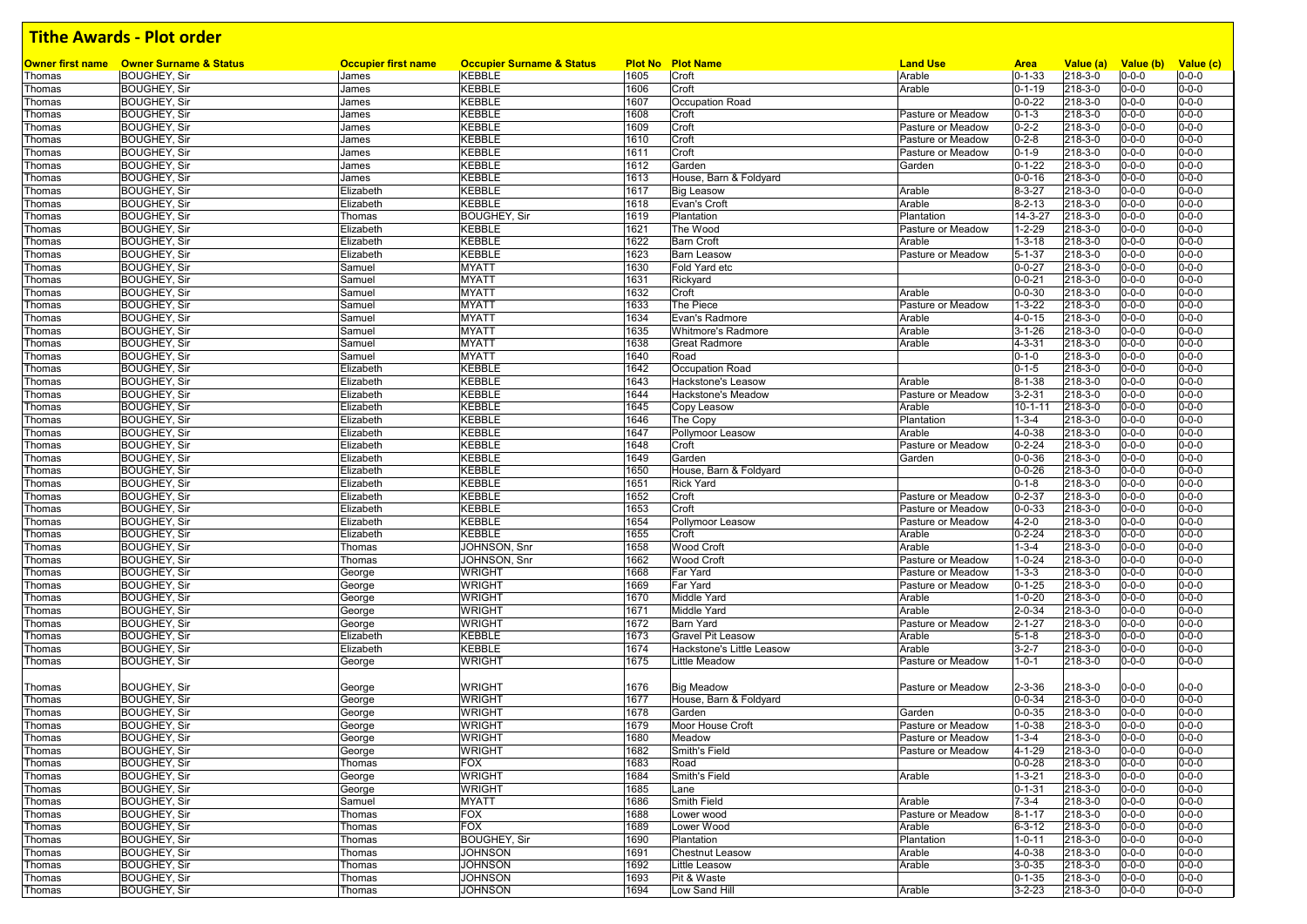|        | Owner first name Owner Surname & Status | <b>Occupier first name</b> | <b>Occupier Surname &amp; Status</b> |      | <b>Plot No Plot Name</b>        | <b>Land Use</b>   | <b>Area</b>  | Value (a)     | Value (b) Value (c) |             |
|--------|-----------------------------------------|----------------------------|--------------------------------------|------|---------------------------------|-------------------|--------------|---------------|---------------------|-------------|
| Thomas | <b>BOUGHEY, Sir</b>                     | Thomas                     | <b>JOHNSON</b>                       | 1695 | Pit & Waste                     |                   | $0 - 1 - 2$  | 218-3-0       | $0 - 0 - 0$         | $0 - 0 - 0$ |
| Thomas | <b>BOUGHEY, Sir</b>                     | Thomas                     | <b>JOHNSON</b>                       | 1696 | Sand Hill                       | Arable            | $2 - 3 - 17$ | 218-3-0       | $0 - 0 - 0$         | $0 - 0 - 0$ |
| Thomas | <b>BOUGHEY, Sir</b>                     | Thomas                     | <b>JOHNSON</b>                       | 1697 | Sand Hill                       | Arable            | $2 - 2 - 20$ | 218-3-0       | $0 - 0 - 0$         | $0 - 0 - 0$ |
| Thomas | <b>BOUGHEY, Sir</b>                     | Thomas                     | <b>JOHNSON</b>                       | 1698 | Marl Meadow                     | Pasture or Meadow | $5 - 1 - 1$  | 218-3-0       | $0 - 0 - 0$         | $0 - 0 - 0$ |
| Thomas | <b>BOUGHEY, Sir</b>                     | William                    | <b>ABBOTS</b>                        | 1699 | The Butts                       | Pasture or Meadow | $1 - 0 - 7$  | 218-3-0       | $0 - 0 - 0$         | $0 - 0 - 0$ |
| Thomas | <b>BOUGHEY, Sir</b>                     | William                    | <b>ABBOTS</b>                        | 1702 | Road                            | Pasture or Meadow | $0 - 0 - 9$  | 218-3-0       | $0 - 0 - 0$         | $0 - 0 - 0$ |
| Thomas | <b>BOUGHEY, Sir</b>                     | Ezekiel                    | <b>BUTLER</b>                        | 1835 | Middle Place                    | Arable            | $7 - 3 - 27$ | 218-3-0       | $0 - 0 - 0$         | $0 - 0 - 0$ |
| Thomas | <b>BOUGHEY, Sir</b>                     | Ezekiel                    | <b>BUTLER</b>                        | 1836 | <b>Further Place</b>            | Arable            | $5 - 0 - 5$  | 218-3-0       | $0 - 0 - 0$         | $0 - 0 - 0$ |
| Thomas | <b>BOUGHEY, Sir</b>                     | Ezekiel                    | <b>BUTLER</b>                        | 1837 | Little Petty Place              | Arable            | $2 - 2 - 28$ | 218-3-0       | $0 - 0 - 0$         | $0 - 0 - 0$ |
| Thomas | <b>BOUGHEY, Sir</b>                     | Thomas                     | <b>JOHNSON</b>                       | 1839 | <b>Hills Yard</b>               | Pasture or Meadow | $1 - 1 - 26$ | 218-3-0       | $0 - 0 - 0$         | $0 - 0 - 0$ |
| Thomas | <b>BOUGHEY, Sir</b>                     | Ezekiel                    | <b>BUTLER</b>                        | 1840 | Petty Place                     | Arable            | 4-1-25       | 218-3-0       | $0 - 0 - 0$         | $0 - 0 - 0$ |
| Thomas | <b>BOUGHEY, Sir</b>                     | Ezekiel                    | <b>BUTLER</b>                        | 1841 | Pit & Brush Wood                |                   | $0 - 0 - 24$ | 218-3-0       | $0 - 0 - 0$         | $0 - 0 - 0$ |
| Thomas | <b>BOUGHEY, Sir</b>                     | Ezekiel                    | <b>BUTLER</b>                        | 1842 | Place Meadow                    | Pasture or Meadow | $1 - 0 - 38$ | 218-3-0       | $0 - 0 - 0$         | $0 - 0 - 0$ |
| Thomas | <b>BOUGHEY, Sir</b>                     | Thomas                     | <b>JOHNSON</b>                       | 1843 | <b>Hills Yard</b>               | Pasture or Meadow | $6 - 1 - 27$ | 218-3-0       | $0 - 0 - 0$         | $0 - 0 - 0$ |
|        |                                         |                            |                                      |      |                                 |                   |              | 218-3-0       | $0 - 0 - 0$         | $0 - 0 - 0$ |
| Thomas | <b>BOUGHEY, Sir</b>                     | Ezekiel                    | <b>BUTLER</b>                        | 1851 | Near Place                      | Pasture or Meadow | $2 - 1 - 8$  |               |                     |             |
| Thomas | <b>BOUGHEY, Sir</b>                     | Ezekiel                    | <b>BUTLER</b>                        | 1852 | <b>Big Place</b>                | Arable            | $8 - 0 - 25$ | 218-3-0       | $0 - 0 - 0$         | $0 - 0 - 0$ |
| Thomas | <b>BOUGHEY, Sir</b>                     | Ezekiel                    | <b>BUTLER</b>                        | 1924 | Part of Leeks Meadow (Old Lane) | Pasture or Meadow | $0 - 0 - 14$ | 218-3-0       | $0 - 0 - 0$         | $0 - 0 - 0$ |
| Thomas | <b>BOUGHEY, Sir</b>                     | Ezekiel                    | <b>BUTLER</b>                        | 1926 | Leeks Meadow                    | Pasture or Meadow | $2 - 3 - 19$ | 218-3-0       | $0 - 0 - 0$         | $0 - 0 - 0$ |
| Thomas | <b>BOUGHEY, Sir</b>                     | Ezekiel                    | <b>BUTLER</b>                        | 1927 | Well Yard                       | Pasture or Meadow | $2 - 1 - 21$ | 218-3-0       | $0 - 0 - 0$         | $0 - 0 - 0$ |
| Thomas | <b>BOUGHEY, Sir</b>                     | Ezekiel                    | <b>BUTLER</b>                        | 1928 | Garden                          | Garden            | $0 - 1 - 1$  | 218-3-0       | $0 - 0 - 0$         | $0 - 0 - 0$ |
| Thomas | <b>BOUGHEY, Sir</b>                     | Ezekiel                    | <b>BUTLER</b>                        | 1929 | Fold Yard & Barn                |                   | $0 - 1 - 17$ | 218-3-0       | $0 - 0 - 0$         | $0 - 0 - 0$ |
| Thomas | <b>BOUGHEY, Sir</b>                     | Ezekiel                    | <b>BUTLER</b>                        | 1930 | <b>Boffeys Croft</b>            | Pasture or Meadow | $1 - 0 - 1$  | 218-3-0       | $0 - 0 - 0$         | $0 - 0 - 0$ |
| Thomas | <b>BOUGHEY, Sir</b>                     | E & E                      | SILVESTER, Misses                    | 1931 | House & Garden                  |                   | $0 - 1 - 28$ | 218-3-0       | $0 - 0 - 0$         | $0 - 0 - 0$ |
| Thomas | <b>BOUGHEY, Sir</b>                     | Ezekiel                    | <b>BUTLER</b>                        | 1932 | <b>Coton Meadow</b>             | Pasture or Meadow | $3 - 3 - 9$  | 218-3-0       | $0 - 0 - 0$         | $0 - 0 - 0$ |
| Thomas | <b>BOUGHEY, Sir</b>                     | Benjamin                   | <b>HARRISON</b>                      | 1985 | Croft                           | Pasture or Meadow | $1 - 0 - 18$ | 218-3-0       | $0 - 0 - 0$         | $0 - 0 - 0$ |
| Thomas | <b>BOUGHEY, Sir</b>                     | Benjamin                   | <b>HARRISON</b>                      | 1986 | House, Cow Byer & Garden        |                   | $0 - 0 - 32$ | 218-3-0       | $0 - 0 - 0$         | $0 - 0 - 0$ |
| Thomas | <b>BOUGHEY, Sir</b>                     | Thomas                     | <b>JOHNSON</b>                       | 1987 | Orchard                         | Orchard           | $1 - 1 - 29$ | $218 - 3 - 0$ | $0 - 0 - 0$         | $0 - 0 - 0$ |
| Thomas | <b>BOUGHEY, Sir</b>                     | Thomas                     | <b>JOHNSON</b>                       | 1988 | House, Barn & Rickyard          |                   | $0 - 2 - 34$ | 218-3-0       | $0 - 0 - 0$         | $0 - 0 - 0$ |
| Thomas | <b>BOUGHEY, Sir</b>                     | Thomas                     | <b>JOHNSON</b>                       | 1989 | Garden                          | Garden            | $0 - 0 - 35$ | 218-3-0       | $0 - 0 - 0$         | $0 - 0 - 0$ |
| Thomas | <b>BOUGHEY, Sir</b>                     | Thomas                     | <b>JOHNSON</b>                       | 1990 | Croft                           | Arable            | $0 - 0 - 32$ | 218-3-0       | $0 - 0 - 0$         | $0 - 0 - 0$ |
| Thomas | <b>BOUGHEY, Sir</b>                     | Thomas                     | <b>JOHNSON</b>                       | 1991 | Croft                           | Arable            | $0 - 2 - 39$ | 218-3-0       | $0 - 0 - 0$         | $0 - 0 - 0$ |
| Thomas | <b>BOUGHEY, Sir</b>                     | Thomas                     | <b>JOHNSON</b>                       | 1992 | Cock Pit                        | Pasture or Meadow | $1 - 0 - 15$ | 218-3-0       | $0 - 0 - 0$         | $0 - 0 - 0$ |
|        |                                         | Thomas                     | <b>JOHNSON</b>                       | 1993 | Plantation                      | Plantation        | $0 - 0 - 20$ | 218-3-0       | $0 - 0 - 0$         | $0 - 0 - 0$ |
| Thomas | <b>BOUGHEY, Sir</b>                     |                            | <b>HARRISON</b>                      |      |                                 |                   |              |               |                     |             |
| Thomas | <b>BOUGHEY, Sir</b>                     | Benjamin                   |                                      | 1998 | The Meadow                      | Pasture or Meadow | $1 - 2 - 28$ | 218-3-0       | $0 - 0 - 0$         | $0 - 0 - 0$ |
| Thomas | <b>BOUGHEY, Sir</b>                     | Benjamin                   | <b>HARRISON</b>                      | 1999 | <b>Grazing Field</b>            | Pasture or Meadow | $1 - 0 - 26$ | 218-3-0       | $0 - 0 - 0$         | $0 - 0 - 0$ |
| Thomas | <b>BOUGHEY, Sir</b>                     | Benjamin                   | <b>HARRISON</b>                      | 2000 | Croft                           | Pasture or Meadow | $0 - 0 - 23$ | 218-3-0       | $0 - 0 - 0$         | $0 - 0 - 0$ |
| Thomas | <b>BOUGHEY, Sir</b>                     | Thomas                     | <b>JOHNSON</b>                       | 2001 | The Adams                       | Pasture or Meadow | $8 - 2 - 18$ | 218-3-0       | $0 - 0 - 0$         | $0 - 0 - 0$ |
| Thomas | <b>BOUGHEY, Sir</b>                     | Thomas                     | <b>JOHNSON</b>                       | 2002 | Little Dean Hill                | Arable            | $2 - 3 - 1$  | 218-3-0       | $0 - 0 - 0$         | $0 - 0 - 0$ |
| Thomas | <b>BOUGHEY, Sir</b>                     | Thomas                     | <b>JOHNSON</b>                       | 2003 | Lower Dean Hill                 | Arable            | $3 - 1 - 12$ | 218-3-0       | $0 - 0 - 0$         | $0 - 0 - 0$ |
| Thomas | <b>BOUGHEY, Sir</b>                     | Thomas                     | <b>JOHNSON</b>                       | 2004 | Sand Hill                       | Arable            | 4-1-69       | 218-3-0       | $0 - 0 - 0$         | $0 - 0 - 0$ |
| Thomas | <b>BOUGHEY, Sir</b>                     | Thomas                     | <b>JOHNSON</b>                       | 2006 | Long Brick Kiln Leasow          | Arable            | $3 - 1 - 24$ | 218-3-0       | $0 - 0 - 0$         | $0 - 0 - 0$ |
| Thomas | <b>BOUGHEY, Sir</b>                     | Thomas                     | <b>BOUGHEY, Sir</b>                  | 2007 | Plantation                      | Plantation        | $0 - 0 - 5$  | 218-3-0       | $0 - 0 - 0$         | $0 - 0 - 0$ |
| Thomas | <b>BOUGHEY, Sir</b>                     | Ezekiel                    | <b>BUTLER</b>                        | 2008 | Middle Wood                     | Arable            | $5 - 3 - 8$  | 218-3-0       | $0 - 0 - 0$         | $0 - 0 - 0$ |
| Thomas | <b>BOUGHEY, Sir</b>                     | Ezekiel                    | <b>BUTLER</b>                        | 2009 | Pit                             |                   | $0 - 0 - 28$ | 218-3-0       | $0 - 0 - 0$         | $0 - 0 - 0$ |
| Thomas | <b>BOUGHEY, Sir</b>                     | Ezekiel                    | <b>BUTLER</b>                        | 2010 | Low Wood                        | Arable            | $6 - 0 - 32$ | 218-3-0       | $0 - 0 - 0$         | $0 - 0 - 0$ |
| Thomas | <b>BOUGHEY, Sir</b>                     | Thomas                     | <b>FOX</b>                           | 2011 | Near Wood                       | Arable            | $6 - 2 - 39$ | 218-3-0       | $0 - 0 - 0$         | $0 - 0 - 0$ |
| Thomas | <b>BOUGHEY, Sir</b>                     | John                       | <b>TURNER</b>                        | 2012 | Crow Barn                       | Arable            | $6 - 3 - 18$ | 218-3-0       | $0 - 0 - 0$         | $0 - 0 - 0$ |
| Thomas | <b>BOUGHEY, Sir</b>                     | John                       | <b>TURNER</b>                        | 2013 | Slaid Wood                      | Arable            | $9 - 0 - 39$ | 218-3-0       | $0 - 0 - 0$         | $0 - 0 - 0$ |
| Thomas | <b>BOUGHEY, Sir</b>                     | Ezekiel                    | <b>BUTLER</b>                        | 2014 | Little Wood                     | Arable            | $3 - 2 - 22$ | 218-3-0       | $0 - 0 - 0$         | $0 - 0 - 0$ |
| Thomas | <b>BOUGHEY, Sir</b>                     | George                     | <b>WRIGHT</b>                        | 2018 | Over Swampy Leasow              | Arable            | $3 - 0 - 28$ | 218-3-0       | $0 - 0 - 0$         | $0 - 0 - 0$ |
| Thomas | <b>BOUGHEY, Sir</b>                     | George                     | <b>WRIGHT</b>                        | 2019 | Lower Swampy Leasow             | Arable            | $2 - 3 - 24$ | 218-3-0       | $0 - 0 - 0$         | $0 - 0 - 0$ |
| Thomas | <b>BOUGHEY, Sir</b>                     | Martha                     | <b>HAYNES</b>                        | 2020 | House & Garden                  |                   | $0 - 1 - 6$  | 218-3-0       | $0 - 0 - 0$         | $0 - 0 - 0$ |
| Thomas | <b>BOUGHEY, Sir</b>                     | Martha                     | <b>HAYNES</b>                        | 2021 | Lower Croft                     | Pasture or Meadow | $0 - 1 - 24$ | 218-3-0       | $0 - 0 - 0$         | $0 - 0 - 0$ |
|        | <b>BOUGHEY, Sir</b>                     |                            |                                      |      |                                 |                   |              |               |                     |             |
| Thomas |                                         | Martha                     | <b>HAYNES</b>                        | 2022 | Croft                           | Pasture or Meadow | $1 - 0 - 2$  | 218-3-0       | $0 - 0 - 0$         | $0 - 0 - 0$ |
| Thomas | <b>BOUGHEY, Sir</b>                     | Martha                     | <b>HAYNES</b>                        | 2024 | Middle Croft                    | Pasture or Meadow | $0 - 2 - 22$ | 218-3-0       | $0 - 0 - 0$         | $0 - 0 - 0$ |
| Thomas | <b>BOUGHEY, Sir</b>                     | Martha                     | <b>HAYNES</b>                        | 2025 | Croft                           | Arable            | $0 - 2 - 12$ | 218-3-0       | $0 - 0 - 0$         | $0 - 0 - 0$ |
| Thomas | <b>BOUGHEY, Sir</b>                     | Martha                     | <b>HAYNES</b>                        | 2029 | Reynolds Croft                  | Pasture or Meadow | $1 - 2 - 2$  | 218-3-0       | $0 - 0 - 0$         | $0 - 0 - 0$ |
| Thomas | <b>BOUGHEY, Sir</b>                     | Thomas                     | JOHNSON, Snr                         | 2043 | Croft                           | Pasture or Meadow | $0 - 1 - 29$ | 218-3-0       | $0 - 0 - 0$         | $0 - 0 - 0$ |
| Thomas | <b>BOUGHEY, Sir</b>                     | John                       | <b>PLANT</b>                         | 2045 | Field                           |                   | $8 - 1 - 33$ | 218-3-0       | $0 - 0 - 0$         | $0 - 0 - 0$ |
| Thomas | <b>BOUGHEY, Sir</b>                     | John                       | <b>TURNER</b>                        | 2050 | The Pingle                      | Arable            | $2 - 3 - 31$ | 218-3-0       | $0 - 0 - 0$         | $0 - 0 - 0$ |
|        |                                         |                            |                                      |      |                                 |                   |              |               |                     |             |
| Thomas | <b>BOUGHEY, Sir</b>                     | John                       | <b>TURNER</b>                        | 2052 | Dodgetts Moor                   | Arable            | $5 - 1 - 13$ | 218-3-0       | $0 - 0 - 0$         | $0 - 0 - 0$ |
| Thomas | <b>BOUGHEY, Sir</b>                     | Thomas                     | <b>BOUGHEY, Sir</b>                  | 2128 | Plantation                      | Plantation        | $0 - 2 - 12$ | 218-3-0       | $0 - 0 - 0$         | $0 - 0 - 0$ |
| Thomas | <b>BOUGHEY, Sir</b>                     | John                       | <b>TURNER</b>                        | 2129 | The Moor                        | Pasture or Meadow | $7 - 1 - 20$ | 218-3-0       | $0 - 0 - 0$         | $0 - 0 - 0$ |
| Thomas | <b>BOUGHEY, Sir</b>                     | Thomas                     | <b>FOX</b>                           | 2130 | Meadow Bank                     | Pasture or Meadow | 4-2-36       | 218-3-0       | $0 - 0 - 0$         | $0 - 0 - 0$ |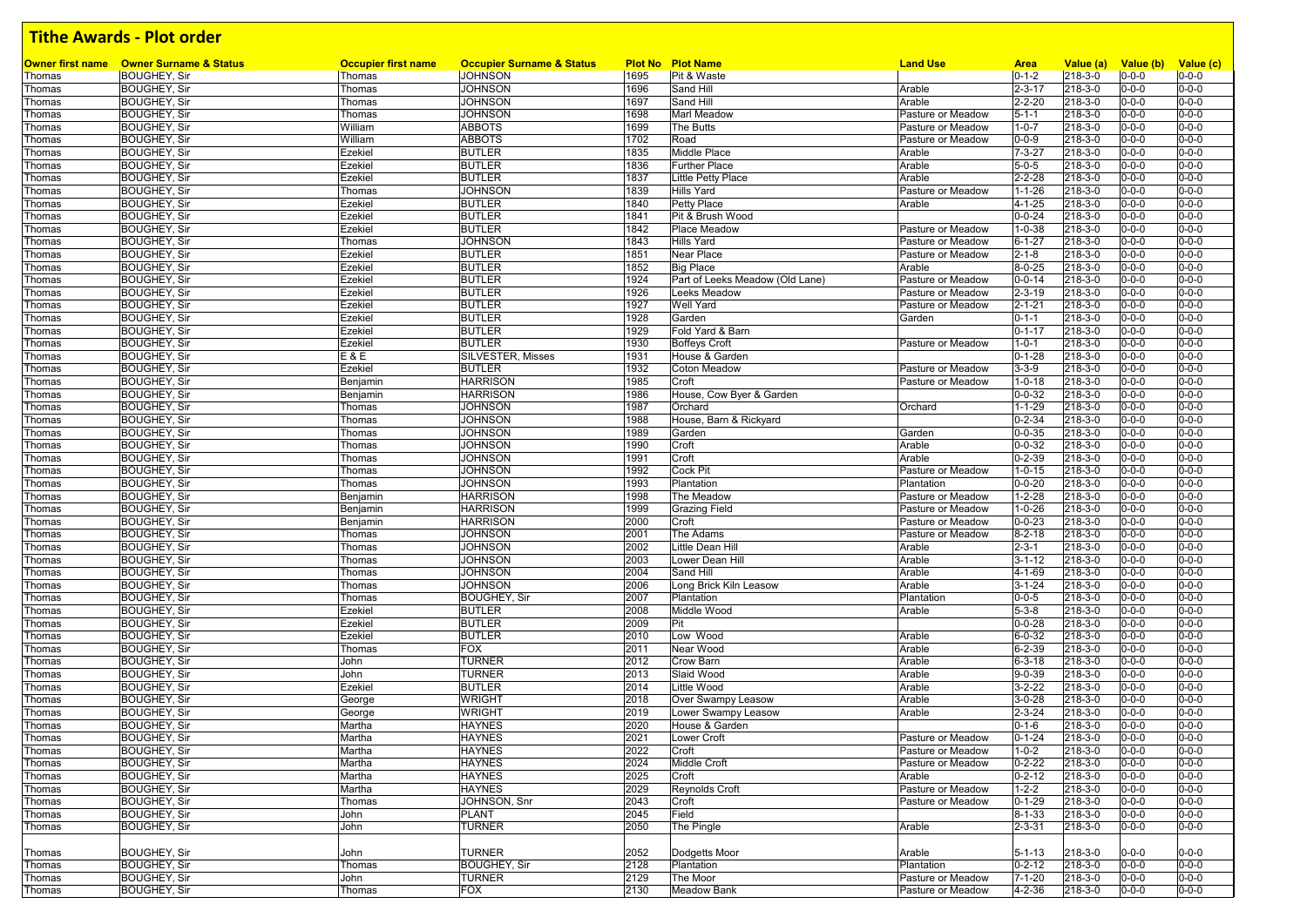|        | <b>Owner first name</b> Owner Surname & Status | <b>Occupier first name</b> | <b>Occupier Surname &amp; Status</b> |      | <b>Plot No Plot Name</b> | <b>Land Use</b>   | <b>Area</b>  | Value (a)   | Value (b)   | Value (c)   |
|--------|------------------------------------------------|----------------------------|--------------------------------------|------|--------------------------|-------------------|--------------|-------------|-------------|-------------|
| Thomas | <b>BOUGHEY, Sir</b>                            | Thomas                     | <b>FOX</b>                           | 2131 | <b>Meadow Bank</b>       | Arable            | $2 - 1 - 3$  | 218-3-0     | $0 - 0 - 0$ | $0 - 0 - 0$ |
| Thomas | <b>BOUGHEY, Sir</b>                            | Thomas                     | <b>FOX</b>                           | 2139 | <b>Meadow Bank</b>       | Pasture or Meadow | $3 - 3 - 10$ | 218-3-0     | $0 - 0 - 0$ | $0 - 0 - 0$ |
| Thomas | <b>BOUGHEY, Sir</b>                            | George                     | <b>TAYLOR</b>                        | 2140 | House & Garden           |                   | $0 - 0 - 18$ | 218-3-0     | $0 - 0 - 0$ | $0 - 0 - 0$ |
| Thomas | <b>BOUGHEY, Sir</b>                            | Thomas                     | <b>BOUGHEY, Sir</b>                  | 2141 | House & Garden           |                   | $0 - 0 - 18$ | 218-3-0     | 0-0-0       | $0 - 0 - 0$ |
| Thomas | <b>BOUGHEY, Sir</b>                            | Thomas                     | <b>BOUGHEY, Sir</b>                  | 2142 | House & Garden           |                   | $0 - 0 - 18$ | 218-3-0     | $0 - 0 - 0$ | $0 - 0 - 0$ |
| Thomas | <b>BOUGHEY, Sir</b>                            | Thomas                     | <b>SMART</b>                         | 2143 | House & Garden           |                   | $0 - 0 - 18$ | 218-3-0     | 0-0-0       | $0 - 0 - 0$ |
| Thomas | <b>BOUGHEY, Sir</b>                            | Martha                     | <b>HAYNES</b>                        | 2145 | House, Garden & Pit      |                   | $0 - 2 - 8$  | 218-3-0     | $0 - 0 - 0$ | $0 - 0 - 0$ |
| Thomas | <b>BOUGHEY, Sir</b>                            | Thomas                     | <b>FOX</b>                           | 2146 | Orchard                  | Pasture or Meadow | $0 - 0 - 36$ | 218-3-0     | 0-0-0       | $0 - 0 - 0$ |
|        | <b>BOUGHEY, Sir</b>                            | Thomas                     | <b>FOX</b>                           | 2147 | The Place (with Pit)     |                   | $0 - 1 - 12$ | 218-3-0     | $0 - 0 - 0$ | $0 - 0 - 0$ |
| Thomas |                                                |                            |                                      |      |                          |                   |              |             |             |             |
| Thomas | <b>BOUGHEY, Sir</b>                            | Thomas                     | <b>FOX</b>                           | 2149 | Garden                   | Garden            | $0 - 1 - 26$ | 218-3-0     | $0 - 0 - 0$ | $0 - 0 - 0$ |
| Thomas | <b>BOUGHEY, Sir</b>                            | Thomas                     | <b>FOX</b>                           | 2150 | Orchard                  | Orchard           | $0 - 2 - 19$ | 218-3-0     | 0-0-0       | $0 - 0 - 0$ |
| Thomas | <b>BOUGHEY, Sir</b>                            | Thomas                     | <b>FOX</b>                           | 2151 | Fold Yard, House & Barn  |                   | $0 - 2 - 24$ | 218-3-0     | $0 - 0 - 0$ | $0 - 0 - 0$ |
| Thomas | <b>BOUGHEY, Sir</b>                            | John                       | <b>TURNER</b>                        | 2152 | Garden                   | Garden            | $0 - 1 - 26$ | 218-3-0     | 0-0-0       | $0 - 0 - 0$ |
| Thomas | <b>BOUGHEY, Sir</b>                            | John                       | <b>TURNER</b>                        | 2153 | Rickyard                 |                   | $0 - 1 - 12$ | 218-3-0     | $0 - 0 - 0$ | $0 - 0 - 0$ |
| Thomas | <b>BOUGHEY, Sir</b>                            | John                       | <b>TURNER</b>                        | 2154 | Fold Yard & Outbuildings |                   | $0 - 2 - 0$  | 218-3-0     | $0 - 0 - 0$ | $0 - 0 - 0$ |
| Thomas | <b>BOUGHEY, Sir</b>                            | James                      | <b>TAYLOR</b>                        | 2155 | House & Garden           |                   | $0 - 1 - 22$ | 218-3-0     | $0 - 0 - 0$ | $0 - 0 - 0$ |
| Thomas | <b>BOUGHEY, Sir</b>                            | John                       | <b>TURNER</b>                        | 2156 | <b>Meadow Bank</b>       | Pasture or Meadow | $2 - 0 - 19$ | 218-3-0     | $0 - 0 - 0$ | $0 - 0 - 0$ |
| Thomas | <b>BOUGHEY, Sir</b>                            | John                       | <b>TURNER</b>                        | 2157 | Near Leasow              | Pasture or Meadow | $4 - 0 - 21$ | 218-3-0     | $0 - 0 - 0$ | $0 - 0 - 0$ |
| Thomas | <b>BOUGHEY, Sir</b>                            | John                       | <b>TURNER</b>                        | 2158 | Road                     |                   | $0 - 0 - 24$ | 218-3-0     | 0-0-0       | $0 - 0 - 0$ |
| Thomas | <b>BOUGHEY, Sir</b>                            | John                       | <b>TURNER</b>                        | 2159 | <b>Far Leasow</b>        | Arable            | 4-3-38       | 218-3-0     | $0 - 0 - 0$ | $0 - 0 - 0$ |
|        |                                                |                            |                                      |      |                          |                   |              |             |             |             |
| Thomas | <b>BOUGHEY, Sir</b>                            | John                       | <b>TURNER</b>                        | 2160 | Road                     |                   | $0 - 0 - 26$ | 218-3-0     | $0 - 0 - 0$ | $0 - 0 - 0$ |
| Thomas | <b>BOUGHEY, Sir</b>                            | John                       | <b>TURNER</b>                        | 2161 | <b>Alleys Yard</b>       | Arable            | $0 - 1 - 6$  | 218-3-0     | $0 - 0 - 0$ | $0 - 0 - 0$ |
| Thomas | <b>BOUGHEY, Sir</b>                            | Thomas                     | <b>BOUGHEY, Sir</b>                  | 2165 | Plantation               | Plantation        | $0 - 0 - 26$ | 218-3-0     | $0 - 0 - 0$ | $0 - 0 - 0$ |
| Thomas | <b>BOUGHEY, Sir</b>                            | John                       | <b>TURNER</b>                        | 2166 | <b>Rye Corner</b>        | Arable            | $1 - 2 - 24$ | 218-3-0     | $0 - 0 - 0$ | $0 - 0 - 0$ |
| Thomas | <b>BOUGHEY, Sir</b>                            | Thomas                     | <b>FOX</b>                           | 2167 | <b>Rye Corner</b>        | Arable            | $2 - 2 - 17$ | 218-3-0     | $0 - 0 - 0$ | $0 - 0 - 0$ |
| Thomas | <b>BOUGHEY, Sir</b>                            | John                       | SCOTT, Snr                           | 2177 | Garden                   |                   | $0 - 1 - 16$ | 218-3-0     | $0 - 0 - 0$ | $0 - 0 - 0$ |
| Thomas | <b>BOUGHEY, Sir</b>                            | Thomas                     | <b>FOX</b>                           | 2179 | The Field                | Pasture or Meadow | $4 - 2 - 14$ | 218-3-0     | 0-0-0       | $0 - 0 - 0$ |
| Thomas | <b>BOUGHEY, Sir</b>                            | John                       | <b>TURNER</b>                        | 2180 | The New Piece            | Arable            | $5 - 2 - 0$  | 218-3-0     | $0 - 0 - 0$ | $0 - 0 - 0$ |
| Thomas | <b>BOUGHEY, Sir</b>                            | John                       | <b>TURNER</b>                        | 2181 | Round Oak                | Arable            | $5 - 2 - 26$ | 218-3-0     | $0 - 0 - 0$ | $0 - 0 - 0$ |
|        | <b>BOUGHEY, Sir</b>                            | John                       | <b>TURNER</b>                        | 2182 | Cover Leasow             | Arable            | $5 - 1 - 14$ | 218-3-0     | 0-0-0       | $0 - 0 - 0$ |
| Thomas |                                                |                            |                                      |      |                          |                   |              |             |             |             |
| Thomas | <b>BOUGHEY, Sir</b>                            | Thomas                     | <b>BOUGHEY, Sir</b>                  | 2184 | Plantation               | Plantation        | $0 - 0 - 15$ | 218-3-0     | $0 - 0 - 0$ | $0 - 0 - 0$ |
| Thomas | <b>BOUGHEY, Sir</b>                            | John                       | <b>TURNER</b>                        | 2185 | The Croft                | Pasture or Meadow | $3 - 1 - 34$ | 218-3-0     | 0-0-0       | $0 - 0 - 0$ |
| Thomas | <b>BOUGHEY, Sir</b>                            | John                       | <b>TURNER</b>                        | 2186 | The Field                | Pasture or Meadow | $7 - 1 - 12$ | 218-3-0     | $0 - 0 - 0$ | $0 - 0 - 0$ |
| Thomas | <b>BOUGHEY, Sir</b>                            | Thomas                     | <b>FOX</b>                           | 2187 | The Field                | Pasture or Meadow | $3 - 0 - 2$  | 218-3-0     | $0 - 0 - 0$ | $0 - 0 - 0$ |
| Thomas | <b>BOUGHEY, Sir</b>                            | Thomas                     | <b>FOX</b>                           | 2188 | <b>Heath Piece</b>       | Arable            | $6 - 0 - 7$  | 218-3-0     | $0 - 0 - 0$ | $0 - 0 - 0$ |
| Thomas | <b>BOUGHEY, Sir</b>                            | Thomas                     | <b>FOX</b>                           | 2189 | The Field                | Arable            | $3 - 1 - 35$ | 218-3-0     | $0 - 0 - 0$ | $0 - 0 - 0$ |
| Thomas | <b>BOUGHEY, Sir</b>                            | John                       | COTTON                               | 2193 | Lower Field              | Pasture or Meadow | $3 - 0 - 21$ | 218-3-0     | $0 - 0 - 0$ | $0 - 0 - 0$ |
| Thomas | <b>BOUGHEY, Sir</b>                            | John                       | <b>COTTON</b>                        | 2194 | <b>Big Field</b>         | Pasture or Meadow | $5 - 1 - 36$ | 218-3-0     | 0-0-0       | $0 - 0 - 0$ |
| Thomas | <b>BOUGHEY, Sir</b>                            | John                       | <b>TURNER</b>                        | 2195 | The Field                | Arable            | $4 - 2 - 5$  | 218-3-0     | $0 - 0 - 0$ | $0 - 0 - 0$ |
| Thomas | <b>BOUGHEY, Sir</b>                            | John                       | <b>COTTON</b>                        | 2196 | Billiard                 | Pasture or Meadow | $1 - 3 - 5$  | 218-3-0     | $0 - 0 - 0$ | $0 - 0 - 0$ |
|        |                                                |                            |                                      |      |                          |                   | $5 - 0 - 22$ |             |             |             |
| Thomas | <b>BOUGHEY, Sir</b>                            | Thomas                     | <b>FOX</b>                           | 2412 | The Standings            | Arable            |              | 218-3-0     | 0-0-0       | $0 - 0 - 0$ |
| Thomas | <b>BOUGHEY, Sir</b>                            | Thomas                     | <b>FOX</b>                           | 2413 | The Standings            | Pasture or Meadow | $7 - 0 - 9$  | 218-3-0     | $0 - 0 - 0$ | $0 - 0 - 0$ |
| Thomas | <b>BOUGHEY, Sir</b>                            | Thomas                     | <b>FOX</b>                           | 2415 | The Pingle               | Pasture or Meadow | $1 - 1 - 25$ | 218-3-0     | 0-0-0       | $0 - 0 - 0$ |
| Thomas | <b>BOUGHEY, Sir</b>                            | John                       | <b>TURNER</b>                        | 2418 | <b>Big Hatstone</b>      | Arable            | $8 - 1 - 17$ | 218-3-0     | $0 - 0 - 0$ | $0 - 0 - 0$ |
| Thomas | <b>BOUGHEY, Sir</b>                            | John                       | <b>TURNER</b>                        | 2419 | Near Hatstone            | Arable            | $6 - 0 - 14$ | 218-3-0     | $0 - 0 - 0$ | $0 - 0 - 0$ |
| Thomas | <b>BOUGHEY, Sir</b>                            | John                       | <b>TURNER</b>                        | 2420 | Road                     |                   | $0 - 0 - 5$  | 218-3-0     | 0-0-0       | $0 - 0 - 0$ |
| Thomas | <b>BOUGHEY, Sir</b>                            | John                       | <b>TURNER</b>                        | 2421 | Perks Field              | Arable            | $4 - 1 - 8$  | 218-3-0     | 0-0-0       | $0 - 0 - 0$ |
| Thomas | <b>BOUGHEY, Sir</b>                            | John                       | <b>TURNER</b>                        | 2422 | Road                     |                   | $0 - 0 - 28$ | 218-3-0     | $0 - 0 - 0$ | $0 - 0 - 0$ |
| Thomas | <b>BOUGHEY, Sir</b>                            | Thomas                     | <b>BOUGHEY, Sir</b>                  | 2424 | Middle Hatstone          |                   | $3 - 3 - 16$ | 218-3-0     | 0-0-0       | $0 - 0 - 0$ |
| Thomas | <b>BOUGHEY, Sir</b>                            | Thomas                     | <b>BOUGHEY, Sir</b>                  | 2425 | Near Hatstone            |                   | $4 - 0 - 36$ | 218-3-0     | 0-0-0       | $0 - 0 - 0$ |
| Thomas | <b>BOUGHEY, Sir</b>                            | Thomas                     | <b>FOX</b>                           | 2426 | <b>Heath Piece</b>       | Arable            | $5 - 0 - 29$ | 218-3-0     | $0 - 0 - 0$ | $0 - 0 - 0$ |
|        |                                                |                            |                                      |      |                          |                   |              |             |             |             |
| Thomas | <b>BOUGHEY, Sir</b>                            | John                       | <b>TURNER</b>                        | 2427 | <b>Heath Piece</b>       | Arable            | $4 - 2 - 8$  | 218-3-0     | $0 - 0 - 0$ | $0 - 0 - 0$ |
| Thomas | <b>BOUGHEY, Sir</b>                            | Thomas                     | <b>FOX</b>                           | 2429 | Ox Corner                | Pasture or Meadow | $7 - 1 - 34$ | 218-3-0     | $0 - 0 - 0$ | $0 - 0 - 0$ |
| Thomas | BOUGHEY, Sir                                   | Thomas                     | FOX                                  | 2430 | Hatstones Heath          | Arable            | $7 - 2 - 33$ | 218-3-0     | $0 - 0 - 0$ | $0 - 0 - 0$ |
| Thomas | <b>BOUGHEY, Sir</b>                            | Thomas                     | <b>FOX</b>                           | 2431 | Near Hatstone            | Arable            | $4 - 2 - 17$ | 218-3-0     | $0 - 0 - 0$ | $0 - 0 - 0$ |
| Thomas | <b>BOUGHEY, Sir</b>                            | Thomas                     | <b>FOX</b>                           | 2432 | <b>Big Hatstones</b>     | Arable            | $9 - 0 - 24$ | 218-3-0     | $0 - 0 - 0$ | $0 - 0 - 0$ |
| Thomas | <b>BOUGHEY, Sir</b>                            | Thomas                     | <b>FOX</b>                           | 2433 | South Hatstone           | Arable            | 4-2-36       | 218-3-0     | $0 - 0 - 0$ | $0 - 0 - 0$ |
| Thomas | <b>BOUGHEY, Sir</b>                            | Thomas                     | <b>FOX</b>                           | 2435 | <b>White Field</b>       |                   | $2 - 3 - 36$ | 218-3-0     | 0-0-0       | $0 - 0 - 0$ |
| Thomas | <b>BOUGHEY, Sir</b>                            | John                       | <b>TURNER</b>                        | 2621 | Deep Stitch              | Arable            | $5 - 3 - 17$ | 218-3-0     | $0 - 0 - 0$ | $0 - 0 - 0$ |
| Thomas | <b>BOUGHEY, Sir</b>                            | Samuel                     | <b>PLANT</b>                         | 2635 | <b>Over Meadow</b>       | Pasture or Meadow | $5 - 0 - 33$ | $0 - 0 - 0$ | $0 - 0 - 0$ | $0 - 0 - 0$ |
| Thomas | <b>BOUGHEY, Sir</b>                            | Samuel                     | PLANT                                | 2636 | <b>Big Meadow</b>        | Pasture or Meadow | $6 - 0 - 33$ | $0 - 0 - 0$ | $0 - 0 - 0$ | $0 - 0 - 0$ |
|        |                                                |                            |                                      |      |                          |                   |              |             |             |             |
| Thomas | <b>BOUGHEY, Sir</b>                            | Samuel                     | <b>PLANT</b>                         | 2637 | Long Moor with Hovel     | Pasture or Meadow | $10-3-9$     | $0 - 0 - 0$ | $0 - 0 - 0$ | $0 - 0 - 0$ |
| Thomas | <b>BOUGHEY, Sir</b>                            | Samuel                     | PLANT                                | 2638 | Weaver's Hill            | Arable            | $8 - 1 - 31$ | $0 - 0 - 0$ | $0 - 0 - 0$ | $0 - 0 - 0$ |
| Thomas | <b>BOUGHEY, Sir</b>                            | John                       | <b>WILLINGTON</b>                    | 2639 | Little Waver's Hill      | Arable            | $6 - 0 - 29$ | 218-3-0     | $0 - 0 - 0$ | $0 - 0 - 0$ |
| Thomas | <b>BOUGHEY, Sir</b>                            | John                       | <b>WILLINGTON</b>                    | 2640 | <b>Big Waver's Hill</b>  | Pasture or Meadow | 15-0-10      | 218-3-0     | $0 - 0 - 0$ | $0 - 0 - 0$ |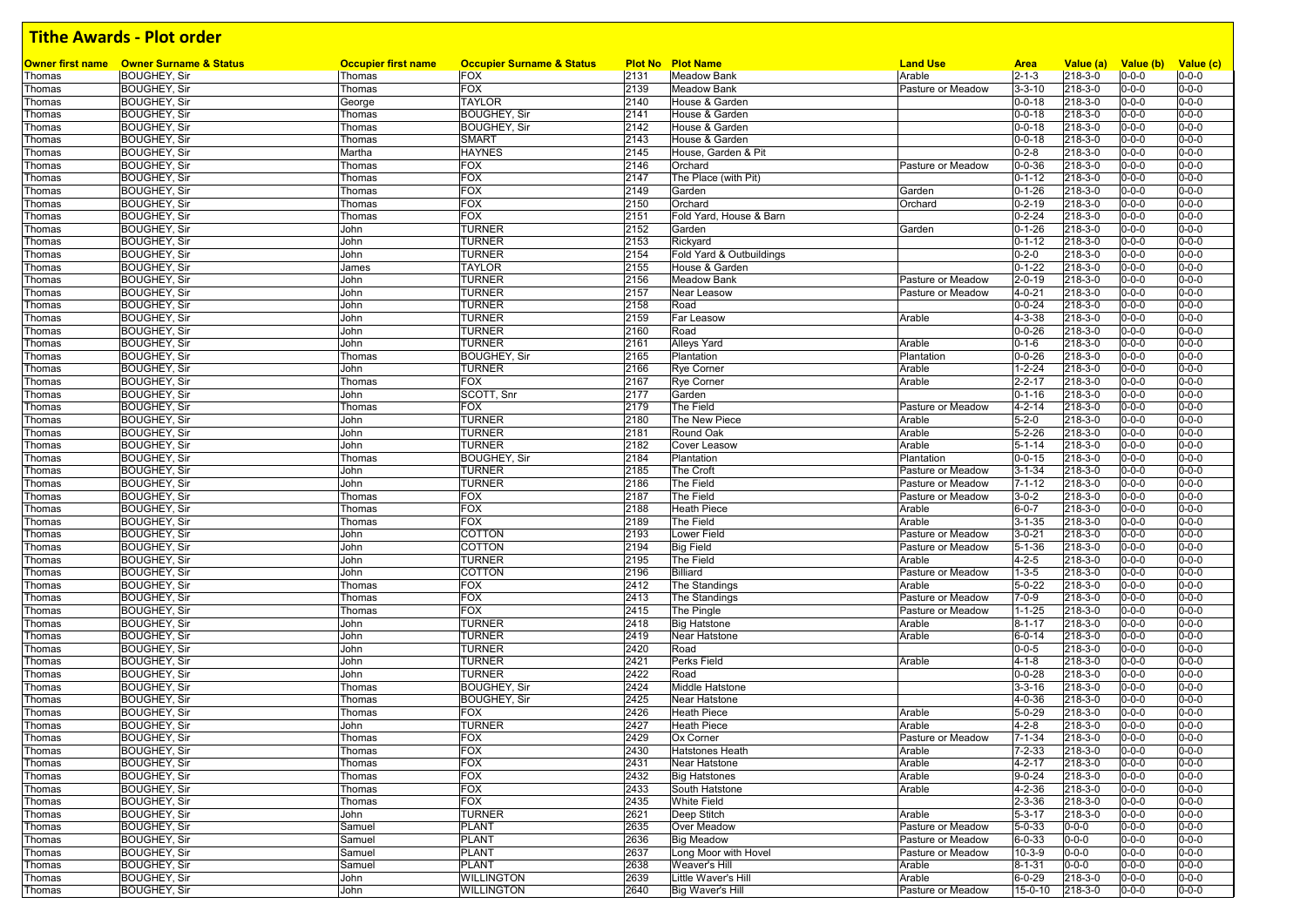| Owner first name | <b>Owner Surname &amp; Status</b> | <b>Occupier first name</b> | <b>Occupier Surname &amp; Status</b> |      | <b>Plot No Plot Name</b>         | <b>Land Use</b>   | <b>Area</b>   | Value (a)   | Value (b)   | Value (c)   |
|------------------|-----------------------------------|----------------------------|--------------------------------------|------|----------------------------------|-------------------|---------------|-------------|-------------|-------------|
| Thomas           | <b>BOUGHEY, Sir</b>               | John                       | <b>WILLINGTON</b>                    | 2641 | Brushwood                        |                   | $0 - 0 - 6$   | 218-3-0     | $0 - 0 - 0$ | $0 - 0 - 0$ |
| Thomas           | <b>BOUGHEY, Sir</b>               | John                       | <b>WILLINGTON</b>                    | 2642 | Pit & Brushwood in Far Roughwood |                   | $0 - 1 - 11$  | 218-3-0     | $0 - 0 - 0$ | $0 - 0 - 0$ |
| Thomas           | <b>BOUGHEY, Sir</b>               | John                       | <b>WILLINGTON</b>                    | 2643 | Far Rough Wood                   | Arable            | 16-1-24       | 218-3-0     | $0 - 0 - 0$ | $0 - 0 - 0$ |
| Thomas           | <b>BOUGHEY, Sir</b>               | John                       | <b>WILLINGTON</b>                    | 2644 | <b>Three Cornered Field</b>      | Arable            | $5 - 1 - 32$  | 218-3-0     | 0-0-0       | $0 - 0 - 0$ |
| Thomas           | <b>BOUGHEY, Sir</b>               | John                       | <b>WILLINGTON</b>                    | 2645 | Pit etc in Long Wood             |                   | $0 - 0 - 33$  | 218-3-0     | $0 - 0 - 0$ | $0 - 0 - 0$ |
| Thomas           | <b>BOUGHEY, Sir</b>               | John                       | <b>WILLINGTON</b>                    | 2646 | Long Wood                        | Arable            | $12 - 0 - 2$  | 218-3-0     | $0 - 0 - 0$ | $0 - 0 - 0$ |
| Thomas           | <b>BOUGHEY, Sir</b>               | John                       | <b>WILLINGTON</b>                    | 2647 | Pit in Rough Wood                |                   | $0 - 1 - 6$   | 218-3-0     | $0 - 0 - 0$ | $0 - 0 - 0$ |
| Thomas           | <b>BOUGHEY, Sir</b>               | John                       | <b>WILLINGTON</b>                    | 2648 | Rough Wood                       | Pasture or Meadow | 16-1-26       | 218-3-0     | $0 - 0 - 0$ | $0 - 0 - 0$ |
| Thomas           | <b>BOUGHEY, Sir</b>               | John                       | <b>WILLINGTON</b>                    | 2649 | Pit in Gill Wicket Leasow        |                   | $0 - 1 - 20$  | 218-3-0     | $0 - 0 - 0$ | $0 - 0 - 0$ |
| Thomas           | <b>BOUGHEY, Sir</b>               | John                       | <b>WILLINGTON</b>                    | 2650 | <b>Gill Wicket Leasow</b>        | Arable            | $9 - 3 - 0$   | 218-3-0     | $0 - 0 - 0$ | $0 - 0 - 0$ |
| Thomas           | <b>BOUGHEY, Sir</b>               | John                       | <b>WILLINGTON</b>                    | 2651 | Brushwood in Little Waver's Hill |                   | $0 - 1 - 27$  | 218-3-0     | $0 - 0 - 0$ | $0 - 0 - 0$ |
| Thomas           | <b>BOUGHEY, Sir</b>               | John                       | <b>WILLINGTON</b>                    | 2652 | Meadow Land in Brushwood         | Pasture or Meadow | $0 - 0 - 35$  | 218-3-0     | $0 - 0 - 0$ | $0 - 0 - 0$ |
| Thomas           | <b>BOUGHEY, Sir</b>               | Samuel                     | <b>PLANT</b>                         | 2653 | <b>Rushy Meadow</b>              | Pasture or Meadow | $2 - 2 - 26$  | $0 - 0 - 0$ | $0 - 0 - 0$ | $0 - 0 - 0$ |
| Thomas           | <b>BOUGHEY, Sir</b>               | Samuel                     | <b>PLANT</b>                         | 2654 | Part of a Croft                  | Pasture or Meadow | $0 - 0 - 18$  | $0 - 0 - 0$ | $0 - 0 - 0$ | $0 - 0 - 0$ |
| Thomas           | <b>BOUGHEY, Sir</b>               | Elizabeth                  | <b>FOX</b>                           | 2655 | Croft (Part of)                  | Pasture or Meadow | $0 - 1 - 8$   | 218-3-0     | $0 - 0 - 0$ | $0 - 0 - 0$ |
| Thomas           | <b>BOUGHEY, Sir</b>               | Elizabeth                  | <b>FOX</b>                           | 2656 | Cow Moor                         | Pasture or Meadow | $9 - 2 - 27$  | 218-3-0     | 0-0-0       | $0 - 0 - 0$ |
| Thomas           | <b>BOUGHEY, Sir</b>               | Elizabeth                  | <b>FOX</b>                           | 2657 | Far Hollies Bank                 | Arable            | $2 - 1 - 5$   | 218-3-0     | 0-0-0       | $0 - 0 - 0$ |
| Thomas           | <b>BOUGHEY, Sir</b>               | Elizabeth                  | <b>FOX</b>                           | 2658 | Middle Hollies Bank              | Arable            | $3 - 0 - 38$  | 218-3-0     | $0 - 0 - 0$ | $0 - 0 - 0$ |
| Thomas           | <b>BOUGHEY, Sir</b>               | John                       | <b>WILLINGTON</b>                    | 2659 | Coley Croft                      | Arable            | $5 - 2 - 37$  | 218-3-0     | $0 - 0 - 0$ | $0 - 0 - 0$ |
| Thomas           | <b>BOUGHEY, Sir</b>               | Elizabeth                  | <b>FOX</b>                           | 2660 | <b>Fiddler's Green</b>           | Pasture or Meadow | $0 - 1 - 24$  | 218-3-0     | $0 - 0 - 0$ | $0 - 0 - 0$ |
| Thomas           | <b>BOUGHEY, Sir</b>               | Elizabeth                  | <b>FOX</b>                           | 2661 | <b>Pits &amp; Plantation</b>     |                   | $1 - 0 - 30$  | 218-3-0     | $0 - 0 - 0$ | $0 - 0 - 0$ |
|                  | <b>BOUGHEY, Sir</b>               | Elizabeth                  | <b>FOX</b>                           | 2662 | Near Hollies Bank                | Arable            | $2 - 0 - 19$  | 218-3-0     | $0 - 0 - 0$ | $0 - 0 - 0$ |
| Thomas           |                                   |                            | <b>FOX</b>                           |      |                                  |                   |               |             |             | $0 - 0 - 0$ |
| Thomas           | <b>BOUGHEY, Sir</b>               | Elizabeth                  |                                      | 2663 | Road                             |                   | $0 - 0 - 20$  | 218-3-0     | $0 - 0 - 0$ |             |
| Thomas           | <b>BOUGHEY, Sir</b>               | Elizabeth                  | <b>FOX</b>                           | 2664 | <b>Barn Yard</b>                 | Arable            | $7 - 3 - 18$  | 218-3-0     | $0 - 0 - 0$ | $0 - 0 - 0$ |
| Thomas           | <b>BOUGHEY, Sir</b>               | Elizabeth                  | <b>FOX</b>                           | 2665 | Plain Leasow                     | Arable            | $7 - 1 - 30$  | 218-3-0     | $0 - 0 - 0$ | $0 - 0 - 0$ |
| Thomas           | <b>BOUGHEY, Sir</b>               | Elizabeth                  | <b>FOX</b>                           | 2666 | <b>Near Meadow</b>               | Pasture or Meadow | $5 - 0 - 4$   | 218-3-0     | $0 - 0 - 0$ | $0 - 0 - 0$ |
| Thomas           | <b>BOUGHEY, Sir</b>               | Elizabeth                  | <b>FOX</b>                           | 2667 | Long Moor                        | Pasture or Meadow | $7 - 3 - 2$   | 218-3-0     | $0 - 0 - 0$ | $0 - 0 - 0$ |
| Thomas           | <b>BOUGHEY, Sir</b>               | Elizabeth                  | <b>FOX</b>                           | 2668 | <b>Big Moor</b>                  | Pasture or Meadow | $13 - 2 - 20$ | 218-3-0     | $0 - 0 - 0$ | $0 - 0 - 0$ |
| Thomas           | <b>BOUGHEY, Sir</b>               | Elizabeth                  | <b>FOX</b>                           | 2669 | <b>Little Moor</b>               | Pasture or Meadow | $4 - 2 - 9$   | 218-3-0     | $0 - 0 - 0$ | $0 - 0 - 0$ |
| Thomas           | <b>BOUGHEY, Sir</b>               | Thomas                     | <b>BOUGHEY, Sir</b>                  | 2670 | <b>Lower Field</b>               | Arable            | $7 - 3 - 32$  | 218-3-0     | $0 - 0 - 0$ | $0 - 0 - 0$ |
| Thomas           | <b>BOUGHEY, Sir</b>               | Thomas                     | <b>BOUGHEY, Sir</b>                  | 2671 | <b>Cow Moor</b>                  | Pasture or Meadow | $7 - 3 - 20$  | 218-3-0     | $0 - 0 - 0$ | $0 - 0 - 0$ |
| Thomas           | <b>BOUGHEY, Sir</b>               | Elizabeth                  | <b>FOX</b>                           | 2672 | Far Horse Moor                   | Pasture or Meadow | $9 - 3 - 36$  | 218-3-0     | $0 - 0 - 0$ | $0 - 0 - 0$ |
| Thomas           | <b>BOUGHEY, Sir</b>               | Thomas                     | <b>BOUGHEY, Sir</b>                  | 2673 | Mere Meadow                      | Pasture or Meadow | $3 - 3 - 19$  | 218-3-0     | 0-0-0       | $0 - 0 - 0$ |
| Thomas           | <b>BOUGHEY, Sir</b>               | Thomas                     | <b>BOUGHEY, Sir</b>                  | 2674 | <b>Ozier Bed</b>                 |                   | $3 - 3 - 28$  | 218-3-0     | $0 - 0 - 0$ | $0 - 0 - 0$ |
| Thomas           | <b>BOUGHEY, Sir</b>               | Thomas                     | <b>BOUGHEY, Sir</b>                  | 2675 | <b>Horse Moor</b>                | Pasture or Meadow | $6 - 3 - 22$  | 218-3-0     | $0 - 0 - 0$ | $0 - 0 - 0$ |
| Thomas           | <b>BOUGHEY, Sir</b>               | Thomas                     | <b>BOUGHEY, Sir</b>                  | 2676 | New Meadow                       | Pasture or Meadow | $7 - 2 - 30$  | 218-3-0     | $0 - 0 - 0$ | $0 - 0 - 0$ |
| Thomas           | <b>BOUGHEY, Sir</b>               | Thomas                     | <b>BOUGHEY, Sir</b>                  | 2677 | Rine's Yard                      | Arable            | $6 - 3 - 11$  | 218-3-0     | $0 - 0 - 0$ | $0 - 0 - 0$ |
| Thomas           | <b>BOUGHEY, Sir</b>               | Thomas                     | <b>BOUGHEY, Sir</b>                  | 2678 | <b>Black Hill</b>                | Arable            | $6 - 0 - 0$   | 218-3-0     | $0 - 0 - 0$ | $0 - 0 - 0$ |
| Thomas           | <b>BOUGHEY, Sir</b>               | Thomas                     | <b>BOUGHEY, Sir</b>                  | 2680 | Big Hill                         | Arable            | $8 - 0 - 6$   | 218-3-0     | $0 - 0 - 0$ | $0 - 0 - 0$ |
| Thomas           | <b>BOUGHEY, Sir</b>               | Thomas                     | <b>BOUGHEY, Sir</b>                  | 2681 | <b>Carters Leasow</b>            | Arable            | $8 - 1 - 18$  | 218-3-0     | 0-0-0       | $0 - 0 - 0$ |
| Thomas           | <b>BOUGHEY, Sir</b>               | Thomas                     | <b>BOUGHEY, Sir</b>                  | 2682 | <b>Coley Moor</b>                | Pasture or Meadow | $6 - 2 - 30$  | 218-3-0     | $0 - 0 - 0$ | $0 - 0 - 0$ |
|                  |                                   |                            |                                      | 2683 |                                  |                   |               | 218-3-0     | $0 - 0 - 0$ | $0 - 0 - 0$ |
| Thomas           | <b>BOUGHEY, Sir</b>               | Thomas                     | <b>BOUGHEY, Sir</b>                  |      | <b>Colts Meadow</b>              | Pasture or Meadow | $4 - 1 - 35$  |             |             | $0 - 0 - 0$ |
| Thomas           | <b>BOUGHEY, Sir</b>               | Thomas                     | <b>BOUGHEY, Sir</b>                  | 2685 | Plantation                       |                   | $0 - 1 - 2$   | 218-3-0     | $0 - 0 - 0$ |             |
| Thomas           | <b>BOUGHEY, Sir</b>               | Thomas                     | <b>BOUGHEY, Sir</b>                  | 2716 | Long Moor                        | Pasture or Meadow | $10 - 0 - 20$ | 218-3-0     | $0 - 0 - 0$ | $0 - 0 - 0$ |
| Thomas           | <b>BOUGHEY, Sir</b>               | John                       | <b>WHITTINGHAM</b>                   | 2717 | Far Moor                         | Pasture or Meadow | 23-1-22       | 218-3-0     | $0 - 0 - 0$ | $0 - 0 - 0$ |
| Thomas           | <b>BOUGHEY, Sir</b>               | Thomas                     | <b>BOUGHEY, Sir</b>                  | 2718 | <b>Orchard Croft</b>             | Arable            | $11 - 2 - 26$ | 218-3-0     | 0-0-0       | $0 - 0 - 0$ |
| Thomas           | <b>BOUGHEY, Sir</b>               | Thomas                     | <b>BOUGHEY, Sir</b>                  | 2719 | <b>Calves Croft</b>              | Arable            | $5 - 2 - 32$  | 218-3-0     | $0 - 0 - 0$ | $0 - 0 - 0$ |
| Thomas           | <b>BOUGHEY, Sir</b>               | Elizabeth                  | <b>FOX</b>                           | 2720 | Lower Meadow                     | Pasture or Meadow | $5 - 3 - 36$  | 218-3-0     | $0 - 0 - 0$ | $0 - 0 - 0$ |
| Thomas           | <b>BOUGHEY, Sir</b>               | John                       | WHITTINGHAM                          | 2721 | Little Moor                      | Arable            | $1 - 3 - 3$   | 218-3-0     | $0 - 0 - 0$ | $0 - 0 - 0$ |
| Thomas           | <b>BOUGHEY, Sir</b>               | John                       | <b>WHITTINGHAM</b>                   | 2722 | Horse Moor                       | Pasture or Meadow | $4 - 1 - 18$  | 218-3-0     | 0-0-0       | $0 - 0 - 0$ |
| Thomas           | <b>BOUGHEY, Sir</b>               | John                       | <b>WILLINGTON</b>                    | 2723 | <b>Horse Broad Meadow</b>        | Pasture or Meadow | $9 - 2 - 19$  | 218-3-0     | $0 - 0 - 0$ | $0 - 0 - 0$ |
| Thomas           | <b>BOUGHEY, Sir</b>               | John                       | <b>WILLINGTON</b>                    | 2724 | <b>Broad Meadow</b>              | Pasture or Meadow | $6 - 2 - 10$  | 218-3-0     | $0 - 0 - 0$ | $0 - 0 - 0$ |
| Thomas           | <b>BOUGHEY, Sir</b>               | Elizabeth                  | <b>FOX</b>                           | 2725 | <b>Middle Meadow</b>             | Pasture or Meadow | $4 - 1 - 18$  | 218-3-0     | $0 - 0 - 0$ | $0 - 0 - 0$ |
| Thomas           | BOUGHEY, Sir                      | Elizabeth                  | FOX                                  | 2726 | Garden                           | Garden            | $0 - 1 - 3$   | 218-3-0     | $0 - 0 - 0$ | $0 - 0 - 0$ |
| Thomas           | <b>BOUGHEY, Sir</b>               | Elizabeth                  | <b>FOX</b>                           | 2727 | Garden                           | Garden            | $0 - 1 - 13$  | 218-3-0     | $0 - 0 - 0$ | $0 - 0 - 0$ |
| Thomas           | <b>BOUGHEY, Sir</b>               | Elizabeth                  | <b>FOX</b>                           | 2728 | Rickyard                         |                   | $0 - 2 - 5$   | 218-3-0     | $0 - 0 - 0$ | $0 - 0 - 0$ |
| Thomas           | <b>BOUGHEY, Sir</b>               | Elizabeth                  | <b>FOX</b>                           | 2729 | House, Barn & Foldyard           |                   | $0 - 2 - 13$  | 218-3-0     | $0 - 0 - 0$ | $0 - 0 - 0$ |
| Thomas           | <b>BOUGHEY, Sir</b>               | Elizabeth                  | <b>FOX</b>                           | 2730 | <b>Malt Croft</b>                | Pasture or Meadow | $2 - 2 - 12$  | 218-3-0     | $0 - 0 - 0$ | $0 - 0 - 0$ |
| Thomas           | <b>BOUGHEY, Sir</b>               | Elizabeth                  | <b>FOX</b>                           | 2732 | <b>Brick Kiln Field</b>          | Arable            | $6 - 0 - 2$   | 218-3-0     | $0 - 0 - 0$ | $0 - 0 - 0$ |
|                  | <b>BOUGHEY, Sir</b>               |                            | <b>WILLINGTON</b>                    | 2733 | Marl Piece & Woodhouse Croft     |                   | $10 - 0 - 13$ | 218-3-0     | $0 - 0 - 0$ | $0 - 0 - 0$ |
| Thomas           |                                   | John                       |                                      |      |                                  | Arable            |               |             |             |             |
| Thomas           | <b>BOUGHEY, Sir</b>               | John                       | <b>WILLINGTON</b>                    | 2734 | Lower Long Wood                  | Arable            | 10-3-25       | 218-3-0     | $0 - 0 - 0$ | $0 - 0 - 0$ |
| Thomas           | <b>BOUGHEY, Sir</b>               | John                       | <b>WILLINGTON</b>                    | 2735 | Hollywood                        | Arable            | $11 - 0 - 13$ | 218-3-0     | $0 - 0 - 0$ | $0 - 0 - 0$ |
| Thomas           | <b>BOUGHEY, Sir</b>               | John                       | <b>WILLINGTON</b>                    | 2736 | Coley Croft                      | Arable            | $5 - 1 - 16$  | 218-3-0     | $0 - 0 - 0$ | $0 - 0 - 0$ |
| Thomas           | <b>BOUGHEY, Sir</b>               | John                       | <b>WILLINGTON</b>                    | 2737 | Long Leasow                      | Arable            | 8-1-39        | 218-3-0     | $0 - 0 - 0$ | $0 - 0 - 0$ |
| Thomas           | <b>BOUGHEY, Sir</b>               | John                       | <b>WILLINGTON</b>                    | 2738 | <b>Brick Kiln Leasow</b>         | Arable            | $7 - 1 - 6$   | 218-3-0     | $0 - 0 - 0$ | $0 - 0 - 0$ |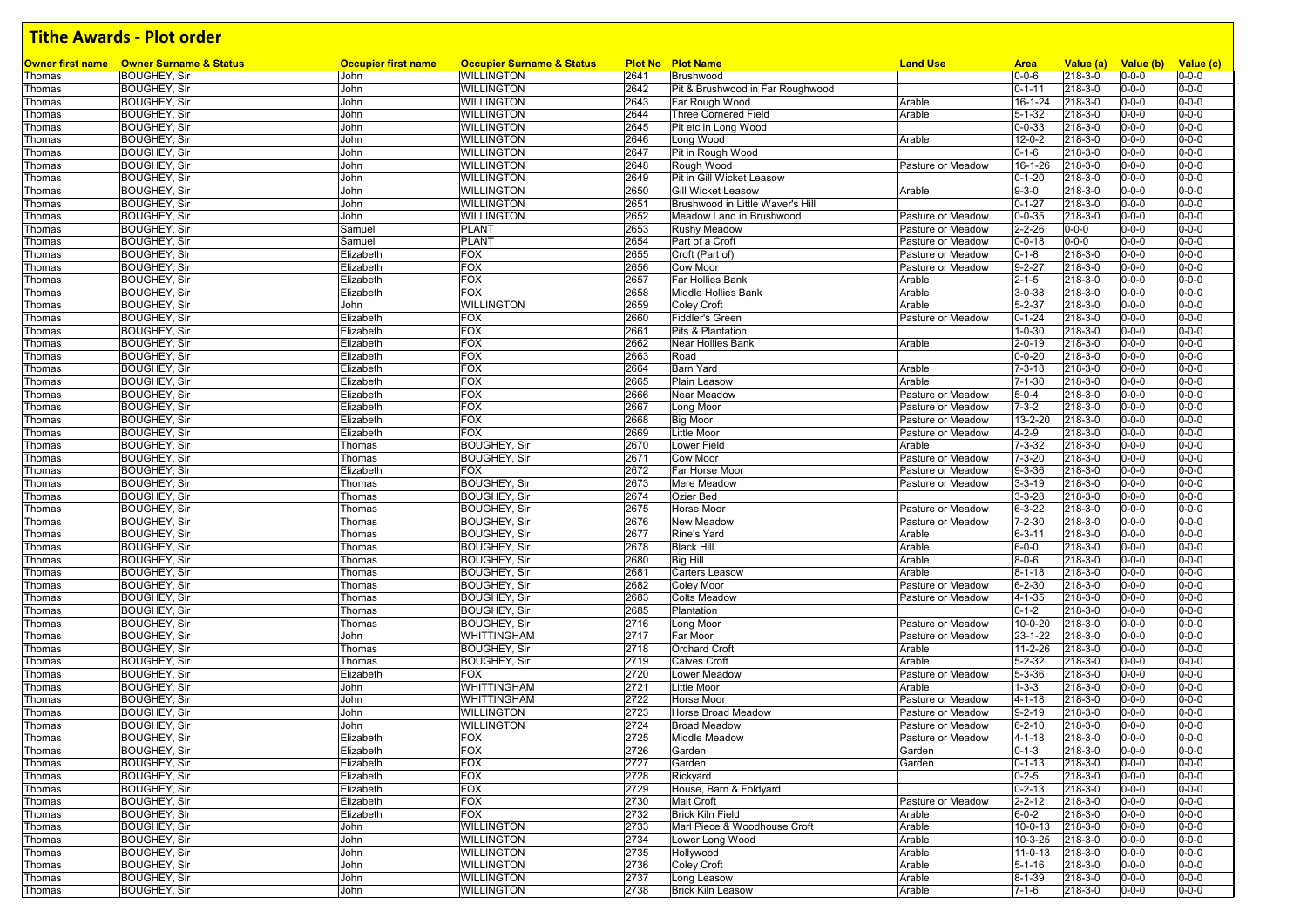|        | <b>Owner first name</b> Owner Surname & Status | <b>Occupier first name</b> | <b>Occupier Surname &amp; Status</b>     |      | <b>Plot No Plot Name</b>       | <b>Land Use</b>   | <b>Area</b>   | Value (a) | Value (b) Value (c) |             |
|--------|------------------------------------------------|----------------------------|------------------------------------------|------|--------------------------------|-------------------|---------------|-----------|---------------------|-------------|
| Thomas | <b>BOUGHEY, Sir</b>                            | John                       | <b>WILLINGTON</b>                        | 2739 | <b>Brick Works</b>             |                   | $1 - 0 - 2$   | 218-3-0   | $0 - 0 - 0$         | $0 - 0 - 0$ |
| Thomas | <b>BOUGHEY, Sir</b>                            | John                       | <b>WILLINGTON</b>                        | 2740 | <b>Brick Kiln Bank</b>         | Arable            | $7 - 3 - 11$  | 218-3-0   | $0 - 0 - 0$         | $0 - 0 - 0$ |
| Thomas | <b>BOUGHEY, Sir</b>                            | John                       | <b>WILLINGTON</b>                        | 2741 | Rough Leasow                   | Arable            | $10 - 0 - 23$ | 218-3-0   | $0 - 0 - 0$         | $0 - 0 - 0$ |
| Thomas | <b>BOUGHEY, Sir</b>                            | John                       | <b>PLANT</b>                             | 2742 | <b>Broadhill Croft</b>         | Arable            | $2 - 2 - 24$  | 218-3-0   | $0 - 0 - 0$         | $0 - 0 - 0$ |
| Thomas | <b>BOUGHEY, Sir</b>                            | John                       | <b>PLANT</b>                             | 2743 | <b>Broadhill Meadow</b>        | Pasture or Meadow | $5 - 1 - 16$  | 218-3-0   | $0 - 0 - 0$         | $0 - 0 - 0$ |
| Thomas | <b>BOUGHEY, Sir</b>                            | John                       | PLANT                                    | 2744 | <b>White's Piece</b>           | Arable            | $7 - 1 - 38$  | 218-3-0   | $0 - 0 - 0$         | $0 - 0 - 0$ |
| Thomas | <b>BOUGHEY, Sir</b>                            | John                       | <b>WILLINGTON</b>                        | 2745 | Round Oak                      | Arable            | $10 - 2 - 17$ | 218-3-0   | $0 - 0 - 0$         | $0 - 0 - 0$ |
| Thomas | <b>BOUGHEY, Sir</b>                            | John                       | <b>WILLINGTON</b>                        | 2746 | Pit                            |                   | $0 - 1 - 14$  | 218-3-0   | $0 - 0 - 0$         | $0 - 0 - 0$ |
| Thomas | <b>BOUGHEY, Sir</b>                            | John                       | <b>WILLINGTON</b>                        | 2747 | Marlpit Wood                   | Arable            | $11 - 1 - 22$ | 218-3-0   | 0-0-0               | $0 - 0 - 0$ |
| Thomas | <b>BOUGHEY, Sir</b>                            | John                       | <b>WILLINGTON</b>                        | 2748 | Near Marlpit Wood              | Pasture or Meadow | 16-0-27       | 218-3-0   | $0 - 0 - 0$         | $0 - 0 - 0$ |
| Thomas | <b>BOUGHEY, Sir</b>                            | John                       | <b>PLANT</b>                             | 2749 | <b>Big Meadow</b>              | Arable            | 12-0-23       | 218-3-0   | $0 - 0 - 0$         | $0 - 0 - 0$ |
| Thomas | <b>BOUGHEY, Sir</b>                            | Thomas                     | <b>BOUGHEY, Sir</b>                      | 2750 | Plantation                     |                   | $8 - 1 - 2$   | 218-3-0   | 0-0-0               | $0 - 0 - 0$ |
| Thomas | <b>BOUGHEY, Sir</b>                            | John                       | PLANT                                    | 2751 | Quarry Leasow                  | Arable            | $5 - 1 - 11$  | 218-3-0   | $0 - 0 - 0$         | $0 - 0 - 0$ |
| Thomas | <b>BOUGHEY, Sir</b>                            | John                       | <b>PLANT</b>                             | 2752 | Yarrott's Piece                | Arable            | $5 - 1 - 15$  | 218-3-0   | $0 - 0 - 0$         | $0 - 0 - 0$ |
| Thomas | <b>BOUGHEY, Sir</b>                            | John                       | <b>PLANT</b>                             | 2753 | <b>Meadow Croft</b>            | Pasture or Meadow | $2 - 2 - 10$  | 218-3-0   | $0 - 0 - 0$         | $0 - 0 - 0$ |
| Thomas | <b>BOUGHEY, Sir</b>                            | John                       | PLANT                                    | 2754 | <b>Broomy Leasow</b>           | Pasture or Meadow | $6 - 0 - 0$   | 218-3-0   | $0 - 0 - 0$         | $0 - 0 - 0$ |
| Thomas | <b>BOUGHEY, Sir</b>                            | John                       | <b>PLANT</b>                             | 2755 | Pit                            |                   | $0 - 1 - 4$   | 218-3-0   | $0 - 0 - 0$         | $0 - 0 - 0$ |
| Thomas | <b>BOUGHEY, Sir</b>                            | John                       | <b>PLANT</b>                             | 2756 | Croft                          | Pasture or Meadow | $0 - 0 - 29$  | 218-3-0   | $0 - 0 - 0$         | $0 - 0 - 0$ |
| Thomas | <b>BOUGHEY, Sir</b>                            | John                       | <b>PLANT</b>                             | 2757 | <b>Fold Yard</b>               |                   | $0 - 0 - 15$  | 218-3-0   | $0 - 0 - 0$         | $0 - 0 - 0$ |
| Thomas | <b>BOUGHEY, Sir</b>                            | John                       | <b>PLANT</b>                             | 2758 | House, Barn & Rickyard         |                   | $0 - 1 - 26$  | 218-3-0   | $0 - 0 - 0$         | $0 - 0 - 0$ |
| Thomas | <b>BOUGHEY, Sir</b>                            | John                       | PLANT                                    | 2759 | Garden                         | Garden            | $0 - 2 - 26$  | 218-3-0   | $0 - 0 - 0$         | $0 - 0 - 0$ |
| Thomas | <b>BOUGHEY, Sir</b>                            | John                       | <b>PLANT</b>                             | 2760 | Orchard                        | Orchard           | $0 - 0 - 37$  | 218-3-0   | $0 - 0 - 0$         | $0 - 0 - 0$ |
| Thomas | <b>BOUGHEY, Sir</b>                            | John                       | PLANT                                    | 2761 | <b>Calves Croft</b>            | Pasture or Meadow | $5 - 1 - 18$  | 218-3-0   | $0 - 0 - 0$         | $0 - 0 - 0$ |
| Thomas | <b>BOUGHEY, Sir</b>                            | John                       | <b>WILLINGTON</b>                        | 2768 | <b>Cockshot Leasow</b>         | Arable            | 11-2-26       | 218-3-0   | $0 - 0 - 0$         | $0 - 0 - 0$ |
| Thomas | <b>BOUGHEY, Sir</b>                            | John                       | <b>PLANT</b>                             | 2769 | Brush Wood etc                 |                   | $0 - 0 - 32$  | 218-3-0   | 0-0-0               | $0 - 0 - 0$ |
| Thomas | <b>BOUGHEY, Sir</b>                            | John                       | <b>PLANT</b>                             | 2770 | Pit                            |                   | $0 - 1 - 8$   | 218-3-0   | $0 - 0 - 0$         | $0 - 0 - 0$ |
| Thomas | <b>BOUGHEY, Sir</b>                            | John                       | <b>PLANT</b>                             | 2771 | <b>Polesworth Meadow</b>       | Pasture or Meadow | $5 - 1 - 36$  | 218-3-0   | 0-0-0               | $0 - 0 - 0$ |
| Thomas | <b>BOUGHEY, Sir</b>                            | Thomas                     | <b>BOUGHEY, Sir</b>                      | 2772 | Plantation                     |                   | $5 - 1 - 12$  | 218-3-0   | $0 - 0 - 0$         | $0 - 0 - 0$ |
| Thomas | <b>BOUGHEY, Sir</b>                            | John                       | <b>WILLINGTON</b>                        | 2773 | Polesworth                     | Arable            | $6 - 0 - 29$  | 218-3-0   | $0 - 0 - 0$         | $0 - 0 - 0$ |
| Thomas | <b>BOUGHEY, Sir</b>                            | John                       | <b>WILLINGTON</b>                        | 2774 | Pit & Brushwood                |                   | $0 - 2 - 38$  | 218-3-0   | $0 - 0 - 0$         | $0 - 0 - 0$ |
| Thomas | <b>BOUGHEY, Sir</b>                            | John                       | <b>WILLINGTON</b>                        | 2775 | Far Cow Field                  | Arable            | $14 - 3 - 14$ | 218-3-0   | $0 - 0 - 0$         | $0 - 0 - 0$ |
| Thomas | <b>BOUGHEY, Sir</b>                            | John                       | <b>WILLINGTON</b>                        | 2776 | Near Cow Field                 | Arable            | 14-1-26       | 218-3-0   | $0 - 0 - 0$         | $0 - 0 - 0$ |
| Thomas | <b>BOUGHEY, Sir</b>                            | John                       | <b>WILLINGTON</b>                        | 2777 | Pit in Near Marsh              |                   | $0 - 2 - 30$  | 218-3-0   | $0 - 0 - 0$         | $0 - 0 - 0$ |
| Thomas | <b>BOUGHEY, Sir</b>                            | John                       | <b>WILLINGTON</b>                        | 2778 | Far Marsh                      | Arable            | 10-3-25       | 218-3-0   | $0 - 0 - 0$         | $0 - 0 - 0$ |
| Thomas | <b>BOUGHEY, Sir</b>                            | John                       | <b>WILLINGTON</b>                        | 2779 | Near Marsh                     | Arable            | $5 - 3 - 30$  | 218-3-0   | $0 - 0 - 0$         | $0 - 0 - 0$ |
| Thomas | <b>BOUGHEY, Sir</b>                            | John                       | <b>WILLINGTON</b>                        | 2780 | <b>New Piece</b>               | Arable            | $6 - 2 - 10$  | 218-3-0   | $0 - 0 - 0$         | $0 - 0 - 0$ |
| Thomas | <b>BOUGHEY, Sir</b>                            | John                       | <b>WILLINGTON</b>                        | 2781 | Brushwood & Pits in New Piece  |                   | $0 - 2 - 25$  | 218-3-0   | $0 - 0 - 0$         | $0 - 0 - 0$ |
| Thomas | <b>BOUGHEY, Sir</b>                            | John                       | <b>WILLINGTON</b>                        | 2782 | Road                           |                   | $0 - 0 - 20$  | 218-3-0   | $0 - 0 - 0$         | $0 - 0 - 0$ |
| Thomas | <b>BOUGHEY, Sir</b>                            | John                       | <b>WILLINGTON</b>                        | 2783 | Over Long Wood                 | Arable            | $7 - 0 - 7$   | 218-3-0   | $0 - 0 - 0$         | $0 - 0 - 0$ |
| Thomas | <b>BOUGHEY, Sir</b>                            | John                       | <b>WILLINGTON</b>                        | 2784 | Pit in Lower Long Wood         |                   | $0 - 1 - 36$  | 218-3-0   | $0 - 0 - 0$         | $0 - 0 - 0$ |
| Thomas | <b>BOUGHEY, Sir</b>                            | John                       | <b>WILLINGTON</b>                        | 2785 | <b>Spring Meadow</b>           | Pasture or Meadow | $6 - 1 - 1$   | 218-3-0   | 0-0-0               | $0 - 0 - 0$ |
| Thomas | <b>BOUGHEY, Sir</b>                            | John                       | <b>WILLINGTON</b>                        | 2786 | Lower Bone Field               | Pasture or Meadow | $13 - 3 - 10$ | 218-3-0   | $0 - 0 - 0$         | $0 - 0 - 0$ |
| Thomas | <b>BOUGHEY, Sir</b>                            | John                       | <b>WILLINGTON</b>                        | 2787 | Park Meadow                    | Pasture or Meadow | $7 - 2 - 27$  | 218-3-0   | $0 - 0 - 0$         | $0 - 0 - 0$ |
| Thomas | <b>BOUGHEY, Sir</b>                            | John                       | <b>WHITTINGHAM</b>                       | 2788 | <b>Big Meadow</b>              | Pasture or Meadow | $7 - 1 - 38$  | 218-3-0   | $0 - 0 - 0$         | $0 - 0 - 0$ |
| Thomas | <b>BOUGHEY, Sir</b>                            | John                       | <b>WHITTINGHAM</b>                       | 2789 | <b>Wheat Moor</b>              | Arable            | 4-2-38        | 218-3-0   | $0 - 0 - 0$         | $0 - 0 - 0$ |
|        | <b>BOUGHEY, Sir</b>                            | John                       | <b>WHITTINGHAM</b>                       | 2790 | Near Marlpit                   | Arable            | $3 - 1 - 4$   | 218-3-0   | 0-0-0               | $0 - 0 - 0$ |
| Thomas | <b>BOUGHEY, Sir</b>                            |                            |                                          | 2791 | Road                           |                   | $0 - 2 - 4$   | 218-3-0   | $0 - 0 - 0$         | $0 - 0 - 0$ |
| Thomas |                                                | John                       | <b>WHITTINGHAM</b><br><b>WHITTINGHAM</b> | 2792 |                                |                   | $3 - 3 - 2$   |           |                     | $0 - 0 - 0$ |
| Thomas | <b>BOUGHEY, Sir</b><br><b>BOUGHEY, Sir</b>     | John                       |                                          |      | Far Marlpit                    | Arable            |               | 218-3-0   | 0-0-0               | $0 - 0 - 0$ |
| Thomas |                                                | John                       | <b>WILLINGTON</b>                        | 2793 | Wey Bone Field                 | Arable            | $10 - 2 - 20$ | 218-3-0   | 0-0-0               |             |
| Thomas | <b>BOUGHEY, Sir</b>                            | John                       | <b>WILLINGTON</b>                        | 2794 | Lower Wind Mill                | Arable            | $11 - 1 - 26$ | 218-3-0   | $0 - 0 - 0$         | $0 - 0 - 0$ |
| Thomas | <b>BOUGHEY, Sir</b>                            | John                       | <b>WHITTINGHAM</b>                       | 2795 | <b>Rye Grass Field</b>         | Arable            | $4 - 3 - 31$  | 218-3-0   | $0 - 0 - 0$         | $0 - 0 - 0$ |
| Thomas | <b>BOUGHEY, Sir</b>                            | John                       | <b>WHITTINGHAM</b>                       | 2796 | Road                           |                   | $0 - 0 - 30$  | 218-3-0   | $0 - 0 - 0$         | $0 - 0 - 0$ |
| Thomas | <b>BOUGHEY, Sir</b>                            | John                       | <b>WHITTINGHAM</b>                       | 2797 | <b>Clover Field</b>            | Arable            | $3 - 2 - 38$  | 218-3-0   | $0 - 0 - 0$         | $0 - 0 - 0$ |
| Thomas | <b>BOUGHEY, Sir</b>                            | John                       | <b>WHITTINGHAM</b>                       | 2798 | Big Barn Field                 | Arable            | $4 - 3 - 9$   | 218-3-0   | $0 - 0 - 0$         | $0 - 0 - 0$ |
| Thomas | <b>BOUGHEY, Sir</b>                            | John                       | <b>WHITTINGHAM</b>                       | 2799 | Little Barn Field              | Arable            | $1 - 0 - 2$   | 218-3-0   | $0 - 0 - 0$         | $0 - 0 - 0$ |
| Thomas | <b>BOUGHEY, Sir</b>                            | John                       | <b>WILLINGTON</b>                        | 2800 | <b>Higher Wind Mill</b>        | Arable            | $21 - 0 - 4$  | 218-3-0   | $0 - 0 - 0$         | $0 - 0 - 0$ |
| Thomas | <b>BOUGHEY, Sir</b>                            | John                       | <b>WILLINGTON</b>                        | 2801 | Brushwood in Higher Wind Mill  |                   | $0 - 2 - 22$  | 218-3-0   | $0 - 0 - 0$         | $0 - 0 - 0$ |
| Thomas | <b>BOUGHEY, Sir</b>                            | John                       | <b>WILLINGTON</b>                        | 2802 | Brushwood in Higher Wind Mill  |                   | $0 - 2 - 19$  | 218-3-0   | $0 - 0 - 0$         | $0 - 0 - 0$ |
| Thomas | <b>BOUGHEY, Sir</b>                            | John                       | <b>WILLINGTON</b>                        | 2803 | Brushwood in Higher Wind Mill  |                   | $0 - 1 - 8$   | 218-3-0   | $0 - 0 - 0$         | $0 - 0 - 0$ |
| Thomas | <b>BOUGHEY, Sir</b>                            | John                       | <b>WILLINGTON</b>                        | 2804 | Quarry Bone Field              | Arable            | $9 - 1 - 32$  | 218-3-0   | $0 - 0 - 0$         | $0 - 0 - 0$ |
| Thomas | <b>BOUGHEY, Sir</b>                            | John                       | <b>WILLINGTON</b>                        | 2805 | Brushwood in Quarry Bone Field |                   | $0 - 0 - 30$  | 218-3-0   | $0 - 0 - 0$         | $0 - 0 - 0$ |
| Thomas | <b>BOUGHEY, Sir</b>                            | John                       | <b>WILLINGTON</b>                        | 2806 | Brushwood in Quarry Bone Field |                   | $0 - 1 - 26$  | 218-3-0   | $0 - 0 - 0$         | $0 - 0 - 0$ |
| Thomas | <b>BOUGHEY, Sir</b>                            | John                       | <b>WILLINGTON</b>                        | 2807 | <b>Far Cow Field</b>           | Arable            | $7 - 0 - 0$   | 218-3-0   | $0 - 0 - 0$         | $0 - 0 - 0$ |
| Thomas | <b>BOUGHEY, Sir</b>                            | John                       | <b>WILLINGTON</b>                        | 2808 | Road                           |                   | $0 - 0 - 15$  | 218-3-0   | $0 - 0 - 0$         | $0 - 0 - 0$ |
| Thomas | <b>BOUGHEY, Sir</b>                            | John                       | <b>WILLINGTON</b>                        | 2810 | Near Cow Field                 | Pasture or Meadow | 12-0-9        | 218-3-0   | $0 - 0 - 0$         | $0 - 0 - 0$ |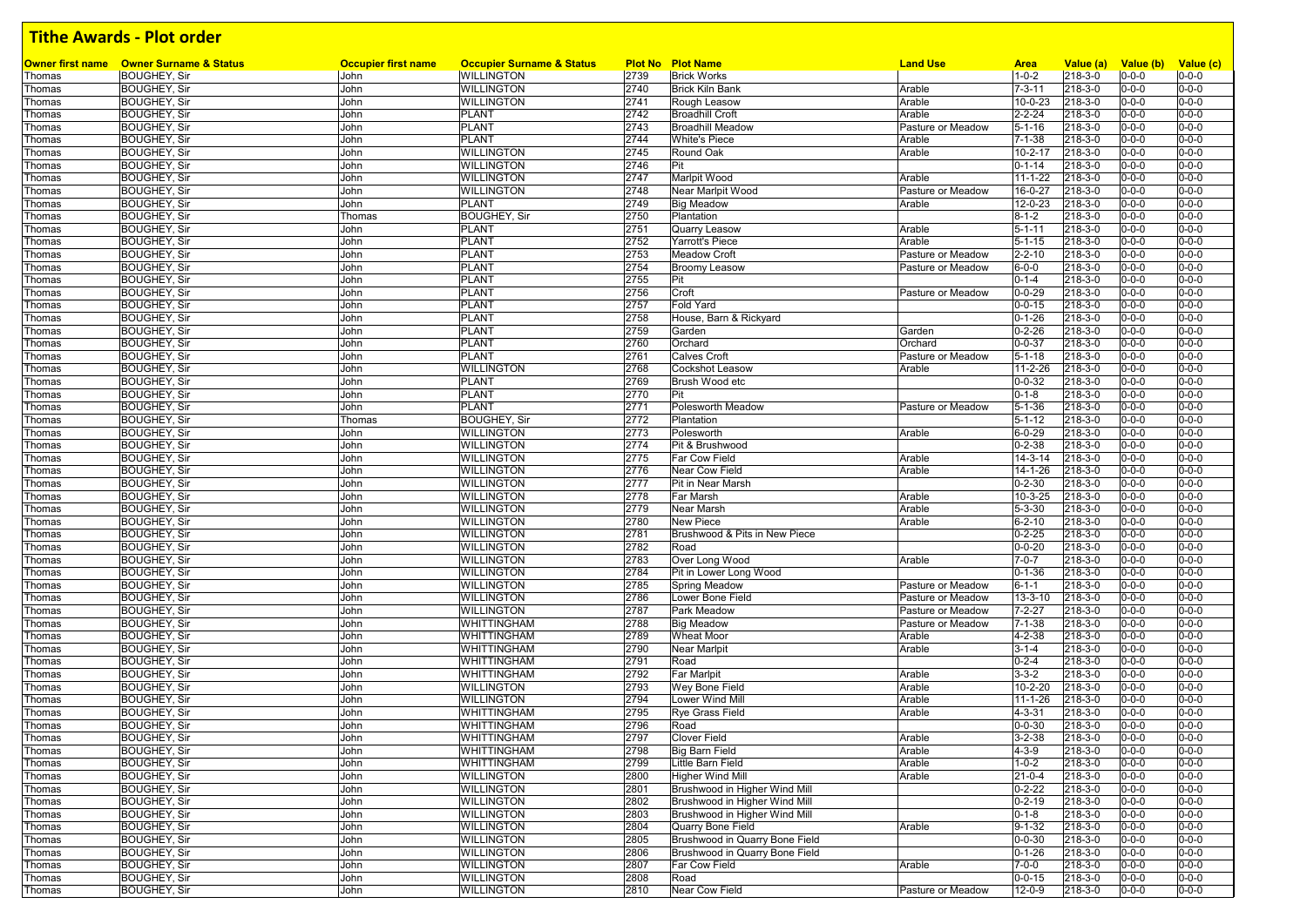|                  |                                                                       | <b>Occupier first name</b> |                                                           |              |                                      | <b>Land Use</b>   |                              |                      |                            |                            |
|------------------|-----------------------------------------------------------------------|----------------------------|-----------------------------------------------------------|--------------|--------------------------------------|-------------------|------------------------------|----------------------|----------------------------|----------------------------|
| Thomas           | <b>Owner first name</b> Owner Surname & Status<br><b>BOUGHEY, Sir</b> | John                       | <b>Occupier Surname &amp; Status</b><br><b>WILLINGTON</b> | 2811         | <b>Plot No Plot Name</b><br>Hempbutt | Arable            | <b>Area</b><br>$0 - 2 - 28$  | Value (a)<br>218-3-0 | Value (b)<br>$0 - 0 - 0$   | Value (c)<br>$0 - 0 - 0$   |
| Thomas           | <b>BOUGHEY, Sir</b>                                                   | John                       | <b>WILLINGTON</b>                                         | 2812         | Coney Greave & Calves Croft          | Pasture or Meadow | 10-2-23                      | 218-3-0              | $0 - 0 - 0$                | $0 - 0 - 0$                |
| Thomas           | <b>BOUGHEY, Sir</b>                                                   | John                       | <b>WILLINGTON</b>                                         | 2813         | Pit In Coney Greave & Calves Croft   |                   | $0 - 0 - 26$                 | 218-3-0              | $0 - 0 - 0$                | $0 - 0 - 0$                |
| Thomas           | <b>BOUGHEY, Sir</b>                                                   | John                       | <b>WILLINGTON</b>                                         | 2814         | Garden                               | Garden            | $0 - 2 - 4$                  | 218-3-0              | $0 - 0 - 0$                | $0 - 0 - 0$                |
| Thomas           | <b>BOUGHEY, Sir</b>                                                   | John                       | <b>WILLINGTON</b>                                         | 2815         | Orchard                              | Orchard           | $0 - 0 - 27$                 | 218-3-0              | $0 - 0 - 0$                | $0 - 0 - 0$                |
| Thomas           | <b>BOUGHEY, Sir</b>                                                   | John                       | <b>WILLINGTON</b>                                         | 2816         | House, Barns etc & Road              |                   | $0 - 1 - 7$                  | 218-3-0              | $0 - 0 - 0$                | $0 - 0 - 0$                |
| Thomas           | <b>BOUGHEY, Sir</b>                                                   | John                       | <b>WILLINGTON</b>                                         | 2817         | Fold Yard & Barns                    |                   | $0 - 1 - 28$                 | 218-3-0              | $0 - 0 - 0$                | $0 - 0 - 0$                |
| Thomas           | <b>BOUGHEY, Sir</b>                                                   | John                       | <b>WILLINGTON</b>                                         | 2818         | Fold Yard & Barns                    |                   | $0 - 0 - 22$                 | 218-3-0              | $0 - 0 - 0$                | $0 - 0 - 0$                |
| Thomas           | <b>BOUGHEY, Sir</b>                                                   | John                       | <b>WILLINGTON</b>                                         | 2819         | Fold Yard & Barns                    |                   | $0 - 1 - 25$                 | 218-3-0              | $0 - 0 - 0$                | $0 - 0 - 0$                |
| Thomas           | <b>BOUGHEY, Sir</b>                                                   | John                       | <b>WILLINGTON</b>                                         | 2820         | <b>Rick Yard</b>                     |                   | $0 - 2 - 17$                 | 218-3-0              | $0 - 0 - 0$                | $0 - 0 - 0$                |
| Thomas           | <b>BOUGHEY, Sir</b>                                                   | John                       | <b>WILLINGTON</b>                                         | 2821         | <b>Barn Bank</b>                     | Pasture or Meadow | $1 - 2 - 24$                 | 218-3-0              | $0 - 0 - 0$                | $0 - 0 - 0$                |
| Thomas           | <b>BOUGHEY, Sir</b>                                                   | John                       | <b>WILLINGTON</b>                                         | 2828         | Far Pool Park                        | Arable            | $9 - 0 - 9$                  | 218-3-0              | $0 - 0 - 0$                | $0 - 0 - 0$                |
| Thomas           | <b>BOUGHEY, Sir</b>                                                   | John                       | <b>WILLINGTON</b>                                         | 2829         | Near Pool Park                       | Arable            | 12-0-20                      | 218-3-0              | $0 - 0 - 0$                | $0 - 0 - 0$                |
| Thomas           | <b>BOUGHEY, Sir</b>                                                   | John                       | <b>WILLINGTON</b>                                         | 2830         | Lower Pool Park                      | Arable            | 24-2-24                      | 218-3-0              | $0 - 0 - 0$                | $0 - 0 - 0$                |
| Thomas           | <b>BOUGHEY, Sir</b>                                                   | John                       | <b>WILLINGTON</b>                                         | 2831         | <b>Cross Piece</b>                   | Arable            | 14-0-38                      | 218-3-0              | $0 - 0 - 0$                | $0 - 0 - 0$                |
| Thomas           | <b>BOUGHEY, Sir</b>                                                   | John                       | <b>WHITTINGHAM</b>                                        | 2833         | Far Hales Croft                      | Arable            | 4-3-18                       | 218-3-0              | $0 - 0 - 0$                | $0 - 0 - 0$                |
| Thomas           | <b>BOUGHEY, Sir</b>                                                   | John                       | <b>WHITTINGHAM</b>                                        | 2834         | Near Hales Croft                     | Pasture or Meadow | $6 - 0 - 36$                 | 218-3-0              | $0 - 0 - 0$                | $0 - 0 - 0$                |
| Thomas           | <b>BOUGHEY, Sir</b>                                                   | John                       | <b>WHITTINGHAM</b>                                        | 2835         | Barn, Fold & Rickyard                |                   | $0 - 1 - 34$                 | 218-3-0              | $0 - 0 - 0$                | $0 - 0 - 0$                |
| Thomas           | <b>BOUGHEY, Sir</b>                                                   | John                       | <b>WHITTINGHAM</b>                                        | 2836         | House & Garden                       |                   | $0 - 1 - 33$                 | 218-3-0              | $0 - 0 - 0$                | $0 - 0 - 0$                |
| Thomas           | <b>BOUGHEY, Sir</b>                                                   | John                       | <b>WHITTINGHAM</b>                                        | 2837         | Road                                 |                   | $0 - 0 - 6$                  | 218-3-0              | $0 - 0 - 0$                | $0 - 0 - 0$                |
| Thomas           | <b>BOUGHEY, Sir</b>                                                   | William                    | <b>DEBNEY</b>                                             | 2838         | Garden                               | Garden            | $0 - 0 - 34$                 | 218-3-0              | $0 - 0 - 0$                | $0 - 0 - 0$                |
| Thomas           | <b>BOUGHEY, Sir</b>                                                   | William                    | <b>DEBNEY</b>                                             | 2839         | Croft                                | Arable            | $0 - 1 - 15$                 | 218-3-0              | $0 - 0 - 0$                | $0 - 0 - 0$                |
| Thomas           | <b>BOUGHEY, Sir</b>                                                   | William                    | <b>DEBNEY</b>                                             | 2840         | House, Barn & Rickyard               |                   | $0 - 0 - 27$                 | 218-3-0              | $0 - 0 - 0$                | $0 - 0 - 0$                |
| Thomas           | <b>BOUGHEY, Sir</b>                                                   | William                    | <b>DEBNEY</b>                                             | 2841         | Croft                                | Arable            | $0 - 1 - 5$                  | 218-3-0              | $0 - 0 - 0$                | $0 - 0 - 0$                |
| Thomas           | <b>BOUGHEY, Sir</b>                                                   | John                       | <b>WHITTINGHAM</b>                                        | 2842         | The Croft                            | Arable            | $5 - 0 - 4$                  | 218-3-0              | $0 - 0 - 0$                | $0 - 0 - 0$                |
| Thomas           | <b>BOUGHEY, Sir</b>                                                   | John                       | <b>WHITTINGHAM</b>                                        | 2843         | Road                                 |                   | $0 - 1 - 20$                 | 218-3-0              | $0 - 0 - 0$                | $0 - 0 - 0$                |
| Thomas           | <b>BOUGHEY, Sir</b>                                                   | John                       | <b>WHITTINGHAM</b>                                        | 2844         | <b>Well Leasow</b>                   | Arable            | $3 - 3 - 27$                 | 218-3-0              | $0 - 0 - 0$                | $0 - 0 - 0$                |
| Thomas           | <b>BOUGHEY, Sir</b>                                                   | William                    | <b>DYKE</b>                                               | 2845         | Fin Wood Bank                        |                   | $0 - 3 - 20$                 | 218-3-0              | $0 - 0 - 0$                | $0 - 0 - 0$                |
| Thomas           | <b>BOUGHEY, Sir</b>                                                   | Thomas                     | <b>TALBOT</b>                                             | 2847         | Tin Wood                             | Arable            | 4-2-32                       | 218-3-0              | $0 - 0 - 0$                | $0 - 0 - 0$                |
| Thomas           | <b>BOUGHEY, Sir</b>                                                   | Thomas                     | <b>TALBOT</b>                                             | 2848         | Tin Wood                             | Arable            | 4-0-34                       | 218-3-0              | $0 - 0 - 0$                | $0 - 0 - 0$                |
| Thomas           | <b>BOUGHEY, Sir</b>                                                   | Thomas                     | <b>TALBOT</b>                                             | 2849         | Wood Meadow                          | Pasture or Meadow | $3 - 2 - 15$                 | 218-3-0              | $0 - 0 - 0$                | $0 - 0 - 0$                |
| Thomas           | <b>BOUGHEY, Sir</b>                                                   | Thomas                     | <b>TALBOT</b>                                             | 2850         | Far Lea Leasow                       | Arable            | $5 - 3 - 9$                  | 218-3-0              | $0 - 0 - 0$                | $0 - 0 - 0$                |
| Thomas           | <b>BOUGHEY, Sir</b>                                                   | Thomas                     | <b>TALBOT</b>                                             | 2851         | Far Part of Tin Wood                 | Arable            | $5 - 2 - 21$                 | 218-3-0              | $0 - 0 - 0$                | $0 - 0 - 0$                |
| Thomas           | <b>BOUGHEY, Sir</b>                                                   | John                       | <b>WHITTINGHAM</b>                                        | 2854         | Long Leasow                          | Arable            | $4 - 1 - 0$                  | 218-3-0              | $0 - 0 - 0$                | $0 - 0 - 0$                |
| Thomas           | <b>BOUGHEY, Sir</b>                                                   | John                       | <b>WHITTINGHAM</b>                                        | 2855         | The Hill<br>The Hill                 | Arable<br>Arable  | $3 - 2 - 11$                 | 218-3-0              | $0 - 0 - 0$                | $0 - 0 - 0$<br>$0 - 0 - 0$ |
| Thomas           | <b>BOUGHEY, Sir</b><br><b>BOUGHEY, Sir</b>                            | John<br>Thomas             | <b>WHITTINGHAM</b><br><b>BOUGHEY, Sir</b>                 | 2856<br>2857 | Plantation                           |                   | $1 - 3 - 28$<br>$0 - 0 - 39$ | 218-3-0<br>218-3-0   | $0 - 0 - 0$<br>$0 - 0 - 0$ | $0 - 0 - 0$                |
| Thomas<br>Thomas | <b>BOUGHEY, Sir</b>                                                   | Thomas                     | <b>TALBOT</b>                                             | 2858         | Tin Wood Bank                        | Pasture or Meadow | $2 - 3 - 6$                  | 218-3-0              | $0 - 0 - 0$                | $0 - 0 - 0$                |
| Thomas           | <b>BOUGHEY, Sir</b>                                                   | Thomas                     | <b>TALBOT</b>                                             | 2859         | Near Part of Tin Wood                | Arable            | $7 - 0 - 20$                 | 218-3-0              | $0 - 0 - 0$                | $0 - 0 - 0$                |
| Thomas           | <b>BOUGHEY, Sir</b>                                                   | Thomas                     | <b>TALBOT</b>                                             | 2860         | Lea Leasow                           | Arable            | $5 - 2 - 34$                 | 218-3-0              | $0 - 0 - 0$                | $0 - 0 - 0$                |
| Thomas           | <b>BOUGHEY, Sir</b>                                                   | Thomas                     | <b>TALBOT</b>                                             | 2861         | <b>Ryegrass Field</b>                | Pasture or Meadow | $3 - 0 - 18$                 | 218-3-0              | $0 - 0 - 0$                | $0 - 0 - 0$                |
| Thomas           | <b>BOUGHEY, Sir</b>                                                   | Thomas                     | <b>TALBOT</b>                                             | 2862         | <b>Far Meadow</b>                    | Pasture or Meadow | 4-0-10                       | 218-3-0              | $0 - 0 - 0$                | $0 - 0 - 0$                |
| Thomas           | <b>BOUGHEY, Sir</b>                                                   | Ann                        | LEEK                                                      | 2863         | Mill Goit from L to K                |                   | $0 - 1 - 20$                 | 218-3-0              | $0 - 0 - 0$                | $0 - 0 - 0$                |
| Thomas           | <b>BOUGHEY, Sir</b>                                                   | Thomas                     | <b>TALBOT</b>                                             | 2864         | Barn, Fold & Rickyard                |                   | $0 - 1 - 16$                 | 218-3-0              | $0 - 0 - 0$                | $0 - 0 - 0$                |
| Thomas           | <b>BOUGHEY, Sir</b>                                                   | Thomas                     | <b>TALBOT</b>                                             | 2865         | House & Garden                       |                   | $0 - 1 - 16$                 | 218-3-0              | $0 - 0 - 0$                | $0 - 0 - 0$                |
| Thomas           | <b>BOUGHEY, Sir</b>                                                   | Thomas                     | <b>TALBOT</b>                                             | 2866         | Road                                 |                   | $0 - 0 - 16$                 | 218-3-0              | $0 - 0 - 0$                | $0 - 0 - 0$                |
| Thomas           | <b>BOUGHEY, Sir</b>                                                   | Thomas                     | <b>TALBOT</b>                                             | 2867         | House Meadow                         | Pasture or Meadow | $1 - 3 - 7$                  | 218-3-0              | $0 - 0 - 0$                | $0 - 0 - 0$                |
| Thomas           | <b>BOUGHEY, Sir</b>                                                   | Thomas                     | <b>TALBOT</b>                                             | 2868         | <b>Little Enclosure</b>              | Pasture or Meadow | $1 - 1 - 19$                 | 218-3-0              | $0 - 0 - 0$                | $0 - 0 - 0$                |
| Thomas           | <b>BOUGHEY, Sir</b>                                                   | John                       | <b>PLANT</b>                                              | 2870         | Croft                                | Arable            | $0 - 2 - 33$                 | 218-3-0              | $0 - 0 - 0$                | $0 - 0 - 0$                |
| Thomas           | <b>BOUGHEY, Sir</b>                                                   | Thomas                     | <b>BOUGHEY, Sir</b>                                       | 2922         | House & Garden                       |                   | $0 - 0 - 32$                 | 218-3-0              | $0 - 0 - 0$                | $0 - 0 - 0$                |
| Thomas           | <b>BOUGHEY, Sir</b>                                                   | James                      | <b>JOHNSON</b>                                            | 2923         | House, Garden & Outbuildings         |                   | $0 - 0 - 19$                 | 218-3-0              | $0 - 0 - 0$                | $0 - 0 - 0$                |
| Thomas           | <b>BOUGHEY, Sir</b>                                                   | Thomas                     | <b>BURGESS</b>                                            | 2924         | Occupation Road                      |                   | $0 - 0 - 7$                  | 218-3-0              | $0 - 0 - 0$                | $0 - 0 - 0$                |
| Thomas           | <b>BOUGHEY, Sir</b>                                                   | Thomas                     | <b>BURGESS</b>                                            | 2926         | Cottage & Garden                     |                   | $0 - 0 - 18$                 | 218-3-0              | $0 - 0 - 0$                | $0 - 0 - 0$                |
| Thomas           | <b>BOUGHEY, Sir</b>                                                   | Humphrey                   | <b>HUNT</b>                                               | 2985         | Meadow                               | Pasture or Meadow | $1 - 1 - 10$                 | 218-3-0              | $0 - 0 - 0$                | $0 - 0 - 0$                |
| Thomas           | <b>BOUGHEY, Sir</b>                                                   | Humphrey                   | <b>HUNT</b>                                               | 2986         | Garden                               | Pasture or Meadow | $1 - 2 - 32$                 | 218-3-0              | $0 - 0 - 0$                | $0 - 0 - 0$                |
| Thomas           | <b>BOUGHEY, Sir</b>                                                   | Humphrey                   | <b>HUNT</b>                                               | 2987         | Field                                | Pasture or Meadow | $1 - 0 - 34$                 | 218-3-0              | $0 - 0 - 0$                | $0 - 0 - 0$                |
| Thomas           | <b>BOUGHEY, Sir</b>                                                   | Humphrey                   | <b>HUNT</b>                                               | 2988         | Meadow                               | Arable            | $1 - 1 - 1$                  | 218-3-0              | $0 - 0 - 0$                | $0 - 0 - 0$                |
| Thomas           | <b>BOUGHEY, Sir</b>                                                   | William                    | <b>FROST</b>                                              | 2989         | Meadow                               | Pasture or Meadow | $1 - 1 - 2$                  | 218-3-0              | $0 - 0 - 0$                | $0 - 0 - 0$                |
| Thomas           | <b>BOUGHEY, Sir</b>                                                   | Thomas                     | <b>TALBOT</b>                                             | 2990         | <b>Big Meadow</b>                    | Pasture or Meadow | $2 - 2 - 29$                 | 218-3-0              | $0 - 0 - 0$                | $0 - 0 - 0$                |
| Thomas           | <b>BOUGHEY, Sir</b>                                                   | John                       | <b>FROST</b>                                              | 2991         | Meadow                               | Pasture or Meadow | $0 - 2 - 12$                 | 218-3-0              | $0 - 0 - 0$                | $0 - 0 - 0$                |
| Thomas           | <b>BOUGHEY, Sir</b>                                                   | John                       | <b>FROST</b>                                              | 2992         | Part of Meadow                       | Arable            | $0 - 0 - 12$                 | 218-3-0              | $0 - 0 - 0$                | $0 - 0 - 0$                |
| Thomas           | <b>BOUGHEY, Sir</b>                                                   | John                       | <b>FROST</b>                                              | 2993         | Meadow                               | Pasture or Meadow | $1 - 1 - 34$                 | 218-3-0              | $0 - 0 - 0$                | $0 - 0 - 0$                |
| Thomas           | <b>BOUGHEY, Sir</b>                                                   | Thomas                     | <b>TALBOT</b>                                             | 2994         | <b>Little Moor</b>                   | Pasture or Meadow | $1 - 1 - 37$                 | 218-3-0              | $0 - 0 - 0$                | $0 - 0 - 0$                |
| Thomas           | <b>BOUGHEY, Sir</b>                                                   | Thomas                     | <b>TALBOT</b>                                             | 2995         | <b>Bridge Moor</b>                   | Pasture or Meadow | 4-1-16                       | 218-3-0              | $0 - 0 - 0$                | $0 - 0 - 0$                |
| Thomas           | <b>BOUGHEY, Sir</b>                                                   | Thomas                     | <b>TALBOT</b>                                             | 3001         | <b>Little Meadow</b>                 | Pasture or Meadow | $1 - 3 - 4$                  | 218-3-0              | $0 - 0 - 0$                | $0 - 0 - 0$                |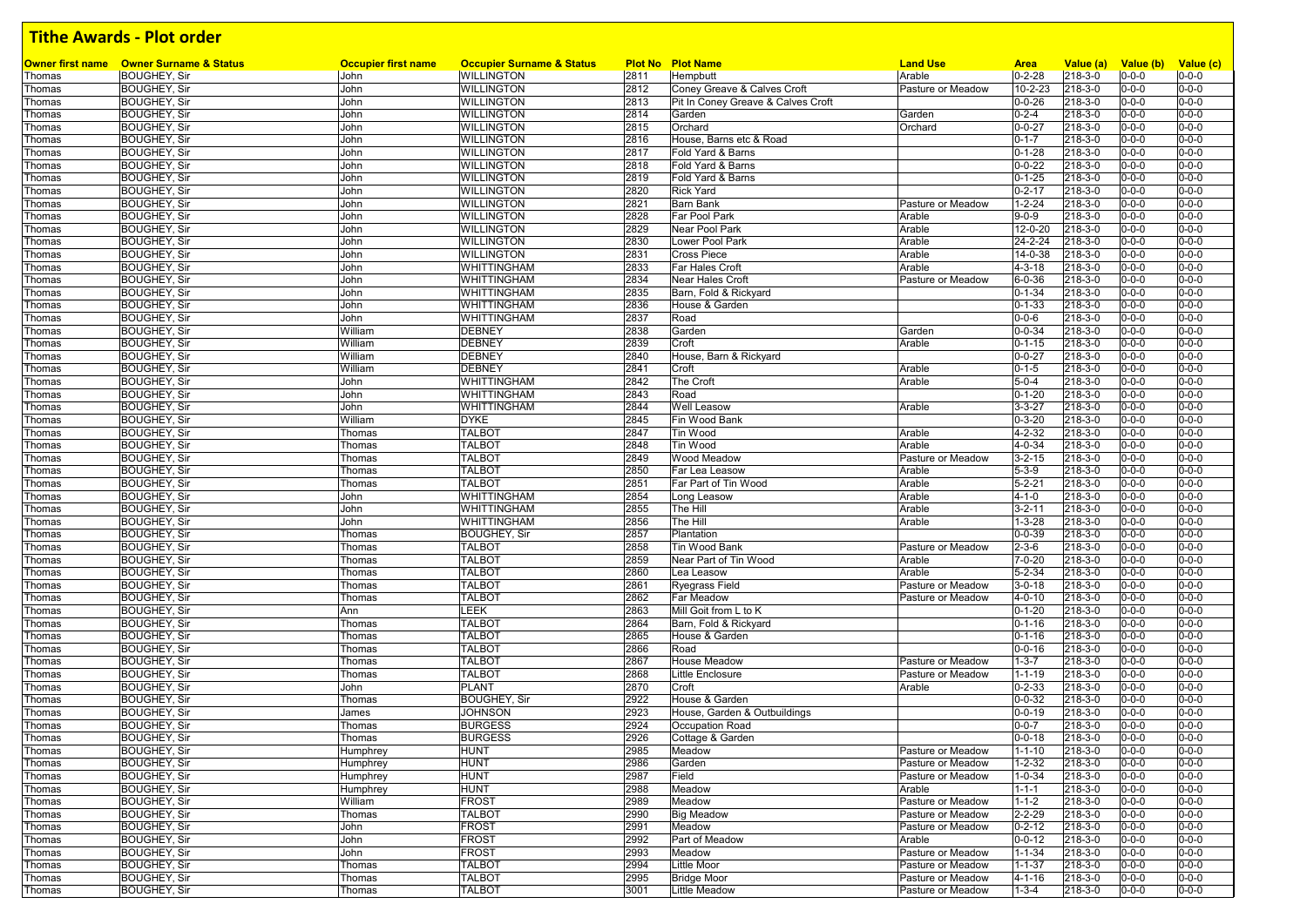|              | Owner first name  Owner Surname & Status | <b>Occupier first name</b> | <b>Occupier Surname &amp; Status</b> |      | <b>Plot No Plot Name</b>          | <b>Land Use</b>   | <b>Area</b>                  | Value (a)                    | Value (b) Value (c)        |                            |
|--------------|------------------------------------------|----------------------------|--------------------------------------|------|-----------------------------------|-------------------|------------------------------|------------------------------|----------------------------|----------------------------|
| Thomas       | <b>BOUGHEY, Sir</b>                      | John                       | <b>WHITTINGHAM</b>                   | 3012 | Outwood Hill                      | Pasture or Meadow | $7 - 0 - 32$                 | 218-3-0                      | $0 - 0 - 0$                | $0 - 0 - 0$                |
| Thomas       | <b>BOULTBEE, Esq</b>                     | John                       | <b>BARROTT, Snr</b>                  | 808  | Field                             | Pasture or Meadow | $2 - 0 - 9$                  | $4 - 15 - 2$                 | $0 - 0 - 0$                | $0 - 0 - 0$                |
| Thomas       | <b>BOULTBEE, Esq</b>                     | John                       | <b>BARROTT, Snr</b>                  | 1035 | <b>Barley Orchard</b>             | Arable            | $2 - 3 - 14$                 | $4 - 15 - 2$                 | $0 - 0 - 0$                | $0 - 0 - 0$                |
| Thomas       | <b>BOULTBEE, Esq</b>                     | John                       | <b>BARROTT, Snr</b>                  | 1078 | <b>High Field</b>                 | Arable            | $3 - 0 - 15$                 | 4-15-2                       | $0 - 0 - 0$                | $0 - 0 - 0$                |
| Thomas       | <b>BOULTBEE, Esq</b>                     | John                       | <b>BARROTT, Snr</b>                  | 1114 | Low Field                         | Arable            | $2 - 1 - 37$                 | $4 - 15 - 2$                 | $0 - 0 - 0$                | $0 - 0 - 0$                |
| Thomas       | <b>BOULTBEE, Esq</b>                     | John                       | <b>BARROTT, Snr</b>                  | 1126 | Croft                             | Arable            | $0 - 0 - 13$                 | $4 - 15 - 2$                 | $0 - 0 - 0$                | $0 - 0 - 0$                |
| Thomas       | <b>BOULTBEE, Esq</b>                     | John                       | <b>BARROTT, Snr</b>                  | 1127 | Croft                             | Pasture or Meadow | $0 - 1 - 11$                 | 4-15-2                       | $0 - 0 - 0$                | $0 - 0 - 0$                |
| Thomas       | <b>BOULTBEE, Esq</b>                     | John                       | <b>BARROTT, Snr</b>                  | 1128 | Croft                             | Arable            | $0 - 0 - 20$                 | 4-15-2                       | $0 - 0 - 0$                | $0 - 0 - 0$                |
| Thomas       | <b>BOULTBEE, Esq</b>                     | John                       | <b>BARROTT, Snr</b>                  | 1129 | Barn & Rick Yard                  |                   | $0 - 0 - 18$                 | $4 - 15 - 2$                 | $0 - 0 - 0$                | $0 - 0 - 0$                |
| Thomas       | <b>BOULTBEE, Esq</b>                     | John                       | <b>BARROTT, Snr</b>                  | 1130 | House & Garden                    |                   | $0 - 0 - 18$                 | $4 - 15 - 2$                 | $0 - 0 - 0$                | $0 - 0 - 0$                |
| Thomas       | <b>BOULTBEE, Esq</b>                     | John                       | <b>ADDERLEY</b>                      | 1235 | Cottage & Garden                  |                   | $0 - 0 - 6$                  | $4 - 15 - 2$                 | $0 - 0 - 0$                | $0 - 0 - 0$                |
| Thomas       | <b>BOULTBEE, Esq</b>                     | John                       | <b>HANDSLOW</b>                      | 1236 | Cottage & Garden                  |                   | $0 - 0 - 7$                  | $4 - 15 - 2$                 | $0 - 0 - 0$                | $0 - 0 - 0$                |
| Thomas       | <b>BOULTBEE, Esq</b>                     | Benjamin                   | <b>BOTT</b>                          | 1237 | Cottage & Garden                  |                   | $0 - 0 - 10$                 | $4 - 15 - 2$                 | $0 - 0 - 0$                | $0 - 0 - 0$                |
| Thomas       | <b>BOULTBEE, Esq</b>                     | John                       | <b>BARROTT, Snr</b>                  | 1266 | The Willow                        | Arable            | $2 - 1 - 32$                 | $4 - 15 - 2$                 | $0 - 0 - 0$                | $0 - 0 - 0$                |
| Thomas       | <b>BOULTBEE, Esq</b>                     |                            | <b>BIRD, Miss</b>                    | 1562 | Field                             | Pasture or Meadow | $7 - 1 - 0$                  | 4-15-2                       | $0 - 0 - 0$                | $0 - 0 - 0$                |
| Thomas       | <b>BOULTBEE, Esq</b>                     |                            | <b>BIRD, Miss</b>                    | 1563 | Road in Field                     |                   | $0 - 0 - 30$                 | $4 - 15 - 2$                 | $0 - 0 - 0$                | $0 - 0 - 0$                |
| Benjamin     | <b>BRATTON</b>                           | Benjamin                   | <b>BRATTON</b>                       | 3315 | House & Garden                    |                   | $0 - 0 - 25$                 | $0 - 0 - 0$                  | $0 - 0 - 0$                | $0 - 0 - 0$                |
| James        | <b>BRATTON</b>                           | James                      | <b>BRATTON</b>                       | 3314 | House & Garden                    |                   | $0 - 0 - 24$                 | $0 - 0 - 0$                  | $0 - 0 - 0$                | $0 - 0 - 0$                |
| John         | <b>BROWN</b>                             | Benjamin                   | <b>BARNERD</b>                       | 1191 | House & Garden                    |                   | $0 - 1 - 9$                  | $0 - 0 - 0$                  | $0 - 0 - 0$                | $0 - 0 - 0$                |
| John         | <b>BROWN</b>                             | James                      | <b>MARTIN</b>                        | 1192 | House                             |                   | $0 - 0 - 3$                  | $0 - 0 - 0$                  | $0 - 0 - 0$                | $0 - 0 - 0$                |
| John         | <b>BROWN</b>                             | Edward                     | CHEADLE                              | 3510 | Croft                             | Arable            | $0 - 3 - 25$                 | $0 - 10 - 10$                | $0 - 0 - 0$                | $0 - 0 - 0$                |
| John         | <b>BROWN</b>                             | Thomas                     | <b>HAYWOOD</b>                       | 3587 | Garden                            | Garden            | $0 - 0 - 33$                 | $0 - 10 - 10$                | $0 - 0 - 0$                | $0 - 0 - 0$                |
| John         | <b>BROWN</b>                             | Edward                     | CHEADLE                              | 3588 | Garden                            |                   | $0 - 1 - 1$                  | $0 - 10 - 10$                | $0 - 0 - 0$                | $0 - 0 - 0$                |
| John         | <b>BROWN</b>                             | Edward                     | CHEADLE                              | 3589 | Red Lion Inn. Malt House & Garden |                   | $0 - 0 - 29$                 | $0 - 10 - 10$                | $0 - 0 - 0$                | $0 - 0 - 0$                |
| John         | <b>BROWN</b>                             | Thomas                     | <b>HAYWOOD</b>                       | 3590 | House & Shop                      |                   | $0 - 0 - 7$                  | $0 - 10 - 10$                | $0 - 0 - 0$                | $0 - 0 - 0$                |
| John         | <b>BROWN</b>                             | Edward                     | CHEADLE                              | 3628 | Croft                             | Arable            | $0 - 2 - 19$                 | $0 - 10 - 10$                | $0 - 0 - 0$                | $0 - 0 - 0$                |
| Thomas       | <b>BUCKLASS</b>                          | Thomas                     | <b>BUCKLASS</b>                      | 1153 | Cottage & Garden                  |                   | $0 - 0 - 6$                  | $0 - 0 - 0$                  | $0 - 0 - 0$                | $0 - 0 - 0$                |
| John         | <b>BURDER, Rev</b>                       | Ann                        | LEEK                                 | 2686 | Coley Mill & Garden               |                   | $0 - 1 - 0$                  | $12 - 0 - 4$                 | $0 - 0 - 0$                | $0 - 0 - 0$                |
| John         | <b>BURDER, Rev</b>                       | Ann                        | LEEK                                 | 2687 | Garden                            | Garden            | $0 - 0 - 17$                 | $12 - 0 - 4$                 | $0 - 0 - 0$                | $0 - 0 - 0$                |
| John         | <b>BURDER, Rev</b>                       | Ann                        | LEEK                                 | 2688 | House & Garden                    |                   | $0 - 0 - 29$                 | $12 - 0 - 4$                 | $0 - 0 - 0$                | $0 - 0 - 0$                |
| John         | <b>BURDER, Rev</b>                       | Ann                        | LEEK                                 | 2689 | Hovel & Yard                      |                   | $0 - 0 - 9$                  | $12 - 0 - 4$                 | $0 - 0 - 0$                | $0 - 0 - 0$                |
| John         | <b>BURDER, Rev</b>                       | Ann                        | LEEK                                 | 2689 | The Huxley Meadow                 | Pasture or Meadow | $3 - 3 - 28$                 | $12 - 0 - 4$                 | $0 - 0 - 0$                | $0 - 0 - 0$                |
| John         | <b>BURDER, Rev</b>                       | Ann                        | LEEK                                 | 2690 | Garden                            | Garden            | $0 - 1 - 5$                  | $12 - 0 - 4$                 | $0 - 0 - 0$                | $0 - 0 - 0$                |
| John         | <b>BURDER, Rev</b>                       | Ann                        | LEEK                                 | 2691 | The Yard                          | Pasture or Meadow | $0 - 3 - 23$                 | $12 - 0 - 4$                 | $0 - 0 - 0$                | $0 - 0 - 0$                |
| John         | <b>BURDER, Rev</b>                       | Ann                        | LEEK                                 | 2692 | <b>Mill Meadow</b>                | Pasture or Meadow | $7 - 0 - 13$                 | $12 - 0 - 4$                 | $0 - 0 - 0$                | $0 - 0 - 0$                |
| John         | <b>BURDER, Rev</b>                       | Ann                        | LEEK                                 | 2693 | Barn                              |                   | $0 - 0 - 8$                  | $12 - 0 - 4$                 | $0 - 0 - 0$                | $0 - 0 - 0$                |
|              |                                          |                            |                                      |      |                                   |                   |                              |                              |                            |                            |
| John         | <b>BURDER, Rev</b>                       | Ann                        | LEEK                                 | 2694 | Rickyard                          |                   | $0 - 0 - 22$                 | $12 - 0 - 4$                 | $0 - 0 - 0$                | $0 - 0 - 0$                |
| John         | <b>BURDER, Rev</b>                       | Ann                        | LEEK                                 | 2695 | <b>Calves Croft</b>               | Pasture or Meadow | $2 - 0 - 34$                 | $12 - 0 - 4$                 | $0 - 0 - 0$                | $0 - 0 - 0$                |
| John         | <b>BURDER, Rev</b>                       | Ann                        | LEEK                                 | 2696 | <b>Gravelly Piece</b>             | Pasture or Meadow | $4 - 2 - 12$                 | $12 - 0 - 4$                 | $0 - 0 - 0$                | $0 - 0 - 0$                |
| John         | <b>BURDER, Rev</b>                       | Ann                        | LEEK                                 | 2697 | Rough Leasow                      | Arable            | $3 - 2 - 7$                  | $12 - 0 - 4$                 | $0 - 0 - 0$                | $0 - 0 - 0$                |
| John         | <b>BURDER, Rev</b>                       | Ann                        | LEEK                                 | 2699 | Husslebee's Leasow                | Arable            | $4 - 2 - 23$                 | $12 - 0 - 4$                 | $0 - 0 - 0$                | $0 - 0 - 0$                |
| John         | <b>BURDER, Rev</b>                       | Ann                        | LEEK                                 | 2700 | <b>Rye Grass Leasow</b>           | Arable            | $2 - 3 - 6$                  | $12 - 0 - 4$                 | $0 - 0 - 0$                | $0 - 0 - 0$                |
| John         | <b>BURDER, Rev</b>                       | Ann                        | LEEK                                 | 2701 | <b>Butcher's Piece</b>            | Arable            | $4 - 2 - 31$                 | $12 - 0 - 4$                 | $0 - 0 - 0$                | $0 - 0 - 0$                |
| John         | <b>BURDER, Rev</b>                       | Ann                        | LEEK                                 | 2702 | Far Meadow                        | Pasture or Meadow | $2 - 1 - 13$                 | $12 - 0 - 4$                 | $0 - 0 - 0$                | $0 - 0 - 0$                |
| John         | <b>BURDER, Rev</b>                       | Ann                        | LEEK                                 | 2703 | Plantation                        |                   | $0 - 0 - 8$                  | $12 - 0 - 4$                 | $0 - 0 - 0$                | $0 - 0 - 0$                |
|              |                                          |                            |                                      | 2704 |                                   |                   |                              |                              |                            | $0 - 0 - 0$                |
| John<br>John | <b>BURDER, Rev</b><br><b>BURDER, Rev</b> | Ann<br>Ann                 | LEEK<br>LEEK                         | 2705 | <b>Dykes Leasow</b><br>The Park   |                   | $6 - 0 - 37$<br>$4 - 3 - 16$ | $12 - 0 - 4$<br>$12 - 0 - 4$ | $0 - 0 - 0$<br>$0 - 0 - 0$ | $0 - 0 - 0$                |
|              |                                          |                            | LEEK                                 |      | Little Moor                       |                   |                              |                              |                            | $0 - 0 - 0$                |
| John         | <b>BURDER, Rev</b>                       | Ann                        |                                      | 2706 |                                   |                   | $1 - 0 - 37$                 | $12 - 0 - 4$                 | $0 - 0 - 0$                |                            |
| John         | <b>BURDER, Rev</b>                       | Ann                        | LEEK                                 | 2707 | Mill Goit from M to L             |                   | $1 - 1 - 25$                 | $12 - 0 - 4$                 | $0 - 0 - 0$                | $0 - 0 - 0$<br>$0 - 0 - 0$ |
| John         | <b>BURDER, Rev</b>                       | Ann                        | LEEK                                 | 2708 | <b>Rushy Meadow</b>               | Arable            | $6 - 3 - 18$                 | $12 - 0 - 4$                 | $0 - 0 - 0$                |                            |
| John         | <b>BURDER, Rev</b>                       | Ann                        | LEEK                                 | 2709 | <b>Tinwood Meadow</b>             | Pasture or Meadow | $2 - 0 - 32$                 | $12 - 0 - 4$                 | $0 - 0 - 0$                | $0 - 0 - 0$                |
| John         | <b>BURDER, Rev</b>                       | Ann                        | LEEK                                 | 2710 | Little Tin Wood                   | Arable            | $2 - 0 - 38$                 | $12 - 0 - 4$                 | $0 - 0 - 0$                | $0 - 0 - 0$                |
| John         | <b>BURDER, Rev</b>                       | Ann                        | LEEK                                 | 2712 | The Ridding                       | Arable            | $6 - 1 - 8$                  | $12 - 0 - 4$                 | $0 - 0 - 0$                | $0 - 0 - 0$                |
| John         | <b>BURDER, Rev</b>                       | Ann                        | LEEK                                 | 2713 | Far Hay Moor                      | Pasture or Meadow | $7 - 3 - 39$                 | $12 - 0 - 4$                 | $0 - 0 - 0$                | $0 - 0 - 0$                |
| John         | <b>BURDER, Rev</b>                       | Ann                        | LEEK                                 | 2714 | Plantation                        |                   | $0 - 0 - 5$                  | $12 - 0 - 4$                 | $0 - 0 - 0$                | $0 - 0 - 0$                |
| John         | <b>BURDER, Rev</b>                       | Ann                        | LEEK                                 | 2715 | Near Hay Moor                     | Arable            | 12-2-29                      | $12 - 0 - 4$                 | $0 - 0 - 0$                | $0 - 0 - 0$                |
| Ezekiel      | <b>BUTLER</b>                            | William                    | <b>HERBERT</b>                       | 1965 | House & Garden                    |                   | $0 - 0 - 13$                 | $0 - 0 - 0$                  | $0 - 0 - 0$                | $0 - 0 - 0$                |
| Ezekiel      | <b>BUTLER</b>                            | Ezekiel                    | <b>BUTLER</b>                        | 1966 | House & Garden                    |                   | $0 - 0 - 15$                 | $0 - 0 - 0$                  | $0 - 0 - 0$                | $0 - 0 - 0$                |
| Ezekiel      | <b>BUTLER</b>                            | Stephen                    | <b>ASHLEY</b>                        | 2263 | House & Garden                    |                   | $0 - 0 - 7$                  | $0 - 0 - 0$                  | $0 - 0 - 0$                | $0 - 0 - 0$                |
| Ezekiel      | <b>BUTLER</b>                            | Stephen                    | <b>ASHLEY</b>                        | 2264 | Part of a Garden                  | Garden            | $0 - 0 - 11$                 | $0 - 0 - 0$                  | $0 - 0 - 0$                | $0 - 0 - 0$                |
| Ezekiel      | <b>BUTLER</b>                            | Stephen                    | <b>ASHLEY</b>                        | 2266 | Slaughterhouse & Stable           |                   | $0 - 0 - 2$                  | $0 - 0 - 0$                  | $0 - 0 - 0$                | $0 - 0 - 0$                |
|              | <b>BYCOTT</b>                            | William                    | <b>LOCKETT</b>                       | 1037 | Garden                            | Garden            | $0 - 0 - 12$                 | $0 - 0 - 0$                  | $0 - 0 - 0$                | $0 - 0 - 0$                |
|              | <b>BYCOTT</b>                            | John                       | <b>HARKINSTONE</b>                   | 1038 | Garden                            |                   | $0 - 0 - 26$                 | $0 - 0 - 0$                  | $0 - 0 - 0$                | $0 - 0 - 0$                |
|              | <b>BYCOTT</b>                            | James                      | <b>MARTIN</b>                        | 1039 | Cottage & Garden                  |                   | $0 - 2 - 0$                  | $0 - 0 - 0$                  | $0 - 0 - 0$                | $0 - 0 - 0$                |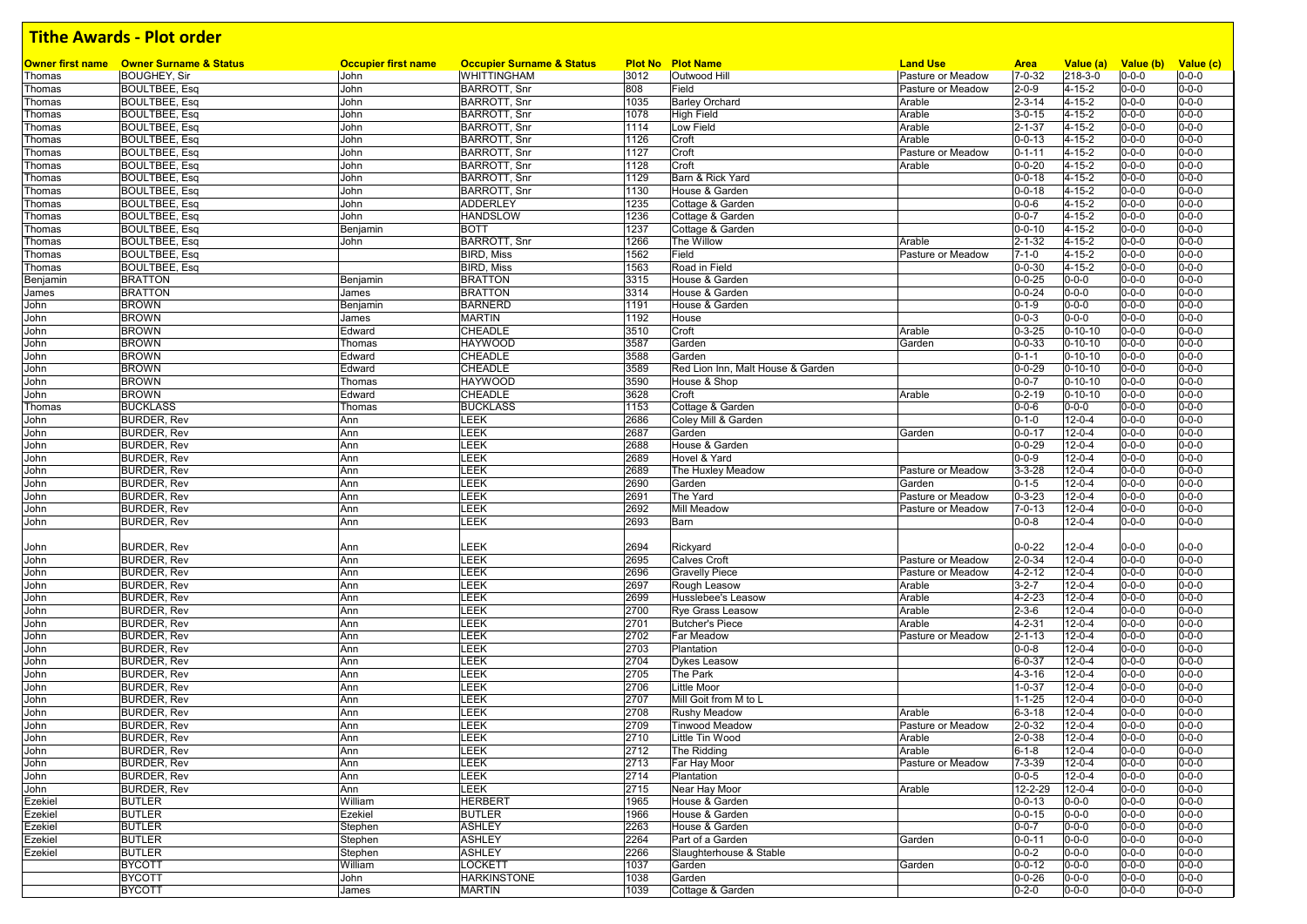|        | <b>Owner first name</b> Owner Surname & Status | <b>Occupier first name</b> | <b>Occupier Surname &amp; Status</b> |      | <b>Plot No Plot Name</b>     | <b>Land Use</b>   | <b>Area</b>             | Value (a)    | Value (b)   | Value (c)   |
|--------|------------------------------------------------|----------------------------|--------------------------------------|------|------------------------------|-------------------|-------------------------|--------------|-------------|-------------|
|        | <b>BYCOTT</b>                                  | John                       | <b>HARKINSTONE</b>                   | 1204 | Cottage & Garden             |                   | $0 - 0 - 4$             | $0 - 0 - 0$  | $0 - 0 - 0$ | $0 - 0 - 0$ |
|        | <b>BYCOTT</b>                                  | William                    | <b>OWEN</b>                          | 1205 | Cottage & Garden             |                   | $0 - 0 - 1$             | $0 - 0 - 0$  | $0 - 0 - 0$ | $0 - 0 - 0$ |
|        | BYE ROADS, Trustees of                         | William                    | <b>BRADBURY</b>                      | 1104 | Croft                        |                   | $0 - 1 - 35$            | $0 - 0 - 0$  | $0 - 0 - 0$ | $0 - 0 - 0$ |
| George | CADMAN                                         | George                     | CADMAN                               | 3238 | Croft                        | Arable            | $0 - 0 - 10$            | $0 - 0 - 0$  | $0 - 0 - 0$ | $0 - 0 - 0$ |
| George | CADMAN                                         | George                     | CADMAN                               | 3240 | House & Garden               |                   | $0 - 1 - 10$            | $0 - 0 - 0$  | $0 - 0 - 0$ | $0 - 0 - 0$ |
| John   | <b>CARTWRIGHT</b>                              | Richard                    | ANSLOW                               | 1195 | Garden                       | Garden            | $0 - 0 - 18$            | $0 - 0 - 0$  | $0 - 0 - 0$ | $0 - 0 - 0$ |
| John   | <b>CARTWRIGHT</b>                              | Richard                    | ANSLOW                               | 1200 | Cottage                      |                   | $0 - 0 - 2$             | $0 - 0 - 0$  | $0 - 0 - 0$ | $0 - 0 - 0$ |
| John   | CATTLOW, Esq                                   | Richard                    | PEARCE                               | 727  | Croft                        | Pasture or Meadow | $1 - 1 - 15$            | $0 - 0 - 0$  | $0 - 0 - 0$ | $0 - 0 - 0$ |
| John   | CATTLOW, Esq                                   | James                      | <b>BELCHER</b>                       | 796  | <b>Pringle Meadow</b>        | Pasture or Meadow | $4 - 0 - 6$             | $0 - 18 - 0$ | $0 - 0 - 0$ | $0 - 0 - 0$ |
| John   | CATTLOW, Esq                                   | James                      | <b>BELCHER</b>                       | 798  | <b>Near Phillips Field</b>   | Arable            | $5 - 0 - 12$            | $1 - 2 - 0$  | $0 - 0 - 0$ | $0 - 0 - 0$ |
| John   | CATTLOW, Esq                                   | James                      | <b>BELCHER</b>                       | 809  | <b>Bernard Meadow</b>        | Pasture or Meadow | $5 - 1 - 28$            | $1 - 4 - 0$  | $0 - 0 - 0$ | $0 - 0 - 0$ |
|        | CATTLOW, Esq                                   |                            | <b>BELCHER</b>                       | 815  |                              | Pasture or Meadow | $3 - 1 - 38$            | $0 - 15 - 0$ | $0 - 0 - 0$ | $0 - 0 - 0$ |
| John   |                                                | James                      |                                      |      | <b>Stoney Flatt</b>          |                   |                         |              |             |             |
| John   | CATTLOW, Esq                                   | James                      | <b>BELCHER</b>                       | 816  | Pepper Hill                  | Arable            | $3 - 1 - 33$            | $0 - 15 - 0$ | $0 - 0 - 0$ | $0 - 0 - 0$ |
| John   | CATTLOW, Esq                                   | Richard                    | PEARCE                               | 817  | Jack Croft                   | Pasture or Meadow | $1 - 2 - 7$             | $0 - 3 - 0$  | $0 - 0 - 0$ | $0 - 0 - 0$ |
| John   | CATTLOW, Esq                                   | Richard                    | PEARCE                               | 818  | Jack Croft                   | Arable            | $1 - 1 - 28$            | $0 - 3 - 0$  | $0 - 0 - 0$ | $0 - 0 - 0$ |
| John   | CATTLOW, Esq                                   | Joseph                     | <b>BOTT</b>                          | 819  | Cottage & Garden             |                   | $0 - 1 - 20$            | $0 - 0 - 0$  | $0 - 0 - 0$ | $0 - 0 - 0$ |
| John   | CATTLOW, Esq                                   | James                      | <b>BELCHER</b>                       | 827  | New Piece                    | Arable            | 11-2-32                 | $2 - 9 - 0$  | $0 - 0 - 0$ | $0 - 0 - 0$ |
| John   | CATTLOW, Esq                                   | James                      | <b>BELCHER</b>                       | 895  | <b>Marl Leasow</b>           | Pasture or Meadow | 14-0-37                 | $3 - 1 - 0$  | $0 - 0 - 0$ | $0 - 0 - 0$ |
| John   | CATTLOW, Esq                                   | James                      | <b>BELCHER</b>                       | 896  | Vauns                        | Arable            | $14 - 3 - 0$            | $3 - 4 - 0$  | $0 - 0 - 0$ | $0 - 0 - 0$ |
| John   | CATTLOW, Esq                                   | James                      | <b>BELCHER</b>                       | 905  | Campion                      | Arable            | $5 - 2 - 22$            | $1 - 4 - 0$  | $0 - 0 - 0$ | $0 - 0 - 0$ |
| John   | CATTLOW, Esq                                   | James                      | <b>BELCHER</b>                       | 906  | Dixo's Field                 | Arable            | $5 - 2 - 6$             | $1 - 4 - 0$  | $0 - 0 - 0$ | $0 - 0 - 0$ |
| John   | CATTLOW, Esq                                   | James                      | <b>BELCHER</b>                       | 907  | <b>Broad Leasow</b>          | Arable            | $5 - 2 - 32$            | $1 - 4 - 0$  | $0 - 0 - 0$ | $0 - 0 - 0$ |
|        |                                                |                            |                                      |      |                              |                   |                         |              |             |             |
| John   | CATTLOW, Esq                                   | James                      | <b>BELCHER</b>                       | 908  | Woollery                     | Pasture or Meadow | $7 - 0 - 12$            | $1 - 11 - 0$ | $0 - 0 - 0$ | $0 - 0 - 0$ |
| John   | CATTLOW, Esq                                   | Richard                    | PEARCE                               | 936  | Malt House & Garden          |                   | $0 - 0 - 34$            | $0 - 0 - 0$  | $0 - 0 - 0$ | $0 - 0 - 0$ |
| John   | CATTLOW, Esq                                   | James                      | <b>BELCHER</b>                       | 937  | Field                        | Pasture or Meadow | $8 - 1 - 4$             | $0 - 1 - 16$ | $0 - 0 - 0$ | $0 - 0 - 0$ |
| John   | CATTLOW, Esq                                   | Stephen                    | <b>ROGERS</b>                        | 938  | Garden                       | Garden            | $0 - 0 - 9$             | $0 - 0 - 0$  | $0 - 0 - 0$ | $0 - 0 - 0$ |
| John   | CATTLOW, Esq                                   | James                      | <b>BELCHER</b>                       | 1057 | Gold Furlong                 | Arable            | $3 - 3 - 8$             | $0 - 15 - 0$ | $0 - 0 - 0$ | $0 - 0 - 0$ |
| John   | CATTLOW, Esq                                   | James                      | <b>BELCHER</b>                       | 1059 | <b>Hell Cow Leasow</b>       | Arable            | 4-1-38                  | $0 - 19 - 0$ | $0 - 0 - 0$ | $0 - 0 - 0$ |
| John   | CATTLOW, Esq                                   | James                      | <b>BELCHER</b>                       | 1064 | <b>Little Cow Leasow</b>     | Arable            | $3 - 0 - 3$             | $0 - 14 - 0$ | $0 - 0 - 0$ | $0 - 0 - 0$ |
| John   | CATTLOW, Esq                                   | James                      | <b>BELCHER</b>                       | 1065 | Long Cow Leasow              | Arable            | $5 - 1 - 4$             | $1 - 2 - 0$  | $0 - 0 - 0$ | $0 - 0 - 0$ |
| John   | CATTLOW, Esq                                   | James                      | <b>BELCHER</b>                       | 1066 | <b>Upper Copy Leasow</b>     | Arable            | $3 - 0 - 13$            | $0 - 14 - 0$ | $0 - 0 - 0$ | $0 - 0 - 0$ |
| John   | CATTLOW, Esq                                   | James                      | <b>BELCHER</b>                       | 1067 | Pit in Copy Leasow           |                   | $0 - 1 - 14$            | $0 - 0 - 0$  | $0 - 0 - 0$ | $0 - 0 - 0$ |
|        |                                                |                            |                                      | 1068 |                              |                   |                         |              |             |             |
| John   | CATTLOW, Esq                                   | James                      | <b>BELCHER</b>                       |      | Middle Copy Leasow           | Arable            | $5 - 2 - 29$            | $1 - 2 - 0$  | $0 - 0 - 0$ | $0 - 0 - 0$ |
| John   | CATTLOW, Esq                                   | James                      | <b>BELCHER</b>                       | 1069 | Copy Meadow                  | Arable            | $3 - 0 - 15$            | $0 - 14 - 0$ | $0 - 0 - 0$ | $0 - 0 - 0$ |
| John   | CATTLOW, Esq                                   | James                      | <b>BELCHER</b>                       | 1076 | Near High Field              | Pasture or Meadow | $3 - 0 - 7$             | $0 - 0 - 0$  | $0 - 0 - 0$ | $0 - 0 - 0$ |
| John   | CATTLOW, Esq                                   | James                      | <b>BELCHER</b>                       | 1077 | Far High Field               | Pasture or Meadow | $3 - 0 - 38$            | $0 - 0 - 0$  | $0 - 0 - 0$ | $0 - 0 - 0$ |
| John   | CATTLOW, Esq                                   | James                      | <b>BELCHER</b>                       | 1105 | Low Field                    | Arable            | $6 - 1 - 12$            | $1 - 7 - 0$  | $0 - 0 - 0$ | $0 - 0 - 0$ |
| John   | CATTLOW, Esq                                   | James                      | <b>BELCHER</b>                       | 1106 | <b>Upper Low Field</b>       | Arable            | $9 - 2 - 17$            | $2 - 2 - 0$  | $0 - 0 - 0$ | $0 - 0 - 0$ |
| John   | CATTLOW, Esq                                   | James                      | <b>BELCHER</b>                       | 1115 | <b>Warm Meadow</b>           | Pasture or Meadow | $8 - 0 - 3$             | $1 - 15 - 0$ | $0 - 0 - 0$ | $0 - 0 - 0$ |
| John   | CATTLOW, Esq                                   | Gerrard                    | <b>BLACKBAND</b>                     | 1190 | House & Garden               |                   | $0 - 0 - 32$            | $0 - 0 - 0$  | $0 - 0 - 0$ | $0 - 0 - 0$ |
| John   | CATTLOW, Esq                                   | Dorothy                    | DEAN                                 | 1208 | Garden                       | Garden            | $0 - 1 - 14$            | $0 - 0 - 0$  | $0 - 0 - 0$ | $0 - 0 - 0$ |
| John   | CATTLOW, Esq                                   | James                      | <b>BELCHER</b>                       | 1209 | Barn & Rick Yard             |                   | $0 - 2 - 30$            | $0 - 0 - 0$  | $0 - 0 - 0$ | $0 - 0 - 0$ |
|        |                                                |                            | DEAN                                 | 1210 | House, Garden & Outbuildings |                   | $0 - 0 - 38$            | $0 - 0 - 0$  | $0 - 0 - 0$ | $0 - 0 - 0$ |
| John   | CATTLOW, Esq                                   | Dorothy                    |                                      |      |                              |                   |                         |              |             |             |
| John   | CATTLOW, Esq                                   | Richard                    | <b>PEARCE</b>                        | 1213 | Far Croft                    | Pasture or Meadow | $0 - 3 - 27$            | $0 - 2 - 0$  | $0 - 0 - 0$ | $0 - 0 - 0$ |
| John   | CATTLOW, Esq                                   | Richard                    | PEARCE                               | 1218 | Middle Croft                 | Pasture or Meadow | $0 - 3 - 14$            | $0 - 2 - 0$  | $0 - 0 - 0$ | $0 - 0 - 0$ |
| John   | CATTLOW, Esq                                   | Dorothy                    | DEAN                                 | 1220 | Sargeant's Croft             | Pasture or Meadow | $0 - 3 - 1$             | $0 - 4 - 0$  | $0 - 0 - 0$ | $0 - 0 - 0$ |
| John   | CATTLOW, Esq                                   | Dorothy                    | DEAN                                 | 1221 | Save Hole                    | Pasture or Meadow | $1 - 2 - 29$            | $0 - 7 - 0$  | $0 - 0 - 0$ | $0 - 0 - 0$ |
| John   | CATTLOW, Esq                                   | Dorothy                    | DEAN                                 | 1222 | Garden                       | Garden            | $0 - 1 - 23$            | $0 - 2 - 0$  | $0 - 0 - 0$ | $0 - 0 - 0$ |
| John   | CATTLOW, Esq                                   | Dorothy                    | DEAN                                 | 1223 | Garden                       | Garden            | $0 - 0 - 21$            | $0 - 0 - 0$  | $0 - 0 - 0$ | $0 - 0 - 0$ |
| John   | CATTLOW, Esq                                   | James                      | <b>BELCHER</b>                       | 1224 | Barn & Rick Yard             |                   | $0 - 1 - 22$            | $0 - 0 - 0$  | $0 - 0 - 0$ | $0 - 0 - 0$ |
| John   | CATTLOW, Esq                                   | James                      | <b>BELCHER</b>                       | 1225 | Garden                       | Garden            | $0 - 0 - 38$            | $0 - 1 - 0$  | $0 - 0 - 0$ | $0 - 0 - 0$ |
| John   | CATTLOW, Esq                                   | Stephen                    | ROGERS                               | 1231 | House & Garden               |                   | $0 - 0 - 11\frac{1}{2}$ | $0 - 0 - 0$  | $0 - 0 - 0$ | $0 - 0 - 0$ |
| John   | CATTLOW, Esq                                   | Stephen                    | ROGERS                               | 1232 | House                        |                   | $0 - 0 - 1\frac{1}{2}$  | $0 - 0 - 0$  | $0 - 0 - 0$ | $0 - 0 - 0$ |
|        |                                                |                            |                                      |      |                              |                   |                         |              |             |             |
| John   | CAI ILOW, Esq                                  | <b>I</b> homas             | FOWELL                               | 1233 | House & Garden               |                   | $0 - 0 - 5$             | $0 - 0 - 0$  | $0 - 0 - 0$ | $0 - 0 - 0$ |
| John   | CATTLOW, Esq                                   | James                      | <b>BELCHER</b>                       | 1244 | <b>Bridge Meadow</b>         | Pasture or Meadow | $3 - 0 - 25$            | $0 - 14 - 0$ | $0 - 0 - 0$ | $0 - 0 - 0$ |
| John   | CATTLOW, Esq                                   | Richard                    | PEARCE                               | 1272 | House & Garden               |                   | $0 - 1 - 1$             | $0 - 0 - 0$  | $0 - 0 - 0$ | $0 - 0 - 0$ |
| John   | CATTLOW, Esq                                   | James                      | <b>BELCHER</b>                       | 2256 | <b>Quarry Meadow</b>         | Arable            | $2 - 1 - 21$            | $0 - 0 - 0$  | $0 - 0 - 0$ | $0 - 0 - 0$ |
| John   | CATTLOW, Esq                                   | James                      | <b>BELCHER</b>                       | 2580 | <b>Biddle</b>                | Pasture or Meadow | $4 - 3 - 0$             | $0 - 0 - 0$  | $0 - 0 - 0$ | $0 - 0 - 0$ |
| John   | CATTLOW, Esq                                   | James                      | <b>BELCHER</b>                       | 2799 | <b>Far Phillips Field</b>    | Pasture or Meadow | $7 - 0 - 32$            | $7 - 11 - 0$ | $0 - 0 - 0$ | $0 - 0 - 0$ |
|        | CHAPEL, Trustees of                            | Thomas                     | CHAPMAN                              | 3319 | Chapel Bank                  | Pasture or Meadow | $1 - 0 - 15$            | $0 - 1 - 9$  | $0 - 0 - 0$ | $0 - 0 - 0$ |
|        | CHAPEL, Trustees of                            | Thomas                     | CHAPMAN                              | 3320 | Chapel Bank                  |                   | $0 - 2 - 33$            | $0 - 1 - 9$  | $0 - 0 - 0$ | $0 - 0 - 0$ |
|        | CHAPEL, Trustees of                            | Thomas                     | ROBINSON, Jnr                        | 3321 | House & Garden               |                   | $0 - 1 - 18$            | $0 - 1 - 9$  | $0 - 0 - 0$ | $0 - 0 - 0$ |
|        | CHAPEL, Trustees of                            |                            | CHAPEL, Trustees of                  | 3322 | Chapel                       |                   | $0 - 0 - 4$             | $0 - 1 - 9$  | $0 - 0 - 0$ | $0 - 0 - 0$ |
|        | <b>CHAPMAN</b>                                 |                            |                                      |      |                              |                   |                         |              |             |             |
| James  |                                                | Thomas                     | <b>ECCLES</b>                        | 2762 | Garden, House & Shop         |                   | $0 - 1 - 0$             | $0 - 0 - 0$  | $0 - 0 - 0$ | $0 - 0 - 0$ |
| Thomas | CHAPMAN                                        | Richard                    | <b>BOOTHBY</b>                       | 2763 | House & Garden               |                   | $0 - 1 - 6$             | $0 - 16 - 1$ | $0 - 0 - 0$ | $0 - 0 - 0$ |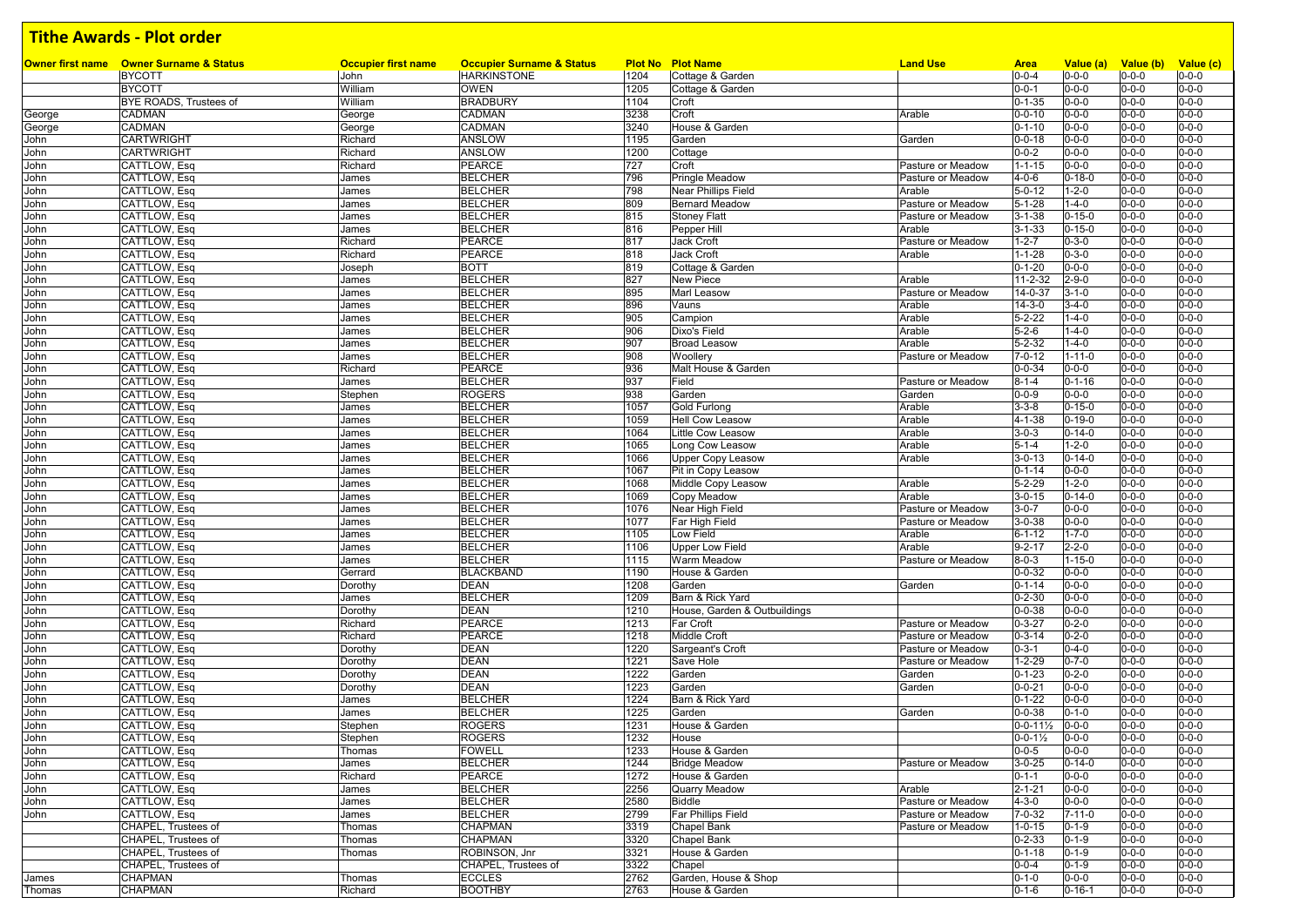|          | Owner first name Owner Surname & Status      | <b>Occupier first name</b> | <b>Occupier Surname &amp; Status</b> |              | <b>Plot No Plot Name</b>   | <b>Land Use</b>                        | <b>Area</b>                 | Value (a)                  | Value (b)                  | Value (c)                  |
|----------|----------------------------------------------|----------------------------|--------------------------------------|--------------|----------------------------|----------------------------------------|-----------------------------|----------------------------|----------------------------|----------------------------|
| Thomas   | <b>CHAPMAN</b>                               | Richard                    | <b>BOOTHBY</b>                       | 2766         | Barn                       |                                        | $0 - 0 - 1$                 | $0 - 16 - 1$               | $0 - 0 - 0$                | $0 - 0 - 0$                |
| Thomas   | <b>CHAPMAN</b>                               | Joseph                     | SIMMELL                              | 2767         | House                      |                                        | $0 - 0 - 3$                 | $0 - 16 - 1$               | $0 - 0 - 0$                | $0 - 0 - 0$                |
| Thomas   | <b>CHAPMAN</b>                               | Thomas                     | CHAPMAN                              | 3083         | <b>Heath Piece</b>         | Arable                                 | $3 - 0 - 38$                | $0 - 16 - 1$               | $0 - 0 - 0$                | $0 - 0 - 0$                |
| Thomas   | <b>CHAPMAN</b>                               | Mary                       | <b>PLANT</b>                         | 3119         | Garden                     |                                        | $0 - 0 - 18$                | $0 - 16 - 1$               | $0 - 0 - 0$                | $0 - 0 - 0$                |
| Thomas   | <b>CHAPMAN</b>                               | Mary                       | <b>PLANT</b>                         | 3131         | House & Garden             |                                        | $0 - 0 - 28$                | $0 - 16 - 1$               | $0 - 0 - 0$                | $0 - 0 - 0$                |
| Thomas   | <b>CHAPMAN</b>                               | Christopher                | <b>ROCHELL</b>                       | 3132         | House & Garden             |                                        | $0 - 1 - 16$                | $0 - 16 - 1$               | $0 - 0 - 0$                | $0 - 0 - 0$                |
| Thomas   | <b>CHAPMAN</b>                               | Joseph                     | <b>SIMMELL</b>                       | 3188         | The Croft                  | Pasture or Meadow                      | $1 - 1 - 0$                 | $0 - 16 - 1$               | $0 - 0 - 0$                | $0 - 0 - 0$                |
| Thomas   | <b>CHAPMAN</b>                               | Elizabeth                  | <b>VERNAM</b>                        | 3303         | House & Garden             |                                        | $0 - 0 - 35$                | $0 - 16 - 1$               | $0 - 0 - 0$                | $0 - 0 - 0$                |
|          | <b>CHARITY LANDS</b>                         | James                      | <b>BELCHER</b>                       | 800          | Clark's Meadow             | Pasture or Meadow                      | $1 - 3 - 24$                | $0 - 6 - 0$                | $0 - 0 - 0$                | $0 - 0 - 0$                |
|          | <b>CHARITY LANDS</b>                         | Thomas                     | <b>BETTELLEY</b>                     | 825          | Croft                      |                                        | $1 - 3 - 27$                | $0 - 1 - 3$                | $0 - 0 - 0$                | $0 - 0 - 0$                |
|          | <b>CHARITY LANDS</b>                         | Thomas                     | <b>BETTELLEY</b>                     | 935          | Croft                      | Arable                                 | $0 - 2 - 37$                | $0 - 3 - 3$                | $0 - 0 - 0$                | $0 - 0 - 0$                |
|          | <b>CHARITY LANDS</b>                         | John                       | <b>JENKINSON</b>                     | 973          | Croft                      | Pasture or Meadow                      | $0 - 2 - 24$                | $0 - 0 - 2$                | $0 - 0 - 0$                | $0 - 0 - 0$                |
|          | <b>CHARITY LANDS</b>                         | John                       | <b>JENKINSON</b>                     | 974          | Orchard                    | Orchard                                | $0 - 2 - 2$                 | $0 - 2 - 0$                | $0 - 0 - 0$                | $0 - 0 - 0$                |
|          | <b>CHARITY LANDS</b>                         | John                       | <b>JENKINSON</b>                     | 975          | House & Barn               |                                        | $0 - 1 - 16$                | $0 - 0 - 0$                | $0 - 0 - 0$                | $0 - 0 - 0$                |
|          | <b>CHARITY LANDS</b>                         | John                       | <b>JENKINSON</b>                     | 976          | Garden                     | Garden                                 | $0 - 0 - 36$                | $0 - 0 - 0$                | $0 - 0 - 0$                | $0 - 0 - 0$                |
|          | <b>CHARITY LANDS</b>                         | John                       | <b>JENKINSON</b>                     | 977          | <b>Barn Yard</b>           | Pasture or Meadow                      | $2 - 0 - 30$                | $0 - 9 - 0$                | $0 - 0 - 0$                | $0 - 0 - 0$<br>$0 - 0 - 0$ |
|          | <b>CHARITY LANDS</b>                         | John<br>John               | <b>JENKINSON</b><br><b>JENKINSON</b> | 983<br>984   | New Piece<br>Little Meadow | Pasture or Meadow<br>Pasture or Meadow | $1 - 2 - 19$                | $0 - 7 - 0$<br>$0 - 4 - 0$ | $0 - 0 - 0$<br>$0 - 0 - 0$ | $0 - 0 - 0$                |
|          | <b>CHARITY LANDS</b><br><b>CHARITY LANDS</b> | John                       | <b>JENKINSON</b>                     | 985          | Field above Orchard        | Arable                                 | $0 - 3 - 8$<br>$2 - 0 - 15$ | $0 - 0 - 9$                | $0 - 0 - 0$                | $0 - 0 - 0$                |
|          | <b>CHARITY LANDS</b>                         | John                       | <b>JENKINSON</b>                     | 986          | Campion                    | Arable                                 | $3 - 1 - 20$                | $0 - 14 - 6$               | $0 - 0 - 0$                | $0 - 0 - 0$                |
|          | <b>CHARITY LANDS</b>                         | John                       | <b>JENKINSON</b>                     | 987          | Navigation                 | Arable                                 | $3 - 0 - 14$                | $0 - 14 - 0$               | $0 - 0 - 0$                | $0 - 0 - 0$                |
|          | <b>CHARITY LANDS</b>                         | John                       | <b>JENKINSON</b>                     | 988          | Field                      | Arable                                 | $3 - 2 - 20$                | $0 - 16 - 0$               | $0 - 0 - 0$                | $0 - 0 - 0$                |
|          | <b>CHARITY LANDS</b>                         | John                       | <b>JENKINSON</b>                     | 990          | Middle Field               | Arable                                 | $4 - 0 - 30$                | $0 - 18 - 0$               | $0 - 0 - 0$                | $0 - 0 - 0$                |
|          | <b>CHARITY LANDS</b>                         | John                       | <b>JENKINSON</b>                     | 991          | Far Barley Field           | Arable                                 | $3 - 3 - 0$                 | $0 - 16 - 0$               | $0 - 0 - 0$                | $0 - 0 - 0$                |
|          | <b>CHARITY LANDS</b>                         | <b>John</b>                | <b>GARDNER</b>                       | 1027         | Croft                      | Pasture or Meadow                      | $1 - 0 - 12$                | $0 - 3 - 6$                | $0 - 0 - 0$                | $0 - 0 - 0$                |
|          | <b>CHARITY LANDS</b>                         | John                       | <b>GARDNER</b>                       | 1028         | Croft                      | Pasture or Meadow                      | $1 - 2 - 38$                | $0 - 5 - 6$                | $0 - 0 - 0$                | $0 - 0 - 0$                |
|          | <b>CHARITY LANDS</b>                         | John                       | <b>GARDNER</b>                       | 1033         | Croft                      | Arable                                 | $2 - 0 - 13$                | $0 - 7 - 0$                | $0 - 0 - 0$                | $0 - 0 - 0$                |
|          | <b>CHARITY LANDS</b>                         | John                       | <b>GARDNER</b>                       | 1034         | Croft                      | Pasture or Meadow                      | $0 - 3 - 3$                 | $0 - 2 - 6$                | $0 - 0 - 0$                | $0 - 0 - 0$                |
|          | <b>CHARITY LANDS</b>                         | John                       | <b>GARDNER</b>                       | 1036         | Croft                      | Arable                                 | $1 - 2 - 32$                | $0 - 5 - 6$                | $0 - 0 - 0$                | $0 - 0 - 0$                |
|          | <b>CHARITY LANDS</b>                         | Thomas                     | <b>BELCHER</b>                       | 1103         | Low Field                  | Arable                                 | $5 - 2 - 4$                 | $1 - 6 - 9$                | $0 - 0 - 0$                | $0 - 0 - 0$                |
|          | <b>CHARITY LANDS</b>                         | Isaac                      | <b>PRICE</b>                         | 1145         | Cottage                    |                                        | $0 - 0 - 1$                 | $0 - 0 - 0$                | $0 - 0 - 0$                | $0 - 0 - 0$                |
|          | <b>CHARITY LANDS</b>                         | Mary                       | <b>BAKER</b>                         | 1146         | Cottage                    |                                        | $0 - 0 - 1$                 | $0 - 0 - 0$                | $0 - 0 - 0$                | $0 - 0 - 0$                |
|          | <b>CHARITY LANDS</b>                         | Mary                       | ADDERLEY                             | 1147         | Cottage                    |                                        | $0 - 0 - 1$                 | $0 - 0 - 0$                | $0 - 0 - 0$                | $0 - 0 - 0$                |
|          | <b>CHARITY LANDS</b>                         | William                    | <b>REYNOLDS</b>                      | 1148         | Cottage & Garden           |                                        | $0 - 0 - 15$                | $0 - 0 - 0$                | $0 - 0 - 0$                | $0 - 0 - 0$                |
|          | <b>CHARITY LANDS</b>                         | John                       | <b>BARRETT</b>                       | 1150         | Garden                     |                                        | $0 - 0 - 3$                 | $0 - 0 - 0$                | $0 - 0 - 0$                | $0 - 0 - 0$                |
|          | <b>CHARITY LANDS</b>                         | William                    | <b>BARRETT</b>                       | 1151         | Garden                     |                                        | $0 - 0 - 3$                 | $0 - 0 - 0$                | $0 - 0 - 0$                | $0 - 0 - 0$                |
|          | <b>CHARITY LANDS</b>                         | James                      | <b>MICKLEWRIGHT</b>                  | 1152         | Garden                     | Garden                                 | $0 - 0 - 6$                 | $0 - 0 - 0$                | $0 - 0 - 0$                | $0 - 0 - 0$                |
|          | <b>CHARITY LANDS</b>                         | James                      | <b>MICKLEWRIGHT</b>                  | 1154         | Cottage                    |                                        | $0 - 0 - 2$                 | $0 - 0 - 0$                | $0 - 0 - 0$                | $0 - 0 - 0$                |
|          | <b>CHARITY LANDS</b>                         | William                    | <b>BARRETT</b>                       | 1155         | Cottage                    |                                        | $0 - 0 - 2$<br>$0 - 0 - 2$  | $0 - 0 - 0$<br>$0 - 0 - 0$ | $0 - 0 - 0$<br>$0 - 0 - 0$ | $0 - 0 - 0$                |
|          | <b>CHARITY LANDS</b>                         | John                       | <b>BARRETT</b><br><b>PRICE</b>       | 1156         | Cottage                    |                                        | $0 - 0 - 5$                 |                            | $0 - 0 - 0$                | $0 - 0 - 0$<br>$0 - 0 - 0$ |
|          | <b>CHARITY LANDS</b><br><b>CHARITY LANDS</b> | Isaac<br>Mary              | <b>BAKER</b>                         | 1157<br>1158 | Garden<br>Garden           | Garden                                 | $0 - 0 - 7$                 | $0 - 0 - 0$<br>$0 - 0 - 0$ | $0 - 0 - 0$                | $0 - 0 - 0$                |
|          | <b>CHARITY LANDS</b>                         | Mary                       | <b>ADDERLEY</b>                      | 1162         | Garden                     |                                        | $0 - 0 - 9$                 | $0 - 0 - 0$                | $0 - 0 - 0$                | $0 - 0 - 0$                |
|          | <b>CHARITY LANDS</b>                         | James                      | <b>BETTELLEY</b>                     | 1171         | WorkHouse & Garden         |                                        | $0 - 0 - 27$                | $0 - 0 - 0$                | $0 - 0 - 0$                | $0 - 0 - 0$                |
|          | <b>CHARITY LANDS</b>                         | Thomas                     | <b>ADDERLEY</b>                      | 1187         | Cottage & Garden           |                                        | $0 - 0 - 4$                 | $0 - 0 - 0$                | $0 - 0 - 0$                | $0 - 0 - 0$                |
|          | <b>CHARITY LANDS</b>                         | James                      | <b>BARROTT</b>                       | 1188         | Cottage & Garden           |                                        | $0 - 0 - 3$                 | $0 - 0 - 0$                | $0 - 0 - 0$                | $0 - 0 - 0$                |
|          | <b>CHARITY LANDS</b>                         | Joseph                     | <b>BRATTON</b>                       | 1189         | Cottage & Garden           |                                        | $0 - 0 - 2$                 | $0 - 0 - 0$                | $0 - 0 - 0$                | $0 - 0 - 0$                |
|          | <b>CHARITY LANDS</b>                         | Richard                    | PEARCE                               | 1211         | Near Croft                 | Pasture or Meadow                      | $0 - 3 - 4$                 | $0 - 1 - 6$                | $0 - 0 - 0$                | $0 - 0 - 0$                |
|          | <b>CHARITY LANDS</b>                         |                            | DEAN, Mrs                            | 1219         | Flag Butt                  | Pasture or Meadow                      | $2 - 3 - 26$                | $0 - 9 - 0$                | $0 - 0 - 0$                | $0 - 0 - 0$                |
|          | <b>CHARITY LANDS</b>                         | John                       | <b>GARDNER</b>                       | 1238         | House, MaltHouse & Garden  |                                        | $0 - 1 - 15$                | $0 - 0 - 0$                | $0 - 0 - 0$                | $0 - 0 - 0$                |
|          | <b>CHARITY LANDS</b>                         | Thomas                     | ADDISON, Snr                         | 1268         | Croft                      | Pasture or Meadow                      | $1 - 1 - 34$                | $0 - 5 - 0$                | $0 - 0 - 0$                | $0 - 0 - 0$                |
|          | <b>CHARITY LANDS</b>                         | John                       | <b>SMITH</b>                         | 2391         | North Moor                 | Arable                                 | $5 - 2 - 10$                | $1 - 18 - 0$               | $0 - 0 - 0$                | $0 - 0 - 0$                |
| Samuel   | <b>CLARKE</b>                                | Samuel                     | <b>CLARKE</b>                        | 2238         | House & Garden             |                                        | $0 - 0 - 25$                | $0 - 0 - 0$                | $0 - 0 - 0$                | $0 - 0 - 0$                |
| Benjamin | <b>CLAY</b>                                  | Mary                       | <b>PARTON</b>                        | 3158         | Croft                      | Arable                                 | $0 - 1 - 12$                | $0 - 2 - 10$               | $0 - 0 - 0$                | $0 - 0 - 0$                |
|          | <b>CLEWLOW, Miss</b>                         |                            | CLEWLOW, Miss                        | 2303         | Road                       |                                        | $0 - 0 - 33$                | $8 - 9 - 6$                | $0 - 0 - 0$                | $0 - 0 - 0$                |
|          | <b>CLEWLOW, Miss</b>                         | Thomas                     | <b>SWIFT</b>                         | 2319         | Pelham's Meadow            | Pasture or Meadow                      | $2 - 1 - 2$                 | $8 - 9 - 6$                | $0 - 0 - 0$                | $0 - 0 - 0$                |
|          | <b>CLEWLOW, Miss</b>                         | Thomas                     | <b>SWIFT</b>                         | 2332         | Rickyard                   | Pasture or Meadow                      | $0 - 2 - 21$                | $8 - 9 - 6$                | $0 - 0 - 0$                | $0 - 0 - 0$                |
|          | <b>CLEWLOW, Miss</b>                         | Thomas                     | <b>SWIFT</b>                         | 2353         | <b>Brick Kiln Croft</b>    | Pasture or Meadow                      | $1 - 2 - 33$                | $8 - 9 - 6$                | $0 - 0 - 0$                | $0 - 0 - 0$                |
|          | <b>CLEWLOW, Miss</b>                         | Thomas                     | <b>SWIFT</b>                         | 2354         | House & Offices            |                                        | $0 - 1 - 8$                 | $8 - 9 - 6$                | $0 - 0 - 0$                | $0 - 0 - 0$                |
|          | <b>CLEWLOW, Miss</b>                         | Thomas                     | <b>SWIFT</b>                         | 2364         | Garden                     | Garden                                 | $0 - 2 - 0$                 | $8 - 9 - 6$                | $0 - 0 - 0$                | $0 - 0 - 0$                |
|          | <b>CLEWLOW, Miss</b>                         | Thomas                     | <b>SWIFT</b>                         | 2365         | Orchard                    | Orchard                                | $0 - 1 - 10$                | $8 - 9 - 6$                | $0 - 0 - 0$                | $0 - 0 - 0$                |
|          | <b>CLEWLOW, Miss</b>                         | Thomas                     | <b>SWIFT</b>                         | 2395         | <b>Upper Wurghs</b>        | Arable                                 | $4 - 0 - 32$                | $8 - 9 - 6$                | $0 - 0 - 0$                | $0 - 0 - 0$                |
|          | <b>CLEWLOW, Miss</b>                         | Thomas                     | <b>SWIFT</b>                         | 2401         | Near Lower Wurghs          | Pasture or Meadow                      | $4 - 1 - 36$                | $8 - 9 - 6$                | $0 - 0 - 0$                | $0 - 0 - 0$                |
|          | <b>CLEWLOW, Miss</b>                         | Thomas                     | <b>SWIFT</b>                         | 2402         | Far Lower Wurghs           | Arable                                 | $6 - 0 - 4$                 | $8 - 9 - 6$                | $0 - 0 - 0$                | $0 - 0 - 0$                |
|          | <b>CLEWLOW, Miss</b>                         | Thomas                     | SWIFT                                | 2525         | Middle Ground              | Arable                                 | $2 - 0 - 38$                | $8 - 9 - 6$                | $0 - 0 - 0$                | $0 - 0 - 0$                |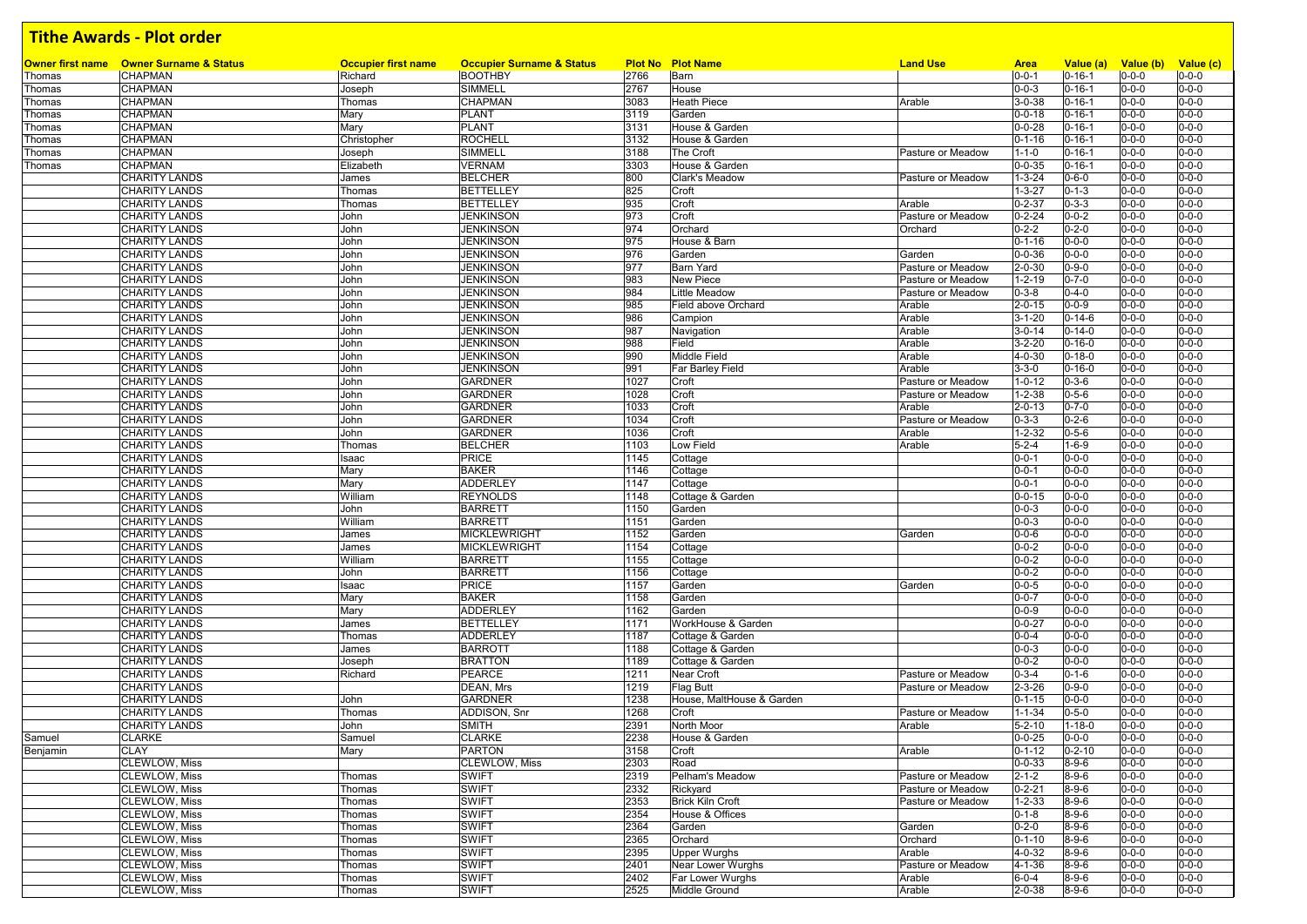|              | <b>Owner first name</b> Owner Surname & Status | <b>Occupier first name</b> | <b>Occupier Surname &amp; Status</b> |              | <b>Plot No Plot Name</b>            | <b>Land Use</b>                        | <b>Area</b>                  | Value (a)                  | Value (b) Value (c)        |                            |
|--------------|------------------------------------------------|----------------------------|--------------------------------------|--------------|-------------------------------------|----------------------------------------|------------------------------|----------------------------|----------------------------|----------------------------|
|              | <b>CLEWLOW, Miss</b>                           | Thomas                     | <b>SWIFT</b>                         | 2526         | <b>Middle Ground</b>                | Arable                                 | $3 - 1 - 38$                 | $8 - 9 - 6$                | $0 - 0 - 0$                | $0 - 0 - 0$                |
|              | <b>CLEWLOW, Miss</b>                           | Thomas                     | <b>SWIFT</b>                         | 2527<br>2532 | Middle Ground                       | Arable                                 | $4 - 2 - 3$                  | $8 - 9 - 6$                | $0 - 0 - 0$                | $0 - 0 - 0$<br>$0 - 0 - 0$ |
|              | <b>CLEWLOW, Miss</b><br><b>CLEWLOW, Miss</b>   | Thomas                     | <b>SWIFT</b><br><b>SWIFT</b>         | 2534         | Gough's Meadow<br>Far Lizard Leasow | Pasture or Meadow<br>Arable            | $0 - 3 - 35$<br>$3 - 1 - 16$ | $8 - 9 - 6$<br>$8 - 9 - 6$ | $0 - 0 - 0$                | $0 - 0 - 0$                |
|              |                                                | Thomas                     | <b>SWIFT</b>                         | 2535         | <b>Far Lizard Meadow</b>            |                                        | $1 - 3 - 4$                  | $8 - 9 - 6$                | $0 - 0 - 0$<br>$0 - 0 - 0$ | $0 - 0 - 0$                |
|              | <b>CLEWLOW, Miss</b><br><b>CLEWLOW, Miss</b>   | Thomas<br>Thomas           | <b>SWIFT</b>                         | 2566         | Pelham's Meadow                     | Pasture or Meadow<br>Pasture or Meadow | $1 - 3 - 10$                 | $8 - 9 - 6$                | $0 - 0 - 0$                | $0 - 0 - 0$                |
|              | <b>CLEWLOW, Miss</b>                           |                            | CRESSWELL                            |              | House & Garden                      |                                        |                              |                            |                            |                            |
|              |                                                | Edward                     |                                      | 2571         |                                     |                                        | $0 - 1 - 8$                  | $8 - 9 - 6$                | $0 - 0 - 0$                | $0 - 0 - 0$                |
|              | <b>CLEWLOW, Miss</b>                           | George                     | <b>WESTON</b>                        | 2571<br>2617 | House & Garden<br>Far Ground        |                                        | $0 - 1 - 8$<br>$6 - 1 - 24$  | $8 - 9 - 6$<br>$8 - 9 - 6$ | $0 - 0 - 0$<br>$0 - 0 - 0$ | $0 - 0 - 0$<br>$0 - 0 - 0$ |
|              | <b>CLEWLOW, Miss</b>                           | Thomas                     | <b>SWIFT</b><br><b>FROST</b>         | 2919         |                                     | Arable                                 | $0 - 1 - 16$                 |                            | $0 - 0 - 0$                | $0 - 0 - 0$                |
| John<br>John | <b>COATES</b><br><b>COATES</b>                 | William<br>James           | <b>DEBNEY</b>                        | 2925         | Croft<br>Croft                      | Arable<br>Arable                       | $0 - 0 - 21$                 | 111-11-5<br>111-11-5       | $0 - 0 - 0$                | $0 - 0 - 0$                |
|              | <b>COATES</b>                                  |                            | FROST. Jnr                           | 2934         | Garden                              |                                        | $0 - 0 - 17$                 | 111-11-5                   | $0 - 0 - 0$                | $0 - 0 - 0$                |
| John         |                                                | John                       | PENSON, Snr                          | 2935         |                                     |                                        | $0 - 0 - 37$                 |                            | $0 - 0 - 0$                | $0 - 0 - 0$                |
| John         | <b>COATES</b>                                  | John                       | <b>WEAT</b>                          | 2936         | Croft                               | Arable                                 | $0 - 1 - 0$                  | 111-11-5                   | $0 - 0 - 0$                | $0 - 0 - 0$                |
| John         | <b>COATES</b>                                  | John                       |                                      |              | Croft                               |                                        |                              | 111-11-5                   |                            |                            |
| John         | <b>COATES</b>                                  | John                       | <b>WEAT</b>                          | 2937         | Croft                               | Pasture or Meadow                      | $0 - 2 - 34$                 | 111-11-5                   | $0 - 0 - 0$                | $0 - 0 - 0$                |
| John         | <b>COATES</b>                                  | John                       | PENSON, Snr                          | 2938         | Croft                               |                                        | $0 - 2 - 26$                 | $111 - 11 - 5$             | $0 - 0 - 0$                | $0 - 0 - 0$                |
| John         | <b>COATES</b>                                  | John                       | <b>FROST</b>                         | 2939         | Croft                               | Arable                                 | $1 - 2 - 3$                  | $111 - 11 - 5$             | $0 - 0 - 0$                | $0 - 0 - 0$                |
| John         | <b>COATES</b>                                  | Ambrose                    | <b>FROST</b>                         | 2940         | Croft                               | Arable                                 | $0 - 2 - 14$                 | 111-11-5                   | $0 - 0 - 0$                | $0 - 0 - 0$                |
| John         | <b>COATES</b>                                  | Mary                       | <b>JOHNSON</b>                       | 2942         | Croft                               | Arable                                 | $1 - 3 - 3$                  | $111 - 11 - 5$             | $0 - 0 - 0$                | $0 - 0 - 0$                |
| John         | <b>COATES</b>                                  | Mary                       | <b>JOHNSON</b>                       | 2951         | Field                               | Pasture or Meadow                      | $1 - 0 - 34$                 | 111-11-5                   | $0 - 0 - 0$                | $0 - 0 - 0$                |
| John         | <b>COATES</b>                                  | Mary                       | <b>JOHNSON</b>                       | 2952         | Field                               | Arable                                 | $1 - 2 - 39$                 | 111-11-5                   | $0 - 0 - 0$                | $0 - 0 - 0$                |
| John         | <b>COATES</b>                                  | William                    | <b>FROST</b>                         | 2954         | Field                               | Arable                                 | $0 - 3 - 11$                 | 111-11-5                   | $0 - 0 - 0$                | $0 - 0 - 0$                |
| John         | <b>COATES</b>                                  | William                    | <b>FROST</b>                         | 2955         | Road in Field                       |                                        | $0 - 0 - 9$                  | $111 - 11 - 5$             | $0 - 0 - 0$                | $0 - 0 - 0$                |
| John         | <b>COATES</b>                                  | John                       | PENSON, Snr                          | 2956         | Field                               |                                        | $0 - 2 - 3$                  | 111-11-5                   | $0 - 0 - 0$                | $0 - 0 - 0$                |
| John         | <b>COATES</b>                                  | John                       | <b>WEAT</b>                          | 2957         | Field                               | Arable                                 | $0 - 3 - 34$                 | $111 - 11 - 5$             | $0 - 0 - 0$                | $0 - 0 - 0$                |
| John         | <b>COATES</b>                                  | John                       | <b>WEAT</b>                          | 2958         | Field                               | Pasture or Meadow                      | $1 - 3 - 34$                 | 111-11-5                   | $0 - 0 - 0$                | $0 - 0 - 0$                |
| John         | <b>COATES</b>                                  | Joseph                     | <b>HARRIS</b>                        | 2960         | The Cabbage Platt                   | Arable                                 | $0 - 1 - 33$                 | 111-11-5                   | $0 - 0 - 0$                | $0 - 0 - 0$                |
| John         | <b>COATES</b>                                  | Joseph                     | <b>HARRIS</b>                        | 2964         | New Piece                           | Arable                                 | $1 - 0 - 27$                 | 111-11-5                   | $0 - 0 - 0$                | $0 - 0 - 0$                |
| John         | <b>COATES</b>                                  | Joseph                     | <b>HARRIS</b>                        | 2967         | Appletree Leasow                    | Arable                                 | $1 - 1 - 37$                 | 111-11-5                   | $0 - 0 - 0$                | $0 - 0 - 0$                |
| John         | <b>COATES</b>                                  | Joseph                     | <b>HARRIS</b>                        | 2968         | Far Leasow                          | Arable                                 | $2 - 0 - 26$                 | $111 - 11 - 5$             | $0 - 0 - 0$                | $0 - 0 - 0$                |
| John         | <b>COATES</b>                                  | Joseph                     | <b>HARRIS</b>                        | 2969         | The Moor                            | Pasture or Meadow                      | $1 - 0 - 15$                 | 111-11-5                   | $0 - 0 - 0$                | $0 - 0 - 0$                |
| John         | <b>COATES</b>                                  | Joseph                     | <b>HARRIS</b>                        | 2970         | The Moor                            | Pasture or Meadow                      | $1 - 0 - 12$                 | 111-11-5                   | $0 - 0 - 0$                | $0 - 0 - 0$                |
| John         | <b>COATES</b>                                  | Joseph                     | <b>HARRIS</b>                        | 2971         | The Croft                           | Pasture or Meadow                      | $0 - 3 - 2$                  | $111 - 11 - 5$             | $0 - 0 - 0$                | $0 - 0 - 0$                |
| John         | <b>COATES</b>                                  | Joseph                     | <b>HARRIS</b>                        | 2974         | Orchard                             |                                        | $0 - 0 - 25$                 | $111 - 11 - 5$             | $0 - 0 - 0$                | $0 - 0 - 0$                |
| John         | <b>COATES</b>                                  | Joseph                     | <b>HARRIS</b>                        | 2975         | Rick Yard & Outbuildings            |                                        | $0 - 0 - 15$                 | 111-11-5                   | $0 - 0 - 0$                | $0 - 0 - 0$                |
| John         | <b>COATES</b>                                  | Joseph                     | <b>HARRIS</b>                        | 2976         | House & Garden                      |                                        | $0 - 1 - 24$                 | $111 - 11 - 5$             | $0 - 0 - 0$                | $0 - 0 - 0$                |
| John         | <b>COATES</b>                                  | Ann                        | <b>LEEK</b>                          | 2981         | Mill Goit from K to H               |                                        | $0 - 1 - 30$                 | 111-11-5                   | $0 - 0 - 0$                | $0 - 0 - 0$                |
| John         | <b>COATES</b>                                  | Mary                       | <b>JOHNSON</b>                       | 2982         | Meadow                              | Pasture or Meadow                      | $2 - 2 - 4$                  | $111 - 11 - 5$             | $0 - 0 - 0$                | $0 - 0 - 0$                |
| John         | <b>COATES</b>                                  | Joseph                     | <b>HARRIS</b>                        | 2983         | Meadow                              |                                        | $2 - 1 - 10$                 | 111-11-5                   | $0 - 0 - 0$                | $0 - 0 - 0$                |
| John         | <b>COATES</b>                                  | Joseph                     | <b>HARRIS</b>                        | 2984         | Meadow                              |                                        | $1 - 0 - 31$                 | 111-11-5                   | $0 - 0 - 0$                | $0 - 0 - 0$                |
| John         | <b>COATES</b>                                  | Ann                        | LEEK                                 | 2996         | Mill Goit from H to i               |                                        | $0 - 1 - 19$                 | $111 - 11 - 5$             | $0 - 0 - 0$                | $0 - 0 - 0$                |
| John         | <b>COATES</b>                                  | James                      | <b>DEBNEY</b>                        | 2997         | Croft                               | Pasture or Meadow                      | $0 - 3 - 15$                 | $111 - 11 - 5$             | $0 - 0 - 0$                | $0 - 0 - 0$                |
| John         | <b>COATES</b>                                  | James                      | <b>DEBNEY</b>                        | 2998         | Croft                               | Pasture or Meadow                      | $1 - 0 - 2$                  | 111-11-5                   | $0 - 0 - 0$                | $0 - 0 - 0$                |
| John         | <b>COATES</b>                                  | James                      | <b>DEBNEY</b>                        | 2999         | Croft                               | Pasture or Meadow                      | $0 - 2 - 12$                 | 111-11-5                   | $0 - 0 - 0$                | $0 - 0 - 0$                |
| John         | <b>COATES</b>                                  | James                      | <b>DEBNEY</b>                        | 3000         | The Moor                            | Pasture or Meadow                      | $4 - 1 - 0$                  | 111-11-5                   | $0 - 0 - 0$                | $0 - 0 - 0$                |
| John         | <b>COATES</b>                                  | Thomas                     | <b>SHUKER</b>                        | 3002         | Near Moor Bank                      | Arable                                 | $5 - 2 - 23$                 | 111-11-5                   | $0 - 0 - 0$                | $0 - 0 - 0$                |
| John         | <b>COATES</b>                                  | John                       | COATES                               | 3003         | Plantation                          |                                        | $5 - 1 - 8$                  | 111-11-5                   | $0 - 0 - 0$                | $0 - 0 - 0$                |
| John         | <b>COATES</b>                                  | John                       | <b>COATES</b>                        | 3004         | Brushwood                           |                                        | $0 - 1 - 2$                  | 111-11-5                   | $0 - 0 - 0$                | $0 - 0 - 0$                |
| John         | <b>COATES</b>                                  | Thomas                     | <b>SHUKER</b>                        | 3005         | Intake Moor                         | Pasture or Meadow                      | $5 - 0 - 37$                 | $111 - 11 - 5$             | $0 - 0 - 0$                | $0 - 0 - 0$                |
| John         | <b>COATES</b>                                  | Thomas                     | <b>SHUKER</b>                        | 3006         | Intake                              | Arable                                 | $10 - 1 - 5$                 | 111-11-5                   | $0 - 0 - 0$                | $0 - 0 - 0$                |
| John         | <b>COATES</b>                                  | Thomas                     | <b>SHUKER</b>                        | 3007         | <b>Brick Kiln Leasow</b>            | Arable                                 | $10 - 1 - 12$                | 111-11-5                   | $0 - 0 - 0$                | $0 - 0 - 0$                |
| John         | <b>COATES</b>                                  | Thomas                     | <b>SHUKER</b>                        | 3008         | <b>Further Hill</b>                 | Arable                                 | $9 - 3 - 11$                 | 111-11-5                   | $0 - 0 - 0$                | $0 - 0 - 0$                |
| John         | <b>COATES</b>                                  | Thomas                     | <b>SHUKER</b>                        | 3030         | Garden                              | Garden                                 | $0 - 2 - 2$                  | 111-11-5                   | $0 - 0 - 0$                | $0 - 0 - 0$                |
| John         | <b>COATES</b>                                  | Thomas                     | <b>SHUKER</b>                        | 3031         | Fold Yard, House & Barn             |                                        | $1 - 2 - 12$                 | 111-11-5                   | $0 - 0 - 0$                | $0 - 0 - 0$                |
| John         | <b>COATES</b>                                  | Thomas                     | <b>SHUKER</b>                        | 3032         | Pit in Pool Croft                   |                                        | $0 - 1 - 20$                 | 111-11-5                   | $0 - 0 - 0$                | $0 - 0 - 0$                |
| John         | <b>COATES</b>                                  | Thomas                     | <b>SHUKER</b>                        | 3033         | Pool Croft                          | Pasture or Meadow                      | $0 - 3 - 12$                 | 111-11-5                   | $0 - 0 - 0$                | $0 - 0 - 0$                |
| John         | <b>COATES</b>                                  | Thomas                     | <b>SHUKER</b>                        | 3034         | Pit & Waste                         |                                        | $0 - 1 - 2$                  | 111-11-5                   | $0 - 0 - 0$                | $0 - 0 - 0$                |
| John         | <b>COATES</b>                                  | Thomas                     | <b>SHUKER</b>                        | 3035         | Near Hill                           | Arable                                 | $10-3-17$                    | 111-11-5                   | $0 - 0 - 0$                | $0 - 0 - 0$                |
| John         | <b>COATES</b>                                  | Thomas                     | <b>SHUKER</b>                        | 3040         | <b>Gnat Leasow</b>                  | Arable                                 | 15-0-22                      | 111-11-5                   | $0 - 0 - 0$                | $0 - 0 - 0$                |
| John         | <b>COATES</b>                                  | Thomas                     | <b>SHUKER</b>                        | 3041         | Long Leasow                         | Arable                                 | $4 - 2 - 33$                 | 111-11-5                   | $0 - 0 - 0$                | $0 - 0 - 0$                |
| John         | <b>COATES</b>                                  | Thomas                     | <b>SHUKER</b>                        | 3042         | <b>Broad Leasow</b>                 | Arable                                 | $9 - 2 - 14$                 | 111-11-5                   | $0 - 0 - 0$                | $0 - 0 - 0$                |
| John         | <b>COATES</b>                                  | Thomas                     | <b>SHUKER</b>                        | 3043         | Debney Moor                         | Pasture or Meadow                      | $2 - 3 - 4$                  | 111-11-5                   | $0 - 0 - 0$                | $0 - 0 - 0$                |
| John         | <b>COATES</b>                                  | Thomas                     | <b>SHUKER</b>                        | 3044         | Debney Moor                         | Pasture or Meadow                      | $2 - 1 - 7$                  | 111-11-5                   | $0 - 0 - 0$                | $0 - 0 - 0$                |
| John         | <b>COATES</b>                                  | John                       | <b>COATES</b>                        | 3045         | Plantation                          |                                        | $1 - 1 - 32$                 | 111-11-5                   | $0 - 0 - 0$                | $0 - 0 - 0$                |
| John         | <b>COATES</b>                                  | Thomas                     | <b>SHUKER</b>                        | 3046         | Nottingham Moor                     | Pasture or Meadow                      | $8 - 2 - 23$                 | 111-11-5                   | $0 - 0 - 0$                | $0 - 0 - 0$                |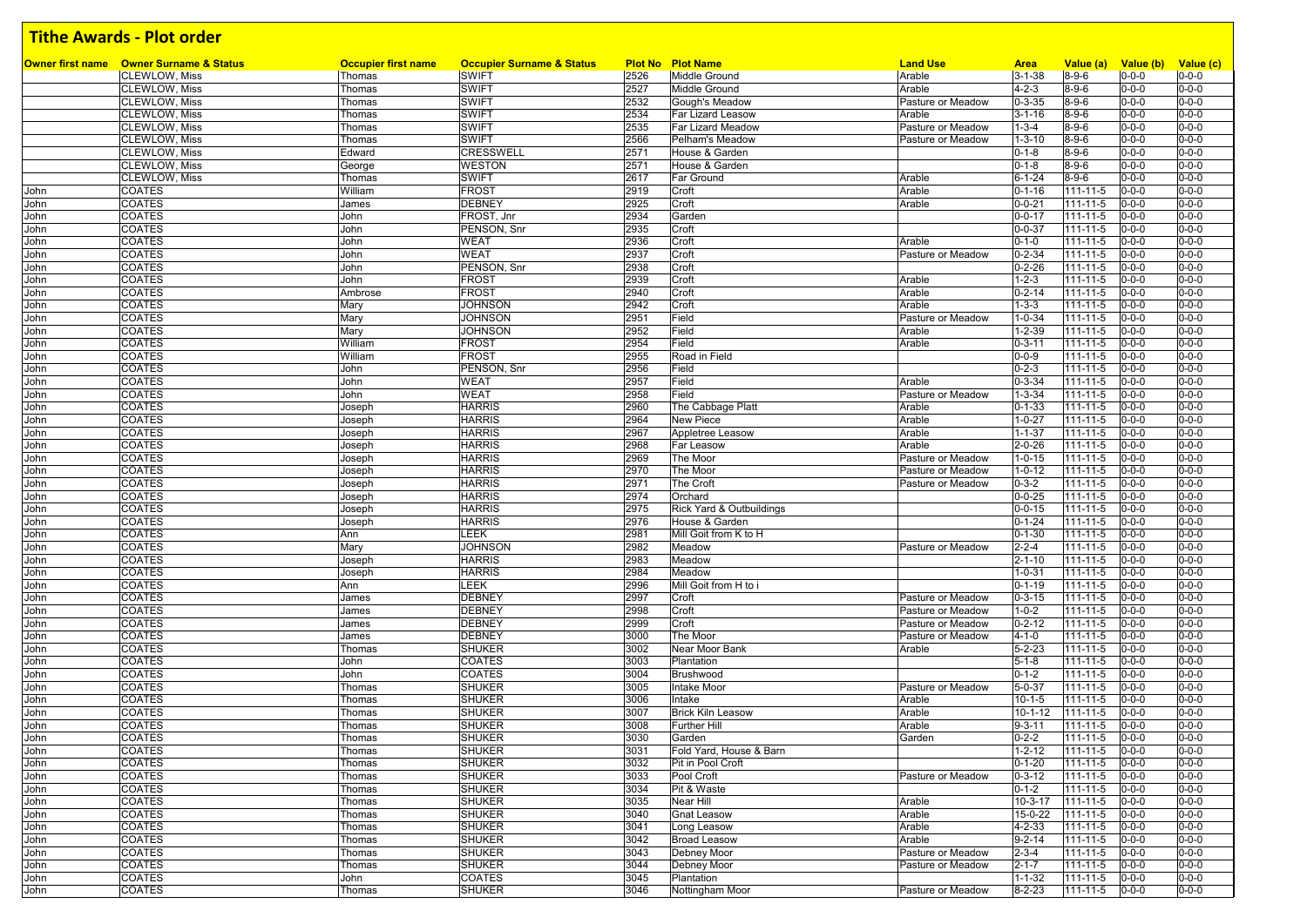|      | Owner first name Owner Surname & Status | <b>Occupier first name</b> | <b>Occupier Surname &amp; Status</b> |      | <b>Plot No Plot Name</b> | <b>Land Use</b>   | <b>Area</b>   | Value (a)      | Value (b)   | Value (c)   |
|------|-----------------------------------------|----------------------------|--------------------------------------|------|--------------------------|-------------------|---------------|----------------|-------------|-------------|
| John | <b>COATES</b>                           | John                       | <b>COATES</b>                        | 3047 | Plantation               |                   | $9 - 0 - 34$  | 111-11-5       | $0 - 0 - 0$ | $0 - 0 - 0$ |
| John | <b>COATES</b>                           | Thomas                     | <b>SHUKER</b>                        | 3048 | Far Moor Bank            | Arable            | $7 - 3 - 15$  | $111 - 11 - 5$ | $0 - 0 - 0$ | $0 - 0 - 0$ |
| John | <b>COATES</b>                           | Ann                        | LEEK                                 | 3049 | Mill Goit from i to h    |                   | $0 - 1 - 36$  | 111-11-5       | $0 - 0 - 0$ | $0 - 0 - 0$ |
| John | <b>COATES</b>                           | John                       | <b>PLANT</b>                         | 3050 | Meadow                   | Pasture or Meadow | $2 - 1 - 35$  | 111-11-5       | $0 - 0 - 0$ | $0 - 0 - 0$ |
| John | <b>COATES</b>                           | Thomas                     | <b>SHUKER</b>                        | 3051 | Wood Meadow              | Pasture or Meadow | $10 - 2 - 24$ | $111 - 11 - 5$ | $0 - 0 - 0$ | $0 - 0 - 0$ |
| John | <b>COATES</b>                           | Thomas                     | <b>SHUKER</b>                        | 3052 | Far Nottingham Moor      | Pasture or Meadow | $3 - 2 - 20$  | 111-11-5       | $0 - 0 - 0$ | $0 - 0 - 0$ |
| John | <b>COATES</b>                           | Thomas                     | <b>SHUKER</b>                        | 3053 | Near Nottingham Moor     | Pasture or Meadow | $6 - 0 - 6$   | 111-11-5       | $0 - 0 - 0$ | $0 - 0 - 0$ |
| John | <b>COATES</b>                           | Thomas                     | SHUKER                               | 3054 | Road                     |                   | $0 - 1 - 28$  | 111-11-5       | $0 - 0 - 0$ | $0 - 0 - 0$ |
|      |                                         |                            |                                      |      |                          |                   |               |                |             |             |
| John | <b>COATES</b>                           | Thomas                     | <b>SHUKER</b>                        | 3055 | The Corn Hill            | Arable            | 10-0-30       | $111 - 11 - 5$ | $0 - 0 - 0$ | $0 - 0 - 0$ |
| John | <b>COATES</b>                           | Thomas                     | <b>SHUKER</b>                        | 3056 | <b>Light Meadow</b>      | Pasture or Meadow | $11 - 1 - 1$  | $111 - 11 - 5$ | $0 - 0 - 0$ | $0 - 0 - 0$ |
| John | COATES                                  | Thomas                     | SHUKER                               | 3057 | <b>Upper Moor</b>        | Pasture or Meadow | $9 - 3 - 25$  | 111-11-5       | $0 - 0 - 0$ | $0 - 0 - 0$ |
| John | COATES                                  | William                    | JESSON                               | 3058 | Part of a Field          | Pasture or Meadow | $2 - 1 - 22$  | $111 - 11 - 5$ | $0 - 0 - 0$ | $0 - 0 - 0$ |
| John | COATES                                  | Richard                    | JESSON                               | 3059 | Croft                    | Pasture or Meadow | $0 - 3 - 11$  | $111 - 11 - 5$ | $0 - 0 - 0$ | $0 - 0 - 0$ |
| John | COATES                                  | Richard                    | JESSON                               | 3060 | Brushwood                |                   | $0 - 0 - 7$   | $111 - 11 - 5$ | $0 - 0 - 0$ | $0 - 0 - 0$ |
| John | <b>COATES</b>                           | Richard                    | JESSON                               | 3061 | Croft                    | Pasture or Meadow | $1 - 3 - 16$  | 111-11-5       | $0 - 0 - 0$ | $0 - 0 - 0$ |
| John | <b>COATES</b>                           | James                      | <b>DEBNEY</b>                        | 3087 | Croft                    | Arable            | $0 - 2 - 3$   | $111 - 11 - 5$ | $0 - 0 - 0$ | $0 - 0 - 0$ |
| John | <b>COATES</b>                           | Thomas                     | CHAPMAN                              | 3311 | <b>Far Allotment</b>     | Arable            | $10 - 2 - 4$  | $111 - 11 - 5$ | $0 - 0 - 0$ | $0 - 0 - 0$ |
| John | <b>COATES</b>                           | Thomas                     | CHAPMAN                              | 3312 | Far Tree Hill            | Arable            | $8 - 2 - 18$  | $111 - 11 - 5$ | $0 - 0 - 0$ | $0 - 0 - 0$ |
| John | <b>COATES</b>                           | Thomas                     | CHAPMAN                              | 3317 | Quarry in Far Tree Hill  |                   | $0 - 0 - 33$  | 111-11-5       | $0 - 0 - 0$ | $0 - 0 - 0$ |
| John | <b>COATES</b>                           | Thomas                     | CHAPMAN                              | 3323 | Near Common Piece        | Arable            | $13 - 0 - 4$  | $111 - 11 - 5$ | $0 - 0 - 0$ | $0 - 0 - 0$ |
|      | <b>COATES</b>                           |                            |                                      | 3334 |                          | Pasture or Meadow |               |                | $0 - 0 - 0$ | $0 - 0 - 0$ |
| John |                                         | Thomas                     | CHAPMAN                              |      | <b>Stack Yard Field</b>  |                   | $6 - 0 - 23$  | 111-11-5       |             |             |
| John | <b>COATES</b>                           | Thomas                     | CHAPMAN                              | 3335 | Croft                    | Arable            | $0 - 0 - 16$  | $111 - 11 - 5$ | $0 - 0 - 0$ | $0 - 0 - 0$ |
| John | <b>COATES</b>                           | Thomas                     | CHAPMAN                              | 3336 | Garden                   | Garden            | $0 - 1 - 2$   | 111-11-5       | $0 - 0 - 0$ | $0 - 0 - 0$ |
| John | <b>COATES</b>                           | Thomas                     | <b>CHAPMAN</b>                       | 3337 | <b>Rick Yard</b>         |                   | $0 - 0 - 33$  | $111 - 11 - 5$ | $0 - 0 - 0$ | $0 - 0 - 0$ |
| John | <b>COATES</b>                           | Thomas                     | CHAPMAN                              | 3338 | Orchard                  | Orchard           | $0 - 0 - 20$  | 111-11-5       | $0 - 0 - 0$ | $0 - 0 - 0$ |
| John | <b>COATES</b>                           | Thomas                     | CHAPMAN                              | 3339 | House, Barn & Yard       |                   | $0 - 1 - 10$  | $111 - 11 - 5$ | $0 - 0 - 0$ | $0 - 0 - 0$ |
| John | <b>COATES</b>                           | Thomas                     | CHAPMAN                              | 3340 | Fold Yard & Barn         |                   | $0 - 1 - 18$  | $111 - 11 - 5$ | $0 - 0 - 0$ | $0 - 0 - 0$ |
| John | <b>COATES</b>                           | Thomas                     | CHAPMAN                              | 3341 | <b>Barn Croft</b>        | Pasture or Meadow | $1 - 0 - 32$  | $111 - 11 - 5$ | $0 - 0 - 0$ | $0 - 0 - 0$ |
| John | COATES                                  | John                       | HUMPAGE                              | 3342 | House & Garden           |                   | $0 - 1 - 20$  | 111-11-5       | $0 - 0 - 0$ | $0 - 0 - 0$ |
| John | COATES                                  | Thomas                     | ROBINSON, Snr                        | 3343 | House & Garden           |                   | $0 - 1 - 6$   | 111-11-5       | $0 - 0 - 0$ | $0 - 0 - 0$ |
|      | <b>COATES</b>                           |                            | CHAPMAN                              | 3344 | Lower Barn Croft         |                   | $3 - 0 - 38$  | $111 - 11 - 5$ | $0 - 0 - 0$ | $0 - 0 - 0$ |
| John |                                         | Thomas                     |                                      |      |                          | Pasture or Meadow |               |                |             |             |
| John | <b>COATES</b>                           | Thomas                     | CHAPMAN                              | 3345 | Far Barn Croft           | Arable            | $2 - 2 - 13$  | $111 - 11 - 5$ | $0 - 0 - 0$ | $0 - 0 - 0$ |
| John | <b>COATES</b>                           | Thomas                     | CHAPMAN                              | 3346 | Little Birch Copy        | Arable            | $6 - 0 - 33$  | $111 - 11 - 5$ | $0 - 0 - 0$ | $0 - 0 - 0$ |
| John | <b>COATES</b>                           | Thomas                     | CHAPMAN                              | 3347 | Long Leasow              | Arable            | $8 - 2 - 31$  | 111-11-5       | $0 - 0 - 0$ | $0 - 0 - 0$ |
| John | <b>COATES</b>                           | John                       | COATES                               | 3348 | <b>Birch Copy</b>        |                   | $3 - 0 - 38$  | $111 - 11 - 5$ | $0 - 0 - 0$ | $0 - 0 - 0$ |
| John | <b>COATES</b>                           | Thomas                     | CHAPMAN                              | 3349 | <b>Big Birch Copy</b>    | Arable            | $14 - 0 - 3$  | 111-11-5       | $0 - 0 - 0$ | $0 - 0 - 0$ |
| John | <b>COATES</b>                           | Samuel                     | <b>SHAW</b>                          | 3350 | Garden                   | Garden            | $0 - 0 - 16$  | $111 - 11 - 5$ | $0 - 0 - 0$ | $0 - 0 - 0$ |
| John | <b>COATES</b>                           | Samuel                     | <b>SHAW</b>                          | 3354 | House & Garden           |                   | $0 - 1 - 14$  | 111-11-5       | $0 - 0 - 0$ | $0 - 0 - 0$ |
| John | <b>COATES</b>                           | Thomas                     | CHAPMAN                              | 3362 | <b>Broad Leasow</b>      | Arable            | $11 - 1 - 9$  | $111 - 11 - 5$ | $0 - 0 - 0$ | $0 - 0 - 0$ |
| John | <b>COATES</b>                           | Thomas                     | CHAPMAN                              | 3363 | The Hill                 | Pasture or Meadow | $6 - 1 - 14$  | 111-11-5       | $0 - 0 - 0$ | $0 - 0 - 0$ |
| John | COATES                                  | Thomas                     | CHAPMAN                              | 3364 | Little Meadow            | Pasture or Meadow | $3 - 1 - 9$   | $111 - 11 - 5$ | $0 - 0 - 0$ | $0 - 0 - 0$ |
|      | COATES                                  |                            | CHAPMAN                              | 3365 | Large Walton Brook       | Arable            | $13 - 1 - 21$ | $111 - 11 - 5$ | $0 - 0 - 0$ | $0 - 0 - 0$ |
| John |                                         | Thomas                     |                                      |      |                          |                   |               |                |             | $0 - 0 - 0$ |
| John | <b>COATES</b>                           | Thomas                     | CHAPMAN                              | 3463 | Paradise Meadow          | Pasture or Meadow | $11-3-14$     | 111-11-5       | $0 - 0 - 0$ |             |
| John | COATES                                  | Thomas                     | CHAPMAN                              | 3471 | <b>Cockshot Buggs</b>    | Arable            | $4 - 2 - 22$  | $111 - 11 - 5$ | $0 - 0 - 0$ | $0 - 0 - 0$ |
| John | COATES                                  | Thomas                     | CHAPMAN                              | 3472 | Long Walton Brook        | Arable            | $6 - 1 - 19$  | 111-11-5       | $0 - 0 - 0$ | $0 - 0 - 0$ |
| John | COATES                                  | Thomas                     | CHAPMAN                              | 3473 | Near Walton Brook        | Arable            | $9 - 3 - 18$  | $111 - 11 - 5$ | $0 - 0 - 0$ | $0 - 0 - 0$ |
| John | <b>COATES</b>                           | Thomas                     | <b>CHAPMAN</b>                       | 3474 | Cooks Meadow             | Arable            | $8 - 3 - 35$  | 111-11-5       | $0 - 0 - 0$ | $0 - 0 - 0$ |
| John | COATES                                  | Thomas                     | CHAPMAN                              | 3475 | Road                     |                   | $0 - 2 - 9$   | 111-11-5       | $0 - 0 - 0$ | $0 - 0 - 0$ |
| John | COATES                                  | Thomas                     | CHAPMAN                              | 3476 | Piggott's Brook          | Arable            | $4 - 1 - 32$  | 111-11-5       | $0 - 0 - 0$ | $0 - 0 - 0$ |
| John | <b>COATES</b>                           | Thomas                     | <b>CHAPMAN</b>                       | 3477 | Far Croft                | Arable            | $1 - 3 - 24$  | 111-11-5       | $0 - 0 - 0$ | $0 - 0 - 0$ |
| John | <b>COATES</b>                           | Thomas                     | CHAPMAN                              | 3478 | <b>Middle Croft</b>      | Arable            | $0 - 3 - 38$  | 111-11-5       | $0 - 0 - 0$ | $0 - 0 - 0$ |
| John | COATES                                  | Thomas                     | <b>CHAPMAN</b>                       | 3479 | Croft                    | Pasture or Meadow | $0 - 0 - 17$  | 111-11-5       | $0 - 0 - 0$ | $0 - 0 - 0$ |
|      |                                         |                            |                                      | 3480 | House & Garden           |                   |               |                | $0 - 0 - 0$ | $0 - 0 - 0$ |
| John | <b>COATES</b>                           | John                       | <b>PARTON</b>                        |      |                          |                   | $0 - 0 - 29$  | 111-11-5       |             |             |
| John | COATES                                  | Thomas                     | CHAPMAN                              | 3481 | Croft                    | Pasture or Meadow | $0 - 3 - 29$  | 111-11-5       | $0 - 0 - 0$ | $0 - 0 - 0$ |
| John | <b>COATES</b>                           | Thomas                     | CHAPMAN                              | 3482 | Croft                    | Pasture or Meadow | $0 - 1 - 36$  | 111-11-5       | $0 - 0 - 0$ | $0 - 0 - 0$ |
| John | <b>COATES</b>                           | Thomas                     | CHAPMAN                              | 3483 | Russleburys Leasow       | Arable            | $7 - 2 - 23$  | 111-11-5       | $0 - 0 - 0$ | $0 - 0 - 0$ |
| John | <b>COATES</b>                           | John                       | <b>PENSON</b>                        | 3490 | Town Meadow              | Pasture or Meadow | $8 - 3 - 16$  | 111-11-5       | $0 - 0 - 0$ | $0 - 0 - 0$ |
| John | <b>COATES</b>                           | John                       | <b>PENSON</b>                        | 3491 | <b>Alderney Patch</b>    | Arable            | $9 - 1 - 32$  | 111-11-5       | $0 - 0 - 0$ | $0 - 0 - 0$ |
| John | <b>COATES</b>                           | John                       | <b>PENSON</b>                        | 3494 | <b>Hill Hole Meadow</b>  | Pasture or Meadow | $1 - 2 - 6$   | 111-11-5       | $0 - 0 - 0$ | $0 - 0 - 0$ |
| John | <b>COATES</b>                           | John                       | <b>PENSON</b>                        | 3495 | Lower Blacken Field      | Arable            | $8 - 3 - 16$  | 111-11-5       | $0 - 0 - 0$ | $0 - 0 - 0$ |
| John | <b>COATES</b>                           | John                       | <b>PENSON</b>                        | 3500 | Road                     |                   | $0 - 0 - 21$  | 111-11-5       | $0 - 0 - 0$ | $0 - 0 - 0$ |
| John | <b>COATES</b>                           | John                       | <b>JAMES</b>                         | 3509 | Little Pentia Field      | Arable            | $2 - 3 - 16$  | 111-11-5       | $0 - 0 - 0$ | $0 - 0 - 0$ |
| John | <b>COATES</b>                           | John                       | JAMES                                | 3512 | Moor Bank                | Arable            | $3 - 0 - 14$  | 111-11-5       | $0 - 0 - 0$ | $0 - 0 - 0$ |
|      |                                         |                            |                                      |      |                          |                   |               |                |             |             |
| John | <b>COATES</b>                           | John                       | JAMES                                | 3513 | Moor                     | Pasture or Meadow | $1 - 2 - 30$  | 111-11-5       | $0 - 0 - 0$ | $0 - 0 - 0$ |
| John | <b>COATES</b>                           | John                       | <b>JAMES</b>                         | 3514 | Moor                     | Pasture or Meadow | $5 - 2 - 33$  | 111-11-5       | $0 - 0 - 0$ | $0 - 0 - 0$ |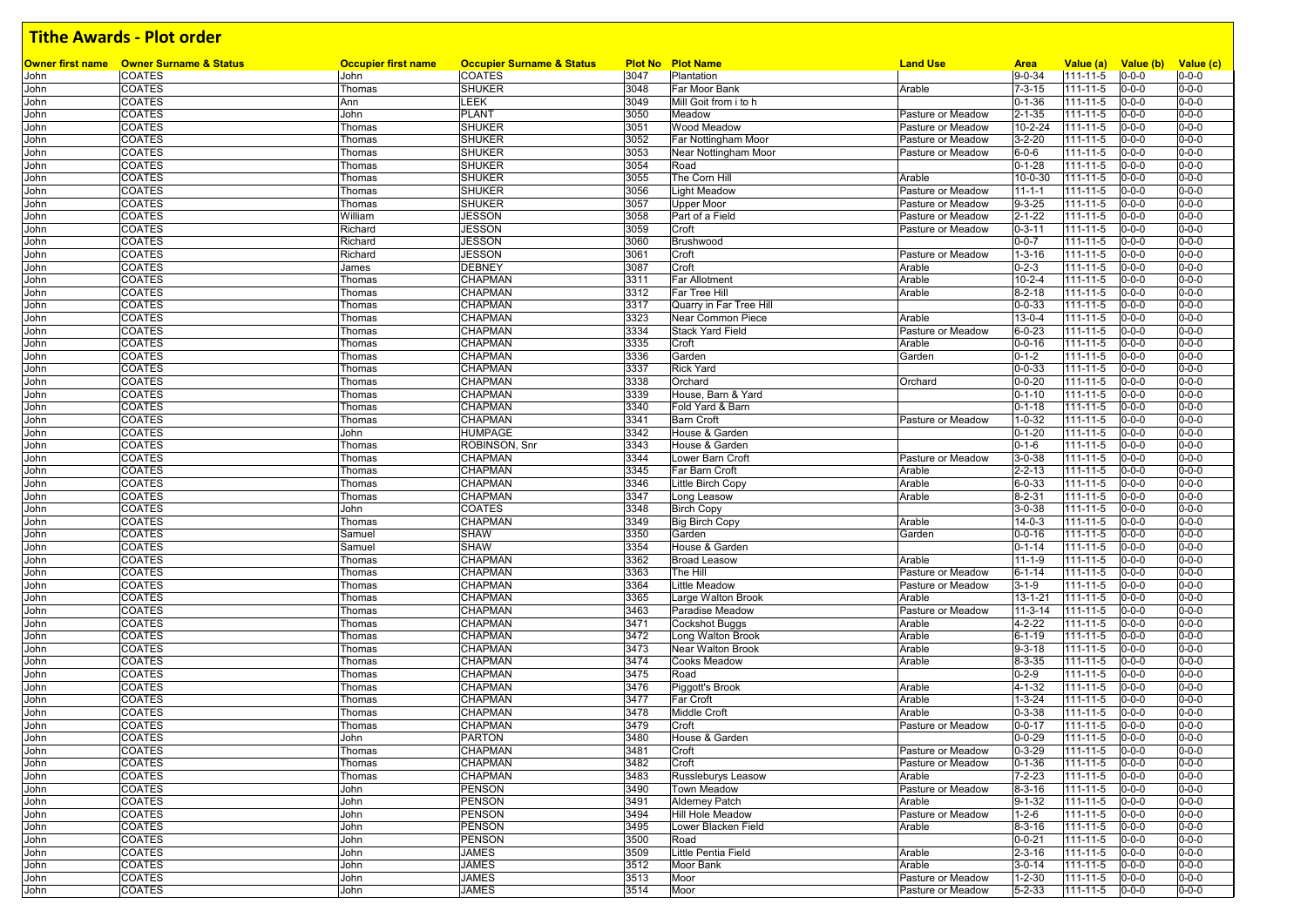|              | Owner first name Owner Surname & Status | <b>Occupier first name</b> | <b>Occupier Surname &amp; Status</b> |              | <b>Plot No Plot Name</b>                | <b>Land Use</b>   | <b>Area</b>                | Value (a)            | Value (b) Value (c)        |                            |
|--------------|-----------------------------------------|----------------------------|--------------------------------------|--------------|-----------------------------------------|-------------------|----------------------------|----------------------|----------------------------|----------------------------|
| John         | <b>COATES</b>                           | John                       | <b>JAMES</b>                         | 3515         | Greys Blacken                           | Arable            | $6 - 2 - 26$               | $111 - 11 - 5$       | $0 - 0 - 0$                | $0 - 0 - 0$                |
| John         | COATES<br>COATES                        | John<br>John               | <b>JAMES</b><br><b>JAMES</b>         | 3516<br>3517 | <b>Gorsey Bank</b><br>Plantation        | Arable            | $4 - 2 - 0$<br>$1 - 1 - 6$ | 111-11-5<br>111-11-5 | $0 - 0 - 0$<br>$0 - 0 - 0$ | $0 - 0 - 0$<br>$0 - 0 - 0$ |
| John         | COATES                                  |                            | <b>PENSON</b>                        | 3521         | Upper Blacken Field                     | Arable            | 12-1-23                    | 111-11-5             | $0 - 0 - 0$                | $0 - 0 - 0$                |
| John<br>John | <b>COATES</b>                           | John<br>John               | <b>PENSON</b>                        | 3529         | Hempbutts                               |                   | $1 - 1 - 34$               | 111-11-5             | $0 - 0 - 0$                | $0 - 0 - 0$                |
| John         | COATES                                  | John                       | <b>PENSON</b>                        | 3530         | Yard                                    |                   | $6 - 2 - 13$               | 111-11-5             | $0 - 0 - 0$                | $0 - 0 - 0$                |
| John         | COATES                                  | John                       | <b>PENSON</b>                        | 3531         | Garden                                  |                   | $0 - 1 - 39$               | 111-11-5             | $0 - 0 - 0$                | $0 - 0 - 0$                |
| John         | COATES                                  | John                       | <b>PENSON</b>                        | 3532         | Dwellinghouse, Farm, Offices, Yards etc |                   | $0 - 3 - 5$                | $111 - 11 - 5$       | $0 - 0 - 0$                | $0 - 0 - 0$                |
| John         | <b>COATES</b>                           | Thomas                     | <b>BOULTBEE</b>                      | 3543         | The Hoult                               |                   | $0 - 3 - 13$               | 111-11-5             | $0 - 0 - 0$                | $0 - 0 - 0$                |
| John         | <b>COATES</b>                           | Thomas                     | <b>BOULTBEE</b>                      | 3544         | The Hoult                               |                   | $1 - 1 - 10$               | 111-11-5             | $0 - 0 - 0$                | $0 - 0 - 0$                |
| John         | <b>COATES</b>                           | John                       | <b>PENSON</b>                        | 3561         | Near Whitmore End                       | Arable            | $12 - 1 - 10$              | 111-11-5             | $0 - 0 - 0$                | $0 - 0 - 0$                |
| John         | <b>COATES</b>                           | John                       | <b>PENSON</b>                        | 3562         | Far Whitmore End                        | Arable            | 10-0-39                    | $111 - 11 - 5$       | $0 - 0 - 0$                | $0 - 0 - 0$                |
| John         | <b>COATES</b>                           | John                       | <b>COATES</b>                        | 3563         | Plantation                              |                   | $3 - 0 - 16$               | 111-11-5             | $0 - 0 - 0$                | $0 - 0 - 0$                |
| John         | <b>COATES</b>                           | John                       | <b>PENSON</b>                        | 3565         | <b>Check Hill</b>                       | Arable            | $14 - 2 - 8$               | 111-11-5             | $0 - 0 - 0$                | $0 - 0 - 0$                |
| John         | <b>COATES</b>                           | John                       | <b>PENSON</b>                        | 3572         | <b>Cross Oaks</b>                       | Arable            | $13 - 1 - 14$              | 111-11-5             | $0 - 0 - 0$                | $0 - 0 - 0$                |
| John         | <b>COATES</b>                           | John                       | <b>PENSON</b>                        | 3583         | <b>Heath Leasow</b>                     | Arable            | $8 - 1 - 6$                | $111 - 11 - 5$       | $0 - 0 - 0$                | $0 - 0 - 0$                |
| John         | <b>COATES</b>                           | John                       | <b>PENSON</b>                        | 3585         | <b>Shutts Piece</b>                     | Arable            | $13 - 2 - 13$              | 111-11-5             | $0 - 0 - 0$                | $0 - 0 - 0$                |
| John         | COATES                                  | Thomas                     | <b>COTTERILL</b>                     | 3596         | House & Garden                          |                   | $0 - 0 - 15$               | 111-11-5             | $0 - 0 - 0$                | $0 - 0 - 0$                |
| John         | <b>COATES</b>                           | Sarah                      | <b>TURNER</b>                        | 3597         | House & Garden                          |                   | $0 - 0 - 31$               | 111-11-5             | $0 - 0 - 0$                | $0 - 0 - 0$                |
| John         | <b>COATES</b>                           | Thomas                     | <b>BOULTBEE</b>                      | 3614         | Old Furlong                             | Arable            | $7 - 0 - 27$               | 111-11-5             | $0 - 0 - 0$                | $0 - 0 - 0$                |
| John         | COATES                                  | Sarah                      | <b>COTTERILL</b>                     | 3615         | Garden                                  | Garden            | $0 - 0 - 16$               | 111-11-5             | $0 - 0 - 0$                | $0 - 0 - 0$                |
| John         | COATES                                  | John                       | <b>PENSON</b>                        | 3622         | Lambpits                                |                   | $13 - 0 - 8$               | 111-11-5             | $0 - 0 - 0$                | $0 - 0 - 0$                |
| John         | COATES                                  | John                       | <b>PENSON</b>                        | 3623         | Upper Black Butts                       | Pasture or Meadow | $5 - 2 - 17$               | 111-11-5             | $0 - 0 - 0$                | $0 - 0 - 0$                |
| John         | <b>COATES</b>                           | John                       | <b>PENSON</b>                        | 3624         | Pit                                     |                   | $0 - 0 - 38$               | 111-11-5             | $0 - 0 - 0$                | $0 - 0 - 0$                |
| John         | <b>COATES</b>                           | John                       | <b>PENSON</b>                        | 3625         | Lower Black Butts                       | Pasture or Meadow | $7 - 1 - 37$               | 111-11-5             | $0 - 0 - 0$                | $0 - 0 - 0$                |
| John         | COATES                                  | John                       | <b>PENSON</b>                        | 3626         | Pit                                     |                   | $0 - 0 - 30$               | 111-11-5             | $0 - 0 - 0$                | $0 - 0 - 0$                |
| John         | <b>COATES</b>                           | John                       | <b>PENSON</b>                        | 3632         | <b>Big Pentia Field</b>                 | Arable            | $11 - 1 - 24$              | 111-11-5             | $0 - 0 - 0$                | $0 - 0 - 0$                |
| Thomas Jukes | <b>COLLIER</b>                          | William                    | <b>BRADBURY</b>                      | 1054         | <b>New Piece</b>                        | Pasture or Meadow | $2 - 1 - 32$               | $57-1-0$             | $0 - 0 - 0$                | $0 - 0 - 0$                |
| Thomas Jukes | <b>COLLIER</b>                          | William                    | <b>BRADBURY</b>                      | 1055         | <b>New Piece</b>                        |                   | $0 - 1 - 23$               | $57 - 1 - 0$         | $0 - 0 - 0$                | $0 - 0 - 0$                |
| Thomas Jukes | <b>COLLIER</b>                          | Richard                    | <b>FOWELL</b>                        | 1060         | Barn & Rick Yard                        |                   | $0 - 0 - 16$               | $57 - 1 - 0$         | $0 - 0 - 0$                | $0 - 0 - 0$                |
| Thomas Jukes | <b>COLLIER</b>                          | Richard                    | <b>FOWELL</b>                        | 1061         | Garden                                  | Garden            | $0 - 0 - 24$               | $57-1-0$             | $0 - 0 - 0$                | $0 - 0 - 0$                |
| Thomas Jukes | <b>COLLIER</b>                          | Richard                    | <b>FOWELL</b>                        | 1062         | Field                                   | Pasture or Meadow | $3 - 1 - 16$               | $57 - 1 - 0$         | $0 - 0 - 0$                | $0 - 0 - 0$                |
| Thomas Jukes | <b>COLLIER</b>                          | Richard                    | <b>FOWELL</b>                        | 1107         | Field                                   | Pasture or Meadow | $2 - 3 - 22$               | $57 - 1 - 0$         | $0 - 0 - 0$                | $0 - 0 - 0$                |
| Thomas Jukes | <b>COLLIER</b>                          | Richard                    | <b>FOWELL</b>                        | 1270         | Over Willow                             | Arable            | $1 - 1 - 37$               | $57 - 1 - 0$         | $0 - 0 - 0$                | $0 - 0 - 0$                |
| Thomas Jukes | <b>COLLIER</b>                          | Thomas                     | <b>BOULTBEE</b>                      | 3492         | Easthops Leasow                         | Pasture or Meadow | $5 - 2 - 6$                | $57-1-0$             | $0 - 0 - 0$                | $0 - 0 - 0$                |
| Thomas Jukes | <b>COLLIER</b>                          | Thomas                     | <b>BOULTBEE</b>                      | 3493         | Lower Blacken Field                     | Arable            | $12 - 0 - 11$              | $57 - 1 - 0$         | $0 - 0 - 0$                | $0 - 0 - 0$                |
| Thomas Jukes | <b>COLLIER</b>                          | Thomas                     | <b>BOULTBEE</b>                      | 3496         | Plantation                              |                   | $1 - 3 - 12$               | $57-1-0$             | $0 - 0 - 0$                | $0 - 0 - 0$                |
| Thomas Jukes | <b>COLLIER</b>                          | Thomas                     | <b>BOULTBEE</b>                      | 3497         | Town Meadow Blacken Field               | Arable            | $7 - 3 - 18$               | $57 - 1 - 0$         | $0 - 0 - 0$                | $0 - 0 - 0$                |
| Thomas Jukes | <b>COLLIER</b>                          | Thomas                     | <b>BOULTBEE</b>                      | 3498         | <b>Town Meadow</b>                      | Pasture or Meadow | $9 - 2 - 32$               | $57 - 1 - 0$         | $0 - 0 - 0$                | $0 - 0 - 0$                |
| Thomas Jukes | <b>COLLIER</b>                          | Thomas                     | <b>BOULTBEE</b>                      | 3499         | <b>Mill Leasow</b>                      | Arable            | $3 - 1 - 2$                | $57 - 1 - 0$         | $0 - 0 - 0$                | $0 - 0 - 0$                |
| Thomas Jukes | <b>COLLIER</b>                          | John                       | <b>PLEVINS</b>                       | 3501         | Croft                                   | Pasture or Meadow | $0 - 1 - 6$                | $57 - 1 - 0$         | $0 - 0 - 0$                | $0 - 0 - 0$                |
|              |                                         |                            |                                      |              |                                         |                   |                            |                      |                            |                            |
| Thomas Jukes | <b>COLLIER</b>                          | John                       | <b>PLEVINS</b>                       | 3502         | Croft                                   | Pasture or Meadow | $0 - 3 - 19$               | $57-1-0$             | $0 - 0 - 0$                | $0 - 0 - 0$                |
| Thomas Jukes | <b>COLLIER</b>                          | John                       | <b>PLEVINS</b>                       | 3503         | Croft                                   | Pasture or Meadow | $0 - 3 - 32$               | $57 - 1 - 0$         | $0 - 0 - 0$                | $0 - 0 - 0$                |
| Thomas Jukes | <b>COLLIER</b>                          | John                       | <b>PLEVINS</b>                       | 3504         | Road                                    |                   | $0 - 0 - 10$               | $57-1-0$             | $0 - 0 - 0$                | $0 - 0 - 0$                |
| Thomas Jukes | <b>COLLIER</b>                          | John                       | <b>PLEVINS</b>                       | 3505         | Croft                                   | Pasture or Meadow | $0 - 1 - 35$               | $57 - 1 - 0$         | $0 - 0 - 0$                | $0 - 0 - 0$                |
| Thomas Jukes | <b>COLLIER</b>                          | Thomas                     | <b>BOULTBEE</b>                      | 3507         | <b>Great Pentia Field</b>               | Arable            | $7 - 2 - 8$                | $57 - 1 - 0$         | $0 - 0 - 0$                | $0 - 0 - 0$                |
| Thomas Jukes | <b>COLLIER</b>                          | Thomas                     | <b>BOULTBEE</b>                      | 3508         | Town Meadow Pentia Field                | Pasture or Meadow | $3 - 1 - 10$               | $57 - 1 - 0$         | $0 - 0 - 0$                | $0 - 0 - 0$                |
| Thomas Jukes | <b>COLLIER</b>                          | Thomas                     | <b>BOULTBEE</b>                      | 3511         | Great Barn Yard Pentia Field            | Arable            | $4 - 0 - 2$                | $57 - 1 - 0$         | $0 - 0 - 0$                | $0 - 0 - 0$                |
| Thomas Jukes | <b>COLLIER</b>                          | Thomas                     | <b>BOULTBEE</b>                      | 3518         | Little Grays Bank Blacken Field         | Arable            | $2 - 2 - 39$               | 57-1-0               | $0 - 0 - 0$                | $0 - 0 - 0$                |
| Thomas Jukes | <b>COLLIER</b>                          | Thomas                     | <b>BOULTBEE</b>                      | 3520         | Long Blacken Field                      | Arable            | 14-2-15                    | $57 - 1 - 0$         | $0 - 0 - 0$                | $0 - 0 - 0$                |
| Thomas Jukes | <b>COLLIER</b>                          | Thomas                     | <b>BOULTBEE</b>                      | 3522         | Lower Whitmore End                      | Arable            | $8 - 2 - 31$               | $57 - 1 - 0$         | $0 - 0 - 0$                | $0 - 0 - 0$                |
| Thomas Jukes | <b>COLLIER</b>                          | Thomas                     | <b>BOULTBEE</b>                      | 3523         | Heath Hill Bank Whitmore End            | Arable            | $5 - 1 - 19$               | $57-1-0$             | $0 - 0 - 0$                | $0 - 0 - 0$                |
| Thomas Jukes | <b>COLLIER</b>                          | Thomas                     | <b>BOULTBEE</b>                      | 3524         | Moor Blank                              | Pasture or Meadow | $8 - 0 - 3$                | $57 - 1 - 0$         | $0 - 0 - 0$                | $0 - 0 - 0$                |
| Thomas Jukes | <b>COLLIER</b>                          | Thomas                     | <b>BOULTBEE</b>                      | 3525         | Plantation                              |                   | $1 - 2 - 38$               | $57-1-0$             | $0 - 0 - 0$                | $0 - 0 - 0$                |
| Thomas Jukes | <b>COLLIER</b>                          | Thomas                     | <b>BOULTBEE</b>                      | 3526         | The Barn Yards                          | Pasture or Meadow | $10 - 3 - 35$              | $57-1-0$             | $0 - 0 - 0$                | $0 - 0 - 0$                |
| Thomas Jukes | <b>COLLIER</b>                          | Thomas                     | <b>BOULTBEE</b>                      | 3527         |                                         | Pasture or Meadow | $3 - 1 - 11$               | $57-1-0$             | $0 - 0 - 0$                | $0 - 0 - 0$                |
| Thomas Jukes | <b>COLLIER</b>                          | Thomas                     | <b>BOULTBEE</b>                      | 3528         | Near Barn Yards                         | Pasture or Meadow | $2 - 0 - 35$               | $57-1-0$             | $0 - 0 - 0$                | $0 - 0 - 0$                |
| Thomas Jukes | <b>COLLIER</b>                          | Thomas                     | <b>BOULTBEE</b>                      | 3533         | Barn, Stack Yard                        |                   | $1 - 1 - 14$               | $57-1-0$             | $0 - 0 - 0$                | $0 - 0 - 0$                |
| Thomas Jukes | <b>COLLIER</b>                          | Thomas                     | <b>BOULTBEE</b>                      | 3534         |                                         |                   | $0 - 3 - 35$               | $57 - 1 - 0$         | $0 - 0 - 0$                | $0 - 0 - 0$                |
| Thomas Jukes | <b>COLLIER</b>                          | Thomas                     | <b>BOULTBEE</b>                      | 3536         | Plantation                              |                   | $0 - 0 - 39$               | $57-1-0$             | $0 - 0 - 0$                | $0 - 0 - 0$                |
| Thomas Jukes | <b>COLLIER</b>                          | Thomas                     | <b>BOULTBEE</b>                      | 3537         |                                         |                   | $1 - 0 - 29$               | $57-1-0$             | $0 - 0 - 0$                | $0 - 0 - 0$                |
| Thomas Jukes | <b>COLLIER</b>                          | Thomas                     | <b>BOULTBEE</b>                      | 3538         | Outbuildings, Fold Yard etc             |                   | $0 - 1 - 2$                | $57-1-0$             | $0 - 0 - 0$                | $0 - 0 - 0$                |
| Thomas Jukes | <b>COLLIER</b>                          | Thomas                     | <b>BRIERWOOD</b>                     | 3539         | House & Garden                          |                   | $0 - 0 - 14$               | $57-1-0$             | $0 - 0 - 0$                | $0 - 0 - 0$                |
| Thomas Jukes | <b>COLLIER</b>                          | John                       | PRICE                                | 3540         | House & Garden                          |                   | $0 - 0 - 12$               | $57-1-0$             | $0 - 0 - 0$                | $0 - 0 - 0$                |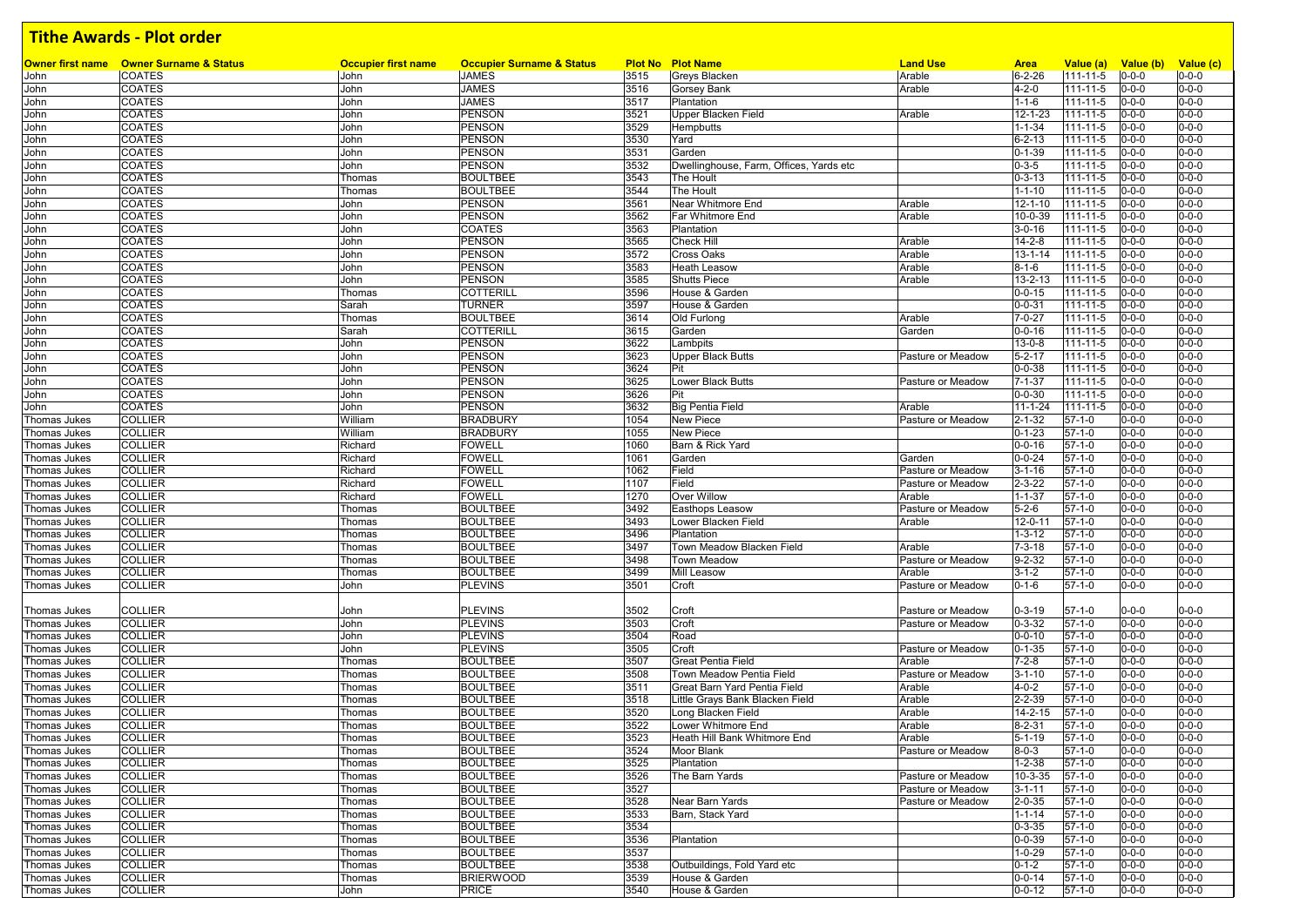| Owner first name             | <b>Owner Surname &amp; Status</b> | <b>Occupier first name</b> | <b>Occupier Surname &amp; Status</b> |              | <b>Plot No Plot Name</b>         | <b>Land Use</b>             | <b>Area</b>                  | Value (a)                    | Value (b)                  | Value (c)                  |
|------------------------------|-----------------------------------|----------------------------|--------------------------------------|--------------|----------------------------------|-----------------------------|------------------------------|------------------------------|----------------------------|----------------------------|
| Thomas Jukes                 | <b>COLLIER</b>                    | Thomas                     | <b>BOULTBEE</b>                      | 3541         | Garden                           |                             | $0 - 0 - 15$                 | $57-1-0$                     | $0 - 0 - 0$                | $0 - 0 - 0$                |
| Thomas Jukes                 | <b>COLLIER</b>                    | Thomas                     | <b>BOULTBEE</b>                      | 3542         |                                  |                             | $0 - 2 - 28$                 | $57 - 1 - 0$                 | $0 - 0 - 0$                | $0 - 0 - 0$                |
| Thomas Jukes                 | <b>COLLIER</b>                    | Thomas                     | <b>BOULTBEE</b>                      | 3545         | Road                             |                             | $0 - 0 - 15$                 | $57 - 1 - 0$                 | $0 - 0 - 0$                | $0 - 0 - 0$                |
| Thomas Jukes                 | <b>COLLIER</b>                    | Thomas                     | <b>BOULTBEE</b>                      | 3546         | Garden                           |                             | $0 - 1 - 8$                  | $57 - 1 - 0$                 | $0 - 0 - 0$                | $0 - 0 - 0$                |
| Thomas Jukes                 | <b>COLLIER</b>                    | Thomas                     | <b>BOULTBEE</b>                      | 3547         | Dwellinghouse, Fold Yards etc    |                             | $1 - 0 - 33$                 | $57 - 1 - 0$                 | $0 - 0 - 0$                | $0 - 0 - 0$                |
| Thomas Jukes                 | <b>COLLIER</b>                    | Thomas                     | <b>BOULTBEE</b>                      | 3548         | Workshop & Garden                |                             | $0 - 1 - 21$                 | $57 - 1 - 0$                 | $0 - 0 - 0$                | $0 - 0 - 0$                |
| Thomas Jukes                 | <b>COLLIER</b>                    | John                       | HOWELL                               | 3549         | House & Garden                   |                             | $0 - 0 - 12$                 | $57 - 1 - 0$                 | $0 - 0 - 0$                | $0 - 0 - 0$                |
| Thomas Jukes                 | <b>COLLIER</b>                    | Sarah                      | <b>COTTERELL</b>                     | 3550         | House & Garden                   |                             | $0 - 0 - 4$                  | $57 - 1 - 0$                 | $0 - 0 - 0$                | $0 - 0 - 0$                |
| Thomas Jukes                 | <b>COLLIER</b>                    | Sarah                      | COTTERELL                            | 3551         | Garden                           |                             | $0 - 0 - 10$                 | $57 - 1 - 0$                 | $0 - 0 - 0$                | $0 - 0 - 0$                |
| Thomas Jukes                 | <b>COLLIER</b>                    | Thomas                     | <b>HADDOCK</b>                       | 3552         | Garden                           |                             | $0 - 1 - 12$                 | $57 - 1 - 0$                 | $0 - 0 - 0$                | $0 - 0 - 0$                |
| Thomas Jukes                 | <b>COLLIER</b>                    | Thomas                     | <b>BOULTBEE</b>                      | 3553         | The Lawn                         |                             | $6 - 0 - 15$                 | $57 - 1 - 0$                 | $0 - 0 - 0$                | $0 - 0 - 0$                |
| Thomas Jukes                 | <b>COLLIER</b>                    | Thomas                     | <b>BOULTBEE</b>                      | 3554         |                                  | Pasture or Meadow           | $3 - 2 - 4$                  | $57 - 1 - 0$                 | $0 - 0 - 0$                | $0 - 0 - 0$                |
| Thomas Jukes                 | <b>COLLIER</b>                    | Thomas                     | <b>BOULTBEE</b>                      | 3555         | Pools                            |                             | $0 - 2 - 15$                 | $57 - 1 - 0$                 | $0 - 0 - 0$                | $0 - 0 - 0$                |
| Thomas Jukes                 | <b>COLLIER</b>                    | Thomas                     | <b>BOULTBEE</b>                      | 3556         |                                  |                             | $0 - 1 - 21$                 | $57-1-0$                     | $0 - 0 - 0$                | $0 - 0 - 0$                |
| Thomas Jukes                 | <b>COLLIER</b>                    | Thomas                     | <b>BOULTBEE</b>                      | 3557         | Stone Quarry Whitmore End        | Arable                      | $12 - 3 - 4$                 | $57 - 1 - 0$                 | $0 - 0 - 0$                | $0 - 0 - 0$                |
| <b>Thomas Jukes</b>          | <b>COLLIER</b>                    | Thomas                     | <b>BOULTBEE</b>                      | 3560         | Orslow Whitmore End              | Arable                      | 10-0-24                      | $57-1-0$                     | $0 - 0 - 0$                | $0 - 0 - 0$                |
| Thomas Jukes                 | <b>COLLIER</b>                    | Thomas                     | <b>BOULTBEE</b>                      | 3564         |                                  | Pasture or Meadow           | $9 - 1 - 39$                 | $57 - 1 - 0$                 | $0 - 0 - 0$                | $0 - 0 - 0$                |
| Thomas Jukes                 | <b>COLLIER</b>                    | Thomas                     | <b>BOULTBEE</b>                      | 3571         | Cross Oaks                       | Pasture or Meadow           | $3 - 2 - 23$                 | $57 - 1 - 0$                 | $0 - 0 - 0$                | $0 - 0 - 0$                |
| Thomas Jukes                 | <b>COLLIER</b>                    | Thomas                     | <b>BOULTBEE</b>                      | 3584         | Far Chapel Leasow & Heath Leasow | Arable                      | $14 - 0 - 4$                 | $57 - 1 - 0$                 | $0 - 0 - 0$                | $0 - 0 - 0$                |
| Thomas Jukes                 | <b>COLLIER</b>                    | Thomas                     | <b>BOULTBEE</b>                      | 3586         | Near Chapel Leasow               |                             | $10 - 0 - 0$                 | $57 - 1 - 0$                 | $0 - 0 - 0$                | $0 - 0 - 0$                |
| Thomas Jukes                 | <b>COLLIER</b>                    | Elizabeth                  | LOWE                                 | 3591         | Garden                           |                             | $0 - 1 - 13$                 | $57 - 1 - 0$                 | $0 - 0 - 0$                | $0 - 0 - 0$                |
| Thomas Jukes                 | <b>COLLIER</b>                    | Thomas                     | <b>BOULTBEE</b>                      | 3592         | Garden                           | Garden                      | $0 - 0 - 8$                  | $57 - 1 - 0$                 | $0 - 0 - 0$                | $0 - 0 - 0$                |
| Thomas Jukes                 | <b>COLLIER</b>                    | Thomas                     | <b>BOULTBEE</b>                      | 3593         | Garden                           | Garden                      | $0 - 0 - 24$                 | $57 - 1 - 0$                 | $0 - 0 - 0$                | $0 - 0 - 0$                |
| <b>Thomas Jukes</b>          | <b>COLLIER</b>                    | Thomas                     | <b>BOULTBEE</b>                      | 3611         | <b>Heath Leasow</b>              | Arable                      | $8 - 1 - 30$                 | $57 - 1 - 0$                 | $0 - 0 - 0$                | $0 - 0 - 0$                |
| Thomas Jukes                 | <b>COLLIER</b>                    | Thomas                     | <b>BOULTBEE</b>                      | 3612         |                                  | Arable                      | $20 - 2 - 4$                 | $57 - 1 - 0$                 | $0 - 0 - 0$                | $0 - 0 - 0$                |
| Thomas Jukes                 | <b>COLLIER</b>                    | Thomas                     | <b>BOULTBEE</b>                      | 3613         | Little Furlong Wood & Leasow     | Arable                      | $0 - 2 - 36$                 | $57 - 1 - 0$                 | $0 - 0 - 0$                | $0 - 0 - 0$                |
| Thomas Jukes                 | <b>COLLIER</b>                    | John                       | <b>PRICE</b>                         | 3616         | Garden                           |                             | $0 - 0 - 30$                 | $57-1-0$                     | $0 - 0 - 0$                | $0 - 0 - 0$                |
| Thomas Jukes                 | <b>COLLIER</b>                    | Thomas                     | <b>BOULTBEE</b>                      | 3617         | <b>Barn Leasow</b>               | Arable                      | $4 - 1 - 10$                 | $57 - 1 - 0$                 | $0 - 0 - 0$                | $0 - 0 - 0$                |
| Thomas Jukes                 | <b>COLLIER</b>                    | Thomas                     | <b>BOULTBEE</b>                      | 3618         | Near Furlong                     | Arable                      | $8 - 1 - 29$                 | $57 - 1 - 0$                 | $0 - 0 - 0$                | $0 - 0 - 0$                |
| Thomas Jukes                 | <b>COLLIER</b>                    | Thomas                     | <b>BOULTBEE</b>                      | 3619         | Far Furlong                      | Arable                      | $9 - 1 - 28$                 | $57 - 1 - 0$                 | $0 - 0 - 0$                | $0 - 0 - 0$                |
| Thomas Jukes                 | <b>COLLIER</b>                    | Thomas                     | <b>BOULTBEE</b>                      | 3621         | Hollowbrooks                     | Pasture or Meadow           | $5 - 2 - 0$                  | $57 - 1 - 0$                 | $0 - 0 - 0$                | $0 - 0 - 0$                |
| Thomas Jukes                 | <b>COLLIER</b>                    | Thomas                     | <b>BOULTBEE</b>                      | 3627         | Pentia Field                     | Pasture or Meadow           | $2 - 2 - 18$                 | $57 - 1 - 0$                 | $0 - 0 - 0$                | $0 - 0 - 0$                |
| Thomas Jukes                 | <b>COLLIER</b>                    | Thomas                     | <b>BOULTBEE</b>                      | 3629         | Plantation                       |                             | $1 - 0 - 19$                 | $57 - 1 - 0$<br>$57 - 1 - 0$ | $0 - 0 - 0$                | $0 - 0 - 0$<br>$0 - 0 - 0$ |
| Thomas Jukes<br>Thomas Jukes | <b>COLLIER</b><br><b>COLLIER</b>  | Thomas<br>John             | <b>BOULTBEE</b><br><b>PLEVINS</b>    | 3631<br>3633 | Pentia Field<br>Croft            | Pasture or Meadow<br>Arable | $3 - 0 - 30$<br>$1 - 3 - 24$ | $57 - 1 - 0$                 | $0 - 0 - 0$<br>$0 - 0 - 0$ | $0 - 0 - 0$                |
| Thomas Jukes                 | <b>COLLIER</b>                    | Thomas                     | <b>BOULTBEE</b>                      | 3611a        | Plantation in Heath Leasow       |                             | $0 - 1 - 4$                  | $57 - 1 - 0$                 | $0 - 0 - 0$                | $0 - 0 - 0$                |
| James                        | <b>COOPER</b>                     | James                      | COOPER                               | 207          | Cottage & Garden                 |                             | $0 - 0 - 23$                 | $0 - 0 - 0$                  | $0 - 0 - 0$                | $0 - 0 - 0$                |
| Benjamin                     | COTTON                            | Benjamin                   | COTTON                               | 1483         | Far Field                        | Arable                      | $9 - 2 - 5$                  | $6 - 0 - 4$                  | $0 - 0 - 0$                | $0 - 0 - 0$                |
| Benjamin                     | COTTON                            | Benjamin                   | COTTON                               | 1484         | Near Field                       | Arable                      | $6 - 2 - 10$                 | $6 - 0 - 4$                  | $0 - 0 - 0$                | $0 - 0 - 0$                |
| Benjamin                     | COTTON                            | Benjamin                   | COTTON                               | 1485         | Pit in Near Field                |                             | $0 - 0 - 30$                 | $6 - 0 - 4$                  | $0 - 0 - 0$                | $0 - 0 - 0$                |
| John                         | <b>COTTON</b>                     | John                       | COTTON                               | 942          | Garden                           |                             | $0 - 0 - 15$                 | $0 - 0 - 0$                  | $0 - 0 - 0$                | $0 - 0 - 0$                |
| John                         | <b>COTTON</b>                     | John                       | <b>COTTON</b>                        | 943          | Garden                           |                             | $0 - 0 - 21$                 | $0 - 0 - 0$                  | $0 - 0 - 0$                | $0 - 0 - 0$                |
| John                         | <b>COTTON</b>                     | John                       | COTTON                               | 1203         | House & Garden                   |                             | $0 - 0 - 18$                 | $0 - 0 - 0$                  | $0 - 0 - 0$                | $0 - 0 - 0$                |
| Henry                        | <b>CRITCHLEY</b>                  | Elizabeth                  | <b>TURNER</b>                        | 3228         | House, Stable & Garden           |                             | $0 - 1 - 8$                  | $0 - 0 - 0$                  | $0 - 0 - 0$                | $0 - 0 - 0$                |
| Richard                      | <b>CROCKETT</b>                   | Thomas                     | <b>HALL</b>                          | 1481         | Pit in Cole Flatt                |                             | $0 - 0 - 31$                 | $19 - 1 - 5$                 | $0 - 0 - 0$                | $0 - 0 - 0$                |
| Richard                      | <b>CROCKETT</b>                   | Thomas                     | <b>HALL</b>                          | 1482         | Cole Flatt                       | Arable                      | $5 - 0 - 6$                  | $19 - 1 - 5$                 | $0 - 0 - 0$                | $0 - 0 - 0$                |
| Richard                      | <b>CROCKETT</b>                   | Thomas                     | <b>HALL</b>                          | 1561         | Little Leasow                    | Arable                      | $3 - 3 - 4$                  | $19 - 1 - 5$                 | $0 - 0 - 0$                | $0 - 0 - 0$                |
| Richard                      | <b>CROCKETT</b>                   | Thomas                     | HALL                                 | 1564         | <b>Crockett Meadow</b>           | Pasture or Meadow           | $6 - 1 - 1$                  | 19-1-5                       | $0 - 0 - 0$                | $0 - 0 - 0$                |
| Richard                      | <b>CROCKETT</b>                   | Thomas                     | HALL                                 | 1565         | <b>Lower Crockett</b>            | Pasture or Meadow           | $6 - 3 - 14$                 | $19 - 1 - 5$                 | $0 - 0 - 0$                | $0 - 0 - 0$                |
| Richard                      | <b>CROCKETT</b>                   | Thomas                     | HALL                                 | 1566         | <b>House Crockett</b>            | Pasture or Meadow           | $10 - 3 - 0$                 | $19 - 1 - 5$                 | $0 - 0 - 0$                | $0 - 0 - 0$                |
| Richard                      | <b>CROCKETT</b>                   | Thomas                     | HALL                                 | 1567         | Road                             |                             | $0 - 1 - 1$                  | 19-1-5                       | $0 - 0 - 0$                | $0 - 0 - 0$                |
| Richard                      | CROCKETT                          | Thomas                     | <b>HALL</b>                          | 1568         | Pit                              |                             | $0 - 1 - 1$                  | 19-1-5                       | $0 - 0 - 0$                | $0 - 0 - 0$                |
| Richard                      | <b>CROCKETT</b>                   | Thomas                     | <b>HALL</b>                          | 1569         | House, Barn & Rickyard           |                             | $0 - 3 - 11$                 | $19 - 1 - 5$                 | $0 - 0 - 0$                | $0 - 0 - 0$                |
| Richard                      | CROCKETT                          | Thomas                     | HALL                                 | 1570         | Road                             |                             | $0 - 0 - 16$                 | $19 - 1 - 5$                 | $0 - 0 - 0$                | $0 - 0 - 0$                |
| Richard                      | <b>CROCKETT</b>                   | Thomas                     | <b>HALL</b>                          | 1571         | Garden                           | Garden                      | $0 - 1 - 12$                 | $19 - 1 - 5$                 | $0 - 0 - 0$                | $0 - 0 - 0$                |
| Richard                      | <b>CROCKETT</b>                   | Thomas                     | <b>HALL</b>                          | 1572         | <b>Calves Croft</b>              | Pasture or Meadow           | $0 - 2 - 14$                 | 19-1-5                       | $0 - 0 - 0$                | $0 - 0 - 0$                |
| Richard                      | <b>CROCKETT</b>                   | Thomas                     | <b>HALL</b>                          | 1573         | <b>Near Crockett</b>             | Pasture or Meadow           | $2 - 3 - 13$                 | $19 - 1 - 5$                 | $0 - 0 - 0$                | $0 - 0 - 0$                |
| Richard                      | <b>CROCKETT</b>                   | Thomas                     | <b>HALL</b>                          | 1574         | Carter's Leasow                  | Pasture or Meadow           | $6 - 0 - 1$                  | $19 - 1 - 5$                 | $0 - 0 - 0$                | $0 - 0 - 0$                |
| Richard                      | <b>CROCKETT</b>                   | Thomas                     | <b>HALL</b>                          | 1575         | Garden                           | Garden                      | $0 - 1 - 15$                 | 19-1-5                       | $0 - 0 - 0$                | $0 - 0 - 0$                |
| Richard                      | <b>CROCKETT</b>                   | Thomas                     | <b>HALL</b>                          | 1576         | Road                             |                             | $0 - 0 - 12$                 | $19 - 1 - 5$                 | $0 - 0 - 0$                | $0 - 0 - 0$                |
| Richard                      | <b>CROCKETT</b>                   | Thomas                     | <b>HALL</b>                          | 1578         | Far Wind Mill                    |                             | $8 - 2 - 4$                  | $19 - 1 - 5$                 | $0 - 0 - 0$                | $0 - 0 - 0$                |
| Richard                      | <b>CROCKETT</b>                   | Thomas                     | <b>HALL</b><br><b>HALL</b>           | 1579         | Near Windmill Field              | Arable                      | $7 - 2 - 15$                 | $19 - 1 - 5$                 | $0 - 0 - 0$                | $0 - 0 - 0$                |
| Richard                      | <b>CROCKETT</b>                   | Thomas                     | <b>HALL</b>                          | 1580         | Brushwood & Pit                  |                             | $0 - 1 - 30$                 | $19 - 1 - 5$                 | $0 - 0 - 0$                | $0 - 0 - 0$                |
| Richard                      | <b>CROCKETT</b>                   | Thomas                     | <b>HALL</b>                          | 1581<br>1582 | Hill Pit                         | Arable                      | $11 - 3 - 30$                | $19 - 1 - 5$                 | $0 - 0 - 0$<br>$0 - 0 - 0$ | $0 - 0 - 0$                |
| Richard                      | <b>CROCKETT</b>                   | Thomas                     |                                      |              | <b>Far Russell</b>               | Arable                      | $7 - 0 - 16$                 | $19 - 1 - 5$                 |                            | $0 - 0 - 0$                |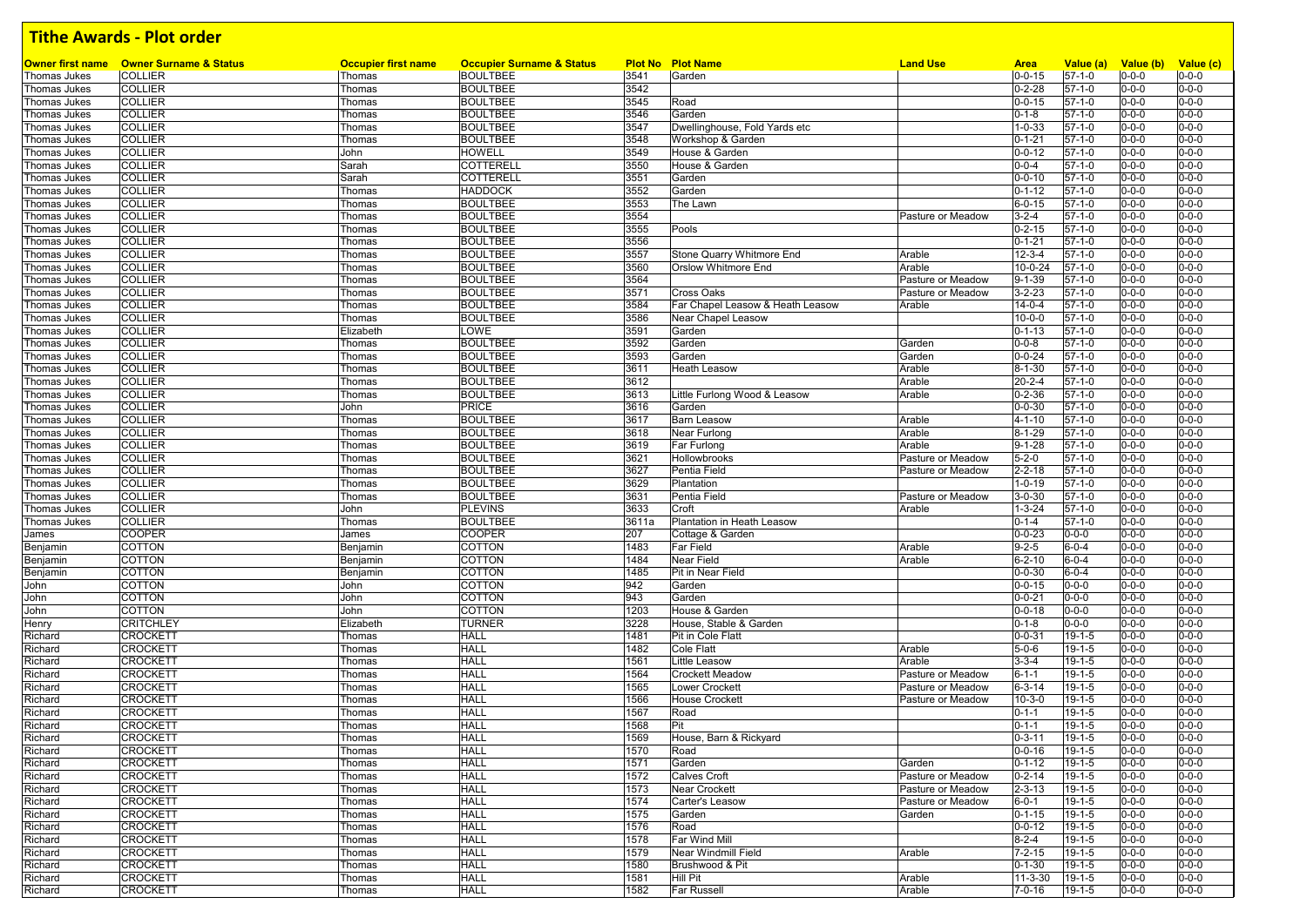|                   | <b>Owner first name Owner Surname &amp; Status</b> | <b>Occupier first name</b> | <b>Occupier Surname &amp; Status</b> |      | <b>Plot No Plot Name</b>       | <b>Land Use</b>   | <b>Area</b>  | Value (a)    | Value (b)   | Value (c)   |
|-------------------|----------------------------------------------------|----------------------------|--------------------------------------|------|--------------------------------|-------------------|--------------|--------------|-------------|-------------|
| Richard           | <b>CROCKETT</b>                                    | Thomas                     | <b>HALL</b>                          | 1583 | Brushwood                      |                   | $0 - 0 - 33$ | $19 - 1 - 5$ | $0 - 0 - 0$ | $0 - 0 - 0$ |
| Richard           | <b>CROCKETT</b>                                    | Thomas                     | <b>HALL</b>                          | 1584 | Near Russell                   | Arable            | $8 - 2 - 10$ | $19 - 1 - 5$ | $0 - 0 - 0$ | $0 - 0 - 0$ |
| Richard           | <b>CROCKETT</b>                                    | Thomas                     | <b>HALL</b>                          | 1585 | Pit in Near Russell            |                   | $0 - 0 - 32$ | $19 - 1 - 5$ | $0 - 0 - 0$ | $0 - 0 - 0$ |
| Richard           | <b>CROCKETT</b>                                    | Thomas                     | <b>HALL</b>                          | 1595 | <b>Cole Flatt</b>              | Arable            | $6 - 3 - 30$ | 19-1-5       | $0 - 0 - 0$ | $0 - 0 - 0$ |
| Richard           | <b>CROCKETT</b>                                    | Thomas                     | <b>HALL</b>                          | 1596 | Apeton Meadow                  | Pasture or Meadow | $1 - 3 - 30$ | $19 - 1 - 5$ | $0 - 0 - 0$ | $0 - 0 - 0$ |
| Richard           | <b>CROCKETT</b>                                    | Thomas                     | <b>HALL</b>                          | 1597 | <b>Barlow Way</b>              | Arable            | $5 - 2 - 22$ | $19 - 1 - 5$ | $0 - 0 - 0$ | $0 - 0 - 0$ |
| WILLIAM           | <b>CROSS</b>                                       | William                    | <b>CROSS</b>                         | 3316 | House & Garden                 |                   | $0 - 1 - 6$  | $0 - 0 - 0$  | $0 - 0 - 0$ | $0 - 0 - 0$ |
| James             | <b>DEBNEY</b>                                      | James                      | <b>DEBNEY</b>                        | 2918 | House & Garden                 |                   | $0 - 1 - 7$  | $0 - 0 - 0$  | $0 - 0 - 0$ | $0 - 0 - 0$ |
| James             | <b>DEBNEY</b>                                      | George                     | <b>DEBNEY</b>                        | 3088 | House & Garden                 |                   | $0 - 0 - 24$ | $0 - 0 - 0$  | $0 - 0 - 0$ | $0 - 0 - 0$ |
| James             | <b>DEBNEY</b>                                      | Thomas                     | <b>DICKIN</b>                        | 3089 | House & Garden                 |                   | $0 - 0 - 20$ | $0 - 0 - 0$  | $0 - 0 - 0$ | $0 - 0 - 0$ |
|                   | <b>DEBNEY</b>                                      | Samuel                     | <b>BRATTON</b>                       | 3090 | House & Garden                 |                   | $0 - 0 - 21$ | $0 - 0 - 0$  | $0 - 0 - 0$ | $0 - 0 - 0$ |
| James             |                                                    |                            |                                      |      |                                |                   |              |              |             | $0 - 0 - 0$ |
| Sarah             | <b>DUDSON</b>                                      | Sarah                      | <b>DUDSON</b>                        | 3292 | Croft                          | Pasture or Meadow | $0 - 1 - 6$  | $0 - 0 - 0$  | $0 - 0 - 0$ |             |
| Sarah             | <b>DUDSON</b>                                      | Sarah                      | <b>DUDSON</b>                        | 3298 | House, Barn & Garden           |                   | $0 - 0 - 35$ | $0 - 0 - 0$  | $0 - 0 - 0$ | $0 - 0 - 0$ |
| Sarah             | <b>DUDSON</b>                                      | Sarah                      | <b>DUDSON</b>                        | 3299 | Croft                          | Pasture or Meadow | $0 - 2 - 20$ | $0 - 0 - 0$  | $0 - 0 - 0$ | $0 - 0 - 0$ |
| Sarah             | <b>DUDSON</b>                                      | Sarah                      | <b>DUDSON</b>                        | 3300 | Croft                          | Pasture or Meadow | $1 - 0 - 0$  | $0 - 0 - 0$  | $0 - 0 - 0$ | $0 - 0 - 0$ |
| Joseph            | <b>DYKE</b>                                        | Joseph                     | <b>DYKE</b>                          | 2904 | Cottage & Garden               |                   | $0 - 0 - 4$  | $0 - 0 - 0$  | $0 - 0 - 0$ | $0 - 0 - 0$ |
| Stephen           | <b>DYKE</b>                                        | Stephen                    | <b>DYKE</b>                          | 3136 | House & Garden                 |                   | $0 - 0 - 17$ | $0 - 0 - 0$  | $0 - 0 - 0$ | $0 - 0 - 0$ |
| WILLIAM           | <b>DYKE</b>                                        | William                    | <b>DYKE</b>                          | 2903 | Cottage & Garden               |                   | $0 - 0 - 3$  | $0 - 0 - 0$  | $0 - 0 - 0$ | $0 - 0 - 0$ |
| Winifred          | <b>DYKE</b>                                        | Winifred                   | <b>DYKE</b>                          | 3137 | House & Garden                 |                   | $0 - 0 - 7$  | $0 - 0 - 0$  | $0 - 0 - 0$ | $0 - 0 - 0$ |
| Thomas            | <b>EARDLEY</b>                                     | Thomas                     | <b>EARDLEY</b>                       | 2895 | <b>House and Garden</b>        |                   | $0 - 0 - 9$  | $0 - 0 - 0$  | $0 - 0 - 0$ | $0 - 0 - 0$ |
| Thomas            | <b>EARDLEY</b>                                     | Thomas                     | <b>EARDLEY</b>                       | 2905 | Pig Stye                       |                   | $0 - 0 - 9$  | $0 - 0 - 0$  | $0 - 0 - 0$ | $0 - 0 - 0$ |
|                   | <b>EBENEZER CHAPEL, Trustees of</b>                |                            | EBENEZER CHAPEL, Trustees of         | 2230 | <b>Ebenezer Chapel</b>         |                   | $0 - 0 - 10$ | $0 - 0 - 0$  | $0 - 0 - 0$ | $0 - 0 - 0$ |
| John              | <b>ECCLES</b>                                      | John                       | <b>ECCLES</b>                        | 1939 | House & Garden                 |                   | $0 - 0 - 4$  | $0 - 0 - 0$  | $0 - 0 - 0$ | $0 - 0 - 0$ |
|                   | <b>ECCLES</b>                                      | Robert                     | <b>ECCLES</b>                        | 1341 | Part of a Garden               |                   | $0 - 0 - 39$ | $0 - 0 - 0$  | $0 - 0 - 0$ | $0 - 0 - 0$ |
| Robert            |                                                    |                            |                                      |      |                                |                   |              |              |             |             |
| Robert            | <b>ECCLES</b>                                      | Robert                     | <b>ECCLES</b>                        | 2261 | House & Part of a Garden       |                   | $0 - 2 - 3$  | $0 - 0 - 0$  | $0 - 0 - 0$ | $0 - 0 - 0$ |
| William & Richard | <b>EVANS</b>                                       | Thomas                     | <b>EVANS</b>                         | 2875 | Croft                          | Arable            | $0 - 2 - 13$ | $0 - 6 - 5$  | $0 - 0 - 0$ | $0 - 0 - 0$ |
| William & Richard | <b>EVANS</b>                                       | Thomas                     | <b>EVANS</b>                         | 2877 | Garden                         |                   | $0 - 0 - 7$  | $0 - 6 - 5$  | $0 - 0 - 0$ | $0 - 0 - 0$ |
| William & Richard | <b>EVANS</b>                                       | Thomas                     | <b>EVANS</b>                         | 2910 | Cottage, Garden & Outbuildings |                   | $0 - 0 - 29$ | $0 - 6 - 5$  | $0 - 0 - 0$ | $0 - 0 - 0$ |
| William & Richard | <b>EVANS</b>                                       | Thomas                     | <b>EVANS</b>                         | 2929 | Croft                          | Arable            | $0 - 0 - 21$ | $0 - 6 - 5$  | $0 - 0 - 0$ | $0 - 0 - 0$ |
| William & Richard | <b>EVANS</b>                                       | Thomas                     | <b>EVANS</b>                         | 2953 | Field                          |                   | $0 - 2 - 33$ | $0 - 6 - 5$  | $0 - 0 - 0$ | $0 - 0 - 0$ |
|                   | FORTON POOR, Trustee of                            | William                    | HUMPAGE                              | 1936 | Meadow                         | Pasture or Meadow | $1 - 0 - 37$ | $0 - 3 - 9$  | $0 - 0 - 0$ | $0 - 0 - 0$ |
|                   | FORTON POOR. Trustee of                            | Richard                    | <b>NORRIS</b>                        | 1948 | The Twitches                   | Pasture or Meadow | $0 - 3 - 4$  | $0 - 3 - 9$  | $0 - 0 - 0$ | $0 - 0 - 0$ |
|                   | FORTON POOR, Trustee of                            | Richard                    | <b>NORRIS</b>                        | 1949 | The Twitches                   | Pasture or Meadow | $0 - 3 - 8$  | $0 - 3 - 9$  | $0 - 0 - 0$ | $0 - 0 - 0$ |
|                   | FORTON POOR, Trustee of                            | Richard                    | <b>NORRIS</b>                        | 1958 | The Twitches                   | Pasture or Meadow | $1 - 1 - 35$ | $0 - 3 - 9$  | $0 - 0 - 0$ | $0 - 0 - 0$ |
|                   | FORTON POOR, Trustee of                            | Ezekiel                    | <b>BUTLER</b>                        | 2249 | Forton Poor's Land             | Pasture or Meadow | $2 - 3 - 0$  | $0 - 3 - 9$  | $0 - 0 - 0$ | $0 - 0 - 0$ |
|                   | FORTON POOR, Trustee of                            | Ezekiel                    | <b>BUTLER</b>                        | 2251 | Forton Poor's Land             |                   | $1 - 3 - 4$  | $0 - 3 - 9$  | $0 - 0 - 0$ | $0 - 0 - 0$ |
|                   | FORTON POOR, Trustee of                            | Ezekiel                    | <b>BUTLER</b>                        | 2252 | Forton Poor's Land             |                   | $2 - 0 - 23$ | $0 - 3 - 9$  | $0 - 0 - 0$ | $0 - 0 - 0$ |
| Richard           | FOWELL                                             | Richard                    | FOWELL                               | 1274 | <b>Middle Croft</b>            | Pasture or Meadow | $0 - 2 - 27$ | $0 - 1 - 0$  | $0 - 0 - 0$ | $0 - 0 - 0$ |
|                   | <b>FOWELL</b>                                      |                            |                                      |      |                                |                   |              |              |             | $0 - 0 - 0$ |
| Richard           |                                                    | Richard                    | <b>FOWELL</b>                        | 1275 | <b>Stokes Croft</b>            | Pasture or Meadow | $0 - 3 - 32$ | $0 - 1 - 0$  | $0 - 0 - 0$ |             |
| Richard           | FOWELL                                             | Richard                    | FOWELL                               | 1276 | Brick Kilns & Yard             |                   | $0 - 2 - 3$  | $0 - 1 - 0$  | $0 - 0 - 0$ | $0 - 0 - 0$ |
| Richard           | <b>FOWELL</b>                                      | Richard                    | <b>FOWELL</b>                        | 1279 | Garden                         | Garden            | $0 - 0 - 11$ | $0 - 1 - 0$  | $0 - 0 - 0$ | $0 - 0 - 0$ |
| Richard           | FOWELL                                             | Richard                    | FOWELL                               | 1280 | Road to Brick Kilns            |                   | $0 - 0 - 12$ | $0 - 1 - 0$  | $0 - 0 - 0$ | $0 - 0 - 0$ |
| Richard           | <b>FOWELL</b>                                      | Richard                    | FOWELL                               | 1281 | House & Garden                 |                   | $0 - 0 - 11$ | $0 - 1 - 0$  | $0 - 0 - 0$ | $0 - 0 - 0$ |
| Richard           | FOWELL                                             | Richard                    | <b>FOWELL</b>                        | 1290 | Road to Kilns & Yard           |                   | $0 - 0 - 15$ | $0 - 1 - 0$  | $0 - 0 - 0$ | $0 - 0 - 0$ |
| Ambrose           | <b>FROST</b>                                       | Elizabeth                  | <b>TYRE</b>                          | 2912 | House & Garden                 |                   | $0 - 0 - 6$  | $0 - 0 - 0$  | $0 - 0 - 0$ | $0 - 0 - 0$ |
| Ambrose           | <b>FROST</b>                                       | John                       | <b>WILLIAMS</b>                      | 2915 | Garden                         | Garden            | $0 - 0 - 16$ | $0 - 0 - 0$  | $0 - 0 - 0$ | $0 - 0 - 0$ |
| Ambrose           | <b>FROST</b>                                       | John                       | <b>WILLIAMS</b>                      | 2916 | Croft                          | Arable            | $0 - 0 - 15$ | $0 - 0 - 0$  | $0 - 0 - 0$ | $0 - 0 - 0$ |
| Ambrose           | <b>FROST</b>                                       | Ambrose                    | <b>FROST</b>                         | 2931 | Croft                          | Arable            | $0 - 0 - 30$ | $0 - 0 - 0$  | $0 - 0 - 0$ | $0 - 0 - 0$ |
| John              | <b>FROST</b>                                       | John                       | FROST                                | 2911 | Croft                          | Pasture or Meadow | $0 - 0 - 21$ | $0 - 0 - 8$  | $0 - 0 - 0$ | $0 - 0 - 0$ |
| John              | <b>FROST</b>                                       | John                       | <b>FROST</b>                         | 2932 | Cottage, Croft & Outbuildings  | Arable            | $0 - 1 - 25$ | $0 - 0 - 8$  | $0 - 0 - 0$ | $0 - 0 - 0$ |
| John              | FROST                                              | Robert                     | <b>EDWARDS</b>                       | 2914 | Cottage & Garden               |                   | $0 - 0 - 25$ | $0 - 0 - 8$  | $0 - 0 - 0$ | $0 - 0 - 0$ |
| William           | <b>FROST</b>                                       | William                    | <b>FROST</b>                         | 2979 | House, Garden & Outbuildings   |                   | $0 - 0 - 28$ | $0 - 0 - 0$  | $0 - 0 - 0$ | $0 - 0 - 0$ |
| John              | FROST, Snr                                         | John                       | FROST, Jnr                           | 2933 | Cottage                        |                   | $0 - 0 - 3$  | $0 - 0 - 0$  | $0 - 0 - 0$ | $0 - 0 - 0$ |
| William           |                                                    |                            | <b>RYALLS</b>                        |      |                                |                   | $1 - 0 - 25$ |              |             | $0 - 0 - 0$ |
|                   | GARDNER                                            | John                       |                                      | 358  | Croft                          | Arable            |              | $0 - 5 - 5$  | $0 - 0 - 0$ |             |
| William           | <b>GARDNER</b>                                     | John                       | <b>RYALLS</b>                        | 359  | Croft                          | Pasture or Meadow | $0 - 3 - 21$ | $0 - 5 - 5$  | $0 - 0 - 0$ | $0 - 0 - 0$ |
| William           | <b>GARDNER</b>                                     | John                       | <b>RYALLS</b>                        | 360  | Croft                          | Arable            | $0 - 3 - 29$ | $0 - 5 - 5$  | $0 - 0 - 0$ | $0 - 0 - 0$ |
| Thomas William    | <b>GIFFARD</b>                                     | James                      | <b>WYLEY</b>                         | 3390 | Pig's Leasow                   | Arable            | $0 - 3 - 35$ | $14 - 0 - 2$ | $0 - 0 - 0$ | $0 - 0 - 0$ |
| Thomas William    | <b>GIFFARD</b>                                     | James                      | <b>WYLEY</b>                         | 3391 | Pig's Leasow                   | Pasture or Meadow | $4 - 3 - 18$ | $14 - 0 - 2$ | $0 - 0 - 0$ | $0 - 0 - 0$ |
| Thomas William    | <b>GIFFARD</b>                                     | James                      | <b>WYLEY</b>                         | 3392 | Garden                         |                   | $0 - 0 - 19$ | 14-0-2       | $0 - 0 - 0$ | $0 - 0 - 0$ |
| Thomas William    | <b>GIFFARD</b>                                     | James                      | WYLEY                                | 3393 | Little Meadow                  | Pasture or Meadow | $0 - 3 - 30$ | $14 - 0 - 2$ | $0 - 0 - 0$ | $0 - 0 - 0$ |
| Thomas William    | <b>GIFFARD</b>                                     | James                      | <b>WYLEY</b>                         | 3394 | House & Garden                 |                   | $0 - 0 - 29$ | $14 - 0 - 2$ | $0 - 0 - 0$ | $0 - 0 - 0$ |
| Thomas William    | <b>GIFFARD</b>                                     | James                      | <b>WYLEY</b>                         | 3395 | Road                           |                   | $0 - 0 - 30$ | $14 - 0 - 2$ | $0 - 0 - 0$ | $0 - 0 - 0$ |
| Thomas William    | <b>GIFFARD</b>                                     | James                      | <b>WYLEY</b>                         | 3396 | Pit & Waste                    |                   | $0 - 0 - 20$ | $14 - 0 - 2$ | $0 - 0 - 0$ | $0 - 0 - 0$ |
| Thomas William    | <b>GIFFARD</b>                                     | James                      | <b>WYLEY</b>                         | 3397 | <b>Barn Meadow</b>             | Pasture or Meadow | $1 - 2 - 28$ | $14 - 0 - 2$ | $0 - 0 - 0$ | $0 - 0 - 0$ |
| Thomas William    | <b>GIFFARD</b>                                     | James                      | <b>WYLEY</b>                         | 3398 | Marl Pit Leasow                | Arable            | $4 - 1 - 38$ | $14 - 0 - 2$ | $0 - 0 - 0$ | $0 - 0 - 0$ |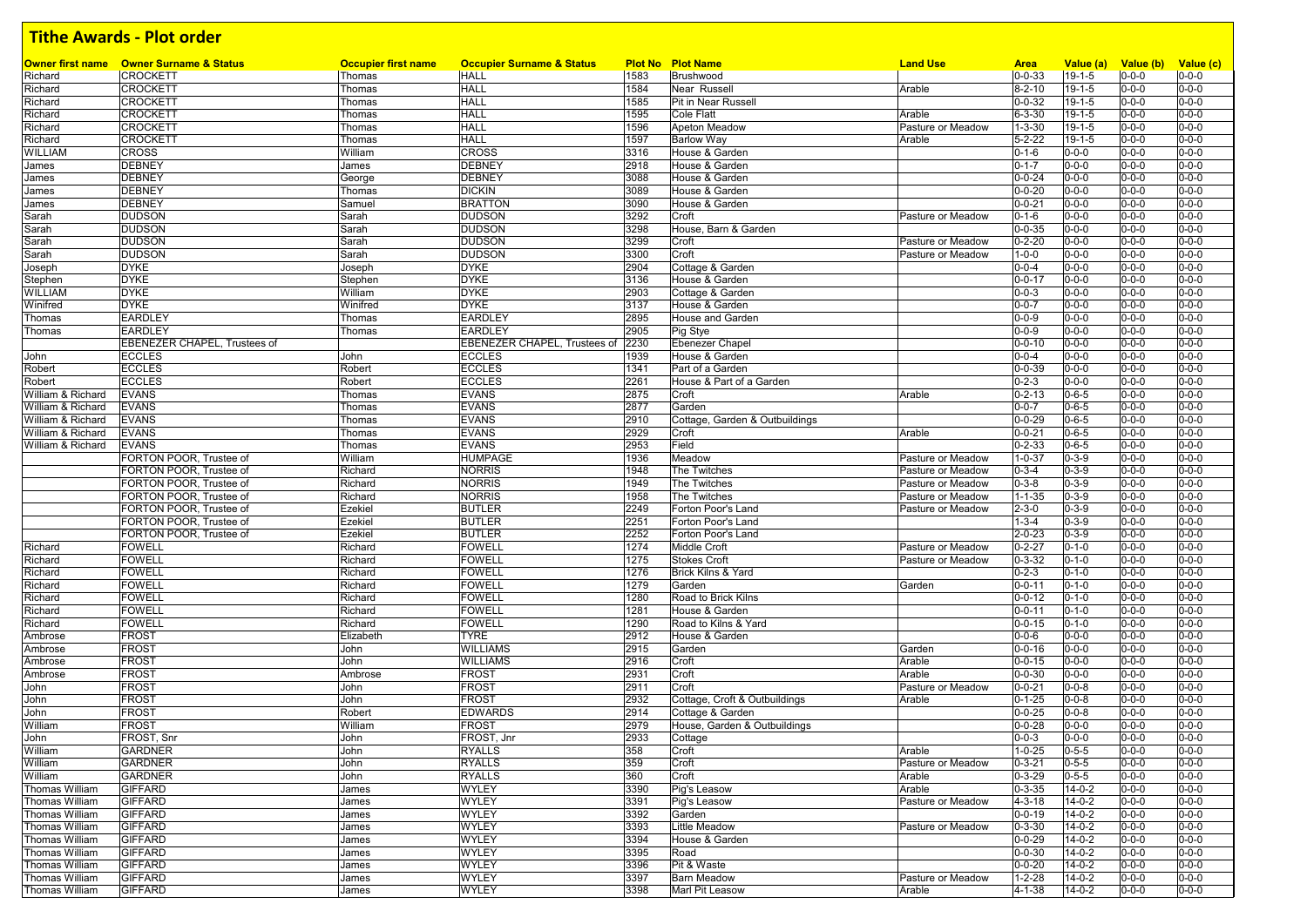| Owner first name | <b>Owner Surname &amp; Status</b>              | <b>Occupier first name</b> | <b>Occupier Surname &amp; Status</b> |       | <b>Plot No Plot Name</b>  | <b>Land Use</b>   | <b>Area</b>   | Value (a)     | Value (b)   | Value (c)                  |
|------------------|------------------------------------------------|----------------------------|--------------------------------------|-------|---------------------------|-------------------|---------------|---------------|-------------|----------------------------|
| Thomas William   | <b>GIFFARD</b>                                 | James                      | <b>WYLEY</b>                         | 3399  | Waste in Marl Pit Leasow  |                   | $0 - 0 - 29$  | $14 - 0 - 2$  | $0 - 0 - 0$ | $0 - 0 - 0$                |
| Thomas William   | <b>GIFFARD</b>                                 | James                      | <b>WYLEY</b>                         | 3401  | <b>Near Field</b>         | Arable            | $4 - 3 - 23$  | $14 - 0 - 2$  | $0 - 0 - 0$ | $0 - 0 - 0$                |
| Thomas William   | <b>GIFFARD</b>                                 | James                      | <b>WYLEY</b>                         | 3402  | <b>Far Field</b>          | Arable            | $4 - 1 - 28$  | $14 - 0 - 2$  | $0 - 0 - 0$ | $0 - 0 - 0$                |
| Thomas William   | <b>GIFFARD</b>                                 | James                      | <b>WYLEY</b>                         | 3403  | Dean's Gorsey Leasow      | Arable            | $7 - 2 - 23$  | $14 - 0 - 2$  | $0 - 0 - 0$ | $0 - 0 - 0$                |
| Thomas William   | <b>GIFFARD</b>                                 | James                      | <b>WYLEY</b>                         | 3415  | <b>Wood Leasow</b>        | Arable            | $3 - 2 - 2$   | $14 - 0 - 2$  | $0 - 0 - 0$ | $0 - 0 - 0$                |
| Thomas William   | <b>GIFFARD</b>                                 | James                      | WYLEY                                | 3416  | Wood Leasow               | Arable            | $11 - 1 - 32$ | $14 - 0 - 2$  | $0 - 0 - 0$ | $0 - 0 - 0$                |
| Thomas William   | <b>GIFFARD</b>                                 | James                      | WYLEY                                | 3417  | Far Gorsey Leasow         | Arable            | 17-1-22       | $14 - 0 - 2$  | $0 - 0 - 0$ | $0 - 0 - 0$                |
| Thomas William   | <b>GIFFARD</b>                                 | James                      | <b>WYLEY</b>                         | 3418  | Near Gorsey Leasow        | Pasture or Meadow | 16-2-14       | $14 - 0 - 2$  | $0 - 0 - 0$ | $0 - 0 - 0$                |
| Thomas William   | <b>GIFFARD</b>                                 | T W                        | <b>GIFFARD</b>                       | 3419  | High Onn Wood             |                   | 39-0-18       | 0-0-0         | $0 - 0 - 0$ | $0 - 0 - 0$                |
| Thomas William   | <b>GIFFARD</b>                                 | James                      | WYLEY                                | 3420  | <b>Bailey's Meadow</b>    | Arable            | $16 - 3 - 18$ | $14 - 0 - 2$  | $0 - 0 - 0$ | $0 - 0 - 0$                |
| Thomas William   | <b>GIFFARD</b>                                 | James                      | WYLEY                                | 3428  | <b>Wood Meadow</b>        | Pasture or Meadow | $6 - 0 - 25$  | $14 - 0 - 2$  | $0 - 0 - 0$ | $0 - 0 - 0$                |
| Thomas William   | <b>GIFFARD</b>                                 | James                      | WYLEY                                | 3418a | Pit in Far Gorsey Leasow  |                   | $0 - 0 - 25$  | $14 - 0 - 2$  | $0 - 0 - 0$ | $0 - 0 - 0$                |
|                  | <b>GNOSALL &amp; CHURCH EATON. Trustees of</b> | Thomas                     | <b>BABB</b>                          | 1554  | Croft                     | Pasture or Meadow | $0 - 2 - 5$   | $1 - 14 - 10$ | $0 - 0 - 0$ | $0 - 0 - 0$                |
|                  | GNOSALL & CHURCH EATON, Trustees of            | Thomas                     | <b>BABB</b>                          | 1557  | Road in Short Flatt       |                   | $0 - 0 - 21$  | $1 - 14 - 10$ | $0 - 0 - 0$ | $0 - 0 - 0$                |
|                  | GNOSALL & CHURCH EATON, Trustees of            | Thomas                     | <b>BABB</b>                          | 1558  | <b>Short Flatt</b>        | Arable            | $5 - 2 - 5$   | $1 - 14 - 10$ | $0 - 0 - 0$ | $0 - 0 - 0$                |
|                  | GNOSALL, Overseers of the Poor of the Parish   |                            | GNOSALL, Overseers of the Poor       | 948   | Pinfold                   |                   | $0 - 0 - 2$   | $0 - 0 - 0$   | $0 - 0 - 0$ | $0 - 0 - 0$                |
|                  | GNOSALL, Overseers of the Poor of the Parish   |                            | GNOSALL, Overseers of the Poor       | 1142  | Round House & Garden      |                   | $0 - 0 - 17$  | $0 - 0 - 0$   | $0 - 0 - 0$ | $0 - 0 - 0$                |
|                  | GNOSALL, Overseers of the Poor of the Parish   |                            | GNOSALL, Overseers of the Poor       | 1143  | Round House & Garden      |                   | $0 - 0 - 17$  | $0 - 0 - 0$   | $0 - 0 - 0$ | $0 - 0 - 0$                |
|                  | GNOSALL, Overseers of the Poor of the Parish   |                            | GNOSALL, Overseers of the Poor       | 1170  | School                    |                   | $0 - 0 - 9$   | $0 - 0 - 0$   | $0 - 0 - 0$ | $0 - 0 - 0$                |
|                  | GNOSALL, Overseers of the Poor of the Parish   |                            | GNOSALL, Overseers of the Poor       | 1185  | Church & Church Yard      |                   | $1 - 1 - 30$  | $0 - 0 - 0$   | $0 - 0 - 0$ | $0 - 0 - 0$                |
|                  |                                                |                            |                                      |       | Pinfold                   |                   |               | $0 - 0 - 0$   |             | $0 - 0 - 0$                |
|                  | GNOSALL, Overseers of the Poor of the Parish   |                            | GNOSALL, Overseers of the Poor       | 3029  |                           |                   | $0 - 0 - 2$   |               | $0 - 0 - 0$ |                            |
|                  | GNOSALL, Overseers of the Poor of the Parish   |                            | GNOSALL, Overseers of the Poor       | 3313  | Church & Ground           |                   | $1 - 1 - 10$  | $0 - 0 - 0$   | $0 - 0 - 0$ | $0 - 0 - 0$<br>$0 - 0 - 0$ |
|                  | GNOSALL, Overseers of the Poor of the Parish   |                            | GNOSALL, Overseers of the Poor       | 3603  | Pinfold                   |                   | $0 - 0 - 1$   | $0 - 0 - 0$   | $0 - 0 - 0$ | $0 - 0 - 0$                |
| John             | <b>GOUGH</b>                                   | Elizabeth                  | KEBBLE                               | 1599  | Far Banks                 | Pasture or Meadow | $2 - 1 - 6$   | 157-10-6      | $0 - 0 - 0$ |                            |
| John             | <b>GOUGH</b>                                   | Elizabeth                  | KEBBLE                               | 1600  | Near Middle Hinill        | Pasture or Meadow | $0 - 3 - 34$  | 157-10-6      | $0 - 0 - 0$ | $0 - 0 - 0$                |
| John             | <b>GOUGH</b>                                   | Elizabeth                  | <b>KEBBLE</b>                        | 1601  | Middle Hinill             | Arable            | $2 - 3 - 20$  | 157-10-6      | $0 - 0 - 0$ | $0 - 0 - 0$<br>$0 - 0 - 0$ |
| John             | <b>GOUGH</b>                                   | Elizabeth                  | KEBBLE                               | 1602  | <b>Near Hinill</b>        | Arable            | $4 - 1 - 16$  | 157-10-6      | $0 - 0 - 0$ |                            |
| John             | <b>GOUGH</b>                                   | Elizabeth                  | KEBBLE                               | 1614  | Road in Little Hinill     |                   | $0 - 1 - 8$   | 157-10-6      | $0 - 0 - 0$ | $0 - 0 - 0$                |
| John             | <b>GOUGH</b>                                   | Elizabeth                  | KEBBLE                               | 1615  | Little Hinill             | Arable            | $3 - 1 - 36$  | 157-10-6      | $0 - 0 - 0$ | $0 - 0 - 0$                |
| John             | <b>GOUGH</b>                                   | Elizabeth                  | KEBBLE                               | 1616  | Road in Little Hinill     |                   | $0 - 0 - 18$  | 157-10-6      | $0 - 0 - 0$ | $0 - 0 - 0$                |
| John             | <b>GOUGH</b>                                   | Samuel                     | <b>MYATT</b>                         | 1620  | Dove Meadow               | Pasture or Meadow | $1 - 1 - 0$   | 157-10-6      | $0 - 0 - 0$ | $0 - 0 - 0$                |
| John             | <b>GOUGH</b>                                   | Samuel                     | <b>MYATT</b>                         | 1624  | Little Meadow             | Pasture or Meadow | $0 - 3 - 23$  | 157-10-6      | $0 - 0 - 0$ | $0 - 0 - 0$                |
| John             | <b>GOUGH</b>                                   | Samuel                     | <b>MYATT</b>                         | 1625  | Part of Randall's Birtch  | Arable            | $4 - 2 - 25$  | 157-10-6      | $0 - 0 - 0$ | $0 - 0 - 0$                |
| John             | <b>GOUGH</b>                                   | Samuel                     | <b>MYATT</b>                         | 1626  | Part of Randall's Birtch  | Arable            | $3 - 3 - 21$  | 157-10-6      | $0 - 0 - 0$ | $0 - 0 - 0$                |
| John             | <b>GOUGH</b>                                   | Samuel                     | <b>MYATT</b>                         | 1627  | Part of Randall's Birtch  | Arable            | $3 - 0 - 24$  | 157-10-6      | $0 - 0 - 0$ | $0 - 0 - 0$                |
| John             | <b>GOUGH</b>                                   | Samuel                     | <b>MYATT</b>                         | 1628  | <b>Crane Meadow</b>       | Pasture or Meadow | $3 - 1 - 19$  | 157-10-6      | $0 - 0 - 0$ | $0 - 0 - 0$                |
| John             | <b>GOUGH</b>                                   | Samuel                     | <b>MYATT</b>                         | 1629  | House & part of Fold Yard |                   | $0 - 0 - 11$  | 157-10-6      | $0 - 0 - 0$ | $0 - 0 - 0$                |
| John             | <b>GOUGH</b>                                   | Samuel                     | <b>MYATT</b>                         | 1641  | Part of Randall's Birtch  | Arable            | $2 - 0 - 35$  | 157-10-6      | $0 - 0 - 0$ | $0 - 0 - 0$                |
| John             | <b>GOUGH</b>                                   | Stephen                    | <b>COPPER</b>                        | 1656  | Croft                     | Pasture or Meadow | $1 - 0 - 14$  | 157-10-6      | $0 - 0 - 0$ | $0 - 0 - 0$                |
| John             | <b>GOUGH</b>                                   | Stephen                    | <b>COPPER</b>                        | 1657  | Croft                     | Arable            | $1 - 1 - 9$   | 157-10-6      | $0 - 0 - 0$ | $0 - 0 - 0$                |
| John             | <b>GOUGH</b>                                   | Thomas                     | JOHNSON, Snr                         | 1659  | Leasow below the Road     | Arable            | $1 - 3 - 22$  | 157-10-6      | $0 - 0 - 0$ | $0 - 0 - 0$                |
| John             | <b>GOUGH</b>                                   | Thomas                     | JOHNSON, Snr                         | 1661  | Leasow below the Road     | Arable            | $3 - 0 - 21$  | 157-10-6      | $0 - 0 - 0$ | $0 - 0 - 0$                |
| John             | <b>GOUGH</b>                                   | Stephen                    | COPPER                               | 1663  | Croft                     | Pasture or Meadow | $1 - 0 - 24$  | 157-10-6      | $0 - 0 - 0$ | $0 - 0 - 0$                |
| John             | <b>GOUGH</b>                                   | Thomas                     | JOHNSON, Snr                         | 1664  | Cottage & Garden          |                   | $0 - 0 - 14$  | 157-10-6      | $0 - 0 - 0$ | $0 - 0 - 0$                |
| John             | <b>GOUGH</b>                                   | Thomas Junr                | JOHNSON                              | 1665  | Cottage & Garden          |                   | $0 - 0 - 4$   | $0 - 3 - 7$   | $0 - 0 - 0$ | $0 - 0 - 0$                |
| John             | <b>GOUGH</b>                                   | Stephen                    | COPPER                               | 1666  | Croft                     | Pasture or Meadow | $1 - 2 - 26$  | 157-10-6      | $0 - 0 - 0$ | $0 - 0 - 0$                |
| John             | <b>GOUGH</b>                                   | Thomas                     | JOHNSON, Jnr                         | 1667  | The Broad Britches        | Arable            | $4 - 3 - 9$   | 157-10-6      | $0 - 0 - 0$ | $0 - 0 - 0$                |
| John             | <b>GOUGH</b>                                   | John                       | TURNER                               | 2023  | Far Knighton's Britch     | Arable            | $7 - 0 - 25$  | 157-10-6      | $0 - 0 - 0$ | $0 - 0 - 0$                |
| John             | <b>GOUGH</b>                                   | Thomas                     | JOHNSON, Jnr                         | 2030  | Higher Knighton's Britch  | Pasture or Meadow | $3 - 0 - 19$  | 157-10-6      | $0 - 0 - 0$ | $0 - 0 - 0$                |
| John             | <b>GOUGH</b>                                   | Thomas                     | JOHNSON, Jnr                         | 2031  | Middle Knighton's Britch  | Pasture or Meadow | $2 - 2 - 23$  | 157-10-6      | $0 - 0 - 0$ | $0 - 0 - 0$                |
| John             | <b>GOUGH</b>                                   | Thomas                     | JOHNSON, Jnr                         | 2032  | Near Knighton's Britch    | Pasture or Meadow | $2 - 1 - 27$  | 157-10-6      | $0 - 0 - 0$ | $0 - 0 - 0$                |
| John             | GOUGH                                          | Thomas                     | JOHNSON, Snr                         | 2033  | Lower Nighton's Britch    | Pasture or Meadow | $3 - 3 - 30$  | 157-10-6      | $0 - 0 - 0$ | $0 - 0 - 0$                |
| John             | GOUGH                                          | Thomas                     | JOHNSON, Jnr                         | 2034  | Whore Oak Britch          | Arable            | $5 - 0 - 0$   | 157-10-6      | $0 - 0 - 0$ | $0 - 0 - 0$                |
|                  |                                                |                            |                                      |       |                           |                   |               |               |             |                            |
| John             | <b>GOUGH</b>                                   | <b>Thomas Senr</b>         | <b>JOHNSON</b>                       | 2035  | Garden                    |                   | $0 - 0 - 12$  | $0 - 3 - 7$   | $0 - 0 - 0$ | $0 - 0 - 0$                |
| John             | <b>GOUGH</b>                                   | <b>Thomas Senr</b>         | <b>JOHNSON</b>                       | 2036  | Cow Houses & Garden       |                   | $0 - 1 - 26$  | $0 - 3 - 7$   | $0 - 0 - 0$ | $0 - 0 - 0$                |
| John             | <b>GOUGH</b>                                   | Thomas                     | JOHNSON, Jnr                         | 2038  | <b>Rick Yard</b>          |                   | $0 - 0 - 16$  | 157-10-6      | $0 - 0 - 0$ | $0 - 0 - 0$                |
| John             | <b>GOUGH</b>                                   | Thomas                     | JOHNSON, Jnr                         | 2039  | Barn                      |                   | $0 - 0 - 3$   | 157-10-6      | $0 - 0 - 0$ | $0 - 0 - 0$                |
| John             | <b>GOUGH</b>                                   | Thomas                     | JOHNSON, Jnr                         | 2040  | Leasow above the Road     | Arable            | $6 - 0 - 25$  | 157-10-6      | $0 - 0 - 0$ | $0 - 0 - 0$                |
| John             | <b>GOUGH</b>                                   | Jane                       | <b>ANSTOW</b>                        | 2046  | House & Garden            |                   | $0 - 2 - 2$   | $0 - 3 - 7$   | $0 - 0 - 0$ | $0 - 0 - 0$                |
| John             | <b>GOUGH</b>                                   | John                       | <b>TURNER</b>                        | 2047  | Rough Hayes               | Arable            | $5 - 1 - 26$  | 157-10-6      | $0 - 0 - 0$ | $0 - 0 - 0$                |
| John             | <b>GOUGH</b>                                   | John                       | <b>TURNER</b>                        | 2048  | Rough Hayes               | Arable            | $6 - 1 - 18$  | 157-10-6      | $0 - 0 - 0$ | $0 - 0 - 0$                |
| John             | <b>GOUGH</b>                                   | John                       | <b>TURNER</b>                        | 2049  | Rough Hayes Coppice       | Pasture or Meadow | $4 - 3 - 20$  | 157-10-6      | $0 - 0 - 0$ | $0 - 0 - 0$                |
| John             | <b>GOUGH</b>                                   | John                       | <b>TURNER</b>                        | 2051  | Rough Hayes Coppice       | Arable            | $4 - 0 - 22$  | 157-10-6      | $0 - 0 - 0$ | $0 - 0 - 0$                |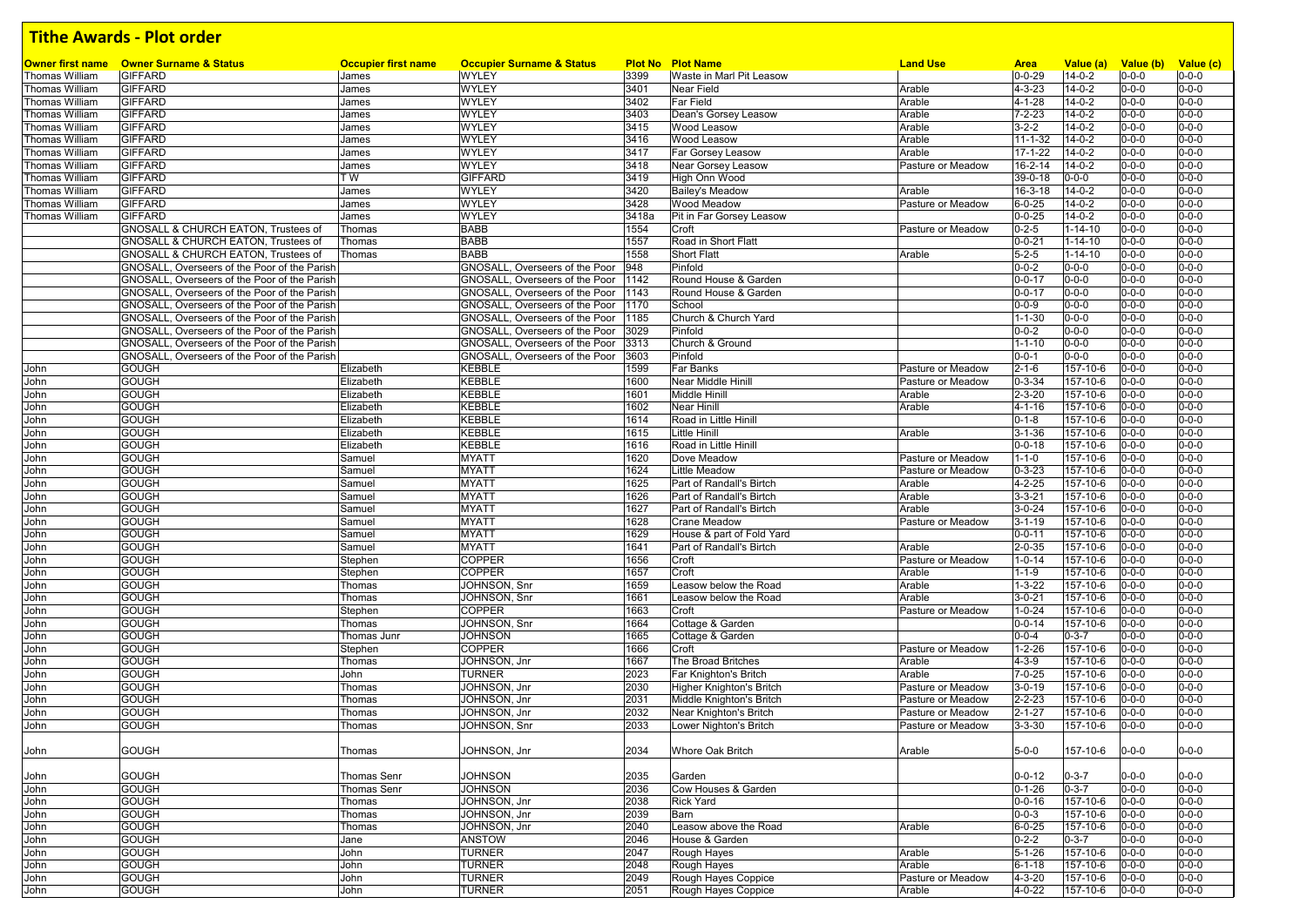|              | <b>Owner first name</b> Owner Surname & Status | <b>Occupier first name</b> | <b>Occupier Surname &amp; Status</b> |              | <b>Plot No Plot Name</b>  | <b>Land Use</b>             | <b>Area</b><br>$9 - 1 - 32$ | Value (a)<br>157-10-6 | Value (b) Value (c)        |                            |
|--------------|------------------------------------------------|----------------------------|--------------------------------------|--------------|---------------------------|-----------------------------|-----------------------------|-----------------------|----------------------------|----------------------------|
| John<br>John | <b>GOUGH</b><br><b>GOUGH</b>                   | John                       | <b>TURNER</b>                        | 2053<br>2062 | <b>Linnett Field</b>      | Pasture or Meadow<br>Arable | $0 - 0 - 30$                | $0 - 3 - 7$           | $0 - 0 - 0$<br>$0 - 0 - 0$ | $0 - 0 - 0$<br>$0 - 0 - 0$ |
| John         | <b>GOUGH</b>                                   | James<br>James             | <b>TAYLOR</b><br>TAYLOR              | 2063         | Croft<br>Garden           | Garden                      | $0 - 0 - 7$                 | $0 - 3 - 7$           | $0 - 0 - 0$                | $0 - 0 - 0$                |
| John         | <b>GOUGH</b>                                   | James                      | <b>TAYLOR</b>                        | 2064         | Garden                    | Arable                      | $0 - 0 - 6$                 | $0 - 3 - 7$           | $0 - 0 - 0$                | $0 - 0 - 0$                |
| John         | <b>GOUGH</b>                                   | John                       | <b>GOUGH &amp; OTHERS</b>            | 2068         | <b>Broadhill Common</b>   |                             | 45-3-26                     | $0 - 3 - 7$           | $0 - 0 - 0$                | $0 - 0 - 0$                |
| John         | <b>GOUGH</b>                                   | John                       | <b>CUTLER</b>                        | 2069         | House & Garden            |                             | $1 - 0 - 10$                | $0 - 3 - 7$           | $0 - 0 - 0$                | $0 - 0 - 0$                |
| John         | <b>GOUGH</b>                                   | William                    | <b>BEECH</b>                         | 2070         | Croft                     | Pasture or Meadow           | $0 - 1 - 15$                | $0 - 3 - 7$           | $0 - 0 - 0$                | $0 - 0 - 0$                |
| John         | <b>GOUGH</b>                                   | James                      | <b>TURNER</b>                        | 2071         | Croft                     |                             | $1 - 0 - 0$                 | $0 - 3 - 7$           | $0 - 0 - 0$                | $0 - 0 - 0$                |
| John         | <b>GOUGH</b>                                   | William                    | <b>BEECH</b>                         | 2072         | House & Garden            |                             | $0 - 0 - 31$                | $0 - 3 - 7$           | $0 - 0 - 0$                | $0 - 0 - 0$                |
| John         | <b>GOUGH</b>                                   | James                      | TURNER                               | 2073         | House & Garden            |                             | $0 - 0 - 22$                | $0 - 3 - 7$           | $0 - 0 - 0$                | $0 - 0 - 0$                |
| John         | <b>GOUGH</b>                                   | Stephen                    | <b>COOPER</b>                        | 2074         | House & Garden            |                             | $0 - 1 - 15$                | $0 - 3 - 7$           | $0 - 0 - 0$                | $0 - 0 - 0$                |
| John         | <b>GOUGH</b>                                   | Stephen                    | <b>COPPER</b>                        | 2075         | Croft                     | Arable                      | $0 - 1 - 5$                 | 157-10-6              | $0 - 0 - 0$                | $0 - 0 - 0$                |
| John         | <b>GOUGH</b>                                   | Joseph                     | <b>BARRATT</b>                       | 2076         | Croft                     | Arable                      | $0 - 1 - 23$                | $0 - 3 - 7$           | $0 - 0 - 0$                | $0 - 0 - 0$                |
| John         | <b>GOUGH</b>                                   | Joseph                     | <b>BARRATT</b>                       | 2077         | House & Premises          |                             | $0 - 0 - 16$                | $0 - 3 - 7$           | $0 - 0 - 0$                | $0 - 0 - 0$                |
| John         | <b>GOUGH</b>                                   | Joseph                     | <b>BARRATT</b>                       | 2078         | Garden                    | Garden                      | $0 - 0 - 25$                | $0 - 3 - 7$           | $0 - 0 - 0$                | $0 - 0 - 0$                |
| John         | <b>GOUGH</b>                                   | John                       | <b>BEDDELL</b>                       | 2079         | Cottage & Garden          |                             | $0 - 0 - 7$                 | $0 - 3 - 7$           | $0 - 0 - 0$                | $0 - 0 - 0$                |
| John         | <b>GOUGH</b>                                   | John                       | <b>BEDDELL</b>                       | 2080         | Garden                    | Garden                      | $0 - 2 - 26$                | $0 - 3 - 7$           | $0 - 0 - 0$                | $0 - 0 - 0$                |
|              |                                                |                            |                                      |              |                           |                             |                             |                       |                            |                            |
| John         | <b>GOUGH</b>                                   | Widow                      | <b>EVANS</b>                         | 2081         | Croft                     | Pasture or Meadow           | $0 - 2 - 25$                | $0 - 3 - 7$           | $0 - 0 - 0$                | $0 - 0 - 0$                |
| John         | <b>GOUGH</b>                                   | John                       | LEA                                  | 2082         | Far Ley                   | Pasture or Meadow           | $1 - 0 - 12$                | 157-10-6              | $0 - 0 - 0$                | $0 - 0 - 0$                |
| John         | <b>GOUGH</b>                                   | John                       | LEA                                  | 2083         | Lower Croft               | Pasture or Meadow           | $0 - 3 - 11$                | 157-10-6              | $0 - 0 - 0$                | $0 - 0 - 0$                |
| John         | <b>GOUGH</b>                                   | Widow                      | <b>EVANS</b>                         | 2084         | House & Garden            |                             | $0 - 2 - 14$                | $0 - 3 - 7$           | 0-0-0                      | $0 - 0 - 0$                |
| John         | <b>GOUGH</b>                                   | John                       | LEA                                  | 2085         | Yard                      | Arable                      | $0 - 1 - 34$                | $0 - 3 - 7$           | $0 - 0 - 0$                | $0 - 0 - 0$                |
| John         | <b>GOUGH</b>                                   | John                       | LEA                                  | 2086         | House Buildings & Garden  |                             | $0 - 0 - 36$                | $0 - 3 - 7$           | $0 - 0 - 0$                | $0 - 0 - 0$                |
| John         | <b>GOUGH</b>                                   | John                       | LEA                                  | 2087         | Upper Croft               | Arable                      | $1 - 0 - 27$                | 157-10-6              | $0 - 0 - 0$                | $0 - 0 - 0$                |
| John         | <b>GOUGH</b>                                   | John                       | LEA                                  | 2088         | Far Croft                 | Arable                      | $0 - 2 - 37$                | 157-10-6              | $0 - 0 - 0$                | $0 - 0 - 0$                |
| John         | <b>GOUGH</b>                                   | John                       | VENABLES                             | 2090         | Far Croft                 | Pasture or Meadow           | $1 - 0 - 2$                 | 157-10-6              | $0 - 0 - 0$                | $0 - 0 - 0$                |
| John         | <b>GOUGH</b>                                   | John                       | VENABLES                             | 2091         | Colt's Croft              | Pasture or Meadow           | $0 - 3 - 34$                | 157-10-6              | $0 - 0 - 0$                | $0 - 0 - 0$                |
| John         | <b>GOUGH</b>                                   | John                       | TAYLOR                               | 2092         | Cottage & Garden          |                             | $0 - 0 - 12$                | $0 - 3 - 7$           | 0-0-0                      | $0 - 0 - 0$                |
| John         | <b>GOUGH</b>                                   | John                       | VENABLES                             | 2092         | Little Croft              | Arable                      | $0 - 1 - 4$                 | 157-10-6              | $0 - 0 - 0$                | $0 - 0 - 0$                |
| John         | <b>GOUGH</b>                                   | John                       | <b>VENABLES</b>                      | 2093         | House & Garden            |                             | $0 - 1 - 30$                | 157-10-6              | $0 - 0 - 0$                | $0 - 0 - 0$                |
| John         | <b>GOUGH</b>                                   | John                       | VENABLES                             | 2094         | Road & Fold Yard          |                             | $0 - 0 - 15$                | 157-10-6              | $0 - 0 - 0$                | $0 - 0 - 0$                |
| John         | <b>GOUGH</b>                                   | William                    | PERBODY                              | 2095         | House & Garden            |                             | $0 - 1 - 29$                | $0 - 3 - 7$           | 0-0-0                      | $0 - 0 - 0$                |
|              |                                                |                            |                                      |              |                           |                             |                             |                       |                            |                            |
| John         | <b>GOUGH</b>                                   | William                    | PERBODY                              | 2096         | Croft                     |                             | $0 - 1 - 8$                 | $0 - 3 - 7$           | $0 - 0 - 0$                | $0 - 0 - 0$                |
| John         | <b>GOUGH</b>                                   | Thomas                     | <b>ECCLES</b>                        | 2098         | Part of a Garden          |                             | $0 - 0 - 19$                | $0 - 3 - 7$           | $0 - 0 - 0$                | $0 - 0 - 0$                |
| John         | <b>GOUGH</b>                                   | Thomas                     | <b>ECCLES</b>                        | 2099         | Shop                      |                             | $0 - 0 - 1$                 | $0 - 3 - 7$           | $0 - 0 - 0$                | $0 - 0 - 0$                |
| John         | <b>GOUGH</b>                                   | Thomas                     | <b>ECCLES</b>                        | 2100         | Part of a Shop Ground     |                             | $0 - 0 - 3$                 | $0 - 3 - 7$           | $0 - 0 - 0$                | $0 - 0 - 0$                |
| John         | <b>GOUGH</b>                                   | John                       | VENABLES                             | 2101         | Yard                      | Pasture or Meadow           | $0 - 0 - 39$                | 157-10-6              | $0 - 0 - 0$                | $0 - 0 - 0$                |
| John         | <b>GOUGH</b>                                   | Job                        | PEARCE                               | 2102         | The Ley                   | Pasture or Meadow           | $2 - 0 - 13$                | 157-10-6              | $0 - 0 - 0$                | $0 - 0 - 0$                |
| John         | <b>GOUGH</b>                                   | John                       | VENABLES                             | 2103         | The Ley                   | Arable                      | $0 - 3 - 10$                | 157-10-6              | 0-0-0                      | $0 - 0 - 0$                |
| John         | <b>GOUGH</b>                                   | John                       | VENABLES                             | 2104         | The Ley                   | Arable                      | $1 - 0 - 38$                | 157-10-6              | $0 - 0 - 0$                | $0 - 0 - 0$                |
| John         | <b>GOUGH</b>                                   | John                       | VENABLES                             | 2105         | Far Ley                   | Arable                      | $1 - 3 - 12$                | 157-10-6              | $0 - 0 - 0$                | $0 - 0 - 0$                |
| John         | <b>GOUGH</b>                                   | John                       | TURNER                               | 2106         | Rye Corner                | Arable                      | $3 - 1 - 17$                | 157-10-6              | 0-0-0                      | $0 - 0 - 0$                |
| John         | <b>GOUGH</b>                                   | John                       | TURNER                               | 2107         | Great Ley                 | Arable                      | $8 - 2 - 27$                | 157-10-6              | $0 - 0 - 0$                | $0 - 0 - 0$                |
| John         | <b>GOUGH</b>                                   | John                       | TURNER                               | 2108         | Little Leasow             | Arable                      | $2 - 1 - 39$                | 157-10-6              | 0-0-0                      | $0 - 0 - 0$                |
| John         | <b>GOUGH</b>                                   | John                       | TURNER                               | 2109         | <b>Broadhill Flatt</b>    | Arable                      | $7 - 0 - 6$                 | 157-10-6              | $0 - 0 - 0$                | $0 - 0 - 0$                |
| John         | <b>GOUGH</b>                                   | John                       | TURNER                               | 2110         | New Leasow                | Pasture or Meadow           | $5 - 1 - 0$                 | 157-10-6              | $0 - 0 - 0$                | $0 - 0 - 0$                |
| John         | <b>GOUGH</b>                                   | John                       | <b>TURNER</b>                        | 2111         | Big Peas Field            | Pasture or Meadow           | $5 - 2 - 28$                | 157-10-6              | $0 - 0 - 0$                | $0 - 0 - 0$                |
| John         | <b>GOUGH</b>                                   | John                       | <b>TURNER</b>                        | 2112         | <b>Hand Croft</b>         | Pasture or Meadow           | $4 - 0 - 9$                 | 157-10-6              | $0 - 0 - 0$                | $0 - 0 - 0$                |
| John         | <b>GOUGH</b>                                   | John                       | TURNER                               | 2113         | Meadow                    | Arable                      | $0 - 3 - 3$                 | 157-10-6              | $0 - 0 - 0$                | $0 - 0 - 0$                |
| John         | <b>GOUGH</b>                                   | John                       | TURNER                               | 2114         | Part of a Field           | Arable                      | $1 - 1 - 32$                | $0 - 3 - 7$           | 0-0-0                      | $0 - 0 - 0$                |
| John         | <b>GOUGH</b>                                   | John                       | <b>TURNER</b>                        | 2115         | Croft                     | Pasture or Meadow           | $1 - 3 - 14$                | 157-10-6              | $0 - 0 - 0$                | $0 - 0 - 0$                |
| John         | <b>GOUGH</b>                                   | John                       | <b>TURNER</b>                        | 2168         | <b>Little New Brig</b>    | Arable                      | $2 - 0 - 1$                 | 157-10-6              | $0 - 0 - 0$                | $0 - 0 - 0$                |
| John         | <b>GOUGH</b>                                   | John                       | <b>TURNER</b>                        | 2169         | Little Leasow             | Pasture or Meadow           | $4 - 3 - 3$                 | 157-10-6              | $0 - 0 - 0$                | $0 - 0 - 0$                |
| John         | <b>GOUGH</b>                                   | John                       | <b>TURNER</b>                        | 2170         | Far New Brig              | Arable                      | $5 - 0 - 2$                 | 157-10-6              | $0 - 0 - 0$                | $0 - 0 - 0$                |
| John         | <b>GOUGH</b>                                   | Job                        | PEARCE                               | 2434         | Far White Field           | Arable                      | $6 - 3 - 4$                 | 157-10-6              | $0 - 0 - 0$                | $0 - 0 - 0$                |
| John         | <b>GOUGH</b>                                   | Job                        | <b>PEARCE</b>                        | 2436         | Little White Field        | Arable                      | $3 - 2 - 2$                 | 157-10-6              | $0 - 0 - 0$                | $0 - 0 - 0$                |
| John         | <b>GOUGH</b>                                   | Job                        | <b>PEARCE</b>                        | 2438         | Pit in Far White Field    |                             | $0 - 2 - 35$                | 157-10-6              | $0 - 0 - 0$                | $0 - 0 - 0$                |
| John         | <b>GOUGH</b>                                   | Job                        | <b>PEARCE</b>                        | 2439         | <b>Big White Field</b>    | Arable                      | $9 - 0 - 8$                 | 157-10-6              | $0 - 0 - 0$                | $0 - 0 - 0$                |
| John         | <b>GOUGH</b>                                   | Job                        | <b>PEARCE</b>                        | 2440         | <b>White Field Meadow</b> | Pasture or Meadow           | 10-1-34                     | 157-10-6              | $0 - 0 - 0$                | $0 - 0 - 0$                |
| John         | <b>GOUGH</b>                                   | Job                        | PEARCE                               | 2441         | Middle White Field        | Arable                      | $5 - 1 - 9$                 | 157-10-6              | $0 - 0 - 0$                | $0 - 0 - 0$                |
| John         | <b>GOUGH</b>                                   | Job                        | <b>PEARCE</b>                        | 2442         | <b>Adstones Flatt</b>     | Arable                      | $6 - 2 - 10$                | 157-10-6              | $0 - 0 - 0$                | $0 - 0 - 0$                |
| John         | <b>GOUGH</b>                                   | Job                        | <b>PEARCE</b>                        | 2443         | Near White Field          | Arable                      | $6 - 3 - 34$                | 157-10-6              | $0 - 0 - 0$                | $0 - 0 - 0$                |
| John         | <b>GOUGH</b>                                   | John                       | <b>TURNER</b>                        | 2444         | Cote Leasow               | Arable                      | $6 - 3 - 9$                 | 157-10-6              | $0 - 0 - 0$                | $0 - 0 - 0$                |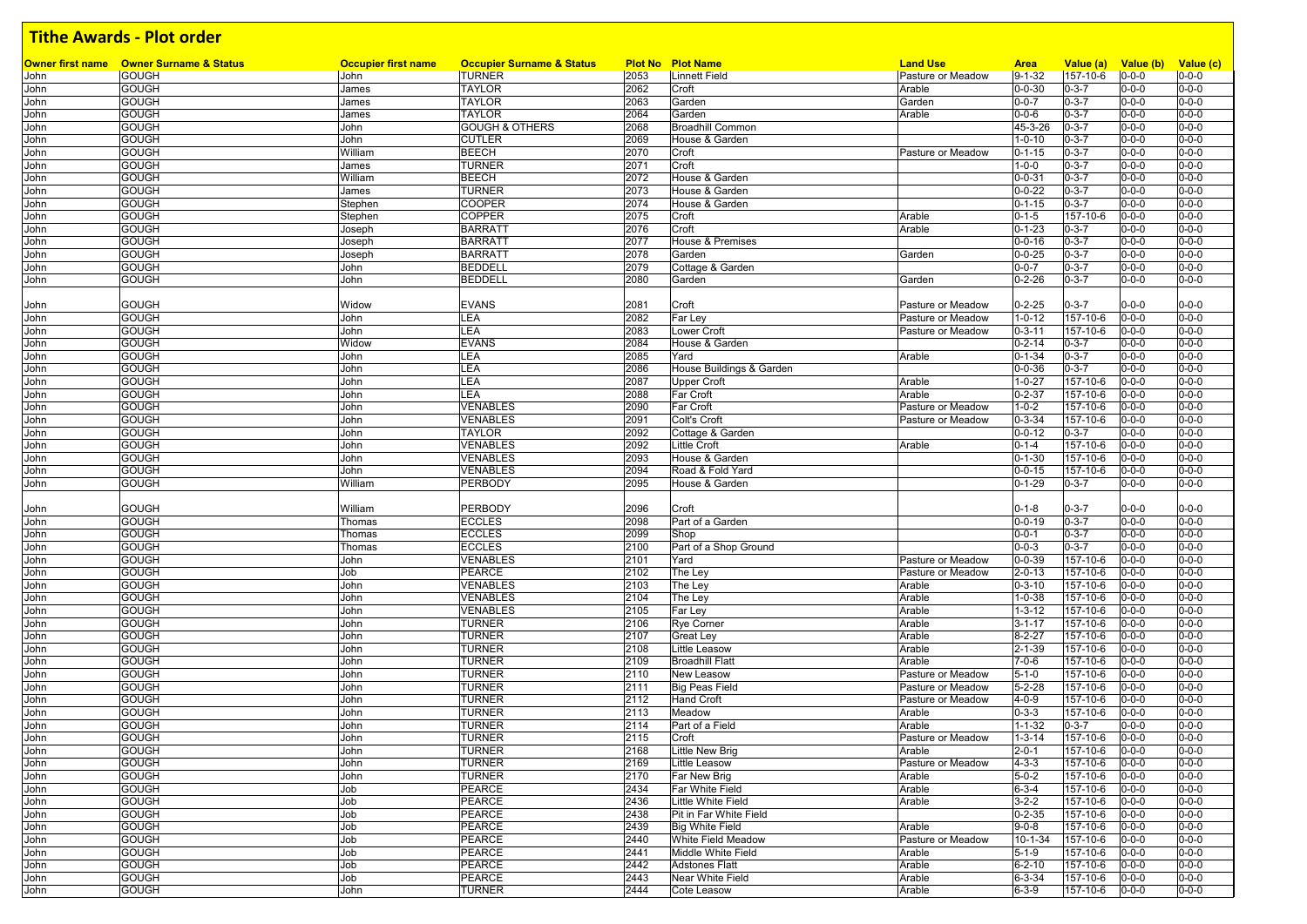|              | <b>Owner first name</b> Owner Surname & Status | <b>Occupier first name</b> | <b>Occupier Surname &amp; Status</b> |      | <b>Plot No Plot Name</b>    | <b>Land Use</b>   | <b>Area</b>   | Value (a)      | Value (b) Value (c)        |             |
|--------------|------------------------------------------------|----------------------------|--------------------------------------|------|-----------------------------|-------------------|---------------|----------------|----------------------------|-------------|
| John         | <b>GOUGH</b>                                   | John                       | <b>TURNER</b>                        | 2445 | Big White Field             | Arable            | $6 - 2 - 32$  | 157-10-6       | $0 - 0 - 0$                | $0 - 0 - 0$ |
| John         | <b>GOUGH</b>                                   | John                       | SCOTT, Snr                           | 2448 | Cottage & Garden            |                   | $0 - 0 - 28$  | 157-10-6       | $0 - 0 - 0$                | $0 - 0 - 0$ |
| John         | <b>GOUGH</b>                                   | John                       | SCOTT, Jnr                           | 2450 | Garden                      |                   | $0 - 1 - 3$   | 157-10-6       | $0 - 0 - 0$                | $0 - 0 - 0$ |
| John         | <b>GOUGH</b>                                   | John                       | <b>TURNER</b>                        | 2451 | Little White Field          | Arable            | $7 - 1 - 18$  | 157-10-6       | $0 - 0 - 0$                | $0 - 0 - 0$ |
| John         | <b>GOUGH</b>                                   | John                       | TURNER                               | 2452 | Cap Croft Meadow            | Pasture or Meadow | $3 - 0 - 26$  | 157-10-6       | $0 - 0 - 0$                | $0 - 0 - 0$ |
| John         | <b>GOUGH</b>                                   | John                       | <b>TURNER</b>                        | 2453 | Buildings Yard & Rick Yard  |                   | $0 - 3 - 4$   | 157-10-6       | $0 - 0 - 0$                | $0 - 0 - 0$ |
| John         | <b>GOUGH</b>                                   | John                       | TURNER                               | 2453 | Cap Croft                   | Pasture or Meadow | $3 - 2 - 25$  | 157-10-6       | $0 - 0 - 0$                | $0 - 0 - 0$ |
| John         | <b>GOUGH</b>                                   | John                       | <b>TURNER</b>                        | 2454 | <b>Barn Yard</b>            | Pasture or Meadow | $1 - 3 - 24$  | 157-10-6       | $0 - 0 - 0$                | $0 - 0 - 0$ |
| John         | <b>GOUGH</b>                                   | John                       | <b>TURNER</b>                        | 2456 | House & Garden              |                   | $0 - 2 - 22$  | 157-10-6       | $0 - 0 - 0$                | $0 - 0 - 0$ |
| John         | <b>GOUGH</b>                                   | John                       | <b>TURNER</b>                        | 2457 | <b>Back Yard</b>            | Pasture or Meadow | $4 - 1 - 36$  | 157-10-6       | $0 - 0 - 0$                | $0 - 0 - 0$ |
| John         | <b>GOUGH</b>                                   | Job                        | <b>PEARCE</b>                        | 2461 | The Alley                   | Pasture or Meadow | $3 - 0 - 3$   | 157-10-6       | $0 - 0 - 0$                | $0 - 0 - 0$ |
| John         | <b>GOUGH</b>                                   | Job                        | <b>PEARCE</b>                        | 2462 | Barn & Rick Yard with Road  |                   | $0 - 1 - 24$  | 157-10-6       | $0 - 0 - 0$                | $0 - 0 - 0$ |
| John         | <b>GOUGH</b>                                   | Job                        | PEARCE                               | 2463 | Croft                       | Pasture or Meadow | $1 - 0 - 16$  | 157-10-6       | $0 - 0 - 0$                | $0 - 0 - 0$ |
| John         | <b>GOUGH</b>                                   | Job                        | PEARCE                               | 2464 | Garden                      | Garden            | $0 - 0 - 35$  | 157-10-6       | $0 - 0 - 0$                | $0 - 0 - 0$ |
| John         | <b>GOUGH</b>                                   | Job                        | <b>PEARCE</b>                        | 2465 | Fold Yard with Pit          |                   | $1 - 0 - 0$   | 157-10-6       | $0 - 0 - 0$                | $0 - 0 - 0$ |
| John         | <b>GOUGH</b>                                   | Job                        | PEARCE                               | 2466 | Garden                      | Garden            | $0 - 1 - 4$   | 157-10-6       | $0 - 0 - 0$                | $0 - 0 - 0$ |
| John         | <b>GOUGH</b>                                   | Job                        | PEARCE                               | 2467 | Croft                       | Pasture or Meadow | $0 - 0 - 34$  | 157-10-6       | $0 - 0 - 0$                | $0 - 0 - 0$ |
| John         | <b>GOUGH</b>                                   | Job                        | PEARCE                               | 2468 | House Barn & Fold Yard      |                   | $0 - 1 - 38$  | 157-10-6       | $0 - 0 - 0$                | $0 - 0 - 0$ |
| John         | <b>GOUGH</b>                                   | Job                        | PEARCE                               | 2469 | Orchard                     | Orchard           | $0 - 1 - 15$  | 157-10-6       | $0 - 0 - 0$                | $0 - 0 - 0$ |
| John         | <b>GOUGH</b>                                   | Job                        | PEARCE                               | 2470 | <b>Brushwood Pit</b>        |                   | $0 - 1 - 33$  | $157 - 10 - 6$ | $0 - 0 - 0$                | $0 - 0 - 0$ |
| John         | <b>GOUGH</b>                                   | Job                        | PEARCE                               | 2471 | <b>Back Yard</b>            | Pasture or Meadow | $4 - 2 - 34$  | 157-10-6       | $0 - 0 - 0$                | $0 - 0 - 0$ |
| John         | <b>GOUGH</b>                                   | Job                        | PEARCE                               | 2472 | Upper Part & Nether Park    | Pasture or Meadow | $9 - 3 - 7$   | 157-10-6       | $0 - 0 - 0$                | $0 - 0 - 0$ |
| John         | <b>GOUGH</b>                                   | Job                        | <b>PEARCE</b>                        | 2473 | Park Meadow                 | Pasture or Meadow | $7 - 1 - 12$  | 157-10-6       | $0 - 0 - 0$                | $0 - 0 - 0$ |
| John         | <b>GOUGH</b>                                   | Job                        | PEARCE                               | 2474 | <b>Calves Croft</b>         | Arable            | $2 - 3 - 13$  | 157-10-6       | $0 - 0 - 0$                | $0 - 0 - 0$ |
| John         | <b>GOUGH</b>                                   | William                    | <b>STEEL</b>                         | 2475 | Croft                       | Pasture or Meadow | $1 - 2 - 15$  | 157-10-6       | $0 - 0 - 0$                | $0 - 0 - 0$ |
| John         | <b>GOUGH</b>                                   | William                    | <b>STEEL</b>                         | 2476 | <b>Rick Yard</b>            |                   | $0 - 0 - 20$  | 157-10-6       | $0 - 0 - 0$                | $0 - 0 - 0$ |
| John         | <b>GOUGH</b>                                   | William                    | <b>STEEL</b>                         | 2477 | Croft                       | Pasture or Meadow | $0 - 1 - 8$   | 157-10-6       | $0 - 0 - 0$                | $0 - 0 - 0$ |
| John         | <b>GOUGH</b>                                   | William                    | <b>STEEL</b>                         | 2478 | House Barn & Fold Yard      |                   | $0 - 2 - 0$   | 157-10-6       | $0 - 0 - 0$                | $0 - 0 - 0$ |
| John         | <b>GOUGH</b>                                   | William                    | <b>STEEL</b>                         | 2479 | Garden                      | Garden            | $0 - 1 - 12$  | 157-10-6       | $0 - 0 - 0$                | $0 - 0 - 0$ |
| John         | <b>GOUGH</b>                                   | William                    | <b>STEEL</b>                         | 2480 | Croft                       | Arable            | $0 - 1 - 14$  | 157-10-6       | $0 - 0 - 0$                | $0 - 0 - 0$ |
| John         | <b>GOUGH</b>                                   | John                       | TURNER                               | 2481 | <b>Green Meadow</b>         | Pasture or Meadow | $1 - 3 - 39$  | 157-10-6       | $0 - 0 - 0$                | $0 - 0 - 0$ |
| John         | <b>GOUGH</b>                                   | John                       | TURNER                               | 2482 | Little Meadow Field         | Arable            | $3 - 0 - 27$  | 157-10-6       | $0 - 0 - 0$                | $0 - 0 - 0$ |
| John         | <b>GOUGH</b>                                   | William                    | <b>STEEL</b>                         | 2483 | Near Round Hill Meadow      | Pasture or Meadow | $4 - 2 - 1$   | 157-10-6       | $0 - 0 - 0$                | $0 - 0 - 0$ |
| John         | <b>GOUGH</b>                                   | Job                        | <b>PEARCE</b>                        | 2484 | Swine's Piece               | Arable            | $3 - 2 - 33$  | 157-10-6       | $0 - 0 - 0$                | $0 - 0 - 0$ |
| John         | <b>GOUGH</b>                                   | Job                        | PEARCE                               | 2485 | Lower Park                  | Arable            | $3 - 3 - 8$   | 157-10-6       | $0 - 0 - 0$                | $0 - 0 - 0$ |
| John         | <b>GOUGH</b>                                   | Job                        | <b>PEARCE</b>                        | 2486 | <b>Crow Leasow</b>          | Pasture or Meadow | $9 - 3 - 20$  | 157-10-6       | $0 - 0 - 0$                | $0 - 0 - 0$ |
| John         | <b>GOUGH</b>                                   | Job                        | PEARCE                               | 2487 | Pit in Crow Leasow          |                   | $0 - 1 - 22$  | 157-10-6       | $0 - 0 - 0$                | $0 - 0 - 0$ |
| John         | <b>GOUGH</b>                                   | Job                        | PEARCE                               | 2489 | <b>New Meadow</b>           | Pasture or Meadow | $3 - 2 - 27$  | 157-10-6       | $0 - 0 - 0$                | $0 - 0 - 0$ |
| John         | <b>GOUGH</b>                                   | William                    | <b>STEEL</b>                         | 2490 | Near Part of Round Hill     | Arable            | $1 - 1 - 8$   | $157 - 10 - 6$ | $0 - 0 - 0$                | $0 - 0 - 0$ |
| John         | <b>GOUGH</b>                                   | William                    | <b>STEEL</b>                         | 2491 | Far Round Hill Meadow       | Pasture or Meadow | $3 - 2 - 6$   | 157-10-6       | $0 - 0 - 0$                | $0 - 0 - 0$ |
| John         | <b>GOUGH</b>                                   | John                       | <b>TURNER</b>                        | 2492 | <b>Barn Meadow</b>          | Pasture or Meadow | $3 - 0 - 27$  | 157-10-6       | $0 - 0 - 0$                | $0 - 0 - 0$ |
| John         | <b>GOUGH</b>                                   | John                       | <b>TURNER</b>                        | 2493 | <b>Barn Field</b>           | Pasture or Meadow | $3 - 3 - 28$  | 157-10-6       | $0 - 0 - 0$                | $0 - 0 - 0$ |
| John         | <b>GOUGH</b>                                   | John                       | TURNER                               | 2494 | Barn & Yard                 |                   | $0 - 0 - 15$  | 157-10-6       | $0 - 0 - 0$                | $0 - 0 - 0$ |
| John         | <b>GOUGH</b>                                   | John                       | GOUGH                                | 2496 | Plantation                  |                   | $0 - 0 - 32$  | 157-10-6       | $0 - 0 - 0$                | $0 - 0 - 0$ |
| John         | <b>GOUGH</b>                                   | Job                        | <b>PEARCE</b>                        | 2497 | <b>Higher Furlong</b>       | Arable            | $7 - 3 - 17$  | 157-10-6       | $0 - 0 - 0$                | $0 - 0 - 0$ |
| John         | <b>GOUGH</b>                                   | Job                        | PEARCE                               | 2498 | Part of Hither Furlong      | Arable            | $6 - 2 - 2$   | 157-10-6       | $0 - 0 - 0$                | $0 - 0 - 0$ |
| John         | <b>GOUGH</b>                                   | Job                        | PEARCE                               | 2499 | <b>Farther Furlong</b>      | Arable            | $5 - 2 - 2$   | 157-10-6       | $0 - 0 - 0$                | $0 - 0 - 0$ |
| John         | <b>GOUGH</b>                                   | William                    | <b>STEEL</b>                         | 2500 | Middle Part of Round Hill   | Pasture or Meadow | $2 - 3 - 13$  | 157-10-6       | $0 - 0 - 0$                | $0 - 0 - 0$ |
|              | <b>GOUGH</b>                                   | Job                        | <b>PEARCE</b>                        | 2501 | <b>Upper Channel Croft</b>  | Arable            | $2 - 3 - 26$  | 157-10-6       | $0 - 0 - 0$                | $0 - 0 - 0$ |
| John         | <b>GOUGH</b>                                   | Job                        | <b>PEARCE</b>                        | 2502 | <b>Moor Field</b>           | Arable            | 12-2-34       | 157-10-6       |                            | $0 - 0 - 0$ |
| John<br>John | <b>GOUGH</b>                                   | William                    | STEEL                                | 2503 | Far Part of Round Hill      | Pasture or Meadow | $4 - 1 - 32$  | 157-10-6       | $0 - 0 - 0$<br>$0 - 0 - 0$ | $0 - 0 - 0$ |
|              |                                                | Job                        |                                      | 2504 | Church Hill                 | Arable            | $3 - 3 - 24$  |                |                            | $0 - 0 - 0$ |
| John         | <b>GOUGH</b>                                   |                            | PEARCE                               |      |                             |                   |               | 157-10-6       | $0 - 0 - 0$                |             |
| John         | <b>GOUGH</b>                                   | William                    | <b>STEEL</b>                         | 2505 | Small part of Round Hill    | Arable            | $0 - 3 - 30$  | $157 - 10 - 6$ | $0 - 0 - 0$                | $0 - 0 - 0$ |
| John         | <b>GOUGH</b>                                   | John                       | <b>GOUGH</b>                         | 2506 | Plantation                  |                   | $0 - 0 - 36$  | 157-10-6       | $0 - 0 - 0$                | $0 - 0 - 0$ |
| John         | <b>GOUGH</b>                                   | John                       | <b>TURNER</b>                        | 2508 | <b>Gallows Leasow</b>       | Arable            | $10 - 3 - 14$ | 157-10-6       | $0 - 0 - 0$                | $0 - 0 - 0$ |
| John         | <b>GOUGH</b>                                   | John                       | <b>TURNER</b>                        | 2509 | Little Deep Ditch           | Arable            | $8 - 0 - 13$  | 157-10-6       | $0 - 0 - 0$                | $0 - 0 - 0$ |
| John         | <b>GOUGH</b>                                   | John                       | <b>GOUGH</b>                         | 2510 | Plantation                  |                   | $0 - 1 - 8$   | 157-10-6       | $0 - 0 - 0$                | $0 - 0 - 0$ |
| John         | <b>GOUGH</b>                                   | John                       | <b>TURNER</b>                        | 2511 | Far Deep Sitch              | Arable            | $9 - 3 - 23$  | 157-10-6       | $0 - 0 - 0$                | $0 - 0 - 0$ |
| John         | <b>GOUGH</b>                                   | John                       | <b>TURNER</b>                        | 2512 | <b>Black Britch Spinney</b> | Plantation        | $0 - 2 - 0$   | 157-10-6       | $0 - 0 - 0$                | $0 - 0 - 0$ |
| John         | <b>GOUGH</b>                                   | John                       | <b>TURNER</b>                        | 2513 | <b>Black Britch</b>         | Arable            | 14-3-39       | 157-10-6       | $0 - 0 - 0$                | $0 - 0 - 0$ |
| John         | <b>GOUGH</b>                                   | John                       | <b>GOUGH</b>                         | 2514 | Plantation                  |                   | $0 - 1 - 4$   | 157-10-6       | $0 - 0 - 0$                | $0 - 0 - 0$ |
| John         | <b>GOUGH</b>                                   | John                       | <b>GOUGH</b>                         | 2515 | Plantation                  |                   | $0 - 0 - 35$  | 157-10-6       | $0 - 0 - 0$                | $0 - 0 - 0$ |
| John         | <b>GOUGH</b>                                   | John                       | GOUGH                                | 2516 | Plantation                  |                   | $0 - 0 - 10$  | 157-10-6       | $0 - 0 - 0$                | $0 - 0 - 0$ |
| John         | <b>GOUGH</b>                                   | Job                        | <b>PEARCE</b>                        | 2517 | Road                        |                   | $0 - 0 - 18$  | 157-10-6       | $0 - 0 - 0$                | $0 - 0 - 0$ |
| John         | <b>GOUGH</b>                                   | Job                        | PEARCE                               | 2518 | Cooper Piece                | Arable            | $8 - 2 - 27$  | 157-10-6       | $0 - 0 - 0$                | $0 - 0 - 0$ |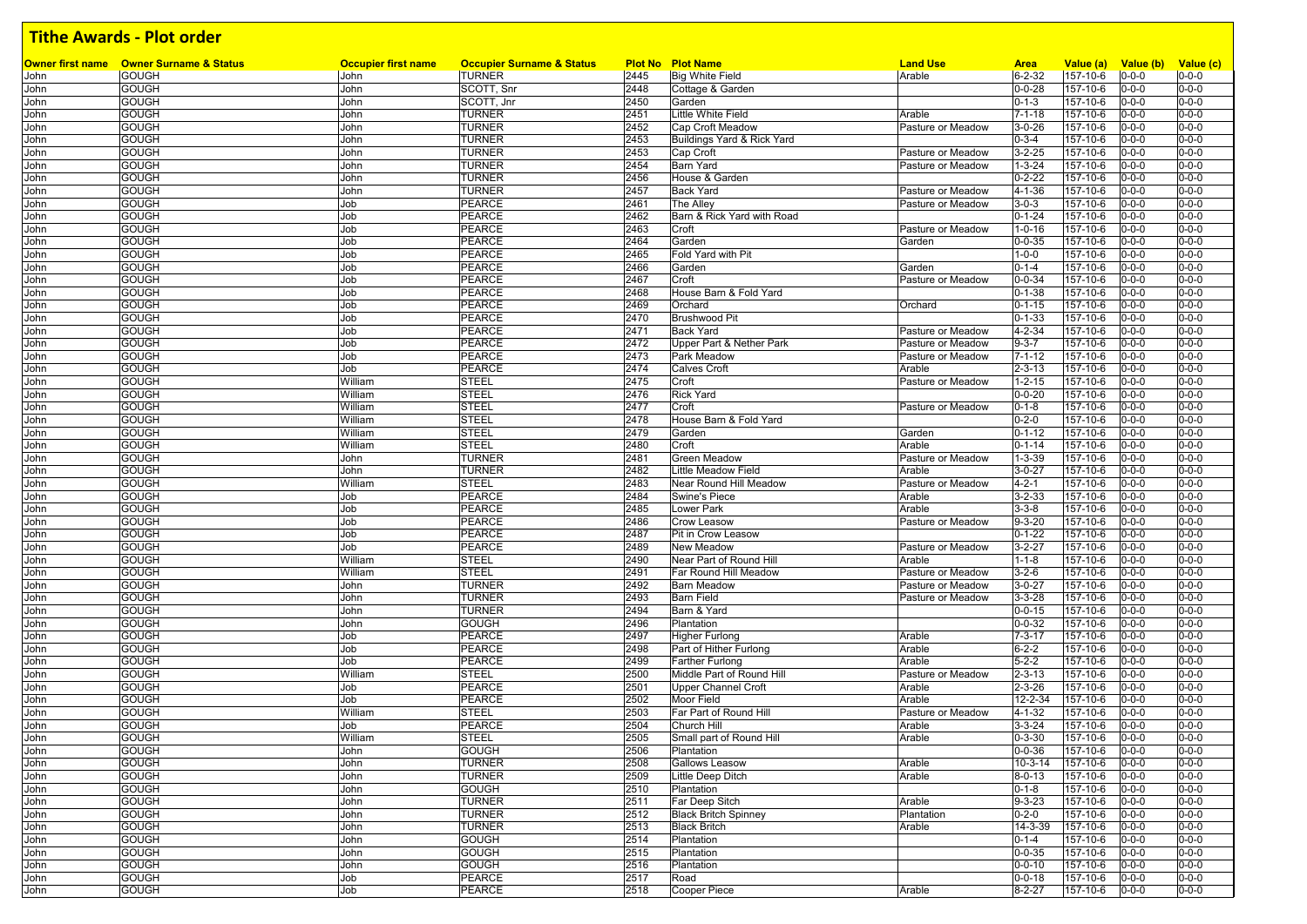|              | <b>Owner first name</b> Owner Surname & Status | <b>Occupier first name</b> | <b>Occupier Surname &amp; Status</b> |              | <b>Plot No Plot Name</b>                            | <b>Land Use</b>   | <b>Area</b>                  | Value (a)            | Value (b) Value (c)        |                            |
|--------------|------------------------------------------------|----------------------------|--------------------------------------|--------------|-----------------------------------------------------|-------------------|------------------------------|----------------------|----------------------------|----------------------------|
| John         | <b>GOUGH</b>                                   | Job                        | <b>PEARCE</b>                        | 2519         | <b>Field Meadow</b>                                 | Pasture or Meadow | $5 - 3 - 34$                 | 157-10-6             | $0 - 0 - 0$                | $0 - 0 - 0$                |
| John         | <b>GOUGH</b><br><b>GOUGH</b>                   | Job<br>Job                 | PEARCE<br>PEARCE                     | 2520<br>2521 | Pit in Near Marl Pit Leasow<br>Near Marl Pit Leasow |                   | $0 - 0 - 35$<br>$6 - 1 - 33$ | 157-10-6<br>157-10-6 | $0 - 0 - 0$<br>$0 - 0 - 0$ | $0 - 0 - 0$<br>$0 - 0 - 0$ |
| John         | <b>GOUGH</b>                                   | Job                        | PEARCE                               | 2522         | Far Marl Pit Leasow                                 | Arable<br>Arable  | $8 - 0 - 5$                  | 157-10-6             | $0 - 0 - 0$                | $0 - 0 - 0$                |
| John<br>John | <b>GOUGH</b>                                   | Job                        | PEARCE                               | 2523         | Pit in Far Marl Pit Leasow                          |                   | $0 - 1 - 8$                  | 157-10-6             | $0 - 0 - 0$                | $0 - 0 - 0$                |
| John         | <b>GOUGH</b>                                   | John                       | TURNER                               | 2613         | Pit in Gorsey Birch                                 |                   | $0 - 2 - 30$                 | 157-10-6             | $0 - 0 - 0$                | $0 - 0 - 0$                |
| John         | <b>GOUGH</b>                                   | John                       | TURNER                               | 2614         | Gorsey Birch                                        | Arable            | $8 - 0 - 23$                 | 157-10-6             | $0 - 0 - 0$                | $0 - 0 - 0$                |
| John         | <b>GOUGH</b>                                   | John                       | TURNER                               | 2615         | <b>Britch Meadow</b>                                | Pasture or Meadow | $1 - 0 - 33$                 | 157-10-6             | $0 - 0 - 0$                | $0 - 0 - 0$                |
| John         | <b>GOUGH</b>                                   | John                       | <b>TURNER</b>                        | 2616         | Pit in Middle Hall Britch                           |                   | $0 - 1 - 11$                 | 157-10-6             | $0 - 0 - 0$                | $0 - 0 - 0$                |
| John         | <b>GOUGH</b>                                   | John                       | <b>TURNER</b>                        | 2618         | Pit in Middle Hall Britch                           |                   | $0 - 1 - 16$                 | 157-10-6             | $0 - 0 - 0$                | $0 - 0 - 0$                |
| John         | <b>GOUGH</b>                                   | John                       | <b>TURNER</b>                        | 2619         | <b>Big Hall Britch</b>                              | Arable            | 12-0-14                      | 157-10-6             | $0 - 0 - 0$                | $0 - 0 - 0$                |
| John         | <b>GOUGH</b>                                   | John                       | <b>TURNER</b>                        | 2620         | <b>Hasty Britch</b>                                 | Arable            | $10 - 3 - 23$                | 157-10-6             | $0 - 0 - 0$                | $0 - 0 - 0$                |
| John         | <b>GOUGH</b>                                   | John                       | TURNER                               | 2622         | Middle Hall Britch                                  | Arable            | $5 - 3 - 24$                 | 157-10-6             | $0 - 0 - 0$                | $0 - 0 - 0$                |
| John         | <b>GOUGH</b>                                   | John                       | <b>TURNER</b>                        | 2623         | <b>Little Hall Britch</b>                           | Arable            | $5 - 2 - 6$                  | 157-10-6             | $0 - 0 - 0$                | $0 - 0 - 0$                |
| John         | <b>GOUGH</b>                                   | John                       | TURNER                               | 2624         | Pit in Hall Britch                                  |                   | $0 - 1 - 19$                 | 157-10-6             | $0 - 0 - 0$                | $0 - 0 - 0$                |
| John         | <b>GOUGH</b>                                   | Job                        | PEARCE                               | 3189         | Upper Godgmore                                      | Arable            | $4 - 3 - 36$                 | 157-10-6             | $0 - 0 - 0$                | $0 - 0 - 0$                |
| John         | <b>GOUGH</b>                                   | Job                        | PEARCE                               | 3190         | Middle Godgmore                                     | Arable            | $9 - 2 - 7$                  | 157-10-6             | $0 - 0 - 0$                | $0 - 0 - 0$                |
| John         | <b>GOUGH</b>                                   | Job                        | <b>PEARCE</b>                        | 3191         | Lower Godgmore                                      | Pasture or Meadow | $7 - 2 - 28$                 | 157-10-6             | $0 - 0 - 0$                | $0 - 0 - 0$                |
| John         | <b>GOUGH</b>                                   | William                    | HALL                                 | 3193         | <b>Barn Croft</b>                                   | Arable            | $3 - 1 - 14$                 | 157-10-6             | $0 - 0 - 0$                | $0 - 0 - 0$                |
| John         | <b>GOUGH</b>                                   | William                    | <b>HALL</b>                          | 3194         | Far Gorge Mere                                      | Pasture or Meadow | $9 - 2 - 2$                  | 157-10-6             | $0 - 0 - 0$                | $0 - 0 - 0$                |
| John         | <b>GOUGH</b>                                   | William                    | <b>HALL</b>                          | 3231         | Far Leasow                                          | Arable            | $2 - 0 - 30$                 | 157-10-6             | $0 - 0 - 0$                | $0 - 0 - 0$                |
| John         | <b>GOUGH</b>                                   | Elizabeth                  | <b>TURNER</b>                        | 3232         | Croft                                               | Pasture or Meadow | $0 - 2 - 2$                  | 157-10-6             | $0 - 0 - 0$                | $0 - 0 - 0$                |
| John         | <b>GOUGH</b>                                   | William                    | HALL                                 | 3237         | The Allotment                                       | Pasture or Meadow | $3 - 0 - 21$                 | 157-10-6             | $0 - 0 - 0$                | $0 - 0 - 0$                |
| John         | <b>GOUGH</b>                                   | William                    | <b>HALL</b>                          | 3241         | The Allotment                                       | Pasture or Meadow | $2 - 3 - 3$                  | 157-10-6             | $0 - 0 - 0$                | $0 - 0 - 0$                |
| John         | <b>GOUGH</b>                                   | William                    | <b>HALL</b>                          | 3242         | <b>Little Park</b>                                  | Pasture or Meadow | $3 - 1 - 16$                 | 157-10-6             | $0 - 0 - 0$                | $0 - 0 - 0$                |
| John         | <b>GOUGH</b>                                   | William                    | <b>HALL</b>                          | 3243         | Croft & Well Leasow                                 | Arable            | $5 - 3 - 26$                 | 157-10-6             | $0 - 0 - 0$                | $0 - 0 - 0$                |
| John         | <b>GOUGH</b>                                   | William                    | <b>HALL</b>                          | 3244         | Near & Far Horse Pieces                             | Arable            | $7 - 0 - 30$                 | 157-10-6             | $0 - 0 - 0$                | $0 - 0 - 0$                |
| John         | <b>GOUGH</b>                                   | William                    | <b>HALL</b>                          | 3245         | Mud Hole Leasow                                     | Arable            | $4 - 0 - 26$                 | 157-10-6             | $0 - 0 - 0$                | $0 - 0 - 0$                |
| John         | <b>GOUGH</b>                                   | William                    | <b>HALL</b>                          | 3246         | Milking Bank & Bank Meadow                          | Pasture or Meadow | $4 - 0 - 0$                  | 157-10-6             | $0 - 0 - 0$                | $0 - 0 - 0$                |
| John         | <b>GOUGH</b>                                   | William                    | <b>HALL</b>                          | 3247         | <b>Broad Leasow</b>                                 | Arable            | $11 - 0 - 18$                | 157-10-6             | $0 - 0 - 0$                | $0 - 0 - 0$                |
| John         | <b>GOUGH</b>                                   | John                       | <b>ALSOP</b>                         | 3248         | <b>Far Meadow</b>                                   | Pasture or Meadow | $1 - 0 - 2$                  | 157-10-6             | $0 - 0 - 0$                | $0 - 0 - 0$                |
| John         | <b>GOUGH</b>                                   | John                       | <b>ALSOP</b>                         | 3249         | <b>Far Park</b>                                     | Arable            | $11 - 2 - 0$                 | 157-10-6             | $0 - 0 - 0$                | $0 - 0 - 0$                |
| John         | <b>GOUGH</b>                                   | John                       | <b>ALSOP</b>                         | 3251         | <b>Walton Park</b>                                  | Pasture or Meadow | $10 - 2 - 8$                 | 157-10-6             | $0 - 0 - 0$                | $0 - 0 - 0$                |
| John         | <b>GOUGH</b>                                   | John                       | <b>ALSOP</b>                         | 3253         | Pit                                                 |                   | $0 - 1 - 6$                  | 157-10-6             | $0 - 0 - 0$                | $0 - 0 - 0$                |
| John         | <b>GOUGH</b>                                   | William                    | <b>HALL</b>                          | 3254         | Pit                                                 |                   | $0 - 1 - 11$                 | 157-10-6             | $0 - 0 - 0$                | $0 - 0 - 0$                |
| John         | <b>GOUGH</b>                                   | William                    | <b>HALL</b>                          | 3255         | Far Park                                            | Arable            | $7 - 1 - 33$                 | 157-10-6             | $0 - 0 - 0$                | $0 - 0 - 0$                |
| John         | <b>GOUGH</b>                                   | William                    | HALL                                 | 3256         | <b>Middle Park</b>                                  | Arable            | $3 - 3 - 4$                  | 157-10-6             | $0 - 0 - 0$                | $0 - 0 - 0$                |
| John         | <b>GOUGH</b>                                   | William                    | <b>HALL</b>                          | 3257         | Pit                                                 |                   | $0 - 2 - 24$                 | 157-10-6             | $0 - 0 - 0$                | $0 - 0 - 0$                |
| John         | <b>GOUGH</b>                                   | William                    | <b>HALL</b>                          | 3258         | <b>Middle Park</b>                                  | Arable            | $3 - 2 - 6$                  | 157-10-6             | $0 - 0 - 0$                | $0 - 0 - 0$                |
| John         | <b>GOUGH</b>                                   | John                       | <b>ALSOP</b>                         | 3259         | <b>Walton Meadow</b>                                | Pasture or Meadow | $16 - 3 - 2$                 | 157-10-6             | $0 - 0 - 0$                | $0 - 0 - 0$                |
| John         | <b>GOUGH</b>                                   | John                       | <b>ALSOP</b>                         | 3260         | Garden                                              | Garden            | $0 - 1 - 7$                  | 157-10-6             | $0 - 0 - 0$                | $0 - 0 - 0$                |
| John         | <b>GOUGH</b>                                   | John                       | <b>ALSOP</b>                         | 3261         | Barn, Fold Yard, House & Garden                     |                   | $2 - 1 - 20$                 | 157-10-6             | $0 - 0 - 0$                | $0 - 0 - 0$                |
| John         | <b>GOUGH</b>                                   | John                       | <b>ALSOP</b>                         | 3262         | Garden                                              | Garden            | $0 - 3 - 16$                 | 157-10-6             | $0 - 0 - 0$                | $0 - 0 - 0$                |
| John         | <b>GOUGH</b>                                   | William                    | <b>HALL</b>                          | 3265         | Horse Piece                                         | Arable            | $3 - 3 - 10$                 | 157-10-6             | $0 - 0 - 0$                | $0 - 0 - 0$                |
| John         | <b>GOUGH</b>                                   | William                    | <b>HALL</b>                          | 3267         | <b>Near Horse Piece</b>                             | Pasture or Meadow | $5 - 1 - 28$                 | 157-10-6             | $0 - 0 - 0$                | $0 - 0 - 0$                |
| John         | <b>GOUGH</b>                                   | William                    | <b>HALL</b>                          | 3271         | Middle Horse Piece                                  | Arable            | $4 - 3 - 34$                 | 157-10-6             | $0 - 0 - 0$                | $0 - 0 - 0$                |
| John         | <b>GOUGH</b>                                   | William                    | <b>HALL</b>                          | 3272         | <b>Upper Horse Piece</b>                            | Arable            | $5 - 3 - 28$                 | 157-10-6             | $0 - 0 - 0$                | $0 - 0 - 0$                |
| John         | <b>GOUGH</b>                                   | William                    | HALL                                 | 3273         | <b>Calves Croft</b>                                 | Arable            | $3 - 1 - 36$                 | 157-10-6             | $0 - 0 - 0$                | $0 - 0 - 0$                |
| John         | <b>GOUGH</b>                                   | William                    | <b>HALL</b>                          | 3274         | <b>Colts Leasow</b>                                 | Pasture or Meadow | $6 - 0 - 9$                  | 157-10-6             | $0 - 0 - 0$                | $0 - 0 - 0$                |
| John         | <b>GOUGH</b>                                   | William                    | HALL                                 | 3275         | House & Fold Yard                                   |                   | $0 - 2 - 0$                  | 157-10-6             | $0 - 0 - 0$                | $0 - 0 - 0$                |
| John         | <b>GOUGH</b>                                   | William                    | HALL                                 | 3276         | Garden                                              |                   | $0 - 1 - 10$                 | 157-10-6             | $0 - 0 - 0$                | $0 - 0 - 0$                |
| John         | <b>GOUGH</b>                                   | William                    | HALL                                 | 3277         | Meadow                                              | Pasture or Meadow | $3 - 0 - 27$                 | 157-10-6             | $0 - 0 - 0$                | $0 - 0 - 0$                |
| John         | <b>GOUGH</b>                                   | William                    | <b>HALL</b>                          | 3278         | Near Park                                           | Arable            | $7 - 0 - 8$                  | 157-10-6             | $0 - 0 - 0$                | $0 - 0 - 0$                |
| John         | <b>GOUGH</b>                                   | William                    | <b>HALL</b>                          | 3279         | Garden                                              |                   | $0 - 0 - 33$                 | 157-10-6             | $0 - 0 - 0$                | $0 - 0 - 0$                |
| John         | <b>GOUGH</b>                                   | William                    | <b>HALL</b>                          | 3280         | Croft                                               | Arable            | $0 - 2 - 2$                  | 157-10-6             | $0 - 0 - 0$                | $0 - 0 - 0$                |
| John         | <b>GOUGH</b>                                   | William                    | <b>HALL</b>                          | 3281         | The Nook                                            | Pasture or Meadow | $1 - 1 - 14$                 | 157-10-6             | $0 - 0 - 0$                | $0 - 0 - 0$                |
| John         | <b>GOUGH</b>                                   | William                    | <b>HALL</b>                          | 3367         | Far Horse Piece                                     | Arable            | $8 - 1 - 28$                 | 157-10-6             | $0 - 0 - 0$                | $0 - 0 - 0$                |
| John         | <b>GOUGH</b>                                   | William                    | <b>HALL</b>                          | 3368         | Long Leasow                                         | Arable            | $5 - 1 - 28$                 | 157-10-6             | $0 - 0 - 0$                | $0 - 0 - 0$                |
| John         | <b>GOUGH</b>                                   | William                    | <b>HALL</b>                          | 3369         | <b>Middle Leasow</b>                                | Arable            | $5 - 1 - 7$                  | 157-10-6             | $0 - 0 - 0$                | $0 - 0 - 0$                |
| John         | <b>GOUGH</b>                                   | William                    | <b>HALL</b>                          | 3370         | Sich Meadow                                         | Pasture or Meadow | $2 - 2 - 28$                 | 157-10-6             | $0 - 0 - 0$                | $0 - 0 - 0$                |
| John         | <b>GOUGH</b>                                   | William                    | <b>HALL</b>                          | 3371         | Pit                                                 |                   | $0 - 1 - 7$                  | 157-10-6             | $0 - 0 - 0$                | $0 - 0 - 0$                |
| John         | <b>GOUGH</b>                                   | William                    | <b>HALL</b>                          | 3372         | Sich Bank                                           | Arable            | $6 - 2 - 20$                 | 157-10-6             | $0 - 0 - 0$                | $0 - 0 - 0$                |
| John         | <b>GOUGH</b>                                   | John                       | <b>ALSOP</b>                         | 3373         | Dove Leasow                                         | Arable            | 10-0-34                      | 157-10-6             | $0 - 0 - 0$                | $0 - 0 - 0$                |
| John         | <b>GOUGH</b>                                   | John                       | <b>ALSOP</b>                         | 3374         | Wood Fen Lane Piece                                 | Arable            | $16 - 2 - 8$                 | 157-10-6             | $0 - 0 - 0$                | $0 - 0 - 0$                |
| John         | <b>GOUGH</b>                                   | John                       | <b>ALSOP</b>                         | 3375         | Crab Mill Piece                                     | Pasture or Meadow | $16 - 0 - 2$                 | 157-10-6             | $0 - 0 - 0$                | $0 - 0 - 0$                |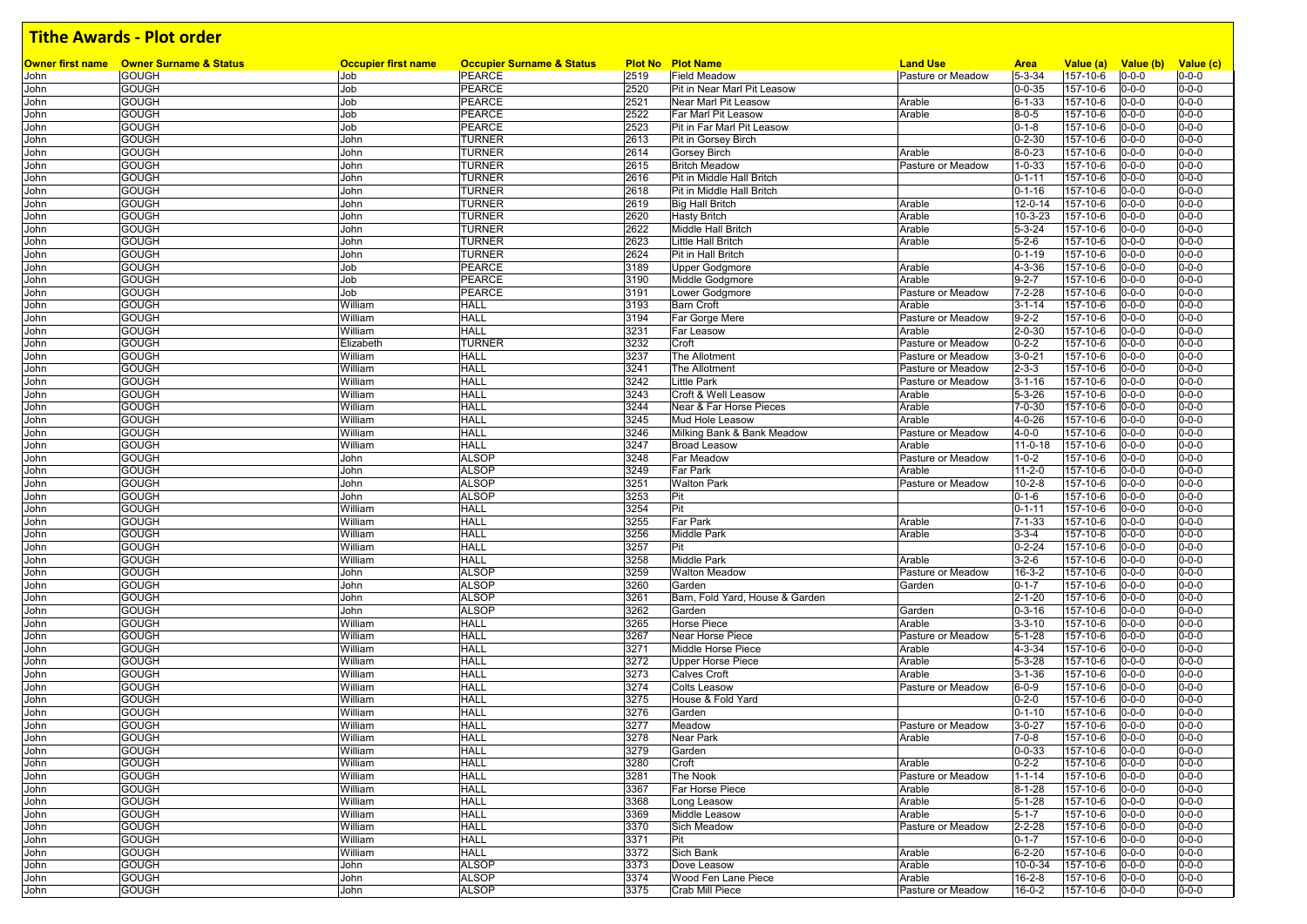|       | <b>Owner first name</b> Owner Surname & Status | <b>Occupier first name</b> | <b>Occupier Surname &amp; Status</b> |       | <b>Plot No Plot Name</b>           | <b>Land Use</b>   | <b>Area</b>   | Value (a)      | Value (b)   | Value (c)   |
|-------|------------------------------------------------|----------------------------|--------------------------------------|-------|------------------------------------|-------------------|---------------|----------------|-------------|-------------|
| John  | <b>GOUGH</b>                                   | John                       | <b>ALSOP</b>                         | 3376  | Road                               |                   | $0 - 1 - 38$  | 157-10-6       | $0 - 0 - 0$ | $0 - 0 - 0$ |
| John  | <b>GOUGH</b>                                   | John                       | <b>ALSOP</b>                         | 3377  | <b>Rick Yard</b>                   |                   | $0 - 1 - 39$  | 157-10-6       | $0 - 0 - 0$ | $0 - 0 - 0$ |
| John  | <b>GOUGH</b>                                   | John                       | <b>ALSOP</b>                         | 3378  |                                    | Pasture or Meadow | $1 - 1 - 34$  | 157-10-6       | $0 - 0 - 0$ | $0 - 0 - 0$ |
| John  | <b>GOUGH</b>                                   | John                       | <b>ALSOP</b>                         | 3379  | <b>Marl Pit</b>                    |                   | $0 - 2 - 35$  | 157-10-6       | $0 - 0 - 0$ | $0 - 0 - 0$ |
| John  | <b>GOUGH</b>                                   | John                       | <b>ALSOP</b>                         | 3380  | Dove Cote                          | Arable            | $9 - 2 - 20$  | 157-10-6       | $0 - 0 - 0$ | $0 - 0 - 0$ |
| John  | <b>GOUGH</b>                                   | John                       | <b>ALSOP</b>                         | 3381  | <b>Broomy Leasow</b>               | Arable            | 14-1-37       | 157-10-6       | $0 - 0 - 0$ | $0 - 0 - 0$ |
| John  | <b>GOUGH</b>                                   | John                       | <b>ALSOP</b>                         | 3382  | <b>Walton Leasow</b>               | Arable            | $14 - 3 - 5$  | 157-10-6       | $0 - 0 - 0$ | $0 - 0 - 0$ |
| John  | <b>GOUGH</b>                                   | John                       | <b>ALSOP</b>                         | 3383  | Pit                                |                   | $0 - 1 - 18$  | 157-10-6       | $0 - 0 - 0$ | $0 - 0 - 0$ |
| John  | <b>GOUGH</b>                                   | John                       | <b>ALSOP</b>                         | 3384  | The Stockings                      | Arable            | $16 - 1 - 10$ | 157-10-6       | $0 - 0 - 0$ | $0 - 0 - 0$ |
| John  | <b>GOUGH</b>                                   | John                       | <b>ALSOP</b>                         | 3385  | Pit                                |                   | $0 - 2 - 8$   | 157-10-6       | $0 - 0 - 0$ | $0 - 0 - 0$ |
| John  | <b>GOUGH</b>                                   | John                       | <b>ALSOP</b>                         | 3386  | <b>Middle Field</b>                | Arable            | $13 - 0 - 5$  | 157-10-6       | $0 - 0 - 0$ | $0 - 0 - 0$ |
| John  | <b>GOUGH</b>                                   | John                       | <b>ALSOP</b>                         | 3387  | Near Homer                         | Arable            | $9 - 1 - 3$   | $157 - 10 - 6$ | $0 - 0 - 0$ | $0 - 0 - 0$ |
| John  | <b>GOUGH</b>                                   | John                       | <b>ALSOP</b>                         | 3388  | <b>High Oak</b>                    | Arable            | $19 - 3 - 7$  | 157-10-6       | $0 - 0 - 0$ | $0 - 0 - 0$ |
| John  | <b>GOUGH</b>                                   | John                       | <b>ALSOP</b>                         | 3389  | Far Homer                          | Arable            | $10 - 2 - 8$  | 157-10-6       | $0 - 0 - 0$ | $0 - 0 - 0$ |
| John  | <b>GOUGH</b>                                   | John                       | <b>ALSOP</b>                         | 3400  | <b>Homer Pool</b>                  | Pasture or Meadow | $4 - 0 - 24$  | 157-10-6       | $0 - 0 - 0$ | $0 - 0 - 0$ |
| John  | <b>GOUGH</b>                                   | John                       | <b>ALSOP</b>                         | 3405  | Far Meadow Field                   | Arable            | $11 - 1 - 20$ | 157-10-6       | $0 - 0 - 0$ | $0 - 0 - 0$ |
| John  | <b>GOUGH</b>                                   | John                       | <b>ALSOP</b>                         | 3406  | <b>Hill Homer</b>                  | Pasture or Meadow | 16-1-14       | 157-10-6       | $0 - 0 - 0$ | $0 - 0 - 0$ |
| John  | <b>GOUGH</b>                                   | John                       | <b>ALSOP</b>                         | 3407  | Little Meadow Field                | Arable            | $4 - 0 - 14$  | 157-10-6       | $0 - 0 - 0$ | $0 - 0 - 0$ |
| John  | <b>GOUGH</b>                                   | John                       | <b>ALSOP</b>                         | 3408  | Old Field                          | Arable            | 16-2-10       | 157-10-6       | $0 - 0 - 0$ | $0 - 0 - 0$ |
| John  | <b>GOUGH</b>                                   | John                       | <b>ALSOP</b>                         | 3409  | Sich Meadow                        | Pasture or Meadow | $4 - 1 - 22$  | 157-10-6       | $0 - 0 - 0$ | $0 - 0 - 0$ |
| John  | <b>GOUGH</b>                                   | John                       | <b>ALSOP</b>                         | 3410  | Middle Meadow Field                | Arable            | $15 - 0 - 1$  | 157-10-6       | $0 - 0 - 0$ | $0 - 0 - 0$ |
| John  | <b>GOUGH</b>                                   | John                       | <b>ALSOP</b>                         | 3411  | Near Meadow                        | Arable            | $7 - 1 - 11$  | 157-10-6       | $0 - 0 - 0$ | $0 - 0 - 0$ |
| John  | <b>GOUGH</b>                                   | John                       | <b>ALSOP</b>                         | 3443  | <b>Barn Croft</b>                  | Arable            | $3 - 3 - 27$  | 157-10-6       | $0 - 0 - 0$ | $0 - 0 - 0$ |
| John  | <b>GOUGH</b>                                   | John                       | <b>ALSOP</b>                         | 3444  | <b>Gorsey Leasow</b>               | Arable            | $4 - 2 - 13$  | 157-10-6       | $0 - 0 - 0$ | $0 - 0 - 0$ |
| John  | <b>GOUGH</b>                                   | John                       | <b>ALSOP</b>                         | 3445  | <b>Barn Leasow</b>                 | Arable            | $5 - 3 - 34$  | 157-10-6       | $0 - 0 - 0$ | $0 - 0 - 0$ |
| John  | <b>GOUGH</b>                                   | John                       | <b>ALSOP</b>                         | 3446  | Sweet Leasow & Marl Pit Leasow     | Arable            | $8 - 3 - 13$  | 157-10-6       | $0 - 0 - 0$ | $0 - 0 - 0$ |
| John  | <b>GOUGH</b>                                   | John                       | <b>ALSOP</b>                         | 3447  | Pit                                |                   | $0 - 2 - 26$  | 157-10-6       | $0 - 0 - 0$ | $0 - 0 - 0$ |
| John  | <b>GOUGH</b>                                   | John                       | <b>ALSOP</b>                         | 3448  | Far Oat Leasow                     | Arable            | $6 - 2 - 21$  | 157-10-6       | $0 - 0 - 0$ | $0 - 0 - 0$ |
| John  | <b>GOUGH</b>                                   | John                       | <b>ALSOP</b>                         | 3450  | <b>Slang Leasow</b>                | Arable            | $11 - 0 - 24$ | 157-10-6       | $0 - 0 - 0$ | $0 - 0 - 0$ |
| John  | <b>GOUGH</b>                                   | Andrew                     | <b>GRIPTON</b>                       | 3451  | Croft                              | Arable            | $1 - 1 - 11$  | 157-10-6       | $0 - 0 - 0$ | $0 - 0 - 0$ |
| John  | <b>GOUGH</b>                                   | John                       | <b>ALSOP</b>                         | 3452  | <b>Grazing Field</b>               | Arable            | $6 - 2 - 8$   | 157-10-6       | $0 - 0 - 0$ | $0 - 0 - 0$ |
| John  | <b>GOUGH</b>                                   | Andrew                     | <b>GRIPTON</b>                       | 3453  | Garden                             |                   | $0 - 0 - 12$  | 157-10-6       | $0 - 0 - 0$ | $0 - 0 - 0$ |
| John  | <b>GOUGH</b>                                   | John                       | <b>ALSOP</b>                         | 3454  | Barn & Yard                        |                   | $0 - 0 - 35$  | 157-10-6       | $0 - 0 - 0$ | $0 - 0 - 0$ |
| John  | <b>GOUGH</b>                                   | William                    | <b>HUMPAGE</b>                       | 3455  | Garden                             | Garden            | $0 - 1 - 32$  | 157-10-6       | $0 - 0 - 0$ | $0 - 0 - 0$ |
| John  | <b>GOUGH</b>                                   | Andrew                     | <b>GRIPTON</b>                       | 3456  | House                              |                   | $0 - 0 - 8$   | 157-10-6       | $0 - 0 - 0$ | $0 - 0 - 0$ |
| John  | <b>GOUGH</b>                                   | William                    | HUMPAGE                              | 3457  | House                              |                   | $0 - 0 - 3$   | 157-10-6       | $0 - 0 - 0$ | $0 - 0 - 0$ |
| John  | <b>GOUGH</b>                                   | John                       | <b>ALSOP</b>                         | 3458  | Near Meadow                        | Pasture or Meadow | $5 - 0 - 1$   | 157-10-6       | $0 - 0 - 0$ | $0 - 0 - 0$ |
| John  | <b>GOUGH</b>                                   | John                       | <b>ALSOP</b>                         | 3459  | Little Pool Place                  | Pasture or Meadow | $2 - 3 - 38$  | 157-10-6       | $0 - 0 - 0$ | $0 - 0 - 0$ |
| John  | <b>GOUGH</b>                                   | John                       | <b>ALSOP</b>                         | 3460  | <b>Wood Piece</b>                  | Arable            | $6 - 2 - 24$  | 157-10-6       | $0 - 0 - 0$ | $0 - 0 - 0$ |
| John  | <b>GOUGH</b>                                   | John                       | <b>ALSOP</b>                         | 3461  | Lower Leasow                       | Arable            | $8 - 3 - 26$  | 157-10-6       | $0 - 0 - 0$ | $0 - 0 - 0$ |
| John  | <b>GOUGH</b>                                   | John                       | <b>ALSOP</b>                         | 3462  | Pit                                |                   | $0 - 1 - 0$   | 157-10-6       | $0 - 0 - 0$ | $0 - 0 - 0$ |
| John  | <b>GOUGH</b>                                   | John                       | GOUGH                                | 3464  | <b>Walton Wood</b>                 |                   | $24 - 0 - 2$  | 157-10-6       | $0 - 0 - 0$ | $0 - 0 - 0$ |
|       | <b>GOUGH</b>                                   | John                       | <b>ALSOP</b>                         | 3465  | Wood Leasow                        | Arable            | $8 - 2 - 26$  | 157-10-6       | $0 - 0 - 0$ | $0 - 0 - 0$ |
| John  |                                                |                            | <b>ALSOP</b>                         | 3467  |                                    |                   |               | 157-10-6       |             | $0 - 0 - 0$ |
| John  | <b>GOUGH</b>                                   | John                       |                                      |       | <b>Nether Sich</b>                 | Pasture or Meadow | $8 - 0 - 29$  |                | $0 - 0 - 0$ |             |
| John  | <b>GOUGH</b>                                   | John                       | <b>ALSOP</b>                         | 3468  | Road                               |                   | $0 - 1 - 18$  | 157-10-6       | $0 - 0 - 0$ | $0 - 0 - 0$ |
| John  | <b>GOUGH</b>                                   | John                       | <b>ALSOP</b>                         | 3469  | Middle Sich                        | Pasture or Meadow | $10 - 1 - 23$ | 157-10-6       | $0 - 0 - 0$ | $0 - 0 - 0$ |
| John  | <b>GOUGH</b>                                   | William                    | <b>HALL</b>                          | 3470  | Lower Meadow                       | Pasture or Meadow | $5 - 0 - 0$   | $157 - 10 - 6$ | $0 - 0 - 0$ | $0 - 0 - 0$ |
| John  | <b>GOUGH</b>                                   | James                      | <b>SLINN</b>                         | 3912  | House & Garden                     |                   | $0 - 0 - 35$  | 157-10-6       | $0 - 0 - 0$ | $0 - 0 - 0$ |
| John  | <b>GOUGH</b>                                   | Thomas                     | JOHNSON, Jnr                         | 2040a | <b>Whore Oak Britch</b>            | Pasture or Meadow | $3 - 3 - 37$  | 157-10-6       | $0 - 0 - 0$ | $0 - 0 - 0$ |
| John  | <b>GOUGH</b>                                   | William                    | STEEL                                | 2475a | The Green                          | Pasture or Meadow | $0 - 1 - 25$  | $0 - 3 - 7$    | $0 - 0 - 0$ | $0 - 0 - 0$ |
| John  | <b>GOUGH</b>                                   | John                       | <b>BEDDALL</b>                       | 2458  | Cottage Shop & Garden              |                   | $0 - 1 - 4$   | 157-10-6       | $0 - 0 - 0$ | $0 - 0 - 0$ |
| Henry | <b>GREEN</b>                                   | Henry                      | GREEN                                | 2832  | <b>Blakeley Leasow</b>             | Arable            | $11 - 1 - 8$  | $75 - 5 - 0$   | $0 - 0 - 0$ | $0 - 0 - 0$ |
| Henry | <b>GREEN</b>                                   | Henry                      | GREEN                                | 3014  | <b>Far Field</b>                   | Arable            | $15 - 3 - 2$  | $75 - 5 - 0$   | $0 - 0 - 0$ | $0 - 0 - 0$ |
| Henry | <b>GREEN</b>                                   | Henry                      | GREEN                                | 3015  | Plantation                         |                   | $0 - 2 - 26$  | 75-5-0         | $0 - 0 - 0$ | $0 - 0 - 0$ |
| Henry | <b>GREEN</b>                                   | Henry                      | GREEN                                | 3016  |                                    | Arable            | $1 - 3 - 14$  | $75 - 5 - 0$   | $0 - 0 - 0$ | $0 - 0 - 0$ |
| Henry | <b>GREEN</b>                                   | Henry                      | <b>GREEN</b>                         | 3017  | Near Part of Great Field           | Arable            | $10 - 3 - 5$  | $75 - 5 - 0$   | $0 - 0 - 0$ | $0 - 0 - 0$ |
| Henry | <b>GREEN</b>                                   | Henry                      | <b>GREEN</b>                         | 3018  | Near Part of Great Field           | Arable            | $9 - 2 - 0$   | $75 - 5 - 0$   | $0 - 0 - 0$ | $0 - 0 - 0$ |
| Henry | <b>GREEN</b>                                   | Henry                      | <b>GREEN</b>                         | 3019  | Plantation                         |                   | $0 - 0 - 30$  | $75 - 5 - 0$   | $0 - 0 - 0$ | $0 - 0 - 0$ |
| Henry | <b>GREEN</b>                                   | Henry                      | <b>GREEN</b>                         | 3020  | Orchard                            | Orchard           | $0 - 2 - 38$  | $75 - 5 - 0$   | $0 - 0 - 0$ | $0 - 0 - 0$ |
| Henry | <b>GREEN</b>                                   | Henry                      | <b>GREEN</b>                         | 3021  | Paddock                            | Pasture or Meadow | $0 - 1 - 33$  | $75 - 5 - 0$   | $0 - 0 - 0$ | $0 - 0 - 0$ |
| Henry | <b>GREEN</b>                                   | Henry                      | <b>GREEN</b>                         | 3022  | House, Outbuildings, Fold Yard etc |                   | $1 - 2 - 1$   | $75 - 5 - 0$   | $0 - 0 - 0$ | $0 - 0 - 0$ |
| Henry | <b>GREEN</b>                                   | Henry                      | <b>GREEN</b>                         | 3023  | <b>Broad Yard</b>                  | Arable            | $1 - 0 - 20$  | 75-5-0         | $0 - 0 - 0$ | $0 - 0 - 0$ |
| Henry | <b>GREEN</b>                                   | Henry                      | <b>GREEN</b>                         | 3024  | Chapel Bank                        | Arable            | $0 - 0 - 24$  | 75-5-0         | $0 - 0 - 0$ | $0 - 0 - 0$ |
| Henry | <b>GREEN</b>                                   | Henry                      | <b>GREEN</b>                         | 3025  | Road to House                      |                   | $0 - 0 - 31$  | 75-5-0         | $0 - 0 - 0$ | $0 - 0 - 0$ |
| Henry | <b>GREEN</b>                                   | Henry                      | <b>GREEN</b>                         | 3026  | Garden                             | Garden            | $1 - 1 - 30$  | 75-5-0         | $0 - 0 - 0$ | $0 - 0 - 0$ |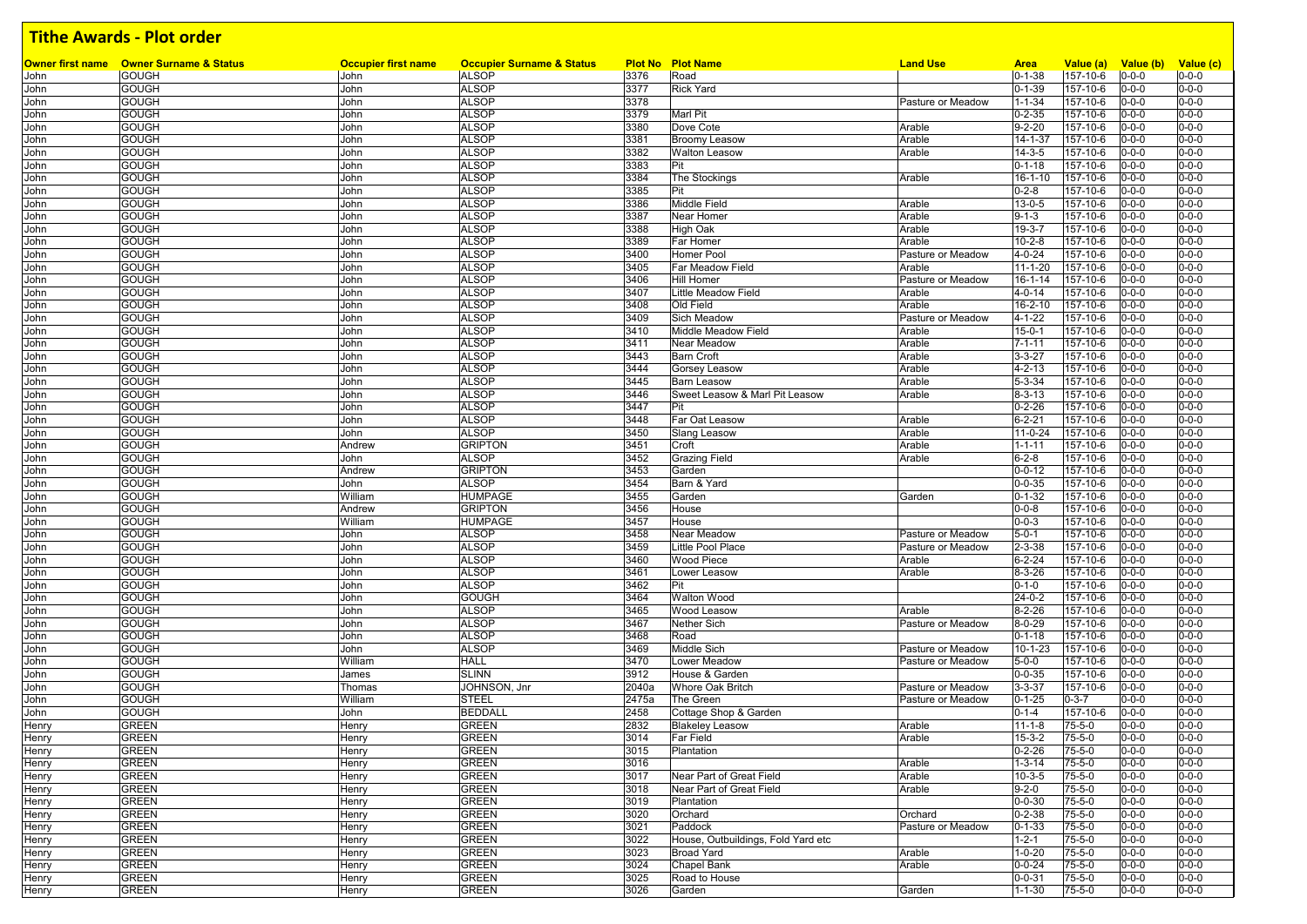|                | <b>Owner first name</b> Owner Surname & Status<br><b>GREEN</b> | <b>Occupier first name</b><br>Henry | <b>Occupier Surname &amp; Status</b><br><b>GREEN</b> | 3027 | <b>Plot No Plot Name</b><br>Field   | <b>Land Use</b><br>Pasture or Meadow | <b>Area</b><br>$2 - 0 - 20$ | Value (a)<br>75-5-0 | Value (b) Value (c)        | $0 - 0 - 0$ |
|----------------|----------------------------------------------------------------|-------------------------------------|------------------------------------------------------|------|-------------------------------------|--------------------------------------|-----------------------------|---------------------|----------------------------|-------------|
| Henry          | <b>GREEN</b>                                                   |                                     | <b>GREEN</b>                                         | 3028 |                                     |                                      | $0 - 1 - 12$                | $75 - 5 - 0$        | $0 - 0 - 0$<br>$0 - 0 - 0$ | $0 - 0 - 0$ |
| Henry          | <b>GREEN</b>                                                   | Henry<br>Thomas                     | <b>DOWNES</b>                                        | 3036 | Plantation<br>House & Garden        |                                      | $0 - 1 - 0$                 | $75 - 5 - 0$        | $0 - 0 - 0$                | $0 - 0 - 0$ |
| Henry<br>Henry | <b>GREEN</b>                                                   | John                                | <b>HARPER</b>                                        | 3037 | House & Garden                      |                                      | $0 - 0 - 23$                | $75 - 5 - 0$        | $0 - 0 - 0$                | $0 - 0 - 0$ |
| Henry          | <b>GREEN</b>                                                   | Thomas                              | Tonkinson                                            | 3038 | House & Garden                      |                                      | $0 - 0 - 16$                | 75-5-0              | $0 - 0 - 0$                | $0 - 0 - 0$ |
| Henry          | <b>GREEN</b>                                                   | Daniel                              | PLANT                                                | 3039 | House & Garden                      |                                      | $0 - 0 - 19$                | $75 - 5 - 0$        | $0 - 0 - 0$                | $0 - 0 - 0$ |
| Henry          | <b>GREEN</b>                                                   | Henry                               | <b>GREEN</b>                                         | 3062 | Near Horse Moors                    | Pasture or Meadow                    | $9 - 2 - 35$                | $75 - 5 - 0$        | $0 - 0 - 0$                | $0 - 0 - 0$ |
| Henry          | <b>GREEN</b>                                                   | Henry                               | <b>GREEN</b>                                         | 3063 | Plantation                          |                                      | $1 - 0 - 28$                | $75 - 5 - 0$        | $0 - 0 - 0$                | $0 - 0 - 0$ |
| Henry          | <b>GREEN</b>                                                   | Henry                               | <b>GREEN</b>                                         | 3064 | <b>Gravelley Bank</b>               | Pasture or Meadow                    | 10-2-27                     | $75 - 5 - 0$        | $0 - 0 - 0$                | $0 - 0 - 0$ |
| Henry          | <b>GREEN</b>                                                   | Henry                               | <b>GREEN</b>                                         | 3065 | Broad Meadow or Mill Ditch          | Pasture or Meadow                    | $14 - 3 - 14$               | $75 - 5 - 0$        | $0 - 0 - 0$                | $0 - 0 - 0$ |
| Henry          | <b>GREEN</b>                                                   | Henry                               | <b>GREEN</b>                                         | 3066 | Horse Moors                         | Pasture or Meadow                    | $9 - 2 - 36$                | 75-5-0              | $0 - 0 - 0$                | $0 - 0 - 0$ |
| Henry          | <b>GREEN</b>                                                   | Henry                               | <b>GREEN</b>                                         | 3067 | Far New Leasow                      | Arable                               | $9 - 0 - 27$                | $75 - 5 - 0$        | $0 - 0 - 0$                | $0 - 0 - 0$ |
| Henry          | <b>GREEN</b>                                                   | Henry                               | <b>GREEN</b>                                         | 3068 | Near New Leasow                     | Arable                               | $9 - 2 - 6$                 | $75 - 5 - 0$        | $0 - 0 - 0$                | $0 - 0 - 0$ |
| Henry          | <b>GREEN</b>                                                   | Henry                               | <b>GREEN</b>                                         | 3070 | Frog Pool                           | Arable                               | $11 - 0 - 11$               | 75-5-0              | $0 - 0 - 0$                | $0 - 0 - 0$ |
| Henry          | <b>GREEN</b>                                                   | Henry                               | <b>GREEN</b>                                         | 3071 | Little Frog Pool                    | Pasture or Meadow                    | $0 - 3 - 16$                | $75 - 5 - 0$        | $0 - 0 - 0$                | $0 - 0 - 0$ |
| Henry          | <b>GREEN</b>                                                   | Henry                               | <b>GREEN</b>                                         | 3073 | Park Leasow                         | Pasture or Meadow                    | $8 - 3 - 13$                | $75 - 5 - 0$        | $0 - 0 - 0$                | $0 - 0 - 0$ |
| Henry          | <b>GREEN</b>                                                   | Henry                               | <b>GREEN</b>                                         | 3074 | Lower Yard or Micklewright's Meadow | Pasture or Meadow                    | 28-0-38                     | $75 - 5 - 0$        | $0 - 0 - 0$                | $0 - 0 - 0$ |
| Henry          | <b>GREEN</b>                                                   | Henry                               | <b>GREEN</b>                                         | 3075 | <b>Fold Yard</b>                    |                                      | $0 - 0 - 13$                | $75 - 5 - 0$        | $0 - 0 - 0$                | $0 - 0 - 0$ |
| Henry          | <b>GREEN</b>                                                   | Henry                               | <b>GREEN</b>                                         | 3076 | Park Leasow                         | Pasture or Meadow                    | $6 - 1 - 10$                | $75 - 5 - 0$        | $0 - 0 - 0$                | $0 - 0 - 0$ |
| Henry          | <b>GREEN</b>                                                   | Henry                               | <b>GREEN</b>                                         | 3077 | Pit & Brush Wood                    |                                      | $0 - 2 - 32$                | $75 - 5 - 0$        | $0 - 0 - 0$                | $0 - 0 - 0$ |
| Henry          | <b>GREEN</b>                                                   | Henry                               | <b>GREEN</b>                                         | 3078 | <b>Stafford Leasow</b>              | Pasture or Meadow                    | 12-0-32                     | $75 - 5 - 0$        | $0 - 0 - 0$                | $0 - 0 - 0$ |
| Henry          | <b>GREEN</b>                                                   | Henry                               | <b>GREEN</b>                                         | 3079 | <b>Stoney Flat</b>                  | Pasture or Meadow                    | $10 - 3 - 8$                | 75-5-0              | $0 - 0 - 0$                | $0 - 0 - 0$ |
| Henry          | <b>GREEN</b>                                                   | Henry                               | <b>GREEN</b>                                         | 3081 | White Britch & Intake               | Pasture or Meadow                    | 13-0-34                     | $75 - 5 - 0$        | $0 - 0 - 0$                | $0 - 0 - 0$ |
| Henry          | <b>GREEN</b>                                                   | Henry                               | <b>GREEN</b>                                         | 3082 | <b>Heath Flat</b>                   | Arable                               | $7 - 1 - 1$                 | 75-5-0              | $0 - 0 - 0$                | $0 - 0 - 0$ |
| Henry          | <b>GREEN</b>                                                   | William                             | <b>ROBINSON</b>                                      | 3099 | Croft                               | Pasture or Meadow                    | $1 - 1 - 3$                 | $75 - 5 - 0$        | $0 - 0 - 0$                | $0 - 0 - 0$ |
| Henry          | <b>GREEN</b>                                                   | Thomas                              | <b>PLANT</b>                                         | 3102 | Garden                              | Garden                               | $0 - 0 - 33$                | $75 - 5 - 0$        | $0 - 0 - 0$                | $0 - 0 - 0$ |
| Henry          | <b>GREEN</b>                                                   | Thomas                              | <b>PLANT</b>                                         | 3103 | House & Garden                      |                                      | $0 - 0 - 9$                 | $75 - 5 - 0$        | $0 - 0 - 0$                | $0 - 0 - 0$ |
| Henry          | <b>GREEN</b>                                                   | Henry                               | <b>GREEN</b>                                         | 3104 | House                               |                                      | $0 - 0 - 10$                | $75 - 5 - 0$        | $0 - 0 - 0$                | $0 - 0 - 0$ |
| Henry          | <b>GREEN</b>                                                   | Henry                               | <b>GREEN</b>                                         | 3105 | Garden                              |                                      | $0 - 1 - 0$                 | 75-5-0              | $0 - 0 - 0$                | $0 - 0 - 0$ |
| Henry          | <b>GREEN</b>                                                   | William                             | <b>ROBINSON</b>                                      | 3106 | Croft                               | Pasture or Meadow                    | $1 - 0 - 32$                | $75 - 5 - 0$        | $0 - 0 - 0$                | $0 - 0 - 0$ |
| Henry          | <b>GREEN</b>                                                   | George                              | <b>RICHARDS</b>                                      | 3116 | Croft                               | Arable                               | $0 - 1 - 14$                | $75 - 5 - 0$        | $0 - 0 - 0$                | $0 - 0 - 0$ |
| Henry          | <b>GREEN</b>                                                   | Henry                               | <b>GREEN</b>                                         | 3121 | <b>Great Hill Dale</b>              | Pasture or Meadow                    | $17 - 0 - 5$                | $75 - 5 - 0$        | $0 - 0 - 0$                | $0 - 0 - 0$ |
| Henry          | <b>GREEN</b>                                                   | Henry                               | <b>GREEN</b>                                         | 3122 | Near Pit & Boven Hill               | Pasture or Meadow                    | 17-0-0                      | $75 - 5 - 0$        | $0 - 0 - 0$                | $0 - 0 - 0$ |
| Henry          | <b>GREEN</b>                                                   | Henry                               | <b>GREEN</b>                                         | 3123 | <b>Upper Boven Hill</b>             | Arable                               | $10 - 0 - 27$               | $75 - 5 - 0$        | $0 - 0 - 0$                | $0 - 0 - 0$ |
| Henry          | <b>GREEN</b>                                                   | Henry                               | <b>GREEN</b>                                         | 3124 | Plantation                          |                                      | $4 - 1 - 14$                | 75-5-0              | $0 - 0 - 0$                | $0 - 0 - 0$ |
| Henry          | <b>GREEN</b>                                                   | Henry                               | <b>GREEN</b>                                         | 3125 | Little Dale & Upper Yard            | Arable                               | 17-2-19                     | $75 - 5 - 0$        | $0 - 0 - 0$                | $0 - 0 - 0$ |
| Henry          | <b>GREEN</b>                                                   | Henry                               | <b>GREEN</b>                                         | 3126 | Pit                                 |                                      | $0 - 0 - 34$                | 75-5-0              | $0 - 0 - 0$                | $0 - 0 - 0$ |
| Henry          | <b>GREEN</b>                                                   | Henry                               | <b>GREEN</b>                                         | 3127 | <b>Whiston's Hill</b>               | Arable                               | 14-2-38                     | $75 - 5 - 0$        | $0 - 0 - 0$                | $0 - 0 - 0$ |
| Henry          | <b>GREEN</b>                                                   | Henry                               | <b>GREEN</b>                                         | 3333 | Sixteen Sands                       | Arable                               | 10-3-34                     | $75 - 5 - 0$        | $0 - 0 - 0$                | $0 - 0 - 0$ |
| Henry          | <b>GREEN</b>                                                   | Henry                               | <b>GREEN</b>                                         | 3351 | Lane adjoining                      |                                      | $0 - 1 - 36$                | $75 - 5 - 0$        | $0 - 0 - 0$                | $0 - 0 - 0$ |
| Henry          | <b>GREEN</b>                                                   | Henry                               | <b>GREEN</b>                                         | 3352 | Lane adjoining                      |                                      | $0 - 1 - 36$                | $75 - 5 - 0$        | $0 - 0 - 0$                | $0 - 0 - 0$ |
| Henry          | <b>GREEN</b>                                                   | Henry                               | <b>GREEN</b>                                         | 3355 | <b>Crabtree Sich Field</b>          | Pasture or Meadow                    | $7 - 1 - 6$                 | $75 - 5 - 0$        | $0 - 0 - 0$                | $0 - 0 - 0$ |
| Henry          | <b>GREEN</b>                                                   | Henry                               | <b>GREEN</b>                                         | 3356 | <b>Bleak Hill Bank</b>              | Pasture or Meadow                    | $14 - 3 - 14$               | $75 - 5 - 0$        | $0 - 0 - 0$                | $0 - 0 - 0$ |
| Henry          | <b>GREEN</b>                                                   | Henry                               | <b>GREEN</b>                                         | 3357 | <b>Bleak Hill Plantation</b>        |                                      | $3 - 2 - 17$                | $75 - 5 - 0$        | $0 - 0 - 0$                | $0 - 0 - 0$ |
| Henry          | <b>GREEN</b>                                                   | Henry                               | <b>GREEN</b>                                         | 3358 | Lower Rough Leasow                  | Arable                               | 12-3-31                     | $75 - 5 - 0$        | $0 - 0 - 0$                | $0 - 0 - 0$ |
| Henry          | <b>GREEN</b>                                                   | Henry                               | <b>GREEN</b>                                         | 3359 | Lower Wood                          | Pasture or Meadow                    | 18-0-25                     | 75-5-0              | $0 - 0 - 0$                | $0 - 0 - 0$ |
| Henry          | <b>GREEN</b>                                                   | Henry                               | <b>GREEN</b>                                         | 3360 | <b>Upper Wood</b>                   | Arable                               | $11 - 1 - 36$               | $75 - 5 - 0$        | $0 - 0 - 0$                | $0 - 0 - 0$ |
| Henry          | <b>GREEN</b>                                                   | Henry                               | <b>GREEN</b>                                         | 3361 | Plantation                          |                                      | $0 - 3 - 27$                | 75-5-0              | $0 - 0 - 0$                | $0 - 0 - 0$ |
| Henry          | <b>GREEN</b>                                                   | Henry                               | <b>GREEN</b>                                         | 3484 | Upper Wood                          | Pasture or Meadow                    | $11 - 2 - 10$               | $75 - 5 - 0$        | $0 - 0 - 0$                | $0 - 0 - 0$ |
| Henry          | <b>GREEN</b>                                                   | Henry                               | <b>GREEN</b>                                         | 3485 | Pit                                 |                                      | $0 - 0 - 32$                | $75 - 5 - 0$        | $0 - 0 - 0$                | $0 - 0 - 0$ |
| Henry          | <b>GREEN</b>                                                   | Henry                               | <b>GREEN</b>                                         | 3486 | Yew Tree Leasow                     | Arable                               | 15-2-19                     | $75 - 5 - 0$        | $0 - 0 - 0$                | $0 - 0 - 0$ |
| Henry          | <b>GREEN</b>                                                   | Henry                               | <b>GREEN</b>                                         | 3487 | <b>Crabtree Leasow</b>              | Arable                               | 12-3-36                     | $75 - 5 - 0$        | $0 - 0 - 0$                | $0 - 0 - 0$ |
| Henry          | <b>GREEN</b>                                                   | Henry                               | <b>GREEN</b>                                         | 3488 | <b>Eel Meadow</b>                   | Pasture or Meadow                    | 13-0-24                     | $75 - 5 - 0$        | $0 - 0 - 0$                | $0 - 0 - 0$ |
| Henry          | GREEN                                                          | Henry                               | GREEN                                                | 3489 | <b>Great Meadow</b>                 | Pasture or Meadow                    | $10 - 0 - 1$                | 75-5-0              | $0 - 0 - 0$                | $0 - 0 - 0$ |
| Mary           | <b>GRIFFITHS</b>                                               | Mary                                | <b>GRIFFITHS</b>                                     | 2927 | Croft                               | Arable                               | $0 - 1 - 7$                 | $0 - 0 - 0$         | $0 - 0 - 0$                | $0 - 0 - 0$ |
| Mary           | <b>GRIFFITHS</b>                                               | Mary                                | <b>GRIFFITHS</b>                                     | 2928 | House, Garden & Outbuildings        |                                      | $0 - 0 - 20$                | $0 - 0 - 0$         | $0 - 0 - 0$                | $0 - 0 - 0$ |
| Mary           | <b>GRIFFITHS</b>                                               | Mary                                | <b>GRIFFITHS</b>                                     | 2941 | Croft                               | Arable                               | $0 - 1 - 14$                | $0 - 0 - 0$         | $0 - 0 - 0$                | $0 - 0 - 0$ |
| Samuel         | <b>GRIFFITHS</b>                                               | Mary                                | <b>GRIFFITHS</b>                                     | 2930 | Croft                               | Arable                               | $0 - 0 - 22$                | $0 - 0 - 0$         | $0 - 0 - 0$                | $0 - 0 - 0$ |
| William        | <b>GRIFFITHS</b>                                               | William                             | <b>GRIFFITHS</b>                                     | 2962 | House, Garden & Outbuildings        |                                      | $0 - 2 - 16$                | $0 - 0 - 0$         | $0 - 0 - 0$                | $0 - 0 - 0$ |
| Thomas         | <b>GRIPTON</b>                                                 | William                             | <b>SIMPSON</b>                                       | 3138 | Garden                              |                                      | $0 - 0 - 30$                | $0 - 0 - 0$         | $0 - 0 - 0$                | $0 - 0 - 0$ |
| Thomas         | <b>GRIPTON</b>                                                 | William                             | <b>SIMPSON</b>                                       | 3139 | House & Garden                      |                                      | $0 - 0 - 37$                | $0 - 0 - 0$         | $0 - 0 - 0$                | $0 - 0 - 0$ |
| Thomas         | <b>GRIPTON</b>                                                 | Mary                                | <b>GRIPTON</b>                                       | 3140 | Croft                               | Pasture or Meadow                    | $0 - 1 - 2$                 | $0 - 0 - 0$         | $0 - 0 - 0$                | $0 - 0 - 0$ |
| Thomas         | <b>GRIPTON</b>                                                 | Mary                                | <b>GRIPTON</b>                                       | 3141 | Croft                               | Pasture or Meadow                    | $0 - 2 - 14$                | $0 - 0 - 0$         | $0 - 0 - 0$                | $0 - 0 - 0$ |
| Thomas         | <b>GRIPTON</b>                                                 | Mary                                | <b>GRIPTON</b>                                       | 3142 | Croft                               | Pasture or Meadow                    | $0 - 3 - 4$                 | $0 - 0 - 0$         | $0 - 0 - 0$                | $0 - 0 - 0$ |
| Thomas         | <b>GRIPTON</b>                                                 | Mary                                | <b>GRIPTON</b>                                       | 3143 | House & Garden                      |                                      | $0 - 0 - 28$                | $0 - 0 - 0$         | $0 - 0 - 0$                | $0 - 0 - 0$ |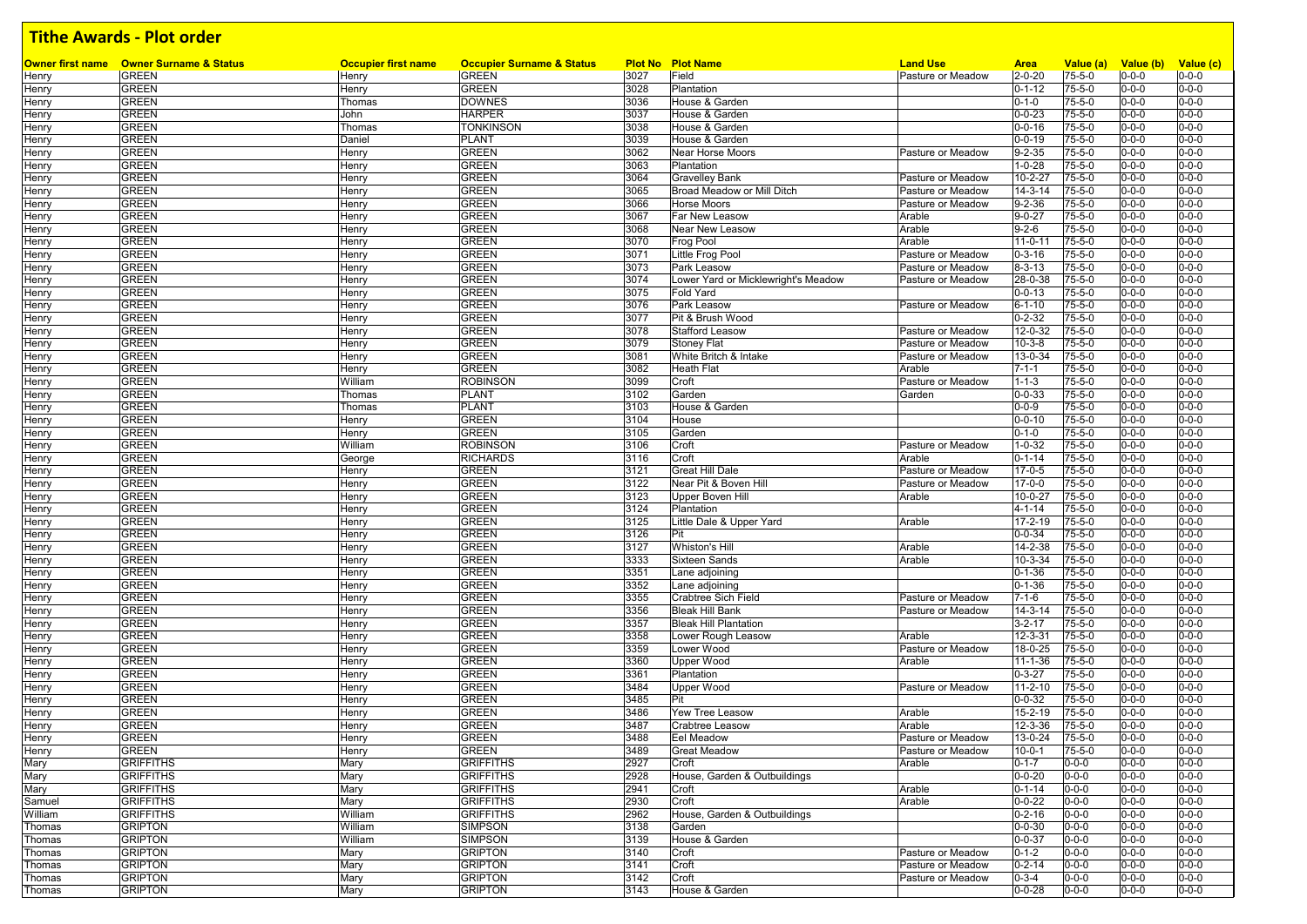| <b>Owner first name</b> | <b>Owner Surname &amp; Status</b> | <b>Occupier first name</b> | <b>Occupier Surname &amp; Status</b> |      | <b>Plot No Plot Name</b>     | <b>Land Use</b>   | <b>Area</b>            | Value (a)     | Value (b)   | Value (c)   |
|-------------------------|-----------------------------------|----------------------------|--------------------------------------|------|------------------------------|-------------------|------------------------|---------------|-------------|-------------|
| Thomas                  | <b>GRIPTON</b>                    | Mary                       | <b>GRIPTON</b>                       | 3144 | Stable & Croft               | Pasture or Meadow | $0 - 0 - 10$           | $0 - 0 - 0$   | $0 - 0 - 0$ | $0 - 0 - 0$ |
| Thomas                  | <b>GRIPTON</b>                    | Mary                       | <b>GRIPTON</b>                       | 3145 | Croft                        | Arable            | $0 - 1 - 33$           | $0 - 0 - 0$   | $0 - 0 - 0$ | $0 - 0 - 0$ |
| Robert                  | <b>GROSVENOR</b>                  | Robert                     | <b>GROSVENOR</b>                     | 1214 | House, Garden & Croft        |                   | $0 - 1 - 29$           | $0 - 0 - 0$   | $0 - 0 - 0$ | $0 - 0 - 0$ |
| Thomas                  | <b>GROSVENOR</b>                  | Thomas                     | GROSVENOR                            | 939  | Yard                         |                   | $0 - 0 - 39$           | $0 - 0 - 0$   | $0 - 0 - 0$ | $0 - 0 - 0$ |
| Thomas                  | <b>GROSVENOR</b>                  | Thomas                     | <b>GROSVENOR</b>                     | 940  | Cottage & Garden             |                   | $0 - 0 - 16$           | $0 - 0 - 0$   | $0 - 0 - 0$ | $0 - 0 - 0$ |
| Thomas                  | <b>GROSVENOR</b>                  | Thomas                     | GROSVENOR                            | 941  | Shop                         |                   | $0 - 0 - 1$            | $0 - 0 - 0$   | $0 - 0 - 0$ | $0 - 0 - 0$ |
| George                  | HALL                              | John                       | PODMORE                              | 3307 | House & Garden               |                   | $0 - 1 - 0$            | $0 - 14 - 9$  | $0 - 0 - 0$ | $0 - 0 - 0$ |
| George                  | HALL                              | John                       | PODMORE                              | 3308 | Croft                        | Pasture or Meadow | $1 - 2 - 25$           | $0 - 14 - 9$  | $0 - 0 - 0$ | $0 - 0 - 0$ |
| George                  | HALL                              | John                       | PODMORE                              | 3309 | Croft                        | Arable            | $1 - 2 - 8$            | $0 - 14 - 9$  | $0 - 0 - 0$ | $0 - 0 - 0$ |
| George                  | HALL                              | John                       | <b>PODMORE</b>                       | 3310 | Croft                        | Pasture or Meadow | $2 - 0 - 13$           | $0 - 14 - 9$  | $0 - 0 - 0$ | $0 - 0 - 0$ |
| James                   | <b>HALL</b>                       | Thomas                     | <b>GRIPTON</b>                       | 2886 | Cottage                      |                   | $0 - 0 - 39$           | $0 - 1 - 6$   | $0 - 0 - 0$ | $0 - 0 - 0$ |
| James                   | HALL                              | Henry                      | <b>FROST</b>                         | 2887 | Cottage & Garden             |                   | $0 - 1 - 10$           | $0 - 1 - 6$   | $0 - 0 - 0$ | $0 - 0 - 0$ |
|                         | HALL                              |                            | <b>GRIPTON</b>                       | 2888 | Garden                       |                   | $0 - 0 - 39$           | $0 - 1 - 6$   | $0 - 0 - 0$ | $0 - 0 - 0$ |
| James                   |                                   | Thomas                     |                                      |      |                              |                   |                        |               |             |             |
| James                   | HALL                              | James                      | <b>VENABLES</b>                      | 2944 | <b>Brick Kilns Pits</b>      | Pasture or Meadow | $0 - 2 - 34$           | $0 - 1 - 6$   | $0 - 0 - 0$ | $0 - 0 - 0$ |
| James                   | <b>HALL</b>                       | James                      | <b>VENABLES</b>                      | 2945 | House, Garden & Outbuildings |                   | $0 - 1 - 13$           | $0 - 1 - 6$   | $0 - 0 - 0$ | $0 - 0 - 0$ |
| James                   | HALL                              | Jane                       | JAMES                                | 2946 | Cottage                      |                   | $0 - 0 - 2$            | $0 - 1 - 6$   | $0 - 0 - 0$ | $0 - 0 - 0$ |
| James                   | HALL                              | James                      | VENABLES                             | 2947 | Croft                        | Arable            | $0 - 1 - 27$           | $0 - 1 - 6$   | $0 - 0 - 0$ | $0 - 0 - 0$ |
| Richard                 | HALL                              | Robert                     | CADMAN                               | 1249 | Garden                       | Garden            | $0 - 0 - 14$           | $0 - 0 - 0$   | 0-0-0       | $0 - 0 - 0$ |
| Richard                 | HALL                              | Richard                    | <b>HALL</b>                          | 1250 | Cottage & Garden             |                   | $0 - 1 - 20$           | $0 - 0 - 0$   | $0 - 0 - 0$ | $0 - 0 - 0$ |
| Richard                 | HALL                              | Robert                     | CADMAN                               | 1251 | Cottage                      |                   | $0 - 0 - 4$            | $0 - 0 - 0$   | $0 - 0 - 0$ | $0 - 0 - 0$ |
| William                 | HALL, Trustees of the Late        | John                       | <b>MARTIN</b>                        | 1459 | Croft                        | Pasture or Meadow | $1 - 0 - 19$           | $0 - 5 - 8$   | $0 - 0 - 0$ | $0 - 0 - 0$ |
| William                 | HALL, Trustees of the Late        | George                     | <b>STEPHENSON</b>                    | 1469 | Croft                        | Pasture or Meadow | $0 - 1 - 20$           | $0 - 5 - 8$   | $0 - 0 - 0$ | $0 - 0 - 0$ |
| William                 | HALL, Trustees of the Late        | George                     | <b>STEPHENSON</b>                    | 1470 | Garden                       |                   | $0 - 0 - 35$           | $0 - 5 - 8$   | $0 - 0 - 0$ | $0 - 0 - 0$ |
| William                 | HALL, Trustees of the Late        | George                     | <b>STEPHENSON</b>                    | 1471 | Garden                       |                   | $0 - 0 - 14$           | $0 - 5 - 8$   | $0 - 0 - 0$ | $0 - 0 - 0$ |
|                         |                                   |                            |                                      |      | House & Yard                 |                   |                        | $0 - 5 - 8$   |             |             |
| William                 | HALL, Trustees of the Late        | George                     | <b>STEPHENSON</b>                    | 1472 |                              |                   | $0 - 0 - 19$           |               | $0 - 0 - 0$ | $0 - 0 - 0$ |
| William                 | HALL, Trustees of the Late        | George                     | <b>STEPHENSON</b>                    | 1475 | Croft                        | Pasture or Meadow | $1 - 3 - 24$           | $0 - 5 - 8$   | $0 - 0 - 0$ | $0 - 0 - 0$ |
| Robert                  | <b>HANBURY</b>                    | Thomas                     | JACKSON, Jnr                         | 1082 | Port Meadow                  | Pasture or Meadow | $1 - 3 - 10$           | $3 - 2 - 6$   | $0 - 0 - 0$ | $0 - 0 - 0$ |
| Robert                  | <b>HANBURY</b>                    | Thomas                     | JACKSON, Jnr                         | 1084 | Long Ellsmore                | Pasture or Meadow | $5 - 0 - 24$           | $3 - 2 - 6$   | $0 - 0 - 0$ | $0 - 0 - 0$ |
| Robert                  | <b>HANBURY</b>                    | Thomas                     | JACKSON, Jnr                         | 1085 | <b>Big Ellsmore</b>          | Pasture or Meadow | 13-0-16                | $3 - 2 - 6$   | $0 - 0 - 0$ | $0 - 0 - 0$ |
| Robert                  | <b>HANBURY</b>                    | Thomas                     | JACKSON, Jnr                         | 1086 | Over Ellsmore                | Pasture or Meadow | $9 - 1 - 21$           | $3 - 2 - 6$   | $0 - 0 - 0$ | $0 - 0 - 0$ |
| Robert                  | <b>HANBURY</b>                    | Thomas                     | JACKSON, Jnr                         | 1087 | Pit In Ellsmore              |                   | $0 - 1 - 10$           | $3 - 2 - 6$   | $0 - 0 - 0$ | $0 - 0 - 0$ |
|                         | HARPER                            | James                      | <b>DEBNEY</b>                        | 2920 | Garden                       | Garden            | $0 - 0 - 33$           | $0 - 0 - 0$   | $0 - 0 - 0$ | $0 - 0 - 0$ |
| н                       | <b>HARPER</b>                     | Thomas                     | <b>DEBNEY</b>                        | 2921 | Cottage & Croft              | Arable            | $0 - 1 - 32$           | $0 - 0 - 0$   | $0 - 0 - 0$ | $0 - 0 - 0$ |
| Benjamin                | <b>HARRISON</b>                   | Benjamin                   | <b>HARRISON</b>                      | 1972 | Garden                       | Garden            | $0 - 0 - 14$           | $0 - 0 - 0$   | $0 - 0 - 0$ | $0 - 0 - 0$ |
| Martha                  | <b>HAYNES</b>                     | Martha                     | HAYNES                               | 1131 | Garden, House & Shop         |                   | $0 - 2 - 0$            | $0 - 0 - 0$   | $0 - 0 - 0$ | $0 - 0 - 0$ |
| William                 | HICHIN, Rev                       | Benjamin                   | <b>BERNARD</b>                       | 2277 | Meadow                       | Pasture or Meadow | $0 - 3 - 18$           | $1 - 3 - 5$   | $0 - 0 - 0$ | $0 - 0 - 0$ |
| William                 | HICHIN, Rev                       | Thomas                     | <b>SWIFT</b>                         | 2625 | The Gorse                    | Arable            | 4-0-39                 | $1 - 3 - 5$   | 0-0-0       | $0 - 0 - 0$ |
|                         | <b>HICKIN</b>                     | James                      | <b>BELCHER</b>                       | 848  | <b>Little Field</b>          | Pasture or Meadow | $2 - 2 - 3$            | $10 - 12 - 0$ | $0 - 0 - 0$ | $0 - 0 - 0$ |
| Catherine               |                                   |                            |                                      |      |                              |                   |                        |               |             | $0 - 0 - 0$ |
| Catherine               | <b>HICKIN</b>                     | James                      | BELCHER                              | 849  | Cow Leasow                   | Arable            | $5 - 3 - 4$            | $10 - 12 - 0$ | $0 - 0 - 0$ |             |
| Catherine               | <b>HICKIN</b>                     | James                      | <b>BELCHER</b>                       | 851  | Far Partens Leasow           | Arable            | $3 - 2 - 18$           | $10 - 12 - 0$ | $0 - 0 - 0$ | $0 - 0 - 0$ |
| Catherine               | <b>HICKIN</b>                     | James                      | <b>BELCHER</b>                       | 853  | <b>Crabtree Piece</b>        | Arable            | $8 - 0 - 31$           | $10 - 12 - 0$ | $0 - 0 - 0$ | $0 - 0 - 0$ |
| Catherine               | <b>HICKIN</b>                     | James                      | <b>BELCHER</b>                       | 854  | Pit in Crabtree Piece        |                   | $0 - 0 - 38$           | $10 - 12 - 0$ | $0 - 0 - 0$ | $0 - 0 - 0$ |
| Catherine               | <b>HICKIN</b>                     | James                      | <b>BELCHER</b>                       | 855  | The Ashes                    | Arable            | 8-3-28                 | $10 - 12 - 0$ | $0 - 0 - 0$ | $0 - 0 - 0$ |
| Catherine               | <b>HICKIN</b>                     | James                      | <b>BELCHER</b>                       | 856  | Lower Leasow                 | Arable            | $5 - 3 - 21$           | $10 - 12 - 0$ | 0-0-0       | $0 - 0 - 0$ |
| Catherine               | <b>HICKIN</b>                     | James                      | <b>BELCHER</b>                       | 857  | Homestead                    | Pasture or Meadow | $2 - 3 - 29$           | $10 - 12 - 0$ | $0 - 0 - 0$ | $0 - 0 - 0$ |
| Catherine               | <b>HICKIN</b>                     | Mary                       | WOODCOCK                             | 863  | Cottage                      |                   | $0 - 0 - 0\frac{1}{2}$ | $10 - 12 - 0$ | $0 - 0 - 0$ | $0 - 0 - 0$ |
| William                 | HICKIN, Rev                       | James                      | <b>BELCHER</b>                       | 837  | Mill Field                   | Pasture or Meadow | $0 - 0 - 22$           | $13 - 0 - 0$  | $0 - 0 - 0$ | $0 - 0 - 0$ |
| William                 | HICKIN, Rev                       | James                      | BELCHER                              | 838  | <b>Mill Field</b>            | Arable            | $6 - 0 - 35$           | $13 - 0 - 0$  | $0 - 0 - 0$ | $0 - 0 - 0$ |
| William                 | HICKIN, Rev                       | James                      | <b>BELCHER</b>                       | 839  | <b>Eld Meadow</b>            | Pasture or Meadow | $1 - 1 - 39$           | $13 - 0 - 0$  | $0 - 0 - 0$ | $0 - 0 - 0$ |
| William                 | HICKIN, Rev                       | James                      | <b>BELCHER</b>                       | 840  | <b>Nether Field</b>          | Arable            | $6 - 3 - 3$            | $13 - 0 - 0$  | $0 - 0 - 0$ | $0 - 0 - 0$ |
| William                 | HICKIN, Rev                       | William                    | HICKIN, Rev                          | 841  | Mill Field Plantation        |                   | $0 - 3 - 22$           | $13 - 0 - 0$  | $0 - 0 - 0$ | $0 - 0 - 0$ |
|                         |                                   |                            |                                      | 842  |                              |                   |                        |               |             |             |
| William                 | HICKIN, Rev                       | James                      | <b>BELCHER</b>                       |      | Colletts Hay Meadow          | Pasture or Meadow | $5 - 1 - 28$           | $13 - 0 - 0$  | $0 - 0 - 0$ | $0 - 0 - 0$ |
| William                 | HICKIN, Rev                       | James                      | <b>BELCHER</b>                       | 847  | <b>Colletts Hay</b>          | Arable            | $7 - 2 - 13$           | $13 - 0 - 0$  | $0 - 0 - 0$ | $0 - 0 - 0$ |
| William                 | HICKIN, Rev                       | William                    | HICKIN, Rev                          | 850  | Old Plantation               |                   | $1 - 0 - 6$            | $13 - 0 - 0$  | $0 - 0 - 0$ | $0 - 0 - 0$ |
| William                 | HICKIN, Rev                       | William                    | HICKIN, Rev                          | 852  | <b>New Plantation</b>        |                   | $4 - 3 - 8$            | $13 - 0 - 0$  | $0 - 0 - 0$ | $0 - 0 - 0$ |
| William                 | HICKIN, Rev                       | James                      | <b>BELCHER</b>                       | 858  | Sland                        | Pasture or Meadow | $1 - 1 - 28$           | $13 - 0 - 0$  | $0 - 0 - 0$ | $0 - 0 - 0$ |
| William                 | HICKIN, Rev                       | James                      | <b>BELCHER</b>                       | 859  | <b>Moat Leasow</b>           | Arable            | $5 - 2 - 0$            | $13 - 0 - 0$  | $0 - 0 - 0$ | $0 - 0 - 0$ |
| William                 | HICKIN, Rev                       | James                      | <b>BELCHER</b>                       | 860  | <b>Barn Croft</b>            | Pasture or Meadow | $2 - 3 - 5$            | $13 - 0 - 0$  | $0 - 0 - 0$ | $0 - 0 - 0$ |
| William                 | HICKIN, Rev                       | James                      | <b>BELCHER</b>                       | 861  | Barn & Croft etc             | Arable            | $0 - 2 - 30$           | $13 - 0 - 0$  | $0 - 0 - 0$ | $0 - 0 - 0$ |
| William                 | HICKIN, Rev                       | James                      | <b>BELCHER</b>                       | 862  | Pit                          |                   | $0 - 1 - 20$           | $13 - 0 - 0$  | $0 - 0 - 0$ | $0 - 0 - 0$ |
| William                 | HICKIN, Rev                       | Michael                    | <b>BELCHER</b>                       | 966  | Lows Meadow                  | Pasture or Meadow | $4 - 2 - 25$           | $13 - 0 - 0$  | $0 - 0 - 0$ | $0 - 0 - 0$ |
| William                 | HICKIN, Rev                       | William                    | HICKIN, Rev                          | 978  | Road to House                |                   | $0 - 0 - 36$           | $13 - 0 - 0$  | $0 - 0 - 0$ | $0 - 0 - 0$ |
| William                 | HICKIN, Rev                       |                            | HICKIN, Rev                          | 979  | House & Premises             |                   | $0 - 3 - 17$           | $13 - 0 - 0$  | $0 - 0 - 0$ | $0 - 0 - 0$ |
|                         |                                   | William                    | HICKIN, Rev                          |      |                              |                   |                        |               |             |             |
| William                 | HICKIN, Rev                       | William                    |                                      | 980  | Garden                       | Garden            | $0 - 0 - 35$           | $13 - 0 - 0$  | $0 - 0 - 0$ | $0 - 0 - 0$ |
| William                 | HICKIN, Rev                       | Michael                    | <b>BELCHER</b>                       | 981  | Barn & Rickyard              |                   | $0 - 1 - 2$            | $13 - 0 - 0$  | $0 - 0 - 0$ | $0 - 0 - 0$ |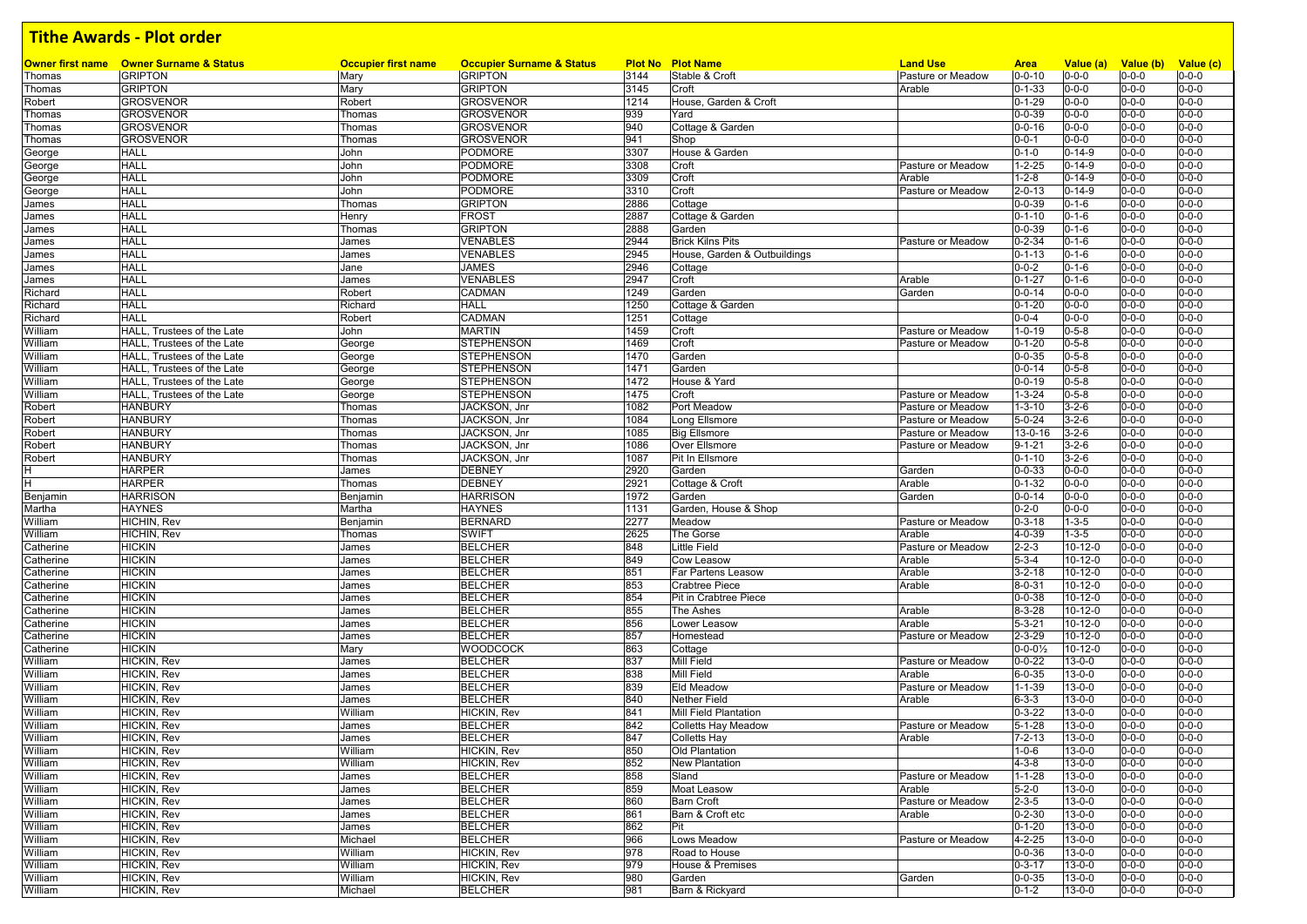|              | <b>Owner first name</b> Owner Surname & Status | <b>Occupier first name</b> | <b>Occupier Surname &amp; Status</b>       |              | <b>Plot No Plot Name</b>                   | <b>Land Use</b>             | <b>Area</b>                  | Value (a)              | Value (b)                  | Value (c)                  |
|--------------|------------------------------------------------|----------------------------|--------------------------------------------|--------------|--------------------------------------------|-----------------------------|------------------------------|------------------------|----------------------------|----------------------------|
| William      | HICKIN, Rev                                    | Michael                    | <b>BELCHER</b>                             | 982          | <b>Barn Croft</b>                          | Pasture or Meadow           | $5 - 3 - 29$                 | $13 - 0 - 0$           | $0 - 0 - 0$                | $0 - 0 - 0$                |
| William      | HICKIN, Rev                                    | William                    | HICKIN, Rev                                | 992          | <b>Barn Croft</b>                          | Pasture or Meadow           | $2 - 2 - 0$                  | $13 - 0 - 0$           | $0 - 0 - 0$                | $0 - 0 - 0$                |
| William      | HICKIN, Rev                                    | Michael                    | <b>BELCHER</b>                             | 993          | <b>Railey Piece</b>                        | Arable                      | 4-3-22                       | $13 - 0 - 0$           | $0 - 0 - 0$                | $0 - 0 - 0$                |
| William      | HICKIN, Rev                                    | William                    | HICKIN, Rev                                | 1016         | <b>Hasty Meadow</b>                        | Pasture or Meadow           | $2 - 2 - 9$                  | $13 - 0 - 0$           | $0 - 0 - 0$                | $0 - 0 - 0$                |
| John         | <b>HIGGINS</b><br><b>HIGGINS</b>               | John                       | <b>BARROTT, Snr</b><br><b>BARROTT, Snr</b> | 808<br>1035  | Field                                      | Pasture or Meadow<br>Arable | $2 - 0 - 9$<br>$2 - 3 - 14$  | 4-15-2<br>$4 - 15 - 2$ | $0 - 0 - 0$<br>$0 - 0 - 0$ | $0 - 0 - 0$<br>$0 - 0 - 0$ |
| John         |                                                | John                       | <b>BARROTT, Snr</b>                        |              | <b>Barley Orchard</b><br><b>High Field</b> |                             |                              | $4 - 15 - 2$           |                            | $0 - 0 - 0$                |
| John         | <b>HIGGINS</b>                                 | John                       |                                            | 1078<br>1114 | Low Field                                  | Arable<br>Arable            | $3 - 0 - 15$<br>$2 - 1 - 37$ | $4 - 15 - 2$           | $0 - 0 - 0$                | $0 - 0 - 0$                |
| John         | <b>HIGGINS</b><br><b>HIGGINS</b>               | John                       | <b>BARROTT, Snr</b><br><b>BARROTT, Snr</b> | 1126         | Croft                                      | Arable                      | $0 - 0 - 13$                 | 4-15-2                 | $0 - 0 - 0$<br>$0 - 0 - 0$ | $0 - 0 - 0$                |
| John<br>John | <b>HIGGINS</b>                                 | John<br>John               | <b>BARROTT, Snr</b>                        | 1127         | Croft                                      | Pasture or Meadow           | $0 - 1 - 11$                 | $4 - 15 - 2$           | $0 - 0 - 0$                | $0 - 0 - 0$                |
| John         | <b>HIGGINS</b>                                 | John                       | <b>BARROTT, Snr</b>                        | 1128         | Croft                                      | Arable                      | $0 - 0 - 20$                 | $4 - 15 - 2$           | $0 - 0 - 0$                | $0 - 0 - 0$                |
| John         | <b>HIGGINS</b>                                 | John                       | <b>BARROTT, Snr</b>                        | 1129         | Barn & Rick Yard                           |                             | $0 - 0 - 18$                 | $4 - 15 - 2$           | $0 - 0 - 0$                | $0 - 0 - 0$                |
| John         | <b>HIGGINS</b>                                 | John                       | <b>BARROTT, Snr</b>                        | 1130         | House & Garden                             |                             | $0 - 0 - 18$                 | 4-15-2                 | $0 - 0 - 0$                | $0 - 0 - 0$                |
| John         | <b>HIGGINS</b>                                 | John                       | <b>ADDERLEY</b>                            | 1235         | Cottage & Garden                           |                             | $0 - 0 - 6$                  | $4 - 15 - 2$           | $0 - 0 - 0$                | $0 - 0 - 0$                |
| John         | <b>HIGGINS</b>                                 | John                       | <b>HANDSLOW</b>                            | 1236         | Cottage & Garden                           |                             | $0 - 0 - 7$                  | $4 - 15 - 2$           | $0 - 0 - 0$                | $0 - 0 - 0$                |
| John         | <b>HIGGINS</b>                                 | Benjamin                   | <b>BOTT</b>                                | 1237         | Cottage & Garden                           |                             | $0 - 0 - 10$                 | $4 - 15 - 2$           | $0 - 0 - 0$                | $0 - 0 - 0$                |
| John         | <b>HIGGINS</b>                                 | John                       | <b>BARROTT, Snr</b>                        | 1266         | The Willow                                 | Arable                      | $2 - 1 - 32$                 | 4-15-2                 | $0 - 0 - 0$                | $0 - 0 - 0$                |
| John         | <b>HIGGINS</b>                                 |                            | <b>BIRD, Miss</b>                          | 1562         | Field                                      | Pasture or Meadow           | $7 - 1 - 0$                  | $4 - 15 - 2$           | $0 - 0 - 0$                | $0 - 0 - 0$                |
| John         | <b>HIGGINS</b>                                 |                            | <b>BIRD, Miss</b>                          | 1563         | Road in Field                              |                             | $0 - 0 - 30$                 | $4 - 15 - 2$           | $0 - 0 - 0$                | $0 - 0 - 0$                |
| Benjamin     | <b>HOULT</b>                                   | Thomas                     | <b>FOX</b>                                 | 3098         | Croft                                      |                             | $0 - 2 - 2$                  | $0 - 0 - 0$            | $0 - 0 - 0$                | $0 - 0 - 0$                |
| John         | HOWELL                                         | John                       | <b>HOWELL</b>                              | 3097         | House & Garden                             |                             | $0 - 0 - 11$                 | $0 - 0 - 0$            | $0 - 0 - 0$                | $0 - 0 - 0$                |
| John         | <b>HUMPAGE</b>                                 | John                       | <b>HUMPAGE</b>                             | 3333         | Shop                                       |                             | $0 - 0 - 2$                  | $0 - 0 - 0$            | $0 - 0 - 0$                | $0 - 0 - 0$                |
| Mary         | <b>HUMPAGE</b>                                 | William                    | <b>FROST</b>                               | 3327         | Cottage & Garden                           |                             | $0 - 1 - 17$                 | $0 - 0 - 0$            | $0 - 0 - 0$                | $0 - 0 - 0$                |
| Mary         | <b>HUMPAGE</b>                                 | John                       | <b>HUMPAGE</b>                             | 3328         | Garden                                     |                             | $0 - 0 - 28$                 | $0 - 0 - 0$            | $0 - 0 - 0$                | $0 - 0 - 0$                |
| Mary         | <b>HUMPAGE</b>                                 | John                       | <b>SMITH</b>                               | 3329         | House & Garden                             |                             | $0 - 0 - 15$                 | $0 - 0 - 0$            | $0 - 0 - 0$                | $0 - 0 - 0$                |
| William      | <b>HUMPAGE</b>                                 | Thomas                     | <b>BEVAN</b>                               | 1307         | Garden                                     |                             | $0 - 0 - 6$                  | $0 - 0 - 0$            | $0 - 0 - 0$                | $0 - 0 - 0$                |
| William      | <b>HUMPAGE</b>                                 | William                    | <b>HUMPAGE</b>                             | 1913         | Meadow                                     | Pasture or Meadow           | $0 - 3 - 27$                 | $0 - 0 - 0$            | $0 - 0 - 0$                | $0 - 0 - 0$                |
| William      | <b>HUMPAGE</b>                                 | William                    | <b>HUMPAGE</b>                             | 1914         | Road Embankment                            |                             | $0 - 0 - 31$                 | $0 - 0 - 0$            | $0 - 0 - 0$                | $0 - 0 - 0$                |
| William      | <b>HUMPAGE</b>                                 | Thomas                     | <b>BEVAN</b>                               | 1918         | House & Part of a Garden                   |                             | $0 - 0 - 12$                 | $0 - 0 - 0$            | $0 - 0 - 0$                | $0 - 0 - 0$                |
| William      | <b>HUMPAGE</b>                                 | William                    | <b>HUMPAGE</b>                             | 1940         | House, Stable & Garden                     |                             | $0 - 0 - 37$                 | $0 - 0 - 0$            | $0 - 0 - 0$                | $0 - 0 - 0$                |
| William      | HUMPAGE                                        | William                    | <b>HUMPAGE</b>                             | 2229         | Shop                                       |                             | $0 - 0 - 2$                  | $0 - 0 - 0$            | $0 - 0 - 0$                | $0 - 0 - 0$                |
| John         | <b>HUSSLEBEE</b>                               | John                       | <b>HUSSLEBEE</b>                           | 3296         | House & Garden                             |                             | $0 - 0 - 17$                 | $0 - 0 - 0$            | $0 - 0 - 0$                | $0 - 0 - 0$                |
| Thomas       | HUSSLEBEE                                      | John                       | <b>HUSSLEBEE</b>                           | 3290         | Croft                                      | Arable                      | $0 - 0 - 24$                 | $0 - 0 - 0$            | $0 - 0 - 0$                | $0 - 0 - 0$                |
| Thomas       | <b>HUSSLEBEE</b>                               | Joseph                     | <b>VERNAM</b>                              | 3291         | Croft                                      | Arable                      | $0 - 0 - 23$                 | $0 - 0 - 0$            | $0 - 0 - 0$                | $0 - 0 - 0$                |
| Thomas       | HUSSLEBEE                                      | John                       | <b>HUSSLEBEE</b>                           | 3293         | Croft                                      | Arable                      | $0 - 1 - 19$                 | $0 - 0 - 0$            | $0 - 0 - 0$                | $0 - 0 - 0$                |
| Thomas       | <b>HUSSLEBEE</b>                               | Joseph                     | <b>VERNAM</b>                              | 3294         | House & Garden                             |                             | $0 - 0 - 13$                 | $0 - 0 - 0$            | $0 - 0 - 0$                | $0 - 0 - 0$                |
| Thomas       | HUSSLEBEE                                      | Joseph                     | <b>COPPER</b>                              | 3295         | Garden                                     |                             | $0 - 0 - 6$                  | $0 - 0 - 0$            | $0 - 0 - 0$                | $0 - 0 - 0$                |
| Thomas       | HUSSLEBEE                                      | Joseph                     | <b>COPPER</b>                              | 3297         | House & Garden                             |                             | $0 - 0 - 10$                 | $0 - 0 - 0$            | $0 - 0 - 0$                | $0 - 0 - 0$                |
| Thomas       | JACKSON, Snr                                   | Thomas                     | JACKSON, Jnr                               | 1489         | Plantation                                 |                             | $0 - 0 - 11$                 | 1-9-10                 | $0 - 0 - 0$                | $0 - 0 - 0$                |
| Thomas       | JACKSON, Snr                                   | Thomas                     | JACKSON, Jnr                               | 1491         | Croft                                      | Pasture or Meadow           | $1 - 2 - 37$                 | $1 - 9 - 10$           | $0 - 0 - 0$                | $0 - 0 - 0$                |
| Thomas       | JACKSON, Snr                                   | Thomas                     | JACKSON, Jnr                               | 1492         | Plantation                                 |                             | $0 - 0 - 13$                 | $1 - 9 - 10$           | $0 - 0 - 0$                | $0 - 0 - 0$                |
| Thomas       | JACKSON, Snr                                   | Thomas                     | JACKSON, Jnr                               | 1493         | Croft                                      | Arable                      | $1 - 1 - 34$                 | 1-9-10                 | $0 - 0 - 0$                | $0 - 0 - 0$                |
| Thomas       | JACKSON, Snr                                   | Thomas                     | JACKSON, Jnr                               | 1494         | Croft                                      | Pasture or Meadow           | $1 - 2 - 25$                 | $1 - 9 - 10$           | $0 - 0 - 0$                | $0 - 0 - 0$                |
| Thomas       | JACKSON, Snr                                   | Thomas                     | JACKSON, Jnr                               | 1495         | Croft                                      | Arable                      | $2 - 2 - 24$                 | $1 - 9 - 10$           | $0 - 0 - 0$                | $0 - 0 - 0$                |
| Thomas       | JACKSON, Snr                                   | Thomas                     | JACKSON, Jnr                               | 1507         | Sallymore                                  | Pasture or Meadow           | $1 - 2 - 11$                 | $1 - 9 - 10$           | $0 - 0 - 0$                | $0 - 0 - 0$                |
| Thomas       | JACKSON, Snr                                   | Thomas                     | JACKSON, Jnr                               | 1508         | Sallymore                                  | Pasture or Meadow           | $2 - 1 - 27$                 | 1-9-10                 | $0 - 0 - 0$                | $0 - 0 - 0$                |
| John         | <b>JAMES</b>                                   | Jemima                     | <b>JAMES</b>                               | 2948         | House, Garden & Yard                       |                             | $0 - 1 - 26$                 | $0 - 0 - 0$            | $0 - 0 - 0$                | $0 - 0 - 0$                |
| John         | JAMES                                          | Jemima                     | <b>JAMES</b>                               | 2949         | Orchard                                    | Orchard                     | $0 - 2 - 17$                 | $0 - 0 - 0$            | $0 - 0 - 0$                | $0 - 0 - 0$                |
| John         | JAMES                                          | Jemima                     | <b>JAMES</b>                               | 2950         | Croft                                      | Pasture or Meadow           | $0 - 2 - 1$                  | $0 - 0 - 0$            | $0 - 0 - 0$                | $0 - 0 - 0$                |
|              |                                                |                            |                                            |              |                                            |                             |                              |                        |                            |                            |
| John         | JAMES                                          | Joseph                     | <b>BRETHERTON</b>                          | 3289         | House & Croft                              | Arable                      | $0 - 3 - 4$                  | $0 - 0 - 0$            | $0 - 0 - 0$                | $0 - 0 - 0$                |
| Thomas       | JAMES                                          | Thomas                     | <b>JAMES</b>                               | 2869         | Stable                                     |                             | $0 - 0 - 1$                  | $0 - 0 - 0$            | $0 - 0 - 0$                | $0 - 0 - 0$                |
|              | JAMES. Children of the Late                    |                            | JAMES, Children of the Late                | 3331         | Orchard                                    |                             | $0 - 2 - 14$                 | $0 - 0 - 0$            | $0 - 0 - 0$                | $0 - 0 - 0$                |
|              |                                                |                            |                                            |              |                                            |                             |                              |                        |                            |                            |
|              | JENKINSON, Rev                                 | F                          | JENKINSON, Rev                             | 791          | Field                                      |                             | $7 - 3 - 21$                 | $0 - 1 - 0$            | $0 - 0 - 0$                | $0 - 0 - 0$                |
|              |                                                |                            |                                            |              |                                            |                             |                              |                        |                            |                            |
|              | JENKINSON, Rev                                 |                            | JENKINSON, Rev                             | 792          | Field                                      |                             | $6 - 1 - 18$                 | $0 - 1 - 0$            | $0 - 0 - 0$                | $0 - 0 - 0$                |
|              | JENKINSON, Rev                                 |                            | JENKINSON, Rev                             | 802          | <b>Ketley Meadow</b>                       |                             | $5 - 1 - 29$                 | $0 - 1 - 0$            | $0 - 0 - 0$                | $0 - 0 - 0$                |
|              | JENKINSON, Rev                                 |                            | JENKINSON, Rev                             | 803          | Dunstan                                    |                             | $3 - 3 - 4$                  | $0 - 1 - 0$            | $0 - 0 - 0$                | $0 - 0 - 0$                |
|              | JENKINSON, Rev                                 |                            | JENKINSON, Rev                             | 804          | Dunstan                                    |                             | $2 - 0 - 30$                 | $0 - 1 - 0$            | $0 - 0 - 0$                | $0 - 0 - 0$                |
|              | JENKINSON, Rev                                 |                            | JENKINSON, Rev                             | 805          | <b>Gravel Pit</b>                          |                             | $0 - 3 - 6$                  | $0 - 1 - 0$            | $0 - 0 - 0$                | $0 - 0 - 0$                |
|              | JENKINSON, Rev                                 |                            | JENKINSON, Rev                             | 1042         | <b>Clover Field</b>                        |                             | $1 - 0 - 18$                 | $0 - 1 - 0$            | $0 - 0 - 0$                | $0 - 0 - 0$                |
|              | JENKINSON, Rev                                 |                            | JENKINSON, Rev                             | 1046         | House & Barn etc                           |                             | $0 - 1 - 7$                  | $0 - 1 - 0$            | $0 - 0 - 0$                | $0 - 0 - 0$                |
|              | <b>JENKINSON, Rev</b>                          |                            | JENKINSON, Rev                             | 1047         | Garden                                     | Garden                      | $0 - 1 - 15$                 | $0 - 1 - 0$            | $0 - 0 - 0$                | $0 - 0 - 0$                |
|              | JENKINSON, Rev                                 |                            | JENKINSON, Rev                             | 1049         | The Croft                                  |                             | $4 - 1 - 17$                 | $0 - 1 - 0$            | $0 - 0 - 0$                | $0 - 0 - 0$                |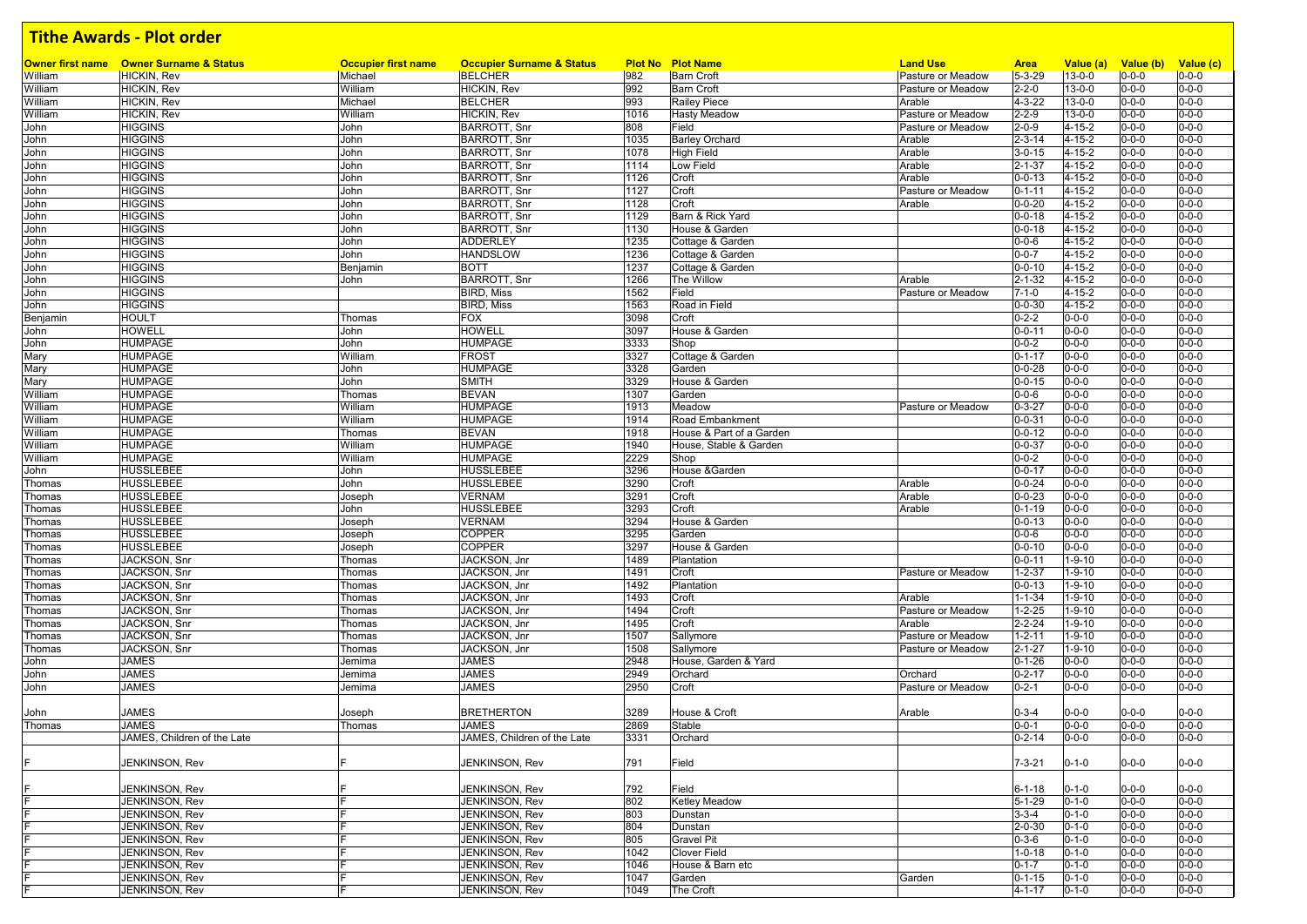|           | <b>Owner first name</b> Owner Surname & Status | <b>Occupier first name</b><br>IF. | <b>Occupier Surname &amp; Status</b> |              | <b>Plot No Plot Name</b>     | <b>Land Use</b>   | <b>Area</b>                  | Value (a)                    | Value (b)                  | Value (c)   |
|-----------|------------------------------------------------|-----------------------------------|--------------------------------------|--------------|------------------------------|-------------------|------------------------------|------------------------------|----------------------------|-------------|
|           | JENKINSON, Rev                                 |                                   | JENKINSON, Rev                       | 1050         | <b>Malt Leasow</b>           |                   | $2 - 3 - 37$                 | $0 - 1 - 0$                  | $0 - 0 - 0$                | $0 - 0 - 0$ |
|           | JENKINSON, Rev                                 | IF                                | JENKINSON, Rev                       | 1053         | Hen & Chickens               |                   | $1 - 3 - 8$                  | $0 - 1 - 0$                  | $0 - 0 - 0$                | $0 - 0 - 0$ |
|           | JENKINSON, Rev                                 | IF<br>E                           | JENKINSON, Rev                       | 1109         | Hen & Chickens               | Arable            | $2 - 1 - 17$                 | $0 - 1 - 0$                  | $0 - 0 - 0$                | $0 - 0 - 0$ |
|           | JENKINSON, Rev                                 |                                   | JENKINSON, Rev                       | 1110         | Hen & Chickens               | Arable            | $6 - 1 - 29$                 | $0 - 1 - 0$                  | $0 - 0 - 0$                | $0 - 0 - 0$ |
| Dorothy   | <b>JOHNSON</b>                                 | Dorothy                           | <b>JOHNSON</b>                       | 3302         | House & Garden               |                   | $0 - 1 - 5$                  | $0 - 0 - 0$                  | $0 - 0 - 0$                | $0 - 0 - 0$ |
| Isaac     | <b>JOHNSON</b>                                 | Isaac                             | <b>JOHNSON</b>                       | 3214         | House & Garden               |                   | $0 - 0 - 31$                 | $0 - 2 - 6$                  | $0 - 0 - 0$                | $0 - 0 - 0$ |
| Isaac     | <b>JOHNSON</b>                                 | Isaac                             | <b>JOHNSON</b>                       | 3215         | Garden                       |                   | $0 - 1 - 12$                 | $0 - 2 - 6$                  | $0 - 0 - 0$                | $0 - 0 - 0$ |
| Isaac     | <b>JOHNSON</b>                                 | John                              | LOCKLEY                              | 3239         | Croft                        |                   | $0 - 0 - 10$                 | $0 - 2 - 6$                  | $0 - 0 - 0$                | $0 - 0 - 0$ |
| Isaac     | <b>JOHNSON</b>                                 | John                              | LOCKLEY                              | 3240a        | House & Garden               |                   | $0 - 0 - 35$                 | $0 - 2 - 6$                  | $0 - 0 - 0$                | $0 - 0 - 0$ |
| Mary      | <b>JOHNSON</b>                                 | Mary                              | <b>JOHNSON</b>                       | 2959         | Field                        | Arable            | $0 - 2 - 28$                 | $0 - 1 - 11$                 | $0 - 0 - 0$                | $0 - 0 - 0$ |
| Mary      | <b>JOHNSON</b>                                 | Mary                              | <b>JOHNSON</b>                       | 2963         | Croft                        | Pasture or Meadow | $0 - 1 - 19$                 | $0 - 1 - 11$                 | $0 - 0 - 0$                | $0 - 0 - 0$ |
| Mary      | <b>JOHNSON</b>                                 | Mary                              | <b>JOHNSON</b>                       | 2966         | Garden                       |                   | $0 - 0 - 25$                 | $0 - 1 - 11$                 | $0 - 0 - 0$                | $0 - 0 - 0$ |
| Mary      | <b>JOHNSON</b>                                 | Mary                              | <b>JOHNSON</b>                       | 2972         | Croft                        | Pasture or Meadow | $0 - 1 - 19$                 | $0 - 1 - 11$                 | $0 - 0 - 0$                | $0 - 0 - 0$ |
| Mary      | <b>JOHNSON</b>                                 | Mary                              | <b>JOHNSON</b>                       | 2973         | Garden, House & Outbuildings |                   | $0 - 0 - 34$                 | $0 - 1 - 11$                 | $0 - 0 - 0$                | $0 - 0 - 0$ |
| William   | <b>JOHNSON</b>                                 | William                           | <b>JOHNSON</b>                       | 2242         | House & Garden               |                   | $0 - 0 - 16$                 | $0 - 0 - 0$                  | $0 - 0 - 0$                | $0 - 0 - 0$ |
| John      | <b>JONES</b>                                   | John                              | <b>JONES</b>                         | 1043         | Croft                        | Pasture or Meadow | $0 - 0 - 24$                 | $0 - 0 - 0$                  | $0 - 0 - 0$                | $0 - 0 - 0$ |
| John      | <b>JONES</b>                                   | John                              | <b>JONES</b>                         | 1044         | <b>Bowling Green</b>         | Pasture or Meadow | $0 - 1 - 31$                 | $0 - 0 - 0$                  | $0 - 0 - 0$                | $0 - 0 - 0$ |
| John      | <b>JONES</b>                                   | John                              | <b>JONES</b>                         | 1045         | House, Garden & Stable       |                   | $0 - 0 - 36$                 | $0 - 0 - 0$                  | $0 - 0 - 0$                | $0 - 0 - 0$ |
| John      | <b>JONES</b>                                   | John                              | <b>JONES</b>                         | 1964         | <b>Walkers Yard</b>          | Pasture or Meadow | $0 - 3 - 29$                 | $0 - 0 - 0$                  | $0 - 0 - 0$                | $0 - 0 - 0$ |
| Paul      | <b>JONES</b>                                   | Thomas                            | <b>ECCLES</b>                        | 2871         | House, Hovel & Croft         | Arable            | $0 - 3 - 11$                 | $0 - 0 - 0$                  | $0 - 0 - 0$                | $0 - 0 - 0$ |
| John      | <b>KEBBLE</b>                                  | John                              | <b>KEBBLE</b>                        | 3218         | Croft                        | Arable            | $0 - 1 - 17$                 | $0 - 0 - 0$                  | $0 - 0 - 0$                | $0 - 0 - 0$ |
| John      | <b>KEBBLE</b>                                  | John                              | KEBBLE                               | 3219         | Croft                        | Arable            | $0 - 1 - 10$                 | $0 - 0 - 0$                  | $0 - 0 - 0$                | $0 - 0 - 0$ |
| John      | <b>KEBBLE</b>                                  | Rhoda                             | <b>BARNETT</b>                       | 3222         | House & Garden               |                   | $0 - 1 - 0$                  | $0 - 0 - 0$                  | $0 - 0 - 0$                | $0 - 0 - 0$ |
| John      | <b>KEBBLE</b>                                  | John                              | <b>KEBBLE</b>                        | 3227         | Cottage & Garden             |                   | $0 - 1 - 12$                 | $0 - 0 - 0$                  | $0 - 0 - 0$                | $0 - 0 - 0$ |
| Richard   | <b>KEBBLE</b>                                  | Richard                           | <b>KEBBLE</b>                        | 1703         | Water Mill Meadow            | Pasture or Meadow | $2 - 1 - 16$                 | $1 - 11 - 3$                 | $0 - 0 - 0$                | $0 - 0 - 0$ |
| Richard   | <b>KEBBLE</b>                                  | Richard                           | <b>KEBBLE</b>                        | 1704         | Croft                        | Arable            | $1 - 0 - 25$                 | $1 - 11 - 3$                 | $0 - 0 - 0$                | $0 - 0 - 0$ |
| Richard   | KEBBLE                                         | Richard                           | KEBBLE                               | 1705         | Croft                        | Arable            | $1 - 1 - 4$                  | $1 - 11 - 3$                 | $0 - 0 - 0$                | $0 - 0 - 0$ |
| Richard   | <b>KEBBLE</b>                                  | Richard                           | <b>KEBBLE</b>                        | 1706         | Croft                        | Arable            | $1 - 1 - 7$                  | $1 - 11 - 3$                 | $0 - 0 - 0$                | $0 - 0 - 0$ |
| Richard   | <b>KEBBLE</b>                                  | Richard                           | <b>KEBBLE</b>                        | 1708         | Croft                        | Arable            | $0 - 3 - 30$                 | $1 - 11 - 3$                 | $0 - 0 - 0$                | $0 - 0 - 0$ |
| Richard   | <b>KEBBLE</b>                                  | Richard                           | <b>KEBBLE</b>                        | 1709         | Croft                        | Pasture or Meadow | $1 - 1 - 24$                 | $1 - 11 - 3$                 | $0 - 0 - 0$                | $0 - 0 - 0$ |
| Richard   | <b>KEBBLE</b>                                  | Richard                           | KEBBLE                               | 1710         | Garden                       |                   | $0 - 1 - 0$                  | $1 - 11 - 3$                 | $0 - 0 - 0$                | $0 - 0 - 0$ |
| Richard   | <b>KEBBLE</b>                                  | Richard                           | <b>KEBBLE</b>                        | 1711         | House & Premises             |                   | $0 - 0 - 32$                 | $1 - 11 - 3$                 | $0 - 0 - 0$                | $0 - 0 - 0$ |
| Richard   | <b>KEBBLE</b>                                  | Richard                           | KEBBLE                               | 1712         | Orchard                      | Orchard           | $0 - 0 - 18$                 | $1 - 11 - 3$                 | $0 - 0 - 0$                | $0 - 0 - 0$ |
| Richard   | <b>KEBBLE</b>                                  | Richard                           | KEBBLE                               | 1713         | <b>Back Croft</b>            | Arable            | $0 - 2 - 30$                 | $1 - 11 - 3$                 | $0 - 0 - 0$                | $0 - 0 - 0$ |
| Richard   | <b>KEBBLE</b>                                  | Richard                           | <b>KEBBLE</b>                        | 1714         | <b>Water Mill Leasow</b>     | Pasture or Meadow | $1 - 3 - 19$                 | $1 - 11 - 3$                 | $0 - 0 - 0$                | $0 - 0 - 0$ |
| Charles   | <b>KEELING</b>                                 | Thomas                            | <b>JOHNSON</b>                       | 994          | Garden Croft                 | Arable            | $4 - 1 - 30$                 | $21 - 2 - 1$                 | $0 - 0 - 0$                | $0 - 0 - 0$ |
| Charles   | <b>KEELING</b>                                 | Thomas                            | <b>JOHNSON</b>                       | 995          | Madge's Hole                 | Arable            | 12-2-39                      | $21 - 2 - 1$                 | $0 - 0 - 0$                | $0 - 0 - 0$ |
| Charles   | <b>KEELING</b>                                 | Thomas                            | <b>JOHNSON</b>                       | 996          | <b>Stafford Croft</b>        | Arable            | $8 - 2 - 11$                 | $21 - 2 - 1$                 | $0 - 0 - 0$                | $0 - 0 - 0$ |
| Charles   | <b>KEELING</b>                                 | Thomas                            | <b>JOHNSON</b>                       | 997          | House & Garden               |                   | $0 - 2 - 33$                 | $21 - 2 - 1$                 | $0 - 0 - 0$                | $0 - 0 - 0$ |
| Charles   | <b>KEELING</b>                                 | Thomas                            | <b>JOHNSON</b>                       | 998          | Barn, Fold & Rickyard        |                   | $0 - 1 - 38$                 | $21 - 2 - 1$                 | $0 - 0 - 0$                | $0 - 0 - 0$ |
| Charles   | <b>KEELING</b>                                 | Thomas                            | <b>JOHNSON</b>                       | 999          | The Croft                    | Pasture or Meadow | $4 - 2 - 18$                 | $21 - 2 - 1$                 | $0 - 0 - 0$                | $0 - 0 - 0$ |
| Charles   | <b>KEELING</b>                                 | Thomas                            | <b>JOHNSON</b>                       | 1000         | Near Copy Leasow             | Arable            | $5 - 1 - 3$                  | $21 - 2 - 1$                 | $0 - 0 - 0$                | $0 - 0 - 0$ |
| Charles   | <b>KEELING</b>                                 | Thomas                            | <b>JOHNSON</b>                       | 1001         | Far Copy Leasow              | Arable            | $7 - 0 - 28$                 | $21 - 2 - 1$                 | $0 - 0 - 0$                | $0 - 0 - 0$ |
| Charles   | <b>KEELING</b>                                 | Thomas                            | <b>JOHNSON</b>                       | 1002         | Pit in Far Copy Leasow       |                   | $0 - 0 - 28$                 | $21 - 2 - 1$                 | $0 - 0 - 0$                | $0 - 0 - 0$ |
| Charles   | <b>KEELING</b>                                 | Thomas                            | <b>JOHNSON</b>                       | 1003         | Copy Meadow                  | Pasture or Meadow | $5 - 0 - 25$                 | $21 - 2 - 1$                 | $0 - 0 - 0$                | $0 - 0 - 0$ |
| Charles   | <b>KEELING</b>                                 | Thomas                            | <b>JOHNSON</b>                       | 1004         | Pear Tree Piece              | Arable            | $6 - 2 - 30$                 | $21 - 2 - 1$                 | $0 - 0 - 0$                | $0 - 0 - 0$ |
| Charles   | <b>KEELING</b>                                 | Thomas                            | <b>JOHNSON</b>                       | 1005         | Road in Pear Tree Piece      |                   | $0 - 0 - 38$                 | $21 - 2 - 1$                 | $0 - 0 - 0$                | $0 - 0 - 0$ |
|           |                                                |                                   |                                      |              |                              |                   |                              |                              |                            | $0 - 0 - 0$ |
| Charles   | <b>KEELING</b>                                 | Thomas                            | <b>JOHNSON</b><br><b>JOHNSON</b>     | 1012<br>1070 | Long Hasty                   | Arable            | $6 - 3 - 29$                 | $21 - 2 - 1$                 | $0 - 0 - 0$                | $0 - 0 - 0$ |
| Charles   | <b>KEELING</b><br><b>KEELING</b>               | Thomas                            |                                      |              | <b>Ellsmore Meadow</b>       | Pasture or Meadow | $1 - 2 - 16$                 | $21 - 2 - 1$                 | $0 - 0 - 0$                | $0 - 0 - 0$ |
| Charles   | <b>KEELING</b>                                 | Thomas                            | <b>JOHNSON</b><br><b>JOHNSON</b>     | 1071<br>1072 | Ellsmore<br>Pit In Ellsmore  | Arable            | $7 - 1 - 12$<br>$0 - 2 - 26$ | $21 - 2 - 1$<br>$21 - 2 - 1$ | $0 - 0 - 0$<br>$0 - 0 - 0$ | $0 - 0 - 0$ |
| Charles   |                                                | Thomas                            |                                      |              |                              |                   |                              |                              |                            |             |
| Charles   | <b>KEELING</b>                                 | Thomas                            | <b>JOHNSON</b>                       | 1073         | Shell Croft                  |                   | $8 - 1 - 35$                 | $21 - 2 - 1$                 | $0 - 0 - 0$                | $0 - 0 - 0$ |
| Charles   | <b>KEELING</b>                                 | Thomas                            | <b>JOHNSON</b>                       | 1074         | Devils Lane                  |                   | $0 - 0 - 16$                 | $21 - 2 - 1$                 | $0 - 0 - 0$                | $0 - 0 - 0$ |
| Richard   | LEES                                           | Richard                           | <b>TAYLOR</b>                        | 1941         | Garden                       |                   | $0 - 2 - 1$                  | $4 - 1 - 8$                  | $0 - 0 - 0$                | $0 - 0 - 0$ |
| Richard   | LEES                                           | Richard                           | <b>TAYLOR</b>                        | 1942         | House, Barn & Fold Yard      | Garden            | $0 - 1 - 2$                  | $4 - 1 - 8$                  | $0 - 0 - 0$                | $0 - 0 - 0$ |
| Richard   | LEES                                           | Richard                           | <b>TAYLOR</b>                        | 1943         | Orchard                      | Orchard           | $0 - 2 - 24$                 | $4 - 1 - 8$                  | $0 - 0 - 0$                | $0 - 0 - 0$ |
| Richard   | LEES                                           | Richard                           | <b>TAYLOR</b>                        | 1944         | The Field                    | Pasture or Meadow | $3 - 2 - 14$                 | $4 - 1 - 8$                  | $0 - 0 - 0$                | $0 - 0 - 0$ |
| Richard   | LEES                                           | Ezekiel                           | <b>BUTLER</b>                        | 1945         | The Peas Croft               | Arable            | $2 - 0 - 38$                 | $4 - 1 - 8$                  | $0 - 0 - 0$                | $0 - 0 - 0$ |
| Richard   | LEES                                           | Ezekiel                           | <b>BUTLER</b>                        | 1946         | The Bit                      | Arable            | $1 - 2 - 9$                  | $4 - 1 - 8$                  | $0 - 0 - 0$                | $0 - 0 - 0$ |
| Richard   | LEES                                           | Ezekiel                           | <b>BUTLER</b>                        | 2217         | The Meadow                   | Pasture or Meadow | $5 - 0 - 10$                 | 4-1-8                        | $0 - 0 - 0$                | $0 - 0 - 0$ |
| Richard   | LEES                                           | Ezekiel                           | <b>BUTLER</b>                        | 2219         | Yew Tree Leasow              | Arable            | $3 - 2 - 37$                 | $4 - 1 - 8$                  | $0 - 0 - 0$                | $0 - 0 - 0$ |
| Richard   | LEES                                           | Ezekiel                           | <b>BUTLER</b>                        | 2221         | Yew Tree Leasow              | Arable            | $5 - 0 - 38$                 | $4 - 1 - 8$                  | $0 - 0 - 0$                | $0 - 0 - 0$ |
| Charles   | LEESE                                          | Charles                           | LEESE                                | 2274         | House Garden & Shop          |                   | $0 - 0 - 11$                 | $0 - 0 - 0$                  | $0 - 0 - 0$                | $0 - 0 - 0$ |
| William   | LEESE                                          | William                           | LEESE                                | 1636         | House and Garden             |                   | $0 - 2 - 0$                  | $0 - 0 - 0$                  | $0 - 0 - 0$                | $0 - 0 - 0$ |
| Catherine | LEIGH                                          | Benjamin                          | <b>BENNETT</b>                       | 1497         | The Meadow                   | Pasture or Meadow | $4 - 1 - 27$                 | 18-3-0                       | $0 - 0 - 0$                | $0 - 0 - 0$ |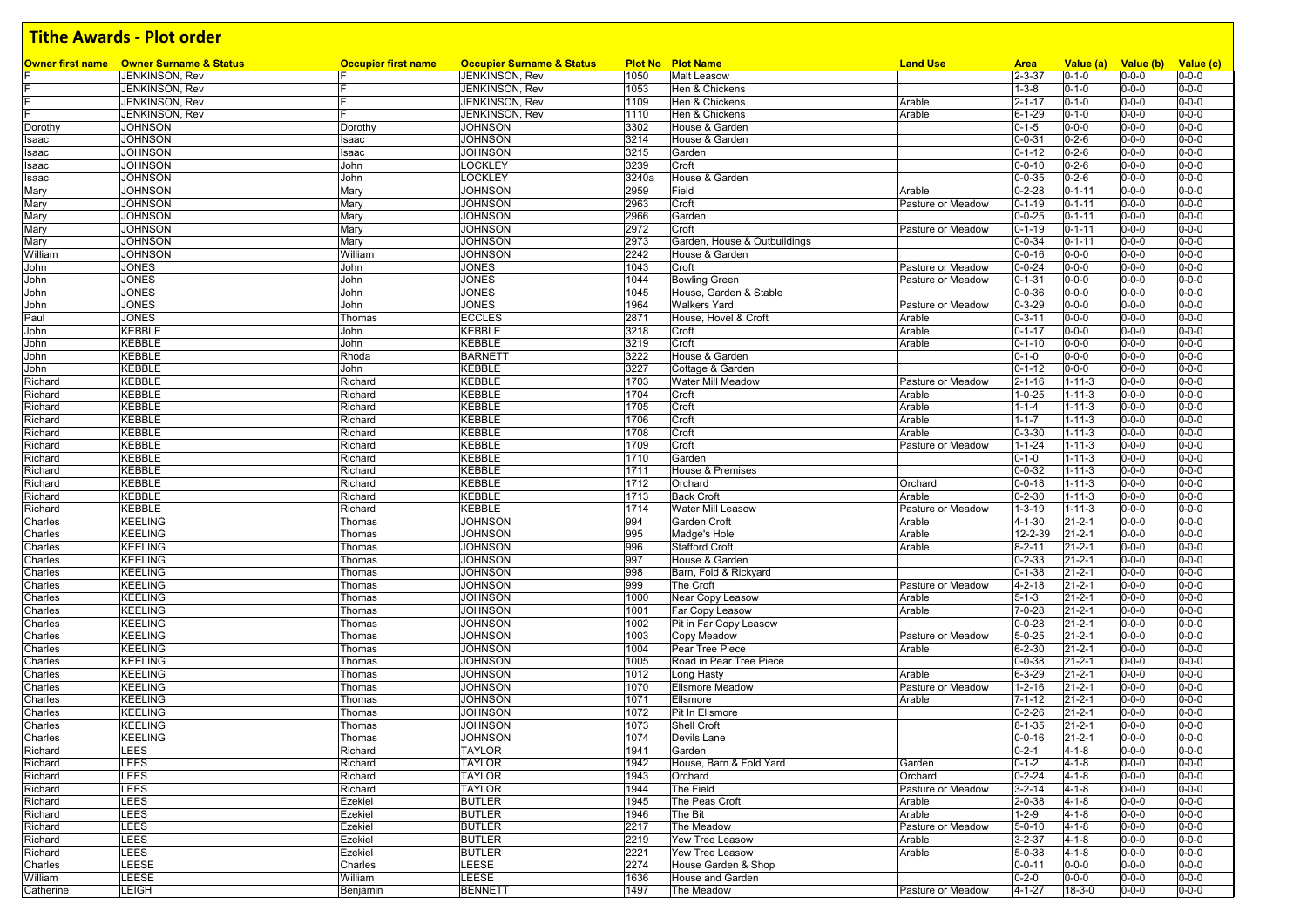|                        | <b>Owner first name</b> Owner Surname & Status             | <b>Occupier first name</b> | <b>Occupier Surname &amp; Status</b><br><b>BENNETT</b> | 1498         | <b>Plot No Plot Name</b><br><b>New Piece</b> | <b>Land Use</b>                         | <b>Area</b><br>$12 - 1 - 8$  | Value (a)<br>$18 - 3 - 0$    | Value (b)                  | Value (c)<br>$0 - 0 - 0$   |
|------------------------|------------------------------------------------------------|----------------------------|--------------------------------------------------------|--------------|----------------------------------------------|-----------------------------------------|------------------------------|------------------------------|----------------------------|----------------------------|
| Catherine              | <b>LEIGH</b>                                               | Benjamin                   |                                                        |              |                                              | Arable                                  |                              |                              | $0 - 0 - 0$                |                            |
| Catherine<br>Catherine | LEIGH<br><b>LEIGH</b>                                      | Benjamin                   | <b>BENNETT</b><br><b>BENNETT</b>                       | 1499<br>1500 | Waste in New Piece<br>Pit & Waste            |                                         | $0 - 1 - 38$<br>$1 - 0 - 32$ | $18 - 3 - 0$<br>$18 - 3 - 0$ | $0 - 0 - 0$<br>$0 - 0 - 0$ | $0 - 0 - 0$<br>$0 - 0 - 0$ |
|                        | LEIGH                                                      | Benjamin                   | <b>BENNETT</b>                                         | 1502         | Road in New Piece                            |                                         | $0 - 0 - 28$                 | $18 - 3 - 0$                 | $0 - 0 - 0$                | $0 - 0 - 0$                |
| Catherine<br>Catherine | LEIGH                                                      | Benjamin<br>Benjamin       | <b>BENNETT</b>                                         | 1503         | Road in Croft                                |                                         | $0 - 0 - 14$                 | $18 - 3 - 0$                 | $0 - 0 - 0$                | $0 - 0 - 0$                |
| Catherine              | LEIGH                                                      | Benjamin                   | <b>BENNETT</b>                                         | 1504         | Croft                                        | Arable                                  | $1 - 3 - 8$                  | $18 - 3 - 0$                 | $0 - 0 - 0$                | $0 - 0 - 0$                |
| Catherine              | <b>LEIGH</b>                                               | Benjamin                   | <b>BENNETT</b>                                         | 1514         | The Moors                                    | Pasture or Meadow                       | $8 - 1 - 21$                 | $18 - 3 - 0$                 | $0 - 0 - 0$                | $0 - 0 - 0$                |
|                        | LEIGH                                                      |                            | <b>BENNETT</b>                                         | 1519         | <b>Big Meadow</b>                            | Pasture or Meadow                       | $7 - 2 - 26$                 | $18 - 3 - 0$                 | $0 - 0 - 0$                | $0 - 0 - 0$                |
| Catherine              | LEIGH                                                      | Benjamin                   | <b>BENNETT</b>                                         | 1522         | Orchard                                      | Orchard                                 | $0 - 1 - 30$                 | $18 - 3 - 0$                 | $0 - 0 - 0$                | $0 - 0 - 0$                |
| Catherine              | LEIGH                                                      | Benjamin<br>Benjamin       | <b>BENNETT</b>                                         | 1524         | Garden                                       | Garden                                  | $0 - 2 - 14$                 | $18 - 3 - 0$                 | $0 - 0 - 0$                | $0 - 0 - 0$                |
| Catherine<br>Catherine | LEIGH                                                      | Benjamin                   | <b>BENNETT</b>                                         | 1525         | Barn & yard                                  |                                         | $0 - 1 - 11$                 | $18 - 3 - 0$                 | $0 - 0 - 0$                | $0 - 0 - 0$                |
| Catherine              | LEIGH                                                      | Benjamin                   | <b>BENNETT</b>                                         | 1528         | Shilties Croft                               | Pasture or Meadow                       | $1 - 1 - 23$                 | $18 - 3 - 0$                 | $0 - 0 - 0$                | $0 - 0 - 0$                |
| Catherine              | LEIGH                                                      |                            | <b>BENNETT</b>                                         | 1530         | House & Garden                               |                                         | $0 - 2 - 14$                 | $18 - 3 - 0$                 | $0 - 0 - 0$                | $0 - 0 - 0$                |
| Catherine              | LEIGH                                                      | Benjamin<br>Benjamin       | <b>BENNETT</b>                                         | 1531         | Croft                                        | Arable                                  | $0 - 3 - 38$                 | $18 - 3 - 0$                 | $0 - 0 - 0$                | $0 - 0 - 0$                |
|                        | LEIGH                                                      |                            | <b>BENNETT</b>                                         | 1540         | The Croft                                    |                                         | $8 - 0 - 11$                 | $18 - 3 - 0$                 | $0 - 0 - 0$                | $0 - 0 - 0$                |
| Catherine<br>Catherine | LEIGH                                                      | Benjamin                   | <b>BENNETT</b>                                         | 1541         | <b>Thistley Field</b>                        | Pasture or Meadow<br>Arable             | $4 - 2 - 36$                 | $18 - 3 - 0$                 | $0 - 0 - 0$                | $0 - 0 - 0$                |
|                        | LEIGH                                                      | Benjamin<br>Benjamin       | <b>BENNETT</b>                                         | 1542         | Part of Pit & Waste                          |                                         | $0 - 0 - 30$                 | $18 - 3 - 0$                 | $0 - 0 - 0$                | $0 - 0 - 0$                |
| Catherine              | LEIGH                                                      |                            |                                                        | 1543         | <b>Barn Bank Leasow</b>                      |                                         | $6 - 1 - 11$                 |                              |                            | $0 - 0 - 0$                |
| Catherine              | LEIGH                                                      | Benjamin                   | <b>BENNETT</b><br><b>BENNETT</b>                       | 1544         |                                              | Arable                                  | $0 - 2 - 13$                 | $18 - 3 - 0$<br>$18 - 3 - 0$ | $0 - 0 - 0$<br>$0 - 0 - 0$ | $0 - 0 - 0$                |
| Catherine              | LEIGH                                                      | Benjamin                   |                                                        | 1545         | Pit in Hunting Leasow                        |                                         | $7 - 1 - 25$                 | $18 - 3 - 0$                 | $0 - 0 - 0$                | $0 - 0 - 0$                |
| Catherine              | LEIGH                                                      | Benjamin                   | <b>BENNETT</b>                                         | 1547         | <b>Hunting Leasow</b>                        | Arable<br>Arable                        | $3 - 0 - 9$                  |                              | $0 - 0 - 0$                | $0 - 0 - 0$                |
| Catherine              | LEIGH                                                      | Benjamin                   | <b>BENNETT</b>                                         |              | Intake                                       |                                         | $9 - 3 - 19$                 | $18 - 3 - 0$<br>$18 - 3 - 0$ | $0 - 0 - 0$                | $0 - 0 - 0$                |
| Catherine              |                                                            | Benjamin                   | <b>BENNETT</b>                                         | 1551         | Lords Croft                                  | Arable                                  |                              |                              |                            |                            |
| Catherine              | LEIGH                                                      | Benjamin                   | <b>BENNETT</b>                                         | 1555         | <b>Folley Meadow</b>                         | Pasture or Meadow                       | 4-1-38                       | $18 - 3 - 0$                 | $0 - 0 - 0$                | $0 - 0 - 0$                |
| Catherine              | LEIGH                                                      | Benjamin                   | <b>BENNETT</b>                                         | 1556         | Folley Hill Leasow                           | Arable                                  | $3 - 3 - 20$                 | $18 - 3 - 0$                 | $0 - 0 - 0$                | $0 - 0 - 0$                |
| Catherine              | LEIGH                                                      | Benjamin                   | <b>BENNETT</b>                                         | 1587         | Barn Bank                                    | Pasture or Meadow                       | $1 - 3 - 28$                 | $18 - 3 - 0$                 | $0 - 0 - 0$                | $0 - 0 - 0$                |
| Catherine              | LEIGH                                                      | Benjamin                   | <b>BENNETT</b>                                         | 1589         | Croft                                        | Pasture or Meadow                       | $2 - 1 - 27$                 | $18 - 3 - 0$                 | $0 - 0 - 0$                | $0 - 0 - 0$                |
| Catherine              | LEIGH                                                      | Benjamin                   | <b>BENNETT</b>                                         | 1593         | Kaglew Meadow                                | Arable                                  | $8 - 0 - 12$                 | $18 - 3 - 0$                 | $0 - 0 - 0$                | $0 - 0 - 0$                |
| Catherine              | LEIGH                                                      | Benjamin                   | <b>BENNETT</b>                                         | 1594         | Pit in Croft                                 |                                         | $0 - 0 - 27$                 | $18 - 3 - 0$                 | $0 - 0 - 0$                | $0 - 0 - 0$                |
|                        | LICHFIELD<br>Earl of                                       | Samuel                     | <b>ADDISON</b>                                         | 210          | Common Piece                                 | Arable                                  | $2 - 3 - 12$                 | 302-6-2                      | $0 - 0 - 0$                | $0 - 0 - 0$                |
|                        | <b>LICHFIELD</b><br>Earl of                                | Samuel                     | <b>ADDISON</b>                                         | 307          | Long Ryley                                   | Arable                                  | $5 - 0 - 4$                  | 302-6-2                      | $0 - 0 - 0$                | $0 - 0 - 0$                |
|                        | <b>LICHFIELD</b><br>Earl of                                | Samuel                     | <b>ADDISON</b>                                         | 308          | Good Oaks & Common Piece                     | Arable                                  | $11 - 2 - 18$                | 302-6-2                      | $0 - 0 - 0$                | $0 - 0 - 0$                |
|                        | LICHFIELD<br>Earl of                                       | Samuel                     | <b>ADDISON</b>                                         | 310          | <b>Blakeman's Ryley</b>                      | Arable                                  | $4 - 0 - 35$                 | 302-6-2                      | $0 - 0 - 0$                | $0 - 0 - 0$                |
|                        | LICHFIELD<br>Earl of                                       | Samuel                     | <b>ADDISON</b>                                         | 325          | <b>Bradshaw's Ryley</b>                      | Pasture or Meadow                       | $3 - 1 - 0$                  | 302-6-2                      | $0 - 0 - 0$                | $0 - 0 - 0$                |
|                        | LICHFIELD<br>Earl of                                       | Samuel                     | <b>ADDISON</b>                                         | 326          | Lower Long Croft                             | Arable                                  | $2 - 2 - 36$                 | 302-6-2                      | $0 - 0 - 0$                | $0 - 0 - 0$                |
|                        | LICHFIELD<br>Earl of                                       | Samuel                     | <b>ADDISON</b>                                         | 327          | Long Leasow                                  | Arable                                  | $4 - 0 - 12$                 | 302-6-2                      | $0 - 0 - 0$                | $0 - 0 - 0$                |
|                        | LICHFIELD<br>Earl of                                       | Samuel                     | <b>ADDISON</b>                                         | 328          | Near Little Ryley                            | Arable                                  | $2 - 2 - 25$                 | 302-6-2                      | $0 - 0 - 0$                | $0 - 0 - 0$                |
|                        | LICHFIELD<br>Earl of                                       | Samuel                     | <b>ADDISON</b>                                         | 330          | <b>Great Ryley</b>                           | Pasture or Meadow                       | $15 - 2 - 2$                 | 302-6-2                      | $0 - 0 - 0$                | $0 - 0 - 0$                |
|                        | <b>LICHFIELD</b><br>Earl of                                | Samuel                     | <b>ADDISON</b>                                         | 331          | <b>Barley Croft</b>                          | Arable                                  | $1 - 2 - 1$                  | 302-6-2                      | $0 - 0 - 0$                | $0 - 0 - 0$                |
|                        | LICHFIELD<br>Earl of                                       | Samuel                     | <b>ADDISON</b>                                         | 337          | Far Ryley                                    | Arable                                  | $7 - 3 - 11$                 | 302-6-2                      | $0 - 0 - 0$                | $0 - 0 - 0$                |
|                        | LICHFIELD<br>Earl of                                       | Samuel                     | <b>ADDISON</b>                                         | 365          | Smart's Meadow                               | Pasture or Meadow                       | $9 - 2 - 34$                 | 302-6-2                      | $0 - 0 - 0$                | $0 - 0 - 0$                |
|                        | LICHFIELD<br>Earl of                                       | Samuel                     | <b>ADDISON</b>                                         | 368          | <b>Big Broomhurst</b>                        | Pasture or Meadow                       | 28-2-34                      | 302-6-2                      | $0 - 0 - 0$                | $0 - 0 - 0$                |
|                        | <b>LICHFIELD</b><br>Earl of                                | Samuel                     | <b>ADDISON</b>                                         | 371          | Atherstone Ryley                             | Arable                                  | $15 - 1 - 10$                | $302 - 6 - 2$                | $0 - 0 - 0$                | $0 - 0 - 0$                |
|                        | <b>LICHFIELD</b><br>Earl of                                | Samuel                     | <b>ADDISON</b>                                         | 373          | <b>Blakeman's Low Leasow</b>                 | Arable                                  | $3 - 2 - 10$                 | 302-6-2                      | $0 - 0 - 0$                | $0 - 0 - 0$                |
|                        | <b>LICHFIELD</b><br>Earl of<br><b>LICHFIELD</b>            | Samuel                     | <b>ADDISON</b>                                         | 374          | The Lawn                                     | Pasture or Meadow                       | $3 - 3 - 18$                 | 302-6-2                      | $0 - 0 - 0$                | $0 - 0 - 0$                |
|                        | Earl of                                                    | Samuel                     | <b>ADDISON</b>                                         | 375          | Sutton's Ryley                               | Arable                                  | $10 - 2 - 30$                | 302-6-2                      | $0 - 0 - 0$                | $0 - 0 - 0$                |
|                        | LICHFIELD<br>Earl of                                       | Samuel                     | <b>ADDISON</b>                                         | 376<br>377   | Low Rushy Piece                              | Arable                                  | $3 - 2 - 2$                  | 302-6-2                      | $0 - 0 - 0$                | $0 - 0 - 0$<br>$0 - 0 - 0$ |
|                        | <b>LICHFIELD</b><br>Earl of                                | Samuel                     | <b>ADDISON</b>                                         |              | <b>Rushy Piece</b>                           | Arable                                  | $3 - 3 - 36$                 | 302-6-2                      | $0 - 0 - 0$                | $0 - 0 - 0$                |
|                        | LICHFIELD<br>Earl of<br><b>LICHFIELD</b>                   | Samuel                     | <b>ADDISON</b>                                         | 378          | Over Rushy Piece                             | Arable                                  | $4 - 3 - 21$                 | 302-6-2                      | $0 - 0 - 0$                | $0 - 0 - 0$                |
|                        | Earl of                                                    | Samuel                     | <b>ADDISON</b>                                         | 379          | Crib Meadow<br>The Pleak                     | Pasture or Meadow                       | $9 - 2 - 16$                 | 302-6-2                      | $0 - 0 - 0$                | $0 - 0 - 0$                |
|                        | LICHFIELD<br>Earl of<br>LICHFIELD<br>Earl of               | Samuel<br>Samuel           | <b>ADDISON</b><br><b>ADDISON</b>                       | 380<br>381   | Newton Croft                                 | Pasture or Meadow<br>Pasture or Meadow  | $0 - 1 - 24$<br>$1 - 2 - 3$  | 302-6-2<br>302-6-2           | $0 - 0 - 0$<br>$0 - 0 - 0$ | $0 - 0 - 0$                |
|                        |                                                            |                            |                                                        | 382          | Cow Leasow                                   |                                         | $4 - 0 - 0$                  | 302-6-2                      |                            | $0 - 0 - 0$                |
|                        | LICHFIELD<br>Earl of<br>LICHFIELD<br>Earl of               | Samuel<br>Samuel           | <b>ADDISON</b><br><b>ADDISON</b>                       | 384          | <b>Well Meadow</b>                           | Pasture or Meadow<br>Pasture or Meadow  | $1 - 2 - 39$                 | 302-6-2                      | $0 - 0 - 0$<br>$0 - 0 - 0$ | $0 - 0 - 0$                |
|                        |                                                            |                            |                                                        |              |                                              |                                         |                              |                              |                            |                            |
|                        | <b>LICHFIELD</b><br>Earl of<br>LICHFIELD                   | Samuel                     | <b>ADDISON</b><br><b>ADDISON</b>                       | 385<br>386   | Port Leasow<br>Near Hob Hill                 | Arable                                  | $8 - 1 - 33$<br>12-2-28      | 302-6-2<br>302-6-2           | $0 - 0 - 0$<br>$0 - 0 - 0$ | $0 - 0 - 0$<br>$0 - 0 - 0$ |
|                        | Earl of<br>LICHFIELD<br>Earl of                            | Samuel                     | <b>ADDISON</b>                                         | 387          |                                              | Pasture or Meadow<br>Pasture or Meadow  | $4 - 0 - 20$                 | 302-6-2                      | $0 - 0 - 0$                | $0 - 0 - 0$                |
|                        |                                                            | Samuel                     |                                                        | 388          | <b>Barn Meadow</b>                           | Pasture or Meadow                       |                              |                              |                            | $0 - 0 - 0$                |
|                        | LICHFIELD<br>Earl of                                       | Samuel                     | <b>ADDISON</b>                                         |              | The Yard                                     |                                         | $2 - 1 - 7$                  | 302-6-2                      | 0-0-0                      |                            |
|                        | <b>LICHFIELD</b><br>Earl of                                | Samuel                     | <b>ADDISON</b>                                         | 389<br>390   | Long Meadow<br>Homestead                     | Pasture or Meadow<br>Homestead & Garden | $2 - 0 - 7$                  | 302-6-2                      | $0 - 0 - 0$                | $0 - 0 - 0$                |
|                        | <b>LICHFIELD</b><br>Earl of<br><b>LICHFIELD</b><br>Earl of | Samuel                     | <b>ADDISON</b><br><b>ADDISON</b>                       | 392          | Cow Leasow                                   |                                         | $1 - 0 - 37$<br>24-1-27      | 302-6-2<br>302-6-2           | $0 - 0 - 0$<br>$0 - 0 - 0$ | $0 - 0 - 0$<br>$0 - 0 - 0$ |
|                        | <b>LICHFIELD</b>                                           | Samuel                     | <b>ADDISON</b>                                         | 393          |                                              | Arable                                  |                              |                              |                            |                            |
|                        | Earl of                                                    | Samuel                     |                                                        | 394          | <b>Bridge Leasow</b>                         | Arable                                  | $8 - 1 - 15$                 | 302-6-2                      | $0 - 0 - 0$                | $0 - 0 - 0$                |
|                        | <b>LICHFIELD</b><br>Earl of                                | Samuel                     | <b>ADDISON</b>                                         | 409          | Lower Leasow<br>Barn Croft                   | Pasture or Meadow<br>Pasture or Meadow  | $1 - 3 - 20$                 | 302-6-2                      | $0 - 0 - 0$                | $0 - 0 - 0$<br>$0 - 0 - 0$ |
|                        | <b>LICHFIELD</b><br>Earl of                                |                            | ANSLOW                                                 |              |                                              |                                         | $2 - 2 - 7$                  | 302-6-2                      | $0 - 0 - 0$                |                            |
|                        | <b>LICHFIELD</b><br>Earl of                                |                            | ANSLOW                                                 | 410          | Middle Croft                                 | Pasture or Meadow                       | $2 - 0 - 29$                 | 302-6-2                      | $0 - 0 - 0$                | $0 - 0 - 0$                |
|                        | LICHFIELD<br>Earl of                                       |                            | ANSLOW                                                 | 411          | Pear Croft                                   | Pasture or Meadow                       | $1 - 3 - 18$                 | 302-6-2                      | $0 - 0 - 0$                | $0 - 0 - 0$                |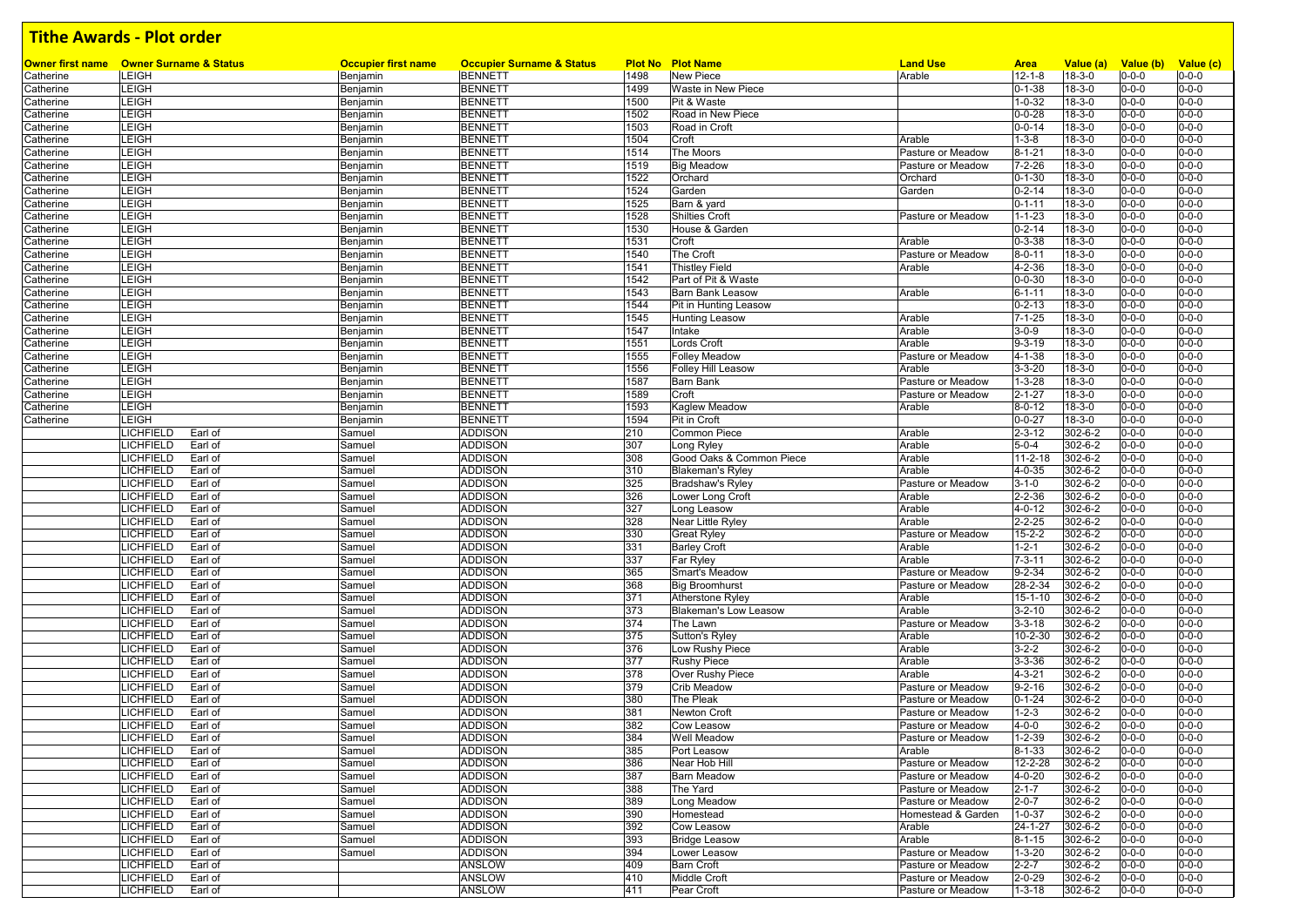| <b>Owner first name</b> Owner Surname & Status |                            | <b>Occupier Surname &amp; Status</b> |      | <b>Plot No Plot Name</b>                      | <b>Land Use</b>   |                             |                      | Value (b)   |                          |
|------------------------------------------------|----------------------------|--------------------------------------|------|-----------------------------------------------|-------------------|-----------------------------|----------------------|-------------|--------------------------|
| <b>LICHFIELD</b><br>Earl of                    | <b>Occupier first name</b> | <b>ANSLOW</b>                        | 412  | Part of Pear Croft                            | Arable            | <b>Area</b><br>$3 - 3 - 26$ | Value (a)<br>302-6-2 | $0 - 0 - 0$ | Value (c)<br>$0 - 0 - 0$ |
| LICHFIELD<br>Earl of                           |                            | <b>ANSLOW</b>                        | 413  | <b>House and Garden</b>                       |                   | $0 - 2 - 27$                | 302-6-2              | $0 - 0 - 0$ | $0 - 0 - 0$              |
| LICHFIELD<br>Earl of                           |                            | <b>ANSLOW</b>                        | 414  | Barn & Stack Yard                             |                   | $0 - 0 - 27$                | 302-6-2              | $0 - 0 - 0$ | $0 - 0 - 0$              |
| LICHFIELD<br>Earl of                           | Thomas                     | <b>ALLMAN</b>                        | 659  | <b>Garden Piece</b>                           | Arable            | $0 - 1 - 27$                | 302-6-2              | $0 - 0 - 0$ | $0 - 0 - 0$              |
| LICHFIELD<br>Earl of                           | Thomas                     | <b>ALLMAN</b>                        | 660  | Garden                                        |                   | $0 - 0 - 28$                | 302-6-2              | $0 - 0 - 0$ | $0 - 0 - 0$              |
| LICHFIELD<br>Earl of                           | Thomas                     | <b>ALLMAN</b>                        | 661  | House Outbuildings & Garden                   |                   | $0 - 1 - 18$                | 302-6-2              | $0 - 0 - 0$ | $0 - 0 - 0$              |
| LICHFIELD<br>Earl of                           |                            | <b>ALLMAN</b>                        | 662  | Middle Piece                                  | Pasture or Meadow | $0 - 3 - 39$                | 302-6-2              | $0 - 0 - 0$ | $0 - 0 - 0$              |
| LICHFIELD<br>Earl of                           | Thomas<br>Thomas           |                                      |      |                                               | Pasture or Meadow |                             | 302-6-2              |             | $0 - 0 - 0$              |
|                                                |                            | <b>ALLMAN</b><br><b>ALLMAN</b>       | 663  | <b>Eccleshall Piece</b>                       |                   | $1 - 0 - 13$                |                      | $0 - 0 - 0$ | $0 - 0 - 0$              |
| LICHFIELD<br>Earl of                           | Thomas                     |                                      | 664  | <b>Further Piece</b>                          | Pasture or Meadow | $0 - 3 - 25$                | 302-6-2              | $0 - 0 - 0$ |                          |
| LICHFIELD<br>Earl of<br><b>LICHFIELD</b>       | William                    | <b>WHITMORE</b>                      | 1723 | House & Garden                                |                   | $0 - 0 - 18$                | 302-6-2              | $0 - 0 - 0$ | $0 - 0 - 0$              |
| Earl of                                        | William                    | <b>WILDER</b>                        | 1776 | <b>Part Leasow</b>                            | Arable            | $6 - 2 - 7$                 | $302 - 6 - 2$        | $0 - 0 - 0$ | $0 - 0 - 0$              |
| LICHFIELD<br>Earl of                           | William                    | <b>WILDER</b>                        | 1777 | Middle Park Leasow                            | Arable            | $7 - 0 - 30$                | 302-6-2              | $0 - 0 - 0$ | $0 - 0 - 0$              |
| LICHFIELD<br>Earl of                           | William                    | <b>WILDER</b>                        | 1778 | Hill Hole                                     | Arable            | $6 - 1 - 22$                | 302-6-2              | $0 - 0 - 0$ | $0 - 0 - 0$              |
| <b>LICHFIELD</b><br>Earl of                    | William                    | <b>WILDER</b>                        | 1780 | Three Tree Leasow                             | Pasture or Meadow | $11 - 0 - 37$               | 302-6-2              | $0 - 0 - 0$ | $0 - 0 - 0$              |
| <b>LICHFIELD</b><br>Earl of                    | William                    | <b>WILDER</b>                        | 1781 | Old Turf                                      | Pasture or Meadow | $7 - 1 - 31$                | 302-6-2              | $0 - 0 - 0$ | $0 - 0 - 0$              |
| LICHFIELD<br>Earl of                           | William                    | <b>WILDER</b>                        | 1783 | <b>Gravelly Hill</b>                          | Pasture or Meadow | $11 - 0 - 31$               | 302-6-2              | $0 - 0 - 0$ | $0 - 0 - 0$              |
| LICHFIELD<br>Earl of                           | William                    | <b>WILDER</b>                        | 1784 | Long Leasow                                   | Arable            | $6 - 3 - 35$                | 302-6-2              | $0 - 0 - 0$ | $0 - 0 - 0$              |
| LICHFIELD<br>Earl of                           | William                    | <b>WILDER</b>                        | 1785 | West Wood                                     | Arable            | $7 - 2 - 0$                 | 302-6-2              | $0 - 0 - 0$ | $0 - 0 - 0$              |
| LICHFIELD<br>Earl of                           | William                    | <b>WILDER</b>                        | 1786 | Spingle Piece                                 | Arable            | $10 - 1 - 2$                | 302-6-2              | $0 - 0 - 0$ | $0 - 0 - 0$              |
| LICHFIELD<br>Earl of                           | William                    | <b>WILDER</b>                        | 1787 | Long Leasow                                   | Arable            | $6 - 1 - 10$                | 302-6-2              | $0 - 0 - 0$ | $0 - 0 - 0$              |
| LICHFIELD<br>Earl of                           | William                    | <b>WILDER</b>                        | 1788 | Gorsey Bank                                   | Pasture or Meadow | $8 - 1 - 29$                | 302-6-2              | $0 - 0 - 0$ | $0 - 0 - 0$              |
| LICHFIELD<br>Earl of                           | William                    | <b>WILDER</b>                        | 1790 | Waste Leasow                                  | Arable            | 10-1-33                     | $302 - 6 - 2$        | $0 - 0 - 0$ | $0 - 0 - 0$              |
| LICHFIELD<br>Earl of                           | William                    | <b>WILDER</b>                        | 1791 | Fold Yard & Barn                              |                   | $0 - 0 - 17$                | 302-6-2              | $0 - 0 - 0$ | $0 - 0 - 0$              |
| LICHFIELD<br>Earl of                           | William                    | <b>WILDER</b>                        | 1792 | Pit in Peat Moor & Broad Leasow               |                   | $0 - 1 - 16$                | 302-6-2              | $0 - 0 - 0$ | $0 - 0 - 0$              |
| LICHFIELD<br>Earl of                           | William                    | <b>WILDER</b>                        | 1793 | Peat Moor & Broad Leasow                      | Arable            | $12 - 0 - 1$                | 302-6-2              | $0 - 0 - 0$ | $0 - 0 - 0$              |
| <b>LICHFIELD</b><br>Earl of                    | William                    | <b>WILDER</b>                        | 1794 | Part of Gravelly Hill                         | Arable            | $0 - 0 - 25$                | $302 - 6 - 2$        | $0 - 0 - 0$ | $0 - 0 - 0$              |
| LICHFIELD<br>Earl of                           | William                    | <b>WILDER</b>                        | 1806 | Occupation Road                               |                   | $0 - 1 - 16$                | 302-6-2              | $0 - 0 - 0$ | $0 - 0 - 0$              |
| LICHFIELD<br>Earl of                           | William                    | <b>WILDER</b>                        | 1807 | Paradise                                      | Arable            | $8 - 2 - 36$                | 302-6-2              | $0 - 0 - 0$ | $0 - 0 - 0$              |
| <b>LICHFIELD</b><br>Earl of                    | William                    | <b>WILDER</b>                        | 1808 | Croft                                         | Pasture or Meadow | $3 - 2 - 0$                 | 302-6-2              | $0 - 0 - 0$ | $0 - 0 - 0$              |
| LICHFIELD<br>Earl of                           | William                    | <b>WILDER</b>                        | 1867 | House & Garden                                |                   | $0 - 1 - 28$                | $302 - 6 - 2$        | $0 - 0 - 0$ | $0 - 0 - 0$              |
| LICHFIELD<br>Earl of                           | William                    | <b>WILDER</b>                        | 1868 | Fold & Rick Yard with Barn                    |                   | $0 - 2 - 30$                | 302-6-2              | $0 - 0 - 0$ | $0 - 0 - 0$              |
| <b>LICHFIELD</b><br>Earl of                    | William                    | <b>WILDER</b>                        | 1869 | Shubbery                                      | Shubbery          | $0 - 0 - 3$                 | $302 - 6 - 2$        | $0 - 0 - 0$ | $0 - 0 - 0$              |
| LICHFIELD<br>Earl of                           | William                    | <b>WILDER</b>                        | 1906 | The Humpage                                   | Pasture or Meadow | $7 - 3 - 4$                 | 302-6-2              | $0 - 0 - 0$ | $0 - 0 - 0$              |
| LICHFIELD<br>Earl of                           | William                    | <b>WILDER</b>                        | 1909 | <b>Big Croft</b>                              | Pasture or Meadow | $7 - 2 - 0$                 | 302-6-2              | $0 - 0 - 0$ | $0 - 0 - 0$              |
| LICHFIELD<br>Earl of                           | Samuel                     | <b>ADDISON</b>                       | 392a | Pit in Cow Leasow                             |                   | $0 - 0 - 38$                | 302-6-2              | $0 - 0 - 0$ | $0 - 0 - 0$              |
| <b>LICHFIELD</b><br>Earl of                    | William                    | <b>BARNES</b>                        | 1715 | Croft                                         | Pasture or Meadow | $0 - 1 - 24$                | 302-6-2              | $0 - 0 - 0$ | $0 - 0 - 0$              |
| LICHFIELD<br>Earl of                           | William                    | <b>BARNES</b>                        | 1716 | Croft                                         | Pasture or Meadow | $0 - 0 - 25$                | 302-6-2              | $0 - 0 - 0$ | $0 - 0 - 0$              |
| <b>LICHFIELD</b><br>Earl of                    | William                    | <b>BARNES</b>                        | 1717 | Croft                                         | Pasture or Meadow | $0 - 1 - 25$                | 302-6-2              | $0 - 0 - 0$ | $0 - 0 - 0$              |
| LICHFIELD<br>Earl of                           | William                    | <b>BARNES</b>                        | 1718 | House & Garden                                |                   | $\overline{0}$ -1-16        | 302-6-2              | $0 - 0 - 0$ | $0 - 0 - 0$              |
| <b>LICHFIELD</b><br>Earl of                    | William                    | <b>BARNES</b>                        | 1719 | Croft                                         | Pasture or Meadow | $0 - 1 - 36$                | 302-6-2              | $0 - 0 - 0$ | $0 - 0 - 0$              |
| LICHFIELD<br>Earl of                           | William                    | <b>BARNES</b>                        | 1720 | Part of a Croft                               | Pasture or Meadow | $0 - 0 - 7$                 | 302-6-2              | $0 - 0 - 0$ | $0 - 0 - 0$              |
|                                                |                            |                                      |      |                                               |                   |                             |                      |             |                          |
| <b>LICHFIELD</b><br>Earl of                    | William                    | <b>BARNES</b>                        | 1727 | Croft                                         | Pasture or Meadow | $0 - 3 - 0$                 | 302-6-2              | $0 - 0 - 0$ | $0 - 0 - 0$              |
| <b>LICHFIELD</b><br>Earl of                    | William                    | <b>BARNES</b>                        | 1728 | Croft                                         | Arable            | $0 - 2 - 4$                 | 302-6-2              | $0 - 0 - 0$ | $0 - 0 - 0$              |
| LICHFIELD.<br>Earl of                          | William                    | <b>BARNES</b>                        | 1729 | Croft                                         | Arable            | $0 - 3 - 13$                | 302-6-2              | $0 - 0 - 0$ | $0 - 0 - 0$              |
| <b>LICHFIELD</b><br>Earl of                    | William                    | <b>BARNES</b>                        | 1730 | Croft                                         | Pasture or Meadow | $1 - 0 - 11$                | 302-6-2              | $0 - 0 - 0$ | $0 - 0 - 0$              |
| Earl of                                        | William                    | <b>BARNES</b>                        | 1731 |                                               | Pasture or Meadow |                             | 302-6-2              | $0 - 0 - 0$ | $0 - 0 - 0$              |
| <b>LICHFIELD</b>                               |                            |                                      |      | Croft                                         |                   | $0 - 1 - 39$                |                      |             |                          |
| LICHFIELD.<br>Earl of                          | William                    | <b>BARNES</b>                        | 1732 | Croft                                         | Pasture or Meadow | $0 - 1 - 38$                | 302-6-2              | $0 - 0 - 0$ | $0 - 0 - 0$              |
| LICHFIELD<br>Earl of                           | David                      | <b>MACHIN</b>                        | 1733 | Plantation                                    | Plantation        | $0 - 1 - 15$                | 302-6-2              | $0 - 0 - 0$ | $0 - 0 - 0$              |
| LICHFIELD<br>Earl of                           | David                      | <b>MACHIN</b>                        | 1734 | Copy meadow                                   | Pasture or Meadow | $5 - 2 - 27$                | 302-6-2              | $0 - 0 - 0$ | $0 - 0 - 0$              |
| <b>LICHFIELD</b><br>Earl of                    | David                      | <b>MACHIN</b>                        | 1735 | Pit                                           |                   | $0 - 0 - 9$                 | 302-6-2              | $0 - 0 - 0$ | $0 - 0 - 0$              |
| <b>LICHFIELD</b><br>Earl of                    | David                      | <b>MACHIN</b>                        | 1736 | Slope of Undercutting in Part of Great Reddon |                   | $0 - 2 - 4$                 | 302-6-2              | $0 - 0 - 0$ | $0 - 0 - 0$              |
| LICHFIELD.<br>Earl of                          | David                      | <b>MACHIN</b>                        | 1737 | <b>Great Reddon</b>                           | Arable            | $4 - 1 - 38$                | 302-6-2              | $0 - 0 - 0$ | $0 - 0 - 0$              |
| LICHFIELD,<br>Earl of                          | David                      | <b>MACHIN</b>                        | 1738 | Part of Great Reddon                          | Pasture or Meadow | $3 - 1 - 6$                 | 302-6-2              | $0 - 0 - 0$ | $0 - 0 - 0$              |
| LICHFIELD,<br>Earl of                          | David                      | <b>MACHIN</b>                        | 1740 | Part of Harbet's Piece                        | Pasture or Meadow | $1 - 3 - 16$                | 302-6-2              | $0 - 0 - 0$ | $0 - 0 - 0$              |
| LICHFIELD,<br>Earl of                          | David                      | <b>MACHIN</b>                        | 1741 | Part of Harbet's Piece                        | Arable            | $0 - 2 - 25$                | 302-6-2              | $0 - 0 - 0$ | $0 - 0 - 0$              |
| LICHFIELD,<br>Earl of                          | David                      | <b>MACHIN</b>                        | 1742 | Part of Harbet's Piece                        | Arable            | $1 - 1 - 4$                 | 302-6-2              | $0 - 0 - 0$ | $0 - 0 - 0$              |
| LICHFIELD,<br>Earl of                          | David                      | <b>MACHIN</b>                        | 1743 | Harbet's Piece                                |                   | 4-2-20                      | 302-6-2              | $0 - 0 - 0$ | $0 - 0 - 0$              |
| LICHFIELD,<br>Earl of                          | David                      | <b>MACHIN</b>                        | 1744 | Part of Gorsey Reddon                         | Pasture or Meadow | $0 - 3 - 26$                | 302-6-2              | $0 - 0 - 0$ | $0 - 0 - 0$              |
| LICHFIELD,<br>Earl of                          | David                      | <b>MACHIN</b>                        | 1745 | Gorsey Reddon                                 | Pasture or Meadow | $3 - 1 - 28$                | $302 - 6 - 2$        | $0 - 0 - 0$ | $0 - 0 - 0$              |
| LICHFIELD,<br>Earl of                          | David                      | <b>MACHIN</b>                        | 1746 | Round Reddon                                  | Arable            | 4-2-26                      | 302-6-2              | $0 - 0 - 0$ | $0 - 0 - 0$              |
|                                                |                            |                                      |      |                                               |                   |                             |                      |             |                          |
| LICHFIELD,<br>Earl of                          | David                      | <b>MACHIN</b>                        | 1751 | Long Leasow                                   | Arable            | $4 - 2 - 2$                 | 302-6-2              | $0 - 0 - 0$ | $0 - 0 - 0$              |
| LICHFIELD,<br>Earl of                          | David                      | <b>MACHIN</b>                        | 1752 | Wag Meadow                                    | Pasture or Meadow | $2 - 1 - 12$                | 302-6-2              | $0 - 0 - 0$ | $0 - 0 - 0$              |
| LICHFIELD,<br>Earl of                          | David                      | <b>MACHIN</b>                        | 1753 | <b>Butler's Leasow</b>                        | Arable            | $7 - 3 - 12$                | 302-6-2              | $0 - 0 - 0$ | $0 - 0 - 0$              |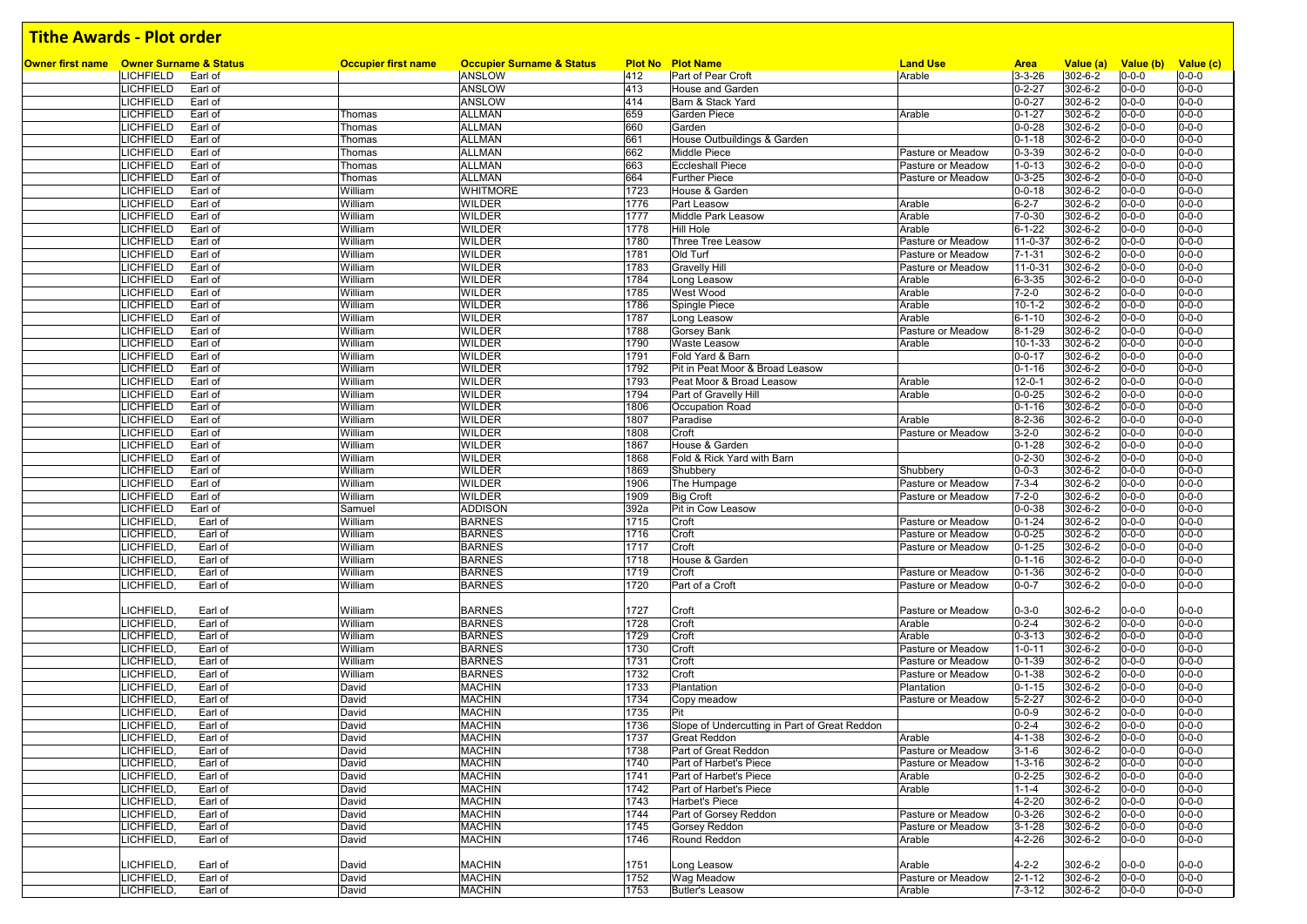| Owner first name Owner Surname & Status |                  |         | <b>Occupier first name</b> | <b>Occupier Surname &amp; Status</b> |      | <b>Plot No Plot Name</b> | <b>Land Use</b>   | <b>Area</b>  | Value (a)     | Value (b)   | Value (c)   |
|-----------------------------------------|------------------|---------|----------------------------|--------------------------------------|------|--------------------------|-------------------|--------------|---------------|-------------|-------------|
|                                         | LICHFIELD,       | Earl of | David                      | <b>MACHIN</b>                        | 1754 | <b>Gorsey Bank</b>       | Arable            | $2 - 1 - 37$ | 302-6-2       | $0 - 0 - 0$ | $0 - 0 - 0$ |
|                                         | LICHFIELD,       | Earl of | David                      | <b>MACHIN</b>                        | 1756 | Rough Moss               | Pasture or Meadow | $6 - 2 - 14$ | 302-6-2       | $0 - 0 - 0$ | $0 - 0 - 0$ |
|                                         | LICHFIELD.       | Earl of | David                      | <b>MACHIN</b>                        | 1757 | <b>Great Moss</b>        | Arable            | $5 - 1 - 22$ | 302-6-2       | $0 - 0 - 0$ | $0 - 0 - 0$ |
|                                         | <b>LICHFIELD</b> | Earl of | David                      | <b>MACHIN</b>                        | 1758 | Croft                    | Pasture or Meadow | $0 - 1 - 12$ | 302-6-2       | $0 - 0 - 0$ | $0 - 0 - 0$ |
|                                         | LICHFIELD.       | Earl of | Sarah                      | <b>DAVENTON</b>                      | 1759 | House & Garden           |                   | $0 - 0 - 2$  | 302-6-2       | $0 - 0 - 0$ | $0 - 0 - 0$ |
|                                         | LICHFIELD,       | Earl of | David                      | <b>MACHIN</b>                        | 1760 | <b>Barn Field</b>        | Pasture or Meadow | $2 - 3 - 35$ | 302-6-2       | $0 - 0 - 0$ | $0 - 0 - 0$ |
|                                         | LICHFIELD.       | Earl of | David                      | <b>MACHIN</b>                        | 1761 | Barn & Waste             |                   | $0 - 0 - 28$ | 302-6-2       | $0 - 0 - 0$ | $0 - 0 - 0$ |
|                                         | <b>LICHFIELD</b> | Earl of | David                      | <b>MACHIN</b>                        | 1762 | <b>Rick Yard</b>         |                   | $0 - 0 - 16$ | 302-6-2       | 0-0-0       | $0 - 0 - 0$ |
|                                         |                  |         |                            |                                      |      |                          |                   |              |               |             |             |
|                                         | <b>LICHFIELD</b> | Earl of | Sarah                      | <b>DAVENTON</b>                      | 1763 | Garden                   | Garden            | $0 - 0 - 27$ | 302-6-2       | 0-0-0       | $0 - 0 - 0$ |
|                                         | <b>ICHFIELD</b>  | Earl of | David                      | <b>MACHIN</b>                        | 1764 | <b>Bradshaw's Piece</b>  | Arable            | $7 - 3 - 24$ | 302-6-2       | $0 - 0 - 0$ | $0 - 0 - 0$ |
|                                         | <b>ICHFIELD</b>  | Earl of | David                      | <b>MACHIN</b>                        | 1765 | Plantation               | Plantation        | $0 - 1 - 2$  | 302-6-2       | $0 - 0 - 0$ | $0 - 0 - 0$ |
|                                         | <b>LICHFIELD</b> | Earl of | James                      | SHAKESPEARE                          | 1767 | Croft                    | Arable            | $2 - 0 - 15$ | 302-6-2       | $0 - 0 - 0$ | $0 - 0 - 0$ |
|                                         | <b>ICHFIELD</b>  | Earl of | James                      | SHAKESPEARE                          | 1768 | Croft                    | Pasture or Meadow | $1 - 3 - 7$  | 302-6-2       | 0-0-0       | $0 - 0 - 0$ |
|                                         | <b>LICHFIELD</b> | Earl of | James                      | SHAKESPEARE                          | 1769 | Croft                    | Pasture or Meadow | $1 - 1 - 25$ | 302-6-2       | $0 - 0 - 0$ | $0 - 0 - 0$ |
|                                         | <b>LICHFIELD</b> | Earl of | James                      | SHAKESPEARE                          | 1770 | Croft                    | Arable            | $2 - 2 - 20$ | 302-6-2       | $0 - 0 - 0$ | $0 - 0 - 0$ |
|                                         | LICHFIELD,       | Earl of | James                      | SHAKESPEARE                          | 1771 | Croft                    | Pasture or Meadow | $1 - 2 - 17$ | 302-6-2       | $0 - 0 - 0$ | $0 - 0 - 0$ |
|                                         | <b>LICHFIELD</b> | Earl of | James                      | SHAKESPEARE                          | 1772 | Croft                    | Pasture or Meadow | $1 - 1 - 21$ | 302-6-2       | $0 - 0 - 0$ | $0 - 0 - 0$ |
|                                         | <b>LICHFIELD</b> | Earl of | James                      | SHAKESPEARE                          | 1773 | Garden                   | Garden            | $0 - 0 - 27$ | 302-6-2       | $0 - 0 - 0$ | $0 - 0 - 0$ |
|                                         | LICHFIELD,       | Earl of | James                      | SHAKESPEARE                          | 1774 | Rick Yard & Barn         |                   | $0 - 0 - 11$ | 302-6-2       | $0 - 0 - 0$ | $0 - 0 - 0$ |
|                                         | <b>LICHFIELD</b> | Earl of | James                      | SHAKESPEARE                          | 1775 | House & Garden etc       |                   | $0 - 0 - 24$ | 302-6-2       | $0 - 0 - 0$ | $0 - 0 - 0$ |
|                                         | LICHFIELD.       | Earl of |                            | LICHFIELD,<br>Earl of                | 1779 | Wood                     | Wood              | $1 - 1 - 6$  | 302-6-2       | $0 - 0 - 0$ | $0 - 0 - 0$ |
|                                         |                  |         |                            |                                      |      |                          |                   |              |               |             |             |
|                                         | <b>LICHFIELD</b> | Earl of |                            | LICHFIELD, Earl of                   | 1782 | Plantation               | Plantation        | $9 - 1 - 27$ | 302-6-2       | $0 - 0 - 0$ | $0 - 0 - 0$ |
|                                         | <b>LICHFIELD</b> | Earl of | John                       | <b>PLANT</b>                         | 1795 | Croft                    | Arable            | $0 - 3 - 28$ | 302-6-2       | $0 - 0 - 0$ | $0 - 0 - 0$ |
|                                         | LICHFIELD.       | Earl of | Thomas                     | <b>BEARDMORE</b>                     | 1796 | Croft                    | Arable            | $1 - 1 - 11$ | 302-6-2       | $0 - 0 - 0$ | $0 - 0 - 0$ |
|                                         | LICHFIELD.       | Earl of | David                      | <b>MACHIN</b>                        | 1797 | Road                     |                   | $0 - 0 - 9$  | 302-6-2       | $0 - 0 - 0$ | $0 - 0 - 0$ |
|                                         | <b>ICHFIELD</b>  | Earl of | David                      | <b>MACHIN</b>                        | 1798 | Copy Leasow              | Arable            | $2 - 1 - 37$ | 302-6-2       | $0 - 0 - 0$ | $0 - 0 - 0$ |
|                                         | <b>LICHFIELD</b> | Earl of | David                      | <b>MACHIN</b>                        | 1799 | Peat Moss                | Pasture or Meadow | $1 - 2 - 18$ | 302-6-2       | $0 - 0 - 0$ | $0 - 0 - 0$ |
|                                         | <b>LICHFIELD</b> | Earl of | David                      | <b>MACHIN</b>                        | 1800 | Peat Hole                |                   | $0 - 1 - 25$ | 302-6-2       | $0 - 0 - 0$ | $0 - 0 - 0$ |
|                                         | <b>ICHFIELD</b>  | Earl of | David                      | <b>MACHIN</b>                        | 1801 | <b>Banky Field</b>       | Pasture or Meadow | $3 - 0 - 30$ | 302-6-2       | $0 - 0 - 0$ | $0 - 0 - 0$ |
|                                         | <b>LICHFIELD</b> | Earl of | David                      | <b>MACHIN</b>                        | 1802 | Humpston's Croft         | Arable            | $3 - 2 - 9$  | 302-6-2       | $0 - 0 - 0$ | $0 - 0 - 0$ |
|                                         | <b>LICHFIELD</b> | Earl of | David                      | <b>MACHIN</b>                        | 1803 | Humpston's Wood Leasow   | Arable            | $3 - 3 - 21$ | 302-6-2       | $0 - 0 - 0$ | $0 - 0 - 0$ |
|                                         | <b>ICHFIELD</b>  | Earl of | David                      | <b>MACHIN</b>                        | 1804 | <b>Little Field</b>      | Arable            | $1 - 3 - 30$ | 302-6-2       | $0 - 0 - 0$ | $0 - 0 - 0$ |
|                                         | LICHFIELD.       | Earl of | David                      | <b>MACHIN</b>                        | 1805 | <b>Yew Tree Leasow</b>   | Pasture or Meadow | $3 - 2 - 10$ | 302-6-2       | $0 - 0 - 0$ | $0 - 0 - 0$ |
|                                         | <b>LICHFIELD</b> | Earl of | David                      | <b>MACHIN</b>                        | 1818 | Far Low Croft            | Arable            | $2 - 2 - 22$ | 302-6-2       | $0 - 0 - 0$ | $0 - 0 - 0$ |
|                                         | LICHFIELD,       | Earl of | David                      | <b>MACHIN</b>                        | 1819 | Near Low Croft           | Pasture or Meadow | $1 - 3 - 9$  | 302-6-2       | $0 - 0 - 0$ | $0 - 0 - 0$ |
|                                         | LICHFIELD.       | Earl of | David                      | <b>MACHIN</b>                        | 1821 | <b>Broom Yard</b>        | Arable            | $1 - 2 - 38$ | 302-6-2       | $0 - 0 - 0$ | $0 - 0 - 0$ |
|                                         | <b>LICHFIELD</b> | Earl of | David                      | <b>MACHIN</b>                        | 1822 | <b>Well Yard</b>         | Arable            | $3 - 1 - 24$ | 302-6-2       | $0 - 0 - 0$ | $0 - 0 - 0$ |
|                                         | LICHFIELD,       | Earl of | David                      | <b>MACHIN</b>                        | 1823 | <b>Well Yard</b>         | Pasture or Meadow | $1 - 0 - 36$ | 302-6-2       | $0 - 0 - 0$ | $0 - 0 - 0$ |
|                                         | <b>LICHFIELD</b> | Earl of | David                      | <b>MACHIN</b>                        | 1824 | Horse Leasow             | Arable            | $9 - 2 - 0$  | 302-6-2       | $0 - 0 - 0$ | $0 - 0 - 0$ |
|                                         | LICHFIELD.       | Earl of | David                      | <b>MACHIN</b>                        | 1825 | <b>Thistley Croft</b>    | Pasture or Meadow | $6 - 0 - 34$ | 302-6-2       | $0 - 0 - 0$ | $0 - 0 - 0$ |
|                                         | <b>LICHFIELD</b> | Earl of | David                      | <b>MACHIN</b>                        | 1826 | Pit in Thistley Croft    |                   | $0 - 1 - 6$  | 302-6-2       | $0 - 0 - 0$ | $0 - 0 - 0$ |
|                                         | <b>LICHFIELD</b> | Earl of | David                      | <b>MACHIN</b>                        | 1827 | Cow Leasow               | Arable            | $4 - 0 - 32$ | 302-6-2       | $0 - 0 - 0$ | $0 - 0 - 0$ |
|                                         | <b>LICHFIELD</b> | Earl of | William                    | <b>WILDER</b>                        | 1828 | Fleek Field              | Arable            | $9 - 0 - 10$ | 302-6-2       | $0 - 0 - 0$ | $0 - 0 - 0$ |
|                                         | <b>LICHFIELD</b> | Earl of | William                    | <b>WILDER</b>                        | 1829 | Pit in Fleek Field       |                   | $0 - 1 - 20$ | 302-6-2       | $0 - 0 - 0$ | $0 - 0 - 0$ |
|                                         | <b>LICHFIELD</b> | Earl of | William                    | <b>WILDER</b>                        | 1830 | <b>Coopers Croft</b>     | Arable            | $4 - 0 - 20$ | 302-6-2       | $0 - 0 - 0$ | $0 - 0 - 0$ |
|                                         | <b>LICHFIELD</b> | Earl of | William                    | <b>WILDER</b>                        | 1832 | <b>Green Field</b>       | Arable            | $3 - 1 - 14$ | 302-6-2       | $0 - 0 - 0$ | $0 - 0 - 0$ |
|                                         | <b>LICHFIELD</b> | Earl of | William                    | <b>WILDER</b>                        | 1853 | <b>Green Field</b>       | Arable            | $5 - 1 - 10$ | 302-6-2       | $0 - 0 - 0$ | $0 - 0 - 0$ |
|                                         | LICHFIELD.       | Earl of | William                    | <b>WILDER</b>                        | 1854 | <b>Farm Croft</b>        | Pasture or Meadow | $3 - 3 - 11$ | 302-6-2       | $0 - 0 - 0$ | $0 - 0 - 0$ |
|                                         | <b>ICHFIELD</b>  | Earl of | William                    | <b>WILDER</b>                        | 1859 | Farm Croft               | Pasture or Meadow | $2 - 1 - 39$ | 302-6-2       | $0 - 0 - 0$ | $0 - 0 - 0$ |
|                                         | <b>LICHFIELD</b> | Earl of | Thomas                     | <b>HURST</b>                         | 1860 | Shop & Garden            |                   | $0 - 0 - 24$ | 302-6-2       | $0 - 0 - 0$ | $0 - 0 - 0$ |
|                                         | LICHFIELD.       | Earl of |                            | LICHFIELD,<br>Earl of                | 1861 | House                    |                   | $0 - 0 - 2$  | 302-6-2       | $0 - 0 - 0$ | $0 - 0 - 0$ |
|                                         | <b>LICHFIELD</b> | Earl of | Thomas                     | <b>HURST</b>                         | 1862 | House & Garden           |                   | $0 - 1 - 26$ | 302-6-2       | $0 - 0 - 0$ | $0 - 0 - 0$ |
|                                         | LICHFIELD,       | Earl of | William                    | <b>WILDER</b>                        | 1863 | Road Embankment          |                   | $0 - 0 - 27$ | $302 - 6 - 2$ | $0 - 0 - 0$ | $0 - 0 - 0$ |
|                                         | LICHFIELD,       | Earl of | William                    | <b>WILDER</b>                        | 1864 | Little Croft             | Pasture or Meadow | $2 - 2 - 17$ | 302-6-2       | $0 - 0 - 0$ | $0 - 0 - 0$ |
|                                         | LICHFIELD,       | Earl of | William                    | <b>WILDER</b>                        | 1866 | Orchard                  | Orchard           | $1 - 0 - 34$ | 302-6-2       | $0 - 0 - 0$ | $0 - 0 - 0$ |
|                                         | <b>LICHFIELD</b> | Earl of | David                      | <b>MACHIN</b>                        | 1870 | Fold Rick Yard & Barn    |                   | $0 - 2 - 19$ | 302-6-2       | $0 - 0 - 0$ | $0 - 0 - 0$ |
|                                         | LICHFIELD,       | Earl of | David                      | <b>MACHIN</b>                        | 1871 | House etc.               |                   | $0 - 0 - 28$ | 302-6-2       | $0 - 0 - 0$ | $0 - 0 - 0$ |
|                                         | LICHFIELD,       | Earl of | David                      | <b>MACHIN</b>                        | 1872 | Orchard                  | Orchard           | $0 - 0 - 32$ | 302-6-2       | 0-0-0       | $0 - 0 - 0$ |
|                                         | LICHFIELD.       | Earl of | David                      | <b>MACHIN</b>                        | 1874 | Garden                   | Gardem            | $0 - 3 - 1$  | 302-6-2       | $0 - 0 - 0$ | $0 - 0 - 0$ |
|                                         | <b>LICHFIELD</b> |         | David                      | <b>MACHIN</b>                        | 1876 | Croft                    | Arable            | $0 - 1 - 18$ | 302-6-2       | $0 - 0 - 0$ | $0 - 0 - 0$ |
|                                         |                  | Earl of |                            | <b>HURST</b>                         | 1877 |                          |                   | $0 - 2 - 26$ | 302-6-2       | $0 - 0 - 0$ | $0 - 0 - 0$ |
|                                         | LICHFIELD,       | Earl of | Thomas                     |                                      |      | Croft                    | Arable            |              |               |             |             |
|                                         | LICHFIELD,       | Earl of | David                      | <b>MACHIN</b>                        | 1881 | Croft                    | Pasture or Meadow | $0 - 1 - 15$ | 302-6-2       | 0-0-0       | $0 - 0 - 0$ |
|                                         | LICHFIELD.       | Earl of | David                      | <b>MACHIN</b>                        | 1882 | The Hill                 | Arable            | $4 - 0 - 23$ | 302-6-2       | $0 - 0 - 0$ | $0 - 0 - 0$ |
|                                         | LICHFIELD,       | Earl of |                            | LICHFIELD,<br>Earl of                | 1883 | Garden                   | Garden            | $0 - 1 - 4$  | 302-6-2       | $0 - 0 - 0$ | $0 - 0 - 0$ |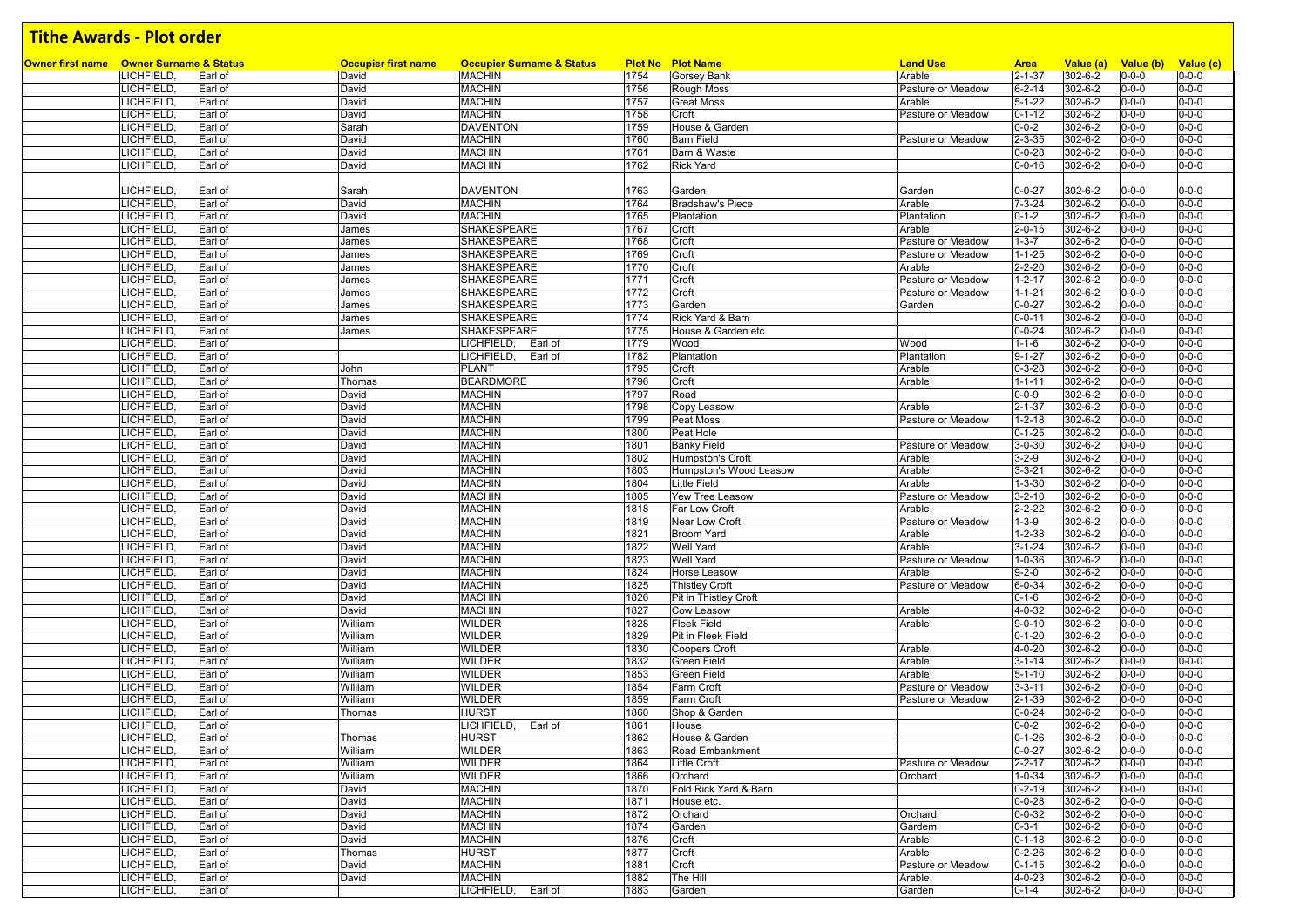| <b>Owner first name</b> Owner Surname & Status | <b>Occupier first name</b> | <b>Occupier Surname &amp; Status</b> |       | <b>Plot No Plot Name</b> | <b>Land Use</b>   | <b>Area</b>  | Value (a)     | Value (b)   | Value (c)   |
|------------------------------------------------|----------------------------|--------------------------------------|-------|--------------------------|-------------------|--------------|---------------|-------------|-------------|
| LICHFIELD,<br>Earl of                          | David                      | <b>MACHIN</b>                        | 1884  | <b>First Croft</b>       | Arable            | $1 - 0 - 1$  | 302-6-2       | $0 - 0 - 0$ | $0 - 0 - 0$ |
| <b>LICHFIELD</b><br>Earl of                    | David                      | <b>MACHIN</b>                        | 1885  | Croft                    | Arable            | $0 - 2 - 10$ | 302-6-2       | $0 - 0 - 0$ | $0 - 0 - 0$ |
| LICHFIELD,<br>Earl of                          | Sarah                      | <b>TALBOT</b>                        | 1886  | House & Garden           |                   | $0 - 0 - 20$ | 302-6-2       | $0 - 0 - 0$ | $0 - 0 - 0$ |
| LICHFIELD,<br>Earl of                          | David                      | <b>MACHIN</b>                        | 1887  | Croft                    | Arable            | $0 - 0 - 26$ | 302-6-2       | 0-0-0       | $0 - 0 - 0$ |
| <b>LICHFIELD</b><br>Earl of                    | David                      | <b>MACHIN</b>                        | 1888  | Croft with Barn          | Pasture or Meadow | $0 - 3 - 13$ | 302-6-2       | $0 - 0 - 0$ | $0 - 0 - 0$ |
| LICHFIELD.<br>Earl of                          | David                      | <b>MACHIN</b>                        | 1889  | Second Croft             | Arable            | $1 - 1 - 37$ | 302-6-2       | $0 - 0 - 0$ | $0 - 0 - 0$ |
| LICHFIELD,<br>Earl of                          | David                      | <b>MACHIN</b>                        | 1890  | Shirley's Piece          | Pasture or Meadow | $7 - 2 - 15$ | 302-6-2       | $0 - 0 - 0$ | $0 - 0 - 0$ |
|                                                |                            |                                      |       |                          |                   |              |               |             |             |
| LICHFIELD.<br>Earl of                          | David                      | <b>MACHIN</b>                        | 1891  | Over Moor                | Pasture or Meadow | $3 - 1 - 34$ | 302-6-2       | 0-0-0       | $0 - 0 - 0$ |
| LICHFIELD.<br>Earl of                          | David                      | <b>MACHIN</b>                        | 1892  | Lower Moor               | Pasture or Meadow | $6 - 2 - 27$ | 302-6-2       | 0-0-0       | $0 - 0 - 0$ |
|                                                |                            |                                      |       |                          |                   |              |               |             |             |
| LICHFIELD,<br>Earl of                          | David                      | <b>MACHIN</b>                        | 1893  | Abraham's Meadow         | Pasture or Meadow | $1 - 1 - 28$ | 302-6-2       | $0 - 0 - 0$ | $0 - 0 - 0$ |
| LICHFIELD,<br>Earl of                          | David                      | <b>MACHIN</b>                        | 1894  | Long Meadow              | Pasture or Meadow | $2 - 2 - 32$ | 302-6-2       | $0 - 0 - 0$ | $0 - 0 - 0$ |
|                                                |                            |                                      |       |                          |                   |              |               |             |             |
| LICHFIELD,<br>Earl of                          | David                      | <b>MACHIN</b>                        | 1895  | Over Moor                | Pasture or Meadow | $2 - 1 - 1$  | 302-6-2       | $0 - 0 - 0$ | $0 - 0 - 0$ |
|                                                |                            |                                      |       |                          |                   |              |               |             |             |
|                                                |                            |                                      |       |                          |                   |              |               |             |             |
| <b>LICHFIELD</b><br>Earl of                    | David                      | <b>MACHIN</b>                        | 1896  | <b>Broad Leasow</b>      | Pasture or Meadow | $8 - 0 - 33$ | 302-6-2       | 0-0-0       | $0 - 0 - 0$ |
| LICHFIELD.<br>Earl of                          | David                      | <b>MACHIN</b>                        | 1897  | Long Meadow              | Pasture or Meadow | $2 - 3 - 15$ | 302-6-2       | $0 - 0 - 0$ | $0 - 0 - 0$ |
| LICHFIELD.<br>Earl of                          | David                      | <b>MACHIN</b>                        | 1907  | Occupation Road          |                   | $1 - 0 - 6$  | 302-6-2       | $0 - 0 - 0$ | $0 - 0 - 0$ |
| LICHFIELD,<br>Earl of                          | David                      | <b>MACHIN</b>                        | 1908  | <b>Flax Butt</b>         | Pasture or Meadow | $2 - 3 - 20$ | 302-6-2       | $0 - 0 - 0$ | $0 - 0 - 0$ |
| LICHFIELD,<br>Earl of                          |                            | LICHFIELD,<br>Earl of                | 1910  | Wood                     | Wood              | $0 - 0 - 11$ | 302-6-2       | $0 - 0 - 0$ | $0 - 0 - 0$ |
| <b>LICHFIELD</b><br>Earl of                    | William                    | WILDER                               | 1911  | <b>Hill Meadow</b>       | Pasture or Meadow | $2 - 2 - 18$ | 302-6-2       | $0 - 0 - 0$ | $0 - 0 - 0$ |
| LICHFIELD,<br>Earl of                          | William                    | <b>WILDER</b>                        | 1912  | Road Embankment          |                   | $0 - 0 - 17$ | 302-6-2       | $0 - 0 - 0$ | $0 - 0 - 0$ |
| LICHFIELD,<br>Earl of                          |                            | LICHFIELD,<br>Earl of                | 1880a | House                    |                   | $0 - 0 - 3$  | 302-6-2       | 0-0-0       | $0 - 0 - 0$ |
|                                                | F                          |                                      |       |                          |                   |              |               |             |             |
| LICHFIELD, Bishop of                           |                            | JENKINSON, Rev                       | 781   | Garden                   | Garden            | $0 - 0 - 14$ | $103 - 3 - 1$ | $0 - 0 - 0$ | $0 - 0 - 0$ |
| LICHFIELD, Bishop of                           | John                       | <b>HUMPSTON</b>                      | 782   | Cottage                  |                   | $0 - 0 - 2$  | $103 - 3 - 1$ | $0 - 0 - 0$ | $0 - 0 - 0$ |
| LICHFIELD, Bishop of                           |                            | JENKINSON, Rev                       | 783   | Cottage & Garden         |                   | $0 - 0 - 14$ | $103 - 3 - 1$ | $0 - 0 - 0$ | $0 - 0 - 0$ |
| LICHFIELD, Bishop of                           | E                          | JENKINSON, Rev                       | 784   | Field                    | Pasture or Meadow | $1 - 0 - 37$ | $103 - 3 - 1$ | $0 - 0 - 0$ | $0 - 0 - 0$ |
| LICHFIELD, Bishop of                           |                            | JENKINSON, Rev                       | 785   | Field                    | Pasture or Meadow | $1 - 2 - 22$ | $103 - 3 - 1$ | $0 - 0 - 0$ | $0 - 0 - 0$ |
| LICHFIELD, Bishop of                           | E                          | JENKINSON, Rev                       | 786   | Field                    | Arable            | $1 - 3 - 32$ | $103 - 3 - 1$ | $0 - 0 - 0$ | $0 - 0 - 0$ |
| LICHFIELD, Bishop of                           |                            | JENKINSON, Rev                       | 787   | Field                    | Arable            | $1 - 2 - 12$ | $103 - 3 - 1$ | $0 - 0 - 0$ | $0 - 0 - 0$ |
| LICHFIELD, Bishop of                           |                            | JENKINSON, Rev                       | 788   |                          | Arable            | $2 - 3 - 7$  | $103 - 3 - 1$ | $0 - 0 - 0$ | $0 - 0 - 0$ |
|                                                |                            |                                      |       | Field                    |                   |              |               |             |             |
| LICHFIELD, Bishop of                           | F                          | JENKINSON, Rev                       | 789   | Field                    | Pasture or Meadow | $1 - 3 - 27$ | $103 - 3 - 1$ | $0 - 0 - 0$ | $0 - 0 - 0$ |
| LICHFIELD, Bishop of                           | IF.                        | JENKINSON, Rev                       | 790   | Field                    | Arable            | $1 - 1 - 21$ | $103 - 3 - 1$ | $0 - 0 - 0$ | $0 - 0 - 0$ |
| LICHFIELD, Bishop of                           | John                       | <b>VERNAM</b>                        | 820   | Cottage & Garden         |                   | $0 - 1 - 24$ | $103 - 3 - 1$ | $0 - 0 - 0$ | $0 - 0 - 0$ |
| LICHFIELD, Bishop of                           | Sarah                      | LOWE                                 | 821   | Garden                   | Garden            | $0 - 1 - 20$ | $103 - 3 - 1$ | $0 - 0 - 0$ | $0 - 0 - 0$ |
| LICHFIELD, Bishop of                           | James                      | <b>TRUBSHAW</b>                      | 831   | Quarry                   |                   | $1 - 0 - 28$ | $103 - 3 - 1$ | $0 - 0 - 0$ | $0 - 0 - 0$ |
|                                                |                            |                                      |       |                          |                   |              |               |             |             |
| LICHFIELD, Bishop of                           | Matthew                    | <b>HAYNES</b>                        | 843   | Moor End Wood            | Arable            | $5 - 2 - 18$ | $103 - 3 - 1$ | $0 - 0 - 0$ | $0 - 0 - 0$ |
|                                                |                            |                                      |       |                          |                   |              |               |             |             |
|                                                |                            |                                      |       |                          |                   |              |               |             |             |
| LICHFIELD, Bishop of                           | Matthew                    | <b>HAYNES</b>                        | 844   | Moor Meadow              | Pasture or Meadow | $3 - 2 - 27$ | 103-3-1       | 0-0-0       | $0 - 0 - 0$ |
|                                                |                            |                                      |       |                          |                   |              |               |             |             |
| LICHFIELD, Bishop of                           | Matthew                    | <b>HAYNES</b>                        | 845   | Large Moor Wood          | Arable            | 10-0-19      | 103-3-1       | $0 - 0 - 0$ | $0 - 0 - 0$ |
|                                                |                            |                                      |       |                          |                   |              |               |             |             |
| LICHFIELD, Bishop of                           | Matthew                    | <b>HAYNES</b>                        | 846   | Pit in Large Moor Wood   |                   | $0 - 0 - 36$ | $103 - 3 - 1$ | $0 - 0 - 0$ | $0 - 0 - 0$ |
| LICHFIELD, Bishop of                           | Matthew                    | <b>HAYNES</b>                        | 892   | Low Intake               | Arable            | $11-3-16$    | $103 - 3 - 1$ | $0 - 0 - 0$ | $0 - 0 - 0$ |
| LICHFIELD, Bishop of                           | Matthew                    | <b>HAYNES</b>                        | 893   | Over Intake              | Arable            | $8 - 1 - 31$ | $103 - 3 - 1$ | $0 - 0 - 0$ | $0 - 0 - 0$ |
| LICHFIELD, Bishop of                           | Matthew                    | <b>HAYNES</b>                        | 894   | Pit in Over Intake       |                   | $0 - 1 - 2$  | $103 - 3 - 1$ | $0 - 0 - 0$ | $0 - 0 - 0$ |
|                                                |                            |                                      |       |                          |                   |              |               |             |             |
| LICHFIELD, Bishop of                           | Matthew                    | <b>HAYNES</b>                        | 901   | Near Campion             | Arable            | $4 - 0 - 14$ | $103 - 3 - 1$ | $0 - 0 - 0$ | $0 - 0 - 0$ |
| LICHFIELD, Bishop of                           | Matthew                    | <b>HAYNES</b>                        | 902   | Large Campion            | Arable            | $8 - 1 - 5$  | $103 - 3 - 1$ | $0 - 0 - 0$ | $0 - 0 - 0$ |
| LICHFIELD, Bishop of                           | Matthew                    | <b>HAYNES</b>                        | 903   | Little Campion           | Arable            | $3 - 1 - 34$ | $103 - 3 - 1$ | $0 - 0 - 0$ | $0 - 0 - 0$ |
| LICHFIELD, Bishop of                           | Matthew                    | <b>HAYNES</b>                        | 904   | Road in Little Campion   |                   | $0 - 0 - 25$ | $103 - 3 - 1$ | $0 - 0 - 0$ | $0 - 0 - 0$ |
| LICHFIELD, Bishop of                           | Thomas                     | <b>ROCHELLE</b>                      | 927   | Cottage & Garden         |                   | $0 - 1 - 4$  | $103 - 3 - 1$ | $0 - 0 - 0$ | $0 - 0 - 0$ |
| LICHFIELD, Bishop of                           | Edward                     | <b>RODEN</b>                         | 928   | Cottage & Garden         |                   | $0 - 1 - 0$  | $103 - 3 - 1$ | $0 - 0 - 0$ | $0 - 0 - 0$ |
| LICHFIELD, Bishop of                           | Matthew                    | <b>HAYNES</b>                        | 952   | Little Deer Park         | Arable            | $1 - 3 - 26$ | 103-3-1       | $0 - 0 - 0$ | $0 - 0 - 0$ |
| LICHFIELD, Bishop of                           | Matthew                    | <b>HAYNES</b>                        | 953   | Big Deer Park            | Arable            | $4 - 2 - 9$  | $103 - 3 - 1$ | $0 - 0 - 0$ | $0 - 0 - 0$ |
|                                                |                            |                                      |       |                          |                   |              |               |             |             |
| LICHFIELD, Bishop of                           | Matthew                    | <b>HAYNES</b>                        | 954   | Sation                   | Pasture or Meadow | $2 - 0 - 11$ | $103 - 3 - 1$ | $0 - 0 - 0$ | $0 - 0 - 0$ |
| LICHFIELD, Bishop of                           | Matthew                    | <b>HAYNES</b>                        | 955   | Sation                   | Pasture or Meadow | $2 - 1 - 13$ | $103 - 3 - 1$ | $0 - 0 - 0$ | $0 - 0 - 0$ |
| LICHFIELD, Bishop of                           | Matthew                    | <b>HAYNES</b>                        | 956   | New Piece                | Arable            | $3 - 0 - 8$  | $103 - 3 - 1$ | $0 - 0 - 0$ | $0 - 0 - 0$ |
| LICHFIELD, Bishop of                           | Matthew                    | <b>HAYNES</b>                        | 961   | Croft                    | Arable            | $0 - 1 - 30$ | $103 - 3 - 1$ | $0 - 0 - 0$ | $0 - 0 - 0$ |
| LICHFIELD, Bishop of                           | Matthew                    | <b>HAYNES</b>                        | 962   | Moor                     | Pasture or Meadow | $2 - 0 - 25$ | $103 - 3 - 1$ | $0 - 0 - 0$ | $0 - 0 - 0$ |
| LICHFIELD, Bishop of                           | Matthew                    | <b>HAYNES</b>                        | 963   | Meadow                   | Pasture or Meadow | $3 - 3 - 8$  | $103 - 3 - 1$ | $0 - 0 - 0$ | $0 - 0 - 0$ |
| LICHFIELD, Bishop of                           | Benjamin                   | <b>GROVENOR</b>                      | 964   | Cottage & Garden         |                   | $0 - 0 - 38$ | $103 - 3 - 1$ | $0 - 0 - 0$ | $0 - 0 - 0$ |
| LICHFIELD, Bishop of                           |                            | <b>HAYNES</b>                        | 965   | Over Yard                |                   | $3 - 1 - 1$  | $103 - 3 - 1$ | $0 - 0 - 0$ | $0 - 0 - 0$ |
|                                                | Matthew                    |                                      |       |                          | Pasture or Meadow |              |               |             |             |
| LICHFIELD, Bishop of                           | Matthew                    | <b>HAYNES</b>                        | 967   | House & Garden           |                   | $0 - 0 - 16$ | $103 - 3 - 1$ | $0 - 0 - 0$ | $0 - 0 - 0$ |
| LICHFIELD, Bishop of                           | Matthew                    | <b>HAYNES</b>                        | 968   | Barn etc                 |                   | $0 - 0 - 26$ | $103 - 3 - 1$ | $0 - 0 - 0$ | $0 - 0 - 0$ |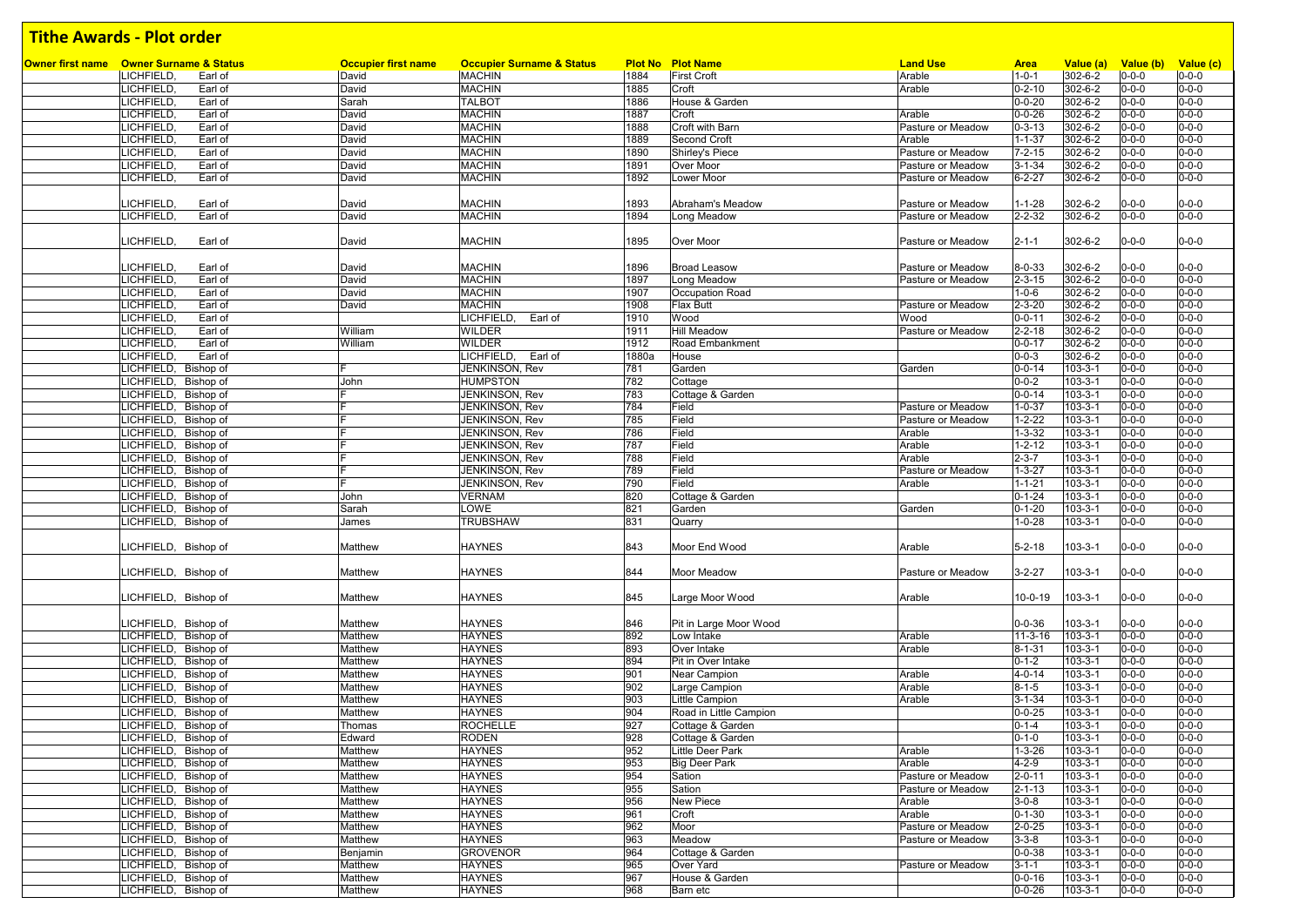| <b>Owner first name</b> Owner Surname & Status | <b>Occupier first name</b> | <b>Occupier Surname &amp; Status</b> |      | <b>Plot No Plot Name</b> | <b>Land Use</b>   | <b>Area</b>  | Value (a)     | Value (b) Value (c) |             |
|------------------------------------------------|----------------------------|--------------------------------------|------|--------------------------|-------------------|--------------|---------------|---------------------|-------------|
| LICHFIELD, Bishop of                           | Matthew                    | <b>HAYNES</b>                        | 989  | <b>Far Campion Field</b> | Arable            | $7 - 2 - 38$ | $103 - 3 - 1$ | $0 - 0 - 0$         | $0 - 0 - 0$ |
| LICHFIELD, Bishop of                           | Matthew                    | <b>HAYNES</b>                        | 1009 | Piece Croft              | Arable            | $5 - 1 - 34$ | 103-3-1       | $0 - 0 - 0$         | $0 - 0 - 0$ |
| LICHFIELD, Bishop of                           | Matthew                    | <b>HAYNES</b>                        | 1010 | <b>High Field</b>        | Arable            | $9 - 1 - 22$ | $103 - 3 - 1$ | $0 - 0 - 0$         | $0 - 0 - 0$ |
| LICHFIELD, Bishop of                           | Matthew                    | <b>HAYNES</b>                        | 1014 | Hasty                    | Arable            | $6 - 2 - 38$ | $103 - 3 - 1$ | $0 - 0 - 0$         | $0 - 0 - 0$ |
| LICHFIELD, Bishop of                           | Matthew                    | <b>HAYNES</b>                        | 1015 | <b>Crop Trees Leasow</b> | Arable            | $9 - 0 - 5$  | $103 - 3 - 1$ | $0 - 0 - 0$         | $0 - 0 - 0$ |
| LICHFIELD, Bishop of                           | Matthew                    | <b>HAYNES</b>                        | 1017 | <b>Hasty Meadow</b>      | Pasture or Meadow | $1 - 0 - 38$ | $103 - 3 - 1$ | $0 - 0 - 0$         | $0 - 0 - 0$ |
| LICHFIELD, Bishop of                           | Matthew                    | <b>HAYNES</b>                        | 1030 | <b>Little Hasty</b>      | Arable            | $1 - 3 - 27$ | $103 - 3 - 1$ | $0 - 0 - 0$         | $0 - 0 - 0$ |
| ICHFIELD, Bishop of                            | Matthew                    | <b>HAYNES</b>                        | 1117 | <b>Warm Meadow</b>       | Pasture or Meadow | $2 - 0 - 38$ | $103 - 3 - 1$ | $0 - 0 - 0$         | $0 - 0 - 0$ |
| LICHFIELD, Bishop of                           | Michael                    | <b>BELCHER</b>                       | 1173 | Orchard                  | Orchard           | $0 - 0 - 26$ | $103 - 3 - 1$ | $0 - 0 - 0$         | $0 - 0 - 0$ |
| ICHFIELD, Bishop of                            | Michael                    | <b>BELCHER</b>                       | 1174 | Garden                   | Garden            | $0 - 1 - 4$  | $103 - 3 - 1$ | $0 - 0 - 0$         | $0 - 0 - 0$ |
| ICHFIELD, Bishop of                            | Thomas                     | <b>BELCHER</b>                       | 1230 | House & Garden           |                   | $0 - 0 - 36$ | $103 - 3 - 1$ | $0 - 0 - 0$         | $0 - 0 - 0$ |
| ICHFIELD, Bishop of                            | Thomas                     | <b>BELCHER</b>                       | 1243 | The Acres                | Pasture or Meadow | 15-0-21      | $103 - 3 - 1$ | $0 - 0 - 0$         | $0 - 0 - 0$ |
| ICHFIELD, Bishop of                            | Charles                    | LEESE                                | 1245 | Garden                   | Garden            | $0 - 0 - 6$  | $103 - 3 - 1$ | $0 - 0 - 0$         | $0 - 0 - 0$ |
| LICHFIELD, Bishop of                           | Thomas                     | <b>BELCHER</b>                       | 1246 | The Willow               | Pasture or Meadow | $1 - 3 - 12$ | $103 - 3 - 1$ | $0 - 0 - 0$         | $0 - 0 - 0$ |
| ICHFIELD, Bishop of                            | Thomas                     | <b>BELCHER</b>                       | 1247 | The Willow Moor          | Pasture or Meadow | $4 - 0 - 20$ | $103 - 3 - 1$ | $0 - 0 - 0$         | $0 - 0 - 0$ |
| LICHFIELD, Bishop of                           | Thomas                     | <b>BELCHER</b>                       | 1253 | <b>Further Willow</b>    | Pasture or Meadow | $1 - 3 - 9$  | 103-3-1       | $0 - 0 - 0$         | $0 - 0 - 0$ |
| LICHFIELD, Bishop of                           | Thomas                     | <b>BELCHER</b>                       | 1254 | The further Moor         | Pasture or Meadow | $6 - 0 - 2$  | $103 - 3 - 1$ | $0 - 0 - 0$         | $0 - 0 - 0$ |
| ICHFIELD, Bishop of                            | Mary                       | <b>OWEN</b>                          | 1285 | <b>Little Willow</b>     | Arable            | $0 - 2 - 20$ | $103 - 3 - 1$ | $0 - 0 - 0$         | $0 - 0 - 0$ |
| LICHFIELD, Bishop of                           | James                      | <b>TAYLOR</b>                        | 2016 | Croft                    | Pasture or Meadow | $2 - 0 - 11$ | $103 - 3 - 1$ | $0 - 0 - 0$         | $0 - 0 - 0$ |
| LICHFIELD, Bishop of                           | James                      | <b>TAYLOR</b>                        | 2017 | Croft                    | Arable            | $2 - 2 - 15$ | $103 - 3 - 1$ | $0 - 0 - 0$         | $0 - 0 - 0$ |
| LICHFIELD, Bishop of                           | James                      | <b>TAYLOR</b>                        | 2026 | Croft                    | Pasture or Meadow | $2 - 1 - 1$  | $103 - 3 - 1$ | $0 - 0 - 0$         | $0 - 0 - 0$ |
| LICHFIELD, Bishop of                           | James                      | <b>TAYLOR</b>                        | 2027 | Croft                    | Pasture or Meadow | $1 - 2 - 39$ | $103 - 3 - 1$ | $0 - 0 - 0$         | $0 - 0 - 0$ |
| ICHFIELD, Bishop of                            | James                      | <b>TAYLOR</b>                        | 2028 | Croft                    | Arable            | $1 - 0 - 16$ | $103 - 3 - 1$ | $0 - 0 - 0$         | $0 - 0 - 0$ |
| ICHFIELD, Bishop of                            |                            | <b>TAYLOR</b>                        | 2060 | The Yard                 | Pasture or Meadow | $1 - 1 - 36$ | $103 - 3 - 1$ | $0 - 0 - 0$         | $0 - 0 - 0$ |
|                                                | James                      |                                      | 2061 | House & Garden           |                   |              |               |                     | $0 - 0 - 0$ |
| LICHFIELD, Bishop of                           | James                      | <b>TAYLOR</b>                        |      |                          |                   | $0 - 1 - 1$  | $103 - 3 - 1$ | $0 - 0 - 0$         |             |
| LICHFIELD, Bishop of                           | James                      | <b>TAYLOR</b>                        | 2066 | The Yard                 | Arable            | $0 - 3 - 28$ | $103 - 3 - 1$ | $0 - 0 - 0$         | $0 - 0 - 0$ |
| ICHFIELD, Lord of the Manor, Bishop of         |                            | <b>SUNDRIES</b>                      | 672  | Doley Common             |                   | 41-3-22      | $0 - 15 - 0$  | $0 - 0 - 0$         | $0 - 0 - 0$ |
| ICHFIELD, Lord of the Manor, Bishop of         | Mary                       | <b>HAMPSON</b>                       | 673  | Garden                   |                   | $0 - 1 - 28$ | $0 - 15 - 0$  | $0 - 0 - 0$         | $0 - 0 - 0$ |
| ICHFIELD, Lord of the Manor, Bishop of         | William                    | <b>BEARDMORE</b>                     | 674  | Cottage & Garden         |                   | $0 - 1 - 29$ | $0 - 15 - 0$  | $0 - 0 - 0$         | $0 - 0 - 0$ |
| LICHFIELD, Lord of the Manor, Bishop of        | Thomas                     | <b>BEARDMORE</b>                     | 675  | Cottage & Garden         |                   | $0 - 0 - 24$ | $0 - 15 - 0$  | $0 - 0 - 0$         | $0 - 0 - 0$ |
| ICHFIELD, Lord of the Manor, Bishop of         | Sarah                      | <b>TALBOT</b>                        | 676  | Croft                    | Pasture or Meadow | $0 - 1 - 4$  | $0 - 15 - 0$  | $0 - 0 - 0$         | $0 - 0 - 0$ |
| LICHFIELD, Lord of the Manor, Bishop of        | John                       | <b>SMITH</b>                         | 677  | Cottage & Garden         |                   | $0 - 0 - 34$ | $0 - 15 - 0$  | $0 - 0 - 0$         | $0 - 0 - 0$ |
| LICHFIELD, Lord of the Manor, Bishop of        | Daniel                     | <b>WILLIAMS</b>                      | 678  |                          |                   | $0 - 1 - 9$  | $0 - 15 - 0$  | $0 - 0 - 0$         | $0 - 0 - 0$ |
| ICHFIELD, Lord of the Manor, Bishop of         | John                       | <b>PLANT</b>                         | 679  | Cottage & Garden         |                   | $0 - 0 - 11$ | $0 - 15 - 0$  | $0 - 0 - 0$         | $0 - 0 - 0$ |
| LICHFIELD, Lord of the Manor, Bishop of        | John                       | PLANT, Jnr                           | 680  | Cottage                  |                   | $0 - 0 - 1$  | $0 - 15 - 0$  | $0 - 0 - 0$         | $0 - 0 - 0$ |
| LICHFIELD, Lord of the Manor, Bishop of        | Ann                        | <b>TUNNICLIFF</b>                    | 681  | Cottage & Garden         |                   | $0 - 0 - 18$ | $0 - 15 - 0$  | $0 - 0 - 0$         | $0 - 0 - 0$ |
| LICHFIELD, Lord of the Manor, Bishop of        | John                       | <b>PLANT</b>                         | 682  | Garden                   |                   | $0 - 1 - 27$ | $0 - 15 - 0$  | $0 - 0 - 0$         | $0 - 0 - 0$ |
| LICHFIELD, Lord of the Manor, Bishop of        |                            | <b>SUNDRIES</b>                      | 683  | Hollies Common           |                   | 18-2-26      | $0 - 15 - 0$  | $0 - 0 - 0$         | $0 - 0 - 0$ |
| LICHFIELD, Lord of the Manor, Bishop of        | Richard                    | <b>GREEN</b>                         | 684  | Croft                    | Pasture or Meadow | $0 - 1 - 12$ | $0 - 15 - 0$  | $0 - 0 - 0$         | $0 - 0 - 0$ |
| ICHFIELD, Lord of the Manor, Bishop of         | Joseph                     | LEWIS                                | 685  | Cottage & Garden         |                   | $0 - 0 - 17$ | $0 - 15 - 0$  | $0 - 0 - 0$         | $0 - 0 - 0$ |
|                                                |                            |                                      |      |                          |                   |              |               |                     |             |
| ICHFIELD, Lord of the Manor, Bishop of         | Richard                    | <b>GREEN</b>                         | 686  | Cottage & Garden         |                   | $0 - 0 - 24$ | $0 - 15 - 0$  | $0 - 0 - 0$         | $0 - 0 - 0$ |
|                                                |                            |                                      |      |                          |                   |              |               |                     |             |
| LICHFIELD, Lord of the Manor, Bishop of        | John                       | <b>SIMPSON</b>                       | 688  | Croft                    | Arable            | $0 - 1 - 15$ | $0 - 15 - 0$  | $0 - 0 - 0$         | $0 - 0 - 0$ |
|                                                |                            |                                      |      |                          |                   |              |               |                     |             |
| ICHFIELD, Lord of the Manor, Bishop of         | John                       | <b>SIMPSON</b>                       | 689  | Croft                    | Arable            | $0 - 1 - 0$  | $0 - 15 - 0$  | $0 - 0 - 0$         | $0 - 0 - 0$ |
| ICHFIELD, Lord of the Manor, Bishop of         | John                       | <b>SIMPSON</b>                       | 690  | House & Croft            |                   | $0 - 1 - 5$  | $0 - 15 - 0$  | $0 - 0 - 0$         | $0 - 0 - 0$ |
|                                                |                            |                                      |      |                          |                   |              |               |                     |             |
| ICHFIELD, Lord of the Manor, Bishop of         | Elizabeth                  | <b>HANSLOW</b>                       | 691  | Croft                    | Pasture or Meadow | $0 - 2 - 19$ | $0 - 15 - 0$  | $0 - 0 - 0$         | $0 - 0 - 0$ |
| LICHFIELD, Lord of the Manor, Bishop of        | Elizabeth                  | <b>HANSLOW</b>                       | 692  | Cottage & Garden         |                   | $0 - 0 - 26$ | $0 - 15 - 0$  | $0 - 0 - 0$         | $0 - 0 - 0$ |
| LICHFIELD, Lord of the Manor, Bishop of        | Samuel                     | STANLEY, Snr                         | 693  | Cottage & Garden         |                   | $0 - 0 - 39$ | $0 - 15 - 0$  | $0 - 0 - 0$         | $0 - 0 - 0$ |
|                                                |                            |                                      | 694  |                          |                   | $0 - 1 - 24$ | $0 - 15 - 0$  | $0 - 0 - 0$         | $0 - 0 - 0$ |
| LICHFIELD, Lord of the Manor, Bishop of        | Samuel                     | STANLEY, Jnr                         |      | Cottage & Garden         |                   |              |               |                     |             |
| LICHFIELD, Lord of the Manor, Bishop of        | William                    | <b>BADGER</b>                        | 695  | Cottage & Garden         |                   | $0 - 2 - 27$ | $0 - 15 - 0$  | $0 - 0 - 0$         | $0 - 0 - 0$ |
| LICHFIELD, Lord of the Manor, Bishop of        | Thomas                     | LEA                                  | 696  | Cottage & Garden         |                   | $0 - 1 - 6$  | $0 - 15 - 0$  | $0 - 0 - 0$         | $0 - 0 - 0$ |
| LICHFIELD, Lord of the Manor, Bishop of        | John                       | <b>LEA</b>                           | 697  | Cottage & Garden         |                   | $0 - 1 - 5$  | $0 - 15 - 0$  | $0 - 0 - 0$         | $0 - 0 - 0$ |
| LICHFIELD, Lord of the Manor, Bishop of        |                            | JENKINSON, Rev                       | 698  | Croft                    | Arable            | $0 - 0 - 18$ | $0 - 15 - 0$  | $0 - 0 - 0$         | $0 - 0 - 0$ |
| LICHFIELD, Lord of the Manor, Bishop of        | Sarah                      | <b>TALBOT</b>                        | 699  | Croft                    | Arable            | $0 - 1 - 38$ | $0 - 15 - 0$  | $0 - 0 - 0$         | $0 - 0 - 0$ |
| LICHFIELD, Lord of the Manor, Bishop of        | Sarah                      | <b>TALBOT</b>                        | 700  | House & Garden           |                   | $0 - 1 - 6$  | $0 - 15 - 0$  | $0 - 0 - 0$         | $0 - 0 - 0$ |
| LICHFIELD, Lord of the Manor, Bishop of        | Sarah                      | <b>TALBOT</b>                        | 701  | Garden & Shed            |                   | $0 - 0 - 22$ | $0 - 15 - 0$  | $0 - 0 - 0$         | $0 - 0 - 0$ |
| LICHFIELD, Lord of the Manor, Bishop of        |                            | JENKINSON, Rev                       | 702  | Garden                   |                   | $0 - 0 - 5$  | $0 - 15 - 0$  | $0 - 0 - 0$         | $0 - 0 - 0$ |
| LICHFIELD, Lord of the Manor, Bishop of        | John                       | <b>SIMPSON</b>                       | 703  | Garden                   | Garden            | $0 - 0 - 11$ | $0 - 15 - 0$  | $0 - 0 - 0$         | $0 - 0 - 0$ |
| LICHFIELD, Lord of the Manor, Bishop of        | John                       | <b>MOORE</b>                         | 704  | Garden                   | Garden            | $0 - 0 - 34$ | $0 - 15 - 0$  | $0 - 0 - 0$         | $0 - 0 - 0$ |
| LICHFIELD, Lord of the Manor, Bishop of        | John                       | <b>MOORE</b>                         | 705  | Cottage & Garden         |                   | $0 - 0 - 24$ | $0 - 15 - 0$  | $0 - 0 - 0$         | $0 - 0 - 0$ |
| LICHFIELD, Lord of the Manor, Bishop of        | John                       | <b>MOORE</b>                         | 706  | Road to House            |                   | $0 - 0 - 8$  | $0 - 15 - 0$  | $0 - 0 - 0$         | $0 - 0 - 0$ |
| LICHFIELD, Lord of the Manor, Bishop of        | John                       | <b>MOORE</b>                         | 707  | Croft                    | Arable            | $0 - 2 - 6$  | $0 - 15 - 0$  | $0 - 0 - 0$         | $0 - 0 - 0$ |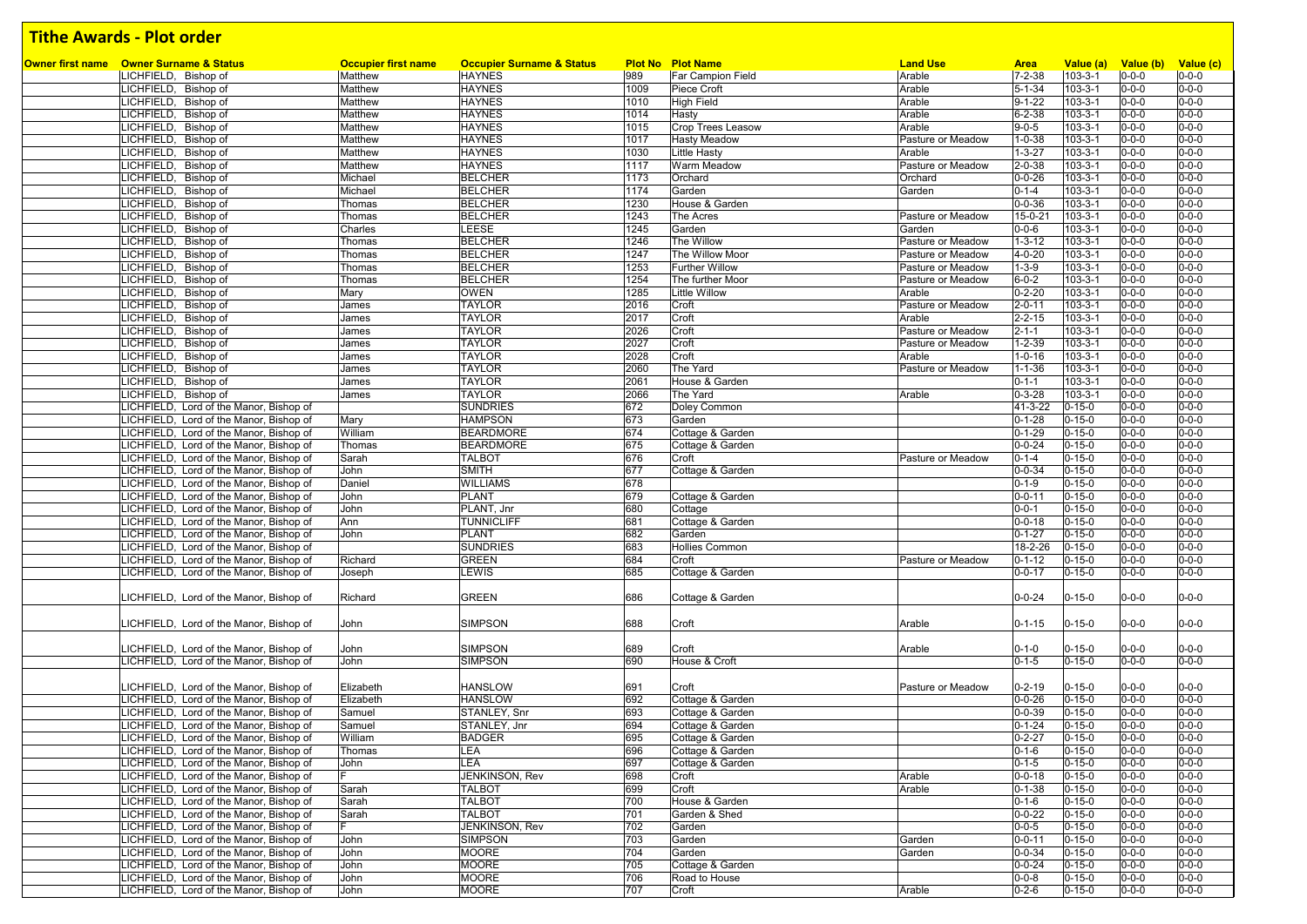| <b>Owner first name</b> Owner Surname & Status                                     | <b>Occupier first name</b> | <b>Occupier Surname &amp; Status</b> |            | <b>Plot No Plot Name</b>                           | <b>Land Use</b>   | <b>Area</b>                  | Value (a)                    |                            | Value (b) Value (c)        |
|------------------------------------------------------------------------------------|----------------------------|--------------------------------------|------------|----------------------------------------------------|-------------------|------------------------------|------------------------------|----------------------------|----------------------------|
| LICHFIELD, Lord of the Manor, Bishop of                                            | John                       | <b>MOORE</b>                         | 708        | Croft                                              | Pasture or Meadow | $0 - 3 - 35$                 | $0 - 15 - 0$                 | $0 - 0 - 0$                | $0 - 0 - 0$                |
| LICHFIELD, Lord of the Manor, Bishop of                                            | John<br>John               | <b>MOORE</b>                         | 709<br>711 | Croft                                              | Arable            | $0 - 2 - 38$<br>$0 - 1 - 20$ | $0 - 15 - 0$                 | $0 - 0 - 0$<br>$0 - 0 - 0$ | $0 - 0 - 0$<br>$0 - 0 - 0$ |
| LICHFIELD, Lord of the Manor, Bishop of                                            |                            | <b>TOMKINSON</b><br><b>TOMKINSON</b> | 712        | Cottage, Garden & Croft<br>Cottage, Garden & Croft |                   | $0 - 1 - 17$                 | $0 - 15 - 0$<br>$0 - 15 - 0$ | $0 - 0 - 0$                | $0 - 0 - 0$                |
| LICHFIELD, Lord of the Manor, Bishop of<br>LICHFIELD, Lord of the Manor, Bishop of | Thomas<br>Ann              | <b>VERNAM</b>                        | 713        | Croft                                              |                   | $0 - 1 - 4$                  | $0 - 15 - 0$                 | $0 - 0 - 0$                | $0 - 0 - 0$                |
| LICHFIELD, Lord of the Manor, Bishop of                                            | John                       | <b>JONES</b>                         | 714        | <b>Backlane</b>                                    | Pasture or Meadow | $0 - 2 - 24$                 | $0 - 15 - 0$                 | $0 - 0 - 0$                | $0 - 0 - 0$                |
|                                                                                    |                            | <b>VERNAM</b>                        |            | Garden                                             |                   | $0 - 0 - 17$                 |                              | $0 - 0 - 0$                | $0 - 0 - 0$                |
| LICHFIELD, Lord of the Manor, Bishop of                                            | Ann<br>Ann                 |                                      | 715<br>716 |                                                    |                   | $0 - 0 - 8$                  | $0 - 15 - 0$<br>$0 - 15 - 0$ | $0 - 0 - 0$                | $0 - 0 - 0$                |
| ICHFIELD, Lord of the Manor, Bishop of                                             | Ann                        | <b>VERNAM</b><br><b>VERNAM</b>       | 717        | Cottage & Garden<br>Croft                          |                   | $0 - 1 - 5$                  | $0 - 15 - 0$                 | $0 - 0 - 0$                | $0 - 0 - 0$                |
| LICHFIELD, Lord of the Manor, Bishop of<br>ICHFIELD, Lord of the Manor, Bishop of  | Mary                       | <b>VERNAM</b>                        |            | Cottage, Garden & Croft                            |                   | $0 - 2 - 18$                 | $0 - 15 - 0$                 | $0 - 0 - 0$                | $0 - 0 - 0$                |
| LICHFIELD, Lord of the Manor, Bishop of                                            | Mary                       | <b>VERNAM</b>                        | 718<br>719 | Cottage, Garden & Croft                            |                   | $0 - 2 - 8$                  | $0 - 15 - 0$                 | $0 - 0 - 0$                | $0 - 0 - 0$                |
| ICHFIELD, Lord of the Manor, Bishop of                                             | Mary                       | <b>VERNAM</b>                        | 720        | Cottage & Garden                                   |                   | $0 - 0 - 21$                 | $0 - 15 - 0$                 | $0 - 0 - 0$                | $0 - 0 - 0$                |
| ICHFIELD, Lord of the Manor, Bishop of                                             |                            | <b>HARPER</b>                        | 721        | Cottage & Garden                                   |                   | $0 - 0 - 9$                  | $0 - 15 - 0$                 | $0 - 0 - 0$                | $0 - 0 - 0$                |
| LICHFIELD, Lord of the Manor, Bishop of                                            | Thomas<br>Thomas           | <b>HARPER</b>                        | 722        | Garden                                             | Garden            | $0 - 0 - 20$                 | $0 - 15 - 0$                 | $0 - 0 - 0$                | $0 - 0 - 0$                |
| ICHFIELD, Lord of the Manor, Bishop of                                             | Mary                       | <b>VERNAM</b>                        | 723        | Garden                                             |                   | $0 - 0 - 8$                  | $0 - 15 - 0$                 | $0 - 0 - 0$                | $0 - 0 - 0$                |
| LICHFIELD, Lord of the Manor, Bishop of                                            |                            | <b>STAGG</b>                         | 724        | Garden                                             |                   | $0 - 0 - 16$                 | $0 - 15 - 0$                 | $0 - 0 - 0$                | $0 - 0 - 0$                |
| LICHFIELD, Lord of the Manor, Bishop of                                            | Joseph                     | LEA                                  | 725        | Cottage & Garden                                   |                   | $0 - 0 - 37$                 | $0 - 15 - 0$                 | $0 - 0 - 0$                | $0 - 0 - 0$                |
| ICHFIELD, Lord of the Manor, Bishop of                                             | Joseph<br>James            | <b>BROUGH</b>                        | 909        | Garden                                             |                   | $0 - 0 - 21$                 | $0 - 15 - 0$                 | $0 - 0 - 0$                | $0 - 0 - 0$                |
| LICHFIELD, Lord of the Manor, Bishop of                                            | Samuel                     | <b>HARRIS</b>                        | 911        | Garden                                             | Garden            | $0 - 0 - 20$                 | $0 - 15 - 0$                 | $0 - 0 - 0$                | $0 - 0 - 0$                |
| LICHFIELD, Lord of the Manor, Bishop of                                            | Samuel                     | <b>HARRIS</b>                        | 912        | Garden                                             | Garden            | $0 - 1 - 4$                  | $0 - 15 - 0$                 | $0 - 0 - 0$                | $0 - 0 - 0$                |
|                                                                                    |                            | <b>BROUGH</b>                        | 913        | House & Garden                                     |                   | $0 - 1 - 8$                  | $0 - 15 - 0$                 | $0 - 0 - 0$                | $0 - 0 - 0$                |
| LICHFIELD, Lord of the Manor, Bishop of                                            | Ralph                      |                                      | 914        |                                                    |                   | $0 - 0 - 2$                  |                              |                            | $0 - 0 - 0$                |
| LICHFIELD, Lord of the Manor, Bishop of                                            | James<br>William           | <b>BROUGH</b><br><b>BARNETT</b>      | 915        | Cottage                                            | Garden            |                              | $0 - 15 - 0$<br>$0 - 15 - 0$ | $0 - 0 - 0$<br>$0 - 0 - 0$ | $0 - 0 - 0$                |
| ICHFIELD, Lord of the Manor, Bishop of                                             |                            |                                      |            | Garden                                             |                   | $0 - 0 - 21$                 |                              | $0 - 0 - 0$                |                            |
| ICHFIELD, Lord of the Manor, Bishop of                                             | Elizabeth<br>William       | <b>BARNETT</b>                       | 916        | Cottage and Garden                                 |                   | $0 - 0 - 20$                 | $0 - 15 - 0$                 |                            | $0 - 0 - 0$<br>$0 - 0 - 0$ |
| LICHFIELD, Lord of the Manor, Bishop of                                            |                            | <b>BARNETT</b>                       | 917        | Garden                                             | Garden            | $0 - 0 - 18$                 | $0 - 15 - 0$                 | $0 - 0 - 0$                |                            |
| ICHFIELD, Lord of the Manor, Bishop of<br>ICHFIELD, Lord of the Manor, Bishop of   | William<br>James           | <b>BARNETT</b><br><b>BARROTT</b>     | 918<br>919 | House & Outbuildings<br>Garden                     |                   | $0 - 0 - 11$<br>$0 - 0 - 25$ | $0 - 15 - 0$<br>$0 - 15 - 0$ | $0 - 0 - 0$<br>$0 - 0 - 0$ | $0 - 0 - 0$<br>$0 - 0 - 0$ |
|                                                                                    | William                    | <b>BARNETT</b>                       | 920        | Garden                                             |                   | $0 - 0 - 14$                 | $0 - 15 - 0$                 | $0 - 0 - 0$                | $0 - 0 - 0$                |
| ICHFIELD, Lord of the Manor, Bishop of                                             |                            |                                      | 922        |                                                    | Garden            |                              |                              |                            | $0 - 0 - 0$                |
| ICHFIELD, Lord of the Manor, Bishop of                                             | Mary                       | <b>RODEN</b><br>COX                  |            | Cottage & Garden                                   |                   | $0 - 1 - 19$<br>$0 - 2 - 9$  | $0 - 15 - 0$                 | $0 - 0 - 0$<br>$0 - 0 - 0$ | $0 - 0 - 0$                |
| LICHFIELD, Lord of the Manor, Bishop of                                            | Richard                    |                                      | 923<br>925 | Cottage & Garden                                   |                   |                              | $0 - 15 - 0$<br>$0 - 15 - 0$ |                            | $0 - 0 - 0$                |
| ICHFIELD, Lord of the Manor, Bishop of                                             | Robert                     | <b>HANSLOW</b><br><b>RODEN</b>       | 929        | Cottage & Garden<br>Cottage & Garden               |                   | $0 - 1 - 26$<br>$0 - 1 - 6$  | $0 - 15 - 0$                 | $0 - 0 - 0$<br>$0 - 0 - 0$ | $0 - 0 - 0$                |
| ICHFIELD, Lord of the Manor, Bishop of                                             | Thomas<br>William          | <b>BRADBURY</b>                      | 930        |                                                    |                   | $0 - 0 - 25$                 | $0 - 15 - 0$                 | $0 - 0 - 0$                | $0 - 0 - 0$                |
| LICHFIELD, Lord of the Manor, Bishop of                                            |                            | <b>HARRIS</b>                        | 931        | Cottage & Garden<br>Cottage & Garden               |                   | $0 - 0 - 17$                 | $0 - 15 - 0$                 | $0 - 0 - 0$                | $0 - 0 - 0$                |
| ICHFIELD, Lord of the Manor, Bishop of<br>LICHFIELD, Lord of the Manor, Bishop of  | Samuel<br>Benjamin         | <b>BITHELL</b>                       | 949        | Cottage                                            |                   | $0 - 0 - 1$                  | $0 - 15 - 0$                 | $0 - 0 - 0$                | $0 - 0 - 0$                |
| LICHFIELD, Lord of the Manor, Bishop of                                            | Elizabeth                  | LOWE                                 | 957        | Garden                                             |                   | $0 - 0 - 38$                 | $0 - 15 - 0$                 | $0 - 0 - 0$                | $0 - 0 - 0$                |
| LICHFIELD, Lord of the Manor, Bishop of                                            | Ann                        | <b>BAKER</b>                         | 958        | Cottage & Garden                                   |                   | $0 - 1 - 4$                  | $0 - 15 - 0$                 | $0 - 0 - 0$                | $0 - 0 - 0$                |
| LICHFIELD, Lord of the Manor, Bishop of                                            | William                    | <b>BRADBURY</b>                      | 959        | Garden                                             | Garden            | $0 - 1 - 6$                  | $0 - 15 - 0$                 | $0 - 0 - 0$                | $0 - 0 - 0$                |
| LICHFIELD, Lord of the Manor, Bishop of                                            | Matthew                    | <b>HAYNES</b>                        | 960        | Croft                                              |                   | $0 - 0 - 35$                 | $0 - 15 - 0$                 | $0 - 0 - 0$                | $0 - 0 - 0$                |
| ICHFIELD, Lord of the Manor, Bishop of                                             | Matthew                    | <b>HAYNES</b>                        | 969        | Barn, Rickyard etc                                 |                   | $0 - 1 - 35$                 | $0 - 15 - 0$                 | $0 - 0 - 0$                | $0 - 0 - 0$                |
| LICHFIELD, Lord of the Manor, Bishop of                                            |                            | JENKINSON, Rev                       | 1052       | Barn & Garden                                      |                   | $0 - 0 - 28$                 | $0 - 15 - 0$                 | $0 - 0 - 0$                | $0 - 0 - 0$                |
| ICHFIELD, Lord of the Manor, Bishop of                                             | David                      | <b>TURNER</b>                        | 1124       | Cottage                                            |                   | $0 - 0 - 1$                  | $0 - 15 - 0$                 | $0 - 0 - 0$                | $0 - 0 - 0$                |
| ICHFIELD, Lord of the Manor, Bishop of                                             | William                    | <b>BRADBURY</b>                      | 1125       | Cottage & Garden                                   |                   | $0 - 0 - 13$                 | $0 - 15 - 0$                 | $0 - 0 - 0$                | $0 - 0 - 0$                |
| LICHFIELD, Lord of the Manor, Bishop of                                            | William                    | <b>BRADBURY</b>                      | 1149       | Garden                                             | Garden            | $0 - 0 - 11$                 | $0 - 15 - 0$                 | $0 - 0 - 0$                | $0 - 0 - 0$                |
| ICHFIELD, Lord of the Manor, Bishop of                                             | Sarah                      | <b>BUTLER</b>                        | 1159       | Cottage                                            |                   | $0 - 0 - 2$                  | $0 - 15 - 0$                 | $0 - 0 - 0$                | $0 - 0 - 0$                |
| ICHFIELD, Lord of the Manor, Bishop of                                             | William                    | <b>LOCKETT</b>                       | 1160       | Cottage                                            |                   | $0 - 0 - 2$                  | $0 - 15 - 0$                 | $0 - 0 - 0$                | $0 - 0 - 0$                |
| LICHFIELD, Lord of the Manor, Bishop of                                            | William                    | <b>BRADBURY</b>                      | 1161       | Garden                                             | Garden            | $0 - 0 - 7$                  | $0 - 15 - 0$                 | $0 - 0 - 0$                | $0 - 0 - 0$                |
| ICHFIELD, Lord of the Manor, Bishop of                                             | William                    | <b>REYNOLDS</b>                      | 1165       | Cottage                                            |                   | $0 - 0 - 1$                  | $0 - 15 - 0$                 | $0 - 0 - 0$                | $0 - 0 - 0$                |
| ICHFIELD, Lord of the Manor, Bishop of                                             | Elizabeth                  | <b>TURNER</b>                        | 1283       | Roundabout                                         | Arable            | $0 - 2 - 22$                 | $0 - 15 - 0$                 | $0 - 0 - 0$                | $0 - 0 - 0$                |
| LICHFIELD, Lord of the Manor, Bishop of                                            | John                       | <b>ADDERLEY</b>                      | 1284       | Garden                                             | Garden            | $0 - 1 - 6$                  | $0 - 15 - 0$                 | $0 - 0 - 0$                | $0 - 0 - 0$                |
| ICHFIELD, Lord of the Manor, Bishop of                                             | William                    | <b>ADDERLEY</b>                      | 1286       | Cottage and Garden                                 |                   | $0 - 0 - 13$                 | $0 - 15 - 0$                 | $0 - 0 - 0$                | $0 - 0 - 0$                |
| LICHFIELD, Lord of the Manor, Bishop of                                            | Joseph                     | <b>SUTTON</b>                        | 1287       | Cottage & Garden                                   |                   | $0 - 1 - 8$                  | $0 - 15 - 0$                 | $0 - 0 - 0$                | $0 - 0 - 0$                |
| LICHFIELD, Lord of the Manor, Bishop of                                            | Elizabeth                  | <b>TURNER</b>                        | 1288       | Garden                                             | Garden            | $0 - 0 - 15$                 | $0 - 15 - 0$                 | $0 - 0 - 0$                | $0 - 0 - 0$                |
|                                                                                    | Richard                    | <b>FOWELL</b>                        | 1289       | Garden & Shop                                      |                   | $0 - 1 - 0$                  | $0 - 15 - 0$                 | $0 - 0 - 0$                | $0 - 0 - 0$                |
| LICHFIELD, Lord of the Manor, Bishop of<br>LICHFIELD, Lord of the Manor, Bishop of | Robert                     | <b>GROSVENOR</b>                     | 1291       | Cottage & Garden                                   |                   | $0 - 0 - 18$                 | $0 - 15 - 0$                 | $0 - 0 - 0$                | $0 - 0 - 0$                |
| LICHFIELD, Lord of the Manor, Bishop of                                            | Mary                       | <b>OWEN</b>                          | 1292       | House & Garden                                     |                   | $0 - 0 - 32$                 | $0 - 15 - 0$                 | $0 - 0 - 0$                | $0 - 0 - 0$                |
| LICHFIELD, Lord of the Manor, Bishop of                                            | Thomas                     | <b>HALL</b>                          | 1293       | Cottage & Garden                                   |                   | $0 - 0 - 22$                 | $0 - 15 - 0$                 | $0 - 0 - 0$                | $0 - 0 - 0$                |
| LICHFIELD, Lord of the Manor, Bishop of                                            | William                    | <b>WALTERS</b>                       | 1294       | Garden                                             |                   | $0 - 0 - 18$                 | $0 - 15 - 0$                 | $0 - 0 - 0$                | $0 - 0 - 0$                |
| LICHFIELD, Lord of the Manor, Bishop of                                            | William                    | <b>WALTERS</b>                       | 1295       | House & Garden                                     |                   | $0 - 1 - 12$                 | $0 - 15 - 0$                 | $0 - 0 - 0$                | $0 - 0 - 0$                |
| LICHFIELD, Lord of the Manor, Bishop of                                            | Mary                       | <b>OWEN</b>                          | 1296       | <b>High Croft</b>                                  | Arable            | $0 - 1 - 14$                 | $0 - 15 - 0$                 | $0 - 0 - 0$                | $0 - 0 - 0$                |
| LICHFIELD, Lord of the Manor, Bishop of                                            | Richard                    | <b>FOWELL</b>                        | 1297       | Croft                                              | Arable            | $0 - 1 - 1$                  | $0 - 15 - 0$                 | $0 - 0 - 0$                | $0 - 0 - 0$                |
| LICHFIELD, Lord of the Manor, Bishop of                                            | Mary                       | <b>OWEN</b>                          | 1298       | Garden                                             | Garden            | $0 - 0 - 9$                  | $0 - 15 - 0$                 | $0 - 0 - 0$                | $0 - 0 - 0$                |
| LICHFIELD, Lord of the Manor, Bishop of                                            | Robert                     | <b>TIMMIS</b>                        | 1299       | Croft                                              | Arable            | $0 - 1 - 31$                 | $0 - 15 - 0$                 | $0 - 0 - 0$                | $0 - 0 - 0$                |
| LICHFIELD, Lord of the Manor, Bishop of                                            | William                    | <b>BRATT</b>                         | 1300       | Croft                                              | Arable            | $0 - 1 - 27$                 | $0 - 15 - 0$                 | $0 - 0 - 0$                | $0 - 0 - 0$                |
| LICHFIELD, Lord of the Manor, Bishop of                                            | William                    | <b>HUMPAGE</b>                       | 1301       | Part of a Meadow                                   | Pasture or Meadow | $0 - 0 - 20$                 | $0 - 15 - 0$                 | $0 - 0 - 0$                | $0 - 0 - 0$                |
|                                                                                    |                            |                                      |            |                                                    |                   |                              |                              |                            |                            |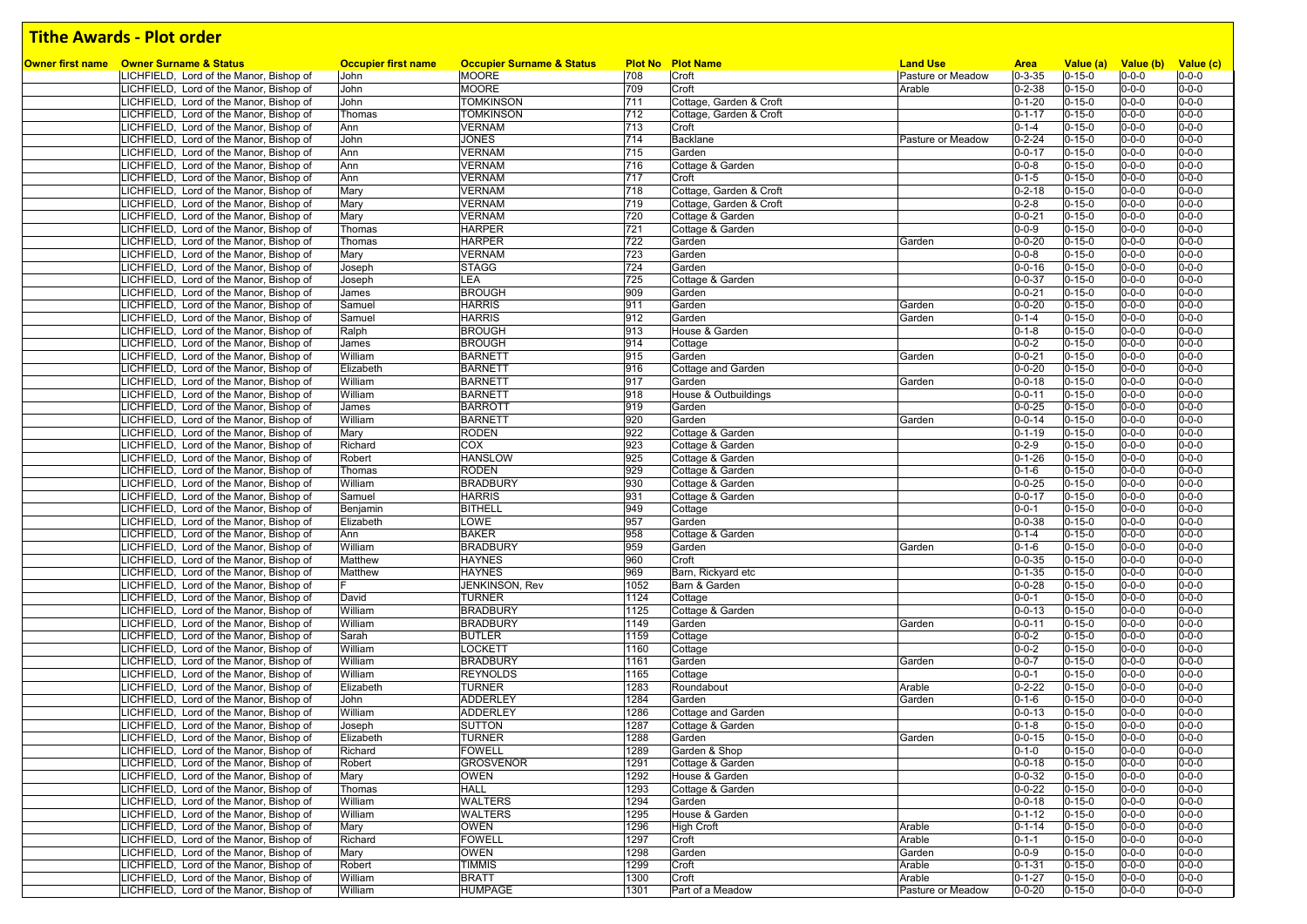| Owner first name Owner Surname & Status | <b>Occupier first name</b> | <b>Occupier Surname &amp; Status</b> |      | <b>Plot No Plot Name</b> | <b>Land Use</b>   | <b>Area</b>            | Value (a)                    | Value (b)   | Value (c)   |
|-----------------------------------------|----------------------------|--------------------------------------|------|--------------------------|-------------------|------------------------|------------------------------|-------------|-------------|
| LICHFIELD, Lord of the Manor, Bishop of | Robert                     | <b>TIMMIS</b>                        | 1302 | Cottage & Garden         |                   | $0 - 2 - 23$           | $0 - 15 - 0$                 | $0 - 0 - 0$ | $0 - 0 - 0$ |
| LICHFIELD, Lord of the Manor, Bishop of | William                    | WILLDER                              | 1304 | Garden                   |                   | $0 - 0 - 24$           | $0 - 15 - 0$                 | $0 - 0 - 0$ | $0 - 0 - 0$ |
| LICHFIELD, Lord of the Manor, Bishop of | William                    | <b>ASTLEY</b>                        | 1305 | Croft                    | Arable            | $0 - 0 - 31$           | $0 - 15 - 0$                 | $0 - 0 - 0$ | $0 - 0 - 0$ |
| LICHFIELD, Lord of the Manor, Bishop of | John                       | <b>EVANS</b>                         | 1306 | Garden                   |                   | $0 - 0 - 18$           | $0 - 15 - 0$                 | $0 - 0 - 0$ | $0 - 0 - 0$ |
| LICHFIELD, Lord of the Manor, Bishop of | William                    | <b>HUMPAGE</b>                       | 1308 | Garden                   | Garden            | $0 - 0 - 18$           | $0 - 15 - 0$                 | $0 - 0 - 0$ | $0 - 0 - 0$ |
| LICHFIELD, Lord of the Manor, Bishop of | John                       | <b>EVANS</b>                         | 1309 | Foot Road to House       |                   | $0 - 0 - 4$            | $0 - 15 - 0$                 | $0 - 0 - 0$ | $0 - 0 - 0$ |
| LICHFIELD, Lord of the Manor, Bishop of | John                       | <b>EVANS</b>                         | 1310 | House & Yard             |                   | $0 - 0 - 4$            | $0 - 15 - 0$                 | $0 - 0 - 0$ | $0 - 0 - 0$ |
| LICHFIELD, Lord of the Manor, Bishop of | William                    | <b>BRATT</b>                         | 1311 | House & Garden           |                   | $0 - 2 - 10$           | $0 - 15 - 0$                 | $0 - 0 - 0$ | $0 - 0 - 0$ |
| LICHFIELD, Lord of the Manor, Bishop of | Thomas                     | <b>ROGERS</b>                        | 1312 | Cottage & Garden         |                   | $0 - 0 - 24$           | $0 - 15 - 0$                 | $0 - 0 - 0$ | $0 - 0 - 0$ |
| LICHFIELD, Lord of the Manor, Bishop of | William                    | <b>BRATT</b>                         | 1313 | Croft                    | Arable            | $0 - 0 - 21$           | $0 - 15 - 0$                 | $0 - 0 - 0$ | $0 - 0 - 0$ |
| LICHFIELD, Lord of the Manor, Bishop of | Thomas                     | <b>BEARDMORE</b>                     | 1314 | Cottage & Garden         |                   | $0 - 1 - 0$            | $0 - 15 - 0$                 | $0 - 0 - 0$ | $0 - 0 - 0$ |
| LICHFIELD, Lord of the Manor, Bishop of | Martha                     | <b>HAYNES</b>                        | 1315 | Garden                   |                   | $0 - 0 - 35$           | $0 - 15 - 0$                 | $0 - 0 - 0$ | $0 - 0 - 0$ |
| LICHFIELD, Lord of the Manor, Bishop of | Robert                     | <b>TIMMIS</b>                        | 1316 | Croft                    | Arable            | $0 - 1 - 28$           | $0 - 15 - 0$                 | $0 - 0 - 0$ | $0 - 0 - 0$ |
| LICHFIELD, Lord of the Manor, Bishop of | Robert                     | <b>TIMMIS</b>                        | 1317 | Croft                    | Pasture or Meadow | $0 - 1 - 15$           | $0 - 15 - 0$                 | $0 - 0 - 0$ | $0 - 0 - 0$ |
| LICHFIELD, Lord of the Manor, Bishop of | William                    | <b>MADELEY</b>                       | 1318 | Croft                    | Pasture or Meadow | $0 - 3 - 6$            | $0 - 15 - 0$                 | $0 - 0 - 0$ | $0 - 0 - 0$ |
| LICHFIELD, Lord of the Manor, Bishop of | William                    | <b>BRADBURY</b>                      | 1319 | Garden                   | Garden            | $0 - 0 - 34$           | $0 - 15 - 0$                 | $0 - 0 - 0$ | $0 - 0 - 0$ |
| LICHFIELD, Lord of the Manor, Bishop of | William                    | <b>HALL</b>                          | 1320 | Cottage & Garden         |                   | $0 - 1 - 22$           | $0 - 15 - 0$                 | $0 - 0 - 0$ | $0 - 0 - 0$ |
| LICHFIELD, Lord of the Manor, Bishop of | John                       | <b>MILES</b>                         | 1321 | Croft                    | Arable            | $0 - 1 - 11$           | $0 - 15 - 0$                 | $0 - 0 - 0$ | $0 - 0 - 0$ |
| LICHFIELD, Lord of the Manor, Bishop of | John                       | <b>MILES</b>                         | 1322 | Cottage & Garden         |                   | $0 - 0 - 33$           | $0 - 15 - 0$                 | $0 - 0 - 0$ | $0 - 0 - 0$ |
| LICHFIELD, Lord of the Manor, Bishop of | William                    | <b>POWELL</b>                        | 1323 | Garden                   |                   | $0 - 0 - 9$            | $0 - 15 - 0$                 | $0 - 0 - 0$ | $0 - 0 - 0$ |
| LICHFIELD, Lord of the Manor, Bishop of | John                       | <b>KEELEY</b>                        | 1324 | Cottage & Garden         |                   | $0 - 0 - 19$           | $0 - 15 - 0$                 | $0 - 0 - 0$ | $0 - 0 - 0$ |
| LICHFIELD, Lord of the Manor, Bishop of | John                       | <b>KEELEY</b>                        | 1325 | Garden                   | Garden            | $0 - 0 - 17$           | $0 - 15 - 0$                 | $0 - 0 - 0$ | $0 - 0 - 0$ |
| LICHFIELD, Lord of the Manor, Bishop of | George                     | <b>MOORE</b>                         | 1327 | Cottage & Garden         |                   | $0 - 1 - 12$           | $0 - 15 - 0$                 | $0 - 0 - 0$ | $0 - 0 - 0$ |
| LICHFIELD, Lord of the Manor, Bishop of | Robert                     | <b>BARNETT</b>                       | 1328 | Garden                   | Garden            | $0 - 0 - 38$           | $0 - 15 - 0$                 | $0 - 0 - 0$ | $0 - 0 - 0$ |
| LICHFIELD, Lord of the Manor, Bishop of | Benjamin                   | <b>BERNARD</b>                       | 1329 | Croft                    | Arable            | $0 - 0 - 35$           | $0 - 15 - 0$                 | $0 - 0 - 0$ | $0 - 0 - 0$ |
| LICHFIELD, Lord of the Manor, Bishop of | William                    | <b>MADELEY</b>                       | 1330 | Crabmill Meadow          | Pasture or Meadow | $0 - 2 - 12$           | $0 - 15 - 0$                 | $0 - 0 - 0$ | $0 - 0 - 0$ |
| LICHFIELD, Lord of the Manor, Bishop of | William                    | <b>HUMPAGE</b>                       | 1331 | Croft                    | Pasture or Meadow | $0 - 0 - 31$           | $0 - 15 - 0$                 | $0 - 0 - 0$ | $0 - 0 - 0$ |
| LICHFIELD, Lord of the Manor, Bishop of | Joseph                     | <b>NORRIS</b>                        | 1332 | Cottage & Garden         |                   | $0 - 0 - 28$           | $0 - 15 - 0$                 | $0 - 0 - 0$ | $0 - 0 - 0$ |
| LICHFIELD, Lord of the Manor, Bishop of | Joseph                     | <b>RICHARDS</b>                      | 1333 | Garden                   |                   | $0 - 1 - 11$           | $0 - 15 - 0$                 | $0 - 0 - 0$ | $0 - 0 - 0$ |
| LICHFIELD, Lord of the Manor, Bishop of | Sarah                      | <b>BEELEY</b>                        | 1334 | Cottage & Garden         |                   | $0 - 1 - 5$            | $0 - 15 - 0$                 | $0 - 0 - 0$ | $0 - 0 - 0$ |
| LICHFIELD, Lord of the Manor, Bishop of | Joseph                     | <b>SCOTT</b>                         | 1335 | House & Garden           |                   | $0 - 0 - 34$           | $0 - 15 - 0$                 | $0 - 0 - 0$ | $0 - 0 - 0$ |
| LICHFIELD, Lord of the Manor, Bishop of | Francis                    | TILL                                 | 1336 | Croft                    |                   | $0 - 1 - 28$           | $0 - 15 - 0$                 | $0 - 0 - 0$ | $0 - 0 - 0$ |
| LICHFIELD, Lord of the Manor, Bishop of | Francis                    | <b>TILL</b>                          | 1337 | Cottage & Garden         |                   | $0 - 1 - 22$           | $0 - 15 - 0$                 | $0 - 0 - 0$ | $0 - 0 - 0$ |
| LICHFIELD, Lord of the Manor, Bishop of | Joseph                     | <b>BEARDMORE</b>                     | 1338 | Cottage & Garden         |                   | $0 - 2 - 36$           | $0 - 15 - 0$                 | $0 - 0 - 0$ | $0 - 0 - 0$ |
| LICHFIELD, Lord of the Manor, Bishop of | John                       | <b>ASTLEY</b>                        | 1343 | Garden                   | Garden            | $0 - 0 - 25$           | $0 - 15 - 0$                 | $0 - 0 - 0$ | $0 - 0 - 0$ |
| LICHFIELD, Lord of the Manor, Bishop of | James                      | ASTLEY, Jnr                          | 1345 | Croft                    | Arable            | $0 - 2 - 14$           | $0 - 15 - 0$                 | $0 - 0 - 0$ | $0 - 0 - 0$ |
| LICHFIELD, Lord of the Manor, Bishop of | James                      | ASTLEY, Jnr                          | 1346 | Croft                    | Arable            | $0 - 2 - 33$           | $0 - 15 - 0$                 | $0 - 0 - 0$ | $0 - 0 - 0$ |
| LICHFIELD, Lord of the Manor, Bishop of | Jane                       | <b>BARNETT</b>                       | 1347 | Croft                    | Arable            | $0 - 0 - 34$           | $0 - 15 - 0$                 | $0 - 0 - 0$ | $0 - 0 - 0$ |
| LICHFIELD, Lord of the Manor, Bishop of | James                      | ASTLEY, Jnr                          | 1348 | Garden                   | Garden            | $0 - 0 - 31$           | $0 - 15 - 0$                 | $0 - 0 - 0$ | $0 - 0 - 0$ |
| LICHFIELD, Lord of the Manor, Bishop of | Joseph                     | <b>BARNETT</b>                       | 1349 | Garden                   | Garden            | $0 - 0 - 15$           | $0 - 15 - 0$                 | $0 - 0 - 0$ | $0 - 0 - 0$ |
| LICHFIELD, Lord of the Manor, Bishop of | James                      | ASTLEY, Snr                          | 1350 | Garden                   | Garden            | $0 - 0 - 31$           | $0 - 15 - 0$                 | $0 - 0 - 0$ | $0 - 0 - 0$ |
| LICHFIELD, Lord of the Manor, Bishop of | John                       | <b>ASTLEY</b>                        | 1351 | Garden                   | Garden            | $0 - 0 - 21$           | $0 - 15 - 0$                 | $0 - 0 - 0$ | $0 - 0 - 0$ |
| LICHFIELD, Lord of the Manor, Bishop of | James                      | ASTLEY, Snr                          | 1352 | Barn                     |                   | $0 - 0 - 1$            | $0 - 15 - 0$                 | $0 - 0 - 0$ | $0 - 0 - 0$ |
| LICHFIELD, Lord of the Manor, Bishop of | James                      | ASTLEY, Snr                          | 1353 | Barn                     |                   | $0 - 0 - 0\frac{1}{2}$ | $0 - 15 - 0$                 | $0 - 0 - 0$ | $0 - 0 - 0$ |
| LICHFIELD, Lord of the Manor, Bishop of | John                       | <b>ASTLEY</b>                        | 1354 | Cottage                  |                   | $0 - 0 - 1$            | $0 - 15 - 0$                 | $0 - 0 - 0$ | $0 - 0 - 0$ |
| LICHFIELD, Lord of the Manor, Bishop of | James                      | ASTLEY, Jnr                          | 1355 | House & Garden           |                   | $0 - 0 - 10$           | $0 - 15 - 0$                 | $0 - 0 - 0$ | $0 - 0 - 0$ |
| LICHFIELD, Lord of the Manor, Bishop of | James                      | ASTLEY, Snr                          | 1356 | Cottage and Garden       |                   | $0 - 1 - 19$           | $0 - 15 - 0$                 | $0 - 0 - 0$ | $0 - 0 - 0$ |
| LICHFIELD, Lord of the Manor, Bishop of | Charles                    | <b>BERNARD</b>                       | 1357 | Cottage & Garden         |                   | $0 - 0 - 29$           | $0 - 15 - 0$                 | $0 - 0 - 0$ | $0 - 0 - 0$ |
| LICHFIELD, Lord of the Manor, Bishop of | John                       | <b>MADELEY</b>                       | 1358 | Cottage & Garden         |                   | $0 - 1 - 4$            | $0 - 15 - 0$                 | $0 - 0 - 0$ | $0 - 0 - 0$ |
| LICHFIELD, Lord of the Manor, Bishop of | Ezekeil                    | <b>BUTLER</b>                        | 1360 | Garden                   |                   | $0 - 0 - 17$           | $0 - 15 - 0$                 | $0 - 0 - 0$ | $0 - 0 - 0$ |
| LICHFIELD, Lord of the Manor, Bishop of |                            | <b>HALL</b>                          | 1361 | Cottage & Garden         |                   | $0 - 0 - 35$           | $0 - 15 - 0$                 | $0 - 0 - 0$ | $0 - 0 - 0$ |
| LICHFIELD, Lord of the Manor, Bishop of | Margaret<br>Daniel         | <b>HALL</b>                          | 1362 | Cottage & Garden         |                   | $0 - 1 - 0$            |                              | $0 - 0 - 0$ | $0 - 0 - 0$ |
|                                         | Elizabeth                  | <b>ADDERLEY</b>                      | 1363 |                          |                   | $0 - 0 - 24$           | $0 - 15 - 0$<br>$0 - 15 - 0$ | $0 - 0 - 0$ | $0 - 0 - 0$ |
| LICHFIELD, Lord of the Manor, Bishop of |                            |                                      |      | Cottage & Garden         |                   |                        |                              |             |             |
| LICHFIELD, Lord of the Manor, Bishop of | Mary                       | <b>ADDERLEY</b>                      | 1364 | Garden                   | Garden            | $0 - 0 - 15$           | $0 - 15 - 0$                 | $0 - 0 - 0$ | $0 - 0 - 0$ |
| LICHFIELD, Lord of the Manor, Bishop of | William                    | <b>REYNOLDS</b>                      | 1365 | Garden                   |                   | $0 - 0 - 16$           | $0 - 15 - 0$                 | $0 - 0 - 0$ | $0 - 0 - 0$ |
| LICHFIELD, Lord of the Manor, Bishop of | Charles                    | <b>BERNARD</b>                       | 1366 | Garden                   | Garden            | $0 - 0 - 19$           | $0 - 15 - 0$                 | $0 - 0 - 0$ | $0 - 0 - 0$ |
| LICHFIELD, Lord of the Manor, Bishop of | William                    | <b>BARNETT</b>                       | 1367 | Cottage & Garden         |                   | $0 - 1 - 0$            | $0 - 15 - 0$                 | $0 - 0 - 0$ | $0 - 0 - 0$ |
| LICHFIELD, Lord of the Manor, Bishop of | James                      | ASTLEY, Snr                          | 1368 | Croft                    |                   | $0 - 1 - 32$           | $0 - 15 - 0$                 | $0 - 0 - 0$ | $0 - 0 - 0$ |
| LICHFIELD, Lord of the Manor, Bishop of | Robert                     | <b>BARNETT</b>                       | 1369 | Garden                   | Garden            | $0 - 0 - 18$           | $0 - 15 - 0$                 | $0 - 0 - 0$ | $0 - 0 - 0$ |
| LICHFIELD, Lord of the Manor, Bishop of | John                       | <b>WRIGHT</b>                        | 1371 | Garden                   | Garden            | $0 - 0 - 36$           | $0 - 15 - 0$                 | $0 - 0 - 0$ | $0 - 0 - 0$ |
| LICHFIELD, Lord of the Manor, Bishop of | Benjamin                   | <b>BERNARD</b>                       | 1372 | Garden                   | Garden            | $0 - 0 - 21$           | $0 - 15 - 0$                 | $0 - 0 - 0$ | $0 - 0 - 0$ |
| LICHFIELD, Lord of the Manor, Bishop of | Joseph                     | <b>BANNISTER</b>                     | 1373 | Cottage & Garden         |                   | $0 - 1 - 11$           | $0 - 15 - 0$                 | $0 - 0 - 0$ | $0 - 0 - 0$ |
| LICHFIELD, Lord of the Manor, Bishop of | Thomas                     | <b>KEELEY</b>                        | 1374 | Cottage & Garden         |                   | $0 - 0 - 29$           | $0 - 15 - 0$                 | $0 - 0 - 0$ | $0 - 0 - 0$ |
| LICHFIELD, Lord of the Manor, Bishop of | Francis                    | <b>HORTON</b>                        | 1375 | Cottage & Garden         |                   | $0 - 1 - 17$           | $0 - 15 - 0$                 | $0 - 0 - 0$ | $0 - 0 - 0$ |
| LICHFIELD, Lord of the Manor, Bishop of | Richard                    | <b>HORTON</b>                        | 1376 | Cottage & Garden         |                   | $0 - 0 - 23$           | $0 - 15 - 0$                 | $0 - 0 - 0$ | $0 - 0 - 0$ |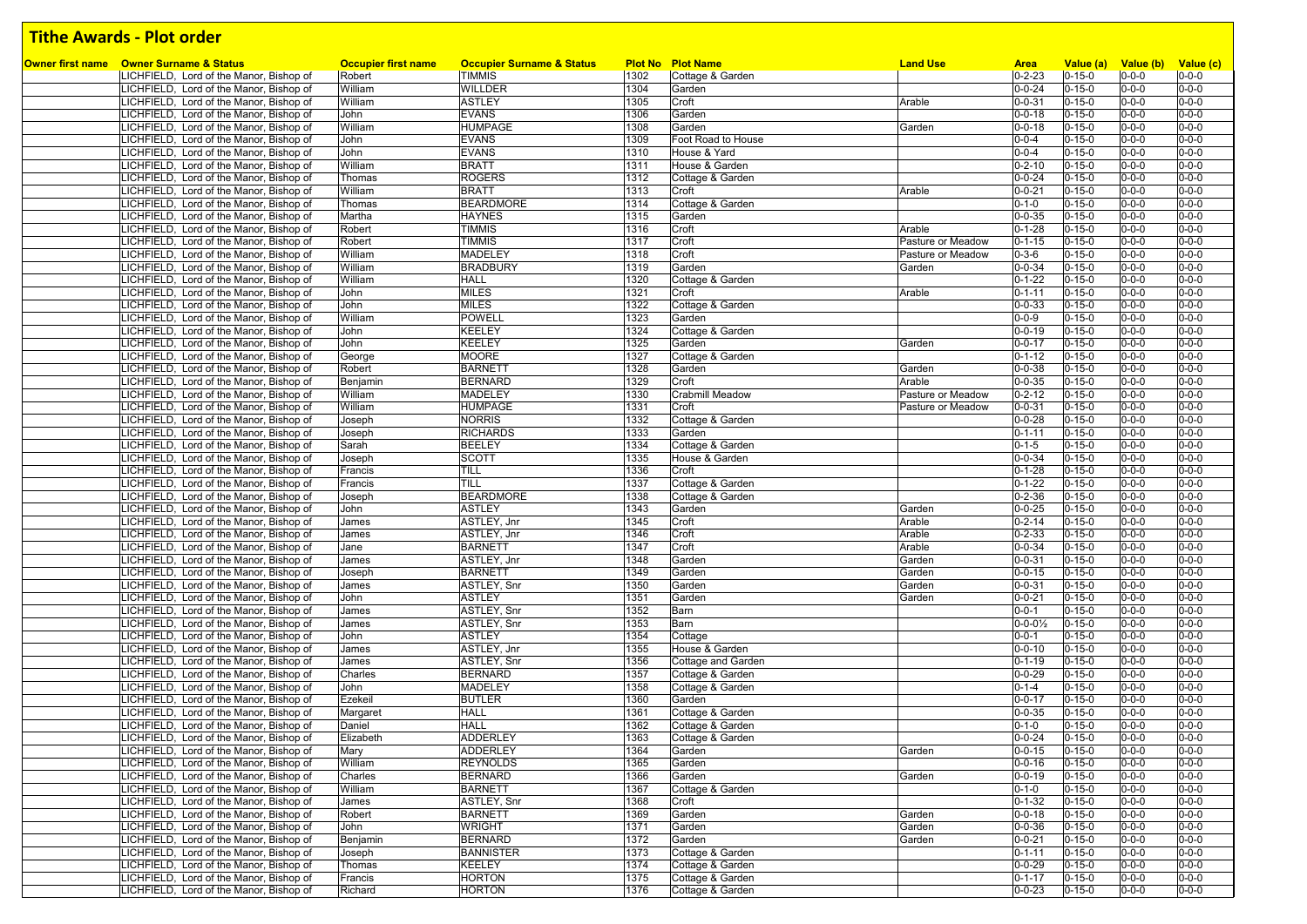| Owner first name Owner Surname & Status                                            | <b>Occupier first name</b> | <b>Occupier Surname &amp; Status</b> |              | <b>Plot No Plot Name</b>       | <b>Land Use</b>   | <b>Area</b>                  | Value (a)                    | Value (b)                  | Value (c)                  |
|------------------------------------------------------------------------------------|----------------------------|--------------------------------------|--------------|--------------------------------|-------------------|------------------------------|------------------------------|----------------------------|----------------------------|
| LICHFIELD, Lord of the Manor, Bishop of                                            | Joseph                     | <b>BARNETT</b>                       | 1377         | Garden                         | Garden            | $0 - 0 - 31$                 | $0 - 15 - 0$                 | $0 - 0 - 0$                | $0 - 0 - 0$                |
| LICHFIELD, Lord of the Manor, Bishop of                                            | Benjamin                   | <b>BERNARD</b>                       | 1378         | Croft                          | Pasture or Meadow | $0 - 1 - 10$                 | $0 - 15 - 0$                 | $0 - 0 - 0$                | $0 - 0 - 0$                |
| LICHFIELD, Lord of the Manor, Bishop of                                            | Thomas                     | <b>ECCLES</b>                        | 1379         | Cottage & Garden               |                   | $0 - 0 - 14$                 | $0 - 15 - 0$                 | $0 - 0 - 0$                | $0 - 0 - 0$                |
| LICHFIELD, Lord of the Manor, Bishop of                                            | Thomas                     | <b>KEELEY</b>                        | 1380         | Garden                         | Garden            | $0 - 0 - 24$                 | $0 - 15 - 0$                 | $0 - 0 - 0$                | $0 - 0 - 0$                |
| LICHFIELD, Lord of the Manor, Bishop of                                            | Spencer                    | <b>PERRY</b>                         | 1381         | FootRoad                       |                   | $0 - 0 - 3$                  | $0 - 15 - 0$                 | $0 - 0 - 0$                | $0 - 0 - 0$                |
| LICHFIELD, Lord of the Manor, Bishop of                                            | Spencer                    | <b>PERRY</b>                         | 1382         | Cottage & Garden               |                   | $0 - 0 - 31$                 | $0 - 15 - 0$                 | $0 - 0 - 0$                | $0 - 0 - 0$                |
| LICHFIELD, Lord of the Manor, Bishop of                                            | Jane                       | <b>ADDERLEY</b>                      | 1383         | Cottage                        |                   | $0 - 0 - 1$                  | $0 - 15 - 0$                 | $0 - 0 - 0$                | $0 - 0 - 0$                |
| LICHFIELD, Lord of the Manor, Bishop of                                            | Jane                       | <b>ADDERLEY</b>                      | 1384         | Garden                         | Garden            | $0 - 0 - 31$                 | $0 - 15 - 0$                 | $0 - 0 - 0$                | $0 - 0 - 0$                |
| LICHFIELD, Lord of the Manor, Bishop of                                            | Thomas                     | <b>ECCLES</b>                        | 1385         | Cottage                        |                   | $0 - 0 - 1$                  | $0 - 15 - 0$                 | $0 - 0 - 0$                | $0 - 0 - 0$                |
| LICHFIELD, Lord of the Manor, Bishop of                                            | Thomas                     | <b>ECCLES</b>                        | 1386         | Garden                         | Garden            | $0 - 0 - 25$                 | $0 - 15 - 0$                 | $0 - 0 - 0$                | $0 - 0 - 0$                |
| LICHFIELD, Lord of the Manor, Bishop of                                            | Thomas                     | <b>FRIEND</b>                        | 1387         | <b>Willow Bed</b>              |                   | $0 - 0 - 15$                 | $0 - 15 - 0$                 | $0 - 0 - 0$                | $0 - 0 - 0$                |
| LICHFIELD, Lord of the Manor, Bishop of                                            | John                       | <b>FRIEND</b>                        | 1388         | Croft                          | Arable            | $0 - 0 - 14$                 | $0 - 15 - 0$                 | $0 - 0 - 0$                | $0 - 0 - 0$                |
| LICHFIELD, Lord of the Manor, Bishop of                                            | Thomas                     | <b>FRIEND</b>                        | 1389         | Croft                          |                   | $0 - 0 - 36$                 | $0 - 15 - 0$                 | $0 - 0 - 0$                | $0 - 0 - 0$                |
| LICHFIELD, Lord of the Manor, Bishop of                                            | Thomas                     | <b>FRIEND</b>                        | 1390         | Cottage & Garden               |                   | $0 - 0 - 27$                 | $0 - 15 - 0$                 | $0 - 0 - 0$                | $0 - 0 - 0$                |
| LICHFIELD, Lord of the Manor, Bishop of                                            | James                      | <b>FOWELL</b>                        | 1391         | Cottage & Garden               |                   | $0 - 0 - 11$                 | $0 - 15 - 0$                 | $0 - 0 - 0$                | $0 - 0 - 0$                |
| LICHFIELD, Lord of the Manor, Bishop of                                            | Thomas                     | <b>WRIGHT</b>                        | 1392         | Cottage                        |                   | $0 - 0 - 2$                  | $0 - 15 - 0$                 | $0 - 0 - 0$                | $0 - 0 - 0$                |
| LICHFIELD, Lord of the Manor, Bishop of                                            | John                       | <b>WRIGHT</b>                        | 1393         | Cottage                        |                   | $0 - 0 - 3$                  | $0 - 15 - 0$                 | $0 - 0 - 0$                | $0 - 0 - 0$                |
| LICHFIELD, Lord of the Manor, Bishop of                                            | Ann                        | <b>HILL</b>                          | 1394         | Cottage                        |                   | $0 - 0 - 3$                  | $0 - 15 - 0$                 | $0 - 0 - 0$                | $0 - 0 - 0$                |
| LICHFIELD, Lord of the Manor, Bishop of                                            | John                       | <b>FRIEND</b>                        | 1395         | Cottage & Garden               |                   | $0 - 0 - 8$                  | $0 - 15 - 0$                 | $0 - 0 - 0$                | $0 - 0 - 0$                |
| LICHFIELD, Lord of the Manor, Bishop of                                            | John                       | <b>FRIEND</b>                        | 1396         | Garden                         | Garden            | $0 - 0 - 31$                 | $0 - 15 - 0$                 | $0 - 0 - 0$                | $0 - 0 - 0$                |
| LICHFIELD, Lord of the Manor, Bishop of                                            | Ann                        | <b>HILL</b>                          | 1397         | Garden                         | Garden            | $0 - 1 - 4$                  | $0 - 15 - 0$                 | $0 - 0 - 0$                | $0 - 0 - 0$                |
| LICHFIELD, Lord of the Manor, Bishop of                                            | William                    | <b>POWELL</b>                        | 1398         | Cottage & Garden               |                   | $0 - 0 - 6$                  | $0 - 15 - 0$                 | $0 - 0 - 0$                | $0 - 0 - 0$                |
| LICHFIELD, Lord of the Manor, Bishop of                                            | Thomas                     | <b>BARRATT</b>                       | 1681         | Cottage & Garden               |                   | $0 - 0 - 35$                 | $0 - 15 - 0$                 | $0 - 0 - 0$                | $0 - 0 - 0$                |
| LICHFIELD, Lord of the Manor, Bishop of                                            | William                    | <b>TAYLOR</b>                        | 1700         | Cottage & Garden               |                   | $0 - 1 - 8$                  | $0 - 15 - 0$                 | $0 - 0 - 0$                | $0 - 0 - 0$                |
| LICHFIELD, Lord of the Manor, Bishop of                                            | James                      | <b>RICHARDS</b>                      | 1721         | House & Garden                 |                   | $0 - 0 - 14$                 | $0 - 15 - 0$                 | $0 - 0 - 0$                | $0 - 0 - 0$                |
| LICHFIELD, Lord of the Manor, Bishop of                                            | William                    | <b>WHITMORE</b>                      | 1722         | Part of a Garden               |                   | $0 - 0 - 8$                  | $0 - 15 - 0$                 | $0 - 0 - 0$                | $0 - 0 - 0$                |
| LICHFIELD, Lord of the Manor, Bishop of                                            | William                    | <b>WHITMORE</b>                      | 1724         | Garden                         |                   | $0 - 1 - 22$                 | $0 - 15 - 0$                 | $0 - 0 - 0$                | $0 - 0 - 0$                |
| LICHFIELD, Lord of the Manor, Bishop of                                            | Mary                       | <b>ABBOTTS</b>                       | 1844         | Cottage & Garden               |                   | $0 - 2 - 8$                  | $0 - 15 - 0$                 | $0 - 0 - 0$                | $0 - 0 - 0$                |
| LICHFIELD, Lord of the Manor, Bishop of                                            | Elizabeth                  | <b>FORSTER</b>                       | 1845         | Cottage                        |                   | $0 - 0 - 2$                  | $0 - 15 - 0$                 | $0 - 0 - 0$                | $0 - 0 - 0$                |
| LICHFIELD, Lord of the Manor, Bishop of                                            | William                    | <b>BEECH</b>                         | 2162         | Near Over Bank                 | Pasture or Meadow | $0 - 2 - 35$                 | $103 - 3 - 1$                | $0 - 0 - 0$                | $0 - 0 - 0$                |
| LICHFIELD, Lord of the Manor, Bishop of                                            | William                    | <b>BEECH</b>                         | 2164         | Little Over Bank               | Arable            | $0 - 2 - 7$                  | $103 - 3 - 1$                | $0 - 0 - 0$                | $0 - 0 - 0$                |
| LICHFIELD, Lord of the Manor, Bishop of                                            | Joseph                     | <b>RICHARDS</b>                      | 2171         | House & Garden                 |                   | $0 - 2 - 0$                  | $0 - 15 - 0$                 | $0 - 0 - 0$                | $0 - 0 - 0$                |
| LICHFIELD, Lord of the Manor, Bishop of                                            | Adam                       | <b>WALTERS</b>                       | 2175         | Cottage & Garden               |                   | $0 - 0 - 9$                  | $0 - 15 - 0$                 | $0 - 0 - 0$                | $0 - 0 - 0$                |
| LICHFIELD, Lord of the Manor, Bishop of                                            | Adam                       | <b>WALTERS</b>                       | 2176         | Garden                         |                   | $0 - 1 - 7$                  | $0 - 15 - 0$                 | $0 - 0 - 0$                | $0 - 0 - 0$                |
| LICHFIELD, Lord of the Manor, Bishop of                                            | John                       | SCOTT, Jnr                           | 2449         | Cottage & Garden               |                   | $0 - 0 - 10$                 | $0 - 15 - 0$                 | $0 - 0 - 0$                | $0 - 0 - 0$                |
| LICHFIELD, Lord of the Manor, Bishop of                                            | Matthew                    | <b>ANDREWS</b>                       | 3566         | House & Mill etc               |                   | $0 - 0 - 16$                 | $0 - 15 - 0$                 | $0 - 0 - 0$                | $0 - 0 - 0$                |
| LICHFIELD, Lord of the Manor, Bishop of                                            | Thomas                     | <b>BOULTBEE</b>                      | 3567         | Croft                          | Pasture or Meadow | $0 - 0 - 8$                  | $0 - 15 - 0$                 | $0 - 0 - 0$                | $0 - 0 - 0$                |
| LICHFIELD, Lord of the Manor, Bishop of                                            | John                       | <b>HOLDER</b>                        | 3568         | Garden                         | Garden            | $0 - 0 - 12$                 | $0 - 15 - 0$                 | $0 - 0 - 0$                | $0 - 0 - 0$                |
| LICHFIELD, Lord of the Manor, Bishop of                                            | Samuel                     | <b>CARTWRIGHT</b>                    | 3569         | Garden                         | Garden            | $0 - 0 - 12$                 | $0 - 15 - 0$                 | $0 - 0 - 0$                | $0 - 0 - 0$                |
| LICHFIELD, Lord of the Manor, Bishop of                                            | Matthew                    | <b>ANDREWS</b>                       | 3573         | Garden                         |                   | $0 - 0 - 29$                 | $0 - 15 - 0$                 | $0 - 0 - 0$                | $0 - 0 - 0$                |
| LICHFIELD, Lord of the Manor, Bishop of                                            | Samuel                     | <b>BROTHERTON</b>                    | 3574         | Garden                         |                   | $0 - 0 - 10$                 | $0 - 15 - 0$                 | $0 - 0 - 0$                | $0 - 0 - 0$                |
| LICHFIELD, Lord of the Manor, Bishop of                                            | Samuel                     | <b>BROTHERTON</b>                    | 3575         | House & Garden with Malt House |                   | $0 - 1 - 2$                  | $0 - 15 - 0$                 | $0 - 0 - 0$                | $0 - 0 - 0$<br>$0 - 0 - 0$ |
| LICHFIELD, Lord of the Manor, Bishop of                                            | Elizabeth                  | LOWE<br>ANSLOW                       | 3576<br>3578 | Croft<br>House & Garden        | Arable            | $0 - 1 - 15$<br>$0 - 0 - 14$ | $0 - 15 - 0$<br>$0 - 15 - 0$ | $0 - 0 - 0$<br>$0 - 0 - 0$ | $0 - 0 - 0$                |
| LICHFIELD, Lord of the Manor, Bishop of                                            | John<br>John               | <b>ANDREWS</b>                       |              | House & Garden                 |                   |                              | $0 - 15 - 0$                 | $0 - 0 - 0$                | $0 - 0 - 0$                |
| LICHFIELD, Lord of the Manor, Bishop of<br>LICHFIELD, Lord of the Manor, Bishop of | Justice William            | <b>BULLOCK</b>                       | 3579<br>3580 | Croft                          | Arable            | $0 - 1 - 18$<br>$0 - 1 - 19$ | $0 - 15 - 0$                 | $0 - 0 - 0$                | $0 - 0 - 0$                |
| LICHFIELD, Lord of the Manor, Bishop of                                            | Justice William            | <b>BULLOCK</b>                       | 3581         | House & Garden                 |                   | $0 - 0 - 19$                 | $0 - 15 - 0$                 | $0 - 0 - 0$                | $0 - 0 - 0$                |
| LICHFIELD, Lord of the Manor, Bishop of                                            | <b>Justice William</b>     | <b>BULLOCK</b>                       | 3582         | Barn & Rickyard                |                   | $0 - 0 - 6$                  | $0 - 15 - 0$                 | $0 - 0 - 0$                | $0 - 0 - 0$                |
| LICHFIELD, Lord of the Manor, Bishop of                                            | John                       | <b>HOULT</b>                         | 3594         | Garden                         | Garden            | $0 - 0 - 15$                 | $0 - 15 - 0$                 | $0 - 0 - 0$                | $0 - 0 - 0$                |
| LICHFIELD, Lord of the Manor, Bishop of                                            | Elizabeth                  | LOWE                                 | 3595         | <b>House &amp; Premises</b>    |                   | $0 - 0 - 10$                 | $0 - 15 - 0$                 | $0 - 0 - 0$                | $0 - 0 - 0$                |
| LICHFIELD, Lord of the Manor, Bishop of                                            | Samuel                     | <b>CARTWRIGHT</b>                    | 3599         | House & Garden                 |                   | $0 - 0 - 31$                 | $0 - 15 - 0$                 | $0 - 0 - 0$                | $0 - 0 - 0$                |
| LICHFIELD, Lord of the Manor, Bishop of                                            | Richard                    | <b>WARD</b>                          | 3600         | House & Garden                 |                   | $0 - 0 - 9$                  | $0 - 15 - 0$                 | $0 - 0 - 0$                | $0 - 0 - 0$                |
| LICHFIELD, Lord of the Manor, Bishop of                                            | Thomas                     | <b>HADDOCK</b>                       | 3601         | House                          |                   | $0 - 0 - 1$                  | $0 - 15 - 0$                 | $0 - 0 - 0$                | $0 - 0 - 0$                |
| LICHFIELD, Lord of the Manor, Bishop of                                            | Richard                    | <b>WARD</b>                          | 3602         | Garden                         |                   | $0 - 0 - 5$                  | $0 - 15 - 0$                 | $0 - 0 - 0$                | $0 - 0 - 0$                |
| LICHFIELD, Lord of the Manor, Bishop of                                            | Samuel                     | <b>CARTWRIGHT</b>                    | 3604         | Garden                         | Garden            | $0 - 0 - 8$                  | $0 - 15 - 0$                 | $0 - 0 - 0$                | $0 - 0 - 0$                |
| LICHFIELD, Lord of the Manor, Bishop of                                            | John                       | <b>HOLDER</b>                        | 3605         | House & Garden                 |                   | $0 - 0 - 5$                  | $0 - 15 - 0$                 | $0 - 0 - 0$                | $0 - 0 - 0$                |
| LICHFIELD, Lord of the Manor, Bishop of                                            | Samuel                     | <b>CARTWRIGHT</b>                    | 3606         | Hovel                          |                   | $0 - 0 - 2$                  | $0 - 15 - 0$                 | $0 - 0 - 0$                | $0 - 0 - 0$                |
| LICHFIELD, Lord of the Manor, Bishop of                                            | Samuel                     | <b>CARTWRIGHT</b>                    | 3607         | House & Garden                 |                   | $0 - 0 - 7$                  | $0 - 15 - 0$                 | $0 - 0 - 0$                | $0 - 0 - 0$                |
| LICHFIELD, Lord of the Manor, Bishop of                                            | John                       | <b>HOULT</b>                         | 3608         | House & Garden                 |                   | $0 - 0 - 2$                  | $0 - 15 - 0$                 | $0 - 0 - 0$                | $0 - 0 - 0$                |
| LICHFIELD, Bishop of                                                               | Thomas                     | <b>BELCHER</b>                       | 793          | Ozier Bed                      |                   | $0 - 3 - 6$                  | $103 - 3 - 1$                | $0 - 0 - 0$                | $0 - 0 - 0$                |
| LICHFIELD, Bishop of                                                               | Thomas                     | <b>BELCHER</b>                       | 794          | Great Hay Leasow               | Arable            | $7 - 3 - 34$                 | $103 - 3 - 1$                | $0 - 0 - 0$                | $0 - 0 - 0$                |
| LICHFIELD, Bishop of                                                               | Thomas                     | <b>BELCHER</b>                       | 795          | Little Hay Leasow              | Arable            | $5 - 1 - 1$                  | $103 - 3 - 1$                | $0 - 0 - 0$                | $0 - 0 - 0$                |
| LICHFIELD, Bishop of                                                               | Thomas                     | <b>BELCHER</b>                       | 801          | <b>Hook Acre</b>               | Pasture or Meadow | $2 - 0 - 0$                  | $103 - 3 - 1$                | $0 - 0 - 0$                | $0 - 0 - 0$                |
| LICHFIELD, Bishop of                                                               | Thomas                     | <b>BELCHER</b>                       | 806          | <b>Kettley Meadow</b>          | Pasture or Meadow | $5 - 1 - 38$                 | $103 - 3 - 1$                | $0 - 0 - 0$                | $0 - 0 - 0$                |
| LICHFIELD, Bishop of                                                               | Thomas                     | <b>BELCHER</b>                       | 810          | <b>Cross Piece</b>             | Arable            | $4 - 2 - 20$                 | 103-3-1                      | $0 - 0 - 0$                | $0 - 0 - 0$                |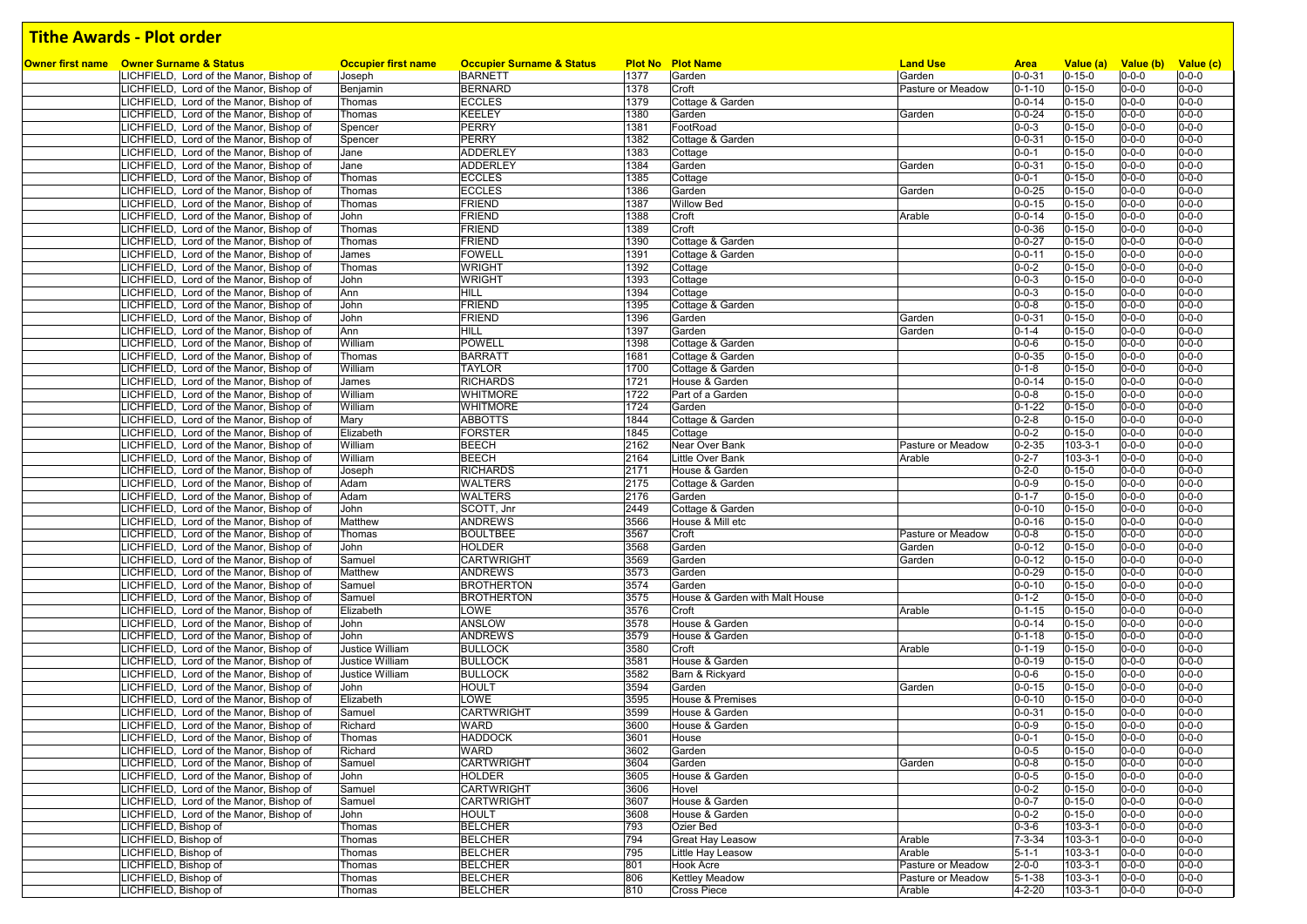| <b>Owner first name</b> Owner Surname & Status | <b>Occupier first name</b> | <b>Occupier Surname &amp; Status</b> |                | <b>Plot No Plot Name</b>     | <b>Land Use</b>    | <b>Area</b>   | Value (a)     | Value (b)   | Value (c)   |
|------------------------------------------------|----------------------------|--------------------------------------|----------------|------------------------------|--------------------|---------------|---------------|-------------|-------------|
| LICHFIELD, Bishop of                           | Thomas                     | <b>BELCHER</b>                       | 823            | <b>Little Cross Field</b>    | Arable             | $3 - 0 - 12$  | $103 - 3 - 1$ | $0 - 0 - 0$ | $0 - 0 - 0$ |
| LICHFIELD, Bishop of                           | Thomas                     | <b>BELCHER</b>                       | 829            | <b>Cross Intake</b>          | Arable             | $13 - 3 - 21$ | $103 - 3 - 1$ | $0 - 0 - 0$ | $0 - 0 - 0$ |
| LICHFIELD, Bishop of                           | Thomas                     | <b>BELCHER</b>                       | 830            | Quarry Leasow                | Arable             | $9 - 0 - 36$  | $103 - 3 - 1$ | $0 - 0 - 0$ | $0 - 0 - 0$ |
| LICHFIELD, Bishop of                           | Thomas                     | <b>BELCHER</b>                       | 832            | Little Mill Field            | Arable             | $5 - 2 - 23$  | $103 - 3 - 1$ | $0 - 0 - 0$ | $0 - 0 - 0$ |
| ICHFIELD, Bishop of                            | Thomas                     | <b>BELCHER</b>                       | 833            | <b>Hollies Leasow</b>        | Arable             | $6 - 3 - 22$  | $103 - 3 - 1$ | $0 - 0 - 0$ | $0 - 0 - 0$ |
| LICHFIELD, Bishop of                           | Thomas                     | <b>BELCHER</b>                       | 834            | <b>Hollies Holes</b>         | Pasture or Meadow  | $0 - 3 - 21$  | $103 - 3 - 1$ | $0 - 0 - 0$ | $0 - 0 - 0$ |
| ICHFIELD, Bishop of                            | Thomas                     | <b>BELCHER</b>                       | 835            | <b>Hollies Holes</b>         | Pasture or Meadow  | $1 - 2 - 10$  | $103 - 3 - 1$ | $0 - 0 - 0$ | $0 - 0 - 0$ |
| LICHFIELD, Bishop of                           | Thomas                     | <b>BELCHER</b>                       | 836            | <b>Big Mill Field</b>        | Arable             | 17-0-35       | $103 - 3 - 1$ | $0 - 0 - 0$ | $0 - 0 - 0$ |
| LICHFIELD, Bishop of                           | Thomas                     | <b>BELCHER</b>                       | 1006           | Pear Tree Piece              | Arable             | $6 - 3 - 35$  | $103 - 3 - 1$ | $0 - 0 - 0$ | $0 - 0 - 0$ |
| LICHFIELD, Bishop of                           | Thomas                     | <b>BELCHER</b>                       | 1007           | Pit in Way Piece             |                    | $0 - 0 - 32$  | $103 - 3 - 1$ | $0 - 0 - 0$ | $0 - 0 - 0$ |
| LICHFIELD, Bishop of                           | Thomas                     | <b>BELCHER</b>                       | 1008           | <b>Way Piece</b>             | Arable             | $6 - 3 - 27$  | $103 - 3 - 1$ | $0 - 0 - 0$ | $0 - 0 - 0$ |
| LICHFIELD, Bishop of                           | Thomas                     | <b>BELCHER</b>                       | 1011           | High Field                   | Arable             | $10 - 1 - 14$ | $103 - 3 - 1$ | $0 - 0 - 0$ | $0 - 0 - 0$ |
| LICHFIELD, Bishop of                           | Thomas                     | <b>BELCHER</b>                       | 1013           | Hasly                        | Arable             | $11-0-22$     | $103 - 3 - 1$ | $0 - 0 - 0$ | $0 - 0 - 0$ |
| LICHFIELD, Bishop of                           | Thomas                     | <b>BELCHER</b>                       | 1031           | <b>Beverley Orchard</b>      | Pasture or Meadow  | $4 - 3 - 18$  | $103 - 3 - 1$ | $0 - 0 - 0$ | $0 - 0 - 0$ |
| LICHFIELD, Bishop of                           | Thomas                     | <b>BELCHER</b>                       | 1032           | Moat in Beverley Orchard     |                    | $0 - 0 - 38$  | $103 - 3 - 1$ | $0 - 0 - 0$ | $0 - 0 - 0$ |
| LICHFIELD, Bishop of                           | Thomas                     | <b>BELCHER</b>                       | 1058           | <b>Gold Furlong</b>          | Arable             | $3 - 2 - 25$  | $103 - 3 - 1$ | $0 - 0 - 0$ | $0 - 0 - 0$ |
| LICHFIELD, Bishop of                           | Thomas                     | <b>BELCHER</b>                       | 1063           | Cow Leasow                   | Arable             | $2 - 3 - 29$  | $103 - 3 - 1$ | $0 - 0 - 0$ | $0 - 0 - 0$ |
| LICHFIELD, Bishop of                           | Thomas                     | <b>BELCHER</b>                       | 1079           | Alley's Field                | Arable             | 15-1-24       | $103 - 3 - 1$ | $0 - 0 - 0$ | $0 - 0 - 0$ |
| LICHFIELD, Bishop of                           | Thomas                     | <b>BELCHER</b>                       | 1080           | Far Alley's Field            | Arable             | $11-3-18$     | $103 - 3 - 1$ | $0 - 0 - 0$ | $0 - 0 - 0$ |
| LICHFIELD, Bishop of                           | Thomas                     | <b>BELCHER</b>                       | 1081           | Croft                        | Pasture or Meadow  | $0 - 2 - 0$   | $103 - 3 - 1$ | $0 - 0 - 0$ | $0 - 0 - 0$ |
| LICHFIELD, Bishop of                           | Thomas                     | <b>BELCHER</b>                       | 1083           | Alley's Rough                | Pasture or Meadow  | 15-2-24       | $103 - 3 - 1$ | $0 - 0 - 0$ | $0 - 0 - 0$ |
| LICHFIELD, Bishop of                           | Thomas                     | <b>BELCHER</b>                       | 1088           | Haywood Rough                | Pasture or Meadow  | $7 - 3 - 32$  | $103 - 3 - 1$ | $0 - 0 - 0$ | $0 - 0 - 0$ |
| LICHFIELD, Bishop of                           | Thomas                     | <b>BELCHER</b>                       | 1089           | Haywood                      | Pasture or Meadow  | $11-3-12$     | $103 - 3 - 1$ | $0 - 0 - 0$ | $0 - 0 - 0$ |
| LICHFIELD, Bishop of                           | Thomas                     | <b>BELCHER</b>                       | 1090           | Pit in Haywood               |                    | $0 - 1 - 4$   | $103 - 3 - 1$ | $0 - 0 - 0$ | $0 - 0 - 0$ |
| LICHFIELD, Bishop of                           | Thomas                     | <b>BELCHER</b>                       | 1091           | Little Haywood               | Pasture or Meadow  | $2 - 0 - 32$  | $103 - 3 - 1$ | $0 - 0 - 0$ | $0 - 0 - 0$ |
| <b>ICHFIELD, Bishop of</b>                     | Thomas                     | <b>BELCHER</b>                       | 1092           | Near Haywood                 | Arable             | $10 - 1 - 14$ | $103 - 3 - 1$ | $0 - 0 - 0$ | $0 - 0 - 0$ |
| LICHFIELD, Bishop of                           | Thomas                     | <b>BELCHER</b>                       | 1093           | Field                        | Pasture or Meadow  | $2 - 3 - 31$  | $103 - 3 - 1$ | $0 - 0 - 0$ | $0 - 0 - 0$ |
| LICHFIELD, Bishop of                           | Thomas                     | <b>BELCHER</b>                       | 1094           | Haywood Meadow               | Pasture or Meadow  | $4 - 2 - 28$  | $103 - 3 - 1$ | $0 - 0 - 0$ | $0 - 0 - 0$ |
| LICHFIELD, Bishop of                           | Thomas                     | <b>BELCHER</b>                       | 1108           | Low Field                    | Arable             | $5 - 1 - 34$  | $103 - 3 - 1$ | $0 - 0 - 0$ | $0 - 0 - 0$ |
| LICHFIELD, Bishop of                           | Thomas                     | <b>BELCHER</b>                       | 1112           | Well Leasow                  | Arable             | $9 - 0 - 21$  | $103 - 3 - 1$ | $0 - 0 - 0$ | $0 - 0 - 0$ |
| LICHFIELD, Bishop of                           | Thomas                     | <b>BELCHER</b>                       | 1166           | <b>Sukers Croft</b>          | Pasture or Meadow  | $2 - 1 - 18$  | $103 - 3 - 1$ | $0 - 0 - 0$ | $0 - 0 - 0$ |
| ICHFIELD, Bishop of                            | Thomas                     | <b>BELCHER</b>                       | 1167           | House, Barn, Fold & Rickyard |                    | $0 - 2 - 33$  | $103 - 3 - 1$ | $0 - 0 - 0$ | $0 - 0 - 0$ |
| LICHFIELD, Bishop of                           | Thomas                     | <b>BELCHER</b>                       | 1168           | Garden                       | Garden             | $0 - 3 - 8$   | $103 - 3 - 1$ | $0 - 0 - 0$ | $0 - 0 - 0$ |
| <b>ICHFIELD, Bishop of</b>                     | Thomas                     | <b>BELCHER</b>                       | 1169           | Orchard                      | Orchard            | $1 - 0 - 33$  | $103 - 3 - 1$ | $0 - 0 - 0$ | $0 - 0 - 0$ |
| LICHFIELD, Bishop of                           | Joseph                     | <b>EVANS</b>                         | 2054           | Lower Leasow                 | Arable             | $1 - 1 - 33$  | $103 - 3 - 1$ | $0 - 0 - 0$ | $0 - 0 - 0$ |
| LICHFIELD, Bishop of                           | Joseph                     | <b>EVANS</b>                         | 2055           | Lower Leasow                 | Arable             | $1 - 0 - 36$  | $103 - 3 - 1$ | $0 - 0 - 0$ | $0 - 0 - 0$ |
| LICHFIELD, Bishop of                           | Joseph                     | <b>EVANS</b>                         | 2056           | Cross piece                  | Pasture or Meadow  | $1 - 0 - 6$   | $103 - 3 - 1$ | $0 - 0 - 0$ | $0 - 0 - 0$ |
| LICHFIELD, Bishop of                           | Joseph                     | <b>EVANS</b>                         | 2057           | Near Leasow                  | Pasture or Meadow  | $1 - 1 - 13$  | $103 - 3 - 1$ | $0 - 0 - 0$ | $0 - 0 - 0$ |
| LICHFIELD, Bishop of                           | Joseph                     | <b>EVANS</b>                         | 2058           | <b>Beggary Bit</b>           | Pasture or Meadow  | $1 - 1 - 3$   | $103 - 3 - 1$ | $0 - 0 - 0$ | $0 - 0 - 0$ |
| LICHFIELD, Bishop of                           | Joseph                     | <b>EVANS</b>                         | 2059           | <b>New Bit</b>               | Pasture or Meadow  | $0 - 2 - 33$  | $103 - 3 - 1$ | $0 - 0 - 0$ | $0 - 0 - 0$ |
| LICHFIELD, Bishop of                           | William                    | <b>BEECH</b>                         | 2116           | Lower Leasow                 | Pasture or Meadow  | $1 - 0 - 32$  | $103 - 3 - 1$ | $0 - 0 - 0$ | $0 - 0 - 0$ |
| LICHFIELD, Bishop of                           | Ambrose                    | <b>FROST</b>                         | 2119           | Croft                        | Arable             | $0 - 1 - 14$  | $103 - 3 - 1$ | $0 - 0 - 0$ | $0 - 0 - 0$ |
| LICHFIELD, Bishop of                           | Ambrose                    | <b>FROST</b>                         | 2120           | House, Garden & Pig Stye     |                    | $0 - 0 - 35$  | $103 - 3 - 1$ | $0 - 0 - 0$ | $0 - 0 - 0$ |
| LICHFIELD, Bishop of                           | Ambrose                    | <b>FROST</b>                         | 2121           | Croft                        | Pasture or Meadow  | $0 - 1 - 24$  | $103 - 3 - 1$ | $0 - 0 - 0$ | $0 - 0 - 0$ |
|                                                | Ambrose                    | <b>FROST</b>                         | 2122           |                              | Pasture or Meadow  | $0 - 1 - 0$   | $103 - 3 - 1$ | $0 - 0 - 0$ | $0 - 0 - 0$ |
| LICHFIELD, Bishop of                           |                            | <b>FROST</b>                         |                | Croft<br>Croft               |                    | $0 - 2 - 25$  | $103 - 3 - 1$ | $0 - 0 - 0$ | $0 - 0 - 0$ |
| LICHFIELD, Bishop of                           | Ambrose                    | <b>EVANS</b>                         | 2123           |                              | Pasture or Meadow  |               |               |             | $0 - 0 - 0$ |
| LICHFIELD, Bishop of                           | Joseph                     |                                      | 2124           | House & Garden etc           |                    | $0 - 1 - 10$  | $103 - 3 - 1$ | $0 - 0 - 0$ |             |
| LICHFIELD, Bishop of                           | Joseph                     | <b>EVANS</b>                         | 2125           | Hempbutt                     | Pasture or Meadow  | $0 - 1 - 18$  | $103 - 3 - 1$ | $0 - 0 - 0$ | $0 - 0 - 0$ |
| LICHFIELD, Bishop of                           | Joseph                     | <b>EVANS</b>                         | 2126           | Meadow                       | Arable             | $0 - 2 - 22$  | $103 - 3 - 1$ | $0 - 0 - 0$ | $0 - 0 - 0$ |
| ICHFIELD, Bishop of                            | Joseph                     | <b>EVANS</b>                         | 2127           | Barn                         |                    | $0 - 0 - 2$   | $103 - 3 - 1$ | $0 - 0 - 0$ | $0 - 0 - 0$ |
| ICHFIELD, Bishop of                            | William                    | <b>BEECH</b>                         | 2163           | <b>Lower Field</b>           | Pasture or Meadow  | $0 - 0 - 39$  | $103 - 3 - 1$ | $0 - 0 - 0$ | $0 - 0 - 0$ |
| LICHFIELD, Bishop of                           | John                       | <b>NORRIS</b>                        | 2172           | Croft                        | Pasture or Meadow  | $0 - 1 - 9$   | $103 - 3 - 1$ | $0 - 0 - 0$ | $0 - 0 - 0$ |
| LICHFIELD, Bishop of                           | John                       | <b>NORRIS</b>                        | 2173           | Pit                          |                    | $0 - 2 - 1$   | $103 - 3 - 1$ | $0 - 0 - 0$ | $0 - 0 - 0$ |
| LICHFIELD, Bishop of                           | John                       | <b>NORRIS</b>                        | 2174           | Upper Leasow                 | Pasture or Meadow  | $1 - 2 - 32$  | 103-3-1       | $0 - 0 - 0$ | $0 - 0 - 0$ |
| LICHFIELD, Bishop of                           | John                       | <b>NORRIS</b>                        | 2178           | Lower Leasow                 | Pasture or Meadow  | $0 - 1 - 21$  | $103 - 3 - 1$ | $0 - 0 - 0$ | $0 - 0 - 0$ |
| LICHFIELD, Bishop of                           | Adam                       | <b>WALTERS</b>                       | 2446           | Garden                       | Garden             | $0 - 1 - 4$   | $103 - 3 - 1$ | $0 - 0 - 0$ | $0 - 0 - 0$ |
| LICHFIELD, Earl of                             | Thomas                     | <b>ROGERS</b>                        |                | <b>Moat Leasow</b>           | Pasture or Meadow  | $3 - 3 - 23$  | 302-6-2       | $0 - 0 - 0$ | $0 - 0 - 0$ |
| LICHFIELD, Earl of                             | Thomas                     | <b>ROGERS</b>                        | $\overline{2}$ | Marl Pit Leasow              | Pasture or Meadow  | $4 - 3 - 25$  | 302-6-2       | $0 - 0 - 0$ | $0 - 0 - 0$ |
| LICHFIELD, Earl of                             | Thomas                     | <b>ROGERS</b>                        | 3              | Kitchen Leasow               | Arable             | $2 - 0 - 30$  | 302-6-2       | $0 - 0 - 0$ | $0 - 0 - 0$ |
| LICHFIELD, Earl of                             | Thomas                     | <b>ROGERS</b>                        | $\overline{4}$ | Kitchen Leasow               | Pasture or Meadow  | $2 - 3 - 34$  | 302-6-2       | $0 - 0 - 0$ | $0 - 0 - 0$ |
| LICHFIELD, Earl of                             | Thomas                     | <b>ROGERS</b>                        | 5              | <b>Barley Croft</b>          | Arable             | $2 - 2 - 16$  | 302-6-2       | $0 - 0 - 0$ | $0 - 0 - 0$ |
| LICHFIELD, Earl of                             | Thomas                     | <b>ROGERS</b>                        | 6              | Orchard                      | Orchard            | $0 - 0 - 10$  | 302-6-2       | $0 - 0 - 0$ | $0 - 0 - 0$ |
| LICHFIELD, Earl of                             | Thomas                     | <b>ROGERS</b>                        |                | Garden                       | Garden             | $0 - 1 - 4$   | 302-6-2       | $0 - 0 - 0$ | $0 - 0 - 0$ |
| LICHFIELD, Earl of                             | Thomas                     | <b>ROGERS</b>                        | 8              | Farmhouse, Outbuildings etc  | Homestead & Garden | $0 - 2 - 30$  | 302-6-2       | $0 - 0 - 0$ | $0 - 0 - 0$ |
| LICHFIELD, Earl of                             | Thomas                     | <b>ROGERS</b>                        | l9             | Lower Leasow                 | Pasture or Meadow  | $4 - 2 - 24$  | 302-6-2       | $0 - 0 - 0$ | $0 - 0 - 0$ |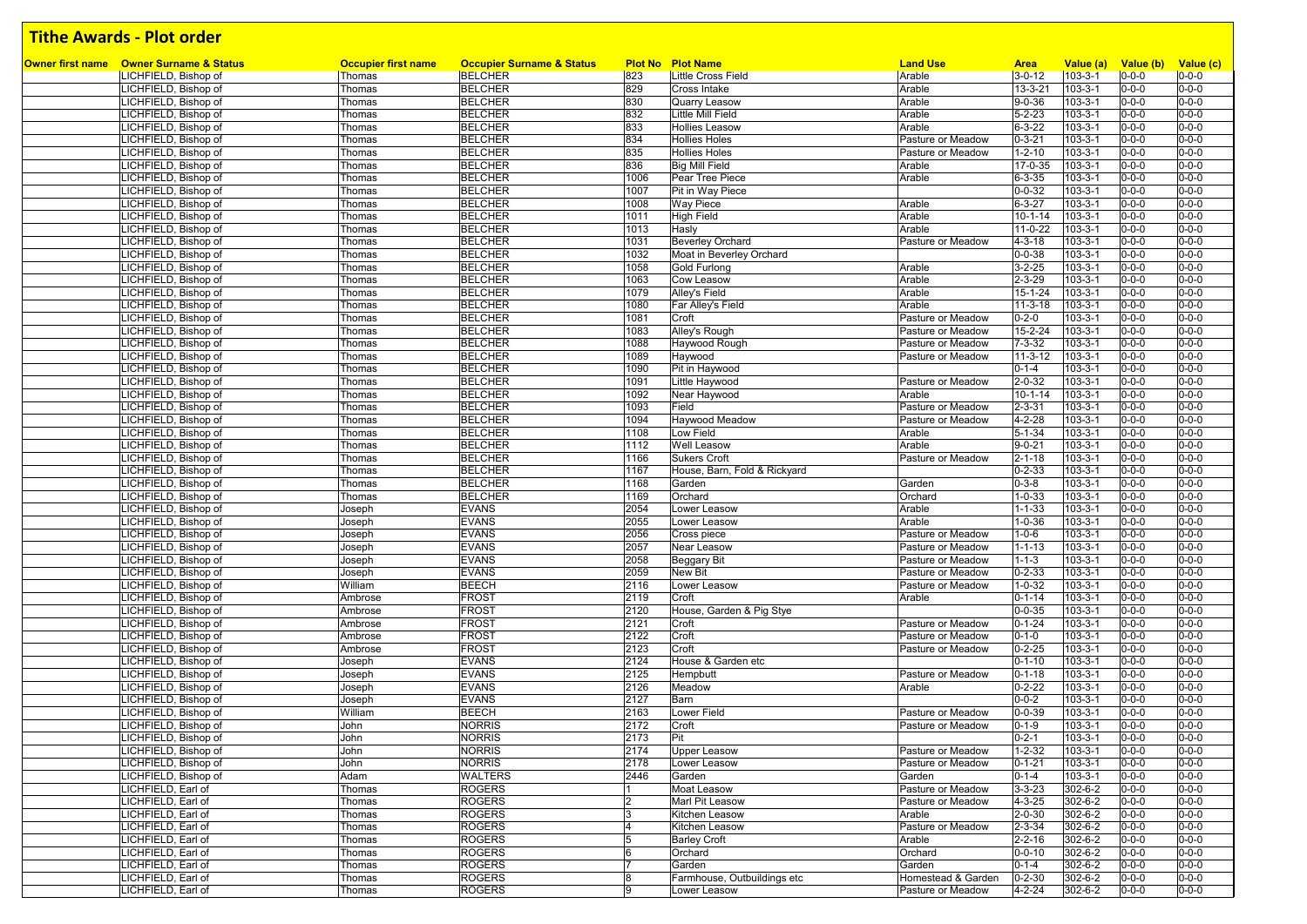| Owner first name Owner Surname & Status<br>LICHFIELD, Earl of | <b>Occupier first name</b><br>Thomas | <b>Occupier Surname &amp; Status</b><br><b>ROGERS</b> | 10       | <b>Plot No Plot Name</b><br>The Bank & Lower Leasow Bank | <b>Land Use</b><br>Arable | <b>Area</b><br>$2 - 3 - 32$ | Value (a)<br>302-6-2       | Value (b)<br>$0 - 0 - 0$   | Value (c)<br>$0 - 0 - 0$   |
|---------------------------------------------------------------|--------------------------------------|-------------------------------------------------------|----------|----------------------------------------------------------|---------------------------|-----------------------------|----------------------------|----------------------------|----------------------------|
| LICHFIELD, Earl of                                            | Thomas                               | <b>ROGERS</b>                                         | 11       | Doley Meadow                                             | Pasture or Meadow         | $7 - 3 - 13$                | 302-6-2                    | $0 - 0 - 0$                | $0 - 0 - 0$                |
| LICHFIELD, Earl of                                            | Thomas                               | <b>ROGERS</b>                                         | 12       | Doley Meadow                                             | Pasture or Meadow         | $5 - 3 - 4$                 | 302-6-2                    | $0 - 0 - 0$                | $0 - 0 - 0$                |
| LICHFIELD, Earl of                                            | John                                 | <b>HIGGINS</b>                                        | 13       | Doley Meadow                                             | Pasture or Meadow         | $9 - 0 - 24$                | $0 - 0 - 0$                | $0 - 0 - 0$                | $0 - 0 - 0$                |
| LICHFIELD, Earl of                                            | John                                 | <b>HIGGINS</b>                                        | 14       | Small Ling                                               | Pasture or Meadow         | $5 - 3 - 34$                | $0 - 0 - 0$                | $0 - 0 - 0$                | $0 - 0 - 0$                |
| LICHFIELD, Earl of                                            | John                                 | <b>HIGGINS</b>                                        | 15       | Doley Meadow & Far & Dry Doley Bank                      | Pasture or Meadow         | $8 - 3 - 4$                 | $0 - 0 - 0$                | $0 - 0 - 0$                | $0 - 0 - 0$                |
| LICHFIELD, Earl of                                            | John                                 | <b>HIGGINS</b>                                        | 16       | <b>Big Mill Meadow</b>                                   | Pasture or Meadow         | $3 - 2 - 31$                | $0 - 0 - 0$                | $0 - 0 - 0$                | $0 - 0 - 0$                |
| LICHFIELD, Earl of                                            | John                                 | <b>HIGGINS</b>                                        | 17       | Little Mill Meadow                                       | Pasture or Meadow         | $1 - 1 - 37$                | $0 - 0 - 0$                | $0 - 0 - 0$                | $0 - 0 - 0$                |
| LICHFIELD, Earl of                                            | John                                 | <b>HIGGINS</b>                                        | 18       | Doley Meadow & Far & Dry Doley Bank                      | Pasture or Meadow         | $7 - 3 - 7$                 | $0 - 0 - 0$                | $0 - 0 - 0$                | $0 - 0 - 0$                |
| LICHFIELD, Earl of                                            | John                                 | <b>HIGGINS</b>                                        | 19       | Occupation Road                                          |                           | $1 - 1 - 0$                 | $0 - 0 - 0$                | $0 - 0 - 0$                | $0 - 0 - 0$                |
| LICHFIELD, Earl of                                            | John                                 | <b>HIGGINS</b>                                        | 20       | Lower Hall Piece                                         | Arable                    | $8 - 0 - 13$                | $0 - 0 - 0$                | $0 - 0 - 0$                | $0 - 0 - 0$                |
| LICHFIELD, Earl of                                            | John                                 | <b>HIGGINS</b>                                        | 21       | <b>Upper Hall Piece</b>                                  | Arable                    | $11 - 1 - 6$                | $0 - 0 - 0$                | $0 - 0 - 0$                | $0 - 0 - 0$                |
| LICHFIELD, Earl of                                            | John                                 | <b>HIGGINS</b>                                        | 22       | Julian's Orchard                                         | Arable                    | 13-2-24                     | $0 - 0 - 0$                | $0 - 0 - 0$                | $0 - 0 - 0$                |
| LICHFIELD, Earl of                                            | John                                 | <b>HIGGINS</b>                                        | 23       | Part of Horse Pasture                                    | Arable                    | $6 - 3 - 10$                | $0 - 0 - 0$                | $0 - 0 - 0$                | $0 - 0 - 0$                |
| LICHFIELD, Earl of                                            | John                                 | <b>HIGGINS</b>                                        | 24       | South Garden Meadow & Pool Sitch Meadow                  | Pasture or Meadow         | $13 - 3 - 8$                | $0 - 0 - 0$                | $0 - 0 - 0$                | $0 - 0 - 0$                |
| LICHFIELD, Earl of                                            | John                                 | <b>HIGGINS</b>                                        | 25       | Occupation Road                                          |                           | $0 - 3 - 35$                | $0 - 0 - 0$                | $0 - 0 - 0$                | $0 - 0 - 0$                |
| LICHFIELD, Earl of                                            | John                                 | <b>HIGGINS</b>                                        | 26       | Horse Croft                                              | Pasture or Meadow         | $1 - 3 - 12$                | $0 - 0 - 0$                | $0 - 0 - 0$                | $0 - 0 - 0$                |
| LICHFIELD, Earl of                                            | John                                 | <b>HIGGINS</b>                                        | 27       | Garden                                                   | Garden                    | $0 - 1 - 32$                | $0 - 0 - 0$                | $0 - 0 - 0$                | $0 - 0 - 0$                |
| LICHFIELD, Earl of                                            | John                                 | <b>HIGGINS</b>                                        | 28       | House & Garden                                           |                           | $1 - 0 - 13$                | $0 - 0 - 0$                | $0 - 0 - 0$                | $0 - 0 - 0$                |
|                                                               |                                      |                                                       |          |                                                          |                           |                             |                            |                            |                            |
| ICHFIELD, Earl of                                             | John                                 | <b>HIGGINS</b>                                        | 29       | Barn Croft                                               | Pasture or Meadow         | $1 - 1 - 27$                | $0 - 0 - 0$                | $0 - 0 - 0$                | $0 - 0 - 0$                |
|                                                               |                                      |                                                       |          |                                                          |                           |                             |                            |                            |                            |
| LICHFIELD, Earl of                                            | John                                 | <b>HIGGINS</b>                                        | 30       | Outbuildings & Yard                                      |                           | $1 - 1 - 7$                 | $0 - 0 - 0$                | $0 - 0 - 0$                | $0 - 0 - 0$                |
| LICHFIELD, Earl of                                            | John                                 | <b>HIGGINS</b>                                        | 31       | Occupation Road                                          |                           | $0 - 3 - 25$                | $0 - 0 - 0$                | $0 - 0 - 0$                | $0 - 0 - 0$<br>$0 - 0 - 0$ |
| LICHFIELD, Earl of<br>LICHFIELD, Earl of                      | John<br>John                         | <b>HIGGINS</b><br><b>HIGGINS</b>                      | 32<br>33 | Occupation Road<br>North Garden Meadow                   | Pasture or Meadow         | $0 - 1 - 3$                 | $0 - 0 - 0$<br>$0 - 0 - 0$ | $0 - 0 - 0$<br>$0 - 0 - 0$ | $0 - 0 - 0$                |
| LICHFIELD, Earl of                                            | John                                 | <b>HIGGINS</b>                                        | 34       | Upper Lawn                                               | Arable                    | $7 - 0 - 35$<br>22-0-16     | $0 - 0 - 0$                | $0 - 0 - 0$                | $0 - 0 - 0$                |
| LICHFIELD, Earl of                                            | John                                 | <b>HIGGINS</b>                                        | 35       | <b>Big Mill Meadow</b>                                   | Arable                    | $10 - 0 - 4$                | $0 - 0 - 0$                | $0 - 0 - 0$                | $0 - 0 - 0$                |
| LICHFIELD, Earl of                                            | John                                 | <b>HIGGINS</b>                                        | 36       | Little Mill Meadow                                       | Arable                    | 16-1-21                     | $0 - 0 - 0$                | $0 - 0 - 0$                | $0 - 0 - 0$                |
|                                                               |                                      |                                                       |          |                                                          |                           |                             |                            |                            |                            |
| LICHFIELD, Earl of                                            | John                                 | <b>HIGGINS</b>                                        | 37       | Occupation Road                                          |                           | $0 - 1 - 30$                | $0 - 0 - 0$                | $0 - 0 - 0$                | $0 - 0 - 0$                |
| LICHFIELD, Earl of                                            | John                                 | <b>HIGGINS</b>                                        | 38       | South Lower Lawn                                         | Arable                    | $9 - 3 - 17$                | $0 - 0 - 0$                | $0 - 0 - 0$                | $0 - 0 - 0$                |
| LICHFIELD, Earl of                                            | John                                 | <b>HIGGINS</b>                                        | 39       | North Lower Lawn                                         | Arable                    | $9 - 3 - 27$                | $0 - 0 - 0$                | $0 - 0 - 0$                | $0 - 0 - 0$                |
| LICHFIELD, Earl of                                            | John                                 | <b>HIGGINS</b>                                        | 40       | Lodge Meadow                                             | Pasture or Meadow         | $11-3-4$                    | $0 - 0 - 0$                | $0 - 0 - 0$                | $0 - 0 - 0$                |
| LICHFIELD, Earl of                                            | John                                 | <b>HIGGINS</b>                                        | 41       | <b>Thistley Leasow</b>                                   | Arable                    | $7 - 3 - 12$                | $0 - 0 - 0$                | $0 - 0 - 0$                | $0 - 0 - 0$                |
| LICHFIELD, Earl of                                            | John                                 | <b>HIGGINS</b>                                        | 42       | Upper & Lower Ox Leasow                                  | Arable                    | $14 - 3 - 0$                | $0 - 0 - 0$                | $0 - 0 - 0$                | $0 - 0 - 0$                |
| LICHFIELD, Earl of                                            | John                                 | <b>HIGGINS</b>                                        | 43       | Devon Hills Leasow                                       | Arable                    | $8 - 1 - 32$                | $0 - 0 - 0$                | $0 - 0 - 0$                | $0 - 0 - 0$                |
| LICHFIELD, Earl of                                            | John                                 | <b>HIGGINS</b>                                        | 44       | Calves Leasow & Well Leasow                              | Pasture or Meadow         | 24-0-10                     | $0 - 0 - 0$                | $0 - 0 - 0$                | $0 - 0 - 0$                |
| LICHFIELD, Earl of                                            | John                                 | <b>HIGGINS</b>                                        | 45       | Part of Alder Leasow                                     | Pasture or Meadow         | $8 - 1 - 0$                 | $0 - 0 - 0$                | $0 - 0 - 0$                | $0 - 0 - 0$                |
| LICHFIELD, Earl of                                            |                                      | LICHFIELD, Earl of                                    | 46       | Plantation                                               | Plantation                | $7 - 3 - 34$                | 302-6-2                    | $0 - 0 - 0$                | $0 - 0 - 0$                |
| LICHFIELD, Earl of                                            |                                      | LICHFIELD, Earl of                                    | 47       | Nut Wood                                                 | Wood                      | 31-0-20                     | 302-6-2                    | $0 - 0 - 0$                | $0 - 0 - 0$                |
| ICHFIELD, Earl of                                             |                                      | LICHFIELD, Earl of                                    | 48       | Plantation                                               | Plantation                | $6 - 0 - 0$                 | 302-6-2                    | $0 - 0 - 0$                | $0 - 0 - 0$                |
| LICHFIELD, Earl of                                            |                                      | LICHFIELD, Earl of                                    | 49       | <b>Big Ling Plantation</b>                               | Plantation                | $7 - 0 - 20$                | 302-6-2                    | $0 - 0 - 0$                | $0 - 0 - 0$                |
| LICHFIELD, Earl of                                            |                                      | LICHFIELD, Earl of                                    | 50       | Wood in Frog Meadow                                      | Wood                      | $1 - 0 - 28$                | 302-6-2                    | $0 - 0 - 0$                | $0 - 0 - 0$                |
| LICHFIELD, Earl of                                            | William                              | <b>MYATT</b>                                          | 51       | Frog Meadow                                              | Pasture or Meadow         | $5 - 3 - 18$                | 302-6-2                    | $0 - 0 - 0$                | $0 - 0 - 0$                |
| LICHFIELD, Earl of                                            |                                      | LICHFIELD, Earl of                                    | 54       | Plantation                                               | Plantation                | $3 - 0 - 12$                | 302-6-2<br>$302 - 6 - 2$   | $0 - 0 - 0$                | $0 - 0 - 0$<br>$0 - 0 - 0$ |
| LICHFIELD, Earl of                                            |                                      | LICHFIELD, Earl of                                    | 55       | Ferneyhough's or New Coppice                             | Plantation                | $5 - 3 - 36$                |                            | $0 - 0 - 0$                |                            |
| LICHFIELD, Earl of                                            |                                      | LICHFIELD, Earl of                                    | 56       | Boggy Rough                                              | Wood                      | $7 - 1 - 23$                | 302-6-2                    | $0 - 0 - 0$                | $0 - 0 - 0$                |
|                                                               |                                      |                                                       |          |                                                          |                           |                             |                            |                            |                            |
| ICHFIELD, Earl of                                             |                                      | LICHFIELD, Earl of                                    | 57       | Rue Bank                                                 | Wood                      | 4-2-25                      | 302-6-2                    | $0 - 0 - 0$                | $0 - 0 - 0$                |
| LICHFIELD, Earl of                                            |                                      | LICHFIELD, Earl of                                    | 58       | Plantation                                               | Plantation                | $2 - 0 - 33$                | 302-6-2                    | $0 - 0 - 0$                | $0 - 0 - 0$                |
| LICHFIELD, Earl of                                            |                                      | LICHFIELD, Earl of                                    | 59       | Yell Bank & Old Road                                     | Wood                      | $9 - 1 - 22$                | 302-6-2                    | $0 - 0 - 0$                | $0 - 0 - 0$                |
| LICHFIELD, Earl of                                            | John                                 | <b>HIGGINS</b>                                        | 60       | Part of Coppice Leasow                                   | Pasture or Meadow         | $6 - 0 - 12$                | $0 - 0 - 0$                | $0 - 0 - 0$                | $0 - 0 - 0$                |
| LICHFIELD, Earl of                                            | John                                 | <b>HIGGINS</b>                                        | 61       | Ferneyhoughs Meadow                                      | Pasture or Meadow         | $4 - 1 - 34$                | $0 - 0 - 0$                | $0 - 0 - 0$                | $0 - 0 - 0$                |
| LICHFIELD, Earl of                                            | John                                 | <b>HIGGINS</b>                                        | 61       | Road in Ferneyhoughs Meadow                              |                           | $0 - 0 - 35$                | $0 - 0 - 0$                | $0 - 0 - 0$                | $0 - 0 - 0$                |
| LICHFIELD, Earl of                                            | John                                 | <b>HIGGINS</b>                                        | 62       | Ferneyhoughs Leasow                                      | Arable                    | 16-2-39                     | $0 - 0 - 0$                | $0 - 0 - 0$                | $0 - 0 - 0$                |
|                                                               |                                      |                                                       |          |                                                          |                           |                             |                            |                            |                            |
| LICHFIELD, Earl of                                            | John                                 | <b>HIGGINS</b>                                        | 63       | Deep Meadow, Calves Croft & The Bank                     | Pasture or Meadow         | 17-0-17                     | $0 - 0 - 0$                | $0 - 0 - 0$                | $0 - 0 - 0$                |
| LICHFIELD, Earl of                                            | John                                 | <b>HIGGINS</b>                                        | 64       | Occupation Road                                          |                           | $0 - 2 - 8$                 | $0 - 0 - 0$                | $0 - 0 - 0$                | $0 - 0 - 0$                |
| LICHFIELD, Earl of                                            | John                                 | <b>HIGGINS</b>                                        | 65       | Two Cottages & Gardens                                   |                           | $0 - 1 - 2$                 | 302-6-2                    | $0 - 0 - 0$                | $0 - 0 - 0$                |
| LICHFIELD, Earl of                                            | John                                 | <b>HIGGINS</b>                                        | 66       | Two Cottages & Gardens                                   |                           | $0 - 1 - 20$                | 302-6-2                    | $0 - 0 - 0$                | $0 - 0 - 0$                |
| LICHFIELD, Earl of                                            | John                                 | <b>HIGGINS</b>                                        | 67       | Side Hill                                                | Arable                    | $9 - 2 - 7$                 | $0 - 0 - 0$                | $0 - 0 - 0$                | $0 - 0 - 0$                |
| LICHFIELD, Earl of                                            | John                                 | <b>HIGGINS</b>                                        | 68       | Far Hill                                                 | Arable                    | $8 - 3 - 24$                | 302-6-2                    | $0 - 0 - 0$                | $0 - 0 - 0$                |
| LICHFIELD, Earl of                                            | John                                 | <b>HIGGINS</b>                                        | 69       | Pit                                                      |                           | $0 - 2 - 6$                 | 302-6-2                    | $0 - 0 - 0$                | $0 - 0 - 0$                |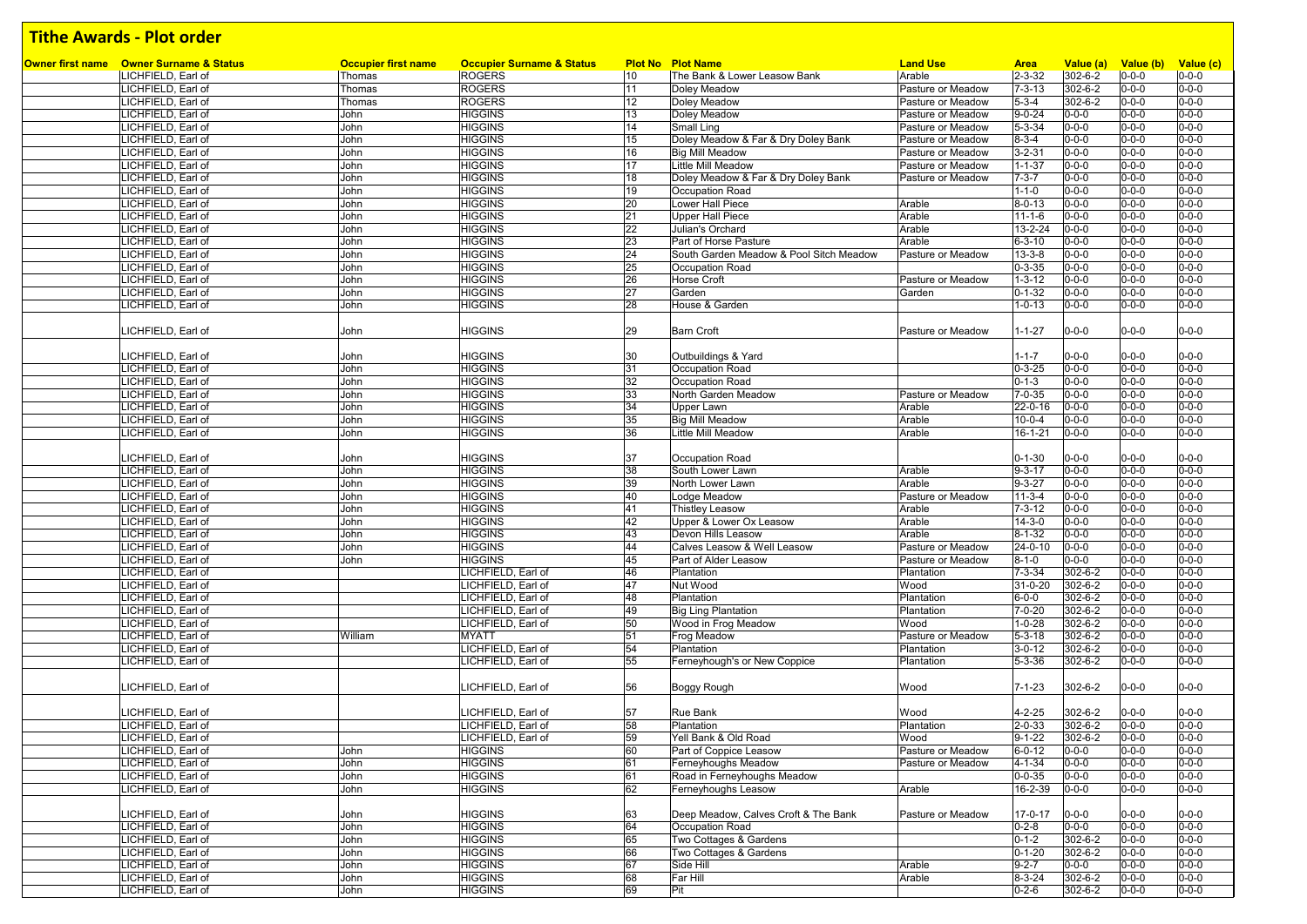| Owner first name Owner Surname & Status | <b>Occupier first name</b> | <b>Occupier Surname &amp; Status</b> |     | <b>Plot No Plot Name</b>                   | <b>Land Use</b>    | <b>Area</b>   | Value (a)     | Value (b)   | Value (c)                  |
|-----------------------------------------|----------------------------|--------------------------------------|-----|--------------------------------------------|--------------------|---------------|---------------|-------------|----------------------------|
| LICHFIELD, Earl of                      | John                       | <b>HIGGINS</b>                       | 70  | <b>Black Hill</b>                          | Arable             | $10 - 2 - 37$ | 302-6-2       | $0 - 0 - 0$ | $0 - 0 - 0$                |
| LICHFIELD, Earl of                      | John                       | <b>HIGGINS</b>                       | 71  | Near Side Hill                             | Arable             | $10 - 1 - 18$ | $0 - 0 - 0$   | $0 - 0 - 0$ | $0 - 0 - 0$                |
| LICHFIELD, Earl of                      | John                       | <b>HIGGINS</b>                       | 72  | Part of Near Gnosall Field                 | Arable             | $5 - 3 - 36$  | 302-6-2       | $0 - 0 - 0$ | $0 - 0 - 0$                |
| LICHFIELD, Earl of                      | John                       | <b>HIGGINS</b>                       | 73  | Part of Near Gnosall Field                 | Arable             | $4 - 0 - 32$  | $0 - 0 - 0$   | $0 - 0 - 0$ | $0 - 0 - 0$                |
| LICHFIELD, Earl of                      | John                       | <b>HIGGINS</b>                       | 74  | Part of Middle Gnosall Field               | Arable             | $5 - 1 - 16$  | 302-6-2       | $0 - 0 - 0$ | $0 - 0 - 0$                |
| LICHFIELD, Earl of                      | John                       | <b>HIGGINS</b>                       | 75  | Part of Middle Gnosall Field               | Arable             | $4 - 3 - 6$   | $0 - 0 - 0$   | $0 - 0 - 0$ | $0 - 0 - 0$                |
| LICHFIELD, Earl of                      | John                       | <b>HIGGINS</b>                       | 76  | Part of Far Gnosall Field                  | Arable             | $5 - 1 - 2$   | 302-6-2       | $0 - 0 - 0$ | $0 - 0 - 0$                |
| LICHFIELD, Earl of                      | John                       | <b>HIGGINS</b>                       | 77  | Part of Far Gnosall Field                  | Arable             | $9 - 2 - 16$  | $0 - 0 - 0$   | $0 - 0 - 0$ | $0 - 0 - 0$                |
| LICHFIELD, Earl of                      | Thomas                     | <b>ROGERS</b>                        | 78  | <b>Three Nooks</b>                         | Arable             | $3 - 2 - 18$  | 302-6-2       | $0 - 0 - 0$ | $0 - 0 - 0$                |
| LICHFIELD, Earl of                      | Thomas                     | <b>ROGERS</b>                        | 79  | Long Leasow                                | Arable             | $3 - 0 - 7$   | 302-6-2       | $0 - 0 - 0$ | $0 - 0 - 0$                |
| LICHFIELD, Earl of                      | Thomas                     | <b>ROGERS</b>                        | 80  | <b>Street Field Leasow</b>                 | Arable             | $3 - 3 - 38$  | 302-6-2       | $0 - 0 - 0$ | $0 - 0 - 0$                |
| LICHFIELD, Earl of                      | Thomas                     | <b>ROGERS</b>                        | 81  | <b>Street Field</b>                        | Arable             | $3 - 0 - 33$  | $302 - 6 - 2$ | $0 - 0 - 0$ | $0 - 0 - 0$                |
| LICHFIELD, Earl of                      | Joseph                     | <b>REYNOLDS</b>                      | 84  | Garden                                     | Garden             | $0 - 0 - 20$  | 302-6-2       | $0 - 0 - 0$ | $0 - 0 - 0$                |
| LICHFIELD, Earl of                      | William                    | <b>SIMKIN</b>                        | 85  | Oat Leasow                                 | Arable             | $1 - 2 - 31$  | 302-6-2       | $0 - 0 - 0$ | $0 - 0 - 0$                |
| LICHFIELD, Earl of                      | William                    | <b>SIMKIN</b>                        | 86  | Far Low Leasow                             | Pasture or Meadow  | $2 - 1 - 33$  | 302-6-2       | $0 - 0 - 0$ | $0 - 0 - 0$                |
| LICHFIELD, Earl of                      | William                    | <b>SIMKIN</b>                        | 87  | Lamp Pit Leasow                            | Pasture or Meadow  | 4-3-32        | 302-6-2       | $0 - 0 - 0$ | $0 - 0 - 0$                |
| LICHFIELD, Earl of                      | William                    | <b>SIMKIN</b>                        | 88  | <b>Big Broomy Leasow</b>                   | Pasture or Meadow  | $3 - 3 - 17$  | 302-6-2       | $0 - 0 - 0$ | $0 - 0 - 0$                |
| LICHFIELD, Earl of                      | William                    | <b>SIMKIN</b>                        | 89  | Farmouse, Buildings, Yards & Gardens etc   | Homestead & Garder | $2 - 0 - 27$  | $302 - 6 - 2$ | $0 - 0 - 0$ | $0 - 0 - 0$                |
| LICHFIELD, Earl of                      | William                    | <b>SIMKIN</b>                        | 90  | Little Broomy Leasow                       | Pasture or Meadow  | 1-3-0         | 302-6-2       | $0 - 0 - 0$ | $0 - 0 - 0$                |
| LICHFIELD, Earl of                      | William                    | <b>SIMKIN</b>                        | 91  | Occupation Road from i to h                |                    | $1 - 1 - 16$  | 302-6-2       | $0 - 0 - 0$ | $0 - 0 - 0$                |
| LICHFIELD, Earl of                      | William                    | <b>SIMKIN</b>                        | 92  | Long Leasow                                | Pasture or Meadow  | $6 - 1 - 17$  | 302-6-2       | $0 - 0 - 0$ | $0 - 0 - 0$                |
| LICHFIELD, Earl of                      | William                    | <b>SIMKIN</b>                        | 93  | Three Cornered Broad Leasow                | Arable             | $3 - 2 - 5$   | 302-6-2       | $0 - 0 - 0$ | $0 - 0 - 0$                |
|                                         |                            |                                      |     | Near Walnut Tree Leasow & Far Walnut Tree  |                    |               |               |             |                            |
| LICHFIELD, Earl of                      | William                    | <b>SIMKIN</b>                        | 94  | Leasow                                     | Arable             | 7-1-27        | 302-6-2       | $0 - 0 - 0$ | $0 - 0 - 0$                |
| LICHFIELD, Earl of                      | William                    | <b>SIMKIN</b>                        | 95  | <b>Upper Dunn's Leasow</b>                 | Arable             | $5 - 0 - 30$  | 302-6-2       | $0 - 0 - 0$ | $0 - 0 - 0$                |
|                                         |                            |                                      |     |                                            |                    |               |               |             |                            |
| LICHFIELD, Earl of                      | William                    | <b>SIMKIN</b>                        | 96  | Far Middle Leasow & Near Middle Leasow     | Arable             | $10 - 1 - 29$ | 302-6-2       | $0 - 0 - 0$ | $0 - 0 - 0$                |
| LICHFIELD, Earl of                      | William                    | <b>SIMKIN</b>                        | 97  | The Moor                                   | Arable             | $6 - 1 - 30$  | 302-6-2       | $0 - 0 - 0$ | $0 - 0 - 0$                |
| LICHFIELD, Earl of                      | William                    | <b>SIMKIN</b>                        | 98  | Moor Leasow                                | Arable             | $3 - 3 - 2$   | 302-6-2       | $0 - 0 - 0$ | $0 - 0 - 0$                |
| LICHFIELD, Earl of                      | William                    | <b>SIMKIN</b>                        | 99  | <b>Whittinghams Meadow</b>                 | Pasture or Meadow  | $6 - 1 - 34$  | 302-6-2       | $0 - 0 - 0$ | $0 - 0 - 0$                |
|                                         |                            |                                      |     |                                            |                    |               |               |             |                            |
| LICHFIELD, Earl of                      | William                    | <b>SIMKIN</b>                        | 100 | Round Meadow & Whittinghams Little Meadow  | Pasture or Meadow  | $9 - 3 - 13$  | 302-6-2       | $0 - 0 - 0$ | $0 - 0 - 0$                |
| LICHFIELD, Earl of                      | William                    | <b>SIMKIN</b>                        | 101 | Rams Bed                                   | Pasture or Meadow  | $6 - 3 - 4$   | 302-6-2       | $0 - 0 - 0$ | $0 - 0 - 0$                |
|                                         |                            |                                      |     |                                            |                    |               |               |             |                            |
| LICHFIELD, Earl of                      | William                    | <b>SIMKIN</b>                        | 102 | <b>Big Cote Leasow</b>                     | Arable             | 12-0-30       | 302-6-2       | $0 - 0 - 0$ | $0 - 0 - 0$<br>$0 - 0 - 0$ |
| LICHFIELD, Earl of                      | William                    | <b>SIMKIN</b>                        | 103 | Near Ram's Bed                             | Arable             | $5 - 2 - 20$  | 302-6-2       | $0 - 0 - 0$ |                            |
| LICHFIELD, Earl of                      | William                    | <b>SIMKIN</b>                        | 104 | <b>Great Ram's Bed</b>                     | Arable             | $8 - 2 - 30$  | 302-6-2       | $0 - 0 - 0$ | $0 - 0 - 0$                |
| LICHFIELD, Earl of                      | William                    | <b>SIMKIN</b>                        | 105 | Little Swan's Leasow                       | Arable             | 7-0-24        | 302-6-2       | $0 - 0 - 0$ | $0 - 0 - 0$                |
|                                         |                            |                                      |     |                                            |                    |               |               |             |                            |
| LICHFIELD, Earl of                      | William                    | <b>SIMKIN</b>                        | 106 | Little Rams Bed                            | Arable             | $4 - 0 - 34$  | 302-6-2       | $0 - 0 - 0$ | $0 - 0 - 0$                |
| LICHFIELD, Earl of                      | William                    | <b>SIMKIN</b>                        | 107 | Little Cote Leasow                         | Arable             | $4 - 2 - 38$  | 302-6-2       | $0 - 0 - 0$ | $0 - 0 - 0$                |
| LICHFIELD, Earl of                      | William                    | <b>SIMKIN</b>                        | 108 | Rams Bed                                   | Pasture or Meadow  | $11 - 1 - 1$  | 302-6-2       | $0 - 0 - 0$ | $0 - 0 - 0$                |
| LICHFIELD, Earl of                      | William                    | <b>SIMKIN</b>                        | 109 | Near Great Leasow                          | Arable             | 14-3-28       | 302-6-2       | $0 - 0 - 0$ | $0 - 0 - 0$                |
| LICHFIELD, Earl of                      | William                    | <b>SIMKIN</b>                        | 110 | Long Hedland                               | Arable             | $17 - 1 - 10$ | 302-6-2       | $0 - 0 - 0$ | $0 - 0 - 0$                |
| LICHFIELD, Earl of                      | William                    | <b>SIMKIN</b>                        | 111 | <b>Barn Leasow</b>                         | Pasture or Meadow  | $7 - 2 - 20$  | 302-6-2       | $0 - 0 - 0$ | $0 - 0 - 0$                |
| LICHFIELD, Earl of                      | William                    | <b>SIMKIN</b>                        | 112 | Clover Leasow                              | Arable             | $7 - 3 - 7$   | 302-6-2       | $0 - 0 - 0$ | $0 - 0 - 0$                |
| LICHFIELD, Earl of                      | William                    | <b>SIMKIN</b>                        | 113 | Far Croft                                  | Arable             | $4 - 2 - 5$   | 302-6-2       | $0 - 0 - 0$ | $0 - 0 - 0$                |
| LICHFIELD, Earl of                      | William                    | <b>SIMKIN</b>                        | 114 | Far Great Leasow                           | Arable             | $12 - 3 - 0$  | 302-6-2       | $0 - 0 - 0$ | $0 - 0 - 0$                |
| LICHFIELD, Earl of                      | William                    | <b>SIMKIN</b>                        | 115 | Pool Meadow Bank                           | Arable             | $5 - 1 - 30$  | 302-6-2       | $0 - 0 - 0$ | $0 - 0 - 0$                |
| LICHFIELD, Earl of                      | James                      | <b>BELLINGHAM</b>                    | 116 | Lodge & Garden                             |                    | $1 - 0 - 28$  | 302-6-2       | $0 - 0 - 0$ | $0 - 0 - 0$                |
| LICHFIELD, Earl of                      | William                    | <b>SIMKIN</b>                        | 117 | Pit in Far Croft                           |                    | $0 - 1 - 25$  | 302-6-2       | $0 - 0 - 0$ | $0 - 0 - 0$                |
| LICHFIELD, Earl of                      | William                    | <b>SIMKIN</b>                        | 118 | Pit in Clover Leasow                       |                    | $0 - 0 - 30$  | 302-6-2       | $0 - 0 - 0$ | $0 - 0 - 0$                |
| LICHFIELD, Earl of                      |                            | LICHFIELD, Earl of                   | 119 | Plantation & Pit                           | Plantation         | $0 - 3 - 19$  | 302-6-2       | $0 - 0 - 0$ | $0 - 0 - 0$                |
| LICHFIELD, Earl of                      |                            | LICHFIELD, Earl of                   | 120 | <b>Great Swan's Leasow</b>                 | Plantation         | 13-0-13       | 302-6-2       | $0 - 0 - 0$ | $0 - 0 - 0$                |
| LICHFIELD, Earl of                      |                            | LICHFIELD, Earl of                   | 121 | Old Lane                                   | Plantation         | $1 - 0 - 34$  | 302-6-2       | $0 - 0 - 0$ | $0 - 0 - 0$                |
| LICHFIELD, Earl of                      | Thomas                     | <b>ROGERS</b>                        | 122 | Cottage & Garden                           |                    | $0 - 0 - 38$  | 302-6-2       | $0 - 0 - 0$ | $0 - 0 - 0$                |
| LICHFIELD, Earl of                      | Robert                     | <b>SMITH</b>                         | 123 | Garden                                     |                    | $0 - 0 - 11$  | 302-6-2       | $0 - 0 - 0$ | $0 - 0 - 0$                |
| LICHFIELD, Earl of                      | William                    | <b>BELLINGHAM</b>                    | 125 | Pit in Marlpit Leasow                      | Pasture or Meadow  | $0 - 1 - 18$  | 302-6-2       | $0 - 0 - 0$ | $0 - 0 - 0$                |
| LICHFIELD, Earl of                      | William                    | <b>BELLINGHAM</b>                    | 127 | Long Oak Meadow                            | Arable             | $4 - 2 - 16$  | 302-6-2       | $0 - 0 - 0$ | $0 - 0 - 0$                |
| LICHFIELD, Earl of                      | William                    | <b>BELLINGHAM</b>                    | 128 | Part of Town Meadow                        | Arable             | $3 - 1 - 21$  | 302-6-2       | $0 - 0 - 0$ | $0 - 0 - 0$                |
| LICHFIELD, Earl of                      | William                    | <b>BELLINGHAM</b>                    | 129 | Near House Croft                           | Pasture or Meadow  | $3 - 1 - 32$  | 302-6-2       | $0 - 0 - 0$ | $0 - 0 - 0$                |
| LICHFIELD, Earl of                      | William                    | <b>BELLINGHAM</b>                    | 130 | North Part of Far House Croft, South Potts |                    | $8 - 0 - 15$  | 302-6-2       | $0 - 0 - 0$ | $0 - 0 - 0$                |
| LICHFIELD, Earl of                      | William                    | <b>BELLINGHAM</b>                    | 131 | Pit                                        |                    | $0 - 2 - 24$  | 302-6-2       | $0 - 0 - 0$ | $0 - 0 - 0$                |
| LICHFIELD, Earl of                      | William                    | <b>BELLINGHAM</b>                    | 132 | <b>House Croft</b>                         | Pasture or Meadow  | 10-0-14       | 302-6-2       | $0 - 0 - 0$ | $0 - 0 - 0$                |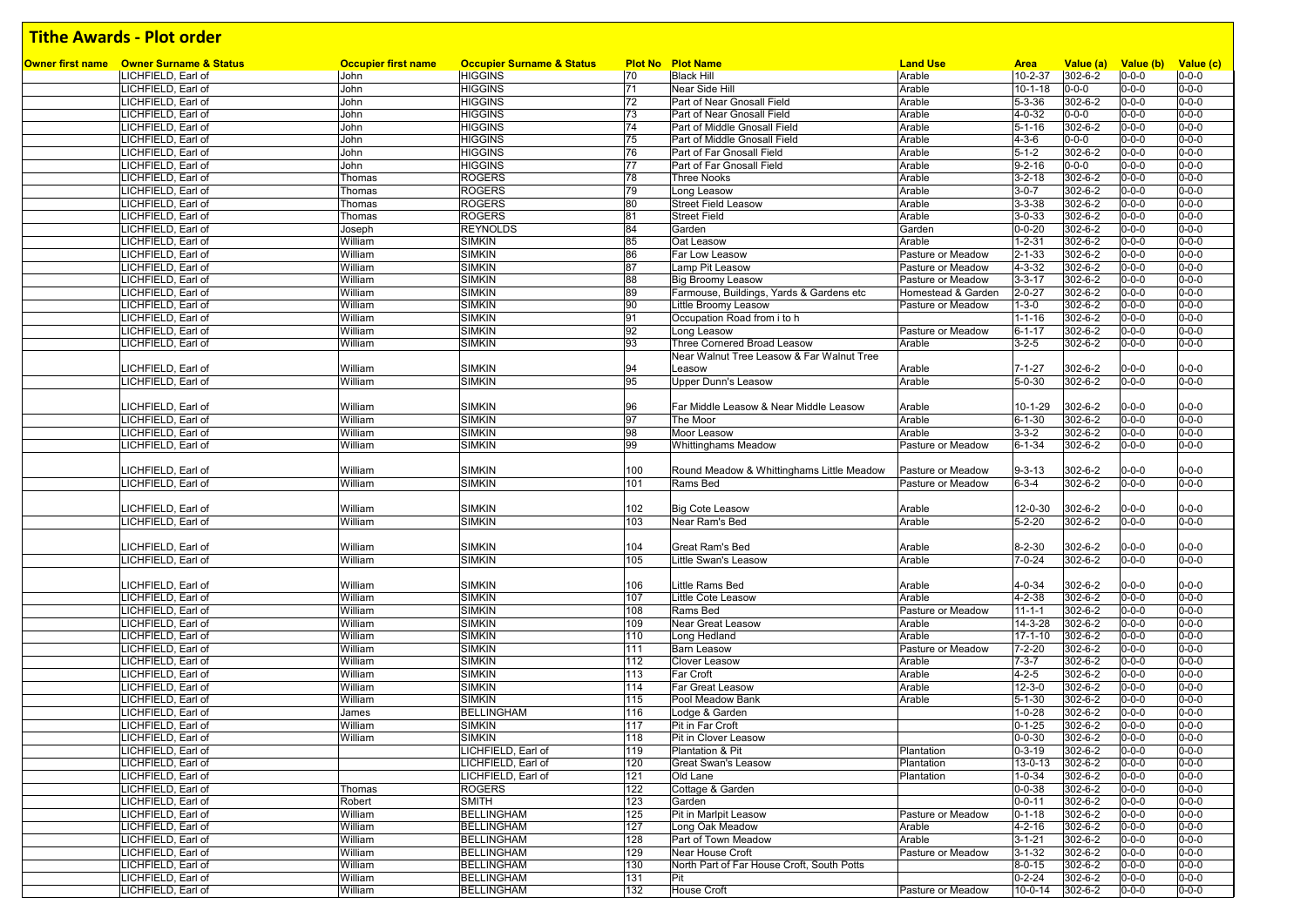| Owner first name Owner Surname & Status | <b>Occupier first name</b> | <b>Occupier Surname &amp; Status</b> |     | <b>Plot No Plot Name</b>                  | <b>Land Use</b>    | <b>Area</b>  | Value (a) | Value (b) Value (c) |             |
|-----------------------------------------|----------------------------|--------------------------------------|-----|-------------------------------------------|--------------------|--------------|-----------|---------------------|-------------|
| LICHFIELD, Earl of                      | William                    | BELLINGHAM                           | 133 | Far Whitmore Field                        | Arable             | $3 - 2 - 10$ | 302-6-2   | $0 - 0 - 0$         | $0 - 0 - 0$ |
| LICHFIELD, Earl of                      | William                    | <b>BELLINGHAM</b>                    | 134 | <b>Near Whitmore Field</b>                | Pasture or Meadow  | $3 - 3 - 22$ | 302-6-2   | $0 - 0 - 0$         | $0 - 0 - 0$ |
| LICHFIELD, Earl of                      | William                    | <b>BELLINGHAM</b>                    | 135 | <b>Great Whitmore Field</b>               | Arable             | $5 - 3 - 26$ | 302-6-2   | $0 - 0 - 0$         | $0 - 0 - 0$ |
| LICHFIELD, Earl of                      | William                    | <b>BELLINGHAM</b>                    | 136 | <b>Marlpit Leasow</b>                     | Arable             | $6 - 1 - 26$ | 302-6-2   | $0 - 0 - 0$         | $0 - 0 - 0$ |
| LICHFIELD, Earl of                      | William                    | <b>BELLINGHAM</b>                    | 137 | Farm House, Outbuildings, Garden etc      | Homestead & Garden | $0 - 3 - 0$  | 302-6-2   | $0 - 0 - 0$         | $0 - 0 - 0$ |
|                                         |                            |                                      |     |                                           |                    |              |           |                     |             |
| LICHFIELD, Earl of                      | William                    | <b>BELLINGHAM</b>                    | 138 | The Croft                                 | Arable             | 4-1-28       | 302-6-2   | $0 - 0 - 0$         | $0 - 0 - 0$ |
| LICHFIELD, Earl of                      | William                    | <b>BELLINGHAM</b>                    | 139 | Oat Hill                                  | Arable             | $4 - 3 - 17$ | 302-6-2   | $0 - 0 - 0$         | $0 - 0 - 0$ |
|                                         |                            |                                      |     |                                           |                    |              |           |                     |             |
| LICHFIELD, Earl of                      | William                    | <b>BELLINGHAM</b>                    | 140 | <b>Rickyard Leasow</b>                    | Pasture or Meadow  | $8 - 3 - 35$ | 302-6-2   | 0-0-0               | $0 - 0 - 0$ |
|                                         |                            | <b>BELLINGHAM</b>                    | 141 | Over Latham's Leasow                      |                    |              | 302-6-2   |                     | $0 - 0 - 0$ |
| LICHFIELD, Earl of                      | William                    |                                      |     |                                           | Arable             | $6 - 3 - 32$ |           | $0 - 0 - 0$         |             |
| LICHFIELD. Earl of                      | William                    | <b>BELLINGHAM</b>                    | 142 | Lower Latham's Leasow                     | Arable             | $6 - 1 - 8$  | 302-6-2   | $0 - 0 - 0$         | $0 - 0 - 0$ |
|                                         |                            |                                      |     |                                           |                    |              |           |                     |             |
| LICHFIELD, Earl of                      | William                    | <b>BELLINGHAM</b>                    | 143 | Over Broom Field                          | Arable             | $4 - 1 - 7$  | 302-6-2   | $0 - 0 - 0$         | $0 - 0 - 0$ |
| LICHFIELD. Earl of                      | William                    | <b>BELLINGHAM</b>                    | 144 | Lower Broom Field                         | Arable             | $4 - 2 - 3$  | 302-6-2   | $0 - 0 - 0$         | $0 - 0 - 0$ |
| LICHFIELD, Earl of                      | William                    | <b>BELLINGHAM</b>                    | 145 | Long Meadow                               | Pasture or Meadow  | $1 - 3 - 14$ | 302-6-2   | $0 - 0 - 0$         | $0 - 0 - 0$ |
| LICHFIELD, Earl of                      | William                    | <b>BELLINGHAM</b>                    | 146 | Long Meadow                               | Pasture or Meadow  | $1 - 3 - 25$ | 302-6-2   | $0 - 0 - 0$         | $0 - 0 - 0$ |
| LICHFIELD, Earl of                      | William                    | <b>BELLINGHAM</b>                    | 147 | <b>Great Pool Meadow</b>                  | Pasture or Meadow  | $9 - 2 - 36$ | 302-6-2   | $0 - 0 - 0$         | $0 - 0 - 0$ |
| LICHFIELD, Earl of                      | William                    | <b>BELLINGHAM</b>                    | 148 | <b>Broom Field</b>                        | Arable             | 12-1-31      | 302-6-2   | $0 - 0 - 0$         | $0 - 0 - 0$ |
| LICHFIELD, Earl of                      | William                    | <b>BELLINGHAM</b>                    | 149 | Piels Street or Crabtree Leasow           | Arable             | $7 - 3 - 9$  | 302-6-2   | $0 - 0 - 0$         | $0 - 0 - 0$ |
| LICHFIELD, Earl of                      |                            | LICHFIELD, Earl of                   | 150 | Little Pool & Far Meadow                  | Plantation         | $7 - 1 - 17$ | 302-6-2   | $0 - 0 - 0$         | $0 - 0 - 0$ |
| LICHFIELD, Earl of                      |                            | LICHFIELD, Earl of                   | 151 | Middle Horse Croft                        | Plantation         | $3 - 0 - 14$ | 302-6-2   | $0 - 0 - 0$         | $0 - 0 - 0$ |
| LICHFIELD, Earl of                      | Joseph                     | <b>REYNOLDS</b>                      | 152 | <b>Well Croft</b>                         | Arable             | $1 - 3 - 0$  | 302-6-2   | $0 - 0 - 0$         | $0 - 0 - 0$ |
| LICHFIELD, Earl of                      | Joseph                     | <b>REYNOLDS</b>                      | 153 | House, Garden & Croft                     |                    | $0 - 2 - 3$  | 302-6-2   | $0 - 0 - 0$         | $0 - 0 - 0$ |
|                                         |                            |                                      |     |                                           |                    |              |           |                     |             |
|                                         | William                    | <b>REYNOLDS</b>                      |     |                                           |                    |              |           |                     | $0 - 0 - 0$ |
| LICHFIELD, Earl of                      |                            |                                      | 154 | House & Garden                            |                    | $0 - 2 - 19$ | 302-6-2   | $0 - 0 - 0$         |             |
| LICHFIELD, Earl of                      | William                    | <b>BRATTON</b>                       | 155 | Croft                                     | Arable             | $0 - 3 - 19$ | 302-6-2   | $0 - 0 - 0$         | $0 - 0 - 0$ |
| LICHFIELD. Earl of                      | Benjamin                   | <b>BLACKBAND</b>                     | 156 | Pit                                       |                    | $0 - 1 - 16$ | 302-6-2   | $0 - 0 - 0$         | $0 - 0 - 0$ |
| LICHFIELD, Earl of                      | William                    | <b>BRATTON</b>                       | 157 | House & Garden                            |                    | $0 - 0 - 2$  | 302-6-2   | $0 - 0 - 0$         | $0 - 0 - 0$ |
| LICHFIELD, Earl of                      | Benjamin                   | <b>BLACKBAND</b>                     | 158 | Croft                                     | Pasture or Meadow  | $1 - 1 - 2$  | 302-6-2   | $0 - 0 - 0$         | $0 - 0 - 0$ |
| LICHFIELD, Earl of                      | Benjamin                   | <b>BLACKBAND</b>                     | 159 | Clover Leasow                             | Pasture or Meadow  | $1 - 2 - 11$ | 302-6-2   | 0-0-0               | $0 - 0 - 0$ |
| LICHFIELD, Earl of                      | Benjamin                   | <b>BLACKBAND</b>                     | 160 | Paddock                                   | Arable             | $1 - 3 - 12$ | 302-6-2   | $0 - 0 - 0$         | $0 - 0 - 0$ |
| LICHFIELD, Earl of                      | Benjamin                   | <b>BLACKBAND</b>                     | 161 | Meadow                                    | Pasture or Meadow  | $0 - 3 - 38$ | 302-6-2   | $0 - 0 - 0$         | $0 - 0 - 0$ |
| LICHFIELD, Earl of                      | Mary                       | <b>SHEPHARD</b>                      | 163 | Over Dunn's Leasow                        | Arable             | $3 - 2 - 31$ | 302-6-2   | $0 - 0 - 0$         | $0 - 0 - 0$ |
| LICHFIELD, Earl of                      | Mary                       | <b>SHEPHARD</b>                      | 164 |                                           |                    | 4-3-25       | 302-6-2   | $0 - 0 - 0$         | $0 - 0 - 0$ |
| LICHFIELD, Earl of                      | Joseph                     | LONGSHAW                             | 165 | <b>Great Ashwood</b>                      | Arable             | $10 - 1 - 8$ | 302-6-2   | $0 - 0 - 0$         | $0 - 0 - 0$ |
| LICHFIELD, Earl of                      | Joseph                     | LONGSHAW                             | 166 | Meadow                                    | Pasture or Meadow  | $9 - 0 - 36$ | 302-6-2   | $0 - 0 - 0$         | $0 - 0 - 0$ |
| LICHFIELD, Earl of                      | Joseph                     | LONGSHAW                             | 167 | Little Ashwood                            | Arable             | $4 - 1 - 17$ | 302-6-2   | $0 - 0 - 0$         | $0 - 0 - 0$ |
| LICHFIELD, Earl of                      |                            | LICHFIELD, Earl of                   | 168 | Ashwood Head Plantation & Pit             | Plantation         | $1 - 0 - 10$ | 302-6-2   | $0 - 0 - 0$         | $0 - 0 - 0$ |
| LICHFIELD, Earl of                      | Joseph                     | <b>LONGSHAW</b>                      | 169 | <b>Upper Yard</b>                         | Arable             | $1 - 0 - 36$ | 302-6-2   | $0 - 0 - 0$         | $0 - 0 - 0$ |
| LICHFIELD, Earl of                      |                            | <b>REYNOLDS</b>                      | 170 | <b>Upper Yard</b>                         | Pasture or Meadow  | $0 - 3 - 0$  | 302-6-2   | $0 - 0 - 0$         | $0 - 0 - 0$ |
|                                         | Joseph                     |                                      |     |                                           |                    |              |           |                     |             |
| LICHFIELD, Earl of                      | Joseph                     | <b>REYNOLDS</b>                      | 171 | Lower Yard                                | Pasture or Meadow  | $1 - 1 - 1$  | 302-6-2   | 0-0-0               | $0 - 0 - 0$ |
| LICHFIELD, Earl of                      | Joseph                     | LONGSHAW                             | 172 | Part of Town Field                        | Arable             | $3 - 1 - 29$ | 302-6-2   | $0 - 0 - 0$         | $0 - 0 - 0$ |
| LICHFIELD, Earl of                      | Joseph                     | LONGSHAW                             | 173 | Part of Town Field                        | Arable             | $6 - 3 - 38$ | 302-6-2   | 0-0-0               | $0 - 0 - 0$ |
| LICHFIELD, Earl of                      | Joseph                     | LONGSHAW                             | 174 | <b>Four Field</b>                         | Pasture or Meadow  | $7 - 1 - 32$ | 302-6-2   | $0 - 0 - 0$         | $0 - 0 - 0$ |
| LICHFIELD, Earl of                      | Joseph                     | LONGSHAW                             | 175 | Little Meadow & Town Meadow               | Pasture or Meadow  | $2 - 2 - 18$ | 302-6-2   | $0 - 0 - 0$         | $0 - 0 - 0$ |
| LICHFIELD, Earl of                      | Joseph                     | LONGSHAW                             | 176 | Backside                                  | Pasture or Meadow  | 4-0-35       | 302-6-2   | $0 - 0 - 0$         | $0 - 0 - 0$ |
| LICHFIELD, Earl of                      | Joseph                     | LONGSHAW                             | 177 | Farmhouse, Outbuildings, Yards & Rickyard | Homestead & Garden | $1 - 1 - 5$  | 302-6-2   | $0 - 0 - 0$         | $0 - 0 - 0$ |
|                                         |                            |                                      |     |                                           |                    |              |           |                     |             |
| LICHFIELD, Earl of                      | Joseph                     | LONGSHAW                             | 178 | Orchard                                   | Orchard            | $0 - 1 - 6$  | 302-6-2   | 0-0-0               | $0 - 0 - 0$ |
| LICHFIELD, Earl of                      | Joseph                     | LONGSHAW                             | 179 | Hempbutt & Common Meadow Nooke            | Arable             | $2 - 1 - 10$ | 302-6-2   | $0 - 0 - 0$         | $0 - 0 - 0$ |
|                                         |                            |                                      |     |                                           |                    |              |           |                     |             |
| LICHFIELD, Earl of                      | Joseph                     | LONGSHAW                             | 180 | The Yard                                  | Pasture or Meadow  | $2 - 1 - 22$ | 302-6-2   | $0 - 0 - 0$         | $0 - 0 - 0$ |
| LICHFIELD, Earl of                      | Joseph                     | LONGSHAW                             | 181 | <b>High Pits</b>                          | Arable             | $4 - 2 - 17$ | 302-6-2   | $0 - 0 - 0$         | $0 - 0 - 0$ |
| LICHFIELD, Earl of                      | Joseph                     | LONGSHAW                             | 182 | <b>Great Leasow</b>                       | Arable             | $2 - 1 - 35$ | 302-6-2   | $0 - 0 - 0$         | $0 - 0 - 0$ |
| LICHFIELD, Earl of                      | Joseph                     | LONGSHAW                             | 183 | Far Swan's Leasow                         | Arable             | $1 - 2 - 36$ | 302-6-2   | $0 - 0 - 0$         | $0 - 0 - 0$ |
| LICHFIELD, Earl of                      |                            | <b>MALPAS</b>                        |     |                                           | Arable             | $0 - 0 - 29$ |           |                     | $0 - 0 - 0$ |
|                                         | Thomas                     |                                      | 185 | Croft                                     |                    |              | 302-6-2   | $0 - 0 - 0$         |             |
| LICHFIELD, Earl of                      | Thomas                     | <b>BRADBURY</b>                      | 188 | Croft                                     | Pasture or Meadow  | $0 - 2 - 4$  | 302-6-2   | $0 - 0 - 0$         | $0 - 0 - 0$ |
|                                         |                            |                                      |     |                                           |                    |              |           |                     |             |
| LICHFIELD, Earl of                      | Thomas                     | <b>BRADBURY</b>                      | 189 | Croft                                     | Arable             | $0 - 1 - 18$ | 302-6-2   | $0 - 0 - 0$         | $0 - 0 - 0$ |
| LICHFIELD, Earl of                      | Thomas                     | <b>BRADBURY</b>                      | 190 | House & Premises                          |                    | $0 - 0 - 12$ | 302-6-2   | $0 - 0 - 0$         | $0 - 0 - 0$ |
|                                         |                            |                                      |     |                                           |                    |              |           |                     |             |
| LICHFIELD, Earl of                      | Thomas                     | <b>BRADBURY</b>                      | 191 | Garden                                    | Garden             | $0 - 0 - 32$ | 302-6-2   | $0 - 0 - 0$         | $0 - 0 - 0$ |
|                                         |                            |                                      |     |                                           |                    |              |           |                     |             |
| LICHFIELD, Earl of                      | Charles                    | <b>SMITH</b>                         | 192 | Croft                                     | Pasture or Meadow  | $0 - 0 - 38$ | 302-6-2   | $0 - 0 - 0$         | $0 - 0 - 0$ |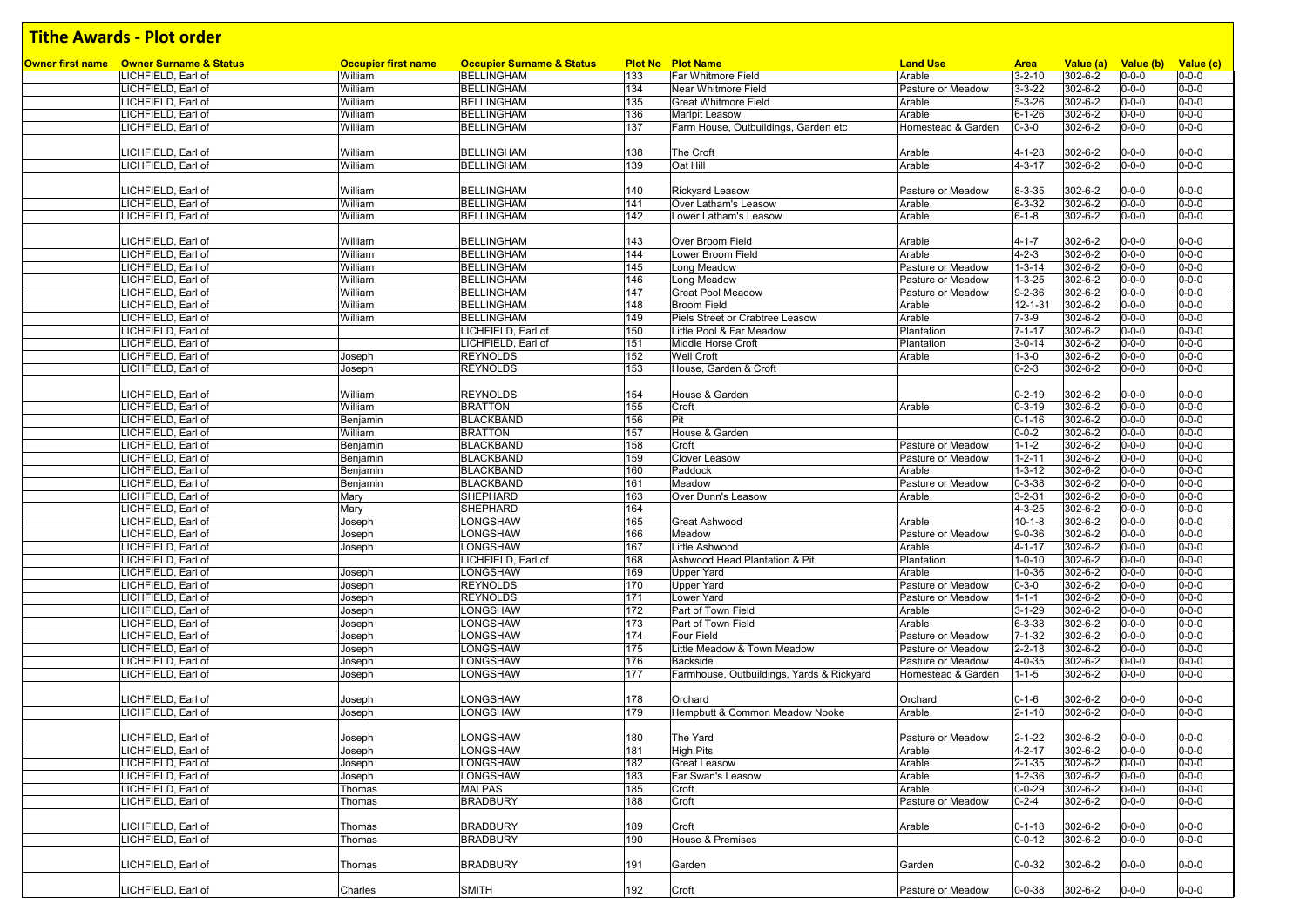| Owner first name Owner Surname & Status  | <b>Occupier first name</b> | <b>Occupier Surname &amp; Status</b> |            | <b>Plot No Plot Name</b>                    | <b>Land Use</b>    |                              |                    |                            |                            |
|------------------------------------------|----------------------------|--------------------------------------|------------|---------------------------------------------|--------------------|------------------------------|--------------------|----------------------------|----------------------------|
|                                          |                            |                                      |            |                                             |                    | <b>Area</b>                  | Value (a)          | Value (b) Value (c)        |                            |
| LICHFIELD, Earl of                       | Charles                    | <b>SMITH</b>                         | 193        | Croft                                       | Pasture or Meadow  | $0 - 1 - 19$                 | 302-6-2            | $0 - 0 - 0$                | $0 - 0 - 0$                |
| LICHFIELD. Earl of                       | Charles                    | <b>SMITH</b>                         | 194        | Far Croft                                   | Pasture or Meadow  | $0 - 3 - 16$                 | 302-6-2            | $0 - 0 - 0$                | $0 - 0 - 0$                |
| LICHFIELD, Earl of                       | Charles                    | <b>SMITH</b>                         | 195        | Near Swan's Leasow                          | Arable             | $1 - 2 - 39$                 | 302-6-2            | $0 - 0 - 0$                | $0 - 0 - 0$                |
| LICHFIELD, Earl of                       |                            | LICHFIELD, Earl of                   | 196        | Many Marl Pits                              |                    | $2 - 0 - 17$                 | 302-6-2            | $0 - 0 - 0$                | $0 - 0 - 0$                |
|                                          |                            |                                      |            |                                             |                    |                              |                    |                            |                            |
| LICHFIELD, Earl of                       | Charles                    | <b>SMITH</b>                         | 197        | <b>Three Cornered Croft</b>                 | Pasture or Meadow  | $0 - 1 - 11$                 | 302-6-2            | $0 - 0 - 0$                | $0 - 0 - 0$                |
|                                          |                            |                                      |            |                                             |                    |                              |                    |                            |                            |
| LICHFIELD, Earl of                       | Thomas                     | <b>MALPAS</b>                        | 198        | Croft                                       | Arable             | $0 - 1 - 22$                 | 302-6-2            | $0 - 0 - 0$                | $0 - 0 - 0$                |
| LICHFIELD, Earl of                       | Thomas                     | <b>MALPAS</b>                        | 199        | House & Croft                               |                    | $0 - 1 - 26$                 | 302-6-2            | $0 - 0 - 0$                | $0 - 0 - 0$                |
| LICHFIELD, Earl of                       | Charles                    | <b>SMITH</b>                         | 200        | <b>House Croft</b>                          | Arable             | $0 - 3 - 19$                 | 302-6-2            | $0 - 0 - 0$                | $0 - 0 - 0$                |
| LICHFIELD, Earl of                       | Charles                    | <b>SMITH</b>                         | 201        | Croft                                       | Pasture or Meadow  | $0 - 0 - 29$                 | $302 - 6 - 2$      | $0 - 0 - 0$                | $0 - 0 - 0$                |
|                                          |                            |                                      |            |                                             |                    |                              |                    |                            |                            |
| LICHFIELD, Earl of                       | Charles                    | <b>SMITH</b>                         | 202        | House, Buildings & Garden                   |                    | $0 - 0 - 39$                 | 302-6-2            | $0 - 0 - 0$                | $0 - 0 - 0$                |
|                                          |                            |                                      |            |                                             |                    |                              |                    |                            |                            |
| LICHFIELD, Earl of                       | Emanuel                    | <b>KEELING</b>                       | 211        | Piece                                       | Pasture or Meadow  | $0 - 2 - 22$                 | 302-6-2            | $0 - 0 - 0$                | $0 - 0 - 0$                |
| LICHFIELD, Earl of                       | Emanuel                    | <b>KEELING</b>                       | 212        | Barn                                        |                    | $0 - 0 - 5$                  | 302-6-2            | $0 - 0 - 0$                | $0 - 0 - 0$                |
| LICHFIELD, Earl of                       | Emanuel                    | <b>KEELING</b>                       | 213        | Cottage & Garden                            |                    | $0 - 0 - 35$                 | $302 - 6 - 2$      | $0 - 0 - 0$                | $0 - 0 - 0$                |
| LICHFIELD, Earl of                       | Emanuel                    | <b>KEELING</b>                       | 214        | Cottage & Garden                            |                    | $0 - 0 - 31$                 | 302-6-2            | $0 - 0 - 0$                | $0 - 0 - 0$                |
| LICHFIELD, Earl of                       | Emanuel                    | <b>KEELING</b>                       | 215        | Garden                                      | Garden             | $0 - 1 - 4$                  | 302-6-2            | $0 - 0 - 0$                | $0 - 0 - 0$                |
| LICHFIELD, Earl of                       | Emanuel                    | <b>KEELING</b>                       | 216        | <b>Middle Piece</b>                         | Pasture or Meadow  | $0 - 3 - 18$                 | 302-6-2            | $0 - 0 - 0$                | $0 - 0 - 0$                |
| LICHFIELD, Earl of                       | Emanuel                    | <b>KEELING</b>                       | 217        | Far Piece                                   |                    | $1 - 2 - 8$                  | 302-6-2            | $0 - 0 - 0$                | $0 - 0 - 0$                |
| LICHFIELD, Earl of                       | John                       | <b>PEARSON</b>                       | 218        | Common Piece                                | Arable             | $2 - 0 - 13$                 | 302-6-2            | $0 - 0 - 0$                | $0 - 0 - 0$                |
| LICHFIELD, Earl of                       | John                       | <b>PEARSON</b>                       | 219        | Hommerstyle                                 | Arable             | $5 - 1 - 12$                 | 302-6-2            | $0 - 0 - 0$                | $0 - 0 - 0$                |
|                                          |                            |                                      |            |                                             |                    |                              |                    |                            |                            |
| LICHFIELD, Earl of                       | John                       | <b>PEARSON</b>                       | 220        | Cote Leasow                                 | Pasture or Meadow  | $2 - 1 - 38$                 | 302-6-2            | $0 - 0 - 0$                | $0 - 0 - 0$                |
| LICHFIELD, Earl of                       | John                       | <b>PEARSON</b>                       | 221        | Coppy Leasow                                | Arable             | $4 - 1 - 13$                 | 302-6-2            | $0 - 0 - 0$                | $0 - 0 - 0$                |
| LICHFIELD, Earl of                       | John                       | <b>PEARSON</b>                       | 222        | <b>Big Cockshutt Leasow</b>                 | Arable             | $3 - 2 - 5$                  | 302-6-2            | $0 - 0 - 0$                | $0 - 0 - 0$                |
|                                          |                            |                                      |            |                                             |                    |                              |                    |                            |                            |
| LICHFIELD, Earl of                       | John                       | <b>PEARSON</b>                       | 223        | Little Cockshutt Leasow                     | Arable             | $2 - 3 - 34$                 | 302-6-2            | $0 - 0 - 0$                | $0 - 0 - 0$                |
| LICHFIELD, Earl of                       | John                       | <b>PEARSON</b>                       | 224        | Little Ashwood                              | Arable             | $4 - 2 - 11$                 | 302-6-2            | $0 - 0 - 0$                | $0 - 0 - 0$                |
| LICHFIELD, Earl of                       | John                       | <b>PEARSON</b>                       | 225        | <b>Big Ashwood</b>                          | Arable             | $5 - 2 - 28$                 | 302-6-2            | $0 - 0 - 0$                | $0 - 0 - 0$                |
| LICHFIELD, Earl of                       | John                       | <b>PEARSON</b>                       | 226        | Meadow                                      | Pasture or Meadow  | $3 - 1 - 5$                  | 302-6-2            | $0 - 0 - 0$                | $0 - 0 - 0$                |
| LICHFIELD, Earl of                       | John                       | <b>PEARSON</b>                       | 227        | Farm House, Outbuildings, Garden & Yards    | Homestead & Garden | $1 - 0 - 0$                  | 302-6-2            | $0 - 0 - 0$                | $0 - 0 - 0$                |
| LICHFIELD, Earl of                       | John                       | <b>PEARSON</b>                       | 228        | <b>Big Common Piece</b>                     | Pasture or Meadow  | $4 - 0 - 24$                 | 302-6-2            | $0 - 0 - 0$                | $0 - 0 - 0$                |
| LICHFIELD, Earl of                       | John                       | <b>PEARSON</b>                       | 229        | Road                                        |                    | $0 - 1 - 22$                 | 302-6-2            | $0 - 0 - 0$                | $0 - 0 - 0$                |
| LICHFIELD, Earl of                       | John                       | <b>PEARSON</b>                       | 230        | Little Common Piece                         | Pasture or Meadow  | $1 - 1 - 14$                 | 302-6-2            | $0 - 0 - 0$                | $0 - 0 - 0$                |
| LICHFIELD, Earl of                       | Mary                       | <b>SHEPHARD</b>                      | 231        | <b>Common Piece</b>                         | Arable             | $1 - 3 - 10$                 | 302-6-2            | $0 - 0 - 0$                | $0 - 0 - 0$                |
| LICHFIELD, Earl of                       | Mary                       | SHEPHARD                             | 232        | <b>Heath Leasow</b>                         | Pasture or Meadow  | $3 - 3 - 7$                  | 302-6-2            | $0 - 0 - 0$                | $0 - 0 - 0$                |
| LICHFIELD, Earl of                       | Mary                       | <b>SHEPHARD</b>                      | 233        | <b>Blakeman's Leasow</b>                    | Arable             | $5 - 2 - 38$                 | 302-6-2            | $0 - 0 - 0$                | $0 - 0 - 0$                |
| LICHFIELD, Earl of                       | Mary                       | SHEPHARD                             | 234        | Meadow                                      | Pasture or Meadow  | $3 - 3 - 22$                 | $302 - 6 - 2$      | $0 - 0 - 0$                | $0 - 0 - 0$                |
| LICHFIELD, Earl of                       | Mary                       | <b>SHEPHARD</b>                      | 235        | Farmhouse, Outbuilding, Yard & Gardens      | Homestead & Garden | $0 - 2 - 3$                  | 302-6-2            | $0 - 0 - 0$                | $0 - 0 - 0$                |
| LICHFIELD, Earl of                       | Mary                       | SHEPHARD                             | 236        | Croft                                       | Pasture or Meadow  | $0 - 2 - 20$                 | 302-6-2            | $0 - 0 - 0$                | $0 - 0 - 0$                |
| LICHFIELD, Earl of                       | Mary                       | SHEPHARD                             | 237        | Cold Croft                                  | Arable             | $2 - 3 - 16$                 | 302-6-2            | $0 - 0 - 0$                | $0 - 0 - 0$                |
| LICHFIELD, Earl of                       | Mary                       | <b>SHEPHARD</b>                      | 238        | Near Thistley Croft                         | Arable             | $3 - 3 - 12$                 | 302-6-2            | $0 - 0 - 0$                | $0 - 0 - 0$                |
| LICHFIELD, Earl of                       | Mary                       | SHEPHARD                             | 239        | Far Thistley Croft                          | Arable             | $3 - 3 - 5$                  | 302-6-2            | $0 - 0 - 0$                | $0 - 0 - 0$                |
| LICHFIELD, Earl of                       | Edward                     | <b>BLAKEMAN</b>                      | 240        | <b>Broad Leasow</b>                         | Arable             | $9 - 1 - 0$                  | 302-6-2            | $0 - 0 - 0$                | $0 - 0 - 0$                |
|                                          |                            |                                      |            | Ashwood Head Farmhouse, Outbuildings, Yard, |                    |                              |                    |                            |                            |
| LICHFIELD, Earl of                       | Edward                     | <b>BLAKEMAN</b>                      | 241        | Garden & Pits                               | Homestead & Garden | $1 - 2 - 10$                 | 302-6-2            | $0 - 0 - 0$                | $0 - 0 - 0$                |
| LICHFIELD, Earl of                       | Edward                     | <b>BLAKEMAN</b>                      | 242        | Little Piece                                | Pasture or Meadow  | $3 - 2 - 12$                 | 302-6-2            | $0 - 0 - 0$                | $0 - 0 - 0$                |
| LICHFIELD, Earl of                       | Edward                     | <b>BLAKEMAN</b>                      | 243        | Far Broad Leasow                            | Pasture or Meadow  | $1 - 2 - 38$                 | 302-6-2            | $0 - 0 - 0$                | $0 - 0 - 0$                |
| LICHFIELD. Earl of                       | Edward                     | <b>BLAKEMAN</b>                      | 244        | Near Broad Leasow                           | Pasture or Meadow  | $3 - 2 - 7$                  | 302-6-2            | $0 - 0 - 0$                | $0 - 0 - 0$                |
|                                          |                            |                                      |            |                                             |                    |                              |                    |                            |                            |
| LICHFIELD, Earl of                       | Edward                     | <b>BLAKEMAN</b>                      | 245        | Stubble Meadow                              | Pasture or Meadow  | $4 - 2 - 9$                  | 302-6-2            | $0 - 0 - 0$                | $0 - 0 - 0$                |
| LICHFIELD, Earl of<br>LICHFIELD, Earl of | Edward                     | <b>BLAKEMAN</b><br><b>BLAKEMAN</b>   | 246<br>247 | <b>Barn Leasow</b>                          | Arable<br>Arable   | $6 - 0 - 11$                 | 302-6-2<br>302-6-2 | $0 - 0 - 0$<br>$0 - 0 - 0$ | $0 - 0 - 0$<br>$0 - 0 - 0$ |
| LICHFIELD, Earl of                       | Edward<br>Edward           | <b>BLAKEMAN</b>                      |            | <b>Thistley Leasow</b><br>Common Meadow     | Pasture or Meadow  | $5 - 1 - 26$                 |                    | $0 - 0 - 0$                | $0 - 0 - 0$                |
| LICHFIELD, Earl of                       |                            | <b>SLYNN</b>                         | 248<br>249 | Intake                                      | Pasture or Meadow  | $3 - 1 - 32$<br>$0 - 1 - 35$ | 302-6-2<br>302-6-2 | $0 - 0 - 0$                | $0 - 0 - 0$                |
| LICHFIELD, Earl of                       | Francis<br>Francis         | <b>SLYNN</b>                         | 250        | Intake                                      | Pasture or Meadow  | $0 - 0 - 31$                 | 302-6-2            | $0 - 0 - 0$                | $0 - 0 - 0$                |
| LICHFIELD, Earl of                       | Edward                     | <b>BLAKEMAN</b>                      | 251        | Old Orchard Leasow                          | Arable             | $6 - 2 - 26$                 | 302-6-2            | $0 - 0 - 0$                | $0 - 0 - 0$                |
| LICHFIELD, Earl of                       | Edward                     | <b>BLAKEMAN</b>                      | 252        | <b>Heath Leasow</b>                         | Arable             | $7 - 2 - 2$                  | 302-6-2            | $0 - 0 - 0$                | $0 - 0 - 0$                |
| LICHFIELD, Earl of                       | Edward                     | <b>BLAKEMAN</b>                      | 253        | Road & Pits                                 |                    | $1 - 3 - 34$                 | 302-6-2            | $0 - 0 - 0$                | $0 - 0 - 0$                |
| LICHFIELD, Earl of                       | Edward                     | BLAKEMAN                             | 254        | Near Black Birch                            | Arable             | $3 - 3 - 16$                 | 302-6-2            | $0 - 0 - 0$                | $0 - 0 - 0$                |
| LICHFIELD, Earl of                       | Edward                     | <b>BLAKEMAN</b>                      | 255        | Far Black Birch                             | Arable             | $2 - 2 - 19$                 | 302-6-2            | $0 - 0 - 0$                | $0 - 0 - 0$                |
| LICHFIELD, Earl of                       | Edward                     | <b>BLAKEMAN</b>                      | 256        | Far Common Leasow                           | Arable             | $4 - 1 - 30$                 | 302-6-2            | $0 - 0 - 0$                | $0 - 0 - 0$                |
|                                          |                            |                                      |            |                                             |                    |                              |                    |                            |                            |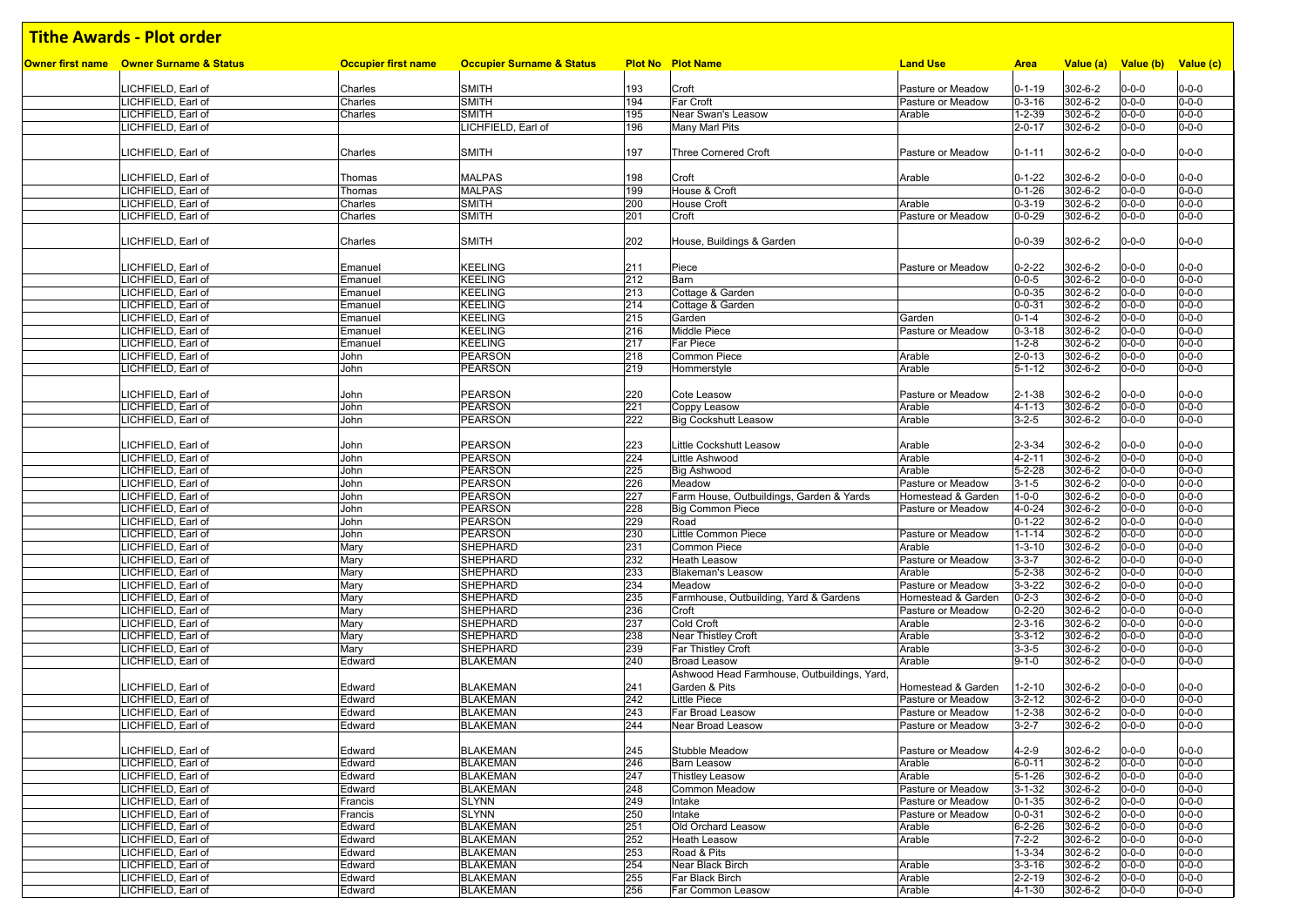| Owner first name Owner Surname & Status  | <b>Occupier first name</b> | <b>Occupier Surname &amp; Status</b> |            | <b>Plot No Plot Name</b>                                          | <b>Land Use</b>                        | <b>Area</b>                  | Value (a)          | Value (b) Value (c)        |                            |
|------------------------------------------|----------------------------|--------------------------------------|------------|-------------------------------------------------------------------|----------------------------------------|------------------------------|--------------------|----------------------------|----------------------------|
| LICHFIELD, Earl of                       | Edward                     | <b>BLAKEMAN</b>                      | 257<br>258 | Quarry Pit Leasow                                                 | Arable                                 | $1 - 3 - 8$<br>$0 - 1 - 17$  | 302-6-2            | $0 - 0 - 0$<br>$0 - 0 - 0$ | $0 - 0 - 0$<br>$0 - 0 - 0$ |
| LICHFIELD, Earl of<br>LICHFIELD, Earl of | Thomas<br>Edward           | <b>SLYNN</b><br><b>BLAKEMAN</b>      | 260        | House & Garden<br>Low Common Leasow                               | Pasture or Meadow                      | $6 - 3 - 8$                  | 302-6-2<br>302-6-2 | $0 - 0 - 0$                | $0 - 0 - 0$                |
| LICHFIELD, Earl of                       | Edward                     | <b>BLAKEMAN</b>                      | 261        | <b>Foxes Piece</b>                                                | Arable                                 | $5 - 0 - 3$                  | 302-6-2            | $0 - 0 - 0$                | $0 - 0 - 0$                |
| LICHFIELD, Earl of                       | Edward                     | <b>BLAKEMAN</b>                      | 262        | Over Common Leasow                                                | Arable                                 | $2 - 3 - 35$                 | 302-6-2            | $0 - 0 - 0$                | $0 - 0 - 0$                |
| ICHFIELD, Earl of                        | Thomas                     | <b>ROBINSON</b>                      | 263        | <b>Hall Piece</b>                                                 | Arable                                 | $6 - 1 - 26$                 | 302-6-2            | $0 - 0 - 0$                | $0 - 0 - 0$                |
| LICHFIELD, Earl of                       | Thomas                     | <b>ROBINSON</b>                      | 264        | Spongreave                                                        | Arable                                 | $5 - 1 - 24$                 | 302-6-2            | $0 - 0 - 0$                | $0 - 0 - 0$                |
| LICHFIELD, Earl of                       | Thomas                     | <b>ROBINSON</b>                      | 265        | Spongreave Meadow                                                 | Pasture or Meadow                      | $3 - 3 - 18$                 | 302-6-2            | $0 - 0 - 0$                | $0 - 0 - 0$                |
| LICHFIELD, Earl of                       | Thomas                     | <b>ROBINSON</b>                      | 266        | Square Spongreave                                                 | Pasture or Meadow                      | $2 - 2 - 18$                 | 302-6-2            | $0 - 0 - 0$                | $0 - 0 - 0$                |
| LICHFIELD, Earl of                       | Thomas                     | <b>ROBINSON</b>                      | 267        | Far Rough                                                         | Arable                                 | $5 - 1 - 10$                 | 302-6-2            | $0 - 0 - 0$                | $0 - 0 - 0$                |
| LICHFIELD, Earl of                       | Thomas                     | <b>ROBINSON</b>                      | 268        | <b>Bullocks Meadow</b>                                            | Pasture or Meadow                      | $3 - 2 - 10$                 | 302-6-2            | $0 - 0 - 0$                | $0 - 0 - 0$                |
| LICHFIELD, Earl of                       | Thomas                     | <b>ROBINSON</b>                      | 269        | <b>Cow Pasture</b>                                                | Pasture or Meadow                      | $6 - 3 - 33$                 | 302-6-2            | $0 - 0 - 0$                | $0 - 0 - 0$                |
| LICHFIELD, Earl of                       | Thomas                     | <b>ROBINSON</b>                      | 270        | <b>Hazel Piece</b>                                                | Arable                                 | $4 - 2 - 28$                 | 302-6-2            | $0 - 0 - 0$                | $0 - 0 - 0$                |
| LICHFIELD, Earl of                       |                            | LICHFIELD, Earl of                   | 271        | Grindstone Wood & Pits                                            | Plantation                             | $6 - 3 - 12$                 | 302-6-2            | $0 - 0 - 0$                | $0 - 0 - 0$                |
| LICHFIELD, Earl of                       | Thomas                     | <b>ROBINSON</b>                      | 272        | Middle Rough                                                      | Arable                                 | $7 - 1 - 28$                 | 302-6-2            | $0 - 0 - 0$                | $0 - 0 - 0$                |
| LICHFIELD, Earl of                       | Thomas                     | <b>ROBINSON</b>                      | 273        | <b>Big Spongreave</b>                                             | Arable                                 | 10-1-36                      | 302-6-2            | $0 - 0 - 0$                | $0 - 0 - 0$                |
| LICHFIELD, Earl of                       | Thomas                     | <b>ROBINSON</b>                      | 274        | Big Rough                                                         | Arable                                 | $7 - 1 - 8$                  | 302-6-2            | $0 - 0 - 0$                | $0 - 0 - 0$                |
| LICHFIELD, Earl of                       | Thomas                     | <b>ROBINSON</b>                      | 275        | Withy Heath Leasow                                                | Arable                                 | $9 - 3 - 18$                 | 302-6-2            | $0 - 0 - 0$                | $0 - 0 - 0$                |
| LICHFIELD, Earl of                       | Thomas                     | <b>ROBINSON</b>                      | 276        | Round Meadow                                                      | Arable                                 | $5 - 3 - 15$                 | 302-6-2            | $0 - 0 - 0$                | $0 - 0 - 0$                |
| LICHFIELD, Earl of                       | Thomas                     | <b>ROBINSON</b>                      | 277        | <b>Grass Leasow</b>                                               | Arable                                 | $5 - 1 - 5$                  | 302-6-2            | $0 - 0 - 0$                | $0 - 0 - 0$                |
| .ICHFIELD, Earl of                       | Thomas                     | <b>ROBINSON</b>                      | 278        | Landlords Leasow                                                  | Arable                                 | $8 - 3 - 21$                 | 302-6-2            | $0 - 0 - 0$                | $0 - 0 - 0$                |
| LICHFIELD, Earl of                       | Thomas                     | <b>ROBINSON</b>                      | 279        | Lower Eccleshall Way                                              | Arable                                 | $8 - 3 - 0$                  | 302-6-2            | $0 - 0 - 0$                | $0 - 0 - 0$                |
| ICHFIELD, Earl of                        | Thomas                     | <b>ROBINSON</b>                      | 280        | <b>Upper Eccleshall Way</b>                                       | Arable                                 | $6 - 2 - 35$                 | 302-6-2            | $0 - 0 - 0$                | $0 - 0 - 0$                |
| LICHFIELD, Earl of                       | Thomas                     | <b>ROBINSON</b>                      | 281<br>282 | Road                                                              |                                        | $0 - 1 - 0$<br>$7 - 3 - 34$  | 302-6-2<br>302-6-2 | $0 - 0 - 0$<br>$0 - 0 - 0$ | $0 - 0 - 0$<br>$0 - 0 - 0$ |
| LICHFIELD, Earl of<br>LICHFIELD, Earl of | Thomas<br>Thomas           | <b>ROBINSON</b><br><b>ROBINSON</b>   | 283        | Gorse Meadow<br>Broomyhurst                                       | Pasture or Meadow<br>Pasture or Meadow | $7 - 2 - 4$                  | 302-6-2            | $0 - 0 - 0$                | $0 - 0 - 0$                |
| LICHFIELD, Earl of                       | Thomas                     | <b>ROBINSON</b>                      | 284        | <b>Rick Yard Croft</b>                                            | Arable                                 | $0 - 3 - 30$                 | 302-6-2            | $0 - 0 - 0$                | $0 - 0 - 0$                |
| LICHFIELD, Earl of                       | Thomas                     | <b>ROBINSON</b>                      | 285        | Road                                                              |                                        | $0 - 0 - 34$                 | 302-6-2            | $0 - 0 - 0$                | $0 - 0 - 0$                |
| LICHFIELD, Earl of                       | Thomas                     | <b>ROBINSON</b>                      | 286        | Farmhouse, Outbuildings, Yards & Gardens                          | Homestead & Garden                     | $1 - 2 - 24$                 | 302-6-2            | $0 - 0 - 0$                | $0 - 0 - 0$                |
| LICHFIELD, Earl of                       | Thomas                     | <b>ROBINSON</b>                      | 287        | Pit Croft                                                         | Pasture or Meadow                      | $0 - 2 - 32$                 | 302-6-2            | $0 - 0 - 0$                | $0 - 0 - 0$                |
| LICHFIELD, Earl of                       | Thomas                     | <b>ROBINSON</b>                      | 288        | Old Pit Croft                                                     | Pasture or Meadow                      | $2 - 1 - 31$                 | 302-6-2            | $0 - 0 - 0$                | $0 - 0 - 0$                |
| LICHFIELD, Earl of                       | John                       | LEESE                                | 290        | Part of Room Leasow                                               | Pasture or Meadow                      | $0 - 3 - 38$                 | 302-6-2            | $0 - 0 - 0$                | $0 - 0 - 0$                |
| LICHFIELD, Earl of                       | George                     | <b>GRIFFIN</b>                       | 291        |                                                                   | Arable                                 | $0 - 2 - 21$                 | 302-6-2            | $0 - 0 - 0$                | $0 - 0 - 0$                |
| LICHFIELD, Earl of                       | George                     | <b>GRIFFIN</b>                       | 292        |                                                                   |                                        | $0 - 0 - 27$                 | 302-6-2            | $0 - 0 - 0$                | $0 - 0 - 0$                |
| LICHFIELD, Earl of                       | George                     | <b>GRIFFIN</b>                       | 293        | House & Garden                                                    |                                        | $0 - 0 - 30$                 | 302-6-2            | $0 - 0 - 0$                | $0 - 0 - 0$                |
| LICHFIELD, Earl of                       | George                     | <b>GRIFFIN</b>                       | 294        | Garden                                                            | Garden                                 | $0 - 0 - 28$                 | 302-6-2            | $0 - 0 - 0$                | $0 - 0 - 0$                |
| LICHFIELD, Earl of                       | John                       | LEESE                                | 295        | Part of Room Leasow                                               | Pasture or Meadow                      | $1 - 1 - 10$                 | 302-6-2            | $0 - 0 - 0$                | $0 - 0 - 0$                |
| LICHFIELD, Earl of                       | John                       | LEESE                                | 296        | Part of Room Leasow                                               | Pasture or Meadow                      | $1 - 0 - 8$                  | 302-6-2            | $0 - 0 - 0$                | $0 - 0 - 0$                |
| LICHFIELD, Earl of                       | John                       | LEESE                                | 297        | Part of Room Leasow                                               | Arable                                 | $0 - 2 - 16$                 | 302-6-2            | $0 - 0 - 0$                | $0 - 0 - 0$                |
| LICHFIELD, Earl of                       | Thomas                     | <b>MALPAS</b>                        | 298        | <b>Big Piece</b>                                                  | Pasture or Meadow                      | $1 - 2 - 1$                  | 302-6-2            | $0 - 0 - 0$                | $0 - 0 - 0$                |
| LICHFIELD, Earl of                       | Thomas                     | <b>MALPAS</b>                        | 299        | <b>Malpas Meadow</b>                                              | Pasture or Meadow                      | $0 - 2 - 2$                  | 302-6-2            | $0 - 0 - 0$                | $0 - 0 - 0$                |
| ICHFIELD, Earl of                        | George                     | <b>GRIFFIN</b>                       | 300        | Meadow                                                            | Pasture or Meadow                      | $0 - 3 - 27$                 | 302-6-2            | $0 - 0 - 0$                | $0 - 0 - 0$                |
| LICHFIELD, Earl of                       | George                     | <b>GRIFFIN</b>                       | 301        | Meadow                                                            | Pasture or Meadow                      | $0 - 1 - 10$                 | 302-6-2            | $0 - 0 - 0$                | $0 - 0 - 0$                |
| LICHFIELD, Earl of                       | George                     | <b>HIGGINSON</b>                     | 302        | Low Ground                                                        | Pasture or Meadow                      | $0 - 1 - 4$                  | 302-6-2            | $0 - 0 - 0$                | $0 - 0 - 0$                |
| LICHFIELD, Earl of                       | George                     | <b>HIGGINSON</b>                     | 303        | Low Ground                                                        | Pasture or Meadow                      | $0 - 2 - 24$                 | 302-6-2            | $0 - 0 - 0$                | $0 - 0 - 0$                |
| LICHFIELD, Earl of                       | George                     | <b>HIGGINSON</b>                     | 304        | Low Ground                                                        | Arable                                 | $0 - 3 - 10$                 | 302-6-2            | $0 - 0 - 0$                | $0 - 0 - 0$                |
| LICHFIELD, Earl of                       | Charles                    | SMITH                                | 306        | Common Leasow<br>House & Garden                                   | Pasture or Meadow                      | $0 - 0 - 33$                 | 302-6-2            | $0 - 0 - 0$                | $0 - 0 - 0$                |
| LICHFIELD, Earl of<br>LICHFIELD, Earl of | George                     | <b>HIGGINSON</b><br><b>BALL</b>      | 309<br>311 | <b>Meadow Piece</b>                                               |                                        | $0 - 1 - 32$<br>$5 - 0 - 16$ | 302-6-2<br>302-6-2 | $0 - 0 - 0$<br>0-0-0       | $0 - 0 - 0$<br>$0 - 0 - 0$ |
| ICHFIELD, Earl of                        | Thomas<br>Thomas           | <b>BALL</b>                          | 312        | Kitchen Croft                                                     | Pasture or Meadow<br>Pasture or Meadow | $3 - 0 - 28$                 | 302-6-2            | $0 - 0 - 0$                | $0 - 0 - 0$                |
| .ICHFIELD, Earl of                       | Thomas                     | <b>BALL</b>                          | 313        | Outbuildings, Yard & Garden                                       |                                        | $0 - 1 - 0$                  | 302-6-2            | $0 - 0 - 0$                | $0 - 0 - 0$                |
| LICHFIELD, Earl of                       | Thomas                     | <b>BALL</b>                          | 314        | Meadow                                                            | Pasture or Meadow                      | $3 - 1 - 1$                  | 302-6-2            | $0 - 0 - 0$                | $0 - 0 - 0$                |
| LICHFIELD, Earl of                       | Thomas                     | <b>BALL</b>                          | 315        | Well                                                              |                                        | $0 - 0 - 4$                  | 302-6-2            | $0 - 0 - 0$                | $0 - 0 - 0$                |
| LICHFIELD, Earl of                       | Thomas                     | <b>BALL</b>                          | 317        | Croft                                                             | Pasture or Meadow                      | $0 - 2 - 12$                 | 302-6-2            | $0 - 0 - 0$                | $0 - 0 - 0$                |
| LICHFIELD, Earl of                       | Thomas                     | <b>BALL</b>                          | 318        | Horse Shoes Public House, Outbuildings, Yard & Homestead & Garden |                                        | $0 - 2 - 3$                  | 302-6-2            | $0 - 0 - 0$                | $0 - 0 - 0$                |
| LICHFIELD, Earl of                       | Thomas                     | <b>BALL</b>                          | 319        | <b>Gravel Pit Croft</b>                                           | Pasture or Meadow                      | $3 - 0 - 9$                  | 302-6-2            | $0 - 0 - 0$                | $0 - 0 - 0$                |
| LICHFIELD, Earl of                       | Thomas                     | <b>BALL</b>                          | 320        | Croft                                                             | Arable                                 | $0 - 3 - 7$                  | 302-6-2            | $0 - 0 - 0$                | $0 - 0 - 0$                |
| LICHFIELD, Earl of                       | Thomas                     | <b>BALL</b>                          | 321        | Long Croft                                                        | Arable                                 | $3 - 1 - 1$                  | 302-6-2            | $0 - 0 - 0$                | $0 - 0 - 0$                |
| LICHFIELD, Earl of                       | Thomas                     | <b>BALL</b>                          | 322        | Common Piece                                                      | Arable                                 | $3 - 1 - 26$                 | 302-6-2            | $0 - 0 - 0$                | $0 - 0 - 0$                |
| LICHFIELD, Earl of                       | Thomas                     | <b>BALL</b>                          | 323        | Near Cow Leasow                                                   | Arable                                 | $1 - 3 - 20$                 | 302-6-2            | $0 - 0 - 0$                | $0 - 0 - 0$                |
| LICHFIELD, Earl of                       | Thomas                     | <b>BALL</b>                          | 324        | Far Cow Leasow                                                    | Arable                                 | $1 - 2 - 1$                  | 302-6-2            | $0 - 0 - 0$                | $0 - 0 - 0$                |
| LICHFIELD, Earl of                       |                            | LICHFIELD, Earl of                   | 329        | <b>Blakeman's Ryley</b>                                           | Plantation                             | $5 - 0 - 16$                 | 302-6-2            | $0 - 0 - 0$                | $0 - 0 - 0$                |
| LICHFIELD, Earl of                       | William                    | <b>STRINGER</b>                      | 333        | Far West Ryley                                                    | Arable                                 | $2 - 1 - 33$                 | 302-6-2            | $0 - 0 - 0$                | $0 - 0 - 0$                |
| LICHFIELD, Earl of                       | William                    | <b>STRINGER</b>                      | 334        | Middle Ryley                                                      | Arable                                 | $2 - 1 - 17$                 | 302-6-2            | $0 - 0 - 0$                | $0 - 0 - 0$                |
| LICHFIELD, Earl of                       | William                    | <b>STRINGER</b>                      | 335        | Far North Ryley                                                   | Arable                                 | $1 - 3 - 36$                 | 302-6-2            | $0 - 0 - 0$                | $0 - 0 - 0$                |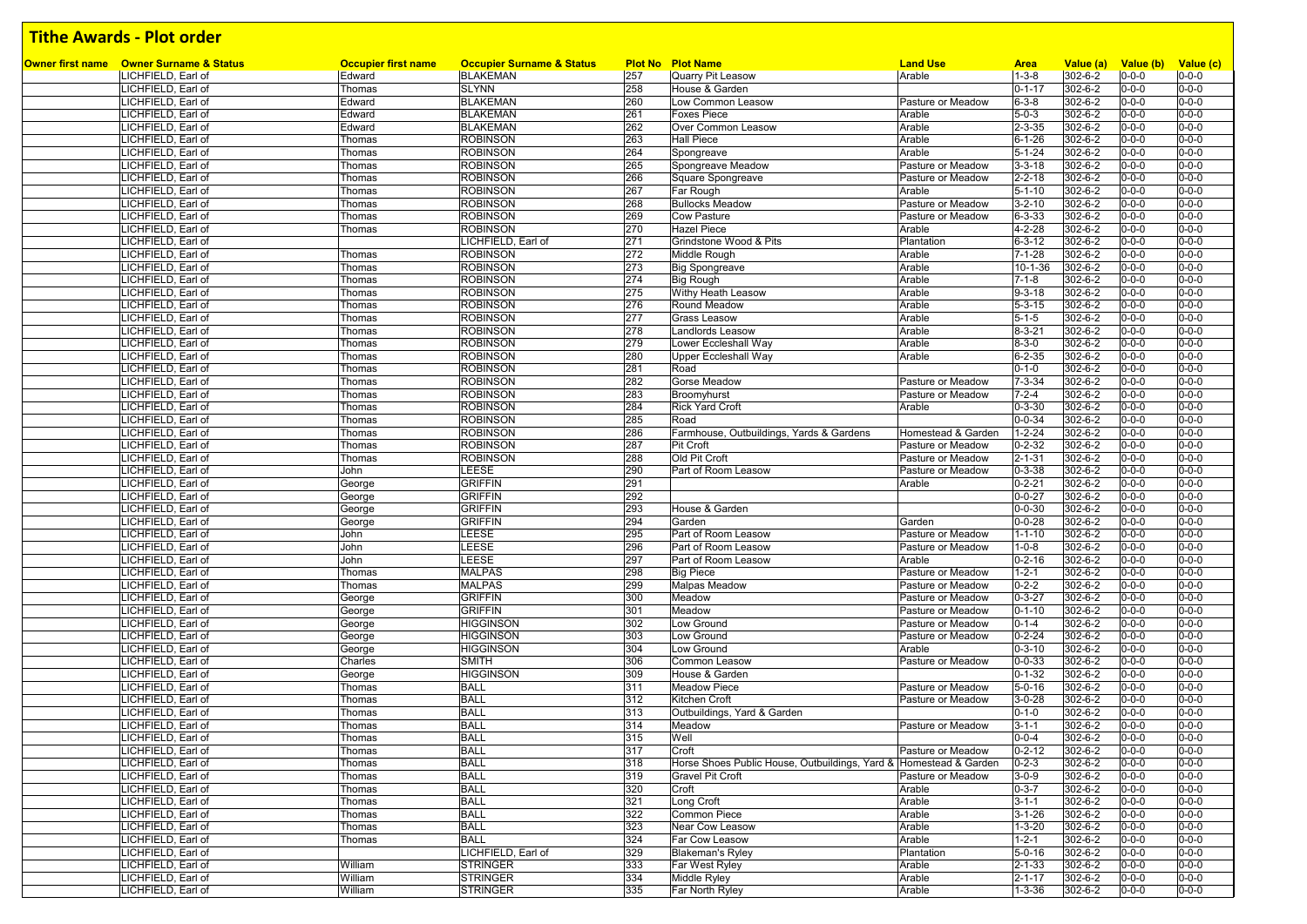| Owner first name Owner Surname & Status  |                                       | <b>Occupier Surname &amp; Status</b> |            | <b>Plot No Plot Name</b>                                                     | <b>Land Use</b>    |                              |                      |                          |                            |
|------------------------------------------|---------------------------------------|--------------------------------------|------------|------------------------------------------------------------------------------|--------------------|------------------------------|----------------------|--------------------------|----------------------------|
| LICHFIELD, Earl of                       | <b>Occupier first name</b><br>William | <b>STRINGER</b>                      | 336        | Near North Ryley                                                             | Arable             | <b>Area</b><br>$2 - 1 - 20$  | Value (a)<br>302-6-2 | Value (b)<br>$0 - 0 - 0$ | Value (c)<br>$0 - 0 - 0$   |
| LICHFIELD, Earl of                       | William                               | <b>STRINGER</b>                      | 338        | Long Ryley                                                                   | Arable             | $2 - 0 - 12$                 | 302-6-2              | $0 - 0 - 0$              | $0 - 0 - 0$                |
| LICHFIELD, Earl of                       | William                               | <b>STRINGER</b>                      | 339        | <b>Big Ryley</b>                                                             | Arable             | $4 - 1 - 27$                 | 302-6-2              | $0 - 0 - 0$              | $0 - 0 - 0$                |
| LICHFIELD, Earl of                       | William                               | <b>STRINGER</b>                      | 340        | Near Ryley                                                                   | Arable             | $6 - 1 - 14$                 | 302-6-2              | $0 - 0 - 0$              | $0 - 0 - 0$                |
| LICHFIELD, Earl of                       | William                               | <b>STRINGER</b>                      | 341        | Intake                                                                       | Arable             | $4 - 2 - 2$                  | 302-6-2              | $0 - 0 - 0$              | $0 - 0 - 0$                |
| LICHFIELD, Earl of                       | William                               | <b>STRINGER</b>                      | 343        | Marlpit Leasow                                                               | Arable             | $5 - 2 - 17$                 | 302-6-2              | $0 - 0 - 0$              | $0 - 0 - 0$                |
| LICHFIELD, Earl of                       | William                               | <b>STRINGER</b>                      | 344        | Goose Leasow                                                                 | Pasture or Meadow  | $3 - 2 - 7$                  | $302 - 6 - 2$        | $0 - 0 - 0$              | $0 - 0 - 0$                |
| LICHFIELD, Earl of                       | William                               | <b>STRINGER</b>                      | 345        | <b>Cow Pasture</b>                                                           | Pasture or Meadow  | $3 - 0 - 39$                 | 302-6-2              | $0 - 0 - 0$              | $0 - 0 - 0$                |
| LICHFIELD, Earl of                       | William                               | <b>STRINGER</b>                      | 346        | Goose Leasow                                                                 | Arable             | $3 - 1 - 28$                 | 302-6-2              | $0 - 0 - 0$              | $0 - 0 - 0$                |
| LICHFIELD, Earl of                       | William                               | <b>STRINGER</b>                      | 347        | Cow Pasture                                                                  | Pasture or Meadow  | 4-2-32                       | 302-6-2              | $0 - 0 - 0$              | $0 - 0 - 0$                |
| LICHFIELD, Earl of                       | William                               | <b>STRINGER</b>                      | 348        | <b>Upper Ryley Croft</b>                                                     | Pasture or Meadow  | $3 - 1 - 18$                 | 302-6-2              | $0 - 0 - 0$              | $0 - 0 - 0$                |
| LICHFIELD, Earl of                       | William                               | <b>STRINGER</b>                      | 349        | <b>Calves Croft</b>                                                          | Pasture or Meadow  | $1 - 0 - 3$                  | 302-6-2              | $0 - 0 - 0$              | $0 - 0 - 0$                |
| LICHFIELD, Earl of                       | William                               | <b>STRINGER</b>                      | 350        | Homestead etc & Barn Croft                                                   | Homestead & Garden | $0 - 3 - 33$                 | 302-6-2              | $0 - 0 - 0$              | $0 - 0 - 0$                |
| LICHFIELD, Earl of                       | Thomas                                | <b>BARNES</b>                        | 351        | House, Garden & Croft                                                        |                    | $0 - 1 - 22$                 | 302-6-2              | $0 - 0 - 0$              | $0 - 0 - 0$                |
| LICHFIELD, Earl of                       | Thomas                                | <b>BARNES</b>                        | 352        | Croft                                                                        | Arable             | $0 - 3 - 2$                  | 302-6-2              | $0 - 0 - 0$              | $0 - 0 - 0$                |
| LICHFIELD, Earl of                       | Humphrey                              | <b>SALMON</b>                        | 353        | Part of Rye Croft                                                            | Pasture or Meadow  | $1 - 1 - 9$                  | 302-6-2              | $0 - 0 - 0$              | $0 - 0 - 0$                |
| LICHFIELD, Earl of                       |                                       | <b>SALMON</b>                        | 354        | Part of Rye Croft                                                            | Pasture or Meadow  | $0 - 3 - 36$                 | 302-6-2              | $0 - 0 - 0$              | $0 - 0 - 0$                |
| LICHFIELD, Earl of                       | Humphrey<br>William                   | BELLINGHAM, Jnr                      | 356        | House & Hovel                                                                |                    | $0 - 0 - 1$                  | 302-6-2              | $0 - 0 - 0$              | $0 - 0 - 0$                |
| LICHFIELD, Earl of                       | William                               | <b>BROUGH</b>                        | 357        | Cottage & Garden                                                             |                    | $0 - 0 - 17$                 | 302-6-2              | $0 - 0 - 0$              | $0 - 0 - 0$                |
| LICHFIELD, Earl of                       | William                               | BELLINGHAM, Jnr                      | 361        | Garden                                                                       | Garden             | $0 - 0 - 15$                 | $302 - 6 - 2$        | $0 - 0 - 0$              | $0 - 0 - 0$                |
| LICHFIELD, Earl of                       | James                                 | <b>MYATT</b>                         | 362        | House & Garden                                                               |                    | $0 - 1 - 3$                  | 302-6-2              | $0 - 0 - 0$              | $0 - 0 - 0$                |
| LICHFIELD, Earl of                       |                                       | <b>MYATT</b>                         | 363        | Tenament & Garden                                                            |                    | $0 - 0 - 34$                 | 302-6-2              | $0 - 0 - 0$              | $0 - 0 - 0$                |
| LICHFIELD, Earl of                       | Samuel                                | <b>SALMON</b>                        | 364        |                                                                              |                    | $0 - 1 - 21$                 | 302-6-2              | $0 - 0 - 0$              | $0 - 0 - 0$                |
|                                          | Humphrey                              |                                      | 367        | Tenament, Blacksmiths Shop & Garden                                          |                    | $6 - 0 - 25$                 | 302-6-2              |                          | $0 - 0 - 0$                |
| LICHFIELD, Earl of                       | William                               | <b>STRINGER</b><br><b>STRINGER</b>   | 369        | Part of Barn Croft                                                           | Arable<br>Arable   | $3 - 3 - 0$                  | 302-6-2              | $0 - 0 - 0$              | $0 - 0 - 0$                |
| LICHFIELD, Earl of                       | William                               | <b>STRINGER</b>                      |            | Crickley                                                                     |                    |                              | $302 - 6 - 2$        | $0 - 0 - 0$              | $0 - 0 - 0$                |
| LICHFIELD, Earl of                       | William<br>James                      | <b>ARKINSTONE</b>                    | 370<br>383 | Moat Meadow<br>House Leasow                                                  | Pasture or Meadow  | $5 - 0 - 33$                 | 302-6-2              | $0 - 0 - 0$              | $0 - 0 - 0$                |
| LICHFIELD, Earl of                       |                                       | <b>BARNES</b>                        | 395        |                                                                              | Pasture or Meadow  | $2 - 0 - 13$<br>$3 - 1 - 18$ | 302-6-2              | $0 - 0 - 0$              | $0 - 0 - 0$                |
| LICHFIELD, Earl of                       | Thomas                                |                                      |            | Lower Stony Hough & Meadow                                                   | Pasture or Meadow  |                              |                      | $0 - 0 - 0$              |                            |
| LICHFIELD, Earl of                       | Thomas                                | <b>BARNES</b>                        | 396        | Meadow                                                                       | Pasture or Meadow  | $1 - 0 - 29$                 | 302-6-2              | $0 - 0 - 0$              | $0 - 0 - 0$<br>$0 - 0 - 0$ |
| LICHFIELD, Earl of                       | Thomas                                | <b>BARNES</b>                        | 397        | Part of Small Broomhurst                                                     | Arable             | $3 - 2 - 20$                 | 302-6-2              | $0 - 0 - 0$              |                            |
| LICHFIELD, Earl of                       | Thomas                                | <b>BARNES</b>                        | 398        | Part of Small Broomhurst                                                     | Pasture or Meadow  | $4 - 2 - 7$                  | 302-6-2              | $0 - 0 - 0$              | $0 - 0 - 0$                |
| LICHFIELD, Earl of                       | Thomas                                | <b>BARNES</b>                        | 399        | <b>Plantation Leasow</b>                                                     | Pasture or Meadow  | 4-2-26                       | 302-6-2              | $0 - 0 - 0$              | $0 - 0 - 0$                |
| LICHFIELD, Earl of                       | Thomas                                | <b>BARNES</b>                        | 400        | Part of Stony Hough                                                          | Arable             | $3 - 0 - 25$                 | 302-6-2              | $0 - 0 - 0$              | $0 - 0 - 0$                |
| ICHFIELD, Earl of                        | Thomas                                | <b>BARNES</b>                        | 401        | Part of Stony Hough                                                          | Pasture or Meadow  | $0 - 3 - 14$                 | 302-6-2              | $0 - 0 - 0$              | $0 - 0 - 0$<br>$0 - 0 - 0$ |
| ICHFIELD, Earl of                        | Thomas                                | <b>BARNES</b>                        | 402        | Shoulder of Mutton                                                           | Arable             | $2 - 1 - 15$                 | 302-6-2              | $0 - 0 - 0$              |                            |
| LICHFIELD, Earl of                       | Thomas                                | <b>SKELLNOR</b>                      | 403        | <b>Tomlinson's Croft</b>                                                     | Pasture or Meadow  | 4-0-35                       | 302-6-2              | $0 - 0 - 0$              | $0 - 0 - 0$                |
| ICHFIELD, Earl of                        | Thomas                                | <b>SKELLNOR</b>                      | 404        | Part of Tomlinson's Croft                                                    | Pasture or Meadow  | $0 - 2 - 19$                 | 302-6-2              | $0 - 0 - 0$              | $0 - 0 - 0$                |
| LICHFIELD, Earl of                       | Thomas                                | <b>BARNES</b>                        | 405        | House Leasow                                                                 | Pasture or Meadow  | $3 - 0 - 12$                 | 302-6-2              | $0 - 0 - 0$              | $0 - 0 - 0$                |
| LICHFIELD, Earl of                       | Thomas                                | <b>BARNES</b>                        | 406        | Farm House, Offices & Garden                                                 | Homestead & Garden | $0 - 2 - 22$                 | $302 - 6 - 2$        | $0 - 0 - 0$              | $0 - 0 - 0$                |
| LICHFIELD, Earl of                       | Thomas                                | <b>BARNES</b>                        | 407        | Kitchen Croft                                                                | Pasture or Meadow  | $2 - 1 - 19$                 | 302-6-2              | $0 - 0 - 0$              | $0 - 0 - 0$                |
| LICHFIELD, Earl of                       |                                       | LICHFIELD, Earl of                   | 408        | Plantation                                                                   | Plantation         | $0 - 1 - 23$                 | 302-6-2              | $0 - 0 - 0$              | $0 - 0 - 0$                |
| LICHFIELD, Earl of                       | Thomas                                | <b>SKELLNOR</b>                      | 415        |                                                                              | Pasture or Meadow  | $5 - 2 - 24$                 | 302-6-2              | $0 - 0 - 0$              | $0 - 0 - 0$                |
| LICHFIELD, Earl of                       | Thomas                                | <b>SKELLNOR</b>                      | 416        | Frier's Croft                                                                | Pasture or Meadow  | $7 - 2 - 24$                 | 302-6-2              | $0 - 0 - 0$              | $0 - 0 - 0$                |
|                                          |                                       |                                      |            |                                                                              |                    |                              |                      |                          |                            |
| LICHFIELD, Earl of                       | Thomas                                | <b>SKELLNOR</b>                      | 417        | Cob Hall Homestead                                                           |                    | $0 - 3 - 16$                 | 302-6-2              | $0 - 0 - 0$              | $0 - 0 - 0$<br>$0 - 0 - 0$ |
| LICHFIELD, Earl of                       | John                                  | <b>PENSON</b>                        | 418        | Part of Alder Leasow                                                         | Pasture or Meadow  | $2 - 1 - 22$                 | 302-6-2              | $0 - 0 - 0$              | $0 - 0 - 0$                |
| LICHFIELD, Earl of                       | John                                  | <b>PENSON</b>                        | 419        | Part of Coppice End                                                          | Pasture or Meadow  | $1 - 0 - 27$                 | 302-6-2              | $0 - 0 - 0$              |                            |
| LICHFIELD, Earl of                       | John                                  | <b>PENSON</b>                        | 420        | Part of Coppice End                                                          | Pasture or Meadow  | $3 - 1 - 35$                 | 302-6-2              | $0 - 0 - 0$              | $0 - 0 - 0$                |
| LICHFIELD, Earl of                       | John                                  | <b>PENSON</b>                        | 421        | Kennel                                                                       |                    | $0 - 0 - 9$                  | 302-6-2              | $0 - 0 - 0$              | $0 - 0 - 0$                |
| ICHFIELD, Earl of                        | John                                  | PENSON                               | 422<br>423 | Keeper's Lodge & Garden                                                      | Pasture or Meadow  | $0 - 2 - 12$                 | 302-6-2              | $0 - 0 - 0$              | $0 - 0 - 0$<br>$0 - 0 - 0$ |
| LICHFIELD, Earl of<br>LICHFIELD, Earl of | Thomas                                | <b>SKELLNOR</b><br><b>SKELLNOR</b>   | 424        | Cob Hall Leasow or George's Bank<br>Near Cob Hall Leasow                     |                    | $5 - 1 - 20$                 | 302-6-2<br>302-6-2   | $0 - 0 - 0$              | $0 - 0 - 0$                |
|                                          | Thomas                                |                                      |            |                                                                              | Arable             | $7 - 0 - 24$                 |                      | $0 - 0 - 0$              |                            |
| LICHFIELD, Earl of                       | Thomas                                | <b>SKELLNOR</b>                      | 425        | <b>Barn Croft</b>                                                            | Arable             | $3 - 2 - 25$                 | 302-6-2              | $0 - 0 - 0$              | $0 - 0 - 0$                |
| LICHFIELD, Earl of                       | Thomas                                | <b>SKELLNOR</b>                      | 426        | Barn & Yard                                                                  |                    | $0 - 0 - 13$                 | 302-6-2              | $0 - 0 - 0$              | $0 - 0 - 0$                |
| LICHFIELD, Earl of                       | Thomas                                | <b>SKELLNOR</b>                      | 427        | Near Cob Hall                                                                | Pasture or Meadow  | $0 - 3 - 10$                 | 302-6-2              | $0 - 0 - 0$              | $0 - 0 - 0$                |
| LICHFIELD, Earl of                       | Thomas                                | <b>SKELLNOR</b>                      | 428        | Road                                                                         |                    | $1 - 0 - 29$                 | 302-6-2              | $0 - 0 - 0$              | $0 - 0 - 0$                |
| LICHFIELD, Earl of                       | Thomas                                | <b>SKELLNOR</b>                      | 429        | Cob Hall, Great Leasow or Gorsey Bank                                        | Arable             | $0 - 3 - 26$                 | 302-6-2              | $0 - 0 - 0$              | $0 - 0 - 0$                |
| LICHFIELD, Earl of                       | Thomas                                | <b>SKELLNOR</b>                      | 430        | Near Moor Leasow & Long Meadow                                               | Pasture or Meadow  | $7 - 3 - 10$                 | 302-6-2              | $0 - 0 - 0$              | $0 - 0 - 0$                |
| LICHFIELD, Earl of                       |                                       | LICHFIELD, Earl of                   | 431        | Hob Hill                                                                     | Plantation         | 12-2-27                      | 302-6-2              | $0 - 0 - 0$              | $0 - 0 - 0$                |
| LICHFIELD, Earl of                       | Thomas                                | <b>SKELLNOR</b>                      | 432        | Cob Hall Great Leasow or Gorsey Bank<br>Little Bank Leasow or Sandhole Piece | Arable             | $6 - 0 - 12$                 | $302 - 6 - 2$        | $0 - 0 - 0$              | $0 - 0 - 0$                |
| LICHFIELD, Earl of                       | Thomas                                | <b>SKELLNOR</b>                      | 433        |                                                                              | Pasture or Meadow  | $5 - 2 - 3$                  | 302-6-2              | $0 - 0 - 0$              | $0 - 0 - 0$                |
| LICHFIELD, Earl of                       | Thomas                                | <b>SKELLNOR</b>                      | 434        | Near Wilmore Meadow                                                          | Pasture or Meadow  | $3 - 0 - 4$                  | 302-6-2              | $0 - 0 - 0$              | $0 - 0 - 0$                |
| LICHFIELD, Earl of                       |                                       | LICHFIELD, Earl of                   | 435        | Plantation                                                                   | Plantation         | $3 - 2 - 38$                 | 302-6-2              | $0 - 0 - 0$              | $0 - 0 - 0$                |
| LICHFIELD, Earl of                       | Thomas                                | <b>SKELLNOR</b>                      | 436        | <b>Great Banky Leasow</b>                                                    | Arable             | $3 - 3 - 4$                  | 302-6-2              | $0 - 0 - 0$              | $0 - 0 - 0$                |
| LICHFIELD, Earl of                       | Thomas                                | <b>SKELLNOR</b>                      | 437        | Far Moor Leasow                                                              | Arable             | $6 - 2 - 30$                 | 302-6-2              | $0 - 0 - 0$              | $0 - 0 - 0$                |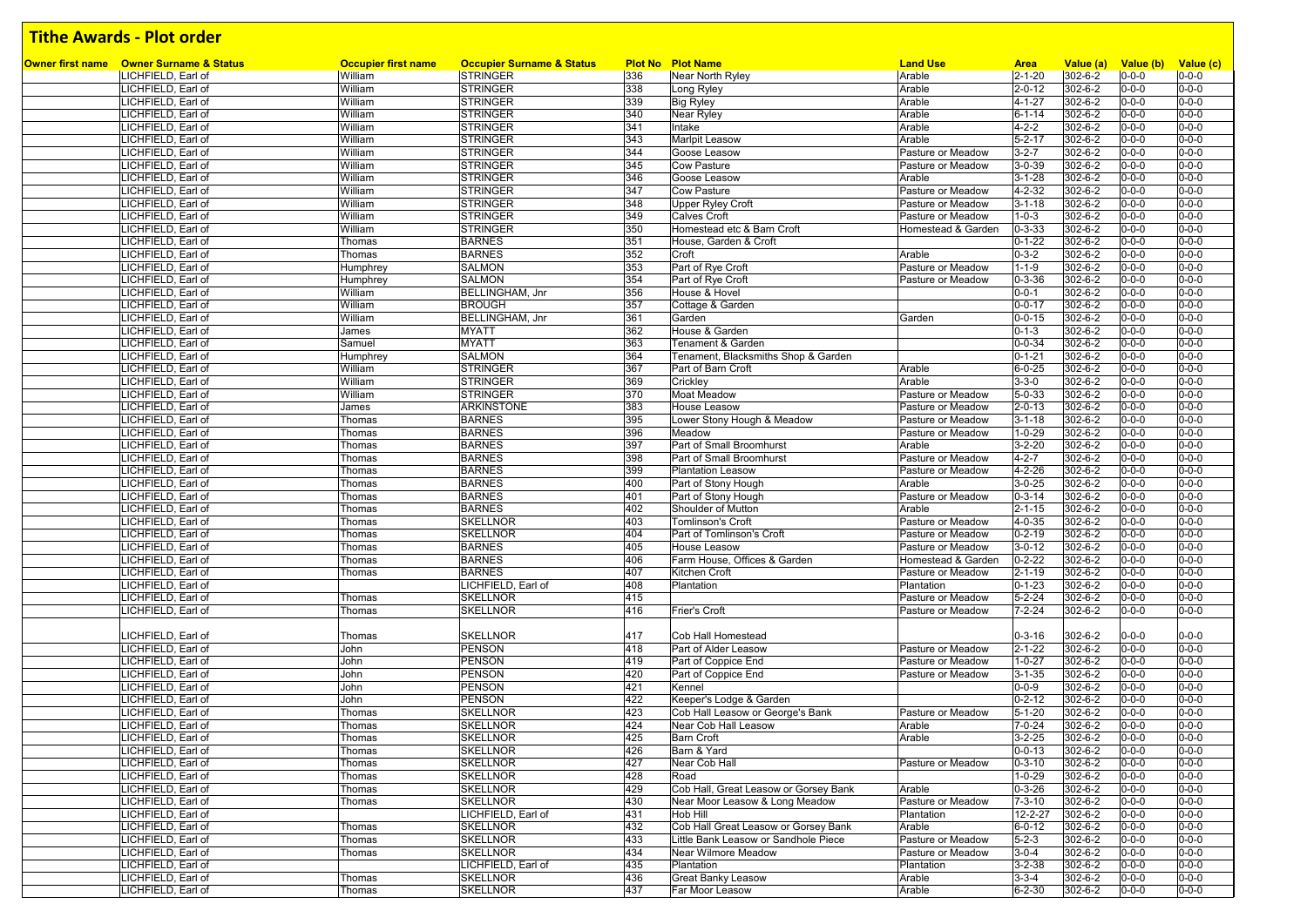| <b>Tithe Awards - Plot order</b>               |                            |                                      |            |                                                   |                             |                              |                    |                            |                            |
|------------------------------------------------|----------------------------|--------------------------------------|------------|---------------------------------------------------|-----------------------------|------------------------------|--------------------|----------------------------|----------------------------|
| <b>Owner first name</b> Owner Surname & Status | <b>Occupier first name</b> | <b>Occupier Surname &amp; Status</b> |            | <b>Plot No Plot Name</b>                          | <b>Land Use</b>             | <b>Area</b>                  | Value (a)          | Value (b)                  | Value (c)                  |
| LICHFIELD, Earl of                             | Thomas                     | <b>SKELLNOR</b>                      | 438        | Far Moor Leasow                                   | Pasture or Meadow           | $4 - 0 - 0$                  | 302-6-2            | $0 - 0 - 0$                | $0 - 0 - 0$                |
| LICHFIELD, Earl of                             | Thomas                     | <b>SKELLNOR</b>                      | 439        | Whip Ridding Bank                                 | Arable                      | $4 - 1 - 21$                 | 302-6-2            | $0 - 0 - 0$                | $0 - 0 - 0$                |
| LICHFIELD, Earl of                             | Thomas                     | <b>SKELLNOR</b>                      | 440        | Whip Ridding Meadow or Far Moor                   | Pasture or Meadow           | $5 - 1 - 34$                 | 302-6-2            | $0 - 0 - 0$                | $0 - 0 - 0$                |
|                                                |                            |                                      |            |                                                   |                             |                              |                    |                            |                            |
| LICHFIELD, Earl of                             | Thomas                     | <b>SKELLNOR</b>                      | 441        | Far Whip Ridding                                  | Arable                      | $7 - 0 - 5$                  | 302-6-2            | $0 - 0 - 0$                | $0 - 0 - 0$                |
|                                                |                            |                                      |            |                                                   |                             |                              |                    |                            |                            |
| LICHFIELD, Earl of                             | Thomas                     | <b>SKELLNOR</b>                      | 442        | <b>Stone Quarry Leasow</b>                        | Arable                      | $2 - 0 - 18$                 | 302-6-2            | $0 - 0 - 0$                | $0 - 0 - 0$                |
| LICHFIELD, Earl of                             |                            | LICHFIELD, Earl of                   | 443        | Plantation                                        | Plantation                  | $1 - 1 - 37$                 | 302-6-2            | $0 - 0 - 0$                | $0 - 0 - 0$                |
| LICHFIELD, Earl of                             | Thomas                     | <b>SKELLNOR</b>                      | 444        | Far Wilmore Meadow                                | Pasture or Meadow           | $2 - 0 - 38$                 | 302-6-2            | $0 - 0 - 0$                | $0 - 0 - 0$                |
|                                                |                            |                                      |            |                                                   |                             |                              |                    |                            |                            |
| LICHFIELD, Earl of                             |                            | LICHFIELD, Earl of                   | 445        | The Wood                                          | Wood                        | $1 - 3 - 22$                 | 302-6-2            | $0 - 0 - 0$                | $0 - 0 - 0$                |
|                                                |                            |                                      |            | Little Meadow                                     |                             |                              |                    |                            |                            |
| LICHFIELD, Earl of                             | Robert                     | <b>BALL</b><br><b>BALL</b>           | 446<br>447 |                                                   | Pasture or Meadow           | $0 - 2 - 33$                 | 302-6-2            | $0 - 0 - 0$<br>$0 - 0 - 0$ | $0 - 0 - 0$<br>$0 - 0 - 0$ |
| LICHFIELD, Earl of<br>LICHFIELD, Earl of       | Robert<br>Robert           | <b>BALL</b>                          | 448        | Far Whip Ridings                                  | Arable<br>Arable            | $2 - 1 - 16$<br>$2 - 3 - 11$ | 302-6-2<br>302-6-2 | $0 - 0 - 0$                | $0 - 0 - 0$                |
| LICHFIELD, Earl of                             | Robert                     | <b>BALL</b>                          | 449        | Far Whip Ridings<br><b>New Piece</b>              | Arable                      | $3 - 1 - 3$                  | 302-6-2            | $0 - 0 - 0$                | $0 - 0 - 0$                |
| LICHFIELD, Earl of                             | Hannah                     | <b>RUTTER</b>                        | 450        | <b>Oises Meadow</b>                               | Pasture or Meadow           | $1 - 1 - 12$                 | 302-6-2            | $0 - 0 - 0$                | $0 - 0 - 0$                |
| LICHFIELD, Earl of                             | Robert                     | <b>BALL</b>                          | 451        | <b>Big Whip Riding</b>                            | Arable                      | $3 - 1 - 30$                 | 302-6-2            | $0 - 0 - 0$                | $0 - 0 - 0$                |
| LICHFIELD, Earl of                             | Robert                     | <b>BALL</b>                          | 452        | Big Whip Riding                                   | Arable                      | $3 - 2 - 19$                 | 302-6-2            | $0 - 0 - 0$                | $0 - 0 - 0$                |
| LICHFIELD, Earl of                             | Robert                     | <b>BALL</b>                          | 453        | <b>Big Whip Riding</b>                            | Arable                      | $6 - 2 - 24$                 | 302-6-2            | $0 - 0 - 0$                | $0 - 0 - 0$                |
| LICHFIELD, Earl of                             | Thomas                     | <b>JAMES</b>                         | 454        | House & Garden                                    |                             | $0 - 3 - 5$                  | 302-6-2            | $0 - 0 - 0$                | $0 - 0 - 0$                |
| LICHFIELD, Earl of                             | Robert                     | <b>BALL</b>                          | 455        | Marl Leasow                                       | Pasture or Meadow           | $7 - 3 - 19$                 | 302-6-2            | $0 - 0 - 0$                | $0 - 0 - 0$                |
| LICHFIELD, Earl of                             | Robert                     | <b>BALL</b>                          | 456        | Meadow                                            | Pasture or Meadow           | $2 - 2 - 30$                 | 302-6-2            | $0 - 0 - 0$                | $0 - 0 - 0$                |
| LICHFIELD, Earl of                             | Robert                     | <b>BALL</b>                          | 456        | Meadow                                            | Pasture or Meadow           | $2 - 2 - 30$                 | 302-6-2            | $0 - 0 - 0$                | $0 - 0 - 0$                |
| LICHFIELD, Earl of                             | Robert                     | <b>BALL</b>                          | 457        | Meadow                                            | Arable                      | $0 - 2 - 34$                 | 302-6-2            | $0 - 0 - 0$                | $0 - 0 - 0$                |
| LICHFIELD, Earl of                             | James                      | <b>ARKINSTONE</b>                    | 458        | <b>Barn Leasow</b>                                | Arable                      | $7 - 1 - 39$                 | 302-6-2            | $0 - 0 - 0$                | $0 - 0 - 0$                |
| LICHFIELD, Earl of                             | James                      | <b>ARKINSTONE</b>                    | 459        | Barn Yard, Drift Pit & Garden                     |                             | $0 - 2 - 36$                 | 302-6-2            | $0 - 0 - 0$                | $0 - 0 - 0$                |
| LICHFIELD, Earl of                             | James                      | <b>ARKINSTONE</b>                    | 460        | Coney Berry                                       | Pasture or Meadow           | $2 - 3 - 33$                 | 302-6-2            | $0 - 0 - 0$                | $0 - 0 - 0$                |
| LICHFIELD, Earl of                             | James                      | <b>ARKINSTONE</b>                    | 461        | <b>Barn Leasow</b>                                | Pasture or Meadow           | $4 - 1 - 13$                 | 302-6-2            | $0 - 0 - 0$                | $0 - 0 - 0$                |
| LICHFIELD, Earl of                             | James                      | <b>ARKINSTONE</b>                    | 462        | Barn Yard & Rickyard                              |                             | $0 - 2 - 5$                  | 302-6-2            | $0 - 0 - 0$                | $0 - 0 - 0$                |
| LICHFIELD, Earl of                             | James                      | <b>ARKINSTONE</b>                    | 464        | Birch Tree & Long Leasow                          | Arable                      | $4 - 1 - 8$                  | 302-6-2            | $0 - 0 - 0$                | $0 - 0 - 0$                |
|                                                |                            |                                      |            |                                                   |                             |                              |                    |                            |                            |
| LICHFIELD, Earl of                             | Ann                        | COOPER, Mrs                          | 465        | Garden                                            | Garden                      | $0 - 0 - 30$                 | 302-6-2            | $0 - 0 - 0$                | $0 - 0 - 0$                |
| LICHFIELD, Earl of                             | Ann                        | COOPER, Mrs                          | 466        | House & Garden                                    |                             | $0 - 1 - 26$                 | 302-6-2            | $0 - 0 - 0$                | $0 - 0 - 0$                |
|                                                | Richard                    |                                      | 467        |                                                   |                             |                              |                    | $0 - 0 - 0$                | $0 - 0 - 0$                |
| LICHFIELD, Earl of<br>LICHFIELD, Earl of       | Samuel                     | <b>MYATT</b><br><b>EDGE</b>          | 468        | Cottage & Garden<br>Cottage & Garden              |                             | $0 - 0 - 19$<br>$0 - 1 - 8$  | 302-6-2<br>302-6-2 | $0 - 0 - 0$                | $0 - 0 - 0$                |
|                                                |                            |                                      |            |                                                   |                             |                              |                    |                            |                            |
| LICHFIELD, Earl of                             | John                       | <b>EDGE</b>                          | 469        | House & Garden                                    |                             | $0 - 1 - 10$                 | 302-6-2            | $0 - 0 - 0$                | $0 - 0 - 0$                |
| LICHFIELD, Earl of                             | Ann                        | COOPER, Mrs                          | 470        | Occupation Road                                   |                             | $0 - 0 - 7$                  | $302 - 6 - 2$      | $0 - 0 - 0$                | $0 - 0 - 0$                |
|                                                |                            |                                      |            |                                                   |                             |                              |                    |                            |                            |
| LICHFIELD, Earl of                             | Ann                        | COOPER, Mrs                          | 471        | Barn & Garden                                     |                             | $0 - 0 - 12$                 | 302-6-2            | $0 - 0 - 0$                | $0 - 0 - 0$                |
| LICHFIELD, Earl of                             | Ann                        | COOPER, Mrs                          | 472        | <b>Barn Croft</b>                                 | Pasture or Meadow           | $0 - 1 - 12$                 | 302-6-2            | $0 - 0 - 0$                | $0 - 0 - 0$                |
| LICHFIELD, Earl of                             | Ann                        | COOPER, Mrs                          | 473        | Croft                                             | Arable                      | $0 - 2 - 36$                 | 302-6-2            | $0 - 0 - 0$                | $0 - 0 - 0$                |
| LICHFIELD, Earl of                             | John                       | <b>EDGE</b>                          | 475        | Garden Croft                                      | Pasture or Meadow           | $0 - 3 - 16$                 | 302-6-2            | $0 - 0 - 0$                | $0 - 0 - 0$                |
| LICHFIELD, Earl of                             | John                       | <b>EDGE</b>                          | 476        | Far Garden Croft                                  | Pasture or Meadow           | $0 - 1 - 38$                 | 302-6-2            | $0 - 0 - 0$                | $0 - 0 - 0$                |
| LICHFIELD. Earl of                             | James                      | <b>ARKINSTONE</b>                    | 477        | <b>Broomy Croft</b>                               | Arable                      | $5 - 3 - 13$                 | 302-6-2            | $0 - 0 - 0$                | $0 - 0 - 0$                |
| LICHFIELD, Earl of                             | James                      | <b>ARKINSTONE</b>                    | 478        | Farm House, Outbuildings, Yard & Garden           | Homestead & Garden          | $0 - 2 - 15$                 | 302-6-2            | $0 - 0 - 0$                | $0 - 0 - 0$                |
| LICHFIELD, Earl of                             | James                      | <b>ARKINSTONE</b>                    | 480        | Triangles                                         | Arable                      | $3 - 0 - 25$                 | 302-6-2            | $0 - 0 - 0$                | $0 - 0 - 0$                |
| LICHFIELD, Earl of                             | James                      | <b>ARKINSTONE</b>                    | 482        | House Leasow                                      | Arable                      | $9 - 2 - 5$                  | 302-6-2            | $0 - 0 - 0$                | $0 - 0 - 0$                |
| LICHFIELD, Earl of                             | Robert                     | <b>BALL</b>                          | 483        | Ashes Meadow                                      | Pasture or Meadow           | $2 - 1 - 22$                 | $302 - 6 - 2$      | $0 - 0 - 0$                | $0 - 0 - 0$                |
| LICHFIELD, Earl of                             | Robert                     | BALL                                 | 484        | Ashes Meadow                                      | Arable                      | $0 - 2 - 9$                  | 302-6-2            | $0 - 0 - 0$                | $0 - 0 - 0$                |
| LICHFIELD, Earl of<br>LICHFIELD, Earl of       | Robert                     | <b>BALL</b><br><b>BALL</b>           | 485        | Cockpit Leasow                                    | Arable                      | $2 - 3 - 27$                 | 302-6-2            | $0 - 0 - 0$<br>$0 - 0 - 0$ | $0 - 0 - 0$<br>$0 - 0 - 0$ |
| LICHFIELD, Earl of                             | Robert<br>Robert           | <b>BALL</b>                          | 486<br>487 | <b>Hoods Gate Pasture</b><br><b>Little Leasow</b> | Pasture or Meadow<br>Arable | $2 - 2 - 5$<br>$1 - 2 - 0$   | 302-6-2<br>302-6-2 | $0 - 0 - 0$                | $0 - 0 - 0$                |
| LICHFIELD, Earl of                             | Robert                     | <b>BALL</b>                          | 488        | Road                                              |                             | $0 - 1 - 8$                  | 302-6-2            | $0 - 0 - 0$                | $0 - 0 - 0$                |
| LICHFIELD, Earl of                             | Robert                     | <b>BALL</b>                          | 490        | Homestead                                         | Homestead & Garden          | $0 - 1 - 38$                 | 302-6-2            | $0 - 0 - 0$                | $0 - 0 - 0$                |
| LICHFIELD, Earl of                             | Robert                     | <b>BALL</b>                          | 491        | <b>Blackbrook Leasow</b>                          | Arable                      | $3 - 0 - 28$                 | 302-6-2            | $0 - 0 - 0$                | $0 - 0 - 0$                |
| LICHFIELD, Earl of                             | Robert                     | <b>BALL</b>                          | 492        | <b>Barn Croft</b>                                 | Arable                      | $2 - 0 - 6$                  | 302-6-2            | $0 - 0 - 0$                | $0 - 0 - 0$                |
| LICHFIELD, Earl of                             | Robert                     | <b>BALL</b>                          | 493        | <b>Near Meadow</b>                                | Pasture or Meadow           | $0 - 3 - 33$                 | 302-6-2            | $0 - 0 - 0$                | $0 - 0 - 0$                |
| LICHFIELD, Earl of                             | Robert                     | <b>BALL</b>                          | 494        | Pease Croft                                       | Pasture or Meadow           | $2 - 0 - 27$                 | 302-6-2            | $0 - 0 - 0$                | $0 - 0 - 0$                |
| LICHFIELD, Earl of                             | John                       | <b>DABBS</b>                         | 495        | Cottage, Garden & Roundabout                      |                             | $0 - 1 - 12$                 | 302-6-2            | $0 - 0 - 0$                | $0 - 0 - 0$                |
| LICHFIELD, Earl of                             | Robert                     | <b>BALL</b>                          | 497        | <b>Marlpit Bank</b>                               | Arable                      | $3 - 2 - 22$                 | 302-6-2            | $0 - 0 - 0$                | $0 - 0 - 0$                |
| LICHFIELD, Earl of                             | Robert                     | <b>BALL</b>                          | 498        | Hudson's Leasow                                   | Arable                      | $3 - 0 - 12$                 | 302-6-2            | $0 - 0 - 0$                | $0 - 0 - 0$                |
| LICHFIELD, Earl of                             | Robert                     | <b>BALL</b>                          | 499        | Far Meadow                                        | Pasture or Meadow           | $2 - 0 - 9$                  | 302-6-2            | $0 - 0 - 0$                | $0 - 0 - 0$                |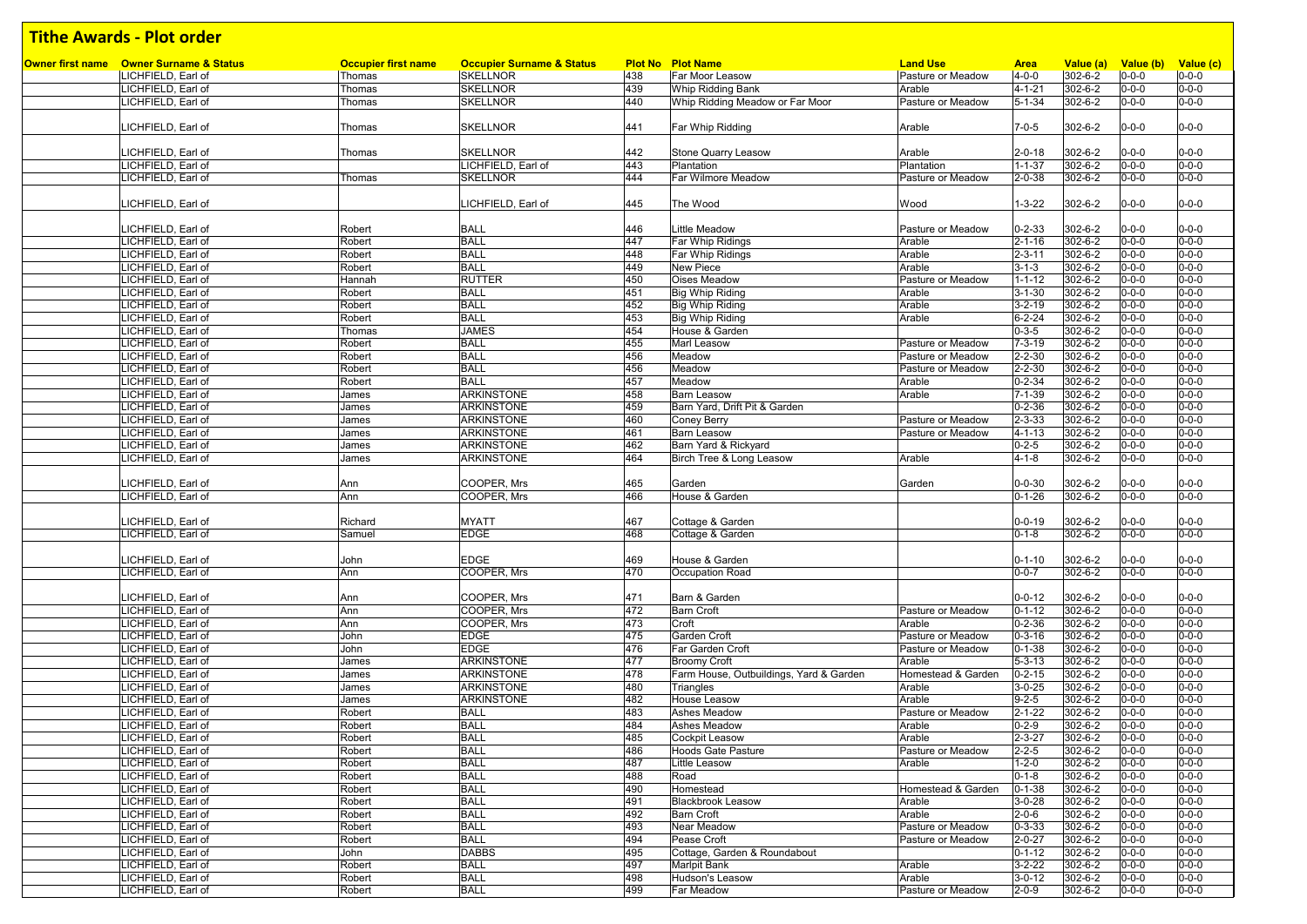| Owner first name Owner Surname & Status |                                          |                                      | <b>Occupier Surname &amp; Status</b> |            |                                        | <b>Land Use</b>   |                              |                          |                            |                                    |
|-----------------------------------------|------------------------------------------|--------------------------------------|--------------------------------------|------------|----------------------------------------|-------------------|------------------------------|--------------------------|----------------------------|------------------------------------|
|                                         | LICHFIELD, Earl of                       | <b>Occupier first name</b><br>Hannah | <b>RUTTER</b>                        | 501        | <b>Plot No Plot Name</b><br>Long Croft | Pasture or Meadow | <b>Area</b><br>$1 - 0 - 10$  | Value (a)<br>302-6-2     | $0 - 0 - 0$                | Value (b) Value (c)<br>$0 - 0 - 0$ |
|                                         | LICHFIELD, Earl of                       | Hannah                               | <b>RUTTER</b>                        | 502        | Little Croft                           | Pasture or Meadow | $0 - 1 - 29$                 | 302-6-2                  | $0 - 0 - 0$                | $0 - 0 - 0$                        |
|                                         | LICHFIELD, Earl of                       |                                      | LICHFIELD, Earl of                   | 503        | Part of The Pool & Road                |                   | $0 - 0 - 35$                 | 302-6-2                  | $0 - 0 - 0$                | $0 - 0 - 0$                        |
|                                         | LICHFIELD, Earl of                       | Hannah                               | RUTTER                               | 504        | Middle Croft                           | Pasture or Meadow | $0 - 3 - 22$                 | 302-6-2                  | $0 - 0 - 0$                | $0 - 0 - 0$                        |
|                                         | LICHFIELD, Earl of                       | Ann                                  | COOPER, Mrs                          | 505        | <b>Lower Croft</b>                     | Pasture or Meadow | $0 - 3 - 17$                 | 302-6-2                  | $0 - 0 - 0$                | $0 - 0 - 0$                        |
|                                         | LICHFIELD, Earl of                       | Hannah                               | <b>RUTTER</b>                        | 506        | Far Croft                              | Pasture or Meadow | $0 - 2 - 16$                 | 302-6-2                  | $0 - 0 - 0$                | $0 - 0 - 0$                        |
|                                         | LICHFIELD, Earl of                       | Ann                                  | COOPER, Mrs                          | 507        | Part of Middle Croft                   | Pasture or Meadow | $0 - 3 - 19$                 | 302-6-2                  | $0 - 0 - 0$                | $0 - 0 - 0$                        |
|                                         | LICHFIELD, Earl of                       | Ann                                  | COOPER, Mrs                          | 508        | Part of Middle Croft                   | Arable            | $0 - 1 - 23$                 | 302-6-2                  | $0 - 0 - 0$                | $0 - 0 - 0$                        |
|                                         | LICHFIELD, Earl of                       | Ann                                  | COOPER, Mrs                          | 509        | <b>Upper Croft</b>                     | Pasture or Meadow | $0 - 2 - 25$                 | 302-6-2                  | $0 - 0 - 0$                | $0 - 0 - 0$                        |
|                                         | LICHFIELD, Earl of                       | James                                | ARKINSTONE                           | 510        | Offley Piece & Triangle                | Pasture or Meadow | $2 - 2 - 34$                 | 302-6-2                  | $0 - 0 - 0$                | $0 - 0 - 0$                        |
|                                         | LICHFIELD, Earl of                       | James                                | ARKINSTONE                           | 511        | <b>Bank Piece</b>                      | Arable            | $6 - 0 - 19$                 | 302-6-2                  | $0 - 0 - 0$                | $0 - 0 - 0$                        |
|                                         | LICHFIELD, Earl of                       | James                                | <b>ARKINSTONE</b>                    | 512        | <b>Moss Piece</b>                      | Pasture or Meadow | $3 - 1 - 22$                 | 302-6-2                  | $0 - 0 - 0$                | $0 - 0 - 0$                        |
|                                         | LICHFIELD, Earl of                       | James                                | <b>ARKINSTONE</b>                    | 513        | <b>Black Bank</b>                      | Arable            | $3 - 1 - 35$                 | 302-6-2                  | $0 - 0 - 0$                | $0 - 0 - 0$                        |
|                                         | LICHFIELD, Earl of                       | John                                 | LEESE                                | 514        | <b>Hacket Piece</b>                    | Arable            | $1 - 1 - 5$                  | 302-6-2                  | $0 - 0 - 0$                | $0 - 0 - 0$                        |
|                                         | LICHFIELD, Earl of                       | John                                 | LEESE                                | 515        | <b>Hacket Piece</b>                    | Arable            | $0 - 3 - 6$                  | 302-6-2                  | $0 - 0 - 0$                | $0 - 0 - 0$                        |
|                                         | LICHFIELD, Earl of                       | John                                 | LEESE                                | 516        | <b>Hacket Piece</b>                    | Pasture or Meadow | $0 - 3 - 4$                  | 302-6-2                  | $0 - 0 - 0$                | $0 - 0 - 0$                        |
|                                         | LICHFIELD, Earl of                       | Richard                              | <b>MYATT</b>                         | 517        | <b>Flatt Piece</b>                     | Arable            | $1 - 3 - 22$                 | 302-6-2                  | $0 - 0 - 0$                | $0 - 0 - 0$                        |
|                                         | LICHFIELD, Earl of                       | John                                 | <b>EDGE</b>                          | 518        | Offley Common                          | Arable            | $0 - 3 - 29$                 | 302-6-2                  | $0 - 0 - 0$                | $0 - 0 - 0$                        |
|                                         | LICHFIELD, Earl of                       | John                                 | <b>EDGE</b><br><b>EDGE</b>           | 519<br>520 | Offley Common                          | Arable<br>Arable  | $0 - 3 - 32$<br>$0 - 3 - 4$  | 302-6-2<br>302-6-2       | $0 - 0 - 0$<br>$0 - 0 - 0$ | $0 - 0 - 0$<br>$0 - 0 - 0$         |
|                                         | LICHFIELD, Earl of<br>LICHFIELD, Earl of | John<br>John                         | <b>EDGE</b>                          | 521        | Offley Common<br>Offley Common         | Arable            | $0 - 2 - 19$                 | 302-6-2                  | $0 - 0 - 0$                | $0 - 0 - 0$                        |
|                                         | LICHFIELD, Earl of                       | John                                 | <b>EDGE</b>                          | 522        | Offley Common                          | Arable            | $0 - 2 - 16$                 | 302-6-2                  | $0 - 0 - 0$                | $0 - 0 - 0$                        |
|                                         | LICHFIELD, Earl of                       | John                                 | <b>EDGE</b>                          | 523        | Offley Common                          | Arable            | $0 - 2 - 19$                 | 302-6-2                  | $0 - 0 - 0$                | $0 - 0 - 0$                        |
|                                         | LICHFIELD, Earl of                       | Thomas                               | <b>DYKE</b>                          | 524        | Part of Common Piece                   | Arable            | $0 - 2 - 27$                 | 302-6-2                  | $0 - 0 - 0$                | $0 - 0 - 0$                        |
|                                         | LICHFIELD, Earl of                       | Thomas                               | <b>DYKE</b>                          | 525        | Part of Common Piece                   | Arable            | $0 - 2 - 28$                 | 302-6-2                  | $0 - 0 - 0$                | $0 - 0 - 0$                        |
|                                         | LICHFIELD, Earl of                       | John                                 | CARTWRIGHT, Jnr                      | 526        | Part of Common Piece                   | Arable            | $0 - 3 - 1$                  | 302-6-2                  | $0 - 0 - 0$                | $0 - 0 - 0$                        |
|                                         | LICHFIELD, Earl of                       | John                                 | CARTWRIGHT, Jnr                      | 527        | Part of Common Piece                   | Arable            | $0 - 2 - 32$                 | 302-6-2                  | $0 - 0 - 0$                | $0 - 0 - 0$                        |
|                                         | LICHFIELD, Earl of                       | John                                 | LEESE                                | 528        | Lower Half of Common Piece             | Arable            | $2 - 0 - 14$                 | 302-6-2                  | $0 - 0 - 0$                | $0 - 0 - 0$                        |
|                                         | LICHFIELD, Earl of                       | Richard                              | <b>MYATT</b>                         | 529        | <b>Flatt Piece</b>                     | Arable            | $4 - 0 - 3$                  | 302-6-2                  | $0 - 0 - 0$                | $0 - 0 - 0$                        |
|                                         | LICHFIELD, Earl of                       | James                                | ARKINSTONE                           | 530        | Washpit adjoining                      |                   | $0 - 3 - 38$                 | 302-6-2                  | $0 - 0 - 0$                | $0 - 0 - 0$                        |
|                                         | LICHFIELD, Earl of                       | John                                 | <b>MYATT</b>                         | 532        | <b>Wheelwrights Croft</b>              | Arable            | $1 - 1 - 16$                 | 302-6-2                  | $0 - 0 - 0$                | $0 - 0 - 0$                        |
|                                         | LICHFIELD, Earl of                       | John                                 | LEESE                                | 533        | Common Piece                           | Arable            | $1 - 1 - 8$                  | 302-6-2                  | $0 - 0 - 0$                | $0 - 0 - 0$                        |
|                                         | LICHFIELD, Earl of                       | John                                 | LEESE                                | 534        | Croft                                  | Arable            | $1 - 0 - 0$                  | 302-6-2                  | $0 - 0 - 0$                | $0 - 0 - 0$                        |
|                                         | LICHFIELD, Earl of                       | John                                 | LEESE                                | 535        | Garden                                 | Garden            | $0 - 1 - 7$                  | 302-6-2                  | $0 - 0 - 0$                | $0 - 0 - 0$                        |
|                                         | LICHFIELD, Earl of                       | John                                 | LEESE                                | 536        | House & Garden                         |                   | $0 - 1 - 1$                  | 302-6-2                  | $0 - 0 - 0$                | $0 - 0 - 0$                        |
|                                         | LICHFIELD, Earl of                       | John                                 | <b>MYATT</b>                         | 537        | House, Garden & Croft                  |                   | $0 - 2 - 17$                 | 302-6-2                  | $0 - 0 - 0$                | $0 - 0 - 0$                        |
|                                         | LICHFIELD, Earl of                       | James                                | <b>NEVILLE</b>                       | 538        | House & Garden                         |                   | $0 - 1 - 11$                 | 302-6-2                  | $0 - 0 - 0$                | $0 - 0 - 0$                        |
|                                         | LICHFIELD, Earl of                       | Thomas                               | <b>BALL</b>                          | 539        | Round Bank Four Acres                  | Arable            | $3 - 0 - 29$                 | 302-6-2                  | $0 - 0 - 0$                | $0 - 0 - 0$                        |
|                                         | LICHFIELD, Earl of                       | Thomas                               | <b>BALL</b>                          | 540        | The Moors                              | Pasture or Meadow | $3 - 1 - 3$                  | 302-6-2                  | $0 - 0 - 0$                | $0 - 0 - 0$                        |
|                                         | LICHFIELD, Earl of                       | Thomas                               | <b>BALL</b>                          | 541        | Occupation Road                        |                   | $0 - 0 - 15$                 | 302-6-2                  | $0 - 0 - 0$                | $0 - 0 - 0$                        |
|                                         | LICHFIELD, Earl of                       | Thomas                               | <b>BALL</b>                          | 542        | Round Bank Two Acres                   | Arable<br>Arable  | $1 - 3 - 6$                  | 302-6-2<br>$302 - 6 - 2$ | $0 - 0 - 0$                | $0 - 0 - 0$<br>$0 - 0 - 0$         |
|                                         | LICHFIELD, Earl of<br>LICHFIELD, Earl of | James<br>John                        | <b>NEVILLE</b><br><b>FURBER</b>      | 543<br>544 | Intake<br>House & Garden               |                   | $0 - 0 - 35$<br>$0 - 0 - 37$ | 302-6-2                  | $0 - 0 - 0$<br>$0 - 0 - 0$ | $0 - 0 - 0$                        |
|                                         | LICHFIELD, Earl of                       | John                                 | <b>FURBER</b>                        | 545        | Croft                                  | Pasture or Meadow | $0 - 2 - 25$                 | 302-6-2                  | $0 - 0 - 0$                | $0 - 0 - 0$                        |
|                                         | LICHFIELD, Earl of                       | John                                 | <b>FURBER</b>                        | 546        | Croft                                  | Arable            | $1 - 0 - 39$                 | 302-6-2                  | $0 - 0 - 0$                | $0 - 0 - 0$                        |
|                                         | LICHFIELD, Earl of                       | Ann                                  | <b>WESTON</b>                        | 547        | House & Garden                         |                   | $0 - 1 - 24$                 | 302-6-2                  | $0 - 0 - 0$                | $0 - 0 - 0$                        |
|                                         | LICHFIELD, Earl of                       | Ann                                  | <b>WESTON</b>                        | 548        | <b>Garden Piece</b>                    | Pasture or Meadow | $0 - 3 - 28$                 | 302-6-2                  | $0 - 0 - 0$                | $0 - 0 - 0$                        |
|                                         | LICHFIELD, Earl of                       | Ann                                  | <b>WESTON</b>                        | 549        | Meadow                                 | Pasture or Meadow | $0 - 0 - 36$                 | 302-6-2                  | $0 - 0 - 0$                | $0 - 0 - 0$                        |
|                                         | LICHFIELD, Earl of                       | Ann                                  | <b>WESTON</b>                        | 550        | Croft                                  | Pasture or Meadow | $0 - 3 - 0$                  | 302-6-2                  | $0 - 0 - 0$                | $0 - 0 - 0$                        |
|                                         | LICHFIELD, Earl of                       | Ann                                  | <b>WESTON</b>                        | 551        | The Bank                               | Arable            | $0 - 1 - 28$                 | 302-6-2                  | $0 - 0 - 0$                | $0 - 0 - 0$                        |
|                                         | LICHFIELD, Earl of                       | George                               | <b>HIGGINSON</b>                     | 552        | Common Piece                           | Pasture or Meadow | $1 - 1 - 0$                  | 302-6-2                  | $0 - 0 - 0$                | $0 - 0 - 0$                        |
|                                         | LICHFIELD, Earl of                       | Ann                                  | <b>WESTON</b>                        | 553        | <b>Common Piece</b>                    | Pasture or Meadow | $0 - 3 - 26$                 | 302-6-2                  | $0 - 0 - 0$                | $0 - 0 - 0$                        |
|                                         | LICHFIELD, Earl of                       | John                                 | <b>FURBER</b>                        | 554        | <b>Common Piece</b>                    | Pasture or Meadow | $0 - 3 - 24$                 | 302-6-2                  | $0 - 0 - 0$                | $0 - 0 - 0$                        |
|                                         | LICHFIELD, Earl of                       | John                                 | <b>FURBER</b>                        | 555        | Triangle                               | Pasture or Meadow | $0 - 3 - 0$                  | 302-6-2                  | $0 - 0 - 0$                | $0 - 0 - 0$                        |
|                                         | LICHFIELD, Earl of                       | Thomas                               | <b>BALL</b>                          | 556        | Far Pool                               | Arable            | $1 - 2 - 11$                 | 302-6-2                  | $0 - 0 - 0$                | $0 - 0 - 0$                        |
|                                         | LICHFIELD, Earl of                       | Thomas                               | <b>BALL</b>                          | 557        | Pool Meadow                            | Pasture or Meadow | $4 - 1 - 9$                  | 302-6-2                  | $0 - 0 - 0$                | $0 - 0 - 0$                        |
|                                         | LICHFIELD, Earl of                       | Thomas                               | <b>BALL</b>                          | 558        | Near Pool                              | Pasture or Meadow | $3 - 2 - 3$                  | 302-6-2                  | $0 - 0 - 0$                | $0 - 0 - 0$                        |
|                                         | LICHFIELD, Earl of                       | Thomas                               | <b>ROBINSON</b>                      | 559        | Pool Leasow                            | Arable            | $2 - 2 - 10$                 | 302-6-2                  | $0 - 0 - 0$                | $0 - 0 - 0$                        |
|                                         | LICHFIELD, Earl of                       | Thomas                               | <b>ROBINSON</b>                      | 560        | <b>Calves Close</b>                    | Arable            | $7 - 2 - 1$                  | 302-6-2                  | $0 - 0 - 0$                | $0 - 0 - 0$                        |
|                                         | LICHFIELD, Earl of                       | Thomas                               | <b>ROBINSON</b>                      | 561        | <b>Triangle Piece</b>                  | Arable            | $3 - 1 - 31$                 | 302-6-2                  | $0 - 0 - 0$                | $0 - 0 - 0$                        |
|                                         | LICHFIELD, Earl of                       | Thomas                               | <b>ROBINSON</b>                      | 562        | <b>Marlpit Leasow</b>                  | Arable            | $6 - 1 - 9$                  | 302-6-2                  | $0 - 0 - 0$                | $0 - 0 - 0$                        |
|                                         | LICHFIELD, Earl of<br>LICHFIELD, Earl of | Thomas                               | <b>ROBINSON</b>                      | 563        | Pool Leasow                            | Arable            | 4-0-10                       | 302-6-2                  | $0 - 0 - 0$                | $0 - 0 - 0$                        |
|                                         | LICHFIELD, Earl of                       | Thomas                               | <b>CHAMBERS</b><br><b>CHAMBERS</b>   | 564        | Martin's Croft                         | Pasture or Meadow | $2 - 0 - 8$                  | 302-6-2                  | $0 - 0 - 0$                | $0 - 0 - 0$                        |
|                                         | LICHFIELD, Earl of                       | Thomas                               | <b>CHAMBERS</b>                      | 565<br>566 | Orchard<br>Occupation Road             | Orchard           | $0 - 2 - 3$<br>$0 - 1 - 20$  | 302-6-2<br>302-6-2       | $0 - 0 - 0$<br>$0 - 0 - 0$ | $0 - 0 - 0$<br>$0 - 0 - 0$         |
|                                         |                                          | Thomas                               |                                      |            |                                        |                   |                              |                          |                            |                                    |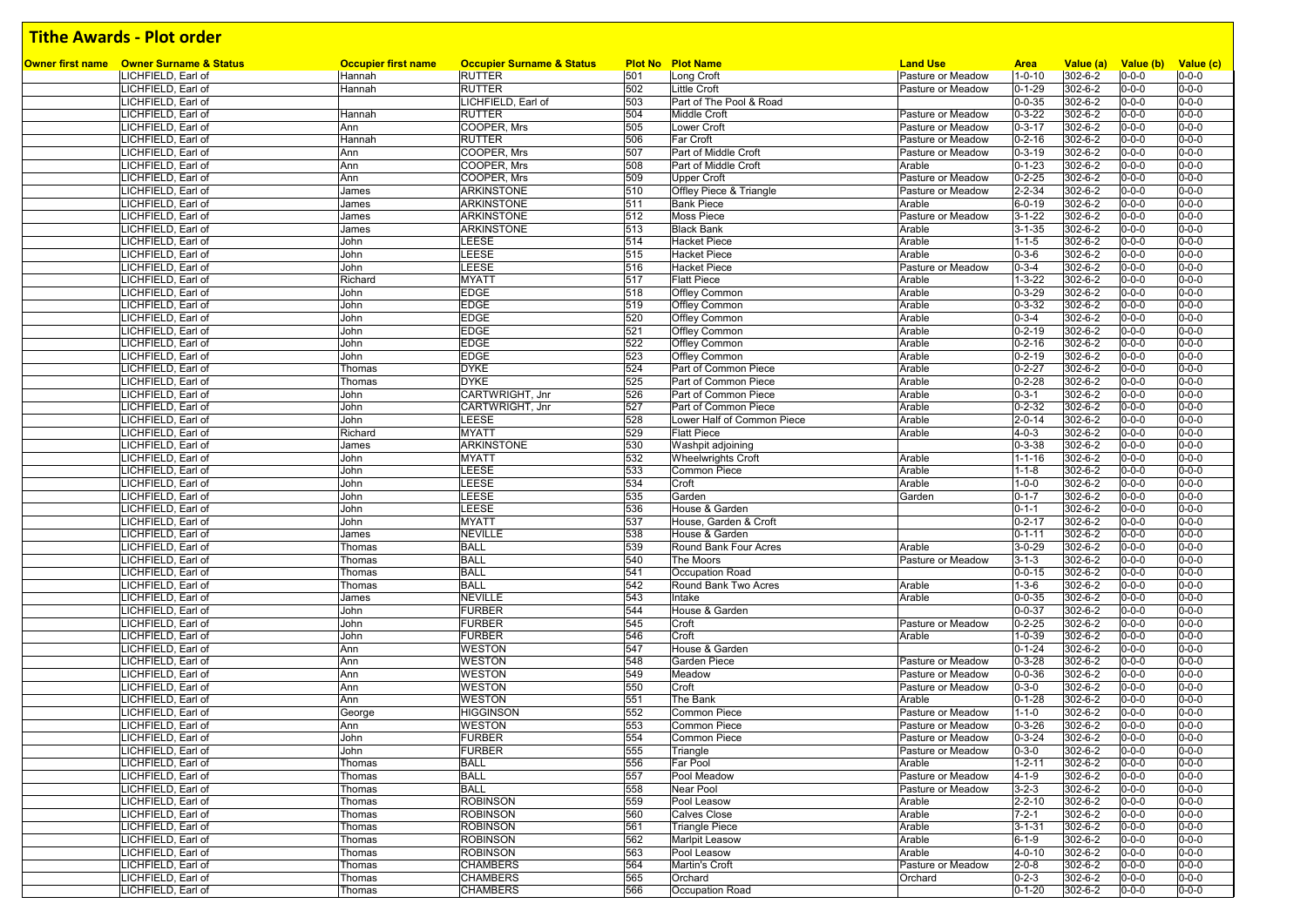|                                                               |                                      | <b>Occupier Surname &amp; Status</b> |     | <b>Plot No Plot Name</b>                  | <b>Land Use</b>    |                             |                      |                          |                          |
|---------------------------------------------------------------|--------------------------------------|--------------------------------------|-----|-------------------------------------------|--------------------|-----------------------------|----------------------|--------------------------|--------------------------|
| Owner first name Owner Surname & Status<br>LICHFIELD, Earl of | <b>Occupier first name</b><br>Thomas | <b>CHAMBERS</b>                      | 567 | Farm House, Outbuildings, Yards & Gardens | Homestead & Garden | <b>Area</b><br>$0 - 3 - 14$ | Value (a)<br>302-6-2 | Value (b)<br>$0 - 0 - 0$ | Value (c)<br>$0 - 0 - 0$ |
| LICHFIELD, Earl of                                            | Thomas                               | <b>CHAMBERS</b>                      | 568 | Barn Croft & Common Piece                 | Arable             | $4 - 3 - 7$                 | 302-6-2              | $0 - 0 - 0$              | $0 - 0 - 0$              |
| LICHFIELD, Earl of                                            | Thomas                               | <b>CHAMBERS</b>                      | 569 | <b>Grazing Croft</b>                      | Pasture or Meadow  | $1 - 0 - 8$                 | 302-6-2              | $0 - 0 - 0$              | $0 - 0 - 0$              |
| LICHFIELD, Earl of                                            | Thomas                               | <b>CHAMBERS</b>                      | 570 | <b>Garden Meadow</b>                      | Pasture or Meadow  | $0 - 1 - 31$                | 302-6-2              | $0 - 0 - 0$              | $0 - 0 - 0$              |
| LICHFIELD, Earl of                                            | Thomas                               | <b>CHAMBERS</b>                      | 571 | Meadow                                    | Pasture or Meadow  | $3 - 1 - 4$                 | 302-6-2              | $0 - 0 - 0$              | $0 - 0 - 0$              |
| LICHFIELD, Earl of                                            | Thomas                               | <b>CHAMBERS</b>                      | 572 | <b>Big Grazing Field</b>                  | Pasture or Meadow  | $3 - 0 - 32$                | 302-6-2              | $0 - 0 - 0$              | $0 - 0 - 0$              |
| LICHFIELD, Earl of                                            | Thomas                               | <b>CHAMBERS</b>                      | 573 | East Rough Meadow                         | Pasture or Meadow  | $3 - 0 - 10$                | 302-6-2              | $0 - 0 - 0$              | $0 - 0 - 0$              |
| LICHFIELD, Earl of                                            | Thomas                               | <b>BALL</b>                          | 574 | East & West Low Leasow                    | Pasture or Meadow  | $4 - 2 - 23$                | 302-6-2              | $0 - 0 - 0$              | $0 - 0 - 0$              |
| LICHFIELD, Earl of                                            | Thomas                               | <b>BALL</b>                          | 575 | Near Leasow                               | Arable             | $3 - 0 - 13$                | 302-6-2              | $0 - 0 - 0$              | $0 - 0 - 0$              |
| LICHFIELD, Earl of                                            | Thomas                               | <b>BALL</b>                          | 576 | Near Leasow                               | Arable             | $3 - 2 - 34$                | 302-6-2              | $0 - 0 - 0$              | $0 - 0 - 0$              |
| LICHFIELD, Earl of                                            | James                                | <b>ARKINSTONE</b>                    | 577 | Over Lower Birch Tree Meadow              | Pasture or Meadow  | $5 - 2 - 6$                 | 302-6-2              | $0 - 0 - 0$              | $0 - 0 - 0$              |
| LICHFIELD, Earl of                                            | James                                | <b>ARKINSTONE</b>                    | 578 | Lower Birch Tree Meadow                   | Pasture or Meadow  | $2 - 2 - 26$                | 302-6-2              | $0 - 0 - 0$              | $0 - 0 - 0$              |
| LICHFIELD, Earl of                                            | Thomas                               | <b>CHAMBERS</b>                      | 579 | West Rough Meadow                         | Pasture or Meadow  | $3 - 2 - 20$                | 302-6-2              | $0 - 0 - 0$              | $0 - 0 - 0$              |
| LICHFIELD, Earl of                                            | Thomas                               | <b>CHAMBERS</b>                      | 580 | Far Acres                                 | Arable             | $3 - 0 - 4$                 | 302-6-2              | $0 - 0 - 0$              | $0 - 0 - 0$              |
| LICHFIELD, Earl of                                            | Thomas                               | <b>CHAMBERS</b>                      | 581 | <b>Three Acres</b>                        | Arable             | $3 - 1 - 14$                | 302-6-2              | $0 - 0 - 0$              | $0 - 0 - 0$              |
| LICHFIELD, Earl of                                            | Thomas                               | <b>CHAMBERS</b>                      | 582 | <b>Big Common Piece</b>                   | Arable             | 4-0-30                      | 302-6-2              | $0 - 0 - 0$              | $0 - 0 - 0$              |
| LICHFIELD, Earl of                                            | Thomas                               | <b>CHAMBERS</b>                      | 583 | Four Acres                                | Arable             | $3 - 3 - 14$                | 302-6-2              | $0 - 0 - 0$              | $0 - 0 - 0$              |
| LICHFIELD, Earl of                                            | Thomas                               | <b>CHAMBERS</b>                      | 584 | Far Common Piece                          | Arable             | $2 - 3 - 30$                | 302-6-2              | $0 - 0 - 0$              | $0 - 0 - 0$              |
| LICHFIELD, Earl of                                            | Thomas                               | <b>CHAMBERS</b>                      | 585 | Garden Croft                              | Pasture or Meadow  | $0 - 2 - 2$                 | 302-6-2              | $0 - 0 - 0$              | $0 - 0 - 0$              |
| LICHFIELD, Earl of                                            | Thomas                               | <b>CHAMBERS</b>                      | 586 | <b>Moss Croft</b>                         | Pasture or Meadow  | $1 - 1 - 16$                | 302-6-2              | $0 - 0 - 0$              | $0 - 0 - 0$              |
| LICHFIELD, Earl of                                            | Thomas                               | <b>BENTLEY</b>                       | 588 | <b>Common Meadow</b>                      | Pasture or Meadow  | $5 - 2 - 11$                | 302-6-2              | $0 - 0 - 0$              | $0 - 0 - 0$              |
| LICHFIELD, Earl of                                            | Thomas                               | <b>BENTLEY</b>                       | 589 | <b>Little Croft</b>                       | Pasture or Meadow  | $1 - 2 - 24$                | 302-6-2              | $0 - 0 - 0$              | $0 - 0 - 0$              |
| LICHFIELD, Earl of                                            | Thomas                               | <b>BENTLEY</b>                       | 590 | Pit in Common Leasow                      |                    | $0 - 0 - 33$                | 302-6-2              | $0 - 0 - 0$              | $0 - 0 - 0$              |
| LICHFIELD, Earl of                                            | Thomas                               | <b>BENTLEY</b>                       | 591 | Hays Common Leasow                        | Pasture or Meadow  | $8 - 2 - 23$                | 302-6-2              | $0 - 0 - 0$              | $0 - 0 - 0$              |
| LICHFIELD, Earl of                                            | Thomas                               | <b>BENTLEY</b>                       | 592 | Near Hays Leasow                          |                    | $5 - 1 - 0$                 | 302-6-2              | $0 - 0 - 0$              | $0 - 0 - 0$              |
| LICHFIELD, Earl of                                            | Thomas                               | <b>BENTLEY</b>                       | 593 | Weston's Croft & Barn Croft               | Pasture or Meadow  | $8 - 1 - 3$                 | 302-6-2              | $0 - 0 - 0$              | $0 - 0 - 0$              |
| LICHFIELD, Earl of                                            | Thomas                               | <b>BENTLEY</b>                       | 594 | Common Leasow                             | Pasture or Meadow  | $7 - 0 - 20$                | 302-6-2              | $0 - 0 - 0$              | $0 - 0 - 0$              |
| LICHFIELD, Earl of                                            | Thomas                               | <b>BENTLEY</b>                       | 595 | Hempbutt                                  | Pasture or Meadow  | $1 - 0 - 4$                 | 302-6-2              | $0 - 0 - 0$              | $0 - 0 - 0$              |
| LICHFIELD, Earl of                                            | Thomas                               | <b>BENTLEY</b>                       | 596 | <b>Thistley Field</b>                     | Arable             | $6 - 2 - 7$                 | 302-6-2              | $0 - 0 - 0$              | $0 - 0 - 0$              |
| LICHFIELD. Earl of                                            | Thomas                               | <b>BENTLEY</b>                       | 598 | Garden                                    | Garden             | $0 - 1 - 35$                | 302-6-2              | $0 - 0 - 0$              | $0 - 0 - 0$              |
| LICHFIELD, Earl of                                            | Thomas                               | <b>BENTLEY</b>                       | 599 | Pingle                                    | Pasture or Meadow  | $0 - 3 - 37$                | 302-6-2              | $0 - 0 - 0$              | $0 - 0 - 0$              |
| LICHFIELD, Earl of                                            | Thomas                               | <b>BENTLEY</b>                       | 600 | Far Middle Lower Hays Leasow              | Arable             | $5 - 1 - 34$                | 302-6-2              | $0 - 0 - 0$              | $0 - 0 - 0$              |
| LICHFIELD, Earl of                                            | Thomas                               | <b>BENTLEY</b>                       | 601 | Far Middle Lower Hays Leasow              | Arable             | 4-3-30                      | 302-6-2              | $0 - 0 - 0$              | $0 - 0 - 0$              |
| LICHFIELD, Earl of                                            | Thomas                               | <b>BENTLEY</b>                       | 602 | <b>House Leasow</b>                       | Arable             | $9 - 3 - 32$                | $302 - 6 - 2$        | $0 - 0 - 0$              | $0 - 0 - 0$              |
| LICHFIELD, Earl of                                            | Thomas                               | <b>BENTLEY</b>                       | 603 |                                           | Arable             | $7 - 2 - 19$                | 302-6-2              | $0 - 0 - 0$              | $0 - 0 - 0$              |
| LICHFIELD, Earl of                                            | Thomas                               | <b>BENTLEY</b>                       | 604 | <b>East Meadow</b>                        | Pasture or Meadow  | $8 - 1 - 14$                | 302-6-2              | $0 - 0 - 0$              | $0 - 0 - 0$              |
| LICHFIELD, Earl of                                            | Thomas                               | <b>BENTLEY</b>                       | 605 | Low Meadow                                | Arable             | $9 - 0 - 13$                | 302-6-2              | $0 - 0 - 0$              | $0 - 0 - 0$              |
| LICHFIELD, Earl of                                            | Thomas                               | <b>BENTLEY</b>                       | 606 | Long Leasow                               | Arable             | $5 - 3 - 36$                | 302-6-2              | $0 - 0 - 0$              | $0 - 0 - 0$              |
| LICHFIELD, Earl of                                            | Thomas                               | <b>BENTLEY</b>                       | 607 | <b>Hemp Leasow</b>                        | Arable             | $6 - 2 - 27$                | 302-6-2              | $0 - 0 - 0$              | $0 - 0 - 0$              |
| LICHFIELD, Earl of                                            | Thomas                               | <b>BENTLEY</b>                       | 608 | <b>Big Ox Leasow</b>                      | Arable             | 12-3-22                     | 302-6-2              | $0 - 0 - 0$              | $0 - 0 - 0$              |
| LICHFIELD, Earl of                                            | Thomas                               | <b>BENTLEY</b>                       | 609 | Little Ox Leasow                          | Arable             | $6 - 3 - 5$                 | 302-6-2              | $0 - 0 - 0$              | $0 - 0 - 0$              |
| LICHFIELD, Earl of                                            | Thomas                               | <b>BENTLEY</b>                       | 610 | <b>Calves Moor</b>                        | Arable             | $4 - 0 - 0$                 | $302 - 6 - 2$        | $0 - 0 - 0$              | $0 - 0 - 0$              |
| LICHFIELD, Earl of                                            | Thomas                               | <b>BENTLEY</b>                       | 611 | Mill Moor                                 | Pasture or Meadow  | 10-2-12                     | 302-6-2              | $0 - 0 - 0$              | $0 - 0 - 0$              |
| LICHFIELD, Earl of                                            | Thomas                               | <b>BENTLEY</b>                       | 612 | <b>Flax Moor</b>                          | Arable             | $7 - 0 - 19$                | 302-6-2              | $0 - 0 - 0$              | $0 - 0 - 0$              |
| LICHFIELD, Earl of                                            | Thomas                               | <b>BENTLEY</b>                       | 613 | <b>Hays Moor</b>                          | Pasture or Meadow  | 4-0-16                      | 302-6-2              | $0 - 0 - 0$              | $0 - 0 - 0$              |
| LICHFIELD, Earl of                                            | Thomas                               | <b>BENTLEY</b>                       | 614 | <b>Hays Moor</b>                          | Pasture or Meadow  | $2 - 3 - 19$                | 302-6-2              | $0 - 0 - 0$              | $0 - 0 - 0$              |
| LICHFIELD, Earl of                                            | Thomas                               | <b>BENTLEY</b>                       | 615 | The Moor                                  | Pasture or Meadow  | $7 - 1 - 21$                | $302 - 6 - 2$        | $0 - 0 - 0$              | $0 - 0 - 0$              |
| LICHFIELD, Earl of                                            | Thomas                               | <b>BENTLEY</b>                       | 616 | The Moor                                  | Pasture or Meadow  | $6 - 0 - 12$                | 302-6-2              | $0 - 0 - 0$              | $0 - 0 - 0$              |
| LICHFIELD, Earl of                                            | Thomas                               | <b>BENTLEY</b>                       | 617 | <b>Cause Meadow</b>                       | Arable             | $5 - 1 - 27$                | 302-6-2              | $0 - 0 - 0$              | $0 - 0 - 0$              |
| LICHFIELD, Earl of                                            | Thomas                               | <b>BENTLEY</b>                       | 618 | Far Wood Leasow                           | Pasture or Meadow  | $2 - 3 - 10$                | 302-6-2              | $0 - 0 - 0$              | $0 - 0 - 0$              |
| LICHFIELD, Earl of                                            | Thomas                               | <b>BENTLEY</b>                       | 619 | Horse Lawn End                            | Pasture or Meadow  | $6 - 1 - 27$                | 302-6-2              | $0 - 0 - 0$              | $0 - 0 - 0$              |
| LICHFIELD, Earl of                                            | Thomas                               | <b>BENTLEY</b>                       | 620 | Middle Wood Leasow & Near Horse Lawn End  | Arable             | $5 - 3 - 27$                | 302-6-2              | $0 - 0 - 0$              | $0 - 0 - 0$              |
| LICHFIELD, Earl of                                            | Thomas                               | <b>BENTLEY</b>                       | 621 | <b>Big Cotton's Leasow</b>                | Arable             | $5 - 2 - 19$                | 302-6-2              | $0 - 0 - 0$              | $0 - 0 - 0$              |
| LICHFIELD, Earl of                                            | Thomas                               | <b>BENTLEY</b>                       | 623 | Cotton's Leasow                           | Arable             | 4-1-39                      | 302-6-2              | $0 - 0 - 0$              | $0 - 0 - 0$              |
| LICHFIELD, Earl of                                            | Thomas                               | <b>BENTLEY</b>                       | 624 | <b>Weston's Leasow</b>                    | Arable             | $8 - 3 - 19$                | 302-6-2              | $0 - 0 - 0$              | $0 - 0 - 0$              |
| LICHFIELD, Earl of                                            | Thomas                               | <b>BENTLEY</b>                       | 625 | Wood Meadow                               | Pasture or Meadow  | $6 - 0 - 18$                | 302-6-2              | $0 - 0 - 0$              | $0 - 0 - 0$              |
| LICHFIELD, Earl of                                            | Thomas                               | <b>BENTLEY</b>                       | 626 | Meadow                                    | Pasture or Meadow  | $1 - 2 - 3$                 | 302-6-2              | $0 - 0 - 0$              | $0 - 0 - 0$              |
| LICHFIELD, Earl of                                            | Thomas                               | <b>BENTLEY</b>                       | 627 | <b>Meadow Croft</b>                       | Pasture or Meadow  | $1 - 2 - 5$                 | 302-6-2              | $0 - 0 - 0$              | $0 - 0 - 0$              |
| LICHFIELD, Earl of                                            | Thomas                               | <b>BENTLEY</b>                       | 628 | Far Wood Leasow                           | Arable             | $9 - 1 - 0$                 | 302-6-2              | $0 - 0 - 0$              | $0 - 0 - 0$              |
| LICHFIELD, Earl of                                            | Thomas                               | <b>BENTLEY</b><br><b>BENTLEY</b>     | 629 | Near Wood Leasow                          |                    | 8-3-37                      | 302-6-2              | $0 - 0 - 0$              | $0 - 0 - 0$              |
| LICHFIELD, Earl of                                            | Thomas                               |                                      | 630 | Martin's Wood Leasow                      | Arable             | $6 - 3 - 30$                | 302-6-2              | $0 - 0 - 0$              | $0 - 0 - 0$              |
| LICHFIELD, Earl of                                            | Thomas                               | <b>BENTLEY</b>                       | 631 | Hancock's Wood Leasow                     | Arable             | $5 - 1 - 20$                | 302-6-2              | $0 - 0 - 0$              | $0 - 0 - 0$              |
| LICHFIELD, Earl of                                            | Thomas                               | <b>BENTLEY</b>                       | 632 | Dove Leasow                               | Pasture or Meadow  | $2 - 1 - 32$                | 302-6-2              | $0 - 0 - 0$              | $0 - 0 - 0$              |
| LICHFIELD, Earl of                                            |                                      | LICHFIELD, Earl of                   | 634 | Little Wood Leasow                        | Nursery            | $3 - 2 - 34$                | 302-6-2              | $0 - 0 - 0$              | $0 - 0 - 0$              |
| LICHFIELD, Earl of                                            | Thomas                               | <b>CHAMBERS</b>                      | 635 | Common Piece                              | Arable             | $5 - 0 - 5$                 | 302-6-2              | $0 - 0 - 0$              | $0 - 0 - 0$              |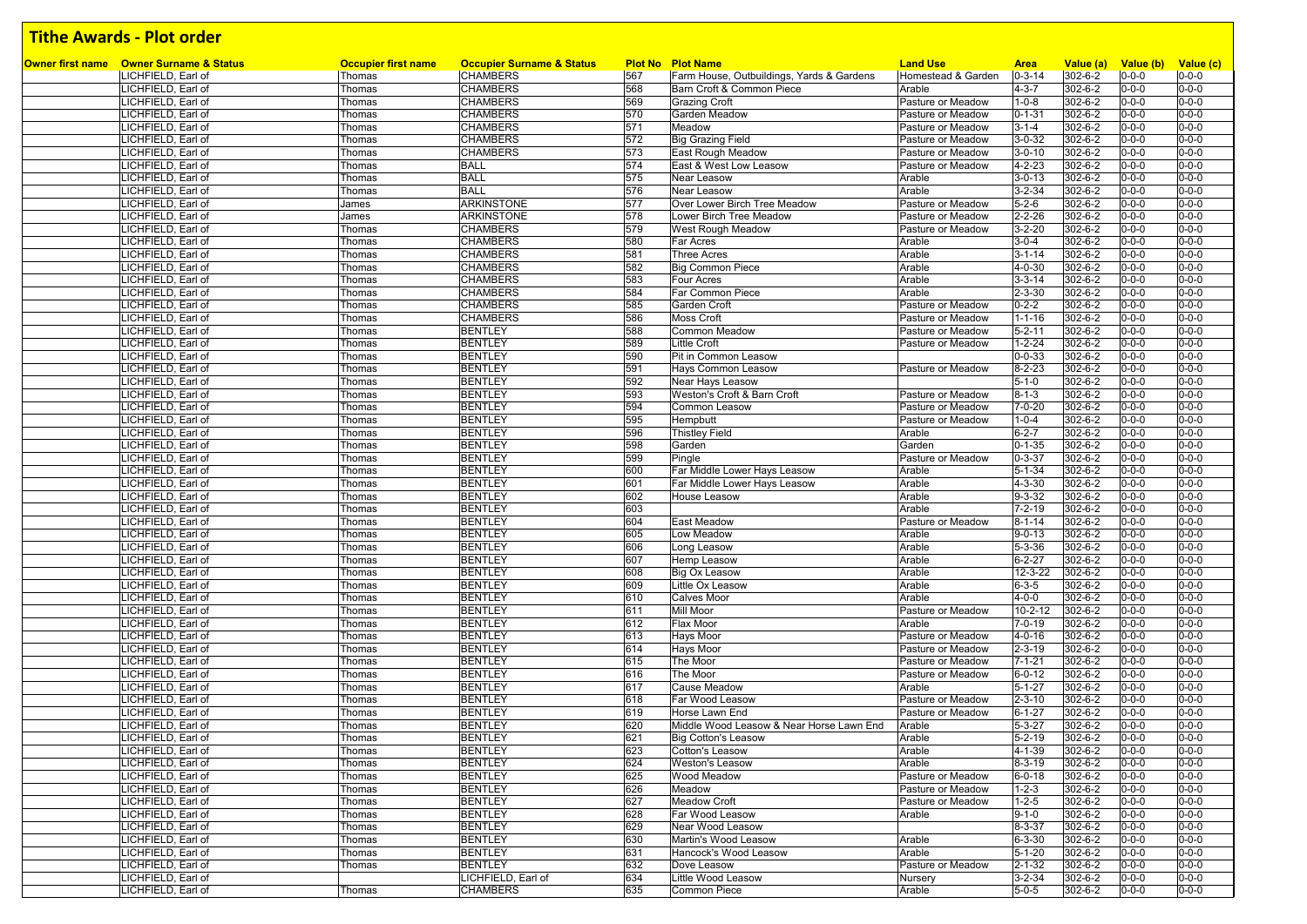|                                                               |                                      |                                                         |              |                                               | <b>Land Use</b>   |                              |                      |                            |                            |
|---------------------------------------------------------------|--------------------------------------|---------------------------------------------------------|--------------|-----------------------------------------------|-------------------|------------------------------|----------------------|----------------------------|----------------------------|
| Owner first name Owner Surname & Status<br>LICHFIELD, Earl of | <b>Occupier first name</b><br>Thomas | <b>Occupier Surname &amp; Status</b><br><b>CHAMBERS</b> | 636          | <b>Plot No Plot Name</b><br>Common Pit Leasow | Pasture or Meadow | <b>Area</b><br>$2 - 3 - 27$  | Value (a)<br>302-6-2 | Value (b) Value (c)        | $0 - 0 - 0$                |
| LICHFIELD, Earl of                                            | Thomas                               | <b>CHAMBERS</b>                                         | 637          | Pit in Common Pit Leasow                      |                   | $0 - 3 - 33$                 | 302-6-2              | $0 - 0 - 0$<br>$0 - 0 - 0$ | $0 - 0 - 0$                |
| LICHFIELD, Earl of                                            | Thomas                               | <b>CHAMBERS</b>                                         | 638          | <b>Big Wood Leasow</b>                        | Arable            | $4 - 2 - 36$                 | 302-6-2              | $0 - 0 - 0$                | $0 - 0 - 0$                |
| LICHFIELD, Earl of                                            | Thomas                               | <b>CHAMBERS</b>                                         | 639          | Martin's Leasow                               | Arable            | $4 - 0 - 6$                  | 302-6-2              | $0 - 0 - 0$                | $0 - 0 - 0$                |
| LICHFIELD, Earl of                                            | Thomas                               | <b>CHAMBERS</b>                                         | 640          | Botany Bay                                    | Pasture or Meadow | $3 - 3 - 16$                 | 302-6-2              | $0 - 0 - 0$                | $0 - 0 - 0$                |
| LICHFIELD, Earl of                                            | Thomas                               | <b>CHAMBERS</b>                                         | 641          | Long Meadow                                   | Pasture or Meadow | $2 - 3 - 14$                 | 302-6-2              | $0 - 0 - 0$                | $0 - 0 - 0$                |
| LICHFIELD, Earl of                                            | Thomas                               | <b>CHAMBERS</b>                                         | 642          | Harding's Leasow                              | Arable            | $4 - 3 - 24$                 | 302-6-2              | $0 - 0 - 0$                | $0 - 0 - 0$                |
| LICHFIELD, Earl of                                            | Thomas                               | <b>CHAMBERS</b>                                         | 643          | <b>Big Wood Leasow</b>                        | Arable            | 8-0-35                       | 302-6-2              | $0 - 0 - 0$                | $0 - 0 - 0$                |
| LICHFIELD, Earl of                                            | Thomas                               | <b>CHAMBERS</b>                                         | 644          | New Piece                                     | Arable            | $4 - 0 - 7$                  | 302-6-2              | $0 - 0 - 0$                | $0 - 0 - 0$                |
| LICHFIELD, Earl of                                            | John                                 | CARTWRIGHT, Jnr                                         | 645          | Cottage & Garden                              |                   | $0 - 1 - 14$                 | 302-6-2              | $0 - 0 - 0$                | $0 - 0 - 0$                |
| LICHFIELD, Earl of                                            | John                                 | CARTWRIGHT, Jnr                                         | 646          | Garden                                        | Garden            | $0 - 0 - 37$                 | 302-6-2              | 0-0-0                      | $0 - 0 - 0$                |
| LICHFIELD, Earl of                                            | John                                 | CARTWRIGHT, Jnr                                         | 647          | Croft                                         | Pasture or Meadow | $0 - 1 - 34$                 | 302-6-2              | $0 - 0 - 0$                | $0 - 0 - 0$                |
| LICHFIELD, Earl of                                            | John                                 | CARTWRIGHT, Jnr                                         | 648          | Meadow                                        | Pasture or Meadow | $0 - 3 - 0$                  | 302-6-2              | $0 - 0 - 0$                | $0 - 0 - 0$                |
| LICHFIELD, Earl of                                            | Thomas                               | <b>DYKE</b>                                             | 649          | Paddock                                       | Pasture or Meadow | $1 - 0 - 20$                 | 302-6-2              | $0 - 0 - 0$                | $0 - 0 - 0$                |
| LICHFIELD, Earl of                                            | Thomas                               | <b>DYKE</b>                                             | 650          | Road                                          |                   | $0 - 0 - 18$                 | 302-6-2              | $0 - 0 - 0$                | $0 - 0 - 0$                |
| LICHFIELD, Earl of                                            | Thomas                               | <b>DYKE</b>                                             | 651          | House & Garden                                |                   | $0 - 0 - 38$                 | 302-6-2              | $0 - 0 - 0$                | $0 - 0 - 0$                |
| LICHFIELD, Earl of                                            | Thomas                               | <b>DYKE</b>                                             | 652          | Meadow                                        | Pasture or Meadow | $1 - 0 - 12$                 | 302-6-2              | $0 - 0 - 0$                | $0 - 0 - 0$                |
| LICHFIELD, Earl of                                            | Thomas                               | <b>CHAMBERS</b>                                         | 653          | <b>Foster's Piece</b>                         | Pasture or Meadow | $4 - 1 - 5$                  | 302-6-2              | $0 - 0 - 0$                | $0 - 0 - 0$                |
| LICHFIELD, Earl of                                            | Thomas                               | <b>CHAMBERS</b>                                         | 654          |                                               | Arable            | $0 - 0 - 13$                 | 302-6-2              | $0 - 0 - 0$                | $0 - 0 - 0$                |
| LICHFIELD, Earl of                                            | Thomas                               | <b>CHAMBERS</b>                                         | 655          | <b>Cartwrights Meadow</b>                     | Pasture or Meadow | $2 - 0 - 39$                 | 302-6-2              | $0 - 0 - 0$                | $0 - 0 - 0$                |
| LICHFIELD, Earl of                                            | John                                 | CARTWRIGHT, Snr                                         | 656          | Meadow                                        | Pasture or Meadow | $1 - 0 - 7$                  | 302-6-2              | $0 - 0 - 0$                | $0 - 0 - 0$                |
| LICHFIELD, Earl of                                            | John                                 | CARTWRIGHT, Snr                                         | 657          | House & Garden                                |                   | $0 - 0 - 24$                 | 302-6-2              | $0 - 0 - 0$                | $0 - 0 - 0$                |
| LICHFIELD, Earl of                                            | John                                 | CARTWRIGHT, Snr                                         | 658          | Croft                                         | Pasture or Meadow | $0 - 1 - 2$                  | 302-6-2              | $0 - 0 - 0$                | $0 - 0 - 0$                |
| LICHFIELD, Earl of                                            | John                                 | <b>HUMPHREY</b>                                         | 665          | <b>Far Croft</b>                              | Pasture or Meadow | $1 - 0 - 36$                 | 302-6-2              | $0 - 0 - 0$                | $0 - 0 - 0$                |
| LICHFIELD, Earl of                                            | John                                 | <b>HUMPHREY</b>                                         | 666          | Far Croft                                     | Arable            | $0 - 1 - 13$                 | 302-6-2              | $0 - 0 - 0$                | $0 - 0 - 0$                |
| LICHFIELD, Earl of                                            | John                                 | <b>HUMPHREY</b>                                         | 667          | <b>Near Croft</b>                             | Arable            | $1 - 0 - 7$                  | 302-6-2              | 0-0-0                      | $0 - 0 - 0$                |
| LICHFIELD, Earl of                                            | John                                 | CARTWRIGHT, Snr                                         | 668          | <b>Little Piece</b>                           | Pasture or Meadow | $0 - 3 - 36$                 | 302-6-2              | $0 - 0 - 0$                | $0 - 0 - 0$                |
| LICHFIELD, Earl of                                            | John                                 | CARTWRIGHT, Snr                                         | 669          | <b>Big Piece</b>                              | Arable            | $0 - 3 - 31$                 | 302-6-2              | $0 - 0 - 0$                | $0 - 0 - 0$                |
| LICHFIELD, Earl of                                            | John                                 | CARTWRIGHT, Snr                                         | 670          | <b>Big Piece</b>                              | Arable            | $0 - 2 - 7$                  | 302-6-2              | $0 - 0 - 0$                | $0 - 0 - 0$                |
| LICHFIELD, Earl of                                            | John                                 | CARTWRIGHT, Snr                                         | 671          | <b>Big Piece</b>                              | Arable            | $0 - 2 - 13$                 | 302-6-2              | $0 - 0 - 0$                | $0 - 0 - 0$                |
| LICHFIELD, Earl of<br>LICHFIELD, Earl of                      | Thomas                               | <b>BENTLEY</b>                                          | 697<br>728   | Orchard                                       | Orchard           | $0 - 3 - 29$                 | 302-6-2              | $0 - 0 - 0$<br>$0 - 0 - 0$ | $0 - 0 - 0$<br>$0 - 0 - 0$ |
|                                                               | Thomas                               | <b>ROGERS</b><br><b>ROGERS</b>                          | 729          | <b>Well Leasow</b>                            | Pasture or Meadow | $1 - 1 - 36$                 | 302-6-2<br>302-6-2   | $0 - 0 - 0$                | $0 - 0 - 0$                |
| LICHFIELD, Earl of<br>LICHFIELD, Earl of                      | Thomas<br>Thomas                     | <b>ROGERS</b>                                           | 730          | Long Leasow<br>Little Leasow                  | Arable<br>Arable  | $2 - 2 - 15$<br>$1 - 3 - 16$ | 302-6-2              | $0 - 0 - 0$                | $0 - 0 - 0$                |
| LICHFIELD, Earl of                                            | Thomas                               | <b>ROGERS</b>                                           | 731          | <b>Brick Kiln Leasow</b>                      | Arable            | $4 - 2 - 4$                  | 302-6-2              | $0 - 0 - 0$                | $0 - 0 - 0$                |
| LICHFIELD, Earl of                                            | Walter                               | <b>BRINDLEY</b>                                         | 877          | Pit in Rye Croft                              |                   | $0 - 0 - 26$                 | 302-6-2              | $0 - 0 - 0$                | $0 - 0 - 0$                |
| LICHFIELD, Earl of                                            | Walter                               | <b>BRINDLEY</b>                                         | 878          | Rye Croft                                     | Pasture or Meadow | $6 - 2 - 20$                 | 302-6-2              | $0 - 0 - 0$                | $0 - 0 - 0$                |
| LICHFIELD, Earl of                                            | Walter                               | <b>BRINDLEY</b>                                         | 879          | <b>Rye Croft</b>                              | Arable            | $5 - 2 - 7$                  | 302-6-2              | $0 - 0 - 0$                | $0 - 0 - 0$                |
| LICHFIELD, Earl of                                            | Walter                               | <b>BRINDLEY</b>                                         | 880          | Rye Croft                                     | Pasture or Meadow | $3 - 2 - 22$                 | 302-6-2              | $0 - 0 - 0$                | $0 - 0 - 0$                |
| LICHFIELD, Earl of                                            | Walter                               | <b>BRINDLEY</b>                                         | 881          | Croft                                         | Arable            | $0 - 1 - 35$                 | 302-6-2              | $0 - 0 - 0$                | $0 - 0 - 0$                |
| LICHFIELD, Earl of                                            | Walter                               | <b>BRINDLEY</b>                                         | 882          | Croft                                         | Pasture or Meadow | $1 - 0 - 21$                 | 302-6-2              | 0-0-0                      | $0 - 0 - 0$                |
| LICHFIELD, Earl of                                            | Walter                               | <b>BRINDLEY</b>                                         | 883          | House & Rickyard                              |                   | $0 - 2 - 0$                  | 302-6-2              | 0-0-0                      | $0 - 0 - 0$                |
| LICHFIELD, Earl of                                            | Walter                               | <b>BRINDLEY</b>                                         | 884          | Garden                                        | Garden            | $0 - 2 - 22$                 | 302-6-2              | 0-0-0                      | $0 - 0 - 0$                |
| LICHFIELD, Earl of                                            | Walter                               | <b>BRINDLEY</b>                                         | 885          | Orchard                                       | Orchard           | $0 - 3 - 0$                  | 302-6-2              | $0 - 0 - 0$                | $0 - 0 - 0$                |
| LICHFIELD, Earl of                                            | Walter                               | <b>BRINDLEY</b>                                         | 886          | <b>Butt Field</b>                             | Arable            | $15 - 2 - 8$                 | 302-6-2              | $0 - 0 - 0$                | $0 - 0 - 0$                |
| LICHFIELD, Earl of                                            | Walter                               | <b>BRINDLEY</b>                                         | 890          | Moor End Croft                                | Arable            | $8 - 0 - 12$                 | 302-6-2              | $0 - 0 - 0$                | $0 - 0 - 0$                |
| LICHFIELD, Earl of                                            | William                              | <b>SIMKIN</b>                                           | 104 a        | Pit In Great Ram's Bed                        |                   | $0 - 1 - 5$                  | 302-6-2              | $0 - 0 - 0$                | $0 - 0 - 0$                |
| LICHFIELD, Earl of                                            | William                              | <b>SIMKIN</b>                                           | 107a         | Pit in Little Cote Leasow                     |                   | $0 - 6 - 2$                  | 302-6-2              | $0 - 0 - 0$                | $0 - 0 - 0$                |
| LICHFIELD, Earl of                                            | William                              | <b>SIMKIN</b>                                           | 109a         | Pit in Great Leasow                           |                   | $0 - 1 - 27$                 | 302-6-2              | $0 - 0 - 0$                | $0 - 0 - 0$                |
| LICHFIELD, Earl of                                            | William                              | <b>SIMKIN</b>                                           | 110a         | Pit in Long Hedland                           |                   | $0 - 0 - 38$                 | 302-6-2              | $0 - 0 - 0$                | $0 - 0 - 0$                |
| LICHFIELD, Earl of                                            | William                              | <b>SIMKIN</b>                                           | 111a         | Barn Yard & Pit in Barn Leasow                |                   | $0 - 1 - 24$                 | 302-6-2              | $0 - 0 - 0$                | $0 - 0 - 0$                |
| LICHFIELD, Earl of                                            | William                              | <b>SIMKIN</b>                                           | 114a         | Pit in Far Great Leasow                       |                   | $0 - 1 - 11$                 | 302-6-2              | $0 - 0 - 0$                | $0 - 0 - 0$                |
| LICHFIELD, Earl of                                            | Thomas                               | <b>ROGERS</b>                                           | 11a          | Garden                                        |                   | $0 - 1 - 5$                  | 302-6-2              | $0 - 0 - 0$                | $0 - 0 - 0$                |
| LICHFIELD, Earl of                                            | William                              | <b>BELLINGHAM</b>                                       | 132a         | Pit in House Croft                            |                   | $0 - 1 - 0$                  | 302-6-2              | $0 - 0 - 0$                | $0 - 0 - 0$                |
| LICHFIELD, Earl of                                            | Benjamin                             | <b>BLACKBAND</b>                                        | 158a         | House & Garden                                |                   | $0 - 0 - 5$                  | 302-6-2              | $0 - 0 - 0$                | $0 - 0 - 0$                |
| LICHFIELD, Earl of<br>LICHFIELD, Earl of                      | Mary                                 | SHEPHARD<br><b>LONGSHAW</b>                             | 163a         | Pit in Over Dunn's Leasow                     |                   | $0 - 0 - 29$                 | 302-6-2              | $0 - 0 - 0$                | $0 - 0 - 0$<br>$0 - 0 - 0$ |
|                                                               | Joseph<br>John                       |                                                         | 182a<br>219a | Pit in Great Leasow<br>The Wood               | Pasture or Meadow | $0 - 0 - 28$<br>$2 - 2 - 32$ | 302-6-2<br>302-6-2   | $0 - 0 - 0$<br>$0 - 0 - 0$ | $0 - 0 - 0$                |
| LICHFIELD, Earl of<br>LICHFIELD, Earl of                      | John                                 | PEARSON<br><b>HIGGINS</b>                               | 21a          | Pit in Upper Hall Piece                       |                   | $0 - 2 - 0$                  | $0 - 0 - 0$          | $0 - 0 - 0$                | $0 - 0 - 0$                |
| LICHFIELD, Earl of                                            | John                                 | <b>PEARSON</b>                                          | 220a         | Cote Leasow                                   | Pasture or Meadow | $1 - 0 - 17$                 | 302-6-2              | $0 - 0 - 0$                | $0 - 0 - 0$                |
| LICHFIELD, Earl of                                            | John                                 | <b>PEARSON</b>                                          | 228a         | Pit in Big Common Piece                       |                   | $0 - 0 - 36$                 | 302-6-2              | $0 - 0 - 0$                | $0 - 0 - 0$                |
| LICHFIELD, Earl of                                            | John                                 | <b>HIGGINS</b>                                          | 22a          | Pit In Julian's Orchard                       |                   | $0 - 1 - 20$                 | $0 - 0 - 0$          | $0 - 0 - 0$                | $0 - 0 - 0$                |
| LICHFIELD, Earl of                                            | John                                 | <b>HIGGINS</b>                                          | 23a          | Road in Part of Horse Pasture                 |                   | $0 - 1 - 20$                 | $0 - 0 - 0$          | $0 - 0 - 0$                | $0 - 0 - 0$                |
| LICHFIELD, Earl of                                            | Edward                               | <b>BLAKEMAN</b>                                         | 240a         | Pit in Broad Leasow                           |                   | $0 - 1 - 10$                 | 302-6-2              | $0 - 0 - 0$                | $0 - 0 - 0$                |
| LICHFIELD, Earl of                                            | Edward                               | <b>BLAKEMAN</b>                                         | 251a         | Pit in the Orchard Leasow                     |                   | $0 - 2 - 22$                 | 302-6-2              | $0 - 0 - 0$                | $0 - 0 - 0$                |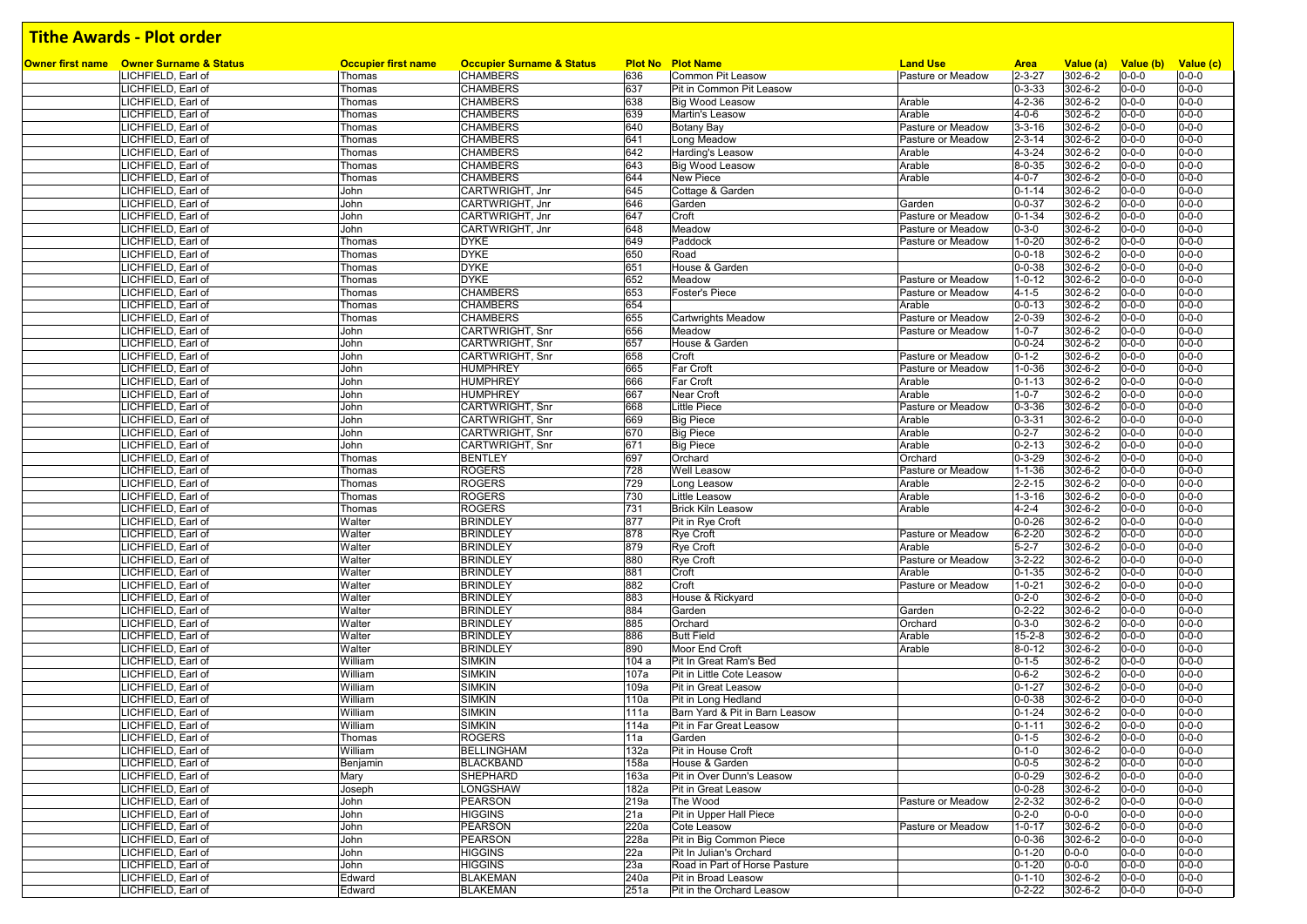|                | Owner first name Owner Surname & Status | <b>Occupier first name</b> | <b>Occupier Surname &amp; Status</b> |                 | <b>Plot No Plot Name</b>                     | <b>Land Use</b>    | <b>Area</b>  | Value (a)     | Value (b)   | Value (c)   |
|----------------|-----------------------------------------|----------------------------|--------------------------------------|-----------------|----------------------------------------------|--------------------|--------------|---------------|-------------|-------------|
|                | LICHFIELD, Earl of                      | Edward                     | <b>BLAKEMAN</b>                      | 254a            | Pit in Near Black Birch                      |                    | $0 - 1 - 30$ | 302-6-2       | $0 - 0 - 0$ | $0 - 0 - 0$ |
|                | LICHFIELD, Earl of                      | John                       | <b>HIGGINS</b>                       | 26a             | Pit in Horse Croft                           |                    | $0 - 0 - 32$ | $0 - 0 - 0$   | $0 - 0 - 0$ | $0 - 0 - 0$ |
|                | LICHFIELD, Earl of                      | Thomas                     | <b>ROBINSON</b>                      | 276a            | Pit                                          |                    | $0 - 1 - 11$ | 302-6-2       | $0 - 0 - 0$ | $0 - 0 - 0$ |
|                | LICHFIELD, Earl of                      | Thomas                     | <b>ROBINSON</b>                      | 280a            | Pit in Upper Eccleshall Way                  |                    | $0 - 0 - 34$ | 302-6-2       | $0 - 0 - 0$ | $0 - 0 - 0$ |
|                | LICHFIELD, Earl of                      | John                       | <b>HIGGINS</b>                       | 36a             | Pit in Little Mill Meadow                    |                    | $0 - 1 - 0$  | $0 - 0 - 0$   | $0 - 0 - 0$ | $0 - 0 - 0$ |
|                | LICHFIELD, Earl of                      | John                       | <b>HIGGINS</b>                       | 36 <sub>b</sub> | Road in Little Mill Meadow                   |                    | $0 - 0 - 30$ | $0 - 0 - 0$   | $0 - 0 - 0$ | $0 - 0 - 0$ |
|                | LICHFIELD, Earl of                      | John                       | <b>PENSON</b>                        | 420a            | Part of Coppice End                          | Pasture or Meadow  | $1 - 1 - 4$  | 302-6-2       | $0 - 0 - 0$ | $0 - 0 - 0$ |
|                | LICHFIELD, Earl of                      | John                       | PENSON                               | 420b            | Road in Coppice End                          |                    | $0 - 0 - 26$ | 302-6-2       | $0 - 0 - 0$ | $0 - 0 - 0$ |
|                | LICHFIELD, Earl of                      | Thomas                     | <b>SKELLNOR</b>                      | 436a            | Pit In Great Banky Leasow                    |                    | $0 - 2 - 0$  | 302-6-2       | $0 - 0 - 0$ | $0 - 0 - 0$ |
|                | ICHFIELD, Earl of                       | Thomas                     | <b>SKELLNOR</b>                      | 437a            | Pit in Far Moor Leasow                       |                    | $0 - 1 - 24$ | $302 - 6 - 2$ | $0 - 0 - 0$ | $0 - 0 - 0$ |
|                | LICHFIELD, Earl of                      | John                       | <b>HIGGINS</b>                       | 44a             | Road in Calves Leasow & Well Leasow          |                    | $0 - 2 - 6$  | $0 - 0 - 0$   | $0 - 0 - 0$ | $0 - 0 - 0$ |
|                | LICHFIELD, Earl of                      | James                      | <b>ARKINSTONE</b>                    | 458a            | Pit in Barn Leasow                           |                    | $0 - 0 - 34$ | $302 - 6 - 2$ | $0 - 0 - 0$ | $0 - 0 - 0$ |
|                | LICHFIELD, Earl of                      |                            | LICHFIELD, Earl of                   | 47a             | New Piece                                    | Wood               | 26-0-26      | 302-6-2       | $0 - 0 - 0$ | $0 - 0 - 0$ |
|                | LICHFIELD, Earl of                      | Thomas                     | <b>ROGERS</b>                        | 4a              | Pit in Kitchen Leasow                        |                    | $0 - 0 - 28$ | 302-6-2       | $0 - 0 - 0$ | $0 - 0 - 0$ |
|                | LICHFIELD, Earl of                      | John                       | LEESE                                | 535a            | Road                                         |                    | $0 - 0 - 9$  | 302-6-2       | $0 - 0 - 0$ | $0 - 0 - 0$ |
|                | LICHFIELD, Earl of                      | Thomas                     | <b>ROBINSON</b>                      | 559a            | Occupation Road                              |                    | $0 - 1 - 27$ | 302-6-2       | $0 - 0 - 0$ | $0 - 0 - 0$ |
|                | LICHFIELD, Earl of                      | Thomas                     | <b>BENTLEY</b>                       | 591a            | Pit in Hays Common Leasow                    |                    | $1 - 0 - 22$ | 302-6-2       | $0 - 0 - 0$ | $0 - 0 - 0$ |
|                | ICHFIELD, Earl of                       | Thomas                     | <b>BENTLEY</b>                       | 592a            | Pit in Near Hays Leasow                      |                    | $0 - 1 - 10$ | 302-6-2       | $0 - 0 - 0$ | $0 - 0 - 0$ |
|                | LICHFIELD, Earl of                      | Thomas                     | <b>BENTLEY</b>                       | 597a            | Pit in Orchard                               |                    | $0 - 0 - 25$ | 302-6-2       | $0 - 0 - 0$ | $0 - 0 - 0$ |
|                | LICHFIELD, Earl of                      | Thomas                     | <b>BENTLEY</b>                       | 598a            | Farmhouse, Office, Fold Yard & Garden        | Homestead & Garden | $1 - 1 - 20$ | 302-6-2       | $0 - 0 - 0$ | $0 - 0 - 0$ |
|                | ICHFIELD, Earl of                       | Thomas                     | <b>BENTLEY</b>                       | 598b            | <b>Stack Yard</b>                            |                    | $0 - 2 - 13$ | 302-6-2       | $0 - 0 - 0$ | $0 - 0 - 0$ |
|                | LICHFIELD, Earl of                      |                            | LICHFIELD, Earl of                   | 59a             | Plantation                                   | Plantation         | $3 - 1 - 1$  | 302-6-2       | $0 - 0 - 0$ | $0 - 0 - 0$ |
|                | LICHFIELD, Earl of                      | Thomas                     | <b>BENTLEY</b>                       | 606a            | Pit in Long Leasow                           |                    | $0 - 1 - 10$ | $302 - 6 - 2$ | $0 - 0 - 0$ | $0 - 0 - 0$ |
|                | LICHFIELD, Earl of                      | John                       | <b>HIGGINS</b>                       | 60a             | Road in Coppice Leasow                       |                    | $0 - 1 - 20$ | $0 - 0 - 0$   | $0 - 0 - 0$ | $0 - 0 - 0$ |
|                | LICHFIELD, Earl of                      | John                       | <b>HIGGINS</b>                       | 60b             | Pit in Coppice Leasow                        |                    | $0 - 0 - 32$ | $0 - 0 - 0$   | $0 - 0 - 0$ | $0 - 0 - 0$ |
|                | LICHFIELD, Earl of                      | Thomas                     | <b>BENTLEY</b>                       | 617a            | Pit in Cause Meadow                          |                    | $0 - 1 - 12$ | 302-6-2       | $0 - 0 - 0$ | $0 - 0 - 0$ |
|                | LICHFIELD, Earl of                      | Thomas                     | <b>BENTLEY</b>                       | 628a            | Pit in Far Wood Leasow                       | Arable             | $0 - 0 - 30$ | 302-6-2       | $0 - 0 - 0$ | $0 - 0 - 0$ |
|                | LICHFIELD, Earl of                      | John                       | <b>HIGGINS</b>                       | 63а             | Road in Deep Meadow, Calves Croft & The Bank |                    | $0 - 0 - 37$ | $0 - 0 - 0$   | $0 - 0 - 0$ | $0 - 0 - 0$ |
|                | LICHFIELD, Earl of                      | William                    | <b>SIMKIN</b>                        | 95a             | Pit in Upper Dunn's Leasow                   |                    | $0 - 1 - 10$ | $302 - 6 - 2$ | $0 - 0 - 0$ | $0 - 0 - 0$ |
|                | LICHFIELD, Earl of                      | William                    | <b>SIMKIN</b>                        | 97a             | Pit in The Moor                              |                    | $0 - 0 - 38$ | 302-6-2       | $0 - 0 - 0$ | $0 - 0 - 0$ |
|                | LILLESHALL COMPANY                      | Mary                       | <b>WHITTINGHAM</b>                   | 2244            | Yard & Pig Stye                              |                    | $0 - 0 - 13$ | $0 - 0 - 0$   | $0 - 0 - 0$ | $0 - 0 - 0$ |
|                | LILLESHALL COMPANY                      |                            | <b>LILLESHALL COMPANY</b>            | 2245            | Coal Wharf & Basin House etc                 |                    | $0 - 1 - 1$  | $0 - 0 - 0$   | $0 - 0 - 0$ | $0 - 0 - 0$ |
|                | LILLESHALL COMPANY                      | Mary                       | WHITTINGHAM                          | 2246            | Potatoe Garden                               |                    | $0 - 3 - 14$ | $0 - 0 - 0$   | $0 - 0 - 0$ | $0 - 0 - 0$ |
| John           | LIVERSAGE                               | Samuel                     | <b>MEESON</b>                        | 944             | Barn etc                                     |                    | $0 - 0 - 11$ | $2 - 5 - 3$   | $0 - 0 - 0$ | $0 - 0 - 0$ |
| John           | LIVERSAGE                               | Samuel                     | <b>MEESON</b>                        | 945             | Croft                                        | Pasture or Meadow  | $0 - 3 - 11$ | $2 - 5 - 3$   | $0 - 0 - 0$ | $0 - 0 - 0$ |
| John           | LIVERSAGE                               | Samuel                     | <b>MEESON</b>                        | 946             | House Garden & Outbuildings                  |                    | $0 - 1 - 10$ | $2 - 5 - 3$   | $0 - 0 - 0$ | $0 - 0 - 0$ |
| John           | LIVERSAGE                               | Samuel                     | <b>MEESON</b>                        | 947             | Croft                                        | Pasture or Meadow  | $1 - 0 - 30$ | $2 - 5 - 3$   | $0 - 0 - 0$ | $0 - 0 - 0$ |
| John           | LIVERSAGE                               | Samuel                     | <b>MEESON</b>                        | 951             | Croft                                        | Pasture or Meadow  | $1 - 1 - 26$ | $2 - 5 - 3$   | $0 - 0 - 0$ | $0 - 0 - 0$ |
| John           | LIVERSAGE                               | Samuel                     | <b>MEESON</b>                        | 1022            | Barn & Stables etc                           |                    | $0 - 0 - 38$ | $2 - 5 - 3$   | $0 - 0 - 0$ | $0 - 0 - 0$ |
| John           | LIVERSAGE                               | Joseph                     | <b>EVANS</b>                         | 1023            | House & Garden                               |                    | $0 - 1 - 16$ | $2 - 5 - 3$   | $0 - 0 - 0$ | $0 - 0 - 0$ |
| John           | LIVERSAGE                               | Samuel                     | <b>MEESON</b>                        | 1024            | Croft                                        | Arable             | $0 - 2 - 25$ | $2 - 5 - 3$   | $0 - 0 - 0$ | $0 - 0 - 0$ |
| John           | LIVERSAGE                               | Samuel                     | <b>MEESON</b>                        | 1025            | Little Meadow                                | Pasture or Meadow  | $2 - 1 - 30$ | $2 - 5 - 3$   | $0 - 0 - 0$ | $0 - 0 - 0$ |
| John           | LIVERSAGE                               | Samuel                     | <b>MEESON</b>                        | 1026            | Clover Field                                 | Pasture or Meadow  | $4 - 2 - 26$ | $2 - 5 - 3$   | $0 - 0 - 0$ | $0 - 0 - 0$ |
| John           | LIVERSAGE                               | Samuel                     | <b>MEESON</b>                        | 1029            | Hasty                                        | Pasture or Meadow  | $5 - 2 - 15$ | $2 - 5 - 3$   | $0 - 0 - 0$ | $0 - 0 - 0$ |
| John           | LIVERSAGE                               | Samuel                     | <b>MEESON</b>                        | 1056            | New Piece                                    | Pasture or Meadow  | $2 - 0 - 12$ | $2 - 5 - 3$   | $0 - 0 - 0$ | $0 - 0 - 0$ |
| John           | LIVERSAGE                               | Samuel                     | <b>MEESON</b>                        | 1116            | <b>Bridge Meadow</b>                         | Pasture or Meadow  | $2 - 1 - 26$ | $2 - 5 - 3$   | $0 - 0 - 0$ | $0 - 0 - 0$ |
| John           | LIVERSAGE                               | William                    | <b>LOCKETT</b>                       | 1179            | House & Garden                               |                    | $0 - 0 - 8$  | $2 - 5 - 3$   | $0 - 0 - 0$ | $0 - 0 - 0$ |
| John           | LIVERSAGE                               | Samuel                     | <b>MEESON</b>                        | 1242            | <b>Bakers Croft</b>                          | Pasture or Meadow  | $1 - 2 - 35$ | $2 - 5 - 3$   | $0 - 0 - 0$ | $0 - 0 - 0$ |
| John           | LIVERSAGE                               | Samuel                     | <b>MEESON</b>                        | 1252            | The Willow                                   |                    | $2 - 1 - 0$  | $2 - 5 - 3$   | $0 - 0 - 0$ | $0 - 0 - 0$ |
| Anthony        | LOCKLEY                                 | Anthony                    | <b>LOCKLEY</b>                       | 3206            | Garden                                       |                    | $0 - 0 - 14$ | $0 - 0 - 0$   | $0 - 0 - 0$ | $0 - 0 - 0$ |
| Anthony        | LOCKLEY                                 | Anthony                    | <b>LOCKLEY</b>                       | 3210            | House                                        |                    | $0 - 0 - 1$  | $0 - 0 - 0$   | $0 - 0 - 0$ | $0 - 0 - 0$ |
| James          | LOCKLEY                                 | James                      | <b>LOCKLEY</b>                       | a3233           | House & Garden                               |                    | $0 - 1 - 28$ | $0 - 0 - 0$   | $0 - 0 - 0$ | $0 - 0 - 0$ |
| Richard        | <b>OCKLEY</b>                           | Richard                    | <b>LOCKLEY</b>                       | 3209            | House & Garden                               |                    | $0 - 0 - 24$ | $0 - 0 - 0$   | $0 - 0 - 0$ | $0 - 0 - 0$ |
| <b>Richard</b> | LOCKLEY                                 | <b>Richard</b>             | <b>LOCKLEY</b>                       | 3212            | Garden                                       |                    | $0 - 0 - 26$ | $0 - 0 - 0$   | $0 - 0 - 0$ | $0 - 0 - 0$ |
| William        | <b>LOCKLEY</b>                          | William                    | <b>LOCKLEY</b>                       | 3202            | House & Garden                               |                    | $0 - 1 - 14$ | $0 - 0 - 0$   | $0 - 0 - 0$ | $0 - 0 - 0$ |
| Michael        | LOVATT                                  | John                       | <b>PATRICK</b>                       | 1405            | The Moor                                     | Pasture or Meadow  | $3 - 0 - 15$ | $5 - 14 - 4$  | $0 - 0 - 0$ | $0 - 0 - 0$ |
| Michael        | LOVATT                                  | William                    | <b>LOMAS</b>                         | 1406            | The Moor                                     | Pasture or Meadow  | $5 - 1 - 33$ | $5 - 14 - 4$  | $0 - 0 - 0$ | $0 - 0 - 0$ |
| Michael        | LOVATT                                  | William                    | <b>LOMAS</b>                         | 1407            | <b>New Meadow</b>                            | Pasture or Meadow  | $5 - 1 - 33$ | $5 - 14 - 4$  | $0 - 0 - 0$ | $0 - 0 - 0$ |
| Michael        | LOVATT                                  | William                    | <b>LOMAS</b>                         | 1408            | Part of New Meadow                           | Pasture or Meadow  | $0 - 0 - 13$ | $5 - 14 - 4$  | $0 - 0 - 0$ | $0 - 0 - 0$ |
| Michael        | LOVATT                                  | William                    | <b>LOMAS</b>                         | 1409            | Part of New Meadow                           | Pasture or Meadow  | $0 - 0 - 9$  | $5 - 14 - 4$  | $0 - 0 - 0$ | $0 - 0 - 0$ |
| Michael        | LOVATT                                  | William                    | <b>LOMAS</b>                         | 1413            | Part of Wind Mill Bank                       | Pasture or Meadow  | $0 - 3 - 16$ | $5 - 14 - 4$  | $0 - 0 - 0$ | $0 - 0 - 0$ |
| Michael        | LOVATT                                  | William                    | <b>LOMAS</b>                         | 1414            | Wind Mill Bank                               | Arable             | $5 - 0 - 18$ | $5 - 14 - 4$  | $0 - 0 - 0$ | $0 - 0 - 0$ |
| Michael        | LOVATT                                  | William                    | <b>LOMAS</b>                         | 1415            | Far Broomhurst                               | Arable             | $2 - 3 - 25$ | $5 - 14 - 4$  | $0 - 0 - 0$ | $0 - 0 - 0$ |
| Michael        | LOVATT                                  | John                       | <b>PATRICK</b>                       | 1416            | Far Broomhurst                               | Arable             | $2 - 0 - 0$  | $5 - 14 - 4$  | $0 - 0 - 0$ | $0 - 0 - 0$ |
| Michael        | LOVATT                                  | William                    | <b>LOMAS</b>                         | 1509            | New Ditch                                    | Arable             | $5 - 3 - 18$ | $5 - 14 - 4$  | $0 - 0 - 0$ | $0 - 0 - 0$ |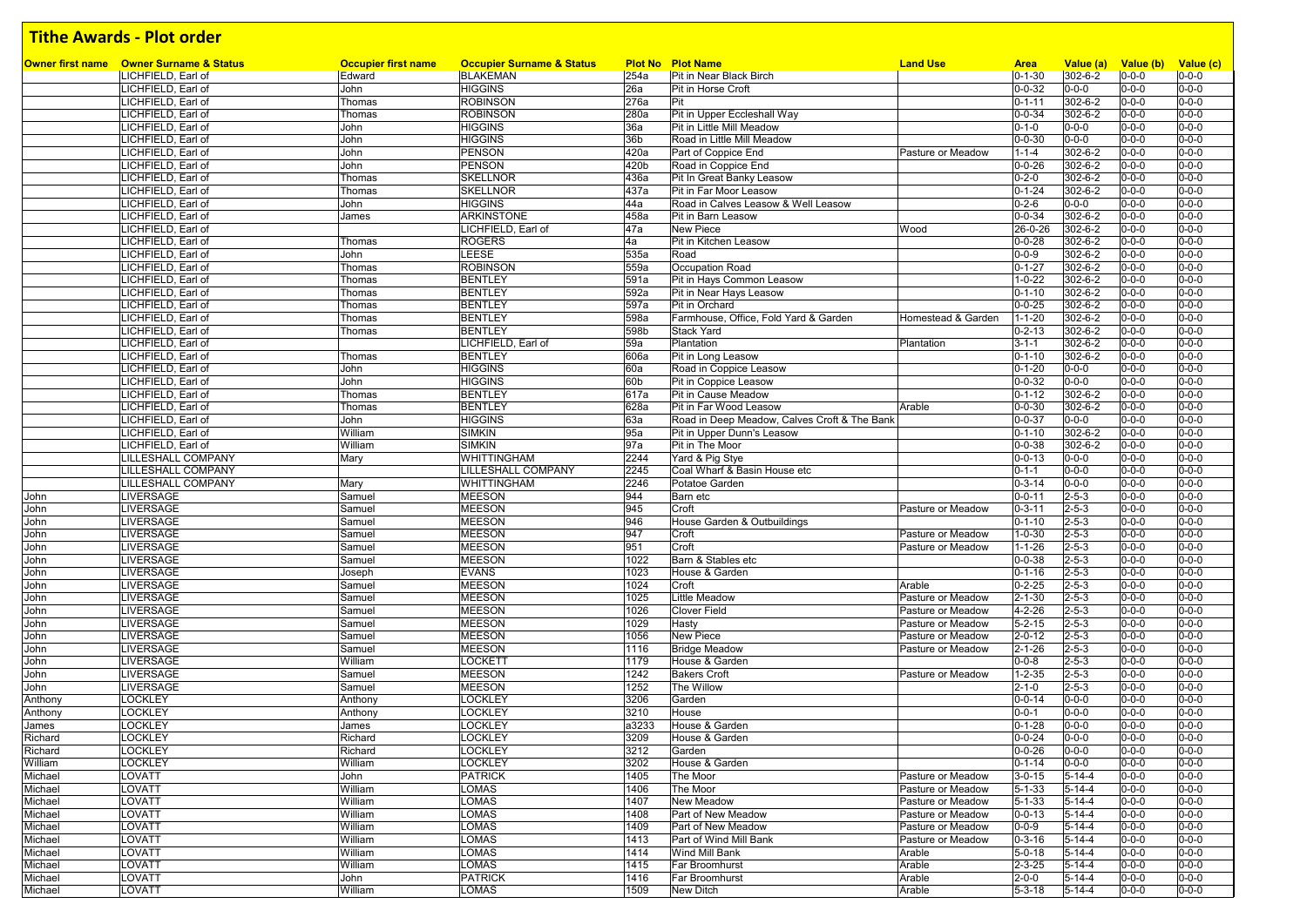|           | <b>Owner first name</b> Owner Surname & Status | <b>Occupier first name</b> | <b>Occupier Surname &amp; Status</b> |      | <b>Plot No Plot Name</b>     | <b>Land Use</b>   | <b>Area</b>  | Value (a)    | Value (b) Value (c) |             |
|-----------|------------------------------------------------|----------------------------|--------------------------------------|------|------------------------------|-------------------|--------------|--------------|---------------------|-------------|
| Benjamin  | LOWE                                           | Ezekiel                    | <b>BUTLER</b>                        | 2250 | Part of Old House Croft      | Pasture or Meadow | $2 - 1 - 10$ | $0 - 0 - 0$  | $0 - 0 - 0$         | $0 - 0 - 0$ |
| Elizabeth | LOWE                                           |                            | <b>TAYLOR</b>                        | 1265 | Garden                       |                   | $1 - 0 - 26$ | $0 - 8 - 3$  | $0 - 0 - 0$         | $0 - 0 - 0$ |
| Sarah     | LOWE                                           | James                      | <b>LINDOP</b>                        | 1172 | Garden                       |                   | $0 - 0 - 11$ | $0 - 9 - 0$  | $0 - 0 - 0$         | $0 - 0 - 0$ |
| Sarah     | LOWE                                           | Mary                       | <b>PLANT</b>                         | 1180 | Garden                       |                   | $0 - 0 - 11$ | $0 - 9 - 0$  | $0 - 0 - 0$         | $0 - 0 - 0$ |
| Sarah     | LOWE                                           | Mary                       | <b>PLANT</b>                         | 1181 | House                        |                   | $0 - 0 - 4$  | $0 - 9 - 0$  | $0 - 0 - 0$         | $0 - 0 - 0$ |
| Sarah     | LOWE                                           | James                      | <b>LINDOP</b>                        | 1182 | House                        |                   | $0 - 0 - 3$  | $0 - 9 - 0$  | $0 - 0 - 0$         | $0 - 0 - 0$ |
| Sarah     | LOWE                                           | Thomas                     | <b>PARTON</b>                        | 1183 | House & Garden               |                   | $0 - 0 - 7$  | $0 - 9 - 0$  | $0 - 0 - 0$         | $0 - 0 - 0$ |
| Sarah     | LOWE                                           | Sarah                      | LOWE                                 | 1216 | House Barn & Garden          |                   | $0 - 2 - 0$  | $0 - 9 - 0$  | $0 - 0 - 0$         | $0 - 0 - 0$ |
| Benjamin  | LOWE<br>Trustees of                            | Jasper                     | <b>DYKE</b>                          | 1175 | Cottage & Garden             |                   | $0 - 0 - 3$  | $4 - 16 - 1$ | $0 - 0 - 0$         | $0 - 0 - 0$ |
| Benjamin  | LOWE<br>Trustees of                            | John                       | SUTTON                               | 1176 | Cottage & Garden             |                   | $0 - 0 - 9$  | $4 - 16 - 1$ | $0 - 0 - 0$         | $0 - 0 - 0$ |
| Benjamin  | LOWE<br>Trustees of                            | Ezekiel                    | <b>BUTLER</b>                        | 1267 | Little Willow                | Arable            | $1 - 0 - 0$  | $4 - 16 - 1$ | $0 - 0 - 0$         | $0 - 0 - 0$ |
| Benjamin  | LOWE<br>Trustees of                            | Ezekiel                    | <b>BUTLER</b>                        | 1340 | Part of a Meadow             | Pasture or Meadow | $0 - 1 - 27$ | $4 - 16 - 1$ | $0 - 0 - 0$         | $0 - 0 - 0$ |
| Benjamin  | LOWE<br>Trustees of                            | Ezekiel                    | <b>BUTLER</b>                        | 1399 | The Willow                   | Pasture or Meadow | 4-0-32       | $4 - 16 - 1$ | $0 - 0 - 0$         | $0 - 0 - 0$ |
| Benjamin  | LOWE<br>Trustees of                            | Ezekiel                    | <b>BUTLER</b>                        | 1400 | Garden                       | Garden            | $0 - 0 - 23$ | $4 - 16 - 1$ | $0 - 0 - 0$         | $0 - 0 - 0$ |
| Benjamin  | LOWE<br>Trustees of                            | Ezekiel                    | <b>BUTLER</b>                        | 1401 | House & Barn                 |                   | $0 - 1 - 4$  | $4 - 16 - 1$ | $0 - 0 - 0$         | $0 - 0 - 0$ |
| Benjamin  | LOWE<br>Trustees of                            | Ezekiel                    | <b>BUTLER</b>                        | 2376 | Old Cowley                   | Arable            | $3 - 0 - 25$ | $4 - 16 - 1$ | $0 - 0 - 0$         | $0 - 0 - 0$ |
| Benjamin  | LOWE<br>Trustees of                            | Ezekiel                    | <b>BUTLER</b>                        | 2377 | Old Cowley                   | Arable            | $5 - 3 - 30$ | $4 - 16 - 1$ | $0 - 0 - 0$         | $0 - 0 - 0$ |
| Benjamin  | LOWE, Trustees of the Late                     | Jane                       | <b>BARNETT</b>                       | 2199 | Croft                        | Pasture or Meadow | $0 - 3 - 38$ | $0 - 0 - 0$  | $0 - 0 - 0$         | $0 - 0 - 0$ |
| Benjamin  | LOWE, Trustees of the Late                     | Jane                       | <b>BARNETT</b>                       | 2204 | Croft                        | Pasture or Meadow | $0 - 1 - 5$  | $0 - 0 - 0$  | $0 - 0 - 0$         | $0 - 0 - 0$ |
| Benjamin  | LOWE, Trustees of the Late                     | Jane                       | <b>BARNETT</b>                       | 2205 | House & Byer                 |                   | $0 - 0 - 33$ | $0 - 0 - 0$  | $0 - 0 - 0$         | $0 - 0 - 0$ |
| Ann       | <b>MADELEY</b>                                 | Joseph                     | <b>GRIFFITHS</b>                     | 1193 | Cottage & Garden             |                   | $0 - 0 - 18$ | $0 - 5 - 1$  | $0 - 0 - 0$         | $0 - 0 - 0$ |
| Ann       | <b>MADELEY</b>                                 | Robert                     | <b>ROBERTSON</b>                     | 1194 | Cottage & Stable             |                   | $0 - 0 - 26$ | $0 - 5 - 1$  | $0 - 0 - 0$         | $0 - 0 - 0$ |
| Ann       | <b>MADELEY</b>                                 | Ann                        | MADELEY                              | 1846 | Croft                        |                   | $0 - 3 - 26$ | $0 - 5 - 1$  | $0 - 0 - 0$         | $0 - 0 - 0$ |
| Ann       | <b>MADELEY</b>                                 | Ann                        | MADELEY                              | 1847 | House & Yard                 |                   | $0 - 0 - 20$ | $0 - 5 - 1$  | $0 - 0 - 0$         | $0 - 0 - 0$ |
| Ann       | <b>MADELEY</b>                                 | Ann                        | MADELEY                              | 1848 | Garden                       |                   | $0 - 0 - 35$ | $0 - 5 - 1$  | $0 - 0 - 0$         | $0 - 0 - 0$ |
| Ann       | <b>MADELEY</b>                                 | Ann                        | MADELEY                              | 1849 | Croft                        |                   | $0 - 2 - 36$ | $0 - 5 - 1$  | $0 - 0 - 0$         | $0 - 0 - 0$ |
| Ann       | <b>MADELEY</b>                                 | Ann                        | MADELEY                              | 1850 | Croft                        |                   | $0 - 2 - 16$ | $0 - 5 - 1$  | $0 - 0 - 0$         | $0 - 0 - 0$ |
| Ann       | <b>MADELEY</b>                                 | Ann                        | MADELEY                              | 1963 | Walker's Yard                |                   | $1 - 0 - 16$ | $0 - 5 - 1$  | $0 - 0 - 0$         | $0 - 0 - 0$ |
| Charles   | <b>MADELEY</b>                                 | Charles                    | MADELEY                              | 2227 | The Yard                     | Pasture or Meadow | $0 - 3 - 13$ | $0 - 0 - 0$  | $0 - 0 - 0$         | $0 - 0 - 0$ |
| Charles   | <b>MADELEY</b>                                 | Charles                    | MADELEY                              | 2236 | Wharf & Basin                |                   | $0 - 0 - 26$ | $0 - 0 - 0$  | $0 - 0 - 0$         | $0 - 0 - 0$ |
| Charles   | <b>MADELEY</b>                                 | Charles                    | <b>MADELEY</b>                       | 2237 | House                        |                   | $0 - 0 - 1$  | $0 - 0 - 0$  | $0 - 0 - 0$         | $0 - 0 - 0$ |
| George    | <b>MADELEY</b>                                 | George                     | MADELEY                              | 2381 | Cooper's Croft               | Arable            | $1 - 0 - 27$ | $0 - 0 - 0$  | $0 - 0 - 0$         | $0 - 0 - 0$ |
| George    | <b>MADELEY</b>                                 | George                     | <b>MADELEY</b>                       | 2382 | Garden & Hovel               | Arable            | $0 - 0 - 20$ | $0 - 0 - 0$  | $0 - 0 - 0$         | $0 - 0 - 0$ |
| John      | <b>MADELEY</b>                                 | John                       | <b>RYECROFT</b>                      | 1257 | The Willow                   | Pasture or Meadow | $1 - 0 - 24$ | $0 - 0 - 0$  | $0 - 0 - 0$         | $0 - 0 - 0$ |
| John      | <b>MADELEY</b>                                 | John                       | <b>RYECROFT</b>                      | 1258 | Cottage & Garden             |                   | $0 - 0 - 24$ | $0 - 0 - 0$  | $0 - 0 - 0$         | $0 - 0 - 0$ |
| John      | <b>MADELEY</b>                                 | Thomas                     | HODSON                               | 1259 | Cottage & Garden             |                   | $0 - 0 - 27$ | $0 - 0 - 0$  | $0 - 0 - 0$         | $0 - 0 - 0$ |
| John      | <b>MADELEY</b>                                 | James                      | <b>PERRY</b>                         | 1260 | Cottage & Garden             |                   | $0 - 0 - 23$ | $0 - 0 - 0$  | $0 - 0 - 0$         | $0 - 0 - 0$ |
| John      | <b>MADELEY</b>                                 | John                       | <b>MADELEY</b>                       | 1261 | Cottage & Garden             |                   | $0 - 0 - 19$ | $0 - 0 - 0$  | $0 - 0 - 0$         | $0 - 0 - 0$ |
| Joseph    | <b>MADELEY</b>                                 | Joseph                     | MADELEY                              | 2243 | House                        |                   | $0 - 0 - 8$  | $0 - 0 - 0$  | $0 - 0 - 0$         | $0 - 0 - 0$ |
| Maria     | <b>MADELEY</b>                                 | William                    | <b>REYNOLDS</b>                      | 1196 | Garden                       | Garden            | $0 - 0 - 12$ | $0 - 6 - 1$  | $0 - 0 - 0$         | $0 - 0 - 0$ |
| Maria     | <b>MADELEY</b>                                 | Maria                      | MADELEY                              | 1197 | Garden                       | Garden            | $0 - 0 - 8$  | $0 - 6 - 1$  | $0 - 0 - 0$         | $0 - 0 - 0$ |
| Maria     | <b>MADELEY</b>                                 | Joseph                     | MADELEY                              | 1198 | Cottage & Garden             |                   | $0 - 0 - 3$  | $0 - 6 - 1$  | $0 - 0 - 0$         | $0 - 0 - 0$ |
| Maria     | <b>MADELEY</b>                                 | John                       | WRIGHT                               | 1199 | Cottage & Garden             |                   | $0 - 0 - 5$  | $0 - 6 - 1$  | $0 - 0 - 0$         | $0 - 0 - 0$ |
| Maria     | <b>MADELEY</b>                                 | Maria                      | MADELEY                              | 1201 | Cottage                      |                   | $0 - 0 - 1$  | $0 - 6 - 1$  | $0 - 0 - 0$         | $0 - 0 - 0$ |
|           | <b>MADELEY</b>                                 | William                    | <b>REYNOLDS</b>                      | 1202 | Cottage                      |                   | $0 - 0 - 1$  | $0 - 6 - 1$  | $0 - 0 - 0$         | $0 - 0 - 0$ |
| Maria     | <b>MADELEY</b>                                 | Maria                      | MADELEY                              |      | The Willow                   | Pasture or Meadow |              | $0 - 6 - 1$  | $0 - 0 - 0$         | $0 - 0 - 0$ |
| Maria     |                                                |                            |                                      | 1255 |                              |                   | $1 - 0 - 15$ |              |                     | $0 - 0 - 0$ |
| Maria     | <b>MADELEY</b>                                 | Maria                      | MADELEY                              | 1256 | House & Garden               |                   | $0 - 0 - 25$ | $0 - 6 - 1$  | $0 - 0 - 0$         |             |
| William   | <b>MADELEY</b>                                 | William                    | MADELEY                              | 2231 | House, Garden & Barn         |                   | $0 - 0 - 36$ | $0 - 7 - 3$  | $0 - 0 - 0$         | $0 - 0 - 0$ |
| William   | <b>MADELEY</b>                                 | William                    | MADELEY                              | 2232 | The Croft                    | Pasture or Meadow | $0 - 1 - 19$ | $0 - 7 - 3$  | $0 - 0 - 0$         | $0 - 0 - 0$ |
| William   | <b>MADELEY</b>                                 | William                    | <b>MADELEY</b>                       | 2254 | Quarry & Bank                |                   | $1 - 1 - 13$ | $0 - 7 - 3$  | $0 - 0 - 0$         | $0 - 0 - 0$ |
| John      | <b>MALPASS</b>                                 | John                       | <b>MALPASS</b>                       | 184  | Croft                        | Pasture or Meadow | $0 - 1 - 9$  | $0 - 0 - 0$  | $0 - 0 - 0$         | $0 - 0 - 0$ |
| John      | <b>MALPASS</b>                                 | John                       | <b>MALPASS</b>                       | 186  | House, Outbuildings & Garden |                   | $0 - 1 - 6$  | $0 - 0 - 0$  | $0 - 0 - 0$         | $0 - 0 - 0$ |
| John      | <b>MALPASS</b>                                 | John                       | <b>MALPASS</b>                       | 187  | Garden                       | Garden            | $0 - 0 - 20$ | $0 - 0 - 0$  | $0 - 0 - 0$         | $0 - 0 - 0$ |
| William   | <b>MARTIN</b>                                  | George                     | CHILD                                | 204  | Cottage                      |                   | $0 - 0 - 2$  | $0 - 0 - 0$  | $0 - 0 - 0$         | $0 - 0 - 0$ |
| William   | <b>MARTIN</b>                                  | James                      | <b>BELLINGHAM</b>                    | 205  | Cottage & Garden             |                   | $0 - 0 - 15$ | $0 - 0 - 0$  | $0 - 0 - 0$         | $0 - 0 - 0$ |
| John      | <b>MASEFIELD</b>                               | John                       | <b>MASEFIELD</b>                     | 3094 | House & Garden               |                   | $0 - 1 - 34$ | $0 - 0 - 0$  | $0 - 0 - 0$         | $0 - 0 - 0$ |
| John      | <b>MASEFIELD</b>                               | William                    | <b>PEARCE</b>                        | 3095 | House & Garden               |                   | $0 - 0 - 18$ | $0 - 0 - 0$  | $0 - 0 - 0$         | $0 - 0 - 0$ |
| Thomas    | <b>MASEFIELD</b>                               | Thomas                     | <b>MASEFIELD</b>                     | 3093 | House & Garden               |                   | $0 - 0 - 22$ | $0 - 0 - 0$  | $0 - 0 - 0$         | $0 - 0 - 0$ |
| Jane      | <b>MASON</b>                                   | John                       | <b>MASON</b>                         | 3096 | House & Garden               |                   | $0 - 0 - 16$ | $0 - 0 - 0$  | $0 - 0 - 0$         | $0 - 0 - 0$ |
| Samuel    | <b>MEESON</b>                                  | Edward                     | <b>BUCKLEY</b>                       | 2268 | House & Garden               |                   | $0 - 1 - 3$  | $0 - 0 - 0$  | $0 - 0 - 0$         | $0 - 0 - 0$ |
| Samuel    | <b>MEESON</b>                                  | Samuel                     | <b>MEESON</b>                        | 2269 | <b>Ginger Meadow</b>         | Pasture or Meadow | $2 - 0 - 26$ | $0 - 0 - 0$  | $0 - 0 - 0$         | $0 - 0 - 0$ |
| Elizabeth | MEESON, Mrs                                    | Elizabeth                  | <b>MEESON, Mrs</b>                   | 828  | Little Field                 | Arable            | $2 - 1 - 2$  | $8 - 5 - 5$  | $0 - 0 - 0$         | $0 - 0 - 0$ |
| Elizabeth | <b>MEESON, Mrs</b>                             | Elizabeth                  | MEESON, Mrs                          | 864  | Intake                       | Pasture or Meadow | $2 - 1 - 33$ | $8 - 5 - 5$  | $0 - 0 - 0$         | $0 - 0 - 0$ |
| Elizabeth | MEESON, Mrs                                    | Elizabeth                  | MEESON, Mrs                          | 865  | Intake                       | Pasture or Meadow | $2 - 1 - 32$ | $8 - 5 - 5$  | $0 - 0 - 0$         | $0 - 0 - 0$ |
| Elizabeth | MEESON, Mrs                                    | Elizabeth                  | MEESON, Mrs                          | 866  | Intake                       | Pasture or Meadow | $1 - 2 - 37$ | $8 - 5 - 5$  | $0 - 0 - 0$         | $0 - 0 - 0$ |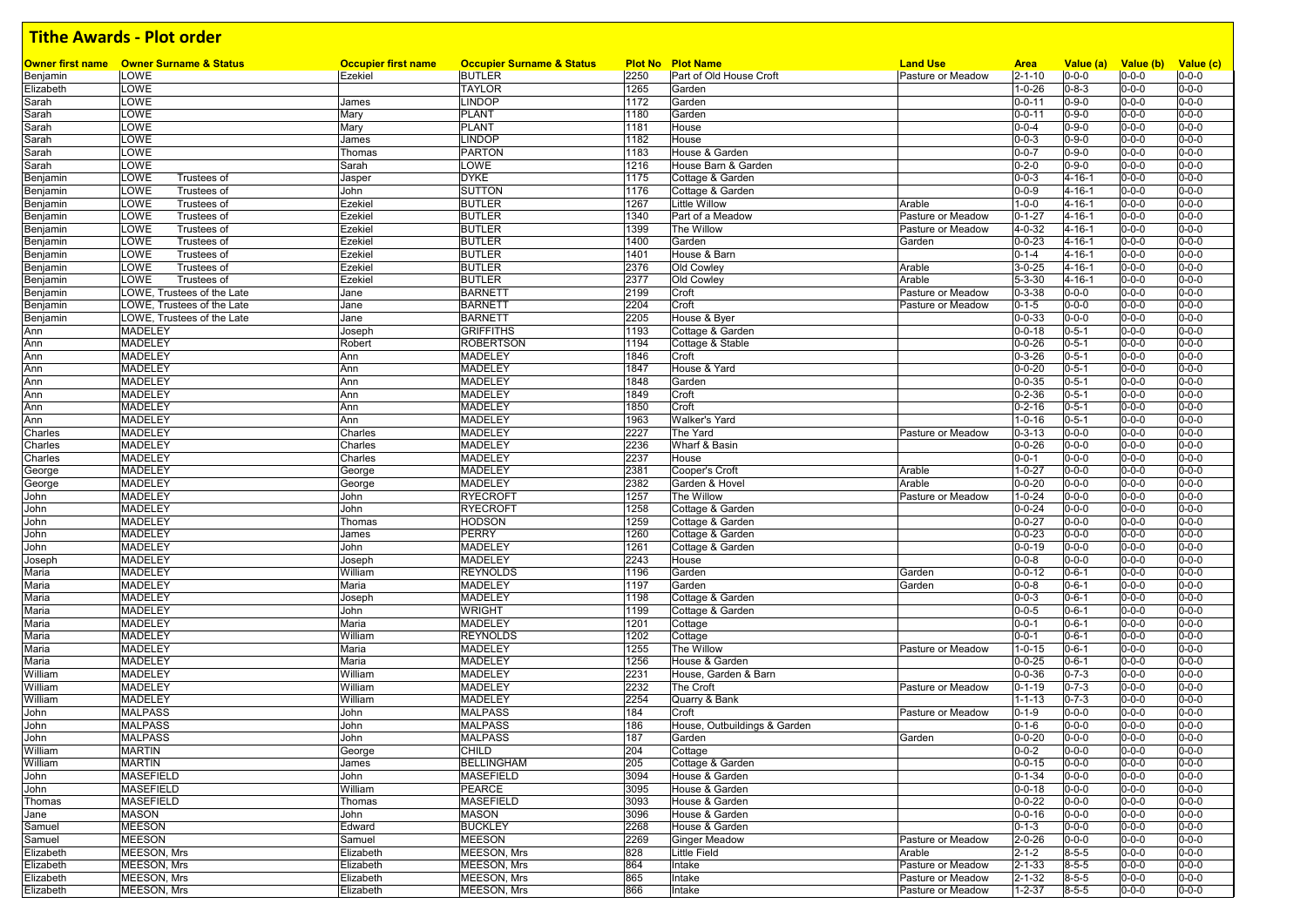| <b>Owner first name</b> | <b>Owner Surname &amp; Status</b> | <b>Occupier first name</b>    | <b>Occupier Surname &amp; Status</b>     |            | <b>Plot No Plot Name</b>                       | <b>Land Use</b>   | <b>Area</b>                  | Value (a)                   | Value (b)                  | Value (c)                  |
|-------------------------|-----------------------------------|-------------------------------|------------------------------------------|------------|------------------------------------------------|-------------------|------------------------------|-----------------------------|----------------------------|----------------------------|
| Elizabeth               | MEESON, Mrs                       | Elizabeth                     | MEESON, Mrs                              | 867        | Road to House                                  |                   | $0 - 2 - 12$                 | $8 - 5 - 5$                 | $0 - 0 - 0$                | $0 - 0 - 0$                |
| Elizabeth               | MEESON, Mrs                       | Elizabeth                     | MEESON, Mrs                              | 868        | <b>Milk Bank</b>                               | Pasture or Meadow | $0 - 3 - 9$                  | $8 - 5 - 5$                 | $0 - 0 - 0$                | $0 - 0 - 0$                |
| Elizabeth               | MEESON, Mrs                       | Elizabeth                     | <b>MEESON, Mrs</b>                       | 869        | Barn & Stackyard                               |                   | $0 - 0 - 25$                 | $8 - 5 - 5$                 | $0 - 0 - 0$                | $0 - 0 - 0$                |
| Elizabeth               | MEESON, Mrs                       | Elizabeth                     | MEESON, Mrs                              | 870        | House & Garden                                 |                   | $0 - 3 - 11$                 | $8 - 5 - 5$                 | $0 - 0 - 0$                | $0 - 0 - 0$                |
| Elizabeth               | MEESON, Mrs<br><b>MEESON, Mrs</b> | Elizabeth                     | <b>MEESON, Mrs</b>                       | 871<br>872 | The Rickyard                                   | Arable            | $0 - 1 - 8$                  | $8 - 5 - 5$<br>$8 - 5 - 5$  | $0 - 0 - 0$                | $0 - 0 - 0$<br>$0 - 0 - 0$ |
| Elizabeth               |                                   | Elizabeth                     | <b>MEESON, Mrs</b><br><b>MEESON, Mrs</b> |            | <b>Barn Croft</b>                              | Pasture or Meadow | $1 - 0 - 4$                  |                             | $0 - 0 - 0$                | $0 - 0 - 0$                |
| Elizabeth               | MEESON, Mrs                       | Elizabeth                     |                                          | 873<br>874 | Near Shut Field                                | Arable            | $5 - 1 - 31$                 | $8 - 5 - 5$                 | $0 - 0 - 0$                | $0 - 0 - 0$                |
| Elizabeth               | MEESON, Mrs                       | Elizabeth                     | <b>MEESON, Mrs</b>                       |            | Far Shut Field                                 | Arable            | $8 - 3 - 21$                 | $8 - 5 - 5$                 | $0 - 0 - 0$                | $0 - 0 - 0$                |
| Elizabeth               | MEESON, Mrs                       | Elizabeth                     | <b>MEESON, Mrs</b>                       | 876<br>887 | Pit in Far Shut Field                          |                   | $0 - 0 - 34$                 | $8 - 5 - 5$                 | $0 - 0 - 0$<br>$0 - 0 - 0$ | $0 - 0 - 0$                |
| Elizabeth               | MEESON, Mrs<br>MEESON, Mrs        | Elizabeth                     | MEESON, Mrs<br><b>MEESON, Mrs</b>        | 888        | Far High Field                                 | Arable<br>Arable  | $5 - 2 - 7$<br>4-2-28        | $8 - 5 - 5$<br>$8 - 5 - 5$  | $0 - 0 - 0$                | $0 - 0 - 0$                |
| Elizabeth               | MEESON, Mrs                       | Elizabeth                     | MEESON, Mrs                              | 889        | Near High Field<br><b>High Field Pits</b>      |                   | $0 - 1 - 13$                 | $8 - 5 - 5$                 | $0 - 0 - 0$                | $0 - 0 - 0$                |
| Elizabeth               | <b>MILES</b>                      | Elizabeth<br>John             | <b>MILES</b>                             | 2233       | Croft                                          | Arable            | $0 - 0 - 26$                 | $0 - 0 - 0$                 | $0 - 0 - 0$                | $0 - 0 - 0$                |
| John                    | <b>MILES</b>                      |                               | <b>MILES</b>                             | 2235       | House & Part of a Garden                       |                   | $0 - 0 - 26$                 | $0 - 0 - 0$                 | $0 - 0 - 0$                | $0 - 0 - 0$                |
| John                    | <b>MILES</b>                      | John<br>John                  | <b>MILES</b>                             | 2267       | Smithy & Painthouse                            |                   | $0 - 0 - 1$                  | $0 - 0 - 0$                 | $0 - 0 - 0$                | $0 - 0 - 0$                |
| John                    | <b>MILES</b>                      |                               | <b>PARTON</b>                            | 3152       | Croft                                          | Pasture or Meadow | $0 - 2 - 15$                 | $0 - 0 - 0$                 | $0 - 0 - 0$                | $0 - 0 - 0$                |
| John                    | <b>MILES</b>                      | Mary<br>Peter                 | <b>PARTON</b>                            | 3153       | House & Garden                                 |                   | $0 - 1 - 0$                  | $0 - 0 - 0$                 | $0 - 0 - 0$                | $0 - 0 - 0$                |
| John                    | <b>MOLINEUX</b>                   | William                       |                                          | 1037       |                                                |                   |                              | $0 - 0 - 0$                 | $0 - 0 - 0$                | $0 - 0 - 0$                |
|                         | <b>MOLINEUX</b>                   | John                          | <b>LOCKETT</b><br><b>HARKINSTONE</b>     | 1038       | Garden<br>Garden                               | Garden            | $0 - 0 - 12$<br>$0 - 0 - 26$ | $0 - 0 - 0$                 | $0 - 0 - 0$                | $0 - 0 - 0$                |
|                         | <b>MOLINEUX</b>                   |                               | <b>MARTIN</b>                            | 1039       | Cottage & Garden                               |                   | $0 - 2 - 0$                  | $0 - 0 - 0$                 | $0 - 0 - 0$                | $0 - 0 - 0$                |
|                         | <b>MOLINEUX</b>                   | James<br>John                 | <b>HARKINSTONE</b>                       | 1204       | Cottage & Garden                               |                   | $0 - 0 - 4$                  | $0 - 0 - 0$                 | $0 - 0 - 0$                | $0 - 0 - 0$                |
|                         | <b>MOLINEUX</b>                   | William                       |                                          | 1205       | Cottage & Garden                               |                   | $0 - 0 - 1$                  | $0 - 0 - 0$                 | $0 - 0 - 0$                | $0 - 0 - 0$                |
|                         | <b>MYATT</b>                      | Samuel                        | <b>OWEN</b><br><b>MYATT</b>              | 1637       | Little Radmore                                 | Arable            | $2 - 1 - 9$                  | $1 - 4 - 1$                 | $0 - 0 - 0$                | $0 - 0 - 0$                |
| Samuel                  | <b>MYATT</b>                      |                               | <b>MYATT</b>                             | 1639       | Road                                           |                   | $0 - 1 - 23$                 | $1 - 4 - 1$                 | $0 - 0 - 0$                | $0 - 0 - 0$                |
| Samuel                  | <b>MYATT</b>                      | Samuel                        | <b>MYATT</b>                             | 1687       |                                                | Arable            | $3 - 3 - 35$                 | $1 - 4 - 1$                 | $0 - 0 - 0$                | $0 - 0 - 0$                |
| Samuel                  | NEWPORT, Road Commissioners of    | Samuel                        | <b>NORRIS</b>                            | 2270       | <b>Big Radmore</b><br>Toll Gate House & Garden |                   |                              |                             | $0 - 0 - 0$                | $0 - 0 - 0$                |
|                         | <b>NORRIS</b>                     | Richard & Margaret<br>William | <b>STOKES</b>                            | 897        | Gilberts                                       | Arable            | $0 - 0 - 17$<br>$3 - 3 - 32$ | $0 - 0 - 0$<br>$6 - 19 - 7$ | $0 - 0 - 0$                | $0 - 0 - 0$                |
| John<br>John            | <b>NORRIS</b>                     | William                       | <b>STOKES</b>                            | 898        | Gilberts                                       | Arable            | $2 - 3 - 33$                 | $6 - 19 - 7$                | $0 - 0 - 0$                | $0 - 0 - 0$                |
| John                    | <b>NORRIS</b>                     | William                       | <b>STOKES</b>                            | 899        | Gilberts                                       | Arable            | $6 - 0 - 2$                  | $6 - 19 - 7$                | $0 - 0 - 0$                | $0 - 0 - 0$                |
|                         | <b>NORRIS</b>                     | William                       | <b>STOKES</b>                            | 900        | Gilberts                                       | Arable            | $5 - 2 - 38$                 | $6 - 19 - 7$                | $0 - 0 - 0$                | $0 - 0 - 0$                |
| John<br>John            | <b>NORRIS</b>                     | John                          | <b>NORRIS</b>                            | 1937       | Crowfield                                      | Pasture or Meadow | $1 - 3 - 24$                 | $6 - 19 - 7$                | $0 - 0 - 0$                | $0 - 0 - 0$                |
| John                    | <b>NORRIS</b>                     | John                          | <b>NORRIS</b>                            | 1938       | Crowfield                                      | Arable            | $1 - 2 - 1$                  | $6 - 19 - 7$                | $0 - 0 - 0$                | $0 - 0 - 0$                |
| John                    | <b>NORRIS</b>                     | John                          | <b>NORRIS</b>                            | 2197       | Croft                                          | Pasture or Meadow | $0 - 2 - 26$                 | $6 - 19 - 7$                | $0 - 0 - 0$                | $0 - 0 - 0$                |
| John                    | <b>NORRIS</b>                     | John                          | <b>NORRIS</b>                            | 2198       | House, Garden & Barn                           |                   | $0 - 1 - 3$                  | 6-19-7                      | $0 - 0 - 0$                | $0 - 0 - 0$                |
| John                    | <b>OLIVER</b>                     | John                          | <b>ROCHEL</b>                            | 3211       | House & Garden                                 |                   | $0 - 0 - 15$                 | $0 - 0 - 0$                 | $0 - 0 - 0$                | $0 - 0 - 0$                |
|                         | <b>OVERSEERS OF ROADS</b>         |                               | <b>OVERSEERS OF ROADS</b>                | 511a       | <b>Gravel Pit</b>                              |                   | $1 - 0 - 0$                  | $0 - 0 - 0$                 | $0 - 0 - 0$                | $0 - 0 - 0$                |
| Ann                     | <b>PARKES</b>                     | James                         | <b>BAILEY</b>                            | 1418       | Far Broomhurst                                 | Arable            | $8 - 1 - 10$                 | $12 - 14 - 2$               | $0 - 0 - 0$                | $0 - 0 - 0$                |
| Ann                     | <b>PARKES</b>                     | James                         | <b>BAILEY</b>                            | 1419       | Road in Far Broomhurst                         |                   | $0 - 1 - 39$                 | $12 - 14 - 2$               | $0 - 0 - 0$                | $0 - 0 - 0$                |
| Ann                     | <b>PARKES</b>                     | James                         | <b>BAILEY</b>                            | 1420       | Middle Broomhurst                              | Arable            | $6 - 0 - 8$                  | $12 - 14 - 2$               | $0 - 0 - 0$                | $0 - 0 - 0$                |
| Ann                     | <b>PARKES</b>                     | James                         | <b>BAILEY</b>                            | 1422       | Near Broomhurst                                | Arable            | $8 - 1 - 4$                  | 12-14-2                     | $0 - 0 - 0$                | $0 - 0 - 0$                |
| Ann                     | <b>PARKES</b>                     | James                         | <b>BAILEY</b>                            | 1439       | Barn & Yards                                   |                   | $0 - 2 - 2$                  | $12 - 14 - 2$               | $0 - 0 - 0$                | $0 - 0 - 0$                |
| Ann                     | <b>PARKES</b>                     | James                         | <b>BAILEY</b>                            | 1440       | House & Garden                                 |                   | $0 - 1 - 16$                 | $12 - 14 - 2$               | $0 - 0 - 0$                | $0 - 0 - 0$                |
| Ann                     | <b>PARKES</b>                     | James                         | <b>BAILEY</b>                            | 1441       | Rickyard                                       |                   | $0 - 1 - 17$                 | $12 - 14 - 2$               | $0 - 0 - 0$                | $0 - 0 - 0$                |
| Ann                     | <b>PARKES</b>                     | James                         | <b>BAILEY</b>                            | 1454       | Near Park Meadow                               | Pasture or Meadow | $0 - 0 - 10$                 | $12 - 14 - 2$               | $0 - 0 - 0$                | $0 - 0 - 0$                |
| Ann                     | <b>PARKES</b>                     | James                         | <b>BAILEY</b>                            | 1455       | <b>Near Park Meadow</b>                        | Pasture or Meadow | $1 - 2 - 22$                 | $12 - 14 - 2$               | $0 - 0 - 0$                | $0 - 0 - 0$                |
| Ann                     | <b>PARKES</b>                     | James                         | <b>BAILEY</b>                            | 1476       | Croft                                          | Pasture or Meadow | $3 - 1 - 23$                 | $12 - 14 - 2$               | $0 - 0 - 0$                | $0 - 0 - 0$                |
| Ann                     | <b>PARKES</b>                     | James                         | <b>BAILEY</b>                            | 1483       | <b>Middle Gate</b>                             |                   | $8 - 1 - 15$                 | $12 - 14 - 2$               | $0 - 0 - 0$                | $0 - 0 - 0$                |
| Ann                     | <b>PARKES</b>                     | James                         | <b>BAILEY</b>                            | 1487       | <b>Way Butts</b>                               | Pasture or Meadow | $7 - 3 - 25$                 | 12-14-2                     | $0 - 0 - 0$                | $0 - 0 - 0$                |
| Ann                     | <b>PARKES</b>                     | James                         | <b>BAILEY</b>                            | 1496       | <b>Birchen Ditch</b>                           | Arable            | $10 - 1 - 2$                 | $12 - 14 - 2$               | $0 - 0 - 0$                | $0 - 0 - 0$                |
| Ann                     | <b>PARKES</b>                     | James                         | <b>BAILEY</b>                            | 1505       | <b>Nine Acres</b>                              | Arable            | $5 - 1 - 0$                  | 12-14-2                     | $0 - 0 - 0$                | $0 - 0 - 0$                |
| Ann                     | <b>PARKES</b>                     | James                         | <b>BAILEY</b>                            | 1506       | Road                                           |                   | $0 - 0 - 11$                 | 12-14-2                     | $0 - 0 - 0$                | $0 - 0 - 0$                |
| Ann                     | <b>PARKES</b>                     | James                         | <b>BAILEY</b>                            | 1476a      | Garden                                         |                   | $0 - 0 - 34$                 | $12 - 14 - 2$               | $0 - 0 - 0$                | $0 - 0 - 0$                |
| <b>Thomas Wright</b>    | <b>PARKES</b>                     | James                         | <b>BAILEY</b>                            | 1410       | The Moor                                       | Pasture or Meadow | $0 - 0 - 34$                 | $17 - 0 - 2$                | $0 - 0 - 0$                | $0 - 0 - 0$                |
| Thomas Wright           | <b>PARKES</b>                     | James                         | <b>BAILEY</b>                            | 1411       | The Moor                                       | Pasture or Meadow | $3 - 3 - 31$                 | $17 - 0 - 2$                | $0 - 0 - 0$                | $0 - 0 - 0$                |
| <b>Thomas Wright</b>    | <b>PARKES</b>                     | James                         | <b>BAILEY</b>                            | 1412       | <b>Far Alters</b>                              | Arable            | 4-2-37                       | $17 - 0 - 2$                | $0 - 0 - 0$                | $0 - 0 - 0$                |
| <b>Thomas Wright</b>    | <b>PARKES</b>                     | James                         | <b>BAILEY</b>                            | 1423       | <b>Black Flatt</b>                             | Arable            | $7 - 3 - 14$                 | $17 - 0 - 2$                | $0 - 0 - 0$                | $0 - 0 - 0$                |
| <b>Thomas Wright</b>    | <b>PARKES</b>                     | James                         | <b>BAILEY</b>                            | 1424       | Road in Far Wet Croft                          |                   | $0 - 0 - 27$                 | $17 - 0 - 2$                | $0 - 0 - 0$                | $0 - 0 - 0$                |
| <b>Thomas Wright</b>    | <b>PARKES</b>                     | James                         | <b>BAILEY</b>                            | 1425       | Far Wet Croft                                  | Arable            | 10-3-14                      | $17 - 0 - 2$                | $0 - 0 - 0$                | $0 - 0 - 0$                |
| <b>Thomas Wright</b>    | <b>PARKES</b>                     | James                         | <b>BAILEY</b>                            | 1426       | Pit in Far Wet Croft                           |                   | $0 - 1 - 14$                 | $17 - 0 - 2$                | $0 - 0 - 0$                | $0 - 0 - 0$                |
| <b>Thomas Wright</b>    | <b>PARKES</b>                     | James                         | <b>BAILEY</b>                            | 1427       | Middle Wet Croft                               | Arable            | $7 - 1 - 33$                 | $17 - 0 - 2$                | $0 - 0 - 0$                | $0 - 0 - 0$                |
| <b>Thomas Wright</b>    | <b>PARKES</b>                     | James                         | <b>BAILEY</b>                            | 1428       | Road in Middle Wet Croft                       |                   | $0 - 0 - 21$                 | $17 - 0 - 2$                | $0 - 0 - 0$                | $0 - 0 - 0$                |
| <b>Thomas Wright</b>    | <b>PARKES</b>                     | James                         | <b>BAILEY</b>                            | 1429       | Near Wet Croft                                 | Arable            | 11-2-34                      | $17 - 0 - 2$                | $0 - 0 - 0$                | $0 - 0 - 0$                |
| <b>Thomas Wright</b>    | <b>PARKES</b>                     | James                         | <b>BAILEY</b>                            | 1430       | Pit in Near Wet Croft                          |                   | $0 - 1 - 10$                 | $17 - 0 - 2$                | $0 - 0 - 0$                | $0 - 0 - 0$                |
| Thomas Wright           | <b>PARKES</b>                     | James                         | <b>BAILEY</b>                            | 1431       | Road in Near Wet Croft                         |                   | $0 - 1 - 28$                 | $17 - 0 - 2$                | $0 - 0 - 0$                | $0 - 0 - 0$                |
| <b>Thomas Wright</b>    | <b>PARKES</b>                     | James                         | <b>BAILEY</b>                            | 1432       | Road in Coltham                                |                   | $0 - 1 - 11$                 | $17 - 0 - 2$                | $0 - 0 - 0$                | $0 - 0 - 0$                |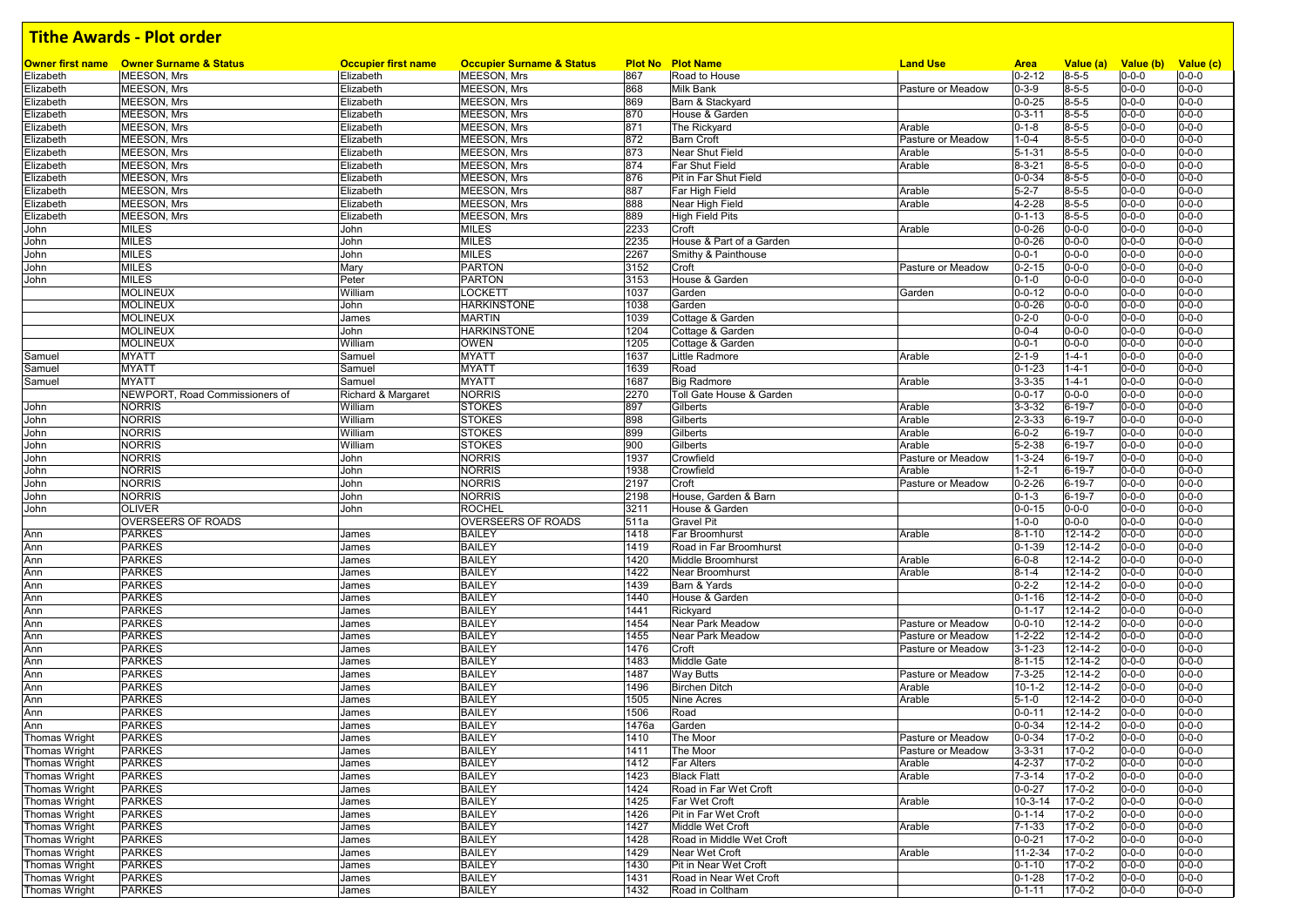| <b>Owner first name</b> | <b>Owner Surname &amp; Status</b> | <b>Occupier first name</b> | <b>Occupier Surname &amp; Status</b> |      | <b>Plot No Plot Name</b>    | <b>Land Use</b>   |                        |                           | Value (b)   |                          |
|-------------------------|-----------------------------------|----------------------------|--------------------------------------|------|-----------------------------|-------------------|------------------------|---------------------------|-------------|--------------------------|
| Thomas Wright           | <b>PARKES</b>                     | James                      | <b>BAILEY</b>                        | 1433 | Coltham                     | Arable            | <b>Area</b><br>13-2-16 | Value (a)<br>$17 - 0 - 2$ | $0 - 0 - 0$ | Value (c)<br>$0 - 0 - 0$ |
| Thomas Wright           | <b>PARKES</b>                     | James                      | <b>BAILEY</b>                        | 1434 | Road in Croft               |                   | $0 - 0 - 20$           | $17 - 0 - 2$              | $0 - 0 - 0$ | $0 - 0 - 0$              |
| Thomas Wright           | <b>PARKES</b>                     | James                      | <b>BAILEY</b>                        | 1435 | Croft                       | Arable            | $2 - 0 - 8$            | $17 - 0 - 2$              | $0 - 0 - 0$ | $0 - 0 - 0$              |
| Thomas Wright           | <b>PARKES</b>                     | William                    | <b>DRAPIER</b>                       | 1510 | <b>Rue Shaw</b>             | Arable            | $2 - 3 - 36$           | $17 - 0 - 2$              | $0 - 0 - 0$ | $0 - 0 - 0$              |
| Thomas Wright           | <b>PARKES</b>                     | William                    | <b>DRAPIER</b>                       | 1511 | <b>Rue Shaw</b>             | Pasture or Meadow | $2 - 3 - 14$           | $17 - 0 - 2$              | $0 - 0 - 0$ | $0 - 0 - 0$              |
| <b>Thomas Wright</b>    | <b>PARKES</b>                     | William                    | <b>DRAPIER</b>                       | 1512 | King's Meadow               | Pasture or Meadow | $1 - 3 - 7$            | $17 - 0 - 2$              | $0 - 0 - 0$ | $0 - 0 - 0$              |
| Mary                    | <b>PARTON</b>                     | Mary                       | <b>PARTON</b>                        | 3150 | Croft                       | Pasture or Meadow | $0 - 1 - 36$           | $0 - 5 - 0$               | $0 - 0 - 0$ | $0 - 0 - 0$              |
| Mary                    | <b>PARTON</b>                     | Mary                       | <b>PARTON</b>                        | 3154 | Barn & Garden               |                   | $0 - 1 - 12$           | $0 - 5 - 0$               | $0 - 0 - 0$ | $0 - 0 - 0$              |
| Mary                    | <b>PARTON</b>                     | Mary                       | <b>PARTON</b>                        | 3155 | Croft                       | Pasture or Meadow | $0 - 0 - 34$           | $0 - 5 - 0$               | $0 - 0 - 0$ | $0 - 0 - 0$              |
| Mary                    | <b>PARTON</b>                     | Mary                       | PARTON                               | 3156 | House & Garden              |                   | $0 - 1 - 32$           | $0 - 5 - 0$               | $0 - 0 - 0$ | $0 - 0 - 0$              |
| Mary                    | <b>PARTON</b>                     | Mary                       | <b>PARTON</b>                        | 3157 | Croft                       | Pasture or Meadow | $0 - 1 - 29$           | $0 - 5 - 0$               | $0 - 0 - 0$ | $0 - 0 - 0$              |
| John                    | PENSON, Snr                       | John                       | PENSON, Snr                          | 2879 | Croft                       | Pasture or Meadow | $0 - 0 - 22$           | $0 - 0 - 0$               | $0 - 0 - 0$ | $0 - 0 - 0$              |
| John                    | PENSON, Snr                       | John                       | PENSON, Snr                          | 2891 | Garden                      |                   | $0 - 0 - 10$           | $0 - 0 - 0$               | $0 - 0 - 0$ | $0 - 0 - 0$              |
| John                    | PENSON, Snr                       | Francis                    | PENSON                               | 2892 | Cottage, Hovel & Garden     |                   | $0 - 0 - 19$           | $0 - 0 - 0$               | $0 - 0 - 0$ | $0 - 0 - 0$              |
| John                    | PENSON, Snr                       | John                       | PENSON, Jnr                          | 2893 | Garden                      |                   | $0 - 0 - 6$            | $0 - 0 - 0$               | $0 - 0 - 0$ | $0 - 0 - 0$              |
| John                    | PENSON, Snr                       | John                       | PENSON, Snr                          | 2897 | Garden                      | Garden            | $0 - 0 - 39$           | $0 - 0 - 0$               | $0 - 0 - 0$ | $0 - 0 - 0$              |
| John                    | PENSON, Snr                       | John                       | PENSON, Snr                          | 2898 | Garden                      | Garden            | $0 - 0 - 39$           | $0 - 0 - 0$               | $0 - 0 - 0$ | $0 - 0 - 0$              |
| John                    | PENSON, Snr                       | John                       | PENSON, Snr                          | 2901 | Cottage                     |                   | $0 - 0 - 10$           | $0 - 0 - 0$               | $0 - 0 - 0$ | $0 - 0 - 0$              |
| John                    | PENSON, Snr                       | John                       | PENSON, Jnr                          | 2906 | Cottage & Pigstye           |                   | $0 - 0 - 6$            | $0 - 0 - 0$               | $0 - 0 - 0$ | $0 - 0 - 0$              |
| John                    | PENSON, Snr                       | John                       | PENSON, Snr                          | 2907 | Shop & Pigstye              |                   | $0 - 0 - 22$           | $0 - 0 - 0$               | $0 - 0 - 0$ | $0 - 0 - 0$              |
| William                 | <b>PERRY</b>                      | William                    | PERRY                                | 1234 | Cottage & Garden            |                   | $0 - 0 - 17$           | $0 - 0 - 0$               | $0 - 0 - 0$ | $0 - 0 - 0$              |
|                         | PICKIN, Mr                        |                            | <b>TAYLOR</b>                        | 1264 | Garden                      |                   | $0 - 2 - 11$           | $0 - 0 - 0$               | $0 - 0 - 0$ | $0 - 0 - 0$              |
| Thomas                  | <b>PIERT</b>                      | Samuel                     | <b>MEESON</b>                        | 1402 | <b>Ginger Croft</b>         | Arable            | $1 - 0 - 29$           | $0 - 0 - 0$               | $0 - 0 - 0$ | $0 - 0 - 0$              |
| Thomas                  | <b>PIERT</b>                      | Richard                    | NORRIS                               | 1403 | Cottage & Garden            |                   | $0 - 0 - 22$           | $0 - 0 - 0$               | $0 - 0 - 0$ | $0 - 0 - 0$              |
| Thomas                  | <b>PIERT</b>                      | William                    | <b>BAKER</b>                         | 1404 | Cottage & Garden            |                   | $0 - 0 - 21$           | $0 - 0 - 0$               | $0 - 0 - 0$ | $0 - 0 - 0$              |
| Daniel                  | PLANT                             | John                       | PLANT                                | 3200 | House & Garden              |                   | $0 - 0 - 21$           | $0 - 0 - 0$               | $0 - 0 - 0$ | $0 - 0 - 0$              |
|                         |                                   |                            |                                      |      |                             |                   |                        |                           |             |                          |
| Daniel                  | <b>PLANT</b>                      | Joseph                     | SIMMELL                              | 3201 | House & Garden              |                   | $0 - 0 - 20$           | $0 - 0 - 0$               | $0 - 0 - 0$ | $0 - 0 - 0$              |
| Daniel                  | <b>PLANT</b>                      | Joseph                     | SIMMELL                              | 3220 | Garden                      |                   | $0 - 0 - 14$           | $0 - 0 - 0$               | $0 - 0 - 0$ | $0 - 0 - 0$              |
| Daniel                  | <b>PLANT</b>                      | John                       | <b>PLANT</b>                         | 3221 | Garden                      | Garden            | $0 - 0 - 18$           | $0 - 0 - 0$               | $0 - 0 - 0$ | $0 - 0 - 0$              |
| Humphrey                | <b>PLANT</b>                      | John                       | <b>SIMPSON</b>                       | 2896 | Cottage & Garden            |                   | $0 - 0 - 7$            | $0 - 0 - 0$               | $0 - 0 - 0$ | $0 - 0 - 0$              |
| <b>Humphrey</b>         | <b>PLANT</b>                      | Humphrey                   | <b>PLANT</b>                         | 2899 | Garden                      |                   | $0 - 1 - 32$           | $0 - 0 - 0$               | $0 - 0 - 0$ | $0 - 0 - 0$              |
| Humphrey                | <b>PLANT</b>                      | Humphrey                   | <b>PLANT</b>                         | 2978 | House, Croft & Outbuildings | Arable            | $0 - 1 - 13$           | $0 - 0 - 0$               | $0 - 0 - 0$ | $0 - 0 - 0$              |
| John                    | <b>PLANT</b>                      | John                       | <b>PLANT</b>                         | 1725 | Radmore Leasow              | Arable            | $5 - 3 - 23$           | $1 - 1 - 4$               | $0 - 0 - 0$ | $0 - 0 - 0$              |
| John                    | <b>PLANT</b>                      | John                       | <b>PLANT</b>                         | 1726 | Part of Radmore Leasow      | Pasture or Meadow | $0 - 1 - 0$            | $1 - 1 - 4$               | $0 - 0 - 0$ | $0 - 0 - 0$              |
| John                    | <b>PLANT</b>                      | John                       | <b>PLANT</b>                         | 1739 | Croft                       | Arable            | $0 - 0 - 23$           | $1 - 1 - 4$               | $0 - 0 - 0$ | $0 - 0 - 0$              |
| John                    | <b>PLANT</b>                      | John                       | <b>PLANT</b>                         | 2977 | Croft                       | Pasture or Meadow | $0 - 1 - 2$            | $1 - 1 - 4$               | $0 - 0 - 0$ | $0 - 0 - 0$              |
| John                    | <b>PLANT</b>                      | John                       | <b>PLANT</b>                         | 2980 | House, Croft & Outbuildings |                   | $0 - 3 - 30$           | $1 - 1 - 4$               | $0 - 0 - 0$ | $0 - 0 - 0$              |
| John                    | <b>RATHBONE</b>                   | John                       | <b>RATHBONE</b>                      | 1974 | Far Croft                   | Pasture or Meadow | $2 - 0 - 3$            | $0 - 5 - 10$              | $0 - 0 - 0$ | $0 - 0 - 0$              |
| John                    | <b>RATHBONE</b>                   | John                       | <b>RATHBONE</b>                      | 1975 | Near Croft                  | Pasture or Meadow | $1 - 2 - 15$           | $0 - 5 - 10$              | $0 - 0 - 0$ | $0 - 0 - 0$              |
| John                    | <b>RATHBONE</b>                   | John                       | RATHBONE                             | 1976 | Near Croft                  | Pasture or Meadow | $0 - 2 - 11$           | $0 - 5 - 10$              | $0 - 0 - 0$ | $0 - 0 - 0$              |
| John                    | <b>RATHBONE</b>                   | John                       | <b>RATHBONE</b>                      | 1977 | Orchard                     | Orchard           | $0 - 1 - 17$           | $0 - 5 - 10$              | $0 - 0 - 0$ | $0 - 0 - 0$              |
| John                    | <b>RATHBONE</b>                   | Ann                        | GREEN                                | 1978 | House & Garden              |                   | $0 - 0 - 36$           | $0 - 5 - 10$              | $0 - 0 - 0$ | $0 - 0 - 0$              |
| John                    | <b>RATHBONE</b>                   | John                       | <b>RATHBONE</b>                      | 1980 | House & Garden              | Pasture or Meadow | $0 - 1 - 30$           | $0 - 5 - 10$              | $0 - 0 - 0$ | $0 - 0 - 0$              |
| John                    | <b>RATHBONE</b>                   | John                       | RATHBONE                             | 1982 | Near Croft                  | Pasture or Meadow | $0 - 2 - 34$           | $0 - 5 - 10$              | $0 - 0 - 0$ | $0 - 0 - 0$              |
| John                    | <b>RATHBONE</b>                   | John                       | COTTON                               | 2133 | Meadow                      |                   | $5 - 2 - 32$           | $0 - 5 - 10$              | $0 - 0 - 0$ | $0 - 0 - 0$              |
| John                    | <b>RATHBONE</b>                   | John                       | COTTON                               | 2134 | The Clay                    | Pasture or Meadow | $2 - 2 - 27$           | $0 - 5 - 10$              | $0 - 0 - 0$ | $0 - 0 - 0$              |
| John                    | <b>RATHBONE</b>                   | John                       | COTTON                               | 2135 | The Clay                    | Pasture or Meadow | $1 - 1 - 11$           | $0 - 5 - 10$              | $0 - 0 - 0$ | $0 - 0 - 0$              |
| John                    | <b>RATHBONE</b>                   | John                       | COTTON                               | 2136 | <b>Barn Croft</b>           | Pasture or Meadow | $0 - 1 - 8$            | $0 - 5 - 10$              | $0 - 0 - 0$ | $0 - 0 - 0$              |
| John                    | <b>RATHBONE</b>                   | John                       | <b>COTTON</b>                        | 2137 | Barn                        |                   | $0 - 0 - 14$           | $0 - 5 - 10$              | $0 - 0 - 0$ | $0 - 0 - 0$              |
| John                    | <b>RATHBONE</b>                   | John                       | COTTON                               | 2138 | The Clay                    | Pasture or Meadow | $1 - 3 - 5$            | $0 - 5 - 10$              | $0 - 0 - 0$ | $0 - 0 - 0$              |
| Thomas                  | <b>REYNOLDS</b>                   | James                      | <b>HILL</b>                          | 2570 | House & Garden              |                   | $0 - 0 - 13$           | $0 - 0 - 0$               | $0 - 0 - 0$ | $0 - 0 - 0$              |
| George                  | <b>RICHARDS</b>                   | George                     | <b>RICHARDS</b>                      | 3117 | House & Garden              |                   | $0 - 0 - 33$           | $0 - 0 - 0$               | $0 - 0 - 0$ | $0 - 0 - 0$              |
| James                   | <b>RICHARDS</b>                   | James                      | RICHARDS                             | 2884 | Cottage & Garden            |                   | $0 - 0 - 38$           | $0 - 0 - 0$               | $0 - 0 - 0$ | $0 - 0 - 0$              |
| James                   | <b>RICHARDS</b>                   | Mary                       | <b>WEBB</b>                          | 2885 | Cottage                     |                   | $0 - 0 - 2$            | $0 - 0 - 0$               | $0 - 0 - 0$ | $0 - 0 - 0$              |
| Joseph                  | <b>RICHARDS</b>                   | Joseph                     | <b>RICHARDS</b>                      | 1961 | Field with Hovel            | Arable            | $1 - 2 - 6$            | $0 - 5 - 3$               | $0 - 0 - 0$ | $0 - 0 - 0$              |
| Matthew                 | <b>RICHARDS</b>                   | William                    | <b>LOCKLEY</b>                       | 3205 | Croft                       |                   | $0 - 0 - 22$           | $0 - 0 - 0$               | $0 - 0 - 0$ | $0 - 0 - 0$              |
| Thomas                  | <b>RICHARDS</b>                   | Thomas                     | <b>RICHARDS</b>                      | 3110 | House & Garden              |                   | $0 - 1 - 2$            | $0 - 0 - 0$               | $0 - 0 - 0$ | $0 - 0 - 0$              |
| Thomas                  | <b>RICHARDS</b>                   | Thomas                     | <b>RICHARDS</b>                      | 3134 | Garden                      | Garden            | $0 - 0 - 32$           | $0 - 0 - 0$               | $0 - 0 - 0$ | $0 - 0 - 0$              |
| William                 | <b>RICHARDS</b>                   | James                      | <b>SIMPSON</b>                       | 3111 | Garden                      | Garden            | $0 - 0 - 11$           | $0 - 0 - 0$               | $0 - 0 - 0$ | $0 - 0 - 0$              |
| William                 | <b>RICHARDS</b>                   | William                    | <b>RICHARDS</b>                      | 3112 | Garden                      | Garden            | $0 - 0 - 13$           | $0 - 0 - 0$               | $0 - 0 - 0$ | $0 - 0 - 0$              |
| William                 | <b>RICHARDS</b>                   | William                    | <b>RICHARDS</b>                      | 3113 | House & Premises            |                   | $0 - 0 - 16$           | $0 - 0 - 0$               | $0 - 0 - 0$ | $0 - 0 - 0$              |
| William                 | <b>RICHARDS</b>                   | James                      | <b>SIMPSON</b>                       | 3114 | House                       |                   | $0 - 0 - 2$            | $0 - 0 - 0$               | $0 - 0 - 0$ | $0 - 0 - 0$              |
| William                 | <b>RICHARDS</b>                   | William                    | <b>RICHARDS</b>                      | 3115 | Croft                       | Pasture or Meadow | $0 - 1 - 1$            | $0 - 0 - 0$               | $0 - 0 - 0$ | $0 - 0 - 0$              |
| William                 | <b>ROBINSON</b>                   | William                    | <b>ROBINSON</b>                      | 3146 | Croft                       | Pasture or Meadow | $0 - 0 - 26$           | $0 - 0 - 0$               | $0 - 0 - 0$ | $0 - 0 - 0$              |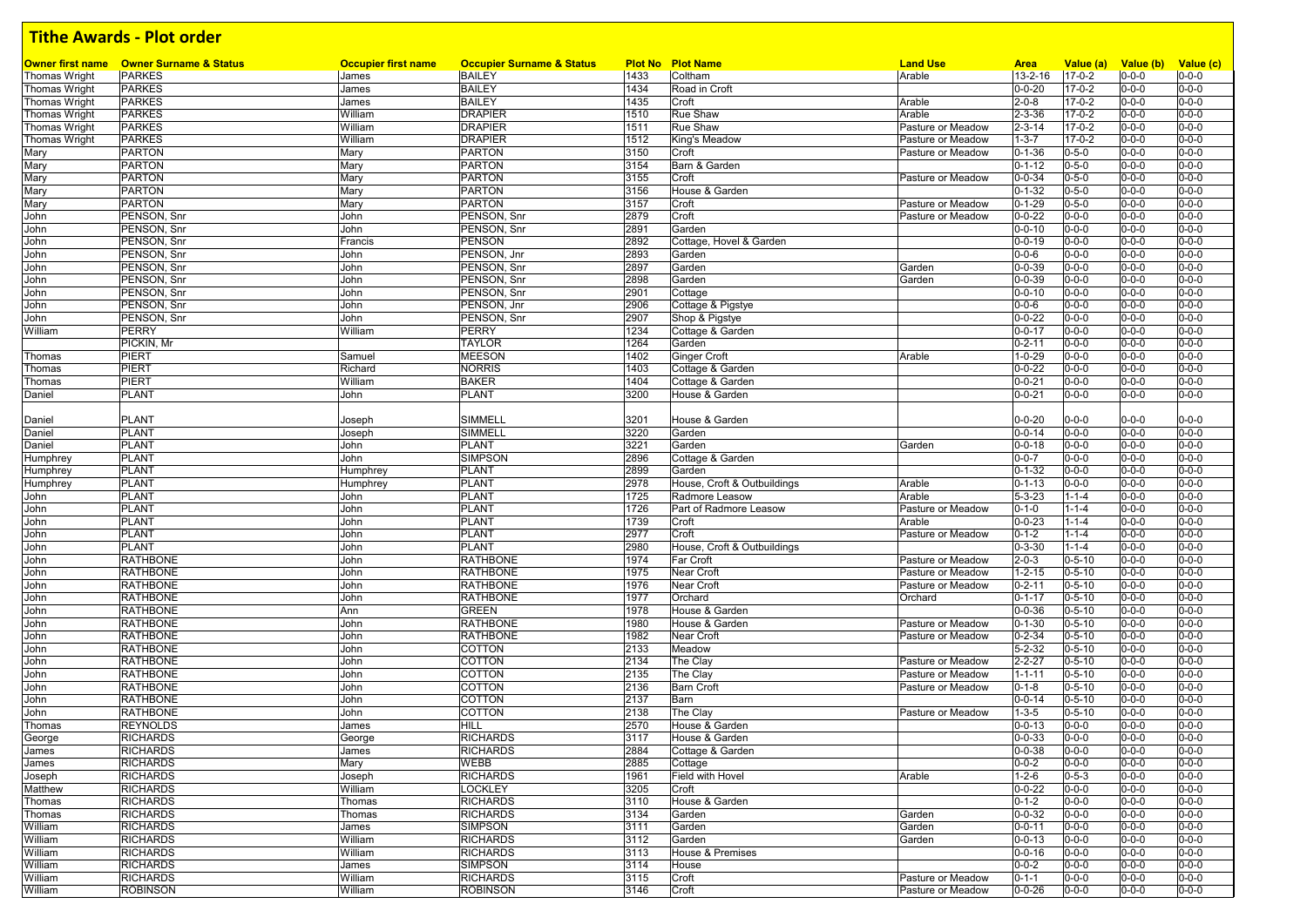| William                 | <b>Owner first name</b> Owner Surname & Status<br><b>ROBINSON</b> | <b>Occupier first name</b><br>William | <b>Occupier Surname &amp; Status</b><br><b>ROBINSON</b> | 3147  | <b>Plot No Plot Name</b><br>House & Croft | <b>Land Use</b><br>Arable | <b>Area</b><br>$0 - 3 - 29$ | Value (a)<br>$0 - 0 - 0$ | Value (b) Value (c)<br>$0 - 0 - 0$ | $0 - 0 - 0$ |
|-------------------------|-------------------------------------------------------------------|---------------------------------------|---------------------------------------------------------|-------|-------------------------------------------|---------------------------|-----------------------------|--------------------------|------------------------------------|-------------|
|                         |                                                                   |                                       |                                                         | 3304  | Croft                                     | Arable                    |                             | $0 - 3 - 0$              | $0 - 0 - 0$                        | $0 - 0 - 0$ |
| Sarah                   | <b>ROCHEL</b><br><b>ROCHEL</b>                                    | Sarah<br>Sarah                        | <b>ROCHEL</b><br><b>ROCHEL</b>                          | 3306  | House                                     |                           | $0 - 3 - 3$<br>$0 - 0 - 8$  | $0 - 3 - 0$              | $0 - 0 - 0$                        | $0 - 0 - 0$ |
| Sarah<br>Sarah          | <b>ROCHEL</b>                                                     | Thomas                                | <b>ROCHEL</b>                                           | 3330  | House & Croft                             | Arable                    | $0 - 0 - 29$                | $0 - 3 - 0$              | $0 - 0 - 0$                        | $0 - 0 - 0$ |
| Thomas                  | RODEN                                                             | Thomas                                | <b>RODEN</b>                                            | 932   | <b>Blacksmith's Shop</b>                  |                           | $0 - 0 - 1$                 | $0 - 0 - 0$              | $0 - 0 - 0$                        | $0 - 0 - 0$ |
|                         | <b>ROGERS</b>                                                     | Robert                                | PAGE                                                    | 1206  | <b>Malt House</b>                         |                           | $0 - 0 - 5$                 | $0 - 0 - 0$              | $0 - 0 - 0$                        | $0 - 0 - 0$ |
| B                       |                                                                   |                                       | PAGE                                                    |       |                                           |                           | $0 - 0 - 29$                | $0 - 0 - 0$              |                                    | $0 - 0 - 0$ |
| B                       | <b>ROGERS</b>                                                     | Robert                                |                                                         | 1207  | House & Garden                            |                           |                             |                          | $0 - 0 - 0$                        |             |
| George                  | <b>ROGERS</b>                                                     | John                                  | <b>NORRIS</b>                                           | 1215  | House & Garden                            |                           | $0 - 2 - 4$                 | $0 - 0 - 0$              | $0 - 0 - 0$                        | $0 - 0 - 0$ |
| Hannah                  | <b>RUTTER</b>                                                     | Hannah                                | <b>RUTTER</b>                                           | 500   | Croft                                     | Arable                    | $0 - 0 - 37$                | $0 - 0 - 0$              | $0 - 0 - 0$                        | $0 - 0 - 0$ |
|                         | SCHOOL LAND, Trustees of                                          | Thomas                                | <b>MADELEY</b>                                          | 1144  | Cottage                                   |                           | $0 - 0 - 1$                 | $3 - 1 - 9$              | $0 - 0 - 0$                        | $0 - 0 - 0$ |
|                         | SCHOOL LAND, Trustees of                                          | William                               | <b>ABBOTTS</b>                                          | 1701  | House & Garden                            |                           | $0 - 1 - 0$                 | $3 - 1 - 9$              | $0 - 0 - 0$                        | $0 - 0 - 0$ |
|                         | SCHOOL LAND, Trustees of                                          | William                               | <b>ABBOTTS</b>                                          | 1747  | The Redden                                | Arable                    | $2 - 3 - 24$                | $3 - 1 - 9$              | $0 - 0 - 0$                        | $0 - 0 - 0$ |
|                         | SCHOOL LAND, Trustees of                                          | William                               | <b>ABBOTTS</b>                                          | 1748  | Pig Hill Meadow                           | Pasture or Meadow         | $2 - 1 - 0$                 | $3 - 1 - 9$              | $0 - 0 - 0$                        | $0 - 0 - 0$ |
|                         | SCHOOL LAND. Trustees of                                          | William                               | <b>ABBOTTS</b>                                          | 1749  | The Meadow                                | Pasture or Meadow         | $1 - 2 - 36$                | $3 - 1 - 9$              | $0 - 0 - 0$                        | $0 - 0 - 0$ |
|                         | SCHOOL LAND, Trustees of                                          | William                               | <b>ABBOTTS</b>                                          | 1750  | The Redden                                | Arable                    | $3 - 1 - 18$                | $3 - 1 - 9$              | $0 - 0 - 0$                        | $0 - 0 - 0$ |
|                         | SCHOOL LAND, Trustees of                                          | Ezekiel                               | <b>BUTLER</b>                                           | 2218  | The Flatts                                | Arable                    | $3 - 1 - 29$                | $3 - 1 - 9$              | $0 - 0 - 0$                        | $0 - 0 - 0$ |
|                         | SCHOOL LAND, Trustees of                                          | Ezekiel                               | <b>BUTLER</b>                                           | 2220  | The Flatts                                | Arable                    | $3 - 0 - 27$                | $3 - 1 - 9$              | $0 - 0 - 0$                        | $0 - 0 - 0$ |
| Edward                  | <b>SCOTT</b>                                                      | Edward                                | <b>SCOTT</b>                                            | 3100  | House & Garden                            |                           | $0 - 0 - 25$                | $0 - 0 - 0$              | $0 - 0 - 0$                        | $0 - 0 - 0$ |
| William                 | <b>SCOTT</b>                                                      | William                               | <b>SCOTT</b>                                            | 3101  | House & Garden                            |                           | $0 - 1 - 12$                | $0 - 0 - 0$              | $0 - 0 - 0$                        | $0 - 0 - 0$ |
| John                    | SIMMELL                                                           | John                                  | SIMMELL                                                 | 3229  | House, Shop & Garden                      |                           | $0 - 0 - 32$                | $0 - 0 - 0$              | $0 - 0 - 0$                        | $0 - 0 - 0$ |
| Mary                    | <b>SIMPSON</b>                                                    | Mary                                  | <b>SIMPSON</b>                                          | 3120  | House & Garden                            |                           | $0 - 0 - 11$                | $0 - 0 - 0$              | $0 - 0 - 0$                        | $0 - 0 - 0$ |
| Thomas                  | <b>SIMPSON</b>                                                    | Thomas                                | <b>SIMPSON</b>                                          | 3118  | House & Garden                            |                           | $0 - 0 - 6$                 | $0 - 0 - 0$              | $0 - 0 - 0$                        | $0 - 0 - 0$ |
|                         | <b>SIMPSON</b>                                                    | Peter                                 | ANSLOW                                                  | 2546  | Garden                                    |                           | $0 - 1 - 19$                | $0 - 0 - 0$              | $0 - 0 - 0$                        | $0 - 0 - 0$ |
|                         | <b>SIMPSON</b>                                                    | Peter                                 | ANSLOW                                                  | 2552  | House                                     |                           | $0 - 1 - 19$                | $0 - 0 - 0$              | $0 - 0 - 0$                        | $0 - 0 - 0$ |
|                         | SMART, the Late Mrs                                               | James                                 | <b>BELCHER</b>                                          | 737   | <b>Backlane Meadow</b>                    | Pasture or Meadow         | $1 - 3 - 34$                | $1 - 17 - 6$             | $0 - 0 - 0$                        | $0 - 0 - 0$ |
|                         | SMART, the Late Mrs                                               | James                                 | <b>BELCHER</b>                                          | 738   | Near Backlane Leasow                      | Arable                    | $2 - 1 - 12$                | $1 - 17 - 6$             | $0 - 0 - 0$                        | $0 - 0 - 0$ |
|                         | SMART, the Late Mrs                                               | James                                 | <b>BELCHER</b>                                          | 739   | Far Backlane Leasow                       | Pasture or Meadow         | $3 - 2 - 10$                | $1 - 17 - 6$             | $0 - 0 - 0$                        | $0 - 0 - 0$ |
|                         | SMART, the Late Mrs                                               | James                                 | <b>BELCHER</b>                                          | 797   | <b>Holts Leasow</b>                       | Arable                    | $1 - 3 - 3$                 | $1 - 17 - 6$             | $0 - 0 - 0$                        | $0 - 0 - 0$ |
|                         | SMART, the Late Mrs                                               | Thomas                                | <b>MADELEY</b>                                          | 1118  | Croft                                     | Pasture or Meadow         | $0 - 1 - 0$                 | $0 - 3 - 11$             | $0 - 0 - 0$                        | $0 - 0 - 0$ |
|                         | SMART, the Late Mrs                                               | Thomas                                | <b>MADELEY</b>                                          | 1119  | House & Garden                            |                           | $0 - 1 - 18$                | $0 - 3 - 11$             | $0 - 0 - 0$                        | $0 - 0 - 0$ |
|                         | SMART, the Late Mrs                                               | John                                  | <b>WRIGHT</b>                                           | 1120  | Garden                                    | Garden                    | $0 - 0 - 8$                 | $0 - 3 - 11$             | $0 - 0 - 0$                        | $0 - 0 - 0$ |
|                         | SMART, the Late Mrs                                               | John                                  | <b>WRIGHT</b>                                           | 1121  | Garden                                    | Garden                    | $0 - 0 - 12$                | $0 - 3 - 11$             | $0 - 0 - 0$                        | $0 - 0 - 0$ |
|                         | SMART, the Late Mrs                                               | John                                  | <b>WRIGHT</b>                                           | 1122  | House                                     |                           | $0 - 0 - 3$                 | $0 - 3 - 11$             | $0 - 0 - 0$                        | $0 - 0 - 0$ |
|                         | SMART, the Late Mrs                                               | Thomas                                | <b>MADELEY</b>                                          | 1123  | <b>Malt House</b>                         |                           | $0 - 0 - 2$                 | $0 - 3 - 11$             | $0 - 0 - 0$                        | $0 - 0 - 0$ |
|                         | SMART, the Late Mrs                                               | Thomas                                | <b>HARKINSTONE</b>                                      | 1135  | House & Garden                            |                           | $0 - 0 - 17$                | $0 - 3 - 11$             | $0 - 0 - 0$                        | $0 - 0 - 0$ |
|                         | SMART, the Late Mrs                                               |                                       | SMART, Mrs                                              | 1136  | 2 Houses                                  |                           | $0 - 0 - 2$                 | $0 - 3 - 11$             | $0 - 0 - 0$                        | $0 - 0 - 0$ |
|                         | SMART, the Late Mrs                                               | Stephen                               | <b>ASTLEY</b>                                           | 1137  | House & Garden                            |                           | $0 - 0 - 18$                | $0 - 3 - 11$             | $0 - 0 - 0$                        | $0 - 0 - 0$ |
|                         | SMART, the Late Mrs                                               | Sarah                                 | <b>SANSOM</b>                                           | 1138  | Cottage                                   |                           | $0 - 0 - 2$                 | $0 - 3 - 11$             | $0 - 0 - 0$                        | $0 - 0 - 0$ |
|                         | SMART, the Late Mrs                                               |                                       | SMART, Mrs                                              | 1139  | Cottage & shed                            |                           | $0 - 0 - 4$                 | $0 - 3 - 11$             | $0 - 0 - 0$                        | $0 - 0 - 0$ |
|                         | SMART, the Late Mrs                                               | Richard                               | <b>TIMMAS</b>                                           | 1140  | Cottage & Garden                          |                           | $0 - 0 - 23$                | $0 - 3 - 11$             | $0 - 0 - 0$                        | $0 - 0 - 0$ |
|                         | SMART, the Late Mrs                                               |                                       | SMART, Mrs                                              | 1141  | Garden                                    |                           | $0 - 0 - 36$                | $0 - 3 - 11$             | $0 - 0 - 0$                        | $0 - 0 - 0$ |
|                         | SMART, the Late Mrs                                               | Thomas                                | <b>MADELEY</b>                                          | 1262  | Garden                                    | Garden                    | $0 - 1 - 4$                 | $0 - 3 - 11$             | $0 - 0 - 0$                        | $0 - 0 - 0$ |
|                         | SMART, the Late Mrs                                               | Thomas                                | <b>MADELEY</b>                                          | 1263  | Croft                                     | Pasture or Meadow         | $0 - 1 - 5$                 | $0 - 3 - 11$             | $0 - 0 - 0$                        | $0 - 0 - 0$ |
|                         | SMART, the Late Mrs                                               | Thomas                                | <b>MADELEY</b>                                          | 1118a | Croft                                     | Pasture or Meadow         | $0 - 2 - 4$                 | $0 - 3 - 11$             | $0 - 0 - 0$                        | $0 - 0 - 0$ |
| William                 |                                                                   |                                       |                                                         | 2285  | <b>Cheadle Pit</b>                        |                           |                             | $16-6-4$                 |                                    | $0 - 0 - 0$ |
| John<br>John<br>William | <b>SMITH</b><br><b>SMITH</b>                                      | John<br>John                          | <b>SMITH</b><br><b>SMITH</b>                            | 2286  | Pit in Cheadle Pit                        | Pasture or Meadow         | $6 - 1 - 19$<br>$0 - 1 - 0$ | 16-6-4                   | $0 - 0 - 0$<br>$0 - 0 - 0$         | $0 - 0 - 0$ |
|                         |                                                                   |                                       |                                                         |       |                                           |                           |                             |                          |                                    | $0 - 0 - 0$ |
| William<br>John         | <b>SMITH</b>                                                      | John                                  | <b>SMITH</b>                                            | 2289  | Orchard                                   | Orchard                   | $0 - 2 - 29$                | $16 - 6 - 4$             | $0 - 0 - 0$                        |             |
| William<br>John         | <b>SMITH</b>                                                      | John                                  | <b>SMITH</b>                                            | 2290  | Pig Croft                                 | Pasture or Meadow         | $0 - 2 - 25$                | 16-6-4                   | $0 - 0 - 0$                        | $0 - 0 - 0$ |
| William<br>John         | <b>SMITH</b>                                                      | John                                  | <b>SMITH</b>                                            | 2291  | House Yard & Outbuildings                 |                           | $0 - 3 - 0$                 | 16-6-4                   | $0 - 0 - 0$                        | $0 - 0 - 0$ |
| William<br>John         | <b>SMITH</b>                                                      | John                                  | <b>SMITH</b>                                            | 2292  | Garden                                    | Garden                    | $0 - 1 - 36$                | 16-6-4                   | $0 - 0 - 0$                        | $0 - 0 - 0$ |
| William<br>John         | <b>SMITH</b>                                                      | John                                  | <b>SMITH</b>                                            | 2321  | <b>Near Ashes Meadow</b>                  | Pasture or Meadow         | $4 - 3 - 12$                | 16-6-4                   | $0 - 0 - 0$                        | $0 - 0 - 0$ |
| William<br>John         | <b>SMITH</b>                                                      | John                                  | <b>SMITH</b>                                            | 2322  | Far Ashes Croft                           | Pasture or Meadow         | $2 - 3 - 6$                 | 16-6-4                   | $0 - 0 - 0$                        | $0 - 0 - 0$ |
| William<br>John         | SMITH                                                             | John                                  | <b>SMITH</b>                                            | 2335  | <b>Ashes Croft</b>                        | Arable                    | 7-2-39                      | $16-6-4$                 | $0 - 0 - 0$                        | $0 - 0 - 0$ |
| John<br>William SMITH   |                                                                   | John                                  | <b>SMITH</b>                                            | 2388  | Near Ox Leasow                            | Arable                    | $5 - 2 - 26$                | $16 - 6 - 4$             | $0 - 0 - 0$                        | $0 - 0 - 0$ |
| William<br>John         | SMITH                                                             | John                                  | <b>SMITH</b>                                            | 2390  | Ox Meadow                                 | Arable                    | $2 - 3 - 23$                | $16 - 6 - 4$             | $0 - 0 - 0$                        | $0 - 0 - 0$ |
| William<br>John         | SMITH                                                             | John                                  | <b>SMITH</b>                                            | 2408  | Bens Ground                               | Arable                    | $4 - 3 - 28$                | 16-6-4                   | $0 - 0 - 0$                        | $0 - 0 - 0$ |
| William<br>John         | <b>SMITH</b>                                                      | John                                  | <b>SMITH</b>                                            | 2411  | Far Ox Meadow                             | Arable                    | $7 - 0 - 32$                | 16-6-4                   | $0 - 0 - 0$                        | $0 - 0 - 0$ |
| William<br>John         | <b>SMITH</b>                                                      | John                                  | <b>SMITH</b>                                            | 2530  | Coalpit Bank                              | Arable                    | $4 - 3 - 17$                | 16-6-4                   | $0 - 0 - 0$                        | $0 - 0 - 0$ |
| John<br>William         | <b>SMITH</b>                                                      | John                                  | <b>SMITH</b>                                            | 2586  | Near Shaw                                 | Arable                    | $3 - 1 - 35$                | 16-6-4                   | $0 - 0 - 0$                        | $0 - 0 - 0$ |
| William<br>John         | SMITH                                                             | John                                  | <b>SMITH</b>                                            | 2587  | Pit in Far Shaw                           |                           | $0 - 0 - 30$                | 16-6-4                   | $0 - 0 - 0$                        | $0 - 0 - 0$ |
| William<br>John         | <b>SMITH</b>                                                      | John                                  | <b>SMITH</b>                                            | 2588  | Far Shaw                                  | Arable                    | $4 - 1 - 17$                | 16-6-4                   | $0 - 0 - 0$                        | $0 - 0 - 0$ |
| William<br>John         | <b>SMITH</b>                                                      | John                                  | <b>SMITH</b>                                            | 2589  | <b>Shaw Meadow</b>                        | Pasture or Meadow         | $2 - 3 - 34$                | 16-6-4                   | $0 - 0 - 0$                        | $0 - 0 - 0$ |
| William<br>John         | SMITH                                                             | John                                  | <b>SMITH</b>                                            | 3412  | Road from Y - Z                           |                           | $0 - 1 - 37$                | 16-6-4                   | $0 - 0 - 0$                        | $0 - 0 - 0$ |
| William<br>John         | <b>SMITH</b>                                                      | John                                  | <b>SMITH</b>                                            | 3413  | Marl Pit Leasow                           | Arable                    | $4 - 1 - 26$                | 16-6-4                   | $0 - 0 - 0$                        | $0 - 0 - 0$ |
|                         |                                                                   |                                       | <b>SMITH</b>                                            | 3414  | <b>Brick Kiln Leasow</b>                  | Arable                    | 4-3-28                      | $16 - 6 - 4$             | $0 - 0 - 0$                        | $0 - 0 - 0$ |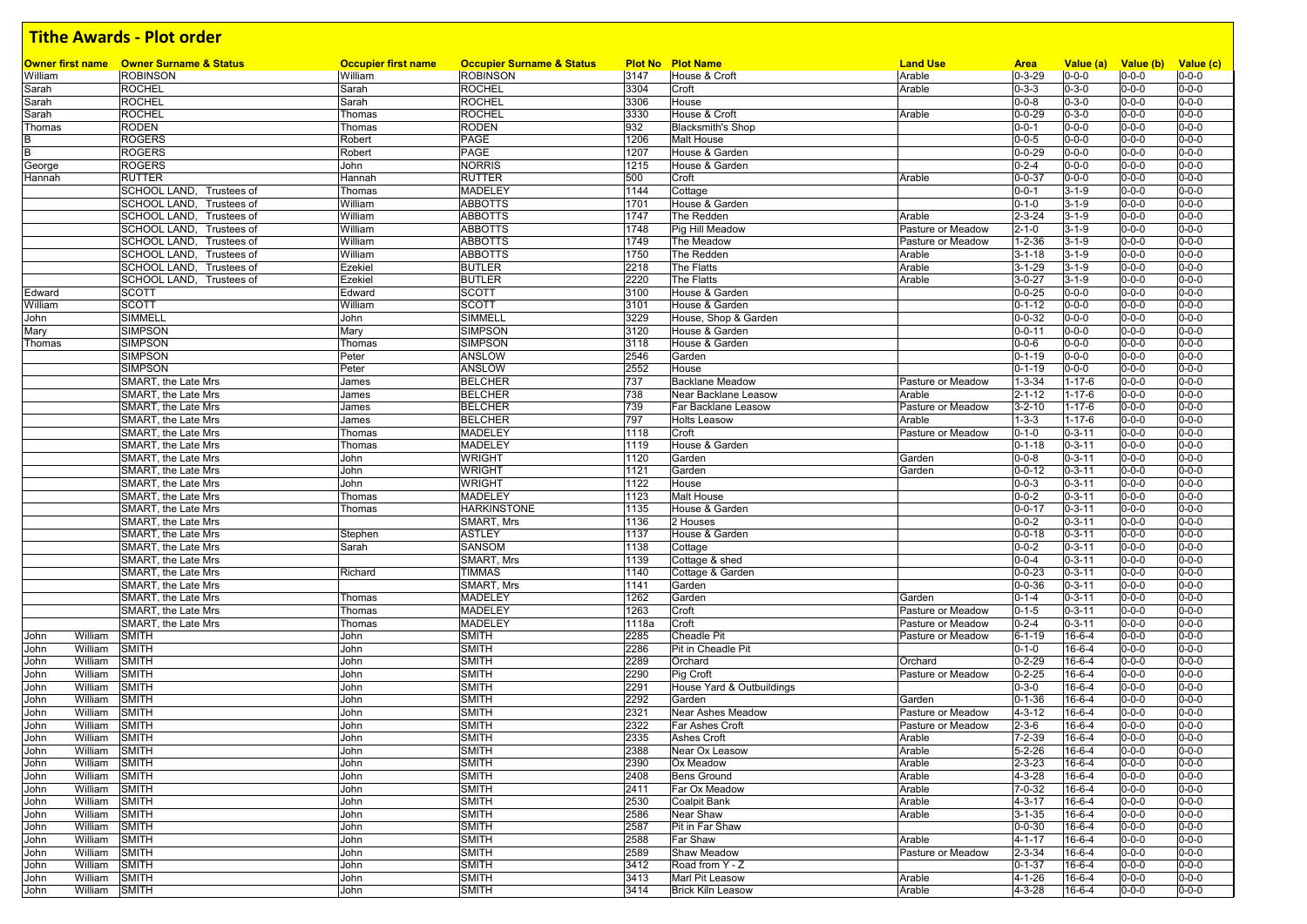|                          | <b>Owner first name</b> Owner Surname & Status               | <b>Occupier first name</b> | <b>Occupier Surname &amp; Status</b>        |      | <b>Plot No Plot Name</b>    | <b>Land Use</b>   | <b>Area</b>   | Value (a)    | Value (b) Value (c)        |             |
|--------------------------|--------------------------------------------------------------|----------------------------|---------------------------------------------|------|-----------------------------|-------------------|---------------|--------------|----------------------------|-------------|
| William<br>John          | <b>SMITH</b>                                                 | John                       | <b>SMITH</b>                                | 3421 | <b>Rick Yard</b>            |                   | $0 - 0 - 32$  | $16 - 6 - 4$ | $0 - 0 - 0$                | $0 - 0 - 0$ |
| John<br>William          | <b>SMITH</b>                                                 | John                       | <b>SMITH</b>                                | 3422 | <b>Barn Croft</b>           | Pasture or Meadow | $1 - 3 - 18$  | 16-6-4       | $0 - 0 - 0$                | $0 - 0 - 0$ |
| William<br>John          | <b>SMITH</b>                                                 | John                       | <b>SMITH</b>                                | 3423 | House & Garden              |                   | $0 - 1 - 3$   | $16 - 6 - 4$ | $0 - 0 - 0$                | $0 - 0 - 0$ |
| John<br>William          | <b>SMITH</b>                                                 | John                       | <b>SMITH</b>                                | 3424 | Barn & Fold Yard            |                   | $0 - 0 - 32$  | $16 - 6 - 4$ | $0 - 0 - 0$                | $0 - 0 - 0$ |
| William<br>John          | <b>SMITH</b>                                                 | John                       | <b>SMITH</b>                                | 3425 | Pit                         |                   | $0 - 0 - 24$  | 16-6-4       | $0 - 0 - 0$                | $0 - 0 - 0$ |
| William<br>John          | <b>SMITH</b>                                                 | John                       | SMITH                                       | 3426 | <b>Barn Leadow</b>          | Pasture or Meadow | $2 - 3 - 12$  | $16-6-4$     | $0 - 0 - 0$                | $0 - 0 - 0$ |
| William<br>John          | <b>SMITH</b>                                                 | John                       | <b>SMITH</b>                                | 3427 | Clover Leasow               | Arable            | $2 - 3 - 26$  | 16-6-4       | $0 - 0 - 0$                | $0 - 0 - 0$ |
| John<br>William          | <b>SMITH</b>                                                 | John                       | <b>SMITH</b>                                | 3429 | Plantation                  |                   | $0 - 0 - 36$  | $16-6-4$     | $0 - 0 - 0$                | $0 - 0 - 0$ |
| William<br>John          | <b>SMITH</b>                                                 | John                       | <b>SMITH</b>                                | 3430 | <b>Barn Field</b>           | Arable            | $3 - 3 - 14$  | $16 - 6 - 4$ | $0 - 0 - 0$                | $0 - 0 - 0$ |
| John<br>William          | SMITH                                                        | John                       | <b>SMITH</b>                                | 3431 | Near Long Leasow            | Arable            | $4 - 2 - 16$  | $16-6-4$     | $0 - 0 - 0$                | $0 - 0 - 0$ |
| John<br>William          | SMITH                                                        | John                       | <b>SMITH</b>                                | 3432 | Far Long Leasow             | Arable            | $4 - 1 - 10$  | 16-6-4       | $0 - 0 - 0$                | $0 - 0 - 0$ |
| John Stone               | SPENCER, Trustee of the Late                                 | John                       | WEBB                                        | 2302 | Prior's Meadow              | Pasture or Meadow | $3 - 2 - 24$  | $73-9-3$     | $0 - 0 - 0$                | $0 - 0 - 0$ |
| John Stone               | SPENCER, Trustee of the Late                                 | John                       | <b>WEBB</b>                                 | 2304 | <b>Big Prior's Field</b>    | Arable            | $11 - 1 - 9$  | 73-9-3       | $0 - 0 - 0$                | $0 - 0 - 0$ |
| John Stone               | SPENCER, Trustee of the Late                                 | John                       | <b>WEBB</b>                                 | 2305 | Pit in Big Prior's Field    |                   | $0 - 1 - 0$   | $73 - 9 - 3$ | $0 - 0 - 0$                | $0 - 0 - 0$ |
| John Stone               | SPENCER, Trustee of the Late                                 | John                       | <b>WEBB</b>                                 | 2306 | <b>Little Prior's Field</b> | Arable            | $5 - 1 - 11$  | 73-9-3       | $0 - 0 - 0$                | $0 - 0 - 0$ |
| John Stone               | SPENCER. Trustee of the Late                                 | John                       | <b>WEBB</b>                                 | 2307 | <b>Gipseys Lot</b>          |                   | $0 - 0 - 18$  | $73 - 9 - 3$ | $0 - 0 - 0$                | $0 - 0 - 0$ |
| John Stone               | SPENCER, Trustee of the Late                                 | John                       | <b>WEBB</b>                                 | 2308 | Doves                       | Pasture or Meadow | $6 - 1 - 6$   | 73-9-3       | $0 - 0 - 0$                | $0 - 0 - 0$ |
| John Stone               | SPENCER, Trustee of the Late                                 | John                       | <b>WEBB</b>                                 | 2309 | Eaton Meadow                | Pasture or Meadow | $6 - 3 - 0$   | $73 - 9 - 3$ | $0 - 0 - 0$                | $0 - 0 - 0$ |
| John Stone               | SPENCER, Trustee of the Late                                 | John                       | <b>WEBB</b>                                 | 2310 | Marl Pit Leasow             | Arable            | $5 - 3 - 16$  | 73-9-3       | $0 - 0 - 0$                | $0 - 0 - 0$ |
| John Stone               | SPENCER, Trustee of the Late                                 | John                       | <b>WEBB</b>                                 | 2311 | Cote Leasow                 | Pasture or Meadow | $1 - 1 - 15$  | 73-9-3       | $0 - 0 - 0$                | $0 - 0 - 0$ |
| John Stone               | SPENCER, Trustee of the Late                                 | John                       | <b>WEBB</b>                                 | 2312 | <b>Cote Leasow</b>          | Arable            | $7 - 2 - 35$  | 73-9-3       | $0 - 0 - 0$                | $0 - 0 - 0$ |
| John Stone               | SPENCER, Trustee of the Late                                 | John                       | <b>WEBB</b>                                 | 2313 | Little Cote Meadow          | Arable            | $6 - 3 - 14$  | $73-9-3$     | $0 - 0 - 0$                | $0 - 0 - 0$ |
| John Stone               | SPENCER. Trustee of the Late                                 | John                       | <b>WEBB</b>                                 | 2314 | Roads                       |                   | $0 - 0 - 38$  | 73-9-3       | $0 - 0 - 0$                | $0 - 0 - 0$ |
|                          |                                                              |                            |                                             |      |                             |                   |               |              |                            |             |
| John Stone               | SPENCER, Trustee of the Late                                 | John                       | <b>WEBB</b>                                 | 2315 | Pit in Woodhouse            |                   | $0 - 0 - 28$  | 73-9-3       | $0 - 0 - 0$                | $0 - 0 - 0$ |
| John Stone               | SPENCER, Trustee of the Late                                 | John                       | <b>WEBB</b>                                 | 2316 | Woodhouse                   | Pasture or Meadow | $11 - 2 - 12$ | $73 - 9 - 3$ | $0 - 0 - 0$                | $0 - 0 - 0$ |
| John Stone               | SPENCER, Trustee of the Late                                 | John                       | <b>WEBB</b>                                 | 2317 | Woodhouse Moor              | Pasture or Meadow | $6 - 1 - 1$   | 73-9-3       | $0 - 0 - 0$                | $0 - 0 - 0$ |
| John Stone               | SPENCER, Trustee of the Late                                 | Joseph                     | <b>PARTON</b>                               | 2318 | <b>Near Meadow</b>          | Pasture or Meadow | $6 - 2 - 37$  | 73-9-3       | $0 - 0 - 0$                | $0 - 0 - 0$ |
| John Stone               | SPENCER, Trustee of the Late                                 | Joseph                     | <b>PARTON</b>                               | 2320 | Part of Meadow              | Pasture or Meadow | $3 - 2 - 29$  | 73-9-3       | $0 - 0 - 0$                | $0 - 0 - 0$ |
| John Stone               | SPENCER, Trustee of the Late                                 | John                       | WEBB                                        | 2324 | <b>House Meadow</b>         | Pasture or Meadow | $5 - 0 - 16$  | 73-9-3       | $0 - 0 - 0$                | $0 - 0 - 0$ |
| John Stone               | SPENCER, Trustee of the Late                                 | John Stone                 | SPENCER, Trustee of the Late                | 2326 | Spoil Bank                  |                   | $0 - 1 - 18$  | 73-9-3       | $0 - 0 - 0$                | $0 - 0 - 0$ |
| John Stone               | SPENCER, Trustee of the Late                                 | John                       | <b>WEBB</b>                                 | 2327 | Garden                      | Garden            | $0 - 3 - 6$   | $73-9-3$     | $0 - 0 - 0$                | $0 - 0 - 0$ |
| John Stone               | SPENCER, Trustee of the Late                                 | John                       | <b>WEBB</b>                                 | 2328 | Cabbage Garden              | Garden            | $0 - 3 - 34$  | 73-9-3       | $0 - 0 - 0$                | $0 - 0 - 0$ |
| John Stone               | SPENCER, Trustee of the Late                                 | John                       | <b>WEBB</b>                                 | 2329 | Pig Yard                    | Pasture or Meadow | $2 - 0 - 24$  | $73-9-3$     | $0 - 0 - 0$                | $0 - 0 - 0$ |
| John Stone               | SPENCER, Trustee of the Late                                 | John                       | WEBB                                        | 2330 | House & Outbuildings        |                   | $0 - 2 - 24$  | $73-9-3$     | $0 - 0 - 0$                | $0 - 0 - 0$ |
| John Stone               | SPENCER, Trustee of the Late                                 | John                       | WEBB                                        | 2331 | Orchard                     | Orchard           | $0 - 2 - 2$   | 73-9-3       | $0 - 0 - 0$                | $0 - 0 - 0$ |
| John Stone               | SPENCER, Trustee of the Late                                 | John                       | <b>WEBB</b>                                 | 2333 | Pit                         |                   | $0 - 0 - 26$  | $73-9-3$     | $0 - 0 - 0$                | $0 - 0 - 0$ |
| John Stone               | SPENCER, Trustee of the Late                                 | John                       | <b>WEBB</b>                                 | 2334 | Wet Croft                   | Pasture or Meadow | $5 - 3 - 14$  | 73-9-3       | $0 - 0 - 0$                | $0 - 0 - 0$ |
| John Stone               | SPENCER, Trustee of the Late                                 | John                       | <b>WEBB</b>                                 | 2336 | Middle Wet Croft            | Arable            | $6 - 2 - 39$  | 73-9-3       | $0 - 0 - 0$                | $0 - 0 - 0$ |
| John Stone               | SPENCER, Trustee of the Late                                 | John                       | <b>WEBB</b>                                 | 2337 | Lower Wet Croft             | Arable            | $6 - 1 - 27$  | 73-9-3       | $0 - 0 - 0$                | $0 - 0 - 0$ |
| John Stone               | SPENCER, Trustee of the Late                                 | John                       | <b>WEBB</b>                                 | 2338 | Little Wet Field            | Pasture or Meadow | $3 - 0 - 5$   | 73-9-3       | $0 - 0 - 0$                | $0 - 0 - 0$ |
| John Stone               | SPENCER, Trustee of the Late                                 | John                       | <b>WEBB</b>                                 | 2355 | Hempbutt                    |                   | $0 - 1 - 27$  | 73-9-3       | $0 - 0 - 0$                | $0 - 0 - 0$ |
| John Stone               | SPENCER, Trustee of the Late                                 | John                       | <b>WEBB</b>                                 | 2356 | <b>Rick Yard</b>            |                   | $0 - 1 - 16$  | 73-9-3       | $0 - 0 - 0$                | $0 - 0 - 0$ |
| John Stone               | SPENCER, Trustee of the Late                                 | John                       | <b>WEBB</b>                                 | 2357 | Barn and Yard               |                   | $0 - 0 - 14$  | 73-9-3       | $0 - 0 - 0$                | $0 - 0 - 0$ |
| John Stone               | SPENCER, Trustee of the Late                                 | John                       | <b>WEBB</b>                                 | 2360 | Yard                        |                   | $0 - 0 - 30$  | $73 - 9 - 3$ | $0 - 0 - 0$                | $0 - 0 - 0$ |
|                          | SPENCER, Trustee of the Late                                 |                            |                                             | 2362 | Spoil Bank                  |                   | $0 - 1 - 12$  | 73-9-3       | $0 - 0 - 0$                | $0 - 0 - 0$ |
| John Stone<br>John Stone | SPENCER, Trustee of the Late                                 | John Stone<br>John         | SPENCER, Trustee of the Late<br><b>WEBB</b> | 2363 | Little Malthouse Croft      | Pasture or Meadow | 1-3-14        | $73 - 9 - 3$ | $0 - 0 - 0$                | $0 - 0 - 0$ |
|                          |                                                              |                            |                                             |      |                             |                   |               |              |                            | $0 - 0 - 0$ |
| John Stone               | SPENCER, Trustee of the Late<br>SPENCER, Trustee of the Late | John                       | <b>WEBB</b><br>SPENCER, Trustee of the Late | 2397 | <b>Malthouse Croft</b>      | Pasture or Meadow | $3 - 2 - 14$  | $73-9-3$     | $0 - 0 - 0$<br>$0 - 0 - 0$ | $0 - 0 - 0$ |
| John Stone               |                                                              | John Stone                 |                                             | 2398 | Spoil Bank                  |                   | $0 - 0 - 21$  | 73-9-3       |                            |             |
| John Stone               | SPENCER, Trustee of the Late                                 | John Stone                 | SPENCER, Trustee of the Late                | 2399 | Spoil Bank                  |                   | $0 - 0 - 28$  | 73-9-3       | $0 - 0 - 0$                | $0 - 0 - 0$ |
| John Stone               | SPENCER. Trustee of the Late                                 | John                       | <b>WEBB</b>                                 | 2403 | Long Piece                  | Pasture or Meadow | $4 - 1 - 14$  | $73-9-3$     | $0 - 0 - 0$                | $0 - 0 - 0$ |
| John Stone               | SPENCER, Trustee of the Late                                 | John                       | WEBB                                        | 2404 | <b>Big Far Lizard</b>       | Arable            | 12-0-24       | 73-9-3       | $0 - 0 - 0$                | $0 - 0 - 0$ |
| John Stone               | SPENCER, Trustee of the Late                                 | John                       | <b>WEBB</b>                                 | 2406 | <b>Whey Piece</b>           | Arable            | $9 - 2 - 22$  | 73-9-3       | $0 - 0 - 0$                | $0 - 0 - 0$ |
| John Stone               | SPENCER. Trustee of the Late                                 | John                       | <b>WEBB</b>                                 | 2416 | <b>Thirty Lands</b>         | Arable            | $4 - 2 - 22$  | 73-9-3       | $0 - 0 - 0$                | $0 - 0 - 0$ |
| John Stone               | SPENCER, Trustee of the Late                                 | John                       | WEBB                                        | 2417 | Little Lizard               | Arable            | $7 - 0 - 33$  | 73-9-3       | $0 - 0 - 0$                | $0 - 0 - 0$ |
| John Stone               | SPENCER, Trustee of the Late                                 | Joseph                     | <b>PARTON</b>                               | 2482 | Salt House Moor             | Arable            | 13-3-37       | 73-9-3       | $0 - 0 - 0$                | $0 - 0 - 0$ |
| John Stone               | SPENCER, Trustee of the Late                                 | John                       | WEBB                                        | 2524 | Goose Moor                  | Arable            | $3 - 3 - 19$  | 73-9-3       | $0 - 0 - 0$                | $0 - 0 - 0$ |
| John Stone               | SPENCER. Trustee of the Late                                 | John                       | WEBB                                        | 2528 | <b>King Charles</b>         | Arable            | $8 - 1 - 10$  | 73-9-3       | $0 - 0 - 0$                | $0 - 0 - 0$ |
| John Stone               | SPENCER, Trustee of the Late                                 | John                       | WEBB                                        | 2529 | Horse Corn Hill             | Arable            | $8 - 2 - 37$  | $73 - 9 - 3$ | $0 - 0 - 0$                | $0 - 0 - 0$ |
| John Stone               | SPENCER, Trustee of the Late                                 | John                       | WEBB                                        | 2531 | Pit in Little Coal Pit Bank |                   | $0 - 0 - 27$  | 73-9-3       | $0 - 0 - 0$                | $0 - 0 - 0$ |
| John Stone               | SPENCER, Trustee of the Late                                 | John                       | WEBB                                        | 2533 | Coalpit Bank                | Arable            | $4 - 3 - 38$  | 73-9-3       | $0 - 0 - 0$                | $0 - 0 - 0$ |
| John Stone               | SPENCER, Trustee of the Late                                 | John                       | <b>WEBB</b>                                 | 2536 | The Parks                   | Pasture or Meadow | $3 - 3 - 30$  | 73-9-3       | $0 - 0 - 0$                | $0 - 0 - 0$ |
| John Stone               | SPENCER, Trustee of the Late                                 | John                       | WEBB                                        | 2537 | Road                        | Pasture or Meadow | $0 - 0 - 38$  | 73-9-3       | $0 - 0 - 0$                | $0 - 0 - 0$ |
| John Stone               | SPENCER, Trustee of the Late                                 | John                       | <b>WEBB</b>                                 | 2538 | Little Coal Pit Bank        | Pasture or Meadow | $0 - 2 - 30$  | $73 - 9 - 3$ | $0 - 0 - 0$                | $0 - 0 - 0$ |
| John Stone               | SPENCER, Trustee of the Late                                 | John                       | WEBB                                        | 2539 | Little Coal Pit Bank        | Pasture or Meadow | $3 - 3 - 29$  | 73-9-3       | $0 - 0 - 0$                | $0 - 0 - 0$ |
| John Stone               | SPENCER, Trustee of the Late                                 | Joseph                     | <b>PARTON</b>                               | 2540 | <b>Hampton Biddle</b>       | Pasture or Meadow | $2 - 2 - 20$  | 73-9-3       | $0 - 0 - 0$                | $0 - 0 - 0$ |
|                          |                                                              |                            |                                             |      |                             |                   |               |              |                            |             |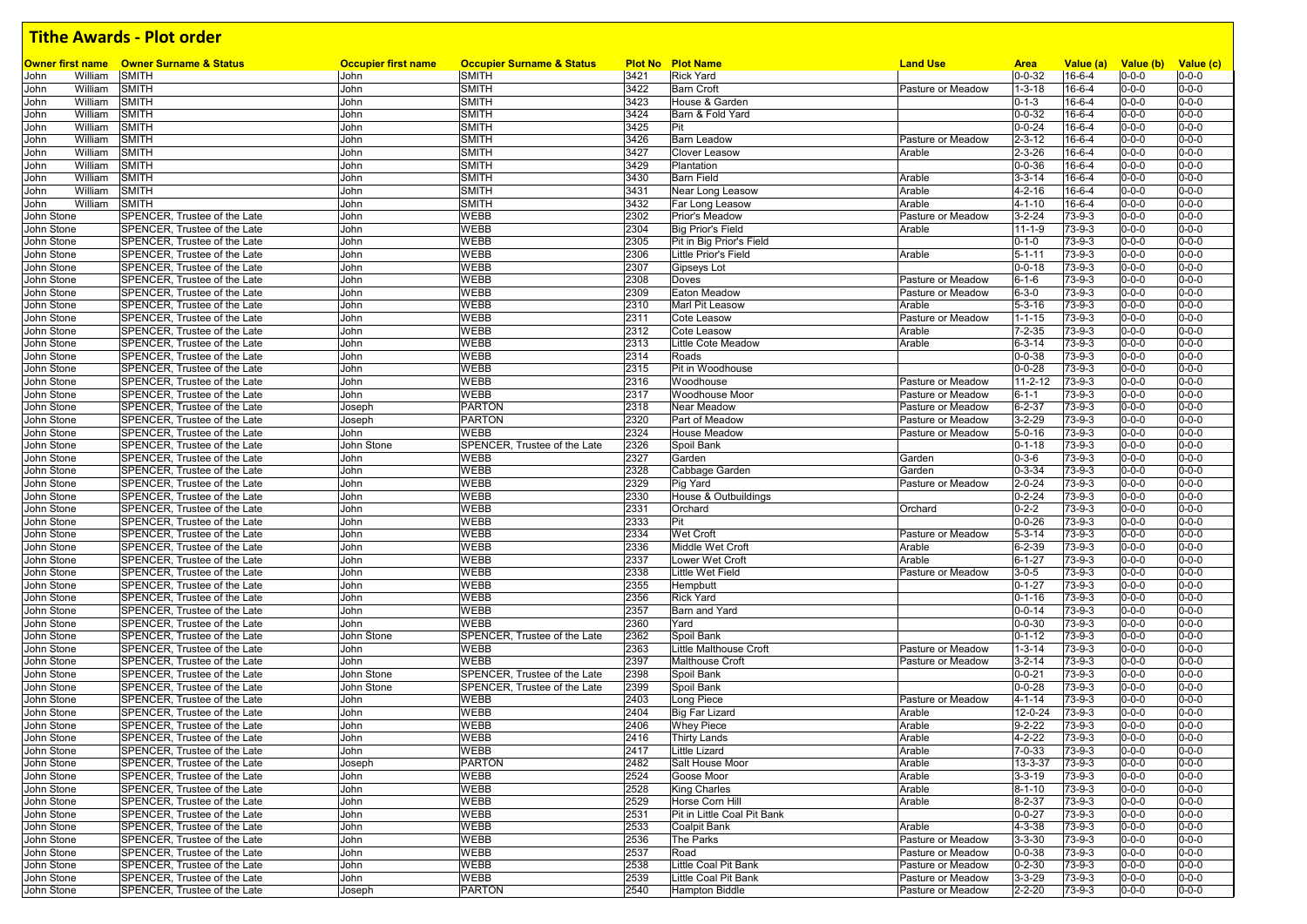| Owner first name | <b>Owner Surname &amp; Status</b>                            | <b>Occupier first name</b> | <b>Occupier Surname &amp; Status</b> |      | <b>Plot No Plot Name</b>     | <b>Land Use</b>   | <b>Area</b>  | Value (a)    | Value (b) Value (c) |             |
|------------------|--------------------------------------------------------------|----------------------------|--------------------------------------|------|------------------------------|-------------------|--------------|--------------|---------------------|-------------|
| John Stone       | SPENCER, Trustee of the Late                                 | Joseph                     | <b>PARTON</b>                        | 2541 | <b>Far Hampton Biddle</b>    | Arable            | 8-2-32       | 73-9-3       | $0 - 0 - 0$         | $0 - 0 - 0$ |
| John Stone       | SPENCER, Trustee of the Late                                 | Joseph                     | <b>PARTON</b>                        | 2542 | <b>Well Biddle</b>           | Pasture or Meadow | $7 - 2 - 20$ | 73-9-3       | $0 - 0 - 0$         | $0 - 0 - 0$ |
| John Stone       | SPENCER. Trustee of the Late                                 | Joseph                     | <b>PARTON</b>                        | 2543 | <b>Water Biddle</b>          | Pasture or Meadow | $4 - 1 - 5$  | $73 - 9 - 3$ | $0 - 0 - 0$         | $0 - 0 - 0$ |
| John Stone       | SPENCER, Trustee of the Late                                 | Joseph                     | <b>PARTON</b>                        | 2544 | Marl Biddle                  | Pasture or Meadow | $6 - 2 - 34$ | 73-9-3       | $0 - 0 - 0$         | $0 - 0 - 0$ |
| John Stone       | SPENCER, Trustee of the Late                                 | Joseph                     | <b>PARTON</b>                        | 2545 | <b>Aucoats Croft</b>         | Pasture or Meadow | $5 - 1 - 14$ | $73 - 9 - 3$ | $0 - 0 - 0$         | $0 - 0 - 0$ |
| John Stone       | SPENCER. Trustee of the Late                                 | Joseph                     | <b>PARTON</b>                        | 2548 | Hempbutt                     | Pasture or Meadow | $0 - 1 - 23$ | 73-9-3       | $0 - 0 - 0$         | $0 - 0 - 0$ |
| John Stone       | SPENCER. Trustee of the Late                                 | Joseph                     | <b>PARTON</b>                        | 2549 | <b>Brats Croft</b>           | Pasture or Meadow | $2 - 1 - 38$ | 73-9-3       | $0 - 0 - 0$         | $0 - 0 - 0$ |
| John Stone       | SPENCER, Trustee of the Late                                 | Joseph                     | PARTON                               | 2550 | Pit                          |                   | $0 - 1 - 3$  | 73-9-3       | $0 - 0 - 0$         | $0 - 0 - 0$ |
| John Stone       | SPENCER, Trustee of the Late                                 | John Stone                 | SPENCER, Trustee of the Late         | 2551 | Spoil Bank                   |                   | $2 - 2 - 19$ | 73-9-3       | $0 - 0 - 0$         | $0 - 0 - 0$ |
| John Stone       | SPENCER, Trustee of the Late                                 | Joseph                     | <b>PARTON</b>                        | 2555 | The Near Meadow              | Pasture or Meadow | 4-2-38       | $73 - 9 - 3$ | $0 - 0 - 0$         | $0 - 0 - 0$ |
| John Stone       | SPENCER, Trustee of the Late                                 | Joseph                     | <b>PARTON</b>                        | 2569 | <b>Banker Meadow</b>         | Pasture or Meadow | $2 - 2 - 26$ | $73 - 9 - 3$ | $0 - 0 - 0$         | $0 - 0 - 0$ |
|                  | SPENCER, Trustee of the Late                                 | Joseph                     | <b>PARTON</b>                        | 2572 | House, Cow Houses, Rick Yard |                   | $1 - 0 - 23$ | $73 - 9 - 3$ | $0 - 0 - 0$         | $0 - 0 - 0$ |
| John Stone       |                                                              |                            | <b>PARTON</b>                        | 2573 |                              |                   |              |              | $0 - 0 - 0$         | $0 - 0 - 0$ |
| John Stone       | SPENCER, Trustee of the Late                                 | Joseph                     |                                      |      | Garden                       | Garden            | $0 - 1 - 8$  | 73-9-3       |                     |             |
| John Stone       | SPENCER, Trustee of the Late                                 | Joseph                     | <b>PARTON</b>                        | 2574 | Orchard                      | Orchard           | $0 - 0 - 25$ | 73-9-3       | $0 - 0 - 0$         | $0 - 0 - 0$ |
| John Stone       | SPENCER, Trustee of the Late                                 | Joseph                     | <b>PARTON</b>                        | 2575 | Hempbutt                     | Arable            | $0 - 1 - 22$ | 73-9-3       | $0 - 0 - 0$         | $0 - 0 - 0$ |
| John Stone       | SPENCER, Trustee of the Late                                 | Joseph                     | <b>PARTON</b>                        | 2576 | Near Croft                   | Pasture or Meadow | 4-2-23       | 73-9-3       | $0 - 0 - 0$         | $0 - 0 - 0$ |
| John Stone       | SPENCER, Trustee of the Late                                 | John Stone                 | SPENCER, Trustee of the Late         | 2577 | Plantation                   |                   | $0 - 0 - 8$  | 73-9-3       | $0 - 0 - 0$         | $0 - 0 - 0$ |
| John Stone       | SPENCER, Trustee of the Late                                 | John Stone                 | SPENCER, Trustee of the Late         | 2578 | <b>Ozier Bed</b>             |                   | $0 - 1 - 10$ | $73 - 9 - 3$ | $0 - 0 - 0$         | $0 - 0 - 0$ |
| John Stone       | SPENCER, Trustee of the Late                                 | John Stone                 | SPENCER, Trustee of the Late         | 2579 | <b>Ozier Bed</b>             |                   | $0 - 0 - 14$ | 73-9-3       | $0 - 0 - 0$         | $0 - 0 - 0$ |
| John Stone       | SPENCER, Trustee of the Late                                 | Joseph                     | <b>PARTON</b>                        | 2581 | Slade Moor Meadow            | Pasture or Meadow | 4-0-29       | 73-9-3       | $0 - 0 - 0$         | $0 - 0 - 0$ |
| John Stone       | SPENCER, Trustee of the Late                                 | John Stone                 | SPENCER, Trustee of the Late         | 2583 | Plantation                   |                   | $0 - 1 - 8$  | 73-9-3       | $0 - 0 - 0$         | $0 - 0 - 0$ |
| John Stone       | SPENCER, Trustee of the Late                                 | John Stone                 | SPENCER, Trustee of the Late         | 2584 | Plantation                   |                   | $0 - 0 - 30$ | 73-9-3       | $0 - 0 - 0$         | $0 - 0 - 0$ |
| John Stone       | SPENCER, Trustee of the Late                                 | Joseph                     | <b>PARTON</b>                        | 2585 | Lane                         |                   | $0 - 1 - 34$ | 73-9-3       | $0 - 0 - 0$         | $0 - 0 - 0$ |
| John Stone       | SPENCER. Trustee of the Late                                 | Joseph                     | <b>PARTON</b>                        | 2590 | Pit in Hampton Biddle        |                   | $0 - 0 - 28$ | 73-9-3       | $0 - 0 - 0$         | $0 - 0 - 0$ |
| John Stone       | SPENCER, Trustee of the Late                                 | Joseph                     | <b>PARTON</b>                        | 2591 | Near Hailstone               | Arable            | $6 - 1 - 35$ | 73-9-3       | $0 - 0 - 0$         | $0 - 0 - 0$ |
| John Stone       | SPENCER. Trustee of the Late                                 | Joseph                     | <b>PARTON</b>                        | 2592 | Road                         |                   | $0 - 0 - 38$ | 73-9-3       | $0 - 0 - 0$         | $0 - 0 - 0$ |
| John Stone       | SPENCER. Trustee of the Late                                 | Joseph                     | <b>PARTON</b>                        | 2593 | Far Hailstone                | Arable            | $4 - 3 - 18$ | 73-9-3       | $0 - 0 - 0$         | $0 - 0 - 0$ |
| John Stone       | SPENCER, Trustee of the Late                                 | Joseph                     | <b>PARTON</b>                        | 2594 | Near Thick Thorn             | Arable            | $7 - 0 - 14$ | 73-9-3       | $0 - 0 - 0$         | $0 - 0 - 0$ |
|                  | SPENCER, Trustee of the Late                                 |                            | <b>PARTON</b>                        | 2595 | Near Thick Thorn             | Arable            | $7 - 3 - 21$ | 73-9-3       | $0 - 0 - 0$         | $0 - 0 - 0$ |
| John Stone       |                                                              | Joseph                     |                                      |      |                              |                   |              |              |                     |             |
| John Stone       | SPENCER, Trustee of the Late                                 | Joseph                     | <b>PARTON</b>                        | 2596 | Pit in Near Thick Thorn      |                   | $0 - 2 - 0$  | $73 - 9 - 3$ | $0 - 0 - 0$         | $0 - 0 - 0$ |
| John Stone       | SPENCER. Trustee of the Late                                 | Joseph                     | <b>PARTON</b>                        | 2597 | Pit in Far Thick Horn        |                   | $0 - 0 - 37$ | $73 - 9 - 3$ | $0 - 0 - 0$         | $0 - 0 - 0$ |
| John Stone       | SPENCER. Trustee of the Late                                 | Joseph                     | <b>PARTON</b>                        | 2598 | Far Thick Horn               | Arable            | $9 - 0 - 33$ | 73-9-3       | $0 - 0 - 0$         | $0 - 0 - 0$ |
| John Stone       | SPENCER, Trustee of the Late                                 | Joseph                     | <b>PARTON</b>                        | 2599 | <b>Near New Tins</b>         | Arable            | 4-1-29       | 73-9-3       | $0 - 0 - 0$         | $0 - 0 - 0$ |
| John Stone       | SPENCER, Trustee of the Late                                 | John Stone                 | SPENCER. Trustee of the Late         | 2600 | Plantation                   |                   | $0 - 0 - 30$ | $73 - 9 - 3$ | 0-0-0               | $0 - 0 - 0$ |
| John Stone       | SPENCER, Trustee of the Late                                 | John Stone                 | SPENCER, Trustee of the Late         | 2601 | Plantation                   |                   | $0 - 0 - 29$ | 73-9-3       | $0 - 0 - 0$         | $0 - 0 - 0$ |
| John Stone       | SPENCER, Trustee of the Late                                 | Joseph                     | <b>PARTON</b>                        | 2602 | <b>Far Tins</b>              | Arable            | $3 - 0 - 17$ | 73-9-3       | $0 - 0 - 0$         | $0 - 0 - 0$ |
| John Stone       | SPENCER, Trustee of the Late                                 | John Stone                 | SPENCER, Trustee of the Late         | 2603 | Plantation                   |                   | $0 - 0 - 19$ | 73-9-3       | $0 - 0 - 0$         | $0 - 0 - 0$ |
| John Stone       | SPENCER, Trustee of the Late                                 | Joseph                     | <b>PARTON</b>                        | 2604 | Near Addy Croft              | Arable            | $11 - 0 - 3$ | 73-9-3       | $0 - 0 - 0$         | $0 - 0 - 0$ |
| John Stone       | SPENCER, Trustee of the Late                                 | John Stone                 | SPENCER, Trustee of the Late         | 2605 | Ozier Bed                    |                   | $0 - 0 - 24$ | 73-9-3       | $0 - 0 - 0$         | $0 - 0 - 0$ |
| John Stone       | SPENCER, Trustee of the Late                                 | Joseph                     | <b>PARTON</b>                        | 2606 | Far Addy Croft               | Arable            | $7 - 2 - 16$ | 73-9-3       | $0 - 0 - 0$         | $0 - 0 - 0$ |
| John Stone       | SPENCER, Trustee of the Late                                 | Joseph                     | <b>PARTON</b>                        | 2607 | Cote Leasow                  | Arable            | $9 - 0 - 26$ | 73-9-3       | $0 - 0 - 0$         | $0 - 0 - 0$ |
| John Stone       | SPENCER, Trustee of the Late                                 | Joseph                     | <b>PARTON</b>                        | 2608 | Cote Leasow                  | Arable            | $4 - 1 - 1$  | 73-9-3       | $0 - 0 - 0$         | $0 - 0 - 0$ |
| John Stone       | SPENCER, Trustee of the Late                                 | Joseph                     | <b>PARTON</b>                        | 2609 | Pit in Cote Leasow           |                   | $0 - 0 - 28$ | 73-9-3       | $0 - 0 - 0$         | $0 - 0 - 0$ |
| John Stone       | SPENCER, Trustee of the Late                                 | Joseph                     | <b>PARTON</b>                        | 2610 | Far Thick Thorn              | Arable            | $6 - 2 - 28$ | 73-9-3       | $0 - 0 - 0$         | $0 - 0 - 0$ |
| John Stone       | SPENCER, Trustee of the Late                                 | Joseph                     | <b>PARTON</b>                        | 2611 | Cote Leasow                  | Arable            | $5 - 0 - 8$  | $73 - 9 - 3$ | $0 - 0 - 0$         | $0 - 0 - 0$ |
| John Stone       | SPENCER. Trustee of the Late                                 | Joseph                     | <b>PARTON</b>                        | 2612 | Pit in Cote Leasow           |                   | $0 - 0 - 26$ | 73-9-3       | $0 - 0 - 0$         | $0 - 0 - 0$ |
| John Stone       | SPENCER. Trustee of the Late                                 | Joseph                     | <b>PARTON</b>                        | 2626 | <b>Near Hollies</b>          | Arable            | $9 - 2 - 11$ | 73-9-3       | $0 - 0 - 0$         | $0 - 0 - 0$ |
| John Stone       | SPENCER. Trustee of the Late                                 |                            | <b>PARTON</b>                        | 2628 | Barn & Fold Yard             |                   | $0 - 0 - 18$ | 73-9-3       | $0 - 0 - 0$         | $0 - 0 - 0$ |
|                  |                                                              | Joseph                     | <b>PARTON</b>                        | 2629 |                              |                   | $8 - 0 - 22$ |              | $0 - 0 - 0$         | $0 - 0 - 0$ |
| John Stone       | SPENCER, Trustee of the Late<br>SPENCER. Trustee of the Late | Joseph                     |                                      |      | <b>Black Butts</b>           | Arable            |              | 73-9-3       |                     |             |
| John Stone       |                                                              | Joseph                     | <b>PARTON</b>                        | 2630 | <b>Barn Piece</b>            | Pasture or Meadow | $7 - 3 - 38$ | 73-9-3       | $0 - 0 - 0$         | $0 - 0 - 0$ |
| John Stone       | SPENCER, Trustee of the Late                                 | Joseph                     | <b>PARTON</b>                        | 2631 | <b>Far Hollies</b>           | Arable            | $5 - 3 - 33$ | 73-9-3       | $0 - 0 - 0$         | $0 - 0 - 0$ |
| John Stone       | SPENCER, Trustee of the Late                                 | Joseph                     | <b>PARTON</b>                        | 2632 | <b>Far Grounds</b>           | Arable            | $7 - 0 - 30$ | 73-9-3       | $0 - 0 - 0$         | $0 - 0 - 0$ |
| John Stone       | SPENCER, Trustee of the Late                                 | Joseph                     | <b>PARTON</b>                        | 2633 | Far Goosemoor                | Arable            | $7 - 3 - 38$ | 73-9-3       | $0 - 0 - 0$         | $0 - 0 - 0$ |
| John Stone       | SPENCER, Trustee of the Late                                 | Joseph                     | <b>PARTON</b>                        | 2634 | Near Goosemoor               | Pasture or Meadow | $7 - 1 - 39$ | 73-9-3       | $0 - 0 - 0$         | $0 - 0 - 0$ |
| James            | <b>STACEY</b>                                                | William                    | <b>ROBINSON</b>                      | 3301 | Croft                        | Pasture or Meadow | $0 - 1 - 11$ | $0 - 0 - 0$  | $0 - 0 - 0$         | $0 - 0 - 0$ |
| John             | <b>STOKES</b>                                                | John                       | <b>STOKES</b>                        | 1952 | Garden                       | Garden            | $0 - 0 - 21$ | $0 - 12 - 6$ | $0 - 0 - 0$         | $0 - 0 - 0$ |
| John             | <b>STOKES</b>                                                | John                       | <b>STOKES</b>                        | 1953 | House & Rick Yard            | Pasture or Meadow | $0 - 0 - 12$ | $0 - 12 - 6$ | $0 - 0 - 0$         | $0 - 0 - 0$ |
| John             | <b>STOKES</b>                                                | John                       | <b>STOKES</b>                        | 1955 | <b>Walker's Meadow</b>       | Pasture or Meadow | $2 - 2 - 4$  | $0 - 12 - 6$ | $0 - 0 - 0$         | $0 - 0 - 0$ |
| John             | <b>STOKES</b>                                                | John                       | <b>STOKES</b>                        | 1956 | Walker's Yard                | Pasture or Meadow | $1 - 2 - 16$ | $0 - 12 - 6$ | $0 - 0 - 0$         | $0 - 0 - 0$ |
| John             | <b>STOKES</b>                                                | John                       | <b>STOKES</b>                        | 1962 | Walker's Yard                | Arable            | $1 - 0 - 25$ | $0 - 12 - 6$ | $0 - 0 - 0$         | $0 - 0 - 0$ |
| John             | <b>STOKES</b>                                                | John                       | <b>WOOLLEY</b>                       | 3160 | Croft                        | Arable            | $0 - 2 - 14$ | $0 - 12 - 6$ | $0 - 0 - 0$         | $0 - 0 - 0$ |
| John             | <b>STOKES</b>                                                | John                       | <b>WOOLLEY</b>                       | 3161 | Croft                        | Pasture or Meadow | $0 - 2 - 22$ | $0 - 12 - 6$ | $0 - 0 - 0$         | $0 - 0 - 0$ |
| John             | <b>STOKES</b>                                                | John                       | <b>WOOLLEY</b>                       | 3162 | Croft                        | Pasture or Meadow | $0 - 1 - 24$ | $0 - 12 - 6$ | $0 - 0 - 0$         | $0 - 0 - 0$ |
| John             | <b>STOKES</b>                                                | John                       | <b>WOOLLEY</b>                       | 3164 | Croft                        | Arable            | $0 - 2 - 13$ | $0 - 12 - 6$ | $0 - 0 - 0$         | $0 - 0 - 0$ |
|                  | <b>STOKES</b>                                                | John                       | <b>WOOLLEY</b>                       | 3165 |                              | Pasture or Meadow | $0 - 1 - 30$ | $0 - 12 - 6$ | $0 - 0 - 0$         | $0 - 0 - 0$ |
| John             |                                                              |                            |                                      |      | Croft                        |                   |              |              |                     |             |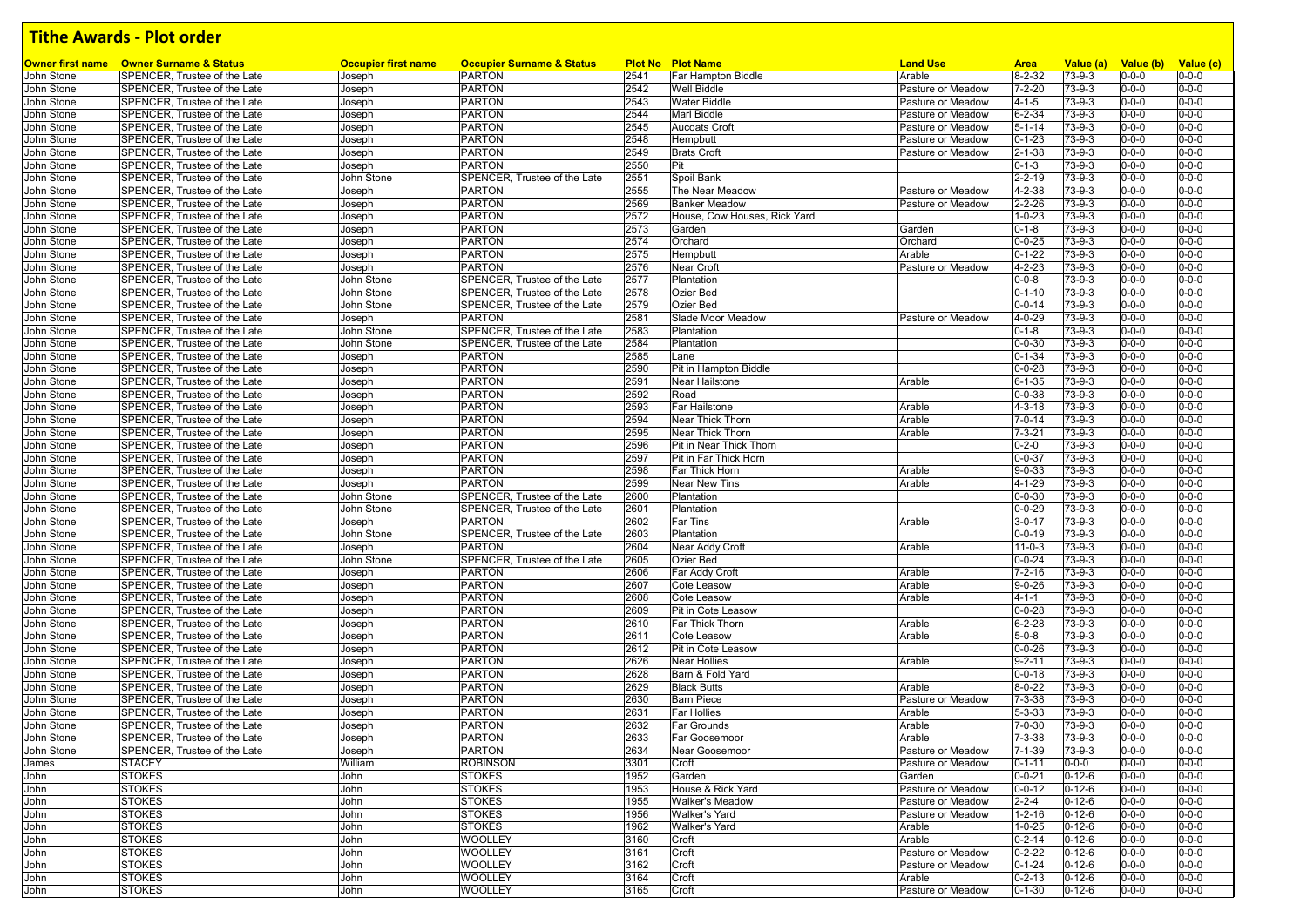|                | <b>Owner first name</b> Owner Surname & Status | <b>Occupier first name</b> | <b>Occupier Surname &amp; Status</b> |               | <b>Plot No Plot Name</b>                   | <b>Land Use</b>                        | <b>Area</b>                  | Value (a)                      | Value (b)                  | Value (c)                  |
|----------------|------------------------------------------------|----------------------------|--------------------------------------|---------------|--------------------------------------------|----------------------------------------|------------------------------|--------------------------------|----------------------------|----------------------------|
| John           | <b>STOKES</b>                                  | John                       | <b>WOOLLEY</b>                       | 3223          | House & Garden                             |                                        | $0 - 0 - 25$                 | $0 - 12 - 6$                   | $0 - 0 - 0$                | $0 - 0 - 0$                |
| John           | <b>STOKES</b><br><b>STOKES</b>                 | Ann<br>Ann                 | SIMMILL<br>SIMMILL                   | 3224<br>3225  | House<br>Garden                            |                                        | $0 - 0 - 1$<br>$0 - 0 - 23$  | $0 - 12 - 6$<br>$0 - 12 - 6$   | $0 - 0 - 0$<br>$0 - 0 - 0$ | $0 - 0 - 0$<br>$0 - 0 - 0$ |
| John<br>John   | <b>STOKES</b>                                  | John                       | WOOLLEY                              | 3226          | Barn shed & Yard                           | Garden                                 | $0 - 0 - 8$                  | $0 - 12 - 6$                   | $0 - 0 - 0$                | $0 - 0 - 0$                |
| John           | <b>STOKES</b>                                  | John                       | WOOLLEY                              | 3233          | Croft                                      | Pasture or Meadow                      | $0 - 1 - 17$                 | $0 - 12 - 6$                   | $0 - 0 - 0$                | $0 - 0 - 0$                |
| Thomas         | <b>STOKES</b>                                  | Thomas                     | <b>STOKES</b>                        | 1951          | House & Garden                             |                                        | $0 - 0 - 20$                 | $0 - 0 - 0$                    | $0 - 0 - 0$                | $0 - 0 - 0$                |
| William        | <b>STOKES</b>                                  | William                    | <b>STOKES</b>                        | 970           | Lower Leasow                               |                                        | $0 - 2 - 22$                 | $2 - 4 - 11$                   | $0 - 0 - 0$                | $0 - 0 - 0$                |
| William        | <b>STOKES</b>                                  | William                    | <b>STOKES</b>                        | 971           | Lower Leasow                               |                                        | $1 - 1 - 0$                  | $2 - 4 - 11$                   | $0 - 0 - 0$                | $0 - 0 - 0$                |
| William        | <b>STOKES</b>                                  | William                    | <b>STOKES</b>                        | 972           | Lower Leasow                               |                                        | $1 - 2 - 0$                  | $2 - 4 - 11$                   | $0 - 0 - 0$                | $0 - 0 - 0$                |
| William        | <b>STOKES</b>                                  | William                    | <b>STOKES</b>                        | 1018          | Stack Yard & Barn                          |                                        | $0 - 0 - 22$                 | $2 - 4 - 11$                   | $0 - 0 - 0$                | $0 - 0 - 0$                |
| William        | <b>STOKES</b>                                  | William                    | <b>STOKES</b>                        | 1019          | <b>Hasty Croft</b>                         |                                        | $0 - 2 - 26$                 | $2 - 4 - 11$                   | $0 - 0 - 0$                | $0 - 0 - 0$                |
| William        | <b>STOKES</b>                                  | William                    | <b>STOKES</b>                        | 1020          | Orchard                                    |                                        | $0 - 1 - 2$                  | $2 - 4 - 11$                   | $0 - 0 - 0$                | $0 - 0 - 0$                |
| William        | <b>STOKES</b>                                  | William                    | <b>STOKES</b>                        | 1021          | House Croft & Garden                       |                                        | $0 - 1 - 8$                  | $2 - 4 - 11$                   | $0 - 0 - 0$                | $0 - 0 - 0$                |
| William        | <b>STOKES</b>                                  | William                    | <b>STOKES</b>                        | 2384          | Old Leys                                   | Arable                                 | $5 - 1 - 3$                  | $2 - 4 - 11$                   | $0 - 0 - 0$                | $0 - 0 - 0$                |
|                | SURVEYOR OF HIGHWAYS                           | John                       | <b>PENSON</b>                        | 3010          | Croft                                      | Arable                                 | $0 - 2 - 3$                  | $0 - 0 - 0$                    | $0 - 0 - 0$                | $0 - 0 - 0$                |
|                | SURVEYOR OF HIGHWAYS                           | Thomas                     | CHAPMAN                              | 3318          | Part of Firtree Hill                       |                                        | $1 - 0 - 20$                 | $0 - 0 - 0$                    | $0 - 0 - 0$                | $0 - 0 - 0$                |
|                | <b>SWAN</b>                                    | Richard                    | <b>AUSTIN</b>                        | 1809          | Croft                                      | Pasture or Meadow                      | $1 - 3 - 20$                 | $0 - 0 - 0$                    | $0 - 0 - 0$                | $0 - 0 - 0$                |
| James          | <b>SWAN</b>                                    | Richard                    | <b>AUSTIN</b>                        | 1810          | Croft                                      | Pasture or Meadow                      | $1 - 1 - 35$                 | $0 - 0 - 0$                    | $0 - 0 - 0$                | $0 - 0 - 0$                |
| James<br>James | <b>SWAN</b>                                    | Richard                    | <b>AUSTIN</b>                        | 1811          | Croft                                      | Pasture or Meadow                      | $1 - 1 - 22$                 | $0 - 0 - 0$                    | $0 - 0 - 0$                | $0 - 0 - 0$                |
|                | <b>SWAN</b>                                    | Richard                    | <b>AUSTIN</b>                        | 1812          | Croft                                      | Pasture or Meadow                      | $1 - 0 - 12$                 | $0 - 0 - 0$                    | $0 - 0 - 0$                | $0 - 0 - 0$                |
| James<br>James | <b>SWAN</b>                                    | Richard                    | AUSTIN                               | 1813          | House & Garden                             | Pasture or Meadow                      | $0 - 1 - 4$                  | $0 - 0 - 0$                    | $0 - 0 - 0$                | $0 - 0 - 0$                |
|                | <b>SWAN</b>                                    | Richard                    | <b>AUSTIN</b>                        | 1814          | Croft                                      | Pasture or Meadow                      | $1 - 2 - 30$                 | $0 - 0 - 0$                    | $0 - 0 - 0$                | $0 - 0 - 0$                |
| James          |                                                |                            |                                      |               |                                            |                                        |                              | $0 - 0 - 0$                    |                            | $0 - 0 - 0$                |
| James          | <b>SWAN</b><br><b>SWAN</b>                     | Ann<br>Ann                 | MARTIN                               | 1815          | Croft<br>Croft                             | Pasture or Meadow<br>Pasture or Meadow | $0 - 2 - 6$                  |                                | $0 - 0 - 0$                | $0 - 0 - 0$                |
| James          |                                                |                            | <b>MARTIN</b>                        | 1816<br>1817  | Croft                                      |                                        | $1 - 1 - 35$<br>$1 - 0 - 30$ | $0 - 0 - 0$<br>$0 - 0 - 0$     | $0 - 0 - 0$<br>$0 - 0 - 0$ | $0 - 0 - 0$                |
| James          | <b>SWAN</b>                                    | Ann                        | <b>MARTIN</b><br><b>MARTIN</b>       |               |                                            | Pasture or Meadow                      |                              |                                |                            |                            |
| James          | <b>SWAN</b><br><b>TALBOT</b>                   | Ann<br>William             | <b>JAMES</b>                         | 1814a<br>2883 | House & Garden                             |                                        | $0 - 1 - 13$<br>$0 - 0 - 14$ | $0 - 0 - 0$<br>$0 - 0 - 0$     | $0 - 0 - 0$<br>$0 - 0 - 0$ | $0 - 0 - 0$<br>$0 - 0 - 0$ |
| Ann            | <b>TALBOT</b>                                  | Benjamin                   | <b>BARNERD</b>                       | 1248          | Cottage & Garden<br>The Willow             | Pasture or Meadow                      | $0 - 2 - 9$                  | $0 - 1 - 0$                    | $0 - 0 - 0$                | $0 - 0 - 0$                |
| James          | <b>TALBOT</b>                                  | David                      | <b>MACHIN</b>                        | 1873          | Croft                                      | Pasture or Meadow                      | $0 - 2 - 17$                 | $0 - 0 - 0$                    | $0 - 0 - 0$                | $0 - 0 - 0$                |
| Sarah          | <b>TALBOT</b>                                  |                            | <b>SCOTT</b>                         |               |                                            |                                        |                              |                                |                            | $0 - 0 - 0$                |
| Sarah          | <b>TALBOT</b>                                  | Joseph                     | <b>TALBOT</b>                        | 1880          | House & Garden                             |                                        | $0 - 0 - 34$                 | $0 - 0 - 0$                    | $0 - 0 - 0$                | $0 - 0 - 0$                |
| William        |                                                | William                    |                                      | 2273          | <b>Aldderley Meadow</b>                    | Pasture or Meadow                      | $0 - 2 - 36$                 | $0 - 0 - 0$                    | $0 - 0 - 0$                |                            |
|                | TALBOT, Lord                                   | Thomas                     | <b>BENNETT</b><br><b>BABB</b>        | 1453<br>1516  | Meadow<br>Park Meadow                      | Pasture or Meadow                      | $1 - 1 - 30$                 | $18 - 18 - 1$<br>$18 - 18 - 1$ | $0 - 0 - 0$                | $0 - 0 - 0$<br>$0 - 0 - 0$ |
|                | TALBOT, Lord<br>TALBOT. Lord                   | Thomas                     |                                      |               |                                            | Pasture or Meadow                      | $6 - 1 - 28$                 |                                | $0 - 0 - 0$                |                            |
|                |                                                | Thomas                     | <b>BABB</b><br><b>BABB</b>           | 1517          | The Hoult                                  | Arable                                 | $8 - 2 - 22$                 | 18-18-1                        | $0 - 0 - 0$                | $0 - 0 - 0$<br>$0 - 0 - 0$ |
|                | TALBOT, Lord                                   | Thomas                     | <b>BABB</b>                          | 1518          | <b>Russell Croft</b><br>Shovel House Croft | Pasture or Meadow                      | $4 - 0 - 3$<br>$6 - 1 - 8$   | 18-18-1<br>$18 - 18 - 1$       | $0 - 0 - 0$<br>$0 - 0 - 0$ | $0 - 0 - 0$                |
|                | TALBOT, Lord                                   | Thomas                     | <b>BABB</b>                          | 1520          |                                            |                                        |                              |                                |                            | $0 - 0 - 0$                |
|                | TALBOT, Lord                                   | Thomas                     | <b>BABB</b>                          | 1523          | Garden                                     |                                        | $0 - 0 - 21$                 | 18-18-1                        | $0 - 0 - 0$                | $0 - 0 - 0$                |
|                | TALBOT, Lord<br>TALBOT, Lord                   | Thomas                     | <b>BABB</b>                          | 1526<br>1527  | Road<br>Orchard                            |                                        | $0 - 0 - 30$<br>$0 - 0 - 32$ | 18-18-1<br>$18 - 18 - 1$       | $0 - 0 - 0$<br>$0 - 0 - 0$ | $0 - 0 - 0$                |
|                | TALBOT, Lord                                   | Thomas                     | <b>BABB</b>                          | 1529          | Garden                                     |                                        | $0 - 2 - 33$                 | $18 - 18 - 1$                  | $0 - 0 - 0$                | $0 - 0 - 0$                |
|                | TALBOT, Lord                                   | Thomas                     | <b>BABB</b>                          | 1532          | Stackyard, House & Barn                    | Garden                                 | $0 - 1 - 27$                 | $18 - 18 - 1$                  | $0 - 0 - 0$                | $0 - 0 - 0$                |
|                | TALBOT, Lord                                   | Thomas                     | <b>BABB</b>                          | 1533          | Garden                                     | Garden                                 | $0 - 1 - 7$                  | 18-18-1                        | $0 - 0 - 0$                | $0 - 0 - 0$                |
|                | TALBOT, Lord                                   | Thomas<br>Thomas           | <b>BABB</b>                          | 1534          | House Meadow                               | Pasture or Meadow                      | $6 - 3 - 7$                  | 18-18-1                        | $0 - 0 - 0$                | $0 - 0 - 0$                |
|                | TALBOT, Lord                                   | Thomas                     | <b>BABB</b>                          | 1535          | The Cow Pasture                            | Pasture or Meadow                      | $0 - 0 - 21$                 | $18 - 18 - 1$                  | $0 - 0 - 0$                | $0 - 0 - 0$                |
|                | TALBOT, Lord                                   | Thomas                     | <b>BABB</b>                          | 1537          | The Cow Pasture                            | Pasture or Meadow                      | 4-1-39                       | 18-18-1                        | $0 - 0 - 0$                | $0 - 0 - 0$                |
|                | TALBOT, Lord                                   | Thomas                     | <b>BABB</b>                          | 1538          | The Cow Pasture                            | Pasture or Meadow                      | $2 - 2 - 37$                 | 18-18-1                        | $0 - 0 - 0$                | $0 - 0 - 0$                |
|                | TALBOT, Lord                                   | Thomas                     | <b>BABB</b>                          | 1546          | Little Leasow                              | Pasture or Meadow                      | $3 - 0 - 32$                 | 18-18-1                        | $0 - 0 - 0$                | $0 - 0 - 0$                |
|                | TALBOT, Lord                                   | Thomas                     | <b>BABB</b>                          | 1548          | <b>Stocks Yard</b>                         | Pasture or Meadow                      | $3 - 0 - 5$                  | 18-18-1                        | $0 - 0 - 0$                | $0 - 0 - 0$                |
|                | TALBOT, Lord                                   | Thomas                     | <b>BABB</b>                          | 1549          | Road in Stocks Yard                        |                                        | $0 - 1 - 7$                  | 18-18-1                        | $0 - 0 - 0$                | $0 - 0 - 0$                |
|                | TALBOT, Lord                                   | Thomas                     | <b>BABB</b>                          | 1550          | <b>Broad Leasow</b>                        | Arable                                 | $4 - 3 - 13$                 | 18-18-1                        | $0 - 0 - 0$                | $0 - 0 - 0$                |
|                |                                                |                            |                                      |               |                                            |                                        |                              |                                |                            |                            |
|                | TALBOT, Lord                                   | Thomas                     | <b>BABB</b>                          | 1552          | The Balk Flatt Meadow                      | Pasture or Meadow                      | $1 - 3 - 7$                  | 18-18-1                        | $0 - 0 - 0$                | $0 - 0 - 0$                |
|                | TALBOT, Lord                                   | Thomas                     | <b>BABB</b>                          | 1553          | <b>Balk Flatt</b>                          | Arable                                 | $7 - 2 - 2$                  | 18-18-1                        | $0 - 0 - 0$                | $0 - 0 - 0$                |
|                | TALBOT, Lord                                   |                            | <b>BABB</b>                          | 1559          |                                            | Arable                                 | $8 - 3 - 20$                 | $18 - 18 - 1$                  | $0 - 0 - 0$                | $0 - 0 - 0$                |
|                | TALBOT, Lord                                   | Thomas<br>Thomas           | <b>BABB</b>                          | 1560          | Cote Leasow<br>Over Leasow                 | Arable                                 | $10 - 0 - 0$                 | $18 - 18 - 1$                  | $0 - 0 - 0$                | $0 - 0 - 0$                |
|                | TALBOT, Lord                                   | Thomas                     | <b>BABB</b>                          | 1591          | Pit in Curl Pit                            |                                        | $0 - 1 - 24$                 | 18-18-1                        | $0 - 0 - 0$                | $0 - 0 - 0$                |
|                | TALBOT, Lord                                   | Thomas                     | <b>BABB</b>                          | 1592          | <b>Curl Pit</b>                            | Arable                                 | $10 - 3 - 38$                | $18 - 18 - 1$                  | $0 - 0 - 0$                | $0 - 0 - 0$                |
| John           | <b>TAYLEUR</b>                                 | William                    | <b>BIRD</b>                          | 1436          | Little Gates's                             | Arable                                 | $2 - 1 - 23$                 | 48-19-10                       | $0 - 0 - 0$                | $0 - 0 - 0$                |
| John           | <b>TAYLEUR</b>                                 | William                    | <b>BIRD</b>                          | 1437          | Big Gates's                                | Pasture or Meadow                      | $3 - 1 - 30$                 | 48-19-10                       | $0 - 0 - 0$                | $0 - 0 - 0$                |
| John           | <b>TAYLEUR</b>                                 | William                    | <b>BIRD</b>                          | 1438          | Croft                                      | Pasture or Meadow                      | $0 - 3 - 3$                  | 48-19-10                       | $0 - 0 - 0$                | $0 - 0 - 0$                |
| John           | <b>TAYLEUR</b>                                 | William                    | <b>BIRD</b>                          | 1460          | Croft                                      | Pasture or Meadow                      | $0 - 2 - 6$                  | 48-19-10                       | $0 - 0 - 0$                | $0 - 0 - 0$                |
| John           | <b>TAYLEUR</b>                                 | William                    | <b>BIRD</b>                          | 1465          | Croft (part of)                            | Pasture or Meadow                      | $0 - 0 - 5$                  | 48-19-10                       | $0 - 0 - 0$                | $0 - 0 - 0$                |
| John           | <b>TAYLEUR</b>                                 | William                    | <b>BIRD</b>                          | 1466          | Garden                                     | Garden                                 | $0 - 1 - 3$                  | 48-19-10                       | $0 - 0 - 0$                | $0 - 0 - 0$                |
| John           | TAYLEUR                                        | William                    | <b>BIRD</b>                          | 1468          | House & Yard                               |                                        | $0 - 0 - 23$                 | 48-19-10                       | $0 - 0 - 0$                | $0 - 0 - 0$                |
| John           | <b>TAYLEUR</b>                                 | William                    | <b>BIRD</b>                          | 1473          | Croft                                      | Pasture or Meadow                      | $0 - 2 - 16$                 | 48-19-10                       | $0 - 0 - 0$                | $0 - 0 - 0$                |
|                |                                                |                            |                                      |               |                                            |                                        |                              |                                |                            |                            |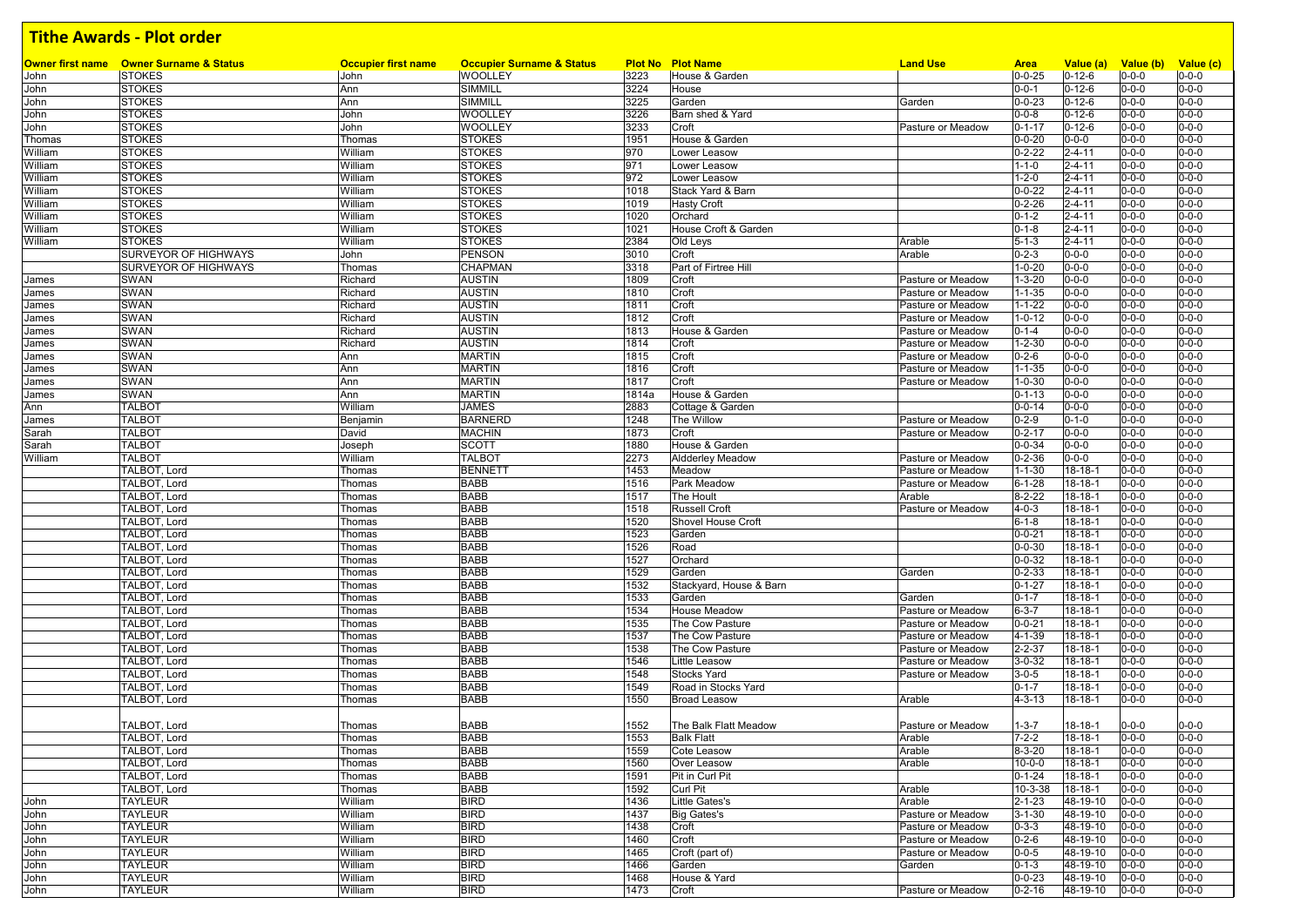|              |                                                            |                                       |                                                     |              |                                   | <b>Land Use</b>             |                              |                       |                                    |                            |
|--------------|------------------------------------------------------------|---------------------------------------|-----------------------------------------------------|--------------|-----------------------------------|-----------------------------|------------------------------|-----------------------|------------------------------------|----------------------------|
| John         | Owner first name  Owner Surname & Status<br><b>TAYLEUR</b> | <b>Occupier first name</b><br>William | <b>Occupier Surname &amp; Status</b><br><b>BIRD</b> | 1477         | <b>Plot No Plot Name</b><br>Croft | Pasture or Meadow           | <b>Area</b><br>$2 - 1 - 6$   | Value (a)<br>48-19-10 | Value (b) Value (c)<br>$0 - 0 - 0$ | $0 - 0 - 0$                |
| John         | <b>TAYLEUR</b>                                             | William                               | <b>BIRD</b>                                         | 1479         | Croft                             | Arable                      | $0 - 3 - 38$                 | 48-19-10              | $0 - 0 - 0$                        | $0 - 0 - 0$                |
| John         | <b>TAYLEUR</b>                                             | William                               | <b>BIRD</b>                                         | 1513         | Croft                             | Pasture or Meadow           | $2 - 1 - 28$                 | 48-19-10              | $0 - 0 - 0$                        | $0 - 0 - 0$                |
| John         | <b>TAYLEUR</b>                                             | John                                  | <b>SHUKER</b>                                       | 1933         | House & Garden                    |                             | $0 - 0 - 35$                 | 48-19-10              | $0 - 0 - 0$                        | $0 - 0 - 0$                |
| John         | <b>TAYLEUR</b>                                             | Ann                                   | <b>MADELEY</b>                                      | 1934         | Croft                             | Pasture or Meadow           | $0 - 2 - 20$                 | 48-19-10              | $0 - 0 - 0$                        | $0 - 0 - 0$                |
| John         | <b>TAYLEUR</b>                                             | James                                 | <b>HALL</b>                                         | 2822         | The Upper Yard                    | Arable                      | $4 - 0 - 6$                  | 48-19-10              | $0 - 0 - 0$                        | $0 - 0 - 0$                |
| John         | <b>TAYLEUR</b>                                             | James                                 | <b>HALL</b>                                         | 2823         | Garden & Orchard                  |                             | $0 - 2 - 29$                 | 48-19-10              | $0 - 0 - 0$                        | $0 - 0 - 0$                |
| John         | <b>TAYLEUR</b>                                             | James                                 | <b>HALL</b>                                         | 2824         | Orchard                           |                             | $0 - 0 - 31$                 | 48-19-10              | $0 - 0 - 0$                        | $0 - 0 - 0$                |
| John         | <b>TAYLEUR</b>                                             | James                                 | <b>HALL</b>                                         | 2825         | <b>Rick Yard</b>                  |                             | $0 - 2 - 12$                 | 48-19-10              | $0 - 0 - 0$                        | $0 - 0 - 0$                |
| John         | <b>TAYLEUR</b>                                             | James                                 | <b>HALL</b>                                         | 2826         | House, Barn & Fold Yard           |                             | $0 - 2 - 23$                 | 48-19-10              | $0 - 0 - 0$                        | $0 - 0 - 0$                |
| John         | <b>TAYLEUR</b>                                             | John                                  | <b>EDWARDS</b>                                      | 2827         | House                             |                             | $0 - 0 - 2$                  | 48-19-10              | $0 - 0 - 0$                        | $0 - 0 - 0$                |
| John         | <b>TAYLEUR</b>                                             | James                                 | <b>HALL</b>                                         | 3128         | <b>Far Deans</b>                  | Arable                      | $6 - 0 - 26$                 | 48-19-10              | $0 - 0 - 0$                        | $0 - 0 - 0$                |
| John         | <b>TAYLEUR</b>                                             | James                                 | <b>HALL</b>                                         | 3129         | Rough Pow Meadow                  | Pasture or Meadow           | $14 - 0 - 14$                | 48-19-10              | $0 - 0 - 0$                        | $0 - 0 - 0$                |
| John         | <b>TAYLEUR</b>                                             | James                                 | <b>HALL</b>                                         | 3130         | Big & Little Side                 | Arable                      | $11 - 3 - 34$                | 48-19-10              | $0 - 0 - 0$                        | $0 - 0 - 0$                |
| John         | <b>TAYLEUR</b>                                             | James                                 | <b>HALL</b>                                         | 3148         | Road                              |                             | $0 - 0 - 13$                 | 48-19-10              | $0 - 0 - 0$                        | $0 - 0 - 0$                |
| John         | <b>TAYLEUR</b>                                             | William                               | <b>RICHARDS</b>                                     | 3159         | croft                             | Arable                      | $0 - 0 - 13$                 | 48-19-10              | $0 - 0 - 0$                        | $0 - 0 - 0$                |
| John         | <b>TAYLEUR</b>                                             | James                                 | <b>HALL</b>                                         | 3166         | <b>Little Meadow</b>              | Pasture or Meadow           | $2 - 2 - 20$                 | 48-19-10              | $0 - 0 - 0$                        | $0 - 0 - 0$                |
| John         | <b>TAYLEUR</b>                                             | James                                 | <b>HALL</b>                                         | 3167         | <b>Bramptley's Croft</b>          | Arable                      | $7 - 0 - 0$                  | 48-19-10              | $0 - 0 - 0$                        | $0 - 0 - 0$                |
| John         | <b>TAYLEUR</b>                                             | James                                 | <b>HALL</b>                                         | 3168         | Matthew's Pow Field               | Arable                      | $10 - 1 - 11$                | 48-19-10              | $0 - 0 - 0$                        | $0 - 0 - 0$                |
| John         | <b>TAYLEUR</b>                                             | James                                 | <b>HALL</b>                                         | 3169         | <b>Gutter Pow Field</b>           | Arable                      | $4 - 2 - 26$                 | 48-19-10              | $0 - 0 - 0$                        | $0 - 0 - 0$                |
| John         | <b>TAYLEUR</b>                                             | James                                 | <b>HALL</b>                                         | 3170         | Rough Pow Field                   | Arable                      | $7 - 3 - 38$                 | 48-19-10              | $0 - 0 - 0$                        | $0 - 0 - 0$                |
| John         | <b>TAYLEUR</b>                                             | James                                 | <b>HALL</b>                                         | 3171         | Near Deans                        | Arable                      | $6 - 0 - 20$                 | 48-19-10              | $0 - 0 - 0$                        | $0 - 0 - 0$                |
| John         | <b>TAYLEUR</b>                                             | James                                 | <b>HALL</b>                                         | 3173         | The Croft                         | Arable                      | $8 - 0 - 12$                 | 48-19-10              | $0 - 0 - 0$                        | $0 - 0 - 0$                |
| John         | <b>TAYLEUR</b>                                             | James                                 | <b>HALL</b>                                         | 3175         | Coter's Croft                     | Pasture or Meadow           | $7 - 2 - 36$                 | 48-19-10              | $0 - 0 - 0$                        | $0 - 0 - 0$                |
| John         | <b>TAYLEUR</b>                                             | James                                 | <b>HALL</b>                                         | 3176         | <b>Gutter Pow Field</b>           | Arable                      | $5 - 0 - 3$                  | 48-19-10              | $0 - 0 - 0$                        | $0 - 0 - 0$                |
| John         | <b>TAYLEUR</b>                                             | James                                 | <b>HALL</b>                                         | 3177         | Park Meadow                       | Pasture or Meadow           | $8 - 2 - 25$                 | 48-19-10              | $0 - 0 - 0$                        | $0 - 0 - 0$                |
| John         | <b>TAYLEUR</b>                                             | James                                 | <b>HALL</b>                                         | 3178         | Little Coter's Croft              | Pasture or Meadow           | $2 - 1 - 15$                 | 48-19-10              | $0 - 0 - 0$                        | $0 - 0 - 0$                |
| John         | <b>TAYLEUR</b>                                             | James                                 | <b>HALL</b>                                         | 3179         | Near Meadow                       | Pasture or Meadow           | $4 - 0 - 0$                  | 48-19-10              | $0 - 0 - 0$                        | $0 - 0 - 0$                |
| John         | <b>TAYLEUR</b>                                             | James                                 | <b>HALL</b>                                         | 3180         | Common Meadow                     | Pasture or Meadow           | $4 - 3 - 12$                 | 48-19-10              | $0 - 0 - 0$                        | $0 - 0 - 0$                |
| John         | <b>TAYLEUR</b>                                             | James                                 | <b>HALL</b>                                         | 3181         | Common Meadow                     | Pasture or Meadow           | $1 - 0 - 0$                  | 48-19-10              | $0 - 0 - 0$                        | $0 - 0 - 0$                |
| John         | <b>TAYLEUR</b>                                             | James                                 | <b>HALL</b>                                         | 3182         | <b>Near Field</b>                 | Arable                      | $4 - 2 - 4$                  | $48 - 19 - 10$        | $0 - 0 - 0$                        | $0 - 0 - 0$                |
| John         | <b>TAYLEUR</b>                                             | James                                 | <b>HALL</b>                                         | 3183         | <b>Yew Tree</b>                   | Arable                      | $9 - 0 - 28$                 | 48-19-10              | $0 - 0 - 0$                        | $0 - 0 - 0$                |
| John         | <b>TAYLEUR</b>                                             | James                                 | <b>HALL</b>                                         | 3184         | <b>Broomy Leasow</b>              | Arable                      | $8 - 2 - 5$                  | 48-19-10              | $0 - 0 - 0$                        | $0 - 0 - 0$                |
| John         | <b>TAYLEUR</b>                                             | James                                 | <b>HALL</b>                                         | 3185         | <b>Wool Leasow</b>                | Arable                      | $4 - 2 - 2$                  | 48-19-10              | $0 - 0 - 0$                        | $0 - 0 - 0$                |
| John         | <b>TAYLEUR</b>                                             | James                                 | <b>HALL</b>                                         | 3186         | <b>Crab Tree Leasow</b>           | Arable                      | $7 - 0 - 0$                  | 48-19-10              | $0 - 0 - 0$                        | $0 - 0 - 0$                |
| John         | <b>TAYLEUR</b>                                             | James                                 | <b>HALL</b>                                         | 3187         | Marl Pit Leasow                   | Arable                      | $11 - 1 - 5$                 | 48-19-10              | $0 - 0 - 0$                        | $0 - 0 - 0$                |
| John         | <b>TAYLEUR</b>                                             | Mary                                  | <b>SMITH</b>                                        | 3195         | House & Garden                    |                             | $0 - 1 - 11$                 | 48-19-10              | $0 - 0 - 0$                        | $0 - 0 - 0$                |
| John         | <b>TAYLEUR</b>                                             | Thomas                                | <b>SIMMELL</b>                                      | 3196         | Garden                            | Garden                      | $0 - 0 - 37$                 | 48-19-10              | $0 - 0 - 0$                        | $0 - 0 - 0$                |
| John         | <b>TAYLEUR</b>                                             | Thomas                                | <b>SIMMELL</b>                                      | 3197         | House                             |                             | $0 - 0 - 3$                  | 48-19-10              | $0 - 0 - 0$                        | $0 - 0 - 0$                |
| John         | <b>TAYLEUR</b><br><b>TAYLEUR</b>                           | Mary<br>Mary                          | <b>SMITH</b><br><b>SMITH</b>                        | 3198<br>3199 | Garden<br>The Yard                | Garden<br>Pasture or Meadow | $0 - 0 - 12$<br>$0 - 0 - 11$ | 48-19-10<br>48-19-10  | $0 - 0 - 0$<br>$0 - 0 - 0$         | $0 - 0 - 0$<br>$0 - 0 - 0$ |
| John<br>John | <b>TAYLEUR</b>                                             | Robert                                | <b>TEESE</b>                                        | 3213         | House & Garden                    |                             | $1 - 0 - 8$                  | 48-19-10              | $0 - 0 - 0$                        | $0 - 0 - 0$                |
| John         | <b>TAYLEUR</b>                                             | James                                 | <b>HALL</b>                                         | 3216         | Tayleur's Croft                   | Arable                      | $8 - 2 - 5$                  | 48-19-10              | $0 - 0 - 0$                        | $0 - 0 - 0$                |
| John         | <b>TAYLEUR</b>                                             | James                                 | <b>HALL</b>                                         | 3235         | Near Common                       | Arable                      | $7 - 2 - 18$                 | 48-19-10              | $0 - 0 - 0$                        | $0 - 0 - 0$                |
| John         | <b>TAYLEUR</b>                                             | James                                 | <b>HALL</b>                                         | 3236         | Near Middle Common                | Arable                      | $7 - 3 - 27$                 | 48-19-10              | $0 - 0 - 0$                        | $0 - 0 - 0$                |
| John         | <b>TAYLEUR</b>                                             | James                                 | <b>HALL</b>                                         | 3282         | Far Middle Common                 | Arable                      | 10-0-37                      | 48-19-10              | $0 - 0 - 0$                        | $0 - 0 - 0$                |
| John         | <b>TAYLEUR</b>                                             | William                               | <b>RICHARDS</b>                                     | 3283         | Field                             | Arable                      | $2 - 1 - 6$                  | 48-19-10              | $0 - 0 - 0$                        | $0 - 0 - 0$                |
| John         | <b>TAYLEUR</b>                                             | William                               | <b>RICHARDS</b>                                     | 3284         | Field                             | Arable                      | $4 - 2 - 29$                 | 48-19-10              | $0 - 0 - 0$                        | $0 - 0 - 0$                |
| John         | <b>TAYLEUR</b>                                             | William                               | <b>RICHARDS</b>                                     | 3286         | <b>Pich Pits</b>                  | Pasture or Meadow           | $1 - 0 - 16$                 | 48-19-10              | $0 - 0 - 0$                        | $0 - 0 - 0$                |
| John         | <b>TAYLEUR</b>                                             | James                                 | <b>HALL</b>                                         | 3287         | Far Common                        | Arable                      | 12-0-36                      | 48-19-10              | $0 - 0 - 0$                        | $0 - 0 - 0$                |
| Francis      | <b>TAYLOR</b>                                              | Samuel                                | <b>WILLIAMS</b>                                     | 2872         | Cottage & Garden                  |                             | $0 - 2 - 35$                 | 0-0-0                 | $0 - 0 - 0$                        | $0 - 0 - 0$                |
| Robert       | <b>TIMMIS</b>                                              | Robert                                | <b>TIMMIS</b>                                       | 2234         | House & Garden                    |                             | $0 - 0 - 27$                 | $0 - 0 - 0$           | $0 - 0 - 0$                        | $0 - 0 - 0$                |
| Robert       | <b>TIMMIS</b>                                              | Robert                                | <b>TIMMIS</b>                                       | 2236a        | Cowhouse & Stable etc             |                             | $0 - 0 - 2$                  | $0 - 0 - 0$           | $0 - 0 - 0$                        | $0 - 0 - 0$                |
| Ann          | <b>TRUSFIELD</b>                                           | Joseph                                | <b>TRUSFIELD</b>                                    | 2241         | House & Garden                    |                             | $0 - 0 - 12$                 | $0 - 0 - 0$           | $0 - 0 - 0$                        | $0 - 0 - 0$                |
| Joseph       | <b>TRUSFIELD</b>                                           | Joseph                                | <b>TRUSFIELD</b>                                    | 2240         | Garden                            |                             | $0 - 0 - 5$                  | $0 - 0 - 0$           | $0 - 0 - 0$                        | $0 - 0 - 0$                |
| Samuel       | <b>TRUSFIELD</b>                                           | Samuel                                | <b>TRUSFIELD</b>                                    | 2239         | House & Garden                    |                             | $0 - 0 - 22$                 | $0 - 0 - 0$           | $0 - 0 - 0$                        | $0 - 0 - 0$                |
| Elizabeth    | <b>TURNER</b>                                              | Elizabeth                             | <b>TURNER</b>                                       | 1271         | <b>Big Croft</b>                  | Pasture or Meadow           | $0 - 0 - 36$                 | $0 - 5 - 9$           | $0 - 0 - 0$                        | $0 - 0 - 0$                |
| Elizabeth    | <b>TURNER</b>                                              | Elizabeth                             | <b>TURNER</b>                                       | 1272         | <b>Big Croft</b>                  | Pasture or Meadow           | $1 - 0 - 3$                  | $0 - 5 - 9$           | $0 - 0 - 0$                        | $0 - 0 - 0$                |
| Elizabeth    | <b>TURNER</b>                                              | Elizabeth                             | <b>TURNER</b>                                       | 1273         | <b>Mow Croft</b>                  | Pasture or Meadow           | $0 - 3 - 20$                 | $0 - 5 - 9$           | $0 - 0 - 0$                        | $0 - 0 - 0$                |
| Elizabeth    | <b>TURNER</b>                                              | Elizabeth                             | <b>TURNER</b>                                       | 1278         | <b>Big Croft</b>                  | Pasture or Meadow           | $0 - 1 - 7$                  | $0 - 5 - 9$           | $0 - 0 - 0$                        | $0 - 0 - 0$                |
| Elizabeth    | <b>TURNER</b>                                              | Elizabeth                             | <b>TURNER</b>                                       | 1282         | Cottage & Garden                  |                             | $0 - 0 - 11$                 | $0 - 5 - 9$           | $0 - 0 - 0$                        | $0 - 0 - 0$                |
| John         | <b>TURNER</b>                                              | John                                  | <b>TURNER</b>                                       | 3174         | House & Garden                    |                             | $0 - 0 - 22$                 | $0 - 0 - 0$           | $0 - 0 - 0$                        | $0 - 0 - 0$                |
|              | <b>TURNPIKE ROADS. Trustees of</b>                         | James                                 | <b>TALBOT</b>                                       | 305          | Tollhouse & Garden                |                             | $0 - 0 - 26$                 | $0 - 0 - 0$           | $0 - 0 - 0$                        | $0 - 0 - 0$                |
| Charles      | <b>VERMAM</b>                                              | Charles                               | <b>VERMAM</b>                                       | 3324         | Garden                            |                             | $0 - 0 - 32$                 | $0 - 0 - 0$           | $0 - 0 - 0$                        | $0 - 0 - 0$                |
| John         | <b>VERMAM</b>                                              | John                                  | <b>VERMAM</b>                                       | 3326         | House & Garden                    |                             | $0 - 0 - 28$                 | $0 - 0 - 0$           | $0 - 0 - 0$                        | $0 - 0 - 0$                |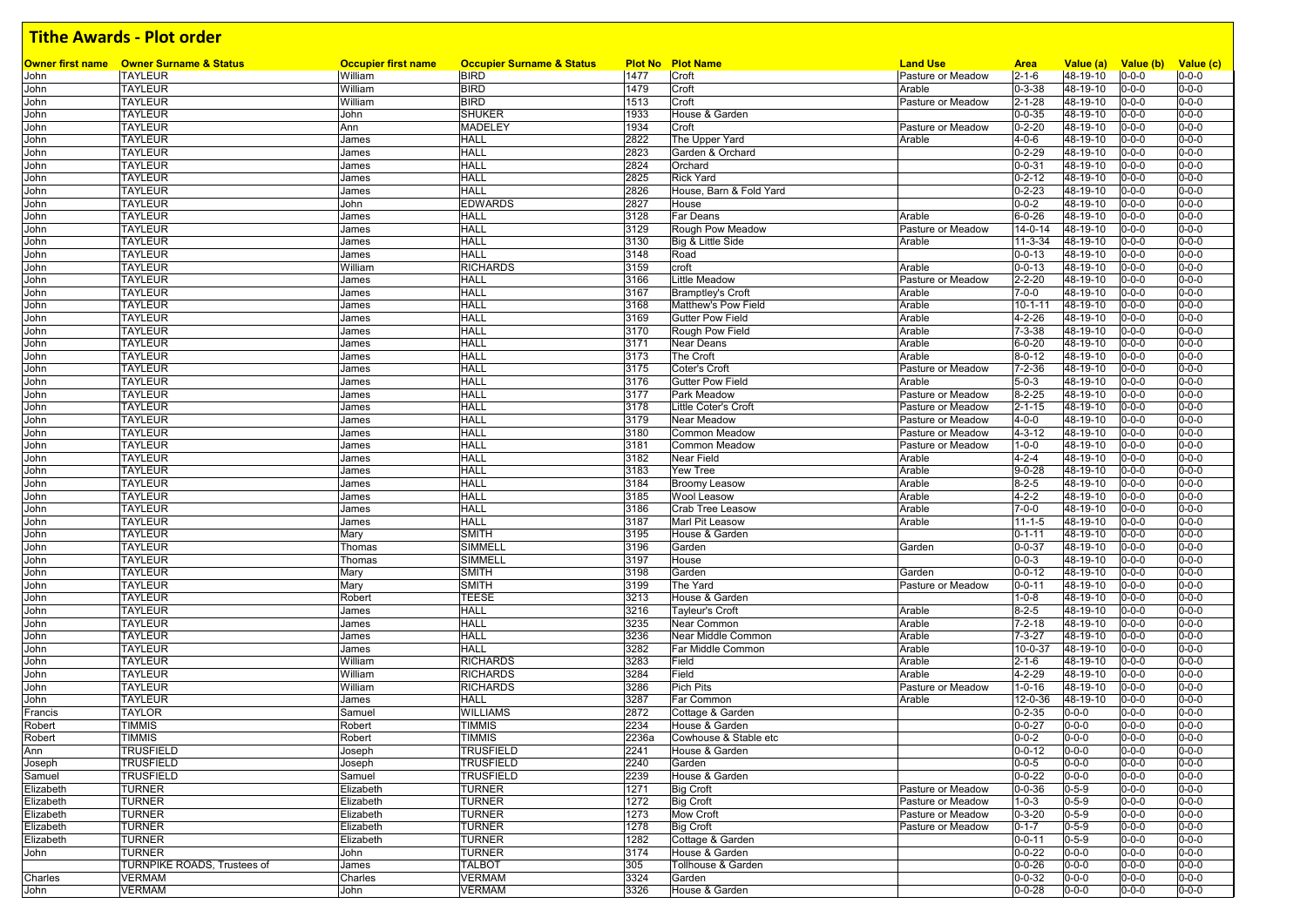|                 | <b>Owner first name</b> Owner Surname & Status | <b>Occupier first name</b> | <b>Occupier Surname &amp; Status</b> |      | <b>Plot No Plot Name</b> | <b>Land Use</b>   | <b>Area</b>   | Value (a)     | Value (b)   | Value (c)   |
|-----------------|------------------------------------------------|----------------------------|--------------------------------------|------|--------------------------|-------------------|---------------|---------------|-------------|-------------|
| Joseph          | <b>VERMAM</b>                                  | Joseph                     | <b>VERMAM</b>                        | 3325 | House & Garden           |                   | $0 - 0 - 19$  | $0 - 0 - 0$   | $0 - 0 - 0$ | $0 - 0 - 0$ |
| John            | <b>WEAT</b>                                    | John                       | <b>WEAT</b>                          | 2880 | Garden & Barn            |                   | $0 - 1 - 13$  | $0 - 0 - 0$   | $0 - 0 - 0$ | $0 - 0 - 0$ |
| John            | <b>WEAT</b>                                    | John                       | <b>WEAT</b>                          | 2881 | House & Garden           |                   | $0 - 0 - 26$  | $0 - 0 - 0$   | $0 - 0 - 0$ | $0 - 0 - 0$ |
| John            | <b>WEAT</b>                                    | William                    | <b>BURGESS</b>                       | 2889 | Cottage & Garden         |                   | $0 - 0 - 18$  | $0 - 0 - 0$   | $0 - 0 - 0$ | $0 - 0 - 0$ |
| John            | <b>WEAT</b>                                    | William                    | <b>BURGESS</b>                       | 2890 | Garden                   | Garden            | $0 - 0 - 13$  | $0 - 0 - 0$   | $0 - 0 - 0$ | $0 - 0 - 0$ |
| John            | <b>WEAVER</b>                                  | Mary                       | <b>HARVEY</b>                        | 2902 | Cottage & Garden         |                   | $0 - 0 - 6$   | $0 - 0 - 0$   | $0 - 0 - 0$ | $0 - 0 - 0$ |
|                 | <b>WEAVER</b>                                  | Mary                       | HARVEY                               | 2900 | Garden                   |                   | $0 - 1 - 32$  | $0 - 0 - 0$   | $0 - 0 - 0$ | $0 - 0 - 0$ |
| Humphrey        | <b>WEBB</b>                                    | Thomas                     | <b>FOX</b>                           | 3084 | Croft                    | Pasture or Meadow | $0 - 1 - 12$  | 12-2-11       | $0 - 0 - 0$ | $0 - 0 - 0$ |
| Humphrey        | <b>WEBB</b>                                    | Thomas                     | <b>FOX</b>                           | 3085 | House & Garden           |                   | $0 - 0 - 37$  | $12 - 2 - 11$ | $0 - 0 - 0$ | $0 - 0 - 0$ |
| Humphrey        | <b>WEBB</b>                                    | Thomas                     | <b>FOX</b>                           | 3086 | Croft                    | Pasture or Meadow | $0 - 3 - 34$  | $12 - 2 - 11$ | $0 - 0 - 0$ | $0 - 0 - 0$ |
| Humphrey        | <b>WEBB</b>                                    | Peter                      | <b>PARTON</b>                        | 3305 | House & Garden           |                   | $0 - 0 - 39$  | $12 - 2 - 11$ | $0 - 0 - 0$ | $0 - 0 - 0$ |
| Humphrey        | <b>WEBB</b>                                    | John                       | <b>HALL</b>                          | 3433 | <b>Big Leasow</b>        | Arable            | $4 - 0 - 21$  | $12 - 2 - 11$ | $0 - 0 - 0$ | $0 - 0 - 0$ |
| Humphrey        | <b>WEBB</b>                                    | John                       | <b>HALL</b>                          | 3434 | <b>Big Leasow</b>        | Arable            | $6 - 2 - 6$   | $12 - 2 - 11$ | $0 - 0 - 0$ | $0 - 0 - 0$ |
| Humphrey        | <b>WEBB</b>                                    | John                       | <b>HALL</b>                          | 3435 | Ox Leasow                | Arable            | $11 - 2 - 36$ | $12 - 2 - 11$ | $0 - 0 - 0$ | $0 - 0 - 0$ |
| Humphrey        | <b>WEBB</b>                                    | John                       | <b>HALL</b>                          | 3436 | Shutt's Piece            | Arable            | $7 - 1 - 8$   | $12 - 2 - 11$ | $0 - 0 - 0$ | $0 - 0 - 0$ |
| Humphrey        | <b>WEBB</b>                                    | John                       | <b>HALL</b>                          | 3437 | Shutt's Piece            | Arable            | $6 - 2 - 16$  | $12 - 2 - 11$ | $0 - 0 - 0$ | $0 - 0 - 0$ |
| <b>Humphrey</b> | <b>WEBB</b>                                    | John                       | <b>HALL</b>                          | 3438 | Plantation               |                   | $0 - 1 - 8$   | $12 - 2 - 11$ | 0-0-0       | $0 - 0 - 0$ |
| Humphrey        | <b>WEBB</b>                                    | John                       | <b>HALL</b>                          | 3439 | Low Meadow               | Pasture or Meadow | $1 - 0 - 16$  | $12 - 2 - 11$ | $0 - 0 - 0$ | $0 - 0 - 0$ |
| Humphrey        | <b>WEBB</b>                                    | John                       | <b>HALL</b>                          | 3440 | <b>Spring Piece</b>      | Arable            | $5 - 3 - 0$   | $12 - 2 - 11$ | $0 - 0 - 0$ | $0 - 0 - 0$ |
| Humphrey        | <b>WEBB</b>                                    | John                       | <b>HALL</b>                          | 3441 | Upper Leasow             | Arable            | $8 - 3 - 4$   | 12-2-11       | $0 - 0 - 0$ | $0 - 0 - 0$ |
|                 | <b>WEBB</b>                                    | John                       | HALL                                 | 3442 | Low Leasow               | Arable            | $5 - 1 - 12$  | 12-2-11       | $0 - 0 - 0$ | $0 - 0 - 0$ |
| Humphrey        |                                                |                            |                                      |      |                          |                   |               |               |             |             |
|                 |                                                |                            |                                      |      |                          |                   |               |               |             |             |
| John            | <b>WEBB</b>                                    | Michael                    | <b>BELCHER</b>                       | 2190 | Top of the Standings     | Pasture or Meadow | $2 - 3 - 22$  | $6 - 19 - 7$  | $0 - 0 - 0$ | $0 - 0 - 0$ |
| John            | <b>WEBB</b>                                    | Michael                    | BELCHER                              | 2191 | <b>Big Standing</b>      | Arable            | $6 - 0 - 23$  | $6 - 19 - 7$  | $0 - 0 - 0$ | $0 - 0 - 0$ |
|                 |                                                |                            |                                      |      |                          |                   |               |               |             |             |
| John            | WEBB                                           | Michael                    | <b>BELCHER</b>                       | 2211 | Little Birch Leasow      | Arable            | $4 - 1 - 0$   | 6-19-7        | $0 - 0 - 0$ | $0 - 0 - 0$ |
| John            | <b>WEBB</b>                                    | Michael                    | <b>BELCHER</b>                       | 2212 | <b>Big Birch Leasow</b>  | Arable            | $5 - 2 - 35$  | $6 - 19 - 7$  | $0 - 0 - 0$ | $0 - 0 - 0$ |
|                 |                                                |                            |                                      |      |                          |                   |               |               |             |             |
| John            | <b>WEBB</b>                                    | Michael                    | <b>BELCHER</b>                       | 2213 | <b>Six Butts</b>         | Pasture or Meadow | $3 - 0 - 25$  | $6 - 19 - 7$  | $0 - 0 - 0$ | $0 - 0 - 0$ |
| John            | <b>WEBB</b>                                    | Michael                    | <b>BELCHER</b>                       | 2214 | Barn & Fold Yard         |                   | $0 - 0 - 24$  | $6 - 19 - 7$  | $0 - 0 - 0$ | $0 - 0 - 0$ |
| John            | <b>WEBB</b>                                    | Michael                    | <b>BELCHER</b>                       | 2215 | Little Standings         | Arable            | $5 - 1 - 9$   | $6 - 19 - 7$  | $0 - 0 - 0$ | $0 - 0 - 0$ |
| John            | <b>WEBB</b>                                    | Michael                    | <b>BELCHER</b>                       | 2216 | Tin Meadow               | Pasture or Meadow | $2 - 0 - 25$  | $6 - 19 - 7$  | $0 - 0 - 0$ | $0 - 0 - 0$ |
| John            | <b>WEBB</b>                                    | John                       | <b>FOWELL</b>                        | 2547 | House & Garden           |                   | $0 - 0 - 38$  | $6 - 19 - 7$  | $0 - 0 - 0$ | $0 - 0 - 0$ |
| John            | <b>WEBB</b>                                    | Matthew                    | <b>RICHARDS</b>                      | 2547 | House & Garden           |                   | $0 - 0 - 38$  | $6 - 19 - 7$  | $0 - 0 - 0$ | $0 - 0 - 0$ |
| John            | <b>WHITTINGHAM</b>                             | Matthew                    | <b>SILVESTER</b>                     | 3230 | House & Garden           |                   | $0 - 0 - 33$  | $0 - 0 - 0$   | $0 - 0 - 0$ | $0 - 0 - 0$ |
| Matthew         | WHITTINGHAM                                    | Joseph                     | HALL                                 | 3107 | Croft                    | Arable            | $0 - 1 - 34$  | $0 - 7 - 2$   | $0 - 0 - 0$ | $0 - 0 - 0$ |
|                 |                                                |                            |                                      |      |                          |                   |               |               |             |             |
| Matthew         | <b>WHITTINGHAM</b>                             | Joseph                     | <b>HALL</b>                          | 3108 | House, Garden & Byer     |                   | $0 - 1 - 18$  | $0 - 7 - 2$   | $0 - 0 - 0$ | $0 - 0 - 0$ |
| Matthew         | <b>WHITTINGHAM</b>                             | Joseph                     | <b>HALL</b>                          | 3109 | Croft                    | Arable            | $0 - 2 - 38$  | $0 - 7 - 2$   | $0 - 0 - 0$ | $0 - 0 - 0$ |
|                 |                                                |                            |                                      |      |                          |                   |               |               |             |             |
| William         | <b>WILDER</b>                                  | William                    | WILDER                               | 1916 | Orchard                  |                   | $0 - 0 - 15$  | $0 - 0 - 0$   | $0 - 0 - 0$ | $0 - 0 - 0$ |
| John            | <b>WILLIAMS</b>                                | John                       | <b>WILLIAMS</b>                      | 2909 | Cottage & Garden         |                   | $0 - 1 - 16$  | $0 - 0 - 0$   | $0 - 0 - 0$ | $0 - 0 - 0$ |
|                 |                                                |                            |                                      |      |                          |                   |               |               |             |             |
| John            | <b>WILLIAMS</b>                                | John                       | <b>WILLIAMS</b>                      | 2913 | Cottage                  |                   | $0 - 0 - 2$   | $0 - 0 - 0$   | $0 - 0 - 0$ | $0 - 0 - 0$ |
| John            | <b>WILLINGTON</b>                              | John                       | <b>WILLINGTON</b>                    | 2042 | <b>Broadhill Croft</b>   |                   | $0 - 3 - 31$  | $0 - 3 - 31$  | $0 - 0 - 0$ | $0 - 0 - 0$ |
|                 |                                                |                            |                                      |      |                          |                   |               |               |             |             |
| George          | <b>WOOD</b>                                    | Edward                     | <b>MACHIN</b>                        | 2253 | Far Under Hill           | Arable            | $8 - 3 - 4$   | 17-16-9       | 0-0-0       | $0 - 0 - 0$ |
|                 | <b>WOOD</b>                                    |                            | MACHIN                               | 2257 | Wind Mill Leasow         | Arable            | $3 - 2 - 0$   | 17-16-9       | 0-0-0       | $0 - 0 - 0$ |
| George          |                                                | Edward                     |                                      |      |                          |                   |               |               |             |             |
|                 |                                                |                            |                                      |      |                          |                   |               |               |             |             |
| George          | <b>WOOD</b>                                    | Edward                     | <b>MACHIN</b>                        | 2284 | Upper Intake             | Arable            | $9 - 1 - 39$  | 17-16-9       | 0-0-0       | $0 - 0 - 0$ |
| George          | <b>WOOD</b>                                    | Edward                     | MACHIN                               | 2287 | Croft                    | Pasture or Meadow | 1-0-21        | 17-16-9       | $0 - 0 - 0$ | $0 - 0 - 0$ |
|                 |                                                |                            |                                      |      |                          |                   |               |               |             |             |
| George          | <b>WOOD</b>                                    | Edward                     | <b>MACHIN</b>                        | 2300 | <b>Far Meadow</b>        | Pasture or Meadow | $4 - 2 - 8$   | 17-16-9       | $0 - 0 - 0$ | $0 - 0 - 0$ |
| George          | <b>WOOD</b>                                    | Edward                     | MACHIN                               | 2301 | Far Meadow               | Pasture or Meadow | $3 - 1 - 34$  | 17-16-9       | $0 - 0 - 0$ | $0 - 0 - 0$ |
|                 |                                                |                            |                                      |      |                          |                   |               |               |             |             |
| George          | <b>WOOD</b>                                    | Edward                     | <b>MACHIN</b>                        | 2340 | Paddock                  | Arable            | $4 - 2 - 10$  | 17-16-9       | $0 - 0 - 0$ | $0 - 0 - 0$ |
| George          | <b>WOOD</b>                                    | Matthew                    | KEY                                  | 2348 | House & Yard             |                   | $0 - 0 - 29$  | 17-16-9       | $0 - 0 - 0$ | $0 - 0 - 0$ |
| George          | <b>WOOD</b>                                    | Matthew                    | KEY                                  | 2349 | Garden                   | Garden            | $0 - 1 - 27$  | 17-16-9       | $0 - 0 - 0$ | $0 - 0 - 0$ |
|                 |                                                |                            |                                      |      |                          |                   |               |               |             |             |
| George          | <b>WOOD</b>                                    | Edward                     | <b>MACHIN</b>                        | 2351 | The Yard                 | Pasture or Meadow | $4 - 1 - 14$  | 17-16-9       | $0 - 0 - 0$ | $0 - 0 - 0$ |
| George          | <b>WOOD</b>                                    | Edward                     | <b>MACHIN</b>                        | 2366 | <b>Wheat Flat</b>        | Arable            | $7 - 2 - 2$   | 17-16-9       | $0 - 0 - 0$ | $0 - 0 - 0$ |
|                 |                                                |                            |                                      |      |                          |                   |               |               |             |             |
| George          | <b>WOOD</b>                                    | Edward                     | <b>MACHIN</b>                        | 2368 | Part of White Flatt      | Arable            | $0 - 0 - 14$  | 17-16-9       | $0 - 0 - 0$ | $0 - 0 - 0$ |
| George          | <b>WOOD</b>                                    | Edward                     | <b>MACHIN</b>                        | 2371 | <b>Far Three Gates</b>   | Arable            | $0 - 1 - 23$  | $17 - 16 - 9$ | $0 - 0 - 0$ | $0 - 0 - 0$ |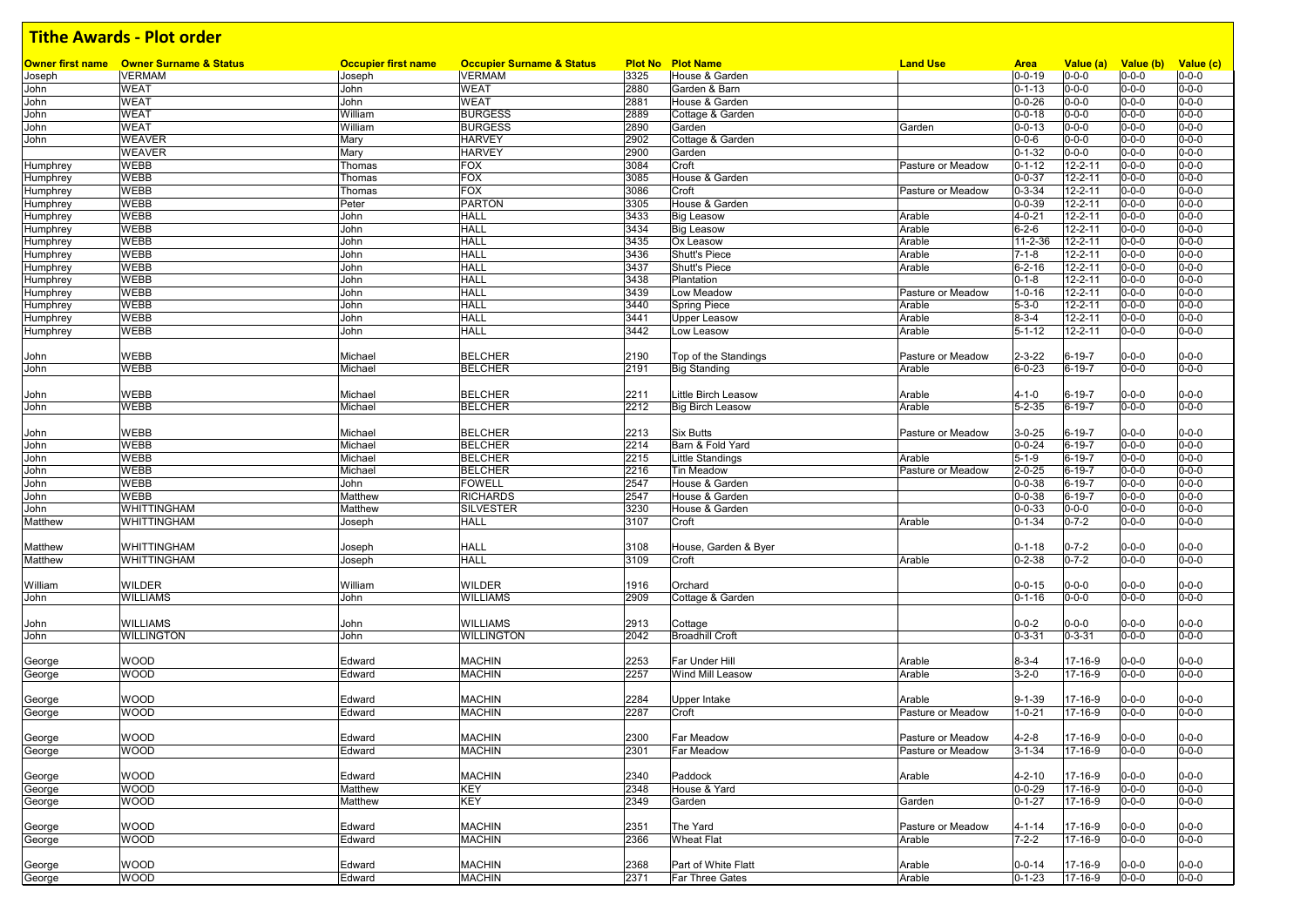|                        | Owner first name Owner Surname & Status | <b>Occupier first name</b> | <b>Occupier Surname &amp; Status</b> |              | <b>Plot No Plot Name</b>                | <b>Land Use</b>                        | <b>Area</b>                  | Value (a)                    | Value (b)                  | Value (c)                  |
|------------------------|-----------------------------------------|----------------------------|--------------------------------------|--------------|-----------------------------------------|----------------------------------------|------------------------------|------------------------------|----------------------------|----------------------------|
|                        |                                         |                            |                                      |              |                                         |                                        |                              |                              |                            |                            |
| George                 | <b>WOOD</b>                             | Edward                     | <b>MACHIN</b>                        | 2372         | <b>Far Three Gates</b>                  | Arable                                 | $6 - 2 - 27$                 | 17-16-9                      | $0 - 0 - 0$                | $0 - 0 - 0$                |
| George                 | WOOD                                    | Edward                     | <b>MACHIN</b>                        | 2373         | <b>Near Three Gates</b>                 | Pasture or Meadow                      | $5 - 1 - 34$                 | 17-16-9                      | 0-0-0                      | $0 - 0 - 0$                |
| George                 | WOOD                                    | Edward                     | <b>MACHIN</b>                        | 2392         | <b>Embery Edge</b>                      | Pasture or Meadow                      | 2-3-21                       | 17-16-9                      | $0 - 0 - 0$                | $0 - 0 - 0$                |
| George                 | <b>WOOD</b>                             | Edward                     | <b>MACHIN</b>                        | 2393         | <b>Embery Edge</b>                      | Pasture or Meadow                      | $2 - 3 - 9$                  | 17-16-9                      | $0 - 0 - 0$                | $0 - 0 - 0$                |
| George                 | <b>WOOD</b>                             | Edward                     | <b>MACHIN</b>                        | 2394         | <b>Crooked Style</b>                    | Arable                                 | $2 - 2 - 19$                 | 17-16-9                      | $0 - 0 - 0$                | $0 - 0 - 0$                |
| Peter                  | <b>WOOD</b>                             | Edward                     | <b>MACHIN</b>                        | 1095         | Grooms Hole                             | Pasture or Meadow                      | $14 - 2 - 0$                 | $24 - 9 - 3$                 | $0 - 0 - 0$                | $0 - 0 - 0$                |
| ⊃eter                  | <b>WOOD</b>                             | Edward                     | <b>MACHIN</b>                        | 1096         | <b>Near Hones</b>                       | Arable                                 | $9 - 3 - 25$                 | $24 - 9 - 3$                 | $0 - 0 - 0$                | $0 - 0 - 0$                |
| Peter                  | <b>WOOD</b>                             | Edward                     | <b>MACHIN</b>                        | 1097         | <b>Far Moor</b>                         | Pasture or Meadow                      | $5 - 2 - 29$                 | $24 - 9 - 3$                 | $0 - 0 - 0$                | $0 - 0 - 0$                |
| Peter                  | <b>WOOD</b>                             | Edward                     | <b>MACHIN</b>                        | 1098<br>1099 | <b>Bridge Moor</b>                      | Pasture or Meadow<br>Arable            | $4 - 1 - 34$                 | $24 - 9 - 3$                 | $0 - 0 - 0$                | $0 - 0 - 0$<br>$0 - 0 - 0$ |
| Peter<br>Peter         | <b>WOOD</b><br><b>WOOD</b>              | Edward<br>Edward           | <b>MACHIN</b><br><b>MACHIN</b>       | 1100         | <b>Far Hones</b><br><b>Little Hones</b> | Arable                                 | 10-3-21<br>$5 - 2 - 23$      | 24-9-3<br>$24 - 9 - 3$       | $0 - 0 - 0$<br>$0 - 0 - 0$ | $0 - 0 - 0$                |
| Peter                  | <b>WOOD</b>                             | Edward                     | <b>MACHIN</b>                        | 1101         | <b>Gnosall Moor</b>                     | Pasture or Meadow                      | $2 - 0 - 3$                  | $24 - 9 - 3$                 | $0 - 0 - 0$                | $0 - 0 - 0$                |
| Peter                  | <b>WOOD</b>                             | Edward                     | <b>MACHIN</b>                        | 1102         | <b>Colts Moor</b>                       | Pasture or Meadow                      | $3 - 1 - 22$                 | $24 - 9 - 3$                 | $0 - 0 - 0$                | $0 - 0 - 0$                |
| Peter                  | <b>WOOD</b>                             | Edward                     | <b>MACHIN</b>                        | 2258         | Near Ridding                            | Arable                                 | $8 - 0 - 12$                 | $24 - 9 - 3$                 | $0 - 0 - 0$                | $0 - 0 - 0$                |
| Peter                  | <b>WOOD</b>                             | Edward                     | <b>MACHIN</b>                        | 2259         | Ginger Field                            | Arable                                 | 13-0-30                      | 24-9-3                       | $0 - 0 - 0$                | $0 - 0 - 0$                |
| Peter                  | <b>WOOD</b>                             | Edward                     | <b>MACHIN</b>                        | 2260         | Far Ridding                             | Arable                                 | $4 - 1 - 3$                  | $24 - 9 - 3$                 | $0 - 0 - 0$                | $0 - 0 - 0$                |
| Peter                  | <b>WOOD</b>                             | Edward                     | <b>MACHIN</b>                        | 2278         | <b>Gnosall Meadow</b>                   | Pasture or Meadow                      | $4 - 2 - 17$                 | $24 - 9 - 3$                 | $0 - 0 - 0$                | $0 - 0 - 0$                |
| ⊃eter                  | <b>WOOD</b>                             | Edward                     | <b>MACHIN</b>                        | 2279         | <b>Gnosall Meadow</b>                   | Pasture or Meadow                      | $6 - 0 - 26$                 | $24 - 9 - 3$                 | $0 - 0 - 0$                | $0 - 0 - 0$                |
| Peter                  | <b>WOOD</b>                             | Edward                     | <b>MACHIN</b>                        | 2280         | <b>Marl Leasow</b>                      | Arable                                 | 13-1-36                      | $24 - 9 - 3$                 | $0 - 0 - 0$                | $0 - 0 - 0$                |
| Peter                  | <b>WOOD</b>                             | Edward                     | <b>MACHIN</b>                        | 2281         | Road                                    |                                        | $0 - 0 - 39$                 | $24 - 9 - 3$                 | $0 - 0 - 0$                | $0 - 0 - 0$                |
| Peter                  | <b>WOOD</b>                             | Edward                     | <b>MACHIN</b>                        | 2282         | <b>Gnosall Moors</b>                    | Pasture or Meadow                      | $17 - 3 - 14$                | $24 - 9 - 3$                 | $0 - 0 - 0$                | $0 - 0 - 0$                |
| ⊃eter                  | <b>WOOD</b>                             | Edward                     | <b>MACHIN</b>                        | 2283         | Lower Intake                            | Arable                                 | $8 - 0 - 9$                  | $24 - 9 - 3$                 | $0 - 0 - 0$                | $0 - 0 - 0$                |
| Peter                  | <b>WOOD</b><br><b>WOOD</b>              | Edward                     | <b>MACHIN</b><br><b>MACHIN</b>       | 2293<br>2294 | The Ashes<br>Barn & Yard                | Pasture or Meadow                      | 12-0-19                      | $24 - 9 - 3$<br>$24 - 9 - 3$ | $0 - 0 - 0$<br>$0 - 0 - 0$ | $0 - 0 - 0$<br>$0 - 0 - 0$ |
| Peter<br>Peter         | <b>WOOD</b>                             | Edward<br>Edward           | <b>MACHIN</b>                        | 2295         | <b>Rick Yard</b>                        |                                        | $0 - 0 - 30$<br>$0 - 1 - 7$  | 24-9-3                       | $0 - 0 - 0$                | $0 - 0 - 0$                |
| Peter                  | <b>WOOD</b>                             | Edward                     | <b>MACHIN</b>                        | 2296         | Near Puddle Croft                       | Arable                                 | $3 - 3 - 24$                 | $24 - 9 - 3$                 | $0 - 0 - 0$                | $0 - 0 - 0$                |
| Peter                  | <b>WOOD</b>                             | Edward                     | <b>MACHIN</b>                        | 2297         | <b>Bridge Moors</b>                     | Pasture or Meadow                      | 4-2-26                       | $24 - 9 - 3$                 | $0 - 0 - 0$                | $0 - 0 - 0$                |
| Peter                  | <b>WOOD</b>                             | Edward                     | <b>MACHIN</b>                        | 2298         | Road                                    |                                        | $0 - 1 - 3$                  | $24 - 9 - 3$                 | $0 - 0 - 0$                | $0 - 0 - 0$                |
| Peter                  | <b>WOOD</b>                             | Edward                     | <b>MACHIN</b>                        | 2299         | <b>Big Meadow</b>                       | Pasture or Meadow                      | $5 - 2 - 38$                 | $24 - 9 - 3$                 | $0 - 0 - 0$                | $0 - 0 - 0$                |
| Peter                  | <b>WOOD</b>                             | Edward                     | <b>MACHIN</b>                        | 2341         | Puddle Croft Meadow                     | Pasture or Meadow                      | $2 - 1 - 26$                 | $24 - 9 - 3$                 | $0 - 0 - 0$                | $0 - 0 - 0$                |
| Peter                  | <b>WOOD</b>                             | Edward                     | <b>MACHIN</b>                        | 2343         | <b>White Field</b>                      | Arable                                 | 8-3-38                       | $24 - 9 - 3$                 | $0 - 0 - 0$                | $0 - 0 - 0$                |
| Peter                  | <b>WOOD</b>                             | Edward                     | <b>MACHIN</b>                        | 2344         | Pit in White Field                      |                                        | $0 - 0 - 32$                 | $24 - 9 - 3$                 | $0 - 0 - 0$                | $0 - 0 - 0$                |
| Peter                  | <b>WOOD</b>                             | Edward                     | <b>MACHIN</b>                        | 2345         | Garden                                  | Garden                                 | $0 - 2 - 8$                  | $24 - 9 - 3$                 | $0 - 0 - 0$                | $0 - 0 - 0$                |
| Peter                  | <b>WOOD</b>                             | Edward                     | <b>MACHIN</b>                        | 2346         | House & Outbuildings                    |                                        | $0 - 1 - 26$                 | $24 - 9 - 3$                 | $0 - 0 - 0$                | $0 - 0 - 0$                |
| Peter                  | <b>WOOD</b>                             | Edward                     | <b>MACHIN</b>                        | 2347         | Orchard                                 | Orchard                                | $0 - 3 - 22$                 | $24 - 9 - 3$                 | $0 - 0 - 0$                | $0 - 0 - 0$                |
| Elizabeth              | <b>WRIGHT</b>                           | Elizabeth                  | <b>WRIGHT</b>                        | 732          | Roundabout                              | Arable                                 | $1 - 0 - 3$                  | $0 - 15 - 8$                 | $0 - 0 - 0$                | $0 - 0 - 0$                |
| Elizabeth<br>Elizabeth | <b>WRIGHT</b><br><b>WRIGHT</b>          | Elizabeth<br>Elizabeth     | <b>WRIGHT</b><br><b>WRIGHT</b>       | 733<br>734   | Roundabout<br>Roundabout                | Pasture or Meadow<br>Arable            | $0 - 3 - 28$<br>$1 - 0 - 16$ | $0 - 15 - 8$<br>$0 - 15 - 8$ | $0 - 0 - 0$<br>$0 - 0 - 0$ | $0 - 0 - 0$<br>$0 - 0 - 0$ |
| Elizabeth              | <b>WRIGHT</b>                           | Elizabeth                  | <b>WRIGHT</b>                        | 735          | Roundabout                              | Pasture or Meadow                      | $2 - 0 - 21$                 | $0 - 15 - 8$                 | $0 - 0 - 0$                | $0 - 0 - 0$                |
| Elizabeth              | <b>WRIGHT</b>                           | Elizabeth                  | <b>WRIGHT</b>                        | 933          | House & Garden                          |                                        | $0 - 0 - 32$                 | $0 - 15 - 8$                 | $0 - 0 - 0$                | $0 - 0 - 0$                |
| Elizabeth              | <b>WRIGHT</b>                           | Elizabeth                  | <b>WRIGHT</b>                        | 934          | <b>Brook Croft</b>                      | Pasture or Meadow                      | $0 - 2 - 30$                 | $0 - 15 - 8$                 | $0 - 0 - 0$                | $0 - 0 - 0$                |
| Walter                 | <b>WRIGHT</b>                           | James                      | <b>BAILEY</b>                        | 1418         | <b>Far Broomhurst</b>                   | Arable                                 | $8 - 1 - 10$                 | 12-14-2                      | $0 - 0 - 0$                | $0 - 0 - 0$                |
| Walter                 | <b>WRIGHT</b>                           | James                      | <b>BAILEY</b>                        | 1419         | Road in Far Broomhurst                  |                                        | $0 - 1 - 39$                 | $12 - 14 - 2$                | $0 - 0 - 0$                | $0 - 0 - 0$                |
| Walter                 | <b>WRIGHT</b>                           | James                      | <b>BAILEY</b>                        | 1420         | Middle Broomhurst                       | Arable                                 | $6 - 0 - 8$                  | 12-14-2                      | $0 - 0 - 0$                | $0 - 0 - 0$                |
| Walter                 | <b>WRIGHT</b>                           | James                      | <b>BAILEY</b>                        | 1422         | Near Broomhurst                         | Arable                                 | $8 - 1 - 4$                  | 12-14-2                      | $0 - 0 - 0$                | $0 - 0 - 0$                |
| Walter                 | <b>WRIGHT</b>                           | James                      | <b>BAILEY</b>                        | 1439         | Barn & Yards                            |                                        | $0 - 2 - 2$                  | 12-14-2                      | $0 - 0 - 0$                | $0 - 0 - 0$                |
| Walter                 | <b>WRIGHT</b>                           | James                      | <b>BAILEY</b>                        | 1440         | House & Garden                          |                                        | $0 - 1 - 16$                 | 12-14-2                      | $0 - 0 - 0$                | $0 - 0 - 0$                |
| Walter                 | <b>WRIGHT</b>                           | James                      | <b>BAILEY</b>                        | 1441         | Rickyard                                |                                        | $0 - 1 - 17$                 | 12-14-2                      | $0 - 0 - 0$                | $0 - 0 - 0$                |
| Walter                 | <b>WRIGHT</b>                           | James                      | <b>BAILEY</b>                        | 1454         | Near Park Meadow                        | Pasture or Meadow                      | $0 - 0 - 10$                 | 12-14-2                      | $0 - 0 - 0$                | $0 - 0 - 0$                |
| Walter                 | WRIGHT                                  | James                      | <b>BAILEY</b>                        | 1455         | Near Park Meadow                        | Pasture or Meadow<br>Pasture or Meadow | $1 - 2 - 22$                 | 12-14-2                      | $0 - 0 - 0$                | $0 - 0 - 0$                |
| Walter<br>Walter       | <b>WRIGHT</b>                           | James                      | <b>BAILEY</b>                        | 1476         | Croft                                   |                                        | $3 - 1 - 23$                 | $12 - 14 - 2$                | $0 - 0 - 0$                | $0 - 0 - 0$<br>$0 - 0 - 0$ |
| Walter                 | <b>WRIGHT</b><br><b>WRIGHT</b>          | James<br>James             | <b>BAILEY</b><br><b>BAILEY</b>       | 1483<br>1487 | Middle Gate<br><b>Way Butts</b>         | Pasture or Meadow                      | $8 - 1 - 15$<br>$7 - 3 - 25$ | 12-14-2<br>12-14-2           | $0 - 0 - 0$<br>$0 - 0 - 0$ | $0 - 0 - 0$                |
| Walter                 | <b>WRIGHT</b>                           | James                      | <b>BAILEY</b>                        | 1496         | <b>Birchen Ditch</b>                    | Arable                                 | $10 - 1 - 2$                 | 12-14-2                      | $0 - 0 - 0$                | $0 - 0 - 0$                |
| Walter                 | <b>WRIGHT</b>                           | James                      | <b>BAILEY</b>                        | 1505         | Nine Acres                              | Arable                                 | $5 - 1 - 0$                  | 12-14-2                      | $0 - 0 - 0$                | $0 - 0 - 0$                |
| Walter                 | <b>WRIGHT</b>                           | James                      | <b>BAILEY</b>                        | 1506         | Road                                    |                                        | $0 - 0 - 11$                 | 12-14-2                      | 0-0-0                      | $0 - 0 - 0$                |
| Walter                 | <b>WRIGHT</b>                           | James                      | <b>BAILEY</b>                        | 1476a        | Garden                                  |                                        | $0 - 0 - 34$                 | 12-14-2                      | $0 - 0 - 0$                | $0 - 0 - 0$                |
| Ann                    | WRIGHT, Mrs                             | Ann                        | <b>WRIGHT, Mrs</b>                   | 1442         | <b>Little Croft</b>                     | Arable                                 | $1 - 1 - 32$                 | $5 - 0 - 0$                  | $0 - 0 - 0$                | $0 - 0 - 0$                |
| Ann                    | <b>WRIGHT, Mrs</b>                      | Ann                        | <b>WRIGHT, Mrs</b>                   | 1444         | Plantation                              |                                        | $0 - 0 - 5$                  | $5 - 0 - 0$                  | $0 - 0 - 0$                | $0 - 0 - 0$                |
| Ann                    | <b>WRIGHT, Mrs</b>                      | Ann                        | <b>WRIGHT, Mrs</b>                   | 1445         | House & Yards                           |                                        | $0 - 1 - 1$                  | $5 - 0 - 0$                  | $0 - 0 - 0$                | $0 - 0 - 0$                |
| Ann                    | <b>WRIGHT, Mrs</b>                      | Ann                        | <b>WRIGHT, Mrs</b>                   | 1446         | Garden etc                              |                                        | $0 - 1 - 17$                 | $5 - 0 - 0$                  | $0 - 0 - 0$                | $0 - 0 - 0$                |
| Ann                    | <b>WRIGHT, Mrs</b>                      | Ann                        | <b>WRIGHT, Mrs</b>                   | 1447         | Road in Front Croft                     |                                        | $0 - 0 - 13$                 | $5 - 0 - 0$                  | $0 - 0 - 0$                | $0 - 0 - 0$                |
| Ann                    | <b>WRIGHT, Mrs</b>                      | Ann                        | <b>WRIGHT, Mrs</b>                   | 1448         | <b>Front Croft</b>                      | Pasture or Meadow                      | $3 - 0 - 5$                  | $5 - 0 - 0$                  | $0 - 0 - 0$                | $0 - 0 - 0$                |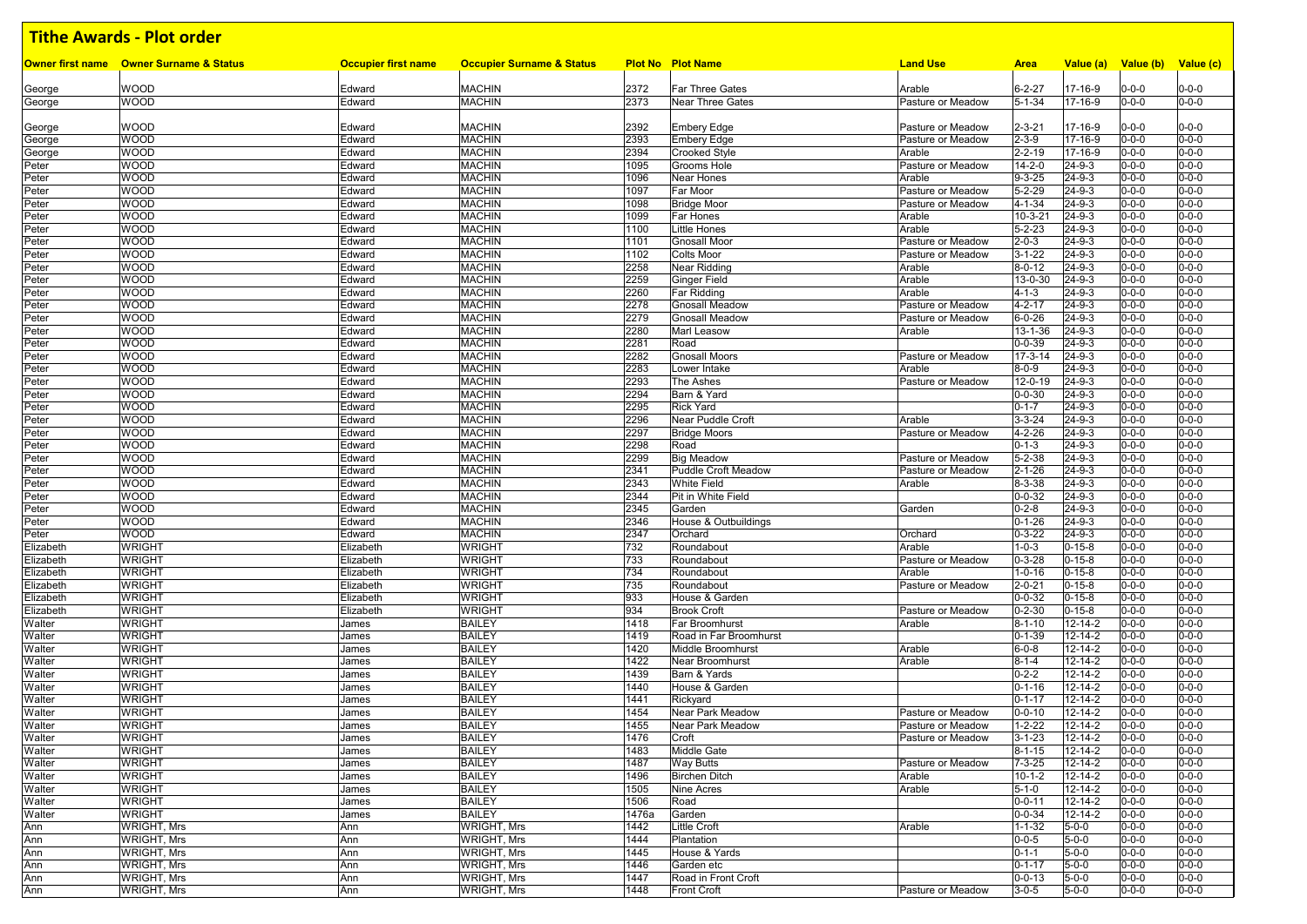|                       | <b>Owner first name</b> Owner Surname & Status | <b>Occupier first name</b> | <b>Occupier Surname &amp; Status</b> |       | <b>Plot No Plot Name</b>    | <b>Land Use</b>   | <b>Area</b>  | Value (a)     | Value (b) Value (c) |             |
|-----------------------|------------------------------------------------|----------------------------|--------------------------------------|-------|-----------------------------|-------------------|--------------|---------------|---------------------|-------------|
| Ann                   | <b>WRIGHT, Mrs</b>                             | Ann                        | <b>WRIGHT, Mrs</b>                   | 1449  | Plantation                  |                   | $0 - 0 - 11$ | $5 - 0 - 0$   | $0 - 0 - 0$         | $0 - 0 - 0$ |
| Ann                   | <b>WRIGHT, Mrs</b>                             | Ann                        | WRIGHT, Mrs                          | 1450  | Plantation                  |                   | $0 - 0 - 13$ | $5 - 0 - 0$   | $0 - 0 - 0$         | $0 - 0 - 0$ |
| Ann                   | <b>WRIGHT, Mrs</b>                             | Ann                        | <b>WRIGHT, Mrs</b>                   | 1451  | Meadow                      | Pasture or Meadow | $3 - 3 - 36$ | $5 - 0 - 0$   | $0 - 0 - 0$         | $0 - 0 - 0$ |
| Ann                   | <b>WRIGHT, Mrs</b>                             | Ann                        | <b>WRIGHT, Mrs</b>                   | 1452  | <b>Hungrey Hill</b>         | Pasture or Meadow | $1 - 1 - 34$ | $5 - 0 - 0$   | $0 - 0 - 0$         | $0 - 0 - 0$ |
| Ann                   | <b>WRIGHT, Mrs</b>                             | Thomas                     | <b>BENNETT</b>                       | 1456  | <b>Hungrey Hill</b>         | Arable            | $4 - 3 - 36$ | $5 - 0 - 0$   | $0 - 0 - 0$         | $0 - 0 - 0$ |
| Ann                   | <b>WRIGHT, Mrs</b>                             | Ann                        | <b>WRIGHT, Mrs</b>                   | 1457  | Near Holt                   | Pasture or Meadow | $6 - 0 - 21$ | $5 - 0 - 0$   | $0 - 0 - 0$         | $0 - 0 - 0$ |
| Ann                   | <b>WRIGHT, Mrs</b>                             | Ann                        | <b>WRIGHT, Mrs</b>                   | 1458  | Pit in Near Holt            |                   | $0 - 0 - 19$ | $5 - 0 - 0$   | $0 - 0 - 0$         | $0 - 0 - 0$ |
| Ann                   | <b>WRIGHT, Mrs</b>                             | Ann                        | <b>WRIGHT, Mrs</b>                   | 1461  | Croft                       | Pasture or Meadow | $0 - 1 - 1$  | $5 - 0 - 0$   | $0 - 0 - 0$         | $0 - 0 - 0$ |
| Ann                   | <b>WRIGHT, Mrs</b>                             | Ann                        | WRIGHT, Mrs                          | 1463  | Orchard                     |                   | $0 - 1 - 0$  | $5 - 0 - 0$   | $0 - 0 - 0$         | $0 - 0 - 0$ |
| Ann                   | <b>WRIGHT, Mrs</b>                             | Ann                        | <b>WRIGHT, Mrs</b>                   | 1464  | Croft                       | Arable            | $0 - 1 - 31$ | $5 - 0 - 0$   | $0 - 0 - 0$         | $0 - 0 - 0$ |
| Ann                   | <b>WRIGHT, Mrs</b>                             | Ann                        | <b>WRIGHT, Mrs</b>                   | 1467  | Plantation                  |                   | $0 - 0 - 5$  | $5 - 0 - 0$   | $0 - 0 - 0$         | $0 - 0 - 0$ |
| Ann                   | <b>WRIGHT, Mrs</b>                             | Thomas                     | <b>BENNETT</b>                       | 1478  | The Hill                    | Arable            | $6 - 3 - 18$ | $5 - 0 - 0$   | $0 - 0 - 0$         | $0 - 0 - 0$ |
| Ann                   | <b>WRIGHT, Mrs</b>                             | Ann                        | <b>WRIGHT, Mrs</b>                   | 1458a | Plantation                  |                   | $0 - 1 - 2$  | $5 - 0 - 0$   | $0 - 0 - 0$         | $0 - 0 - 0$ |
| <b>Edward Collins</b> | <b>WRIGHT, Rev</b>                             | James                      | <b>BAILEY</b>                        | 1418  | Far Broomhurst              | Arable            | $8 - 1 - 10$ | $12 - 14 - 2$ | $0 - 0 - 0$         | $0 - 0 - 0$ |
| <b>Edward Collins</b> | <b>WRIGHT, Rev</b>                             | James                      | <b>BAILEY</b>                        | 1419  | Road in Far Broomhurst      |                   | $0 - 1 - 39$ | 12-14-2       | $0 - 0 - 0$         | $0 - 0 - 0$ |
| <b>Edward Collins</b> | <b>WRIGHT, Rev</b>                             | James                      | <b>BAILEY</b>                        | 1420  | Middle Broomhurst           | Arable            | $6 - 0 - 8$  | $12 - 14 - 2$ | $0 - 0 - 0$         | $0 - 0 - 0$ |
| <b>Edward Collins</b> | <b>WRIGHT, Rev</b>                             | James                      | <b>BAILEY</b>                        | 1422  | Near Broomhurst             | Arable            | $8 - 1 - 4$  | $12 - 14 - 2$ | $0 - 0 - 0$         | $0 - 0 - 0$ |
| <b>Edward Collins</b> | <b>WRIGHT, Rev</b>                             | James                      | <b>BAILEY</b>                        | 1439  | Barn & Yards                |                   | $0 - 2 - 2$  | $12 - 14 - 2$ | $0 - 0 - 0$         | $0 - 0 - 0$ |
| <b>Edward Collins</b> | <b>WRIGHT, Rev</b>                             | James                      | <b>BAILEY</b>                        | 1440  | House & Garden              |                   | $0 - 1 - 16$ | 12-14-2       | $0 - 0 - 0$         | $0 - 0 - 0$ |
| <b>Edward Collins</b> | <b>WRIGHT, Rev</b>                             | James                      | <b>BAILEY</b>                        | 1441  | Rickyard                    |                   | $0 - 1 - 17$ | $12 - 14 - 2$ | $0 - 0 - 0$         | $0 - 0 - 0$ |
| <b>Edward Collins</b> | <b>WRIGHT, Rev</b>                             | James                      | <b>BAILEY</b>                        | 1454  | <b>Near Park Meadow</b>     | Pasture or Meadow | $0 - 0 - 10$ | 12-14-2       | $0 - 0 - 0$         | $0 - 0 - 0$ |
| <b>Edward Collins</b> | <b>WRIGHT, Rev</b>                             | James                      | <b>BAILEY</b>                        | 1455  | <b>Near Park Meadow</b>     | Pasture or Meadow | $1 - 2 - 22$ | $12 - 14 - 2$ | $0 - 0 - 0$         | $0 - 0 - 0$ |
| <b>Edward Collins</b> | <b>WRIGHT, Rev</b>                             | James                      | <b>BAILEY</b>                        | 1476  | Croft                       | Pasture or Meadow | $3 - 1 - 23$ | 12-14-2       | $0 - 0 - 0$         | $0 - 0 - 0$ |
| <b>Edward Collins</b> | <b>WRIGHT, Rev</b>                             | James                      | <b>BAILEY</b>                        | 1483  | <b>Middle Gate</b>          |                   | $8 - 1 - 15$ | $12 - 14 - 2$ | $0 - 0 - 0$         | $0 - 0 - 0$ |
| <b>Edward Collins</b> | <b>WRIGHT, Rev</b>                             | James                      | <b>BAILEY</b>                        | 1487  | <b>Way Butts</b>            | Pasture or Meadow | $7 - 3 - 25$ | $12 - 14 - 2$ | $0 - 0 - 0$         | $0 - 0 - 0$ |
| <b>Edward Collins</b> | <b>WRIGHT, Rev</b>                             | James                      | <b>BAILEY</b>                        | 1496  | <b>Birchen Ditch</b>        | Arable            | $10 - 1 - 2$ | 12-14-2       | $0 - 0 - 0$         | $0 - 0 - 0$ |
| <b>Edward Collins</b> | <b>WRIGHT, Rev</b>                             | James                      | <b>BAILEY</b>                        | 1505  | <b>Nine Acres</b>           | Arable            | $5 - 1 - 0$  | 12-14-2       | $0 - 0 - 0$         | $0 - 0 - 0$ |
| <b>Edward Collins</b> | <b>WRIGHT, Rev</b>                             | James                      | <b>BAILEY</b>                        | 1506  | Road                        |                   | $0 - 0 - 11$ | $12 - 14 - 2$ | $0 - 0 - 0$         | $0 - 0 - 0$ |
| <b>Edward Collins</b> | <b>WRIGHT, Rev</b>                             | James                      | <b>BAILEY</b>                        | 1476a | Garden                      |                   | $0 - 0 - 34$ | 12-14-2       | $0 - 0 - 0$         | $0 - 0 - 0$ |
|                       |                                                |                            |                                      | 82    | Road from A to B            |                   | $2 - 3 - 8$  | $0 - 0 - 0$   | $0 - 0 - 0$         | $0 - 0 - 0$ |
|                       |                                                |                            |                                      | 83    | Road from K to G            |                   | $1 - 3 - 14$ | $0 - 0 - 0$   | $0 - 0 - 0$         | $0 - 0 - 0$ |
|                       |                                                |                            |                                      | 124   | Road from G to g            |                   | $0 - 2 - 23$ | $0 - 0 - 0$   | $0 - 0 - 0$         | $0 - 0 - 0$ |
|                       |                                                |                            |                                      | 162   | Road from G to H            |                   | $2 - 0 - 8$  | $0 - 0 - 0$   | $0 - 0 - 0$         | $0 - 0 - 0$ |
|                       |                                                |                            |                                      | 203   | Road from G to C            |                   | $2 - 0 - 32$ | $0 - 0 - 0$   | $0 - 0 - 0$         | $0 - 0 - 0$ |
|                       |                                                |                            |                                      | 259   | Road from D to F Turnpike   |                   | $3 - 0 - 15$ | $0 - 0 - 0$   | $0 - 0 - 0$         | $0 - 0 - 0$ |
|                       |                                                |                            |                                      | 289   | Road from Q to R            |                   | $2 - 0 - 13$ | $0 - 0 - 0$   | $0 - 0 - 0$         | $0 - 0 - 0$ |
|                       |                                                |                            |                                      | 316   | Road from E to D Turnpike   |                   | $4 - 3 - 30$ | $0 - 0 - 0$   | $0 - 0 - 0$         | $0 - 0 - 0$ |
|                       |                                                |                            |                                      | 332   | Road from C to M            |                   | $2 - 1 - 22$ | $0 - 0 - 0$   | $0 - 0 - 0$         | $0 - 0 - 0$ |
|                       |                                                |                            |                                      | 342   | Road from B to C            |                   | $1 - 2 - 37$ | $0 - 0 - 0$   | $0 - 0 - 0$         | $0 - 0 - 0$ |
|                       |                                                |                            |                                      | 355   | Road from a to h            |                   | $0 - 1 - 24$ | $0 - 0 - 0$   | $0 - 0 - 0$         | $0 - 0 - 0$ |
|                       |                                                |                            |                                      | 366   | Road from I to K            |                   | $3 - 0 - 13$ | $0 - 0 - 0$   | $0 - 0 - 0$         | $0 - 0 - 0$ |
|                       |                                                |                            |                                      | 372   | Road from W to X            |                   | $1 - 1 - 8$  | $0 - 0 - 0$   | $0 - 0 - 0$         | $0 - 0 - 0$ |
|                       |                                                |                            |                                      | 391   | Road from K to M            |                   | $2 - 0 - 20$ | $0 - 0 - 0$   | $0 - 0 - 0$         | $0 - 0 - 0$ |
|                       |                                                |                            |                                      | 463   | Road from M to N            |                   | $1 - 2 - 0$  | $0 - 0 - 0$   | $0 - 0 - 0$         | $0 - 0 - 0$ |
|                       |                                                |                            |                                      | 474   | Road from M to m            |                   | $0 - 2 - 28$ | $0 - 0 - 0$   | $0 - 0 - 0$         | $0 - 0 - 0$ |
|                       |                                                |                            |                                      | 479   | Road from O to n            |                   | $0 - 1 - 25$ | $0 - 0 - 0$   | $0 - 0 - 0$         | $0 - 0 - 0$ |
|                       |                                                |                            |                                      | 481   | Road from O to P            |                   | $2 - 1 - 14$ | $0 - 0 - 0$   | $0 - 0 - 0$         | $0 - 0 - 0$ |
|                       |                                                |                            |                                      | 531   | Road from Y to Z            |                   | $1 - 1 - 16$ | $0 - 0 - 0$   | $0 - 0 - 0$         | $0 - 0 - 0$ |
|                       |                                                |                            |                                      | 587   | Road from S to T Turnpike   |                   | $5 - 0 - 0$  | $0 - 0 - 0$   | $0 - 0 - 0$         | $0 - 0 - 0$ |
|                       |                                                |                            |                                      | 622   | Road from U to V            |                   | $3 - 0 - 19$ | $0 - 0 - 0$   | $0 - 0 - 0$         | $0 - 0 - 0$ |
|                       |                                                |                            |                                      | 687   | Foot Road on Hollies Common |                   | $0 - 0 - 9$  | $0 - 0 - 0$   | $0 - 0 - 0$         | $0 - 0 - 0$ |
|                       |                                                |                            |                                      | 710   | Road from e to f            |                   | $0 - 0 - 28$ | $0 - 0 - 0$   | $0 - 0 - 0$         | $0 - 0 - 0$ |
|                       |                                                |                            |                                      | 751   | Road from A to B            |                   | $1 - 0 - 0$  | $0 - 0 - 0$   | $0 - 0 - 0$         | $0 - 0 - 0$ |
|                       |                                                |                            |                                      | 770   | Road from T to U            |                   | $0 - 1 - 0$  | $0 - 0 - 0$   | $0 - 0 - 0$         | $0 - 0 - 0$ |
|                       |                                                |                            |                                      | 771   | Road from a to b            |                   | $0 - 1 - 20$ | $0 - 0 - 0$   | $0 - 0 - 0$         | $0 - 0 - 0$ |
|                       |                                                |                            |                                      | 875   | Foot Road                   |                   | $0 - 1 - 16$ | $0 - 0 - 0$   | $0 - 0 - 0$         | $0 - 0 - 0$ |
|                       |                                                |                            |                                      | 891   | Road from L to M            |                   | $3 - 1 - 26$ | $0 - 0 - 0$   | $0 - 0 - 0$         | $0 - 0 - 0$ |
|                       |                                                |                            |                                      | 910   | Road from P to Q            |                   | $1 - 2 - 32$ | $0 - 0 - 0$   | $0 - 0 - 0$         | $0 - 0 - 0$ |
|                       |                                                |                            |                                      | 921   | Road                        |                   | $0 - 0 - 5$  | $0 - 0 - 0$   | $0 - 0 - 0$         | $0 - 0 - 0$ |
|                       |                                                |                            |                                      | 924   | Road from N to O            |                   | $2 - 2 - 3$  | $0 - 0 - 0$   | $0 - 0 - 0$         | $0 - 0 - 0$ |
|                       |                                                |                            |                                      | 926   | Road from J to K            |                   | $2 - 0 - 10$ | $0 - 0 - 0$   | $0 - 0 - 0$         | $0 - 0 - 0$ |
|                       |                                                |                            |                                      | 950   | Road from R to S            |                   | $1 - 0 - 10$ |               | $0 - 0 - 0$         | $0 - 0 - 0$ |
|                       |                                                |                            |                                      |       |                             |                   |              | $0 - 0 - 0$   |                     |             |
|                       |                                                |                            |                                      | 1048  | Road from C to D            |                   | $0 - 2 - 17$ | $0 - 0 - 0$   | $0 - 0 - 0$         | $0 - 0 - 0$ |
|                       |                                                |                            |                                      | 1051  | Road from G to H            |                   | $6 - 0 - 39$ | $0 - 0 - 0$   | $0 - 0 - 0$         | $0 - 0 - 0$ |
|                       |                                                |                            |                                      | 1075  | Road from i to k            |                   | $0 - 0 - 22$ | $0 - 0 - 0$   | $0 - 0 - 0$         | $0 - 0 - 0$ |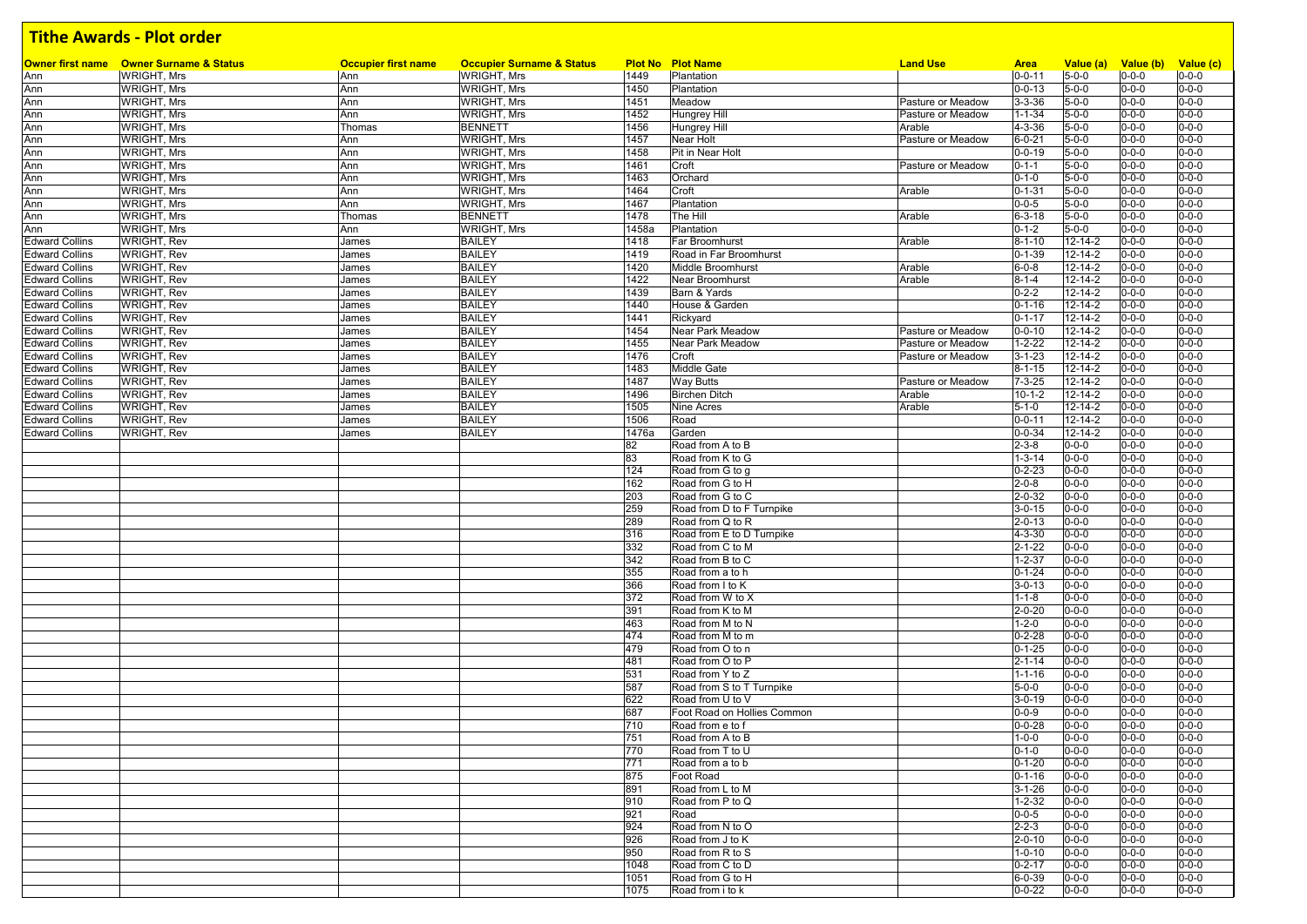#### **Owner first name Owner Surname & Status Occupier first name Occupier Surname & Status Plot No Plot Name Land Use Area Value (a) Value (b) Value (c) Tithe Awards - Plot order** 1111 Road from D to d<br>
1113 Road from E to F 2-0-39 0-0-0 0-0-0 0-0-0 0-0-0<br>
1113 Road from E to F 2-0-39 0-0-0 0-0-0 0-0-0 11 Road from E to F<br>
12-0-39 0-0-0 0-0-0 0-0-0 0-0-0 0-0-0 0-0-0 0-0-0 0-0-0 0-0-0 0-0-0 0-0-0 0-0-0 0-0-0 0-0-0 0-0-0 0-0-0 0-0-0 0-0-0 0-0-0 0-0-0 0-0-0 0-0-0 0-0-0 0-0-0 0-0-0 0-0-0 0-0-0 0-0-0 0 0-0-0 0 0-0-0 0 0-0-0 0 1164 Lane in Gnosall Village 0-0-14 0-0-0 0-0-0 0-0-0 1184 Street in Gnosall Village 1217 Road from A to B<br>1217 Road from A to B<br>1217 Road from A to B 121-6 00-0-0 0-0-0 0-0-0 0-0-0 0-0-0 0-0-0 0-0-0 0-0-0 0-0-0 0-0-0 0-0-0 0-0-0 0-0-0 0-0-0 0-0-0 0-0-0 0-0-0 0-0-0 0-0-0 0-0-0 0-0-0 0-0-0 0-0-0 0-0-0 0-0-0 0-0-0 0-0-0 0-0-0 0-0-0 0 0-0-0 0 0-0-0 0 0-0-0 0 0-0-0 0 0-0-0 0 1269 Lane from m to n in Gnosall Heath  $\begin{array}{|l|c|c|c|c|c|}\n\hline\n1303 & \text{Lane from } W \text{ to } V \text{ in Gnosall Health} \\
\hline\n\end{array}$ 1303 Lane from w to y in Gnosall Heath 1303 Lone of D-0-38 0-0-0 0-0-0 0-0-0 0-0-0<br>1326 Lane from V to y in Gnosall Heath 1990 10-0-0 0-0-0 0-0-0 0-0-0 0-0-0 0-0-0 0-0-0 0-0-0 0-0-0 0-0-0 0-0-0 1326 Lane from V to v in Gnosall Heath  $\frac{0.1-18}{0.3-34}$  0-0-0 0-0-0 0-0-0 0-0-0 0-0-0 0-0-0 0-0-0 0-0-0 0-0-0 0-0-0 0-0-0 0-0-0 0-0-0 0-0-0 0-0-0 0-0-0 0-0-0 0-0-0 0-0-0 0-0-0 0-0-0 0-0-0 0-0-0 0-0-0 0-0-0 0-0-0 0-0-0 0 1339 Lane from V to W in Gnosall Heath  $\begin{array}{|l|c|c|c|c|c|}\n\hline\n & 0-3-34 & 0-0-0 & 0-0-0 & 0-0-0 \\
\hline\n\text{1342} & \text{Lane in Grosall Heath} & & 0-0-6 & 0-0-0 & 0-0-0 \\
\hline\n\end{array}$ 1342 Lane in Gnosall Heath 0-0-6 0-0-0 0-0-0 0-0-0 1344 Road in Gnosall Heath 0-0-8 0-0-0 0-0-0 0-0-0 المسابق المسابق المسابق المسابق المسابق المسابق المسابق المسابق المسابق المسابق المسابق المسابق المسابق المساب<br>1370 Road from X to Y 1370 0-0-0 0-0-0 0-0-0 0-0-0 0-0-0 0-0-0 0-0-0 0-0-0 0-0-0 0-0-0 0-0-0 0-0-0 0-0-0 0-0-0 1370 Road from X to Y<br>
1370 Public Road<br>
1370 Public Road<br>
1370 0-0-0 0-0-0 0-0-0 0-0-0 0-0-0 0-0-0 0-0-0 0-0-0 1417 Public Road 0-1-10 0-0-0 0-0-0 0-0-0 1421 Public Road 0-1-1 0-0-0 0-0-0 0-0-0 1443 Public Road 0-1-0 0-0-0 0-0-0 0-0-0 1462 Public Road 0-0-35 0-0-0 0-0-0 0-0-0 1474 Public Road 0-1-3 0-0-0 0-0-0 0-0-0 1480 Public Road 0-3-32 0-0-0 0-0-0 0-0-0 1486 Public Road 0-1-13 0-0-0 0-0-0 0-0-0 1488 Public Road 0-0-32 0-0-0 0-0-0 0-0-0 1490 Public Road 0-1-35 0-0-0 0-0-0 0-0-0 1501 Public Road 0-2-10 0-0-0 0-0-0 0-0-0 1515 Public Road 0-1-37 0-0-0 0-0-0 0-0-0 1521 Public Road 0-3-30 0-0-0 0-0-0 0-0-0 1536 Public Road 0-1-11 0-0-0 0-0-0 0-0-0 1539 Public Road 1-3-14 0-0-0 0-0-0 0-0-0 1577 Public Road 1-3-14 0-0-0 0-0-0 0-0-0 1586 Public Road 0-0-17 0-0-0 0-0-0 0-0-0 1588 Public Road 0-0-19 0-0-0 0-0-0 0-0-0 1590 Public Road 0-1-1 0-0-0 0-0-0 0-0-0 1660 Road out of Turnpike at A<br>1707 Road from K to h<br>1707 Road from K to h 1707 Road from K to h 12-20 0-0-0 0-0-0 0-0-0 0-0-0 0-0-0 0-0-0 0-0-0 0-0-0 0-0-0 0-0-0 0-0-0 0-0-0 0-0-0 0-0-0<br>1798 Road from H to I.I 1798 Road from H to I.I 3-1-4 0-0-0 0-0-0 0-0-0 0-0-0 0-0-0 0-0-0 0-0-0 0-0-0 0-0-0 0-0-0 0-0-0 0-0-0 0-0-0 0-0-0 0-0-0 0-0-0 0-0-0 0-0-0 0-0-0 0-0-0 0-0-0 0-0-0 0-0-0 0-0-0 0-0-0 0-0-0 0-0-0 0-0-0 0 0-0-0 0 0-0-0 0 0-0-0 Proad from F to G<br>
Road out of Turnpike Road from B to C<br>
Road out of Turnpike Road from B to C<br>
Co-0-12 0-0-0 0-0-0 0-0-0 0-0-0 1838 Road out of Turnpike Road from B to C 0-0-12 0-0-12 0-0-0 0-0-0 0-0-0 0-0-0 0-0-0 0-0-0 0-0-0 0-0-0 0-0-0 0-0-0 0-0-0 0-0-0 0-0-0 0-0-0 0-0-0 0-0-0 0 0-0-0 0 0-0-0 0 0-0-0 0 0-0-0 0 0-0-0 0 0-0-0 0 0-0-0 0 0-0-0 0 0-0 1865 Pit & Waste at Hardwick 2000 Control 1990 Control 1990 Control 10-0-0 0-0-0 0-0-0 0-0-0 0-0-0 1875 Road at Hardwick 0-1-22 0-0-0 0-0-0 0-0-0 1878 Road at Hardwick 0-0-27 0-0-0 0-0-0 0-0-0 1915 Road at Gnosall Heath **1920** 1920 12:00 12:00 12:00 12:00 12:00 12:00 12:00 12:00 12:00 12:00 12:00 12:00 12:00 12:00 12:00 12:00 12:00 12:00 12:00 12:00 12:00 12:00 12:00 12:00 12:00 12:00 12:00 12:00 12:00 12:00 12: 1920 Road E to F 0-1-20 0-0-0 0-0-0 0-0-0 1935 Road & Pit adjoikning Turnpike 0-0-31 0-0-0 0-0-0 0-0-0 1947 Road 0-1-26 0-0-0 0-0-0 0-0-0 1954 Turnpike Road from C to D 1-2-35 0-0-0 0-0-0 0-0-0 0-0-0 1970 Road from b to c near Coton End 0-2-20 0-0-0 0-0-0 0-0-0 1973 Road at Coton End<br>
1979 Road to a to b<br>
1979 Road to a to b 1979 Road to a to b 0-0-33 0-0-0 0-0-0 0-0-0 1981 Road X to W 1-3-19 0-0-0 0-0-0 0-0-0 2005 Turnpike Road from B to C 2-2-28 0-0-0 0-0-0 0-0-0 0-0-0 2015 Road M to N 1-2-3 0-0-0 0-0-0 0-0-0 2037 Turnpike Road from A to B 1-1-12 0-0-0 0-0-0 0-0-0 2044 Road from A to x 1-0-0 0-0-0 0-0-0 0-0-0 0-0-0 0-0-0 2065 Road 0-1-4 0-0-0 0-0-0 0-0-0 2089 0-1-22 0-0-0 0-0-0 0-0-0 2097 Road at Broadhill Common 0-0-10 0-0-0 0-0-0 0-0-0 2117 Road from N to O 0-0-0 0-0-0 0-0-0 0-0-0 0-0-0 0-0-0 0-0-0 0-0-0 0-0-0 0-0-0 0-0-0 0-0-0 0-0-0 0-0-0 0-0-0<br>2118 Road in Plot No 445 ed a compared the comparison of the comparison of the comparison of the comparison of the comparison of the comparison of the comparison of the comparison of the comparison of the comparison of the comparison of the compar 2132 Road from e to f and the context of the context of the context of the context of the context of the context of the context of the context of the context of the context of the context of the context of the context of t 2148 Road at Coton End 0-0-32 2183 Road at Coton End 0-0-33 0-0-0 0-0-0 0-0-0 2228 Road from T to S in Gnosall Heath 0-1-21 0-0-0 0-0-0 0-0-0

Road near Gnosall Heath

2265 Road from U to V 0-1-36 0-0-0 0-0-0 0-0-0 2323 Road from P to p 0-2-19 0-0-0 0-0-0 0-0-0 0-0-0 0-0-0 0-0-0 0-0-0 0-0-0 0-0-0 0-0-0 0-0-0 0-0-0 0-0-0 0-0-0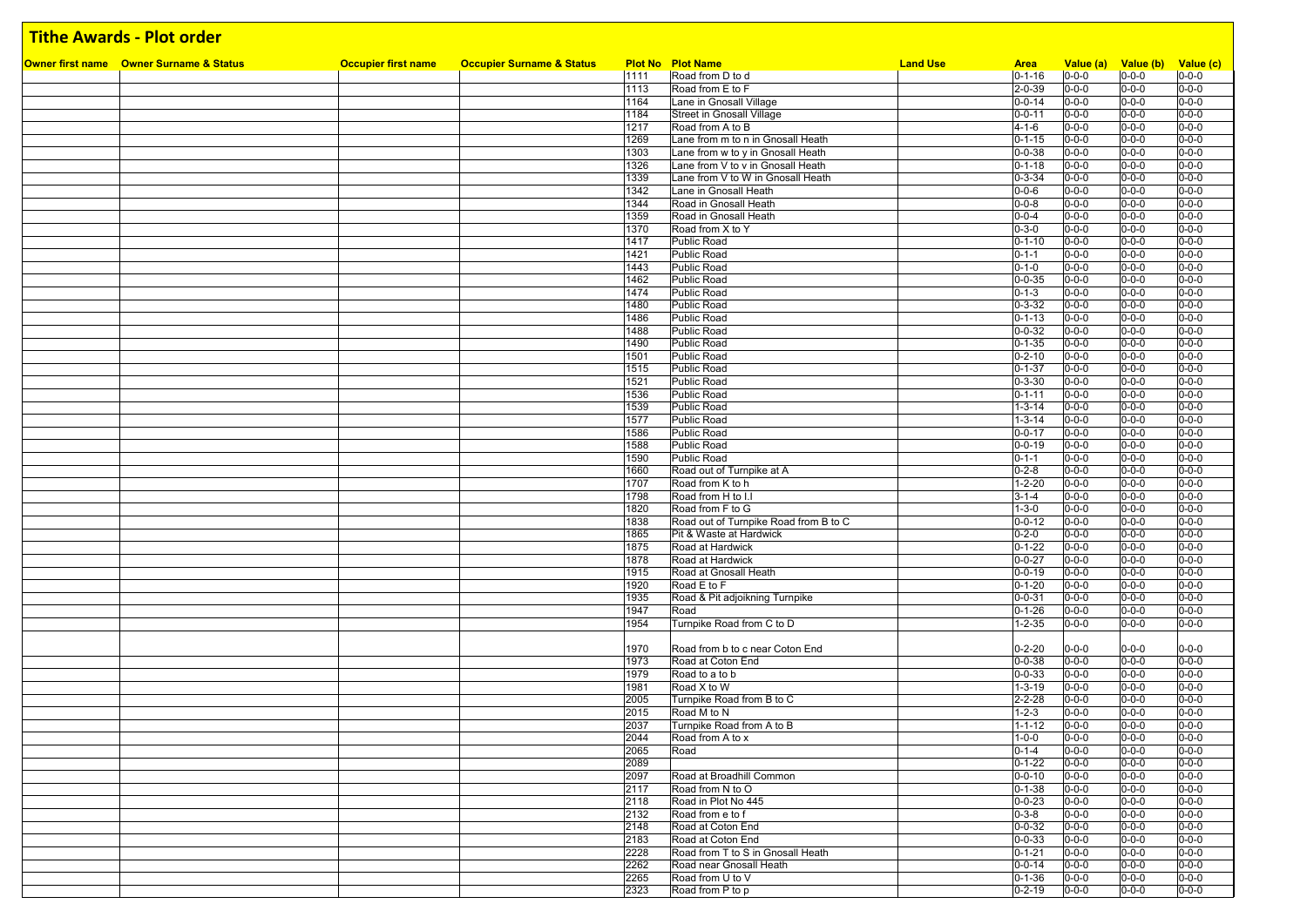| Owner first name Owner Surname & Status | <b>Occupier first name</b> | <b>Occupier Surname &amp; Status</b> |              | <b>Plot No Plot Name</b>                 | <b>Land Use</b> | <b>Area</b>                  |                            | Value (a) Value (b) Value (c) |                            |
|-----------------------------------------|----------------------------|--------------------------------------|--------------|------------------------------------------|-----------------|------------------------------|----------------------------|-------------------------------|----------------------------|
|                                         |                            |                                      | 2339         | Road                                     |                 | $0 - 1 - 27$                 | $0 - 0 - 0$                | $0 - 0 - 0$                   | $0 - 0 - 0$                |
|                                         |                            |                                      | 2342         | Road from r to s                         |                 | $2 - 2 - 38$                 | $0 - 0 - 0$                | $0 - 0 - 0$                   | $0 - 0 - 0$                |
|                                         |                            |                                      | 2350         | Road from m to n                         |                 | $4 - 3 - 35$                 | $0 - 0 - 0$                | $0 - 0 - 0$                   | $0 - 0 - 0$                |
|                                         |                            |                                      | 2352         | Road from k to I                         |                 | $0 - 2 - 34$                 | $0 - 0 - 0$                | $0 - 0 - 0$                   | $0 - 0 - 0$                |
|                                         |                            |                                      | 2378         | Road in Plot No 161                      |                 | $0 - 0 - 34$                 | $0 - 0 - 0$                | $0 - 0 - 0$                   | $0 - 0 - 0$                |
|                                         |                            |                                      | 2383         | Road from h to g and i                   |                 | $0 - 2 - 2$                  | $0 - 0 - 0$                | $0 - 0 - 0$                   | $0 - 0 - 0$                |
|                                         |                            |                                      | 2386         | Road from R to S                         |                 | $1 - 3 - 9$                  | $0 - 0 - 0$                | $0 - 0 - 0$                   | $0 - 0 - 0$                |
|                                         |                            |                                      | 2389         | Road in Plot No 155                      |                 | $0 - 0 - 26$                 | $0 - 0 - 0$                | $0 - 0 - 0$                   | $0 - 0 - 0$                |
|                                         |                            |                                      | 2400         | Road from d to q                         |                 | $0 - 2 - 19$                 | $0 - 0 - 0$                | $0 - 0 - 0$                   | $0 - 0 - 0$                |
|                                         |                            |                                      | 2405         | Road In Plot No 145                      |                 | $0 - 1 - 19$                 | $0 - 0 - 0$                | $0 - 0 - 0$                   | $0 - 0 - 0$                |
|                                         |                            |                                      | 2407         | Road in Plot No 150                      |                 | $0 - 1 - 14$                 | $0 - 0 - 0$                | $0 - 0 - 0$                   | $0 - 0 - 0$                |
|                                         |                            |                                      | 2409         | Road in Plot No 151                      |                 | $0 - 0 - 23$                 | $0 - 0 - 0$                | $0 - 0 - 0$                   | $0 - 0 - 0$                |
|                                         |                            |                                      | 2410         | Road in Plot No 151                      |                 | $0 - 1 - 10$                 | $0 - 0 - 0$                | $0 - 0 - 0$                   | $0 - 0 - 0$                |
|                                         |                            |                                      | 2414         | Road in Plot No 236                      |                 | $0 - 0 - 32$                 | $0 - 0 - 0$                | $0 - 0 - 0$                   | $0 - 0 - 0$                |
|                                         |                            |                                      | 2423         | Road in Plot No 399                      |                 | $0 - 0 - 34$                 | $0 - 0 - 0$                | $0 - 0 - 0$                   | $0 - 0 - 0$                |
|                                         |                            |                                      | 2428         | Road from X to Z                         |                 | $0 - 2 - 28$                 | $0 - 0 - 0$                | $0 - 0 - 0$                   | $0 - 0 - 0$                |
|                                         |                            |                                      | 2437         | Road from ts to Z                        |                 | $0 - 2 - 18$                 | $0 - 0 - 0$                | $0 - 0 - 0$                   | $0 - 0 - 0$                |
|                                         |                            |                                      | 2447         | Road from Q to R                         |                 | $1 - 1 - 0$                  | $0 - 0 - 0$                | $0 - 0 - 0$                   | $0 - 0 - 0$                |
|                                         |                            |                                      | 2459         | Road from P to Q                         |                 | $1 - 0 - 38$                 | $0 - 0 - 0$                | $0 - 0 - 0$                   | $0 - 0 - 0$                |
|                                         |                            |                                      | 2460         | Road at Befcote                          |                 | $0 - 2 - 3$                  | $0 - 0 - 0$                | $0 - 0 - 0$                   | $0 - 0 - 0$                |
|                                         |                            |                                      | 2495         | Road from rs to o                        |                 | $3 - 2 - 34$                 | $0 - 0 - 0$                | $0 - 0 - 0$                   | $0 - 0 - 0$                |
|                                         |                            |                                      | 2507         | Road from tw to ts                       |                 | $1 - 3 - 32$                 | $0 - 0 - 0$                | $0 - 0 - 0$                   | $0 - 0 - 0$                |
|                                         |                            |                                      | 2627         | Road from o to n                         |                 | $0 - 1 - 16$                 | $0 - 0 - 0$                | $0 - 0 - 0$                   | $0 - 0 - 0$                |
|                                         |                            |                                      | 2679         | Occupation Road                          |                 | $0 - 0 - 31$                 | $0 - 0 - 0$                | $0 - 0 - 0$                   | $0 - 0 - 0$                |
|                                         |                            |                                      | 2684         | Road from b to c                         |                 | $0 - 0 - 20$                 | $0 - 0 - 0$                | $0 - 0 - 0$                   | $0 - 0 - 0$                |
|                                         |                            |                                      | 2711         | Road from d to e                         |                 | $0 - 3 - 26$                 | $0 - 0 - 0$                | $0 - 0 - 0$                   | $0 - 0 - 0$                |
|                                         |                            |                                      | 2731         | Turnpike from A to B                     |                 | $3 - 3 - 5$                  | $0 - 0 - 0$                | $0 - 0 - 0$                   | $0 - 0 - 0$                |
|                                         |                            |                                      | 2764         | Road near Broadhill Common               |                 | $0 - 0 - 14$                 | $0 - 0 - 0$                | $0 - 0 - 0$                   | $0 - 0 - 0$                |
|                                         |                            |                                      | 2765         | Turnpike from M to N                     |                 | $0 - 0 - 9$                  | $0 - 0 - 0$                | $0 - 0 - 0$                   | $0 - 0 - 0$                |
|                                         |                            |                                      | 2809         | Road from C to D                         |                 | $2 - 0 - 8$                  | $0 - 0 - 0$                | $0 - 0 - 0$                   | $0 - 0 - 0$                |
|                                         |                            |                                      | 2846         | Road from e to f                         |                 | $0 - 0 - 30$                 | $0 - 0 - 0$                | $0 - 0 - 0$                   | $0 - 0 - 0$                |
|                                         |                            |                                      | 2852         | Road from f to g                         |                 | $0 - 1 - 4$                  | $0 - 0 - 0$                | $0 - 0 - 0$                   | $0 - 0 - 0$                |
|                                         |                            |                                      | 2873         | Road from g to J                         |                 | $0 - 0 - 18$                 | $0 - 0 - 0$                | $0 - 0 - 0$                   | $0 - 0 - 0$                |
|                                         |                            |                                      | 2874         | Road from E to F                         |                 | $1 - 2 - 0$                  | $0 - 0 - 0$                | $0 - 0 - 0$                   | $0 - 0 - 0$                |
|                                         |                            |                                      | 2876         | Foot Road at Outwoods                    |                 | $0 - 0 - 3$                  | $0 - 0 - 0$                | $0 - 0 - 0$                   | $0 - 0 - 0$                |
|                                         |                            |                                      | 2878         | Road at the Outwoods                     |                 | $0 - 0 - 10$                 | $0 - 0 - 0$                | $0 - 0 - 0$                   | $0 - 0 - 0$                |
|                                         |                            |                                      | 2882         | Road at Outwoods                         |                 | $0 - 0 - 6$                  | $0 - 0 - 0$                | $0 - 0 - 0$                   | $0 - 0 - 0$                |
|                                         |                            |                                      | 2894         | Road at the Outwoods                     |                 | $0 - 0 - 11$                 | $0 - 0 - 0$                | $0 - 0 - 0$                   | $0 - 0 - 0$<br>$0 - 0 - 0$ |
|                                         |                            |                                      | 2908         | Road at the Outwoods                     |                 | $0 - 0 - 11$                 | $0 - 0 - 0$                | $0 - 0 - 0$                   |                            |
|                                         |                            |                                      | 2943         | Road at the Outwoods                     |                 | $0 - 0 - 34$<br>$0 - 0 - 24$ | $0 - 0 - 0$                | $0 - 0 - 0$                   | $0 - 0 - 0$<br>$0 - 0 - 0$ |
|                                         |                            |                                      | 2961<br>2965 | Road at the Outwoods<br>Road from G to H |                 | $0 - 2 - 30$                 | $0 - 0 - 0$<br>$0 - 0 - 0$ | $0 - 0 - 0$<br>$0 - 0 - 0$    | $0 - 0 - 0$                |
|                                         |                            |                                      | 3009         | Road from J to K                         |                 | $1 - 3 - 34$                 | $0 - 0 - 0$                | $0 - 0 - 0$                   | $0 - 0 - 0$                |
|                                         |                            |                                      | 3011         | <b>Public Road</b>                       |                 | $0 - 1 - 21$                 | $0 - 0 - 0$                | $0 - 0 - 0$                   | $0 - 0 - 0$                |
|                                         |                            |                                      | 3013         | <b>Public Road</b>                       |                 | $0 - 1 - 24$                 | $0 - 0 - 0$                | $0 - 0 - 0$                   | $0 - 0 - 0$                |
|                                         |                            |                                      | 3069         | Road from P to Q                         |                 | $2 - 2 - 35$                 | $0 - 0 - 0$                | $0 - 0 - 0$                   | $0 - 0 - 0$                |
|                                         |                            |                                      | 3072         | Road from R to S                         |                 | $0 - 3 - 8$                  | $0 - 0 - 0$                | $0 - 0 - 0$                   | $0 - 0 - 0$                |
|                                         |                            |                                      | 3080         | Road from T to U                         |                 | $0 - 2 - 6$                  | $0 - 0 - 0$                | $0 - 0 - 0$                   | $0 - 0 - 0$                |
|                                         |                            |                                      | 3135         | Public Road                              |                 | $0 - 0 - 15$                 | $0 - 0 - 0$                | $0 - 0 - 0$                   | $0 - 0 - 0$                |
|                                         |                            |                                      | 3149         | <b>Public Road</b>                       |                 | $0 - 0 - 16$                 | $0 - 0 - 0$                | $0 - 0 - 0$                   | $0 - 0 - 0$                |
|                                         |                            |                                      | 3151         | Road from T to W                         |                 | $2 - 3 - 24$                 | $0 - 0 - 0$                | $0 - 0 - 0$                   | $0 - 0 - 0$                |
|                                         |                            |                                      | 3163         | Public Road                              |                 | $0 - 0 - 16$                 | $0 - 0 - 0$                | $0 - 0 - 0$                   | $0 - 0 - 0$                |
|                                         |                            |                                      | 3172         | Road from L to M                         |                 | 6-0-37                       | $0 - 0 - 0$                | $0 - 0 - 0$                   | $0 - 0 - 0$                |
|                                         |                            |                                      | 3207         | Public Road                              |                 | $0 - 0 - 6$                  | $0 - 0 - 0$                | $0 - 0 - 0$                   | $0 - 0 - 0$                |
|                                         |                            |                                      | 3217         | Road at Bromstead Heath                  |                 | $0 - 2 - 30$                 | $0 - 0 - 0$                | $0 - 0 - 0$                   | $0 - 0 - 0$                |
|                                         |                            |                                      | 3234         | Road from P to O                         |                 | $4 - 0 - 32$                 | $0 - 0 - 0$                | $0 - 0 - 0$                   | $0 - 0 - 0$                |
|                                         |                            |                                      | 3235         | Public Road                              |                 | $0 - 2 - 35$                 | $0 - 0 - 0$                | $0 - 0 - 0$                   | $0 - 0 - 0$                |
|                                         |                            |                                      | 3250         | <b>Public Road</b>                       |                 | $0 - 1 - 4$                  | $0 - 0 - 0$                | $0 - 0 - 0$                   | $0 - 0 - 0$                |
|                                         |                            |                                      | 3252         | Public Road                              |                 | $0 - 0 - 25$                 | $0 - 0 - 0$                | $0 - 0 - 0$                   | $0 - 0 - 0$                |
|                                         |                            |                                      | 3263         | Public Road                              |                 | $1 - 0 - 13$                 | $0 - 0 - 0$                | $0 - 0 - 0$                   | $0 - 0 - 0$                |
|                                         |                            |                                      | 3264         | <b>Public Road</b>                       |                 | $0 - 0 - 33$                 | $0 - 0 - 0$                | $0 - 0 - 0$                   | $0 - 0 - 0$                |
|                                         |                            |                                      | 3266         | Public Road                              |                 | $0 - 0 - 16$                 | $0 - 0 - 0$                | $0 - 0 - 0$                   | $0 - 0 - 0$                |
|                                         |                            |                                      | 3268         | Public Road                              |                 | $0 - 0 - 11$                 | $0 - 0 - 0$                | $0 - 0 - 0$                   | $0 - 0 - 0$                |
|                                         |                            |                                      | 3269         | <b>Public Road</b>                       |                 | $0 - 0 - 13$                 | $0 - 0 - 0$                | $0 - 0 - 0$                   | $0 - 0 - 0$                |
|                                         |                            |                                      | 3270         | Public Road                              |                 | $0 - 1 - 14$                 | $0 - 0 - 0$                | $0 - 0 - 0$                   | $0 - 0 - 0$                |